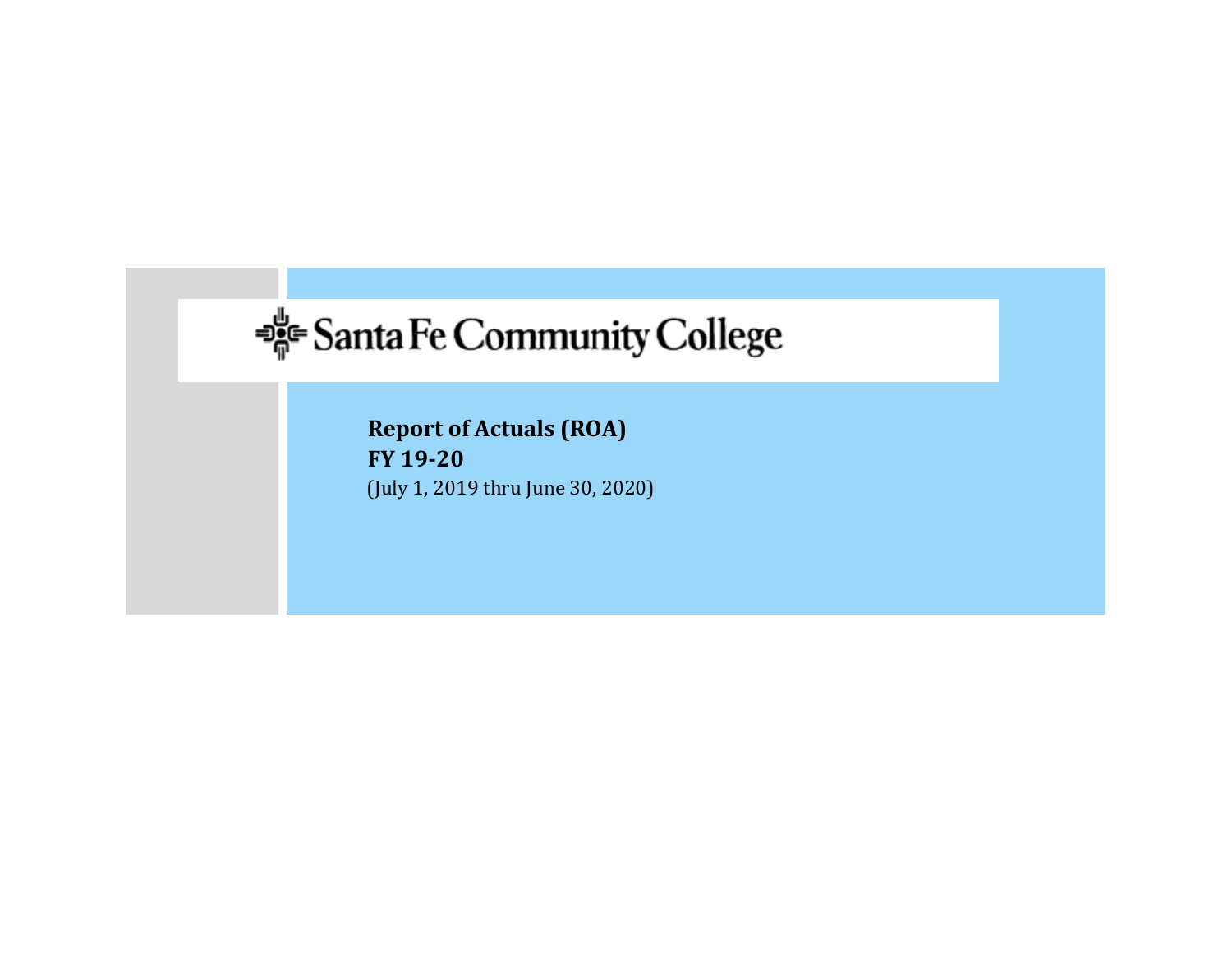# **SANTA FE COMMUNITY COLLEGE Operating Budget**

# **TABLE OF CONTENTS**

| <b>TAB</b>     | <b>Exhibit</b> | <b>Description</b>                                          |
|----------------|----------------|-------------------------------------------------------------|
| 1              | $\mathbf{1}$   | Summary of Current Funds and Plant Funds                    |
|                | 1A             | <b>Detail of Transfers</b>                                  |
| $\overline{2}$ | $\overline{2}$ | Summary of Instruction and General (I & G)                  |
| 3              | 3              | Student Tuition and Miscellaneous Fees (I & G)              |
| $4 - 9$        | 4              | Government Appropriations (I & G)                           |
|                | 5&6            | Government and Private Grants and Contracts (I&G)           |
|                | 8              | Sales and Services of Educational Activities (I & G)        |
|                | 9              | Other Sources of Revenue (I & G)                            |
| 10             | 10             | Expenditures for Instruction (I & G)                        |
| 11             | 11             | Expenditures for Academic Support (I & G)                   |
| 12             | 12             | Expenditures for Student Services (I & G)                   |
| 13             | 13             | Expenditures for Institutional Support (I & G)              |
| 14             | 14             | Expenditures for Operation and Maintenance of Plant (I & G) |
| 15             | 15             | <b>Student Social and Cultural Activities</b>               |
| 17             | 17             | <b>Public Service</b>                                       |
| 18             | 18             | <b>Internal Service Operations</b>                          |
| 19             | 19             | Student Aid, Grants and Stipends                            |
| 20             | 20             | <b>Auxiliary Enterprises</b>                                |
| 22             | 22             | <b>Independent Operations</b>                               |
| $I - III$      | $\mathbf{I}$   | Capital Outlay                                              |
|                | $\mathbf{II}$  | Renewals and Replacements                                   |
|                | Ш              | Retirement of Indebtedness                                  |
| Supplemental   | a              | Summary of Current Funds Revenue by Source                  |
|                | b              | Summary of Salaries in All Current Funds                    |
|                | C              | Proposed Salary Increases                                   |
|                | d              | <b>Tuition and Required Fees</b>                            |
|                | e              | Salaries of Principal Officers                              |
|                | f              | Perkins Student Loan Fund (Not Applicable)                  |
|                | Enroll         | Enrollments (Supplemental Exhibit)                          |
|                | <b>RPSP</b>    | <b>Detail RPSP</b>                                          |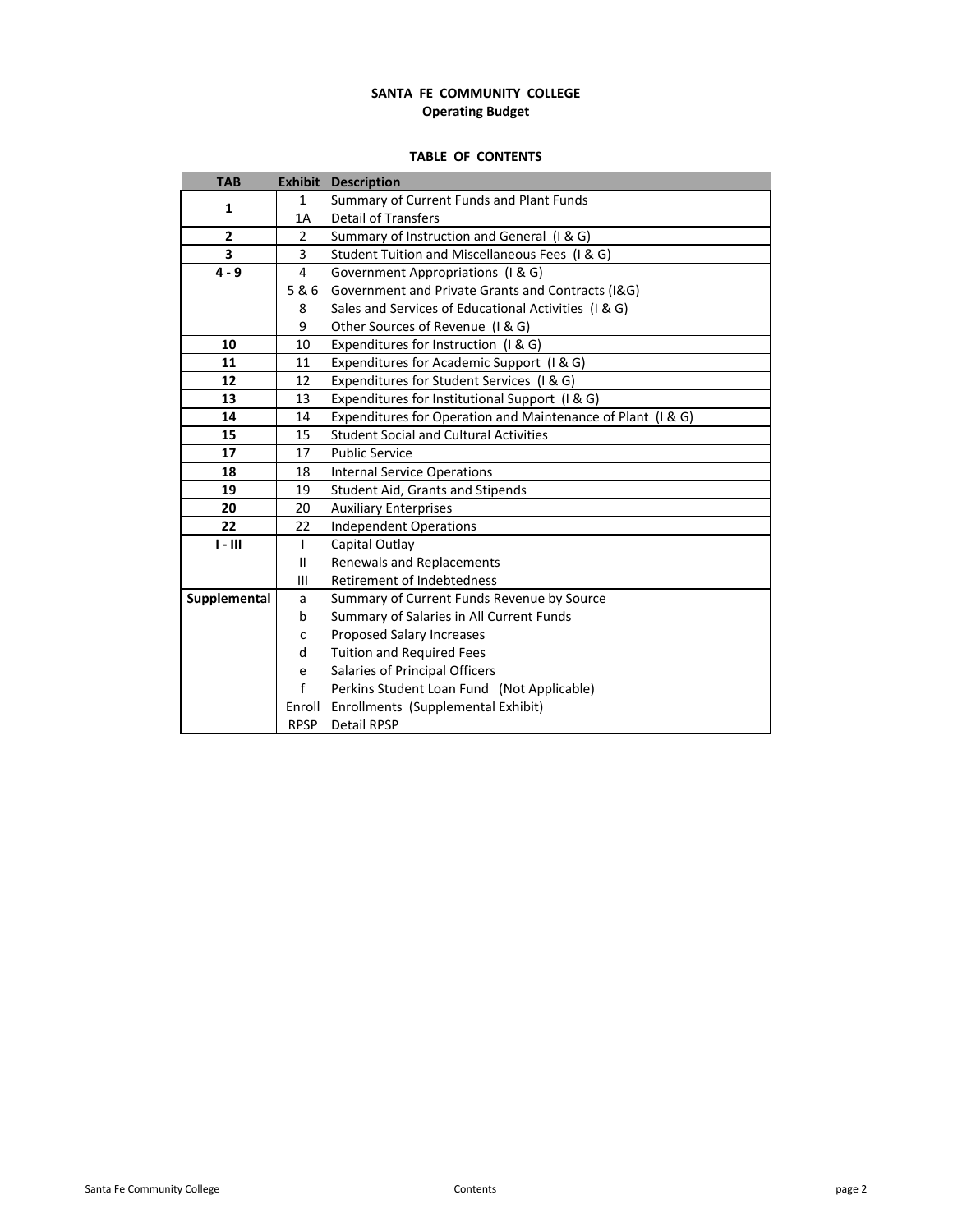#### **SANTA FE COMMUNITY COLLEGE EXHIBIT 1 SUMMARY OF CURRENT FUNDS AND PLANT FUNDS**

|                                    | <b>FY20 Original Approved Budget</b> |                      | <b>Final Approved FY20 Budget</b> |                          | <b>FY20 Unaudited Actuals</b> |                      |
|------------------------------------|--------------------------------------|----------------------|-----------------------------------|--------------------------|-------------------------------|----------------------|
|                                    | Unrestricted                         | Restricted           | Unrestricted                      | Restricted               | Unrestricted                  | Restricted           |
|                                    | <b>FTE</b><br>Amount                 | <b>FTE</b><br>Amount | <b>FTE</b><br>Amount              | <b>FTE</b><br>Amount     | <b>FTE</b><br>Amount          | <b>FTE</b><br>Amount |
| <b>REVENUES:</b>                   |                                      |                      |                                   |                          |                               |                      |
| <b>Instruction and General</b>     | 38,035,128                           | 4,574,243            | 37,644,699                        | 7,063,652                | 39,077,100                    | 5,181,580            |
| <b>Student Social and Cultural</b> | 103,642                              |                      | 103,642                           |                          | 103,020                       |                      |
| <b>Public Service</b>              | 5,521,204                            |                      | 5,251,849                         |                          | 5,460,881                     |                      |
| Internal Service Dept.             | 6,477                                |                      | 6,477                             |                          | 5,702                         |                      |
| Student Financial Aid              |                                      | 7,255,499            |                                   | 7,418,614                |                               | 5,425,785            |
| <b>Auxiliary Enterprises</b>       | 1,925,000                            |                      | 1,440,000                         |                          | 1,472,627                     |                      |
| Independent Operations             |                                      |                      |                                   |                          |                               |                      |
| Other (Trust & Agency)             |                                      |                      |                                   |                          |                               |                      |
| <b>Subtotal Current Funds</b>      | 45,591,451                           | 11,829,742           | 44,446,667                        | 14,482,266               | 46,119,330                    | 10,607,365           |
| Capital Outlay                     | 14,210,000                           |                      | 19,409,007                        |                          | 997,733                       |                      |
| Renewals & Replacements            |                                      |                      |                                   |                          | 6,545                         |                      |
| Retirement of Indebtedness         | 4,437,483                            |                      | 4,437,483                         |                          | 4,546,999                     |                      |
| <b>Subtotal Plant Funds</b>        | 18,647,483                           |                      | 23,846,490                        |                          | 5,551,277                     |                      |
| <b>TOTAL REVENUES</b>              | 64,238,934                           | 11,829,742           | 68,293,157                        | 14,482,266               | 51,670,607                    | 10,607,365           |
| <b>BEGINNING BALANCES:</b>         |                                      |                      |                                   |                          |                               |                      |
| <b>Instruction and General</b>     | 1,048,440                            |                      | 3,617,068                         |                          | 3,617,068                     |                      |
| <b>Student Social and Cultural</b> | 138,747                              |                      | 190,244                           |                          | 190,244                       |                      |
| <b>Public Service</b>              | 17,194                               |                      | 769,585                           |                          | 769,585                       |                      |
| Internal Service Dept.             |                                      |                      |                                   |                          |                               |                      |
| Student Financial Aid              |                                      |                      |                                   |                          |                               |                      |
| <b>Auxiliary Enterprises</b>       | 1,980                                |                      | 943                               |                          | 943                           |                      |
| Independent Operations             |                                      |                      |                                   |                          |                               |                      |
| Other (Trust & Agency)             |                                      |                      |                                   |                          |                               |                      |
| <b>Subtotal Current Funds</b>      | 1,206,361                            |                      | 4,577,840                         |                          | 4,577,840                     |                      |
| Capital Outlay                     | 12,580,724                           |                      | 9,966,378                         |                          | 9,966,378                     |                      |
| Renewals & Replacements            | 467,945                              |                      | 467,945                           |                          | 467,945                       |                      |
| Retirement of Indebtedness         | 4,076,696                            |                      | 5,204,378                         |                          | 5,204,378                     |                      |
| <b>Subtotal Plant Funds</b>        | 17,125,365                           |                      | 15,638,701                        | $\overline{\phantom{a}}$ | 15,638,701                    |                      |
| TOTAL BEGINNING BALANCES           | 18,331,726                           |                      | 20,216,541                        |                          | 20,216,541                    |                      |
| <b>TOTAL AVAILABLE:</b>            |                                      |                      |                                   |                          |                               |                      |
| <b>Instruction and General</b>     | 39,083,568                           | 4,574,243            | 41,261,767                        | 7,063,652                | 42,694,167                    | 5,181,580            |
| <b>Student Social and Cultural</b> | 242,389                              |                      | 293,886                           |                          | 293,264                       |                      |
| <b>Public Service</b>              | 5,538,398                            |                      | 6,021,434                         |                          | 6,230,466                     |                      |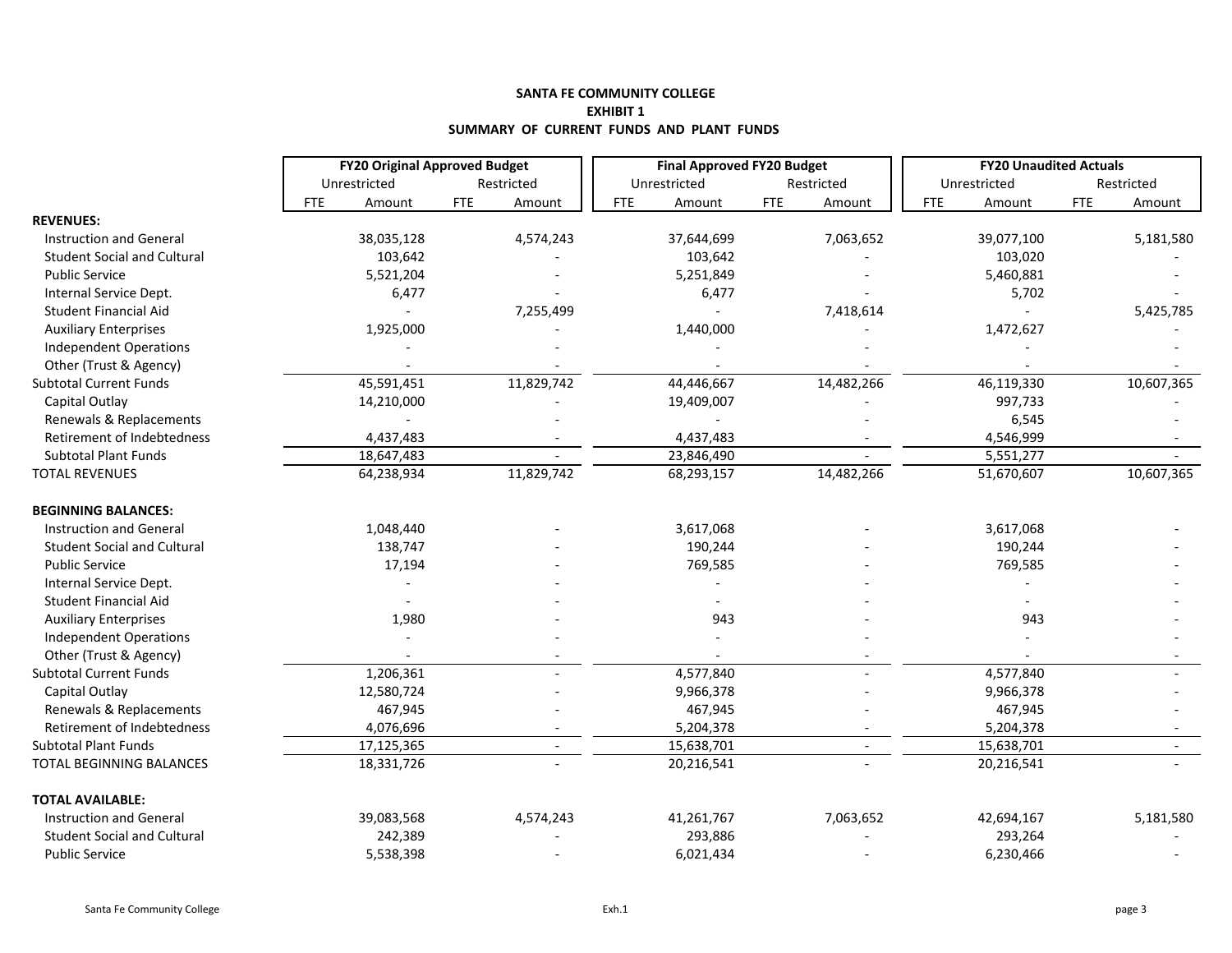#### **SANTA FE COMMUNITY COLLEGE EXHIBIT 1 SUMMARY OF CURRENT FUNDS AND PLANT FUNDS**

|                                    |                          | <b>FY20 Original Approved Budget</b> |                          |                |                          | <b>Final Approved FY20 Budget</b> |            |                          |                | <b>FY20 Unaudited Actuals</b> |                          |             |
|------------------------------------|--------------------------|--------------------------------------|--------------------------|----------------|--------------------------|-----------------------------------|------------|--------------------------|----------------|-------------------------------|--------------------------|-------------|
|                                    |                          | Unrestricted                         |                          | Restricted     |                          | Unrestricted                      |            | Restricted               |                | Unrestricted                  |                          | Restricted  |
|                                    | <b>FTE</b>               | Amount                               | <b>FTE</b>               | Amount         | <b>FTE</b>               | Amount                            | <b>FTE</b> | Amount                   | <b>FTE</b>     | Amount                        | <b>FTE</b>               | Amount      |
| Internal Service Dept.             |                          | 6,477                                |                          |                |                          | 6,477                             |            |                          |                | 5,702                         |                          |             |
| Student Financial Aid              |                          | $\overline{a}$                       |                          | 7,255,499      |                          | $\sim$                            |            | 7,418,614                |                | $\overline{\phantom{a}}$      |                          | 5,425,785   |
| <b>Auxiliary Enterprises</b>       |                          | 1,926,980                            |                          |                |                          | 1,440,943                         |            |                          |                | 1,473,570                     |                          |             |
| <b>Independent Operations</b>      |                          |                                      |                          |                |                          |                                   |            |                          |                |                               |                          |             |
| Other (Trust & Agency)             |                          |                                      |                          |                |                          |                                   |            |                          |                |                               |                          |             |
| <b>Subtotal Current Funds</b>      |                          | 46,797,812                           |                          | 11,829,742     |                          | 49,024,506                        |            | 14,482,266               |                | 50,697,170                    |                          | 10,607,365  |
| Capital Outlay                     |                          | 26,790,724                           |                          |                |                          | 29,375,385                        |            |                          |                | 10,964,111                    |                          |             |
| Renewals & Replacements            |                          | 467,945                              |                          |                |                          | 467,945                           |            |                          |                | 474,490                       |                          |             |
| Retirement of Indebtedness         |                          | 8,514,179                            |                          |                |                          | 9,641,861                         |            |                          |                | 9,751,377                     |                          |             |
| <b>Subtotal Plant Funds</b>        |                          | 35,772,848                           |                          |                |                          | 39,485,191                        |            |                          |                | 21,189,978                    |                          |             |
| <b>TOTAL AVAILABLE</b>             |                          | 82,570,660                           |                          | 11,829,742     |                          | 88,509,697                        |            | 14,482,266               |                | 71,887,148                    |                          | 10,607,365  |
| <b>EXPENDITURES:</b>               |                          |                                      |                          |                |                          |                                   |            |                          |                |                               |                          |             |
| <b>Instruction and General</b>     | 514.70                   | 36,878,799                           | 23.41                    | 2,218,459      | 516.83                   | 36,045,453                        | 27.41      | 3,287,895                | 511.83         | 33,404,740                    | 31.91                    | 2,770,868   |
| <b>Student Social and Cultural</b> | $\overline{\phantom{a}}$ | 103,642                              | $\sim$                   | $\blacksquare$ | $\overline{\phantom{a}}$ | 103,642                           | $\sim$     | $\overline{\phantom{a}}$ | $\blacksquare$ | 74,337                        | $\sim$                   |             |
| <b>Public Service</b>              | 32.92                    | 5,599,176                            | 13.20                    | 2,355,785      | 34.70                    | 6,563,704                         | 29.30      | 3,775,757                | 35.50          | 5,931,097                     | 21.20                    | 2,389,149   |
| Internal Service Dept.             | 24.81                    | 6,477                                | $\blacksquare$           |                | 24.81                    | 6,477                             | $\sim$     |                          | 23.81          | 5,702                         | $\overline{\phantom{a}}$ | 21,563      |
| <b>Student Financial Aid</b>       | $\blacksquare$           | 770,000                              | $\blacksquare$           | 7,255,499      | $\overline{\phantom{a}}$ | 770,000                           |            | 7,418,614                | $\sim$         | 814,747                       | $\blacksquare$           | 5,425,785   |
| <b>Auxiliary Enterprises</b>       | 15.25                    | 1,916,858                            |                          |                | 15.25                    | 1,758,246                         |            |                          | 15.25          | 1,624,362                     | $\overline{a}$           |             |
| Independent Operations             |                          |                                      |                          |                |                          |                                   |            |                          | $\sim$         |                               |                          |             |
| Other (Trust & Agency)             |                          |                                      |                          |                |                          |                                   |            |                          |                |                               |                          |             |
| <b>Subtotal Current Funds</b>      | 587.68                   | 45,274,951                           | 36.61                    | 11,829,743     | 591.59                   | 45,247,521                        | 56.71      | 14,482,266               | 586.39         | 41,854,985                    | 53.11                    | 10,607,365  |
| Capital Outlay                     | $\overline{a}$           | 21,770,707                           | $\overline{\phantom{a}}$ |                |                          | 17,368,036                        |            |                          | $\blacksquare$ | 7,859,425                     | $\sim$                   |             |
| Renewals & Replacements            |                          | 47,500                               |                          |                |                          | 47,500                            |            |                          |                | 13,711                        |                          |             |
| Retirement of Indebtedness         | $\blacksquare$           | 4,407,700                            |                          |                | $\overline{\phantom{a}}$ | 4,407,700                         |            |                          |                | 4,218,242                     |                          |             |
| <b>Subtotal Plant Funds</b>        |                          | 26,225,907                           | $\sim$                   |                | $\sim$                   | 21,823,236                        | $\sim$     |                          | $\sim$         | 12,091,378                    | $\sim$                   |             |
| <b>TOTAL EXPENDITURES</b>          | 587.68                   | 71,500,858                           | 36.61                    | 11,829,743     | 591.59                   | 67,070,757                        | 56.71      | 14,482,266               | 586.39         | 53,946,363                    | 53.11                    | 10,607,365  |
| <b>TRANSFERS IN (OUT):</b>         |                          |                                      |                          |                |                          |                                   |            |                          |                |                               |                          |             |
| <b>Instruction and General</b>     |                          | (1,097,189)                          |                          | (2,355,785)    |                          | (4, 134, 951)                     |            | (3,775,757)              |                | (3,805,791)                   |                          | (2,410,712) |
| <b>Student Social and Cultural</b> |                          |                                      |                          |                |                          |                                   |            |                          |                |                               |                          |             |
| <b>Public Service</b>              |                          | 150,000                              |                          | 2,355,785      |                          | 542,500                           |            | 3,775,757                |                | 332,934                       |                          | 2,389,149   |
| Internal Service Dept.             |                          |                                      |                          |                |                          |                                   |            |                          |                |                               |                          | 21,563      |
| Student Financial Aid              |                          | 770,000                              |                          |                |                          | 770,000                           |            |                          |                | 814,747                       |                          |             |
| <b>Auxiliary Enterprises</b>       |                          |                                      |                          |                |                          | 317,303                           |            |                          |                | 150,792                       |                          |             |
| <b>Independent Operations</b>      |                          |                                      |                          |                |                          | $\overline{\phantom{a}}$          |            |                          |                |                               |                          |             |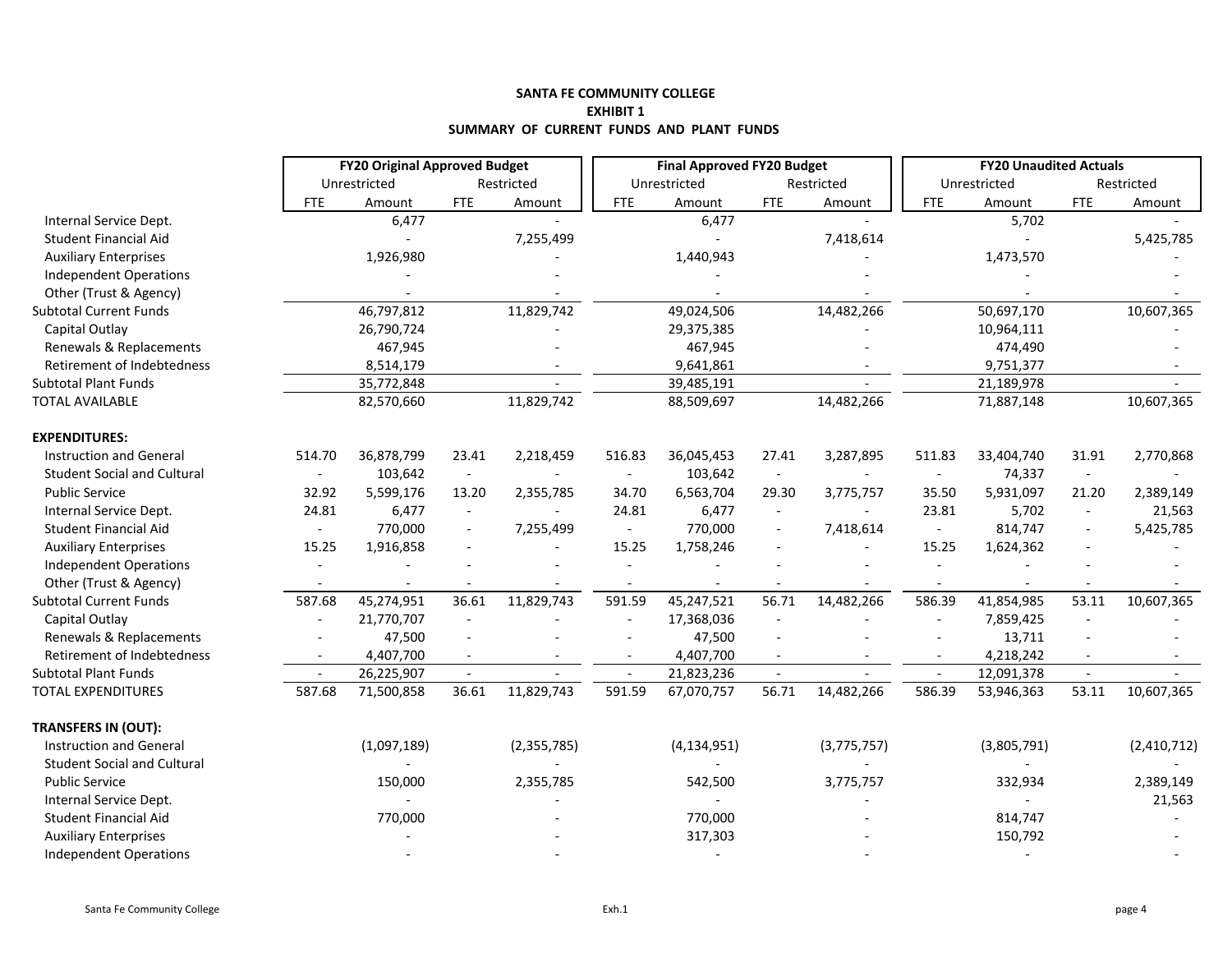#### **SANTA FE COMMUNITY COLLEGE EXHIBIT 1 SUMMARY OF CURRENT FUNDS AND PLANT FUNDS**

|                                    | <b>FY20 Original Approved Budget</b><br>Unrestricted |            |            |                          |            | <b>Final Approved FY20 Budget</b> |            |            | <b>FY20 Unaudited Actuals</b> |              |            |            |
|------------------------------------|------------------------------------------------------|------------|------------|--------------------------|------------|-----------------------------------|------------|------------|-------------------------------|--------------|------------|------------|
|                                    |                                                      |            |            | Restricted               |            | Unrestricted                      |            | Restricted |                               | Unrestricted |            | Restricted |
|                                    | <b>FTE</b>                                           | Amount     | <b>FTE</b> | Amount                   | <b>FTE</b> | Amount                            | <b>FTE</b> | Amount     | <b>FTE</b>                    | Amount       | <b>FTE</b> | Amount     |
| Other (Trust & Agency)             |                                                      |            |            |                          |            |                                   |            |            |                               |              |            |            |
| <b>Subtotal Current Funds</b>      |                                                      | (177, 189) |            |                          |            | (2,505,148)                       |            |            |                               | (2,507,318)  |            |            |
| Capital Outlay                     |                                                      | 138,189    |            |                          |            | 2,466,148                         |            |            |                               | 2,468,318    |            |            |
| Renewals & Replacements            |                                                      | 39,000     |            |                          |            | 39,000                            |            |            |                               | 39,000       |            |            |
| Retirement of Indebtedness         |                                                      |            |            |                          |            |                                   |            |            |                               |              |            |            |
| <b>Subtotal Plant Funds</b>        |                                                      | 177,189    |            |                          |            | 2,505,148                         |            |            |                               | 2,507,318    |            |            |
| <b>NET TRANSFERS</b>               |                                                      |            |            |                          |            |                                   |            |            |                               |              |            |            |
| <b>ENDING BALANCES:</b>            |                                                      |            |            |                          |            |                                   |            |            |                               |              |            |            |
| <b>Instruction and General</b>     |                                                      | 1,107,580  |            | (1)                      |            | 1,081,363                         |            | (0)        |                               | 5,483,637    |            |            |
| <b>Student Social and Cultural</b> |                                                      | 138,747    |            |                          |            | 190,244                           |            |            |                               | 218,927      |            |            |
| <b>Public Service</b>              |                                                      | 89,222     |            | 0                        |            | 230                               |            |            |                               | 632,303      |            |            |
| Internal Service Dept.             |                                                      |            |            |                          |            |                                   |            |            |                               |              |            |            |
| <b>Student Financial Aid</b>       |                                                      |            |            |                          |            |                                   |            |            |                               |              |            |            |
| <b>Auxiliary Enterprises</b>       |                                                      | 10,122     |            |                          |            | 0                                 |            |            |                               | $\Omega$     |            |            |
| Independent Operations             |                                                      |            |            |                          |            |                                   |            |            |                               |              |            |            |
| Other (Trust & Agency)             |                                                      |            |            |                          |            |                                   |            |            |                               |              |            |            |
| <b>Subtotal Current Funds</b>      |                                                      | 1,345,672  |            | (1)                      |            | 1,271,838                         |            | (0)        |                               | 6,334,867    |            |            |
| Capital Outlay                     |                                                      | 5,158,206  |            |                          |            | 14,473,497                        |            |            |                               | 5,573,004    |            |            |
| Renewals & Replacements            |                                                      | 459,445    |            |                          |            | 459,445                           |            |            |                               | 499,779      |            |            |
| Retirement of Indebtedness         |                                                      | 4,106,479  |            |                          |            | 5,234,161                         |            |            |                               | 5,533,135    |            |            |
| <b>Subtotal Plant Funds</b>        |                                                      | 9,724,130  |            | $\overline{\phantom{a}}$ |            | 20,167,103                        |            | ۰          |                               | 11,605,918   |            |            |
| <b>TOTAL ENDING BALANCES</b>       |                                                      | 11,069,802 |            | (1)                      |            | 21,438,941                        |            | (0)        |                               | 17,940,785   |            |            |
| TOT EXP, TRANSF & BAL              | 587.68                                               | 82,570,660 | 36.61      | 11,829,742               | 591.59     | 88,509,697                        | 56.71      | 14,482,266 | 586.39                        | 71,887,148   | 53.11      | 10,607,365 |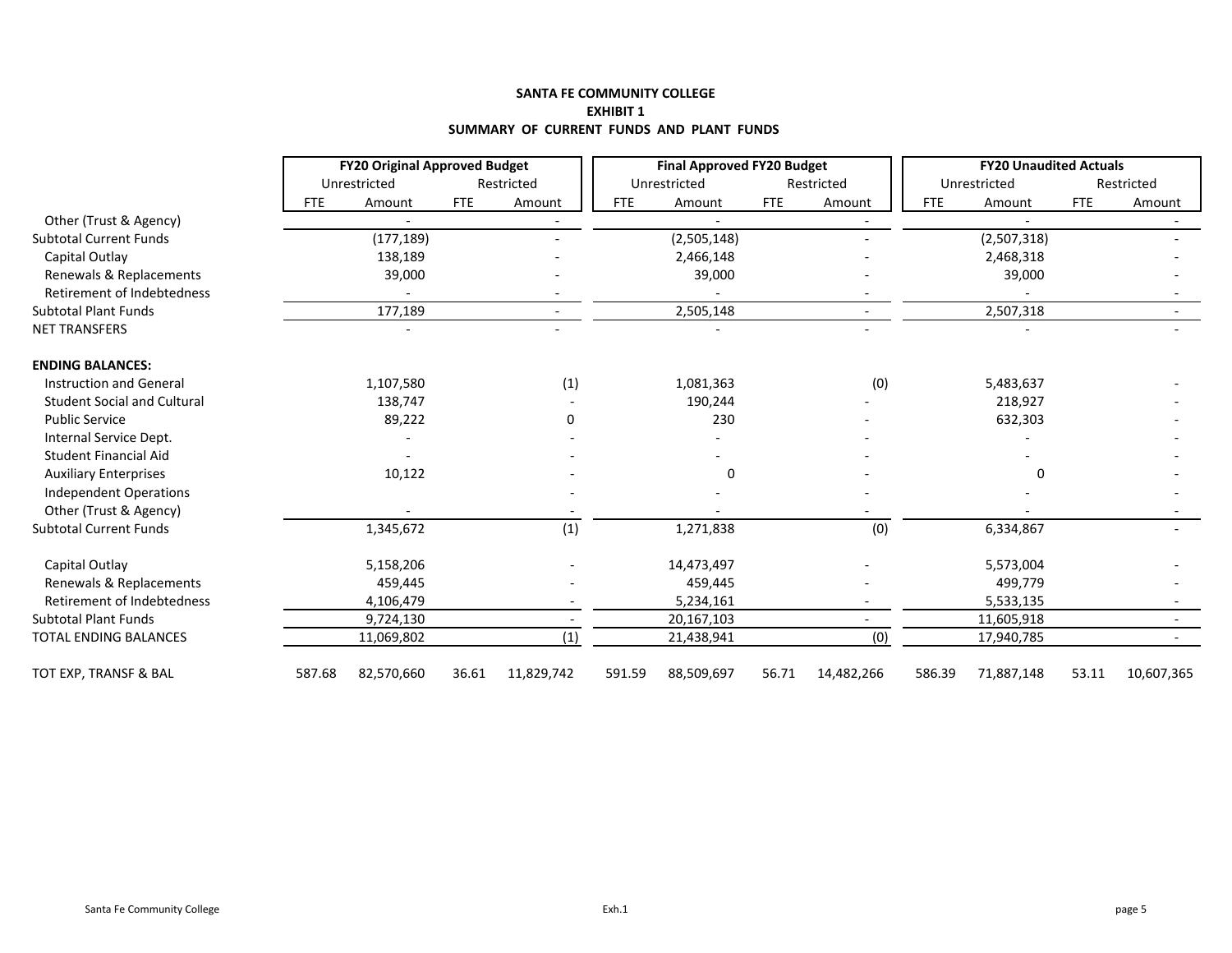### **SANTA FE COMMUNITY COLLEGE EXHIBIT 1A DETAIL OF TRANSFERS**

|                                              |            | <b>FY20 Original Approved Budget</b> |            |             |            | <b>Final Approved FY20 Budget</b> |            |             | <b>FY20 Unaudited Actuals</b> |            |             |
|----------------------------------------------|------------|--------------------------------------|------------|-------------|------------|-----------------------------------|------------|-------------|-------------------------------|------------|-------------|
|                                              |            | Unrestricted                         |            | Restricted  |            | Unrestricted                      |            | Restricted  | Unrestricted                  |            | Restricted  |
|                                              | <b>FTE</b> | Amount                               | <b>FTE</b> | Amount      | <b>FTE</b> | Amount                            | <b>FTE</b> | Amount      | <b>FTE</b><br>Amount          | <b>FTE</b> | Amount      |
| <b>INSTRUCTION &amp; GENERAL - FROM (TO)</b> |            |                                      |            |             |            |                                   |            |             |                               |            |             |
| <b>MANDATORY</b>                             |            |                                      |            |             |            |                                   |            |             |                               |            |             |
| REQUIRED:                                    |            |                                      |            |             |            |                                   |            |             |                               |            |             |
| Financial Aid - 3% Scholarship               |            | 155,988                              |            |             |            | 155,988                           |            |             | 74,928                        |            |             |
| Building Renewals & Repl.                    |            | 83,158                               |            |             |            | 83,158                            |            |             | 83,158                        |            |             |
| Equipment Renewals & Repl.                   |            | 254,411                              |            |             |            | 254,411                           |            |             | 254,411                       |            |             |
| NON-MANDATORY:                               |            |                                      |            |             |            |                                   |            |             |                               |            |             |
| <b>Public Service</b>                        |            | 150,000                              |            | 2,355,785   |            | 542,500                           |            | 3,775,757   | 332,934                       |            | 2,389,149   |
| <b>Financial Aid</b>                         |            | 614,012                              |            |             |            | 614,012                           |            |             | 739,819                       |            |             |
| <b>Auxiliary Enterprises</b>                 |            |                                      |            |             |            | 317,303                           |            |             | 150,792                       |            |             |
| <b>Student Social Cultural</b>               |            |                                      |            |             |            |                                   |            |             |                               |            |             |
| <b>Internal Services</b>                     |            |                                      |            |             |            |                                   |            |             |                               |            | 21,563      |
| <b>Independent Operations</b>                |            |                                      |            |             |            |                                   |            |             |                               |            |             |
| Capital Outlay                               |            | 138,189                              |            |             |            | 2,466,148                         |            |             | 2,468,318                     |            |             |
| Building Renewals & Repl.                    |            | (298, 569)                           |            |             |            | (298, 569)                        |            |             | (298, 569)                    |            |             |
| Equipment Renewals & Repl.                   |            |                                      |            |             |            |                                   |            |             |                               |            |             |
| Retirement of Indebtedness                   |            |                                      |            |             |            |                                   |            |             |                               |            |             |
| TOTAL FROM (TO) I & G                        |            | 1,097,189                            |            | 2,355,785   |            | 4,134,951                         |            | 3,775,757   | 3,805,791                     |            | 2,410,712   |
| <b>NET TRANSFERS IN (OUT)</b>                |            |                                      |            |             |            |                                   |            |             |                               |            |             |
| Instruction & General                        |            | (1,097,189)                          |            | (2,355,785) |            | (4, 134, 951)                     |            | (3,775,757) | (3,805,791)                   |            | (2,410,712) |
| <b>Public Service</b>                        |            | 150,000                              |            | 2,355,785   |            | 542,500                           |            | 3,775,757   | 332,934                       |            | 2,389,149   |
| <b>Student Social Cultural</b>               |            |                                      |            |             |            |                                   |            |             |                               |            |             |
| Internal Service Dept.                       |            |                                      |            |             |            |                                   |            |             |                               |            | 21,563      |
| Student Financial Aid                        |            | 770,000                              |            |             |            | 770,000                           |            |             | 814,747                       |            |             |
| <b>Independent Operations</b>                |            |                                      |            |             |            |                                   |            |             |                               |            |             |
| <b>Auxiliary Enterprises</b>                 |            |                                      |            |             |            | 317,303                           |            |             | 150,792                       |            |             |
| <b>Subtotal Current Funds</b>                |            | (177, 189)                           |            |             |            | (2,505,148)                       |            |             | (2,507,318)                   |            |             |
| Capital Outlay (Exhibit I)                   |            | 138,189                              |            |             |            | 2,466,148                         |            |             | 2,468,318                     |            |             |
| <b>BR&amp;R Mandatory (Exhibit II)</b>       |            | 83,158                               |            |             |            | 83,158                            |            |             | 83,158                        |            |             |
| BR&R Voluntary (Exhibit II)                  |            |                                      |            |             |            |                                   |            |             | $\sim$                        |            |             |
| ER&R Mandatory (Exhibit II)                  |            | 254,411                              |            |             |            | 254,411                           |            |             | 254,411                       |            |             |
| ER&R Voluntary (Exhibit II)                  |            |                                      |            |             |            |                                   |            |             |                               |            |             |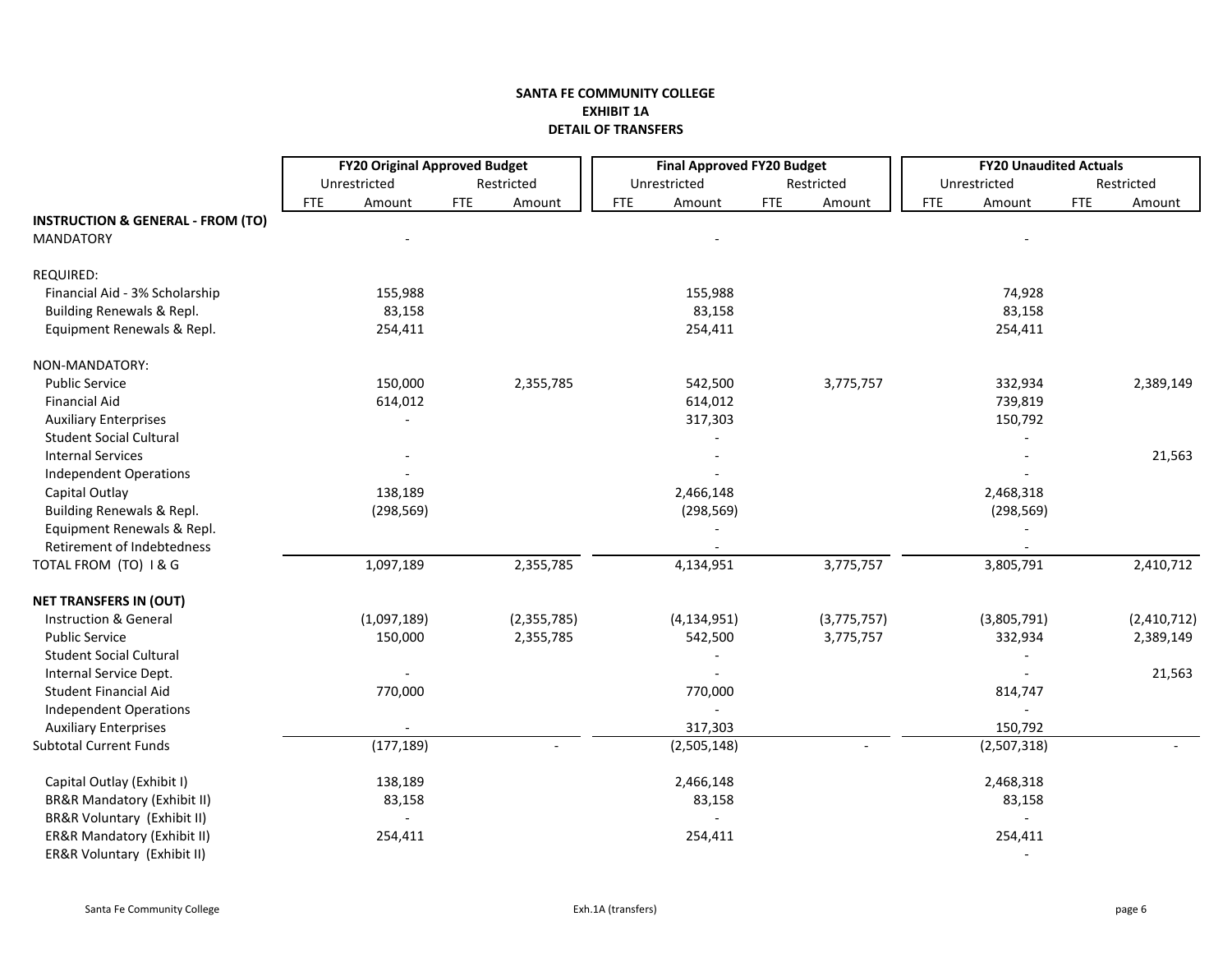# **SANTA FE COMMUNITY COLLEGE EXHIBIT 1A DETAIL OF TRANSFERS**

|                             |     | <b>FY20 Original Approved Budget</b> |            |        |              | <b>Final Approved FY20 Budget</b> |            |        |              | <b>FY20 Unaudited Actuals</b> |            |        |  |
|-----------------------------|-----|--------------------------------------|------------|--------|--------------|-----------------------------------|------------|--------|--------------|-------------------------------|------------|--------|--|
|                             |     | Unrestricted                         | Restricted |        | Unrestricted |                                   | Restricted |        | Unrestricted |                               | Restricted |        |  |
|                             | FTE | Amount                               | FTE        | Amount | <b>FTE</b>   | Amount                            | <b>FTE</b> | Amount | FTE          | Amount                        | <b>FTE</b> | Amount |  |
| Transfer Out Renewal        |     | (298, 569)                           |            |        |              | (298,569)                         |            |        |              | (298, 569)                    |            |        |  |
| <b>Subtotal Plant Funds</b> |     | 177.189                              |            |        |              | 2,505,148                         |            |        |              | 2,507,318                     |            |        |  |
| NET TRANSFERS               |     |                                      |            |        |              |                                   |            |        |              |                               |            |        |  |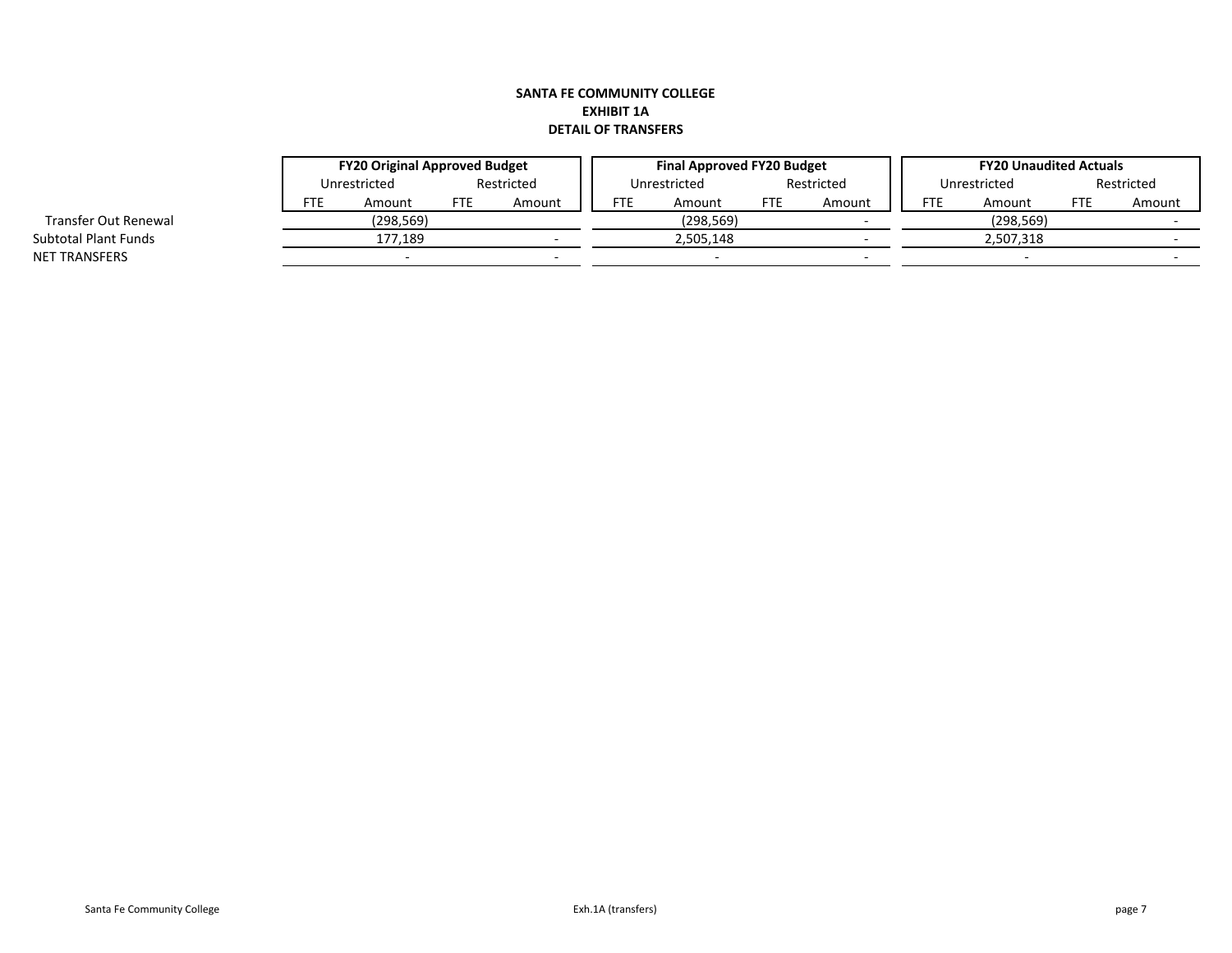#### **SANTA FE COMMUNITY COLLEGE EXHIBIT 2 SUMMARY OF INSTRUCTION AND GENERAL**

|                                    |            | <b>FY20 Original Approved Budget</b> |            |            |            | <b>Final Approved FY20 Budget</b> |            |            |            | <b>FY20 Unaudited Actuals</b> |            |            |
|------------------------------------|------------|--------------------------------------|------------|------------|------------|-----------------------------------|------------|------------|------------|-------------------------------|------------|------------|
|                                    |            | Unrestricted                         |            | Restricted |            | Unrestricted                      |            | Restricted |            | Unrestricted                  |            | Restricted |
|                                    | <b>FTE</b> | Amount                               | <b>FTE</b> | Amount     | <b>FTE</b> | Amount                            | <b>FTE</b> | Amount     | <b>FTE</b> | Amount                        | <b>FTE</b> | Amount     |
| <b>REVENUE:</b>                    |            |                                      |            |            |            |                                   |            |            |            |                               |            |            |
| <b>Tuition and Fees</b>            |            | 6,678,666                            |            |            |            | 6,298,237                         |            |            |            | 6,730,460                     |            |            |
| <b>Federal Appropriations</b>      |            |                                      |            |            |            |                                   |            |            |            |                               |            |            |
| <b>State Appropriations</b>        |            | 10,825,700                           |            |            |            | 10,825,700                        |            |            |            | 10,825,700                    |            |            |
| <b>Local Appropriations</b>        |            | 20,440,762                           |            |            |            | 20,440,762                        |            |            |            | 21,237,670                    |            |            |
| <b>Federal Contracts/Grants</b>    |            |                                      |            | 2,392,794  |            |                                   |            | 4,736,607  |            |                               |            | 2,825,870  |
| <b>State Contracts/Grants</b>      |            |                                      |            | 1,016,508  |            |                                   |            | 1,123,409  |            |                               |            | 1,338,129  |
| Local Contracts/Grants             |            |                                      |            | 364,802    |            |                                   |            | 274,401    |            |                               |            | 214,548    |
| Private Contracts/Grants           |            |                                      |            | 800,139    |            |                                   |            | 929,235    |            |                               |            | 803,033    |
| Sales and Services                 |            | 30,000                               |            |            |            | 20,000                            |            |            |            | 21,750                        |            |            |
| <b>Other Sources</b>               |            | 60,000                               |            |            |            | 60,000                            |            |            |            | 261,520                       |            |            |
| <b>TOTAL REVENUE</b>               |            | 38,035,128                           |            | 4,574,243  |            | 37,644,699                        |            | 7,063,652  |            | 39,077,100                    |            | 5,181,580  |
| <b>BEGINNING BALANCE</b>           |            | 1,048,440                            |            |            |            | 3,617,068                         |            |            |            | 3,617,068                     |            |            |
| <b>TOTAL AVAILABLE</b>             |            | 39,083,568                           |            | 4,574,243  |            | 41,261,767                        |            | 7,063,652  |            | 42,694,167                    |            | 5,181,580  |
| <b>EXPENDITURES:</b>               |            |                                      |            |            |            |                                   |            |            |            |                               |            |            |
| Instruction                        | 333.06     | 17,136,843                           | 5.00       | 798,087    | 334.69     | 16,826,136                        | 9.50       | 1,783,773  | 332.94     | 16,014,052                    | 9.50       | 746,576    |
| Academic Support                   | 36.41      | 4,010,559                            | 13.81      | 1,201,646  | 35.91      | 3,882,515                         | 13.31      | 1,217,918  | 35.66      | 3,405,215                     | 17.81      | 1,617,889  |
| <b>Student Services</b>            | 42.17      | 4,065,631                            | 3.60       | 126,743    | 42.17      | 3,935,282                         | 3.60       | 209,806    | 42.17      | 3,346,884                     | 3.60       | 352,103    |
| <b>Institutional Support</b>       | 58.13      | 7,146,505                            | 1.00       | 91,983     | 59.13      | 6,982,659                         | 1.00       | 76,398     | 56.13      | 6,431,538                     | 1.00       | 54,300     |
| Oper & Maint of Plant              | 44.93      | 4,519,261                            | $\sim$     |            | 44.93      | 4,418,860                         |            |            | 44.93      | 4,207,051                     | $\sim$     |            |
| <b>TOTAL EXPENDITURES</b>          | 514.70     | 36,878,799                           | 23.41      | 2,218,459  | 516.83     | 36,045,453                        | 27.41      | 3,287,895  | 511.83     | 33,404,740                    | 31.91      | 2,770,868  |
| <b>TRANSFERS (IN) OUT:</b>         |            |                                      |            |            |            |                                   |            |            |            |                               |            |            |
| <b>Public Service</b>              |            | 150,000                              |            | 2,355,785  |            | 542,500                           |            | 3,775,757  |            | 332,934                       |            | 2,389,149  |
| Student Financial Aid              |            | 770,000                              |            |            |            | 770,000                           |            |            |            | 814,747                       |            |            |
| <b>Auxiliary Enterprises</b>       |            |                                      |            |            |            | 317,303                           |            |            |            | 150,792                       |            |            |
| <b>Student Social Cultural</b>     |            |                                      |            |            |            |                                   |            |            |            |                               |            |            |
| <b>Internal Services</b>           |            |                                      |            |            |            |                                   |            |            |            |                               |            | 21,563     |
| Other (Internal Services)          |            |                                      |            |            |            |                                   |            |            |            |                               |            |            |
| Capital Outlay                     |            | 138,189                              |            |            |            | 2,466,148                         |            |            |            | 2,468,318                     |            |            |
| <b>Transfer from Renewal</b>       |            | (298, 569)                           |            |            |            | (298, 569)                        |            |            |            | (298, 569)                    |            |            |
| <b>Building Renewal &amp; Repl</b> |            | 83,158                               |            |            |            | 83,158                            |            |            |            | 83,158                        |            |            |
| Equipment Renewals & Repl          |            | 254,411                              |            |            |            | 254,411                           |            |            |            | 254,411                       |            |            |
| Retirement of Indebtedness         |            |                                      |            |            |            |                                   |            |            |            |                               |            |            |
| <b>TOTAL TRANSFERS</b>             |            | 1,097,189                            |            | 2,355,785  |            | 4,134,951                         |            | 3,775,757  |            | 3,805,791                     |            | 2,410,712  |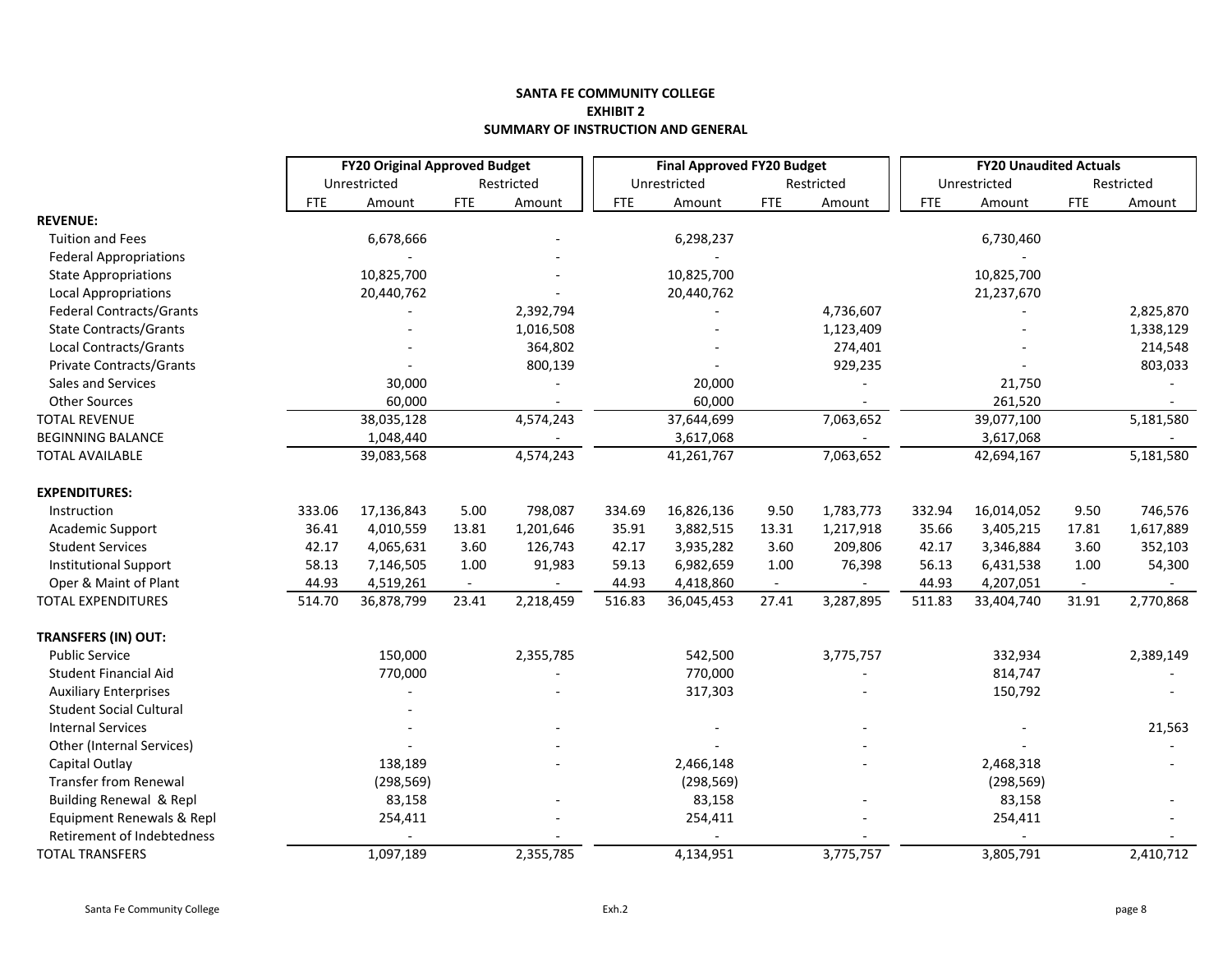#### **SANTA FE COMMUNITY COLLEGE EXHIBIT 2 SUMMARY OF INSTRUCTION AND GENERAL**

|                       | <b>FY20 Original Approved Budget</b> |              |            |            | <b>Final Approved FY20 Budget</b> |            |            |           | <b>FY20 Unaudited Actuals</b> |              |            |            |
|-----------------------|--------------------------------------|--------------|------------|------------|-----------------------------------|------------|------------|-----------|-------------------------------|--------------|------------|------------|
|                       |                                      | Unrestricted |            | Restricted | Unrestricted                      |            | Restricted |           |                               | Unrestricted |            | Restricted |
|                       | FTE                                  | Amount       | <b>FTE</b> | Amount     | <b>FTE</b>                        | Amount     | <b>FTE</b> | Amount    | <b>FTE</b>                    | Amount       | <b>FTE</b> | Amount     |
| <b>ENDING BALANCE</b> |                                      | 1,107,580    |            |            |                                   | 1,081,363  |            | (0)       |                               | 5,483,637    |            |            |
| TOT EXP, TRANSF & BAL | 514.70                               | 39,083,568   | 23.41      | 4.574.243  | 516.83                            | 41.261.767 | 27.41      | 7,063,652 | 511.83                        | 42.694.167   | 31.91      | 5,181,580  |
|                       |                                      |              |            |            |                                   | 0.0300     |            |           |                               | 0.1642       |            |            |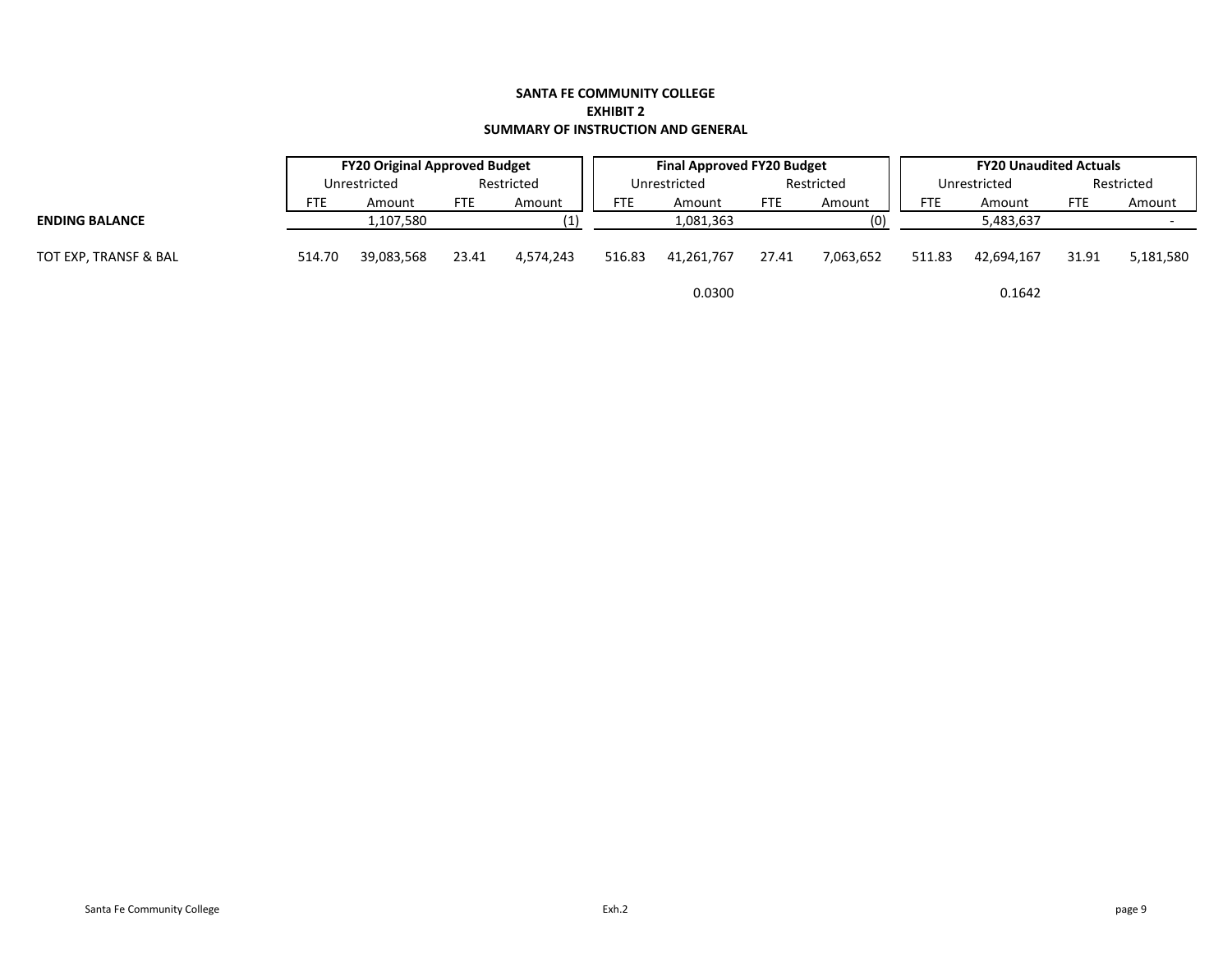### **SANTA FE COMMUNITY COLLEGE EXHIBIT 3 STUDENT TUITION AND MISCELLANEOUS FEES FOR INSTRUCTION AND GENERAL**

|                                       | <b>FY20 Original Approved Budget</b> |            |            | <b>Final Approved FY20 Budget</b> |              |            |            |  | <b>FY20 Unaudited Actuals</b> |              |            |            |  |
|---------------------------------------|--------------------------------------|------------|------------|-----------------------------------|--------------|------------|------------|--|-------------------------------|--------------|------------|------------|--|
|                                       | Unrestricted                         |            | Restricted |                                   | Unrestricted |            | Restricted |  |                               | Unrestricted |            | Restricted |  |
|                                       | FTE<br>Amount                        | <b>FTE</b> | Amount     | <b>FTE</b>                        | Amount       | <b>FTE</b> | Amount     |  | <b>FTE</b>                    | Amount       | <b>FTE</b> | Amount     |  |
| <b>ACADEMIC TUITION</b>               |                                      |            |            |                                   |              |            |            |  |                               |              |            |            |  |
| Summer                                |                                      |            |            |                                   |              |            |            |  |                               |              |            |            |  |
| Resident                              | 439,634                              |            |            |                                   | 327,503      |            |            |  |                               | 320,259      |            |            |  |
| Non-Resident                          | 19,471                               |            |            |                                   | 47,558       |            |            |  |                               | 47,558       |            |            |  |
| <b>SUBTOTAL SUMMER</b>                | 459,105                              |            |            |                                   | 375,060      |            |            |  |                               | 367,817      |            |            |  |
| Fall                                  |                                      |            |            |                                   |              |            |            |  |                               |              |            |            |  |
| Resident                              | 1,447,776                            |            |            |                                   | 1,440,018    |            |            |  |                               | 1,440,018    |            |            |  |
| Non-Resident                          | 116,206                              |            |            |                                   | 160,330      |            |            |  |                               | 160,330      |            |            |  |
| SUBTOTAL FALL                         | 1,563,982                            |            |            |                                   | 1,600,348    |            |            |  |                               | 1,600,348    |            |            |  |
| Spring                                |                                      |            |            |                                   |              |            |            |  |                               |              |            |            |  |
| Resident                              | 1,402,657                            |            |            |                                   | 1,028,519    |            |            |  |                               | 1,277,610    |            |            |  |
| Non-Resident                          | 200,062                              |            |            |                                   | 161,046      |            |            |  |                               | 156,839      |            |            |  |
| SUBTOTAL SPRING                       | 1,602,719                            |            |            |                                   | 1,189,565    |            |            |  |                               | 1,434,449    |            |            |  |
| TOTAL ACADEMIC TUITION                |                                      |            |            |                                   |              |            |            |  |                               |              |            |            |  |
| Resident                              | 3,290,067                            |            |            |                                   | 2,796,040    |            |            |  |                               | 3,037,887    |            |            |  |
| Non-Resident                          | 335,739                              |            |            |                                   | 368,933      |            |            |  |                               | 364,726      |            |            |  |
| TOTAL ACADEMIC TUITION                | 3,625,806                            |            |            |                                   | 3,164,973    |            |            |  |                               | 3,402,613    |            |            |  |
| <b>CONTINUING EDUCATION</b>           |                                      |            |            |                                   |              |            |            |  |                               |              |            |            |  |
| Summer                                | 190,000                              |            |            |                                   | 191,846      |            |            |  |                               | 193,274      |            |            |  |
| Fall                                  | 217,000                              |            |            |                                   | 279,172      |            |            |  |                               | 279,152      |            |            |  |
| Spring                                | 270,000                              |            |            |                                   | 165,537      |            |            |  |                               | 164,064      |            |            |  |
| Workforce Development                 | 30,000                               |            |            |                                   | 24,540       |            |            |  |                               | 24,540       |            |            |  |
| SUBTOTAL CONTINUING ED                | 707,000                              |            |            |                                   | 661,095      |            |            |  |                               | 661,030      |            |            |  |
| <b>CHALLENGE COURSE</b>               | 20,000                               |            |            |                                   | 6,600        |            |            |  |                               | 6,600        |            |            |  |
| <b>CONTRACT TRAINING</b>              | 450,000                              |            |            |                                   | 611,642      |            |            |  |                               | 824,904      |            |            |  |
| TOTAL TUITION, CE & CONTRACT TRAINING | 4,802,806                            |            |            |                                   | 4,444,310    |            |            |  |                               | 4,895,146    |            |            |  |
| <b>MISCELLANEOUS FEES</b>             |                                      |            |            |                                   |              |            |            |  |                               |              |            |            |  |
| Distance Fee                          | 427,236                              |            |            |                                   | 381,875      |            |            |  |                               | 380,600      |            |            |  |
| Service Fee                           | 483,663                              |            |            |                                   | 495,177      |            |            |  |                               | 491,257      |            |            |  |
| <b>Technology Fee</b>                 | 138,189                              |            |            |                                   | 141,479      |            |            |  |                               | 140,359      |            |            |  |
| Lab                                   | 310,492                              |            |            |                                   | 344,953      |            |            |  |                               | 332,018      |            |            |  |
| <b>Fitness Center</b>                 | 441,280                              |            |            |                                   | 431,290      |            |            |  |                               | 429,690      |            |            |  |
| Other                                 | 75,000                               |            |            |                                   | 59,154       |            |            |  |                               | 61,390       |            |            |  |
| <b>TOTAL FEES</b>                     | 1,875,860                            |            |            |                                   | 1,853,927    |            |            |  |                               | 1,835,314    |            |            |  |
| TOTAL TUITION AND FEES                | 6,678,666                            |            |            |                                   | 6,298,237    |            |            |  |                               | 6,730,460    |            |            |  |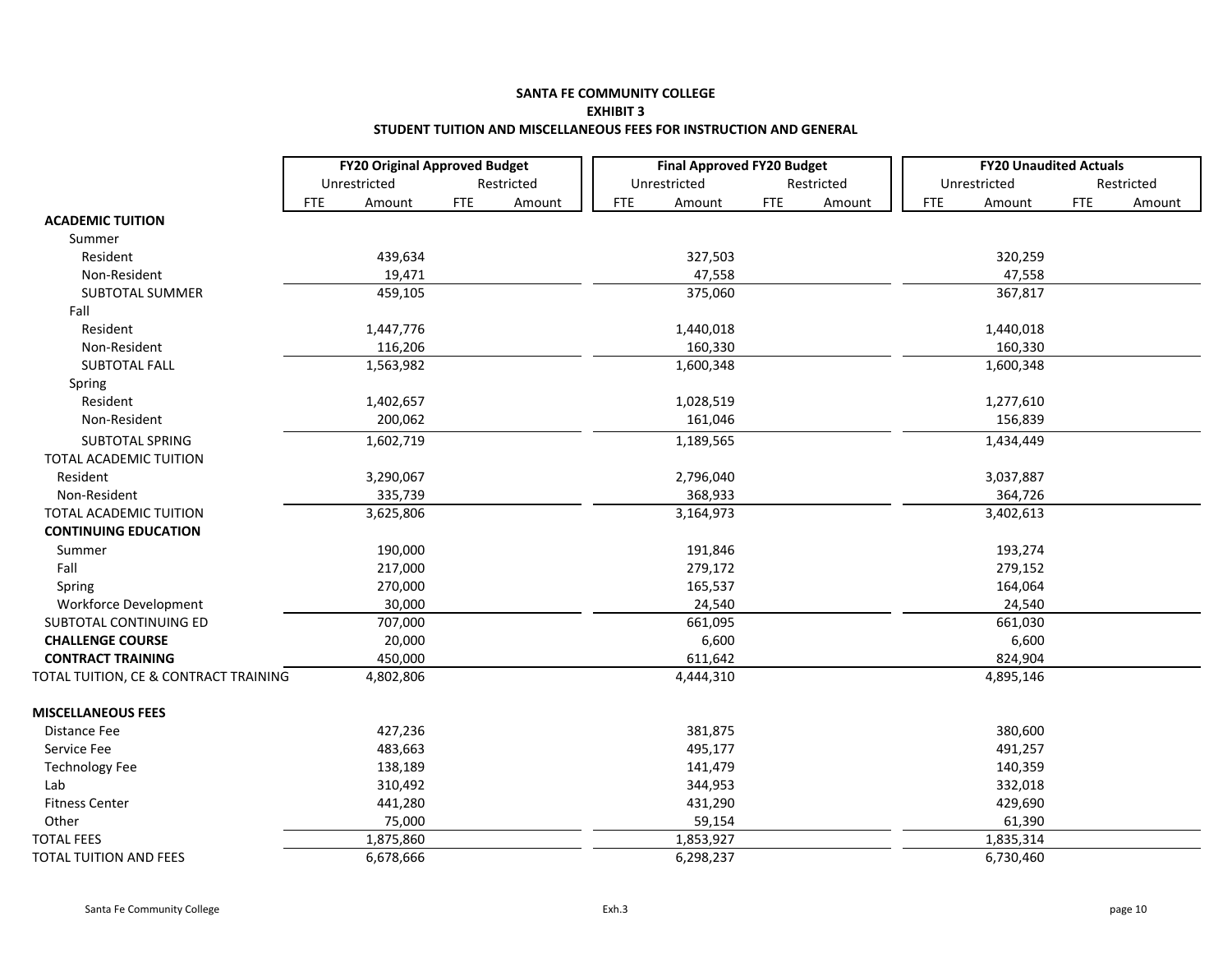# **SANTA FE COMMUNITY COLLEGE EXHIBIT 4 GOVERNMENT APPROPRIATIONS (I & G)**

|                                |     | <b>FY20 Original Approved Budget</b> |            |            |            | <b>Final Approved FY20 Budget</b> |            |            |            | <b>FY20 Unaudited Actuals</b> |     |            |
|--------------------------------|-----|--------------------------------------|------------|------------|------------|-----------------------------------|------------|------------|------------|-------------------------------|-----|------------|
|                                |     | Unrestricted                         |            | Restricted |            | Unrestricted                      |            | Restricted |            | Unrestricted                  |     | Restricted |
|                                | FTE | Amount                               | <b>FTE</b> | Amount     | <b>FTE</b> | Amount                            | <b>FTE</b> | Amount     | <b>FTE</b> | Amount                        | FTE | Amount     |
| <b>FEDERAL</b>                 |     |                                      |            |            |            |                                   |            |            |            |                               |     |            |
| <b>STATE</b>                   |     |                                      |            |            |            |                                   |            |            |            |                               |     |            |
| Instruction & General          |     | 10,006,200                           |            |            |            | 10,006,200                        |            |            |            | 10,006,200                    |     |            |
| General Fund 1.5% compensation |     | 347,500                              |            |            |            | 347,500                           |            |            |            | 347,500                       |     |            |
| Dual Credit Adjustment         |     | 68,100                               |            |            |            | 68,100                            |            |            |            | 68,100                        |     |            |
| Nursing Expansion (2059)       |     | 253,900                              |            |            |            | 253,900                           |            |            |            | 253,900                       |     |            |
| <b>EMS Mental Health</b>       |     |                                      |            |            |            |                                   |            |            |            |                               |     |            |
| Teacher Educ                   |     |                                      |            |            |            |                                   |            |            |            |                               |     |            |
| First Born                     |     | 150,000                              |            |            |            | 150,000                           |            |            |            | 150,000                       |     |            |
| <b>Total State</b>             |     | 10,825,700                           |            |            |            | 10,825,700                        |            |            |            | 10,825,700                    |     |            |
| LOCAL                          |     | 20,440,762                           |            |            |            | 20,440,762                        |            |            |            | 21,237,670                    |     |            |
| TOTAL GOVERNM APPROPR          |     | 31,266,462                           |            |            |            | 31,266,462                        |            |            |            | 32,063,370                    |     |            |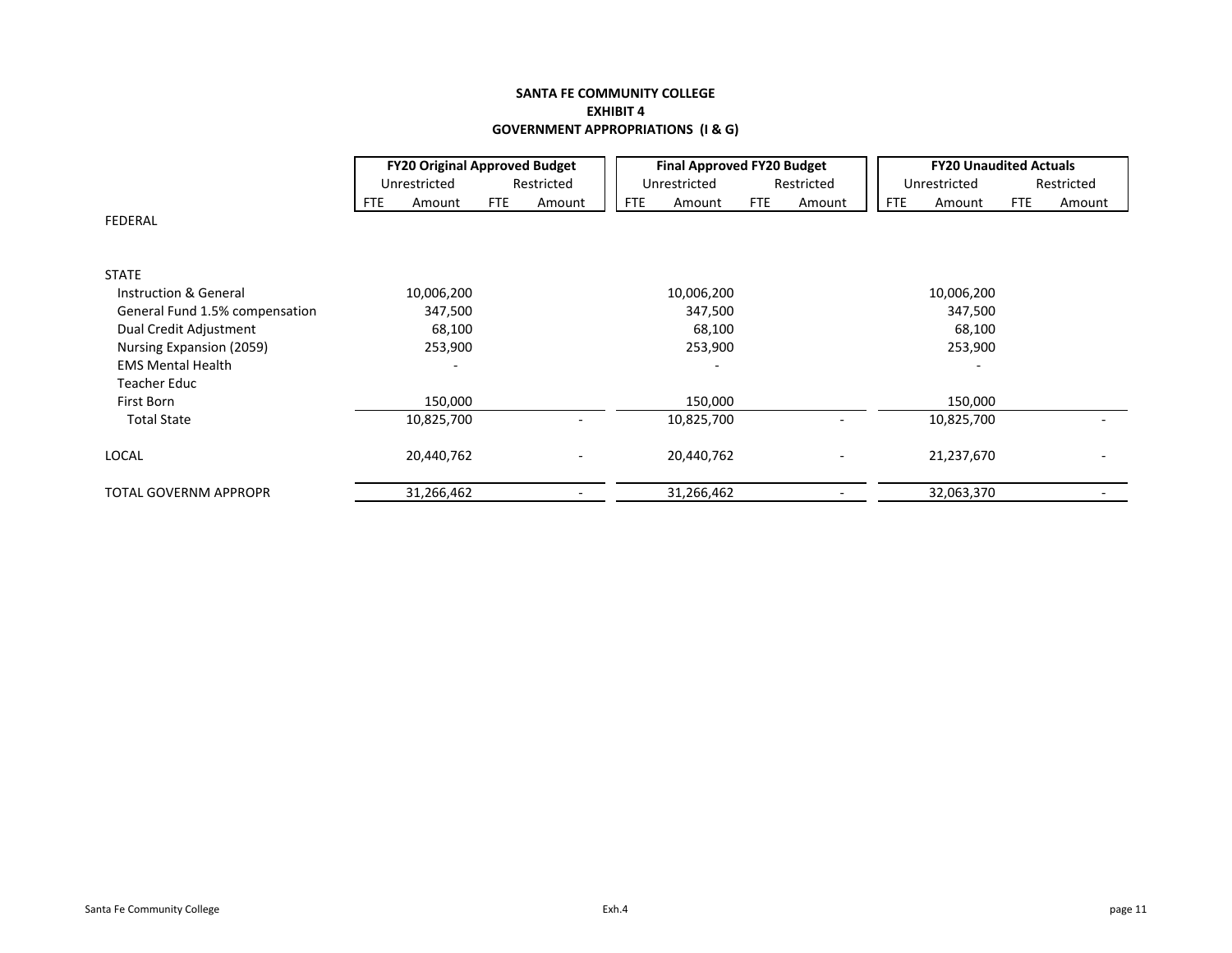# **SANTA FE COMMUNITY COLLEGE EXHIBIT 5 and 6 GRANTS AND CONTRACTS (I & G)**

|                                                     | <b>FY20 Original Approved Budget</b><br>Unrestricted<br>Restricted |        |            |           |            | <b>Final Approved FY20 Budget</b> |            |            | <b>FY20 Unaudited Actuals</b> |              |            |            |
|-----------------------------------------------------|--------------------------------------------------------------------|--------|------------|-----------|------------|-----------------------------------|------------|------------|-------------------------------|--------------|------------|------------|
|                                                     |                                                                    |        |            |           |            | Unrestricted                      |            | Restricted |                               | Unrestricted |            | Restricted |
|                                                     | FTE                                                                | Amount | <b>FTE</b> | Amount    | <b>FTE</b> | Amount                            | <b>FTE</b> | Amount     | <b>FTE</b>                    | Amount       | <b>FTE</b> | Amount     |
| <b>RESTRICTED REVENUE</b>                           |                                                                    |        |            |           |            |                                   |            |            |                               |              |            |            |
| <b>GOVERNEMENT GRANTS AND CONTRACTS (I &amp; G)</b> |                                                                    |        |            |           |            |                                   |            |            |                               |              |            |            |
| Federal                                             |                                                                    |        |            | 2,392,794 |            |                                   |            | 4,736,607  |                               |              |            | 2,825,870  |
| State                                               |                                                                    |        |            | 1,016,508 |            |                                   |            | 1,123,409  |                               |              |            | 1,338,129  |
| Local                                               |                                                                    |        |            | 364,802   |            |                                   |            | 274,401    |                               |              |            | 214,548    |
| <b>Subtotal Government Grants</b>                   |                                                                    |        |            | 3,774,104 |            |                                   |            | 6,134,416  |                               |              |            | 4,378,547  |
| PRIVATE GRANTS AND CONTRACTS (I & G)                |                                                                    |        |            |           |            |                                   |            |            |                               |              |            |            |
| Private                                             |                                                                    |        |            | 800,139   |            |                                   |            | 929,235    |                               |              |            | 803,033    |
| <b>Subtotal Private Grants</b>                      |                                                                    |        |            | 800,139   |            |                                   |            | 929,235    |                               |              |            | 803,033    |
| <b>TOTAL GRANTS AND CONTRACTS (I&amp;G)</b>         |                                                                    |        |            | 4,574,243 |            |                                   |            | 7,063,652  |                               |              |            | 5,181,580  |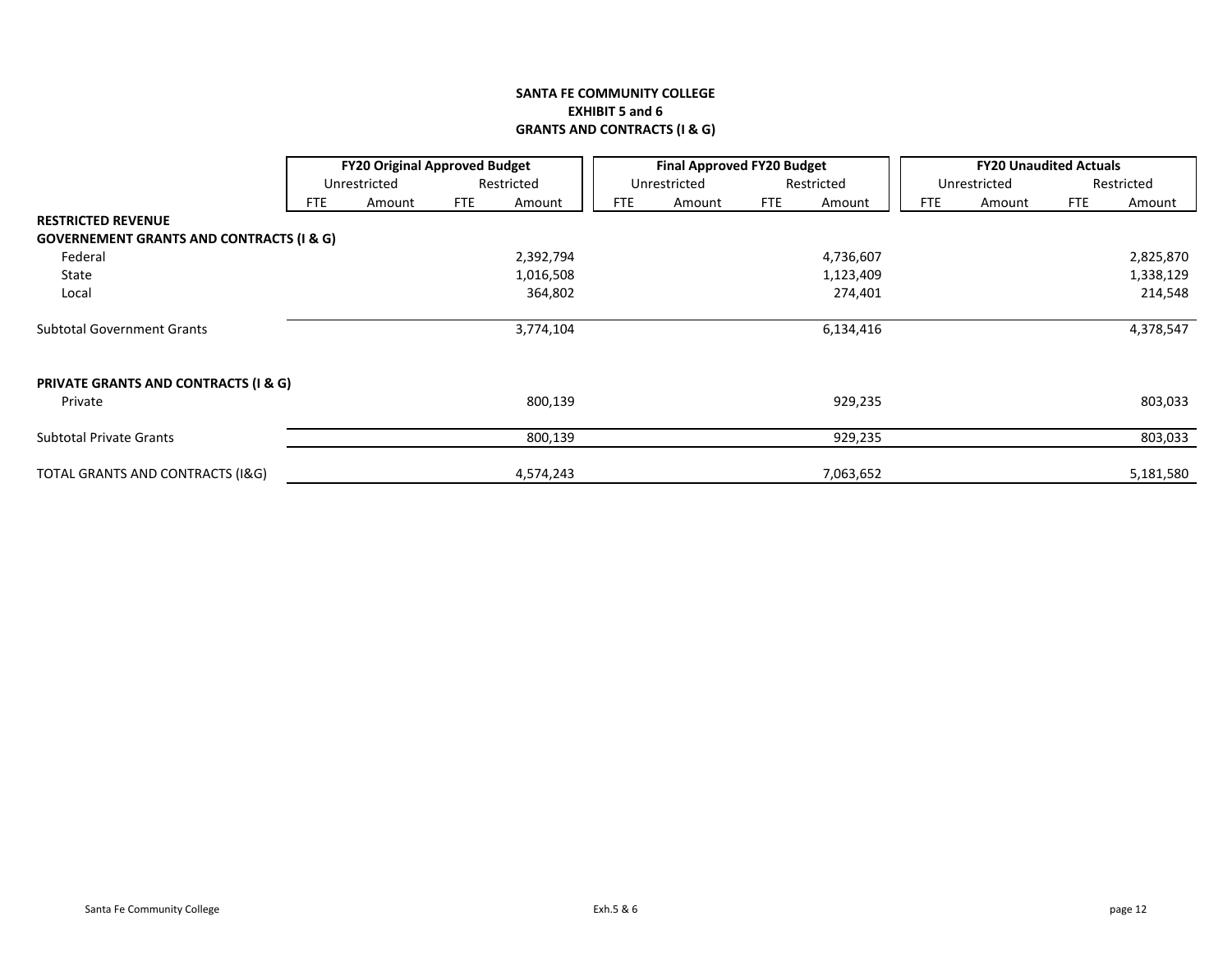### **SANTA FE COMMUNITY COLLEGE EXHIBIT 8 SALES AND SERVICES OF EDUCATIONAL ACTIVITIES (I & G)**

|                          | <b>FY20 Original Approved Budget</b> |  |            |        | <b>Final Approved FY20 Budget</b> |  |            |            |            | <b>FY20 Unaudited Actuals</b> |  |            |  |
|--------------------------|--------------------------------------|--|------------|--------|-----------------------------------|--|------------|------------|------------|-------------------------------|--|------------|--|
|                          | Unrestricted                         |  | Restricted |        | Unrestricted                      |  |            | Restricted |            | Unrestricted                  |  | Restricted |  |
|                          | FTE<br>FTE<br>Amount<br>Amount       |  | <b>FTE</b> | Amount | FTE<br>Amount                     |  | <b>FTE</b> | Amount     | <b>FTE</b> | Amount                        |  |            |  |
| TOTAL SALES AND SERVICES | 30,000                               |  |            | 20,000 |                                   |  |            | 21.750     |            |                               |  |            |  |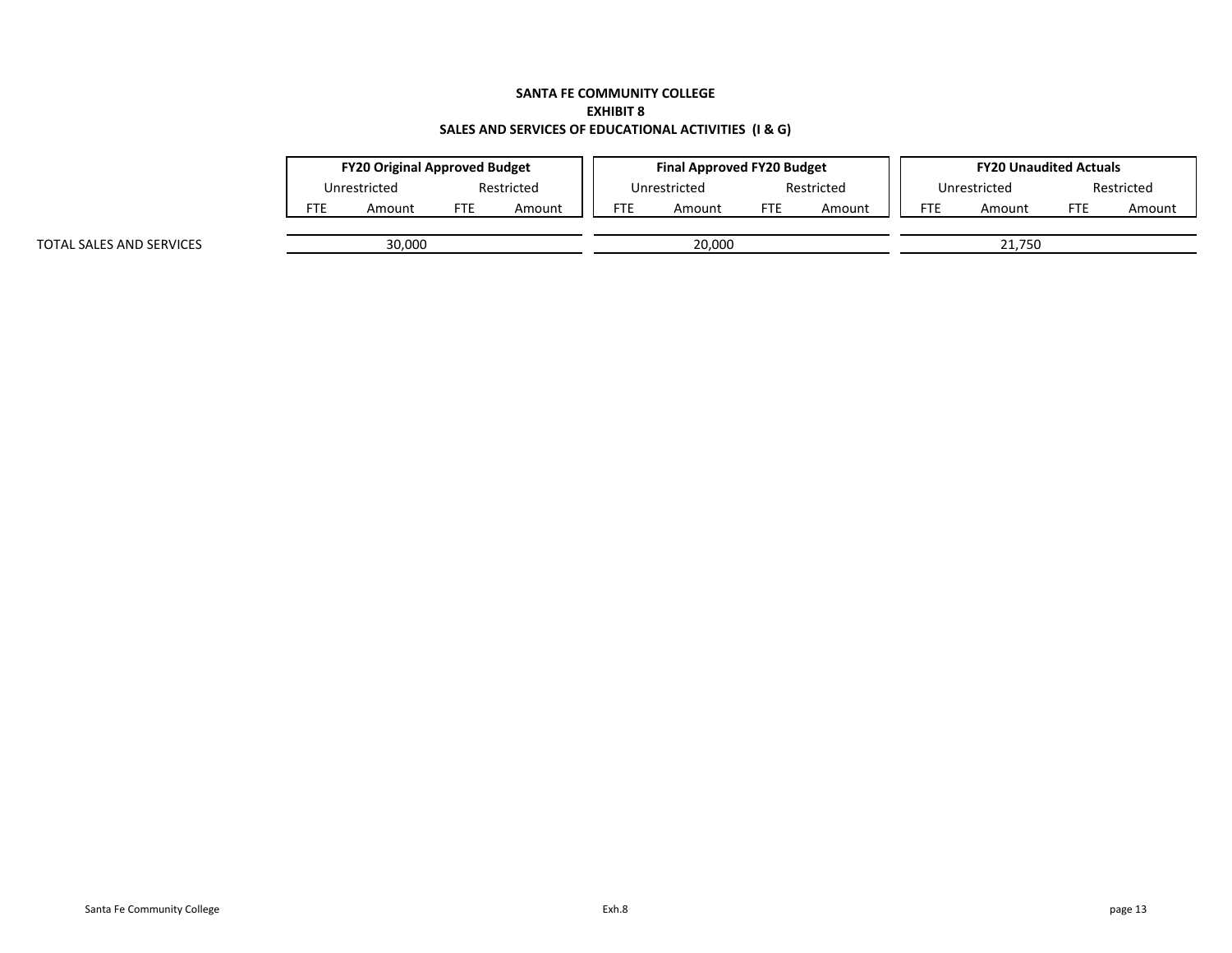# **SANTA FE COMMUNITY COLLEGE EXHIBIT 9 OTHER SOURCES OF REVENUE (I & G)**

|                          |            | <b>FY20 Original Approved Budget</b> |            |            |            | <b>Final Approved FY20 Budget</b> |            |            |            | <b>FY20 Unaudited Actuals</b> |            |            |
|--------------------------|------------|--------------------------------------|------------|------------|------------|-----------------------------------|------------|------------|------------|-------------------------------|------------|------------|
|                          |            | Unrestricted                         |            | Restricted |            | Unrestricted                      |            | Restricted |            | Unrestricted                  |            | Restricted |
|                          | <b>FTE</b> | Amount                               | <b>FTE</b> | Amount     | <b>FTE</b> | Amount                            | <b>FTE</b> | Amount     | <b>FTE</b> | Amount                        | <b>FTE</b> | Amount     |
| <b>INTEREST INCOME</b>   |            |                                      |            |            |            |                                   |            |            |            |                               |            |            |
| INDIRECT COST RECOVERY:  |            |                                      |            |            |            |                                   |            |            |            |                               |            |            |
| Federal                  |            | 50,000                               |            |            |            | 50,000                            |            |            |            | 82,417                        |            |            |
| State                    |            |                                      |            |            |            |                                   |            |            |            | 37                            |            |            |
| Local                    |            |                                      |            |            |            |                                   |            |            |            | 0                             |            |            |
| Private                  |            |                                      |            |            |            |                                   |            |            |            |                               |            |            |
| TOTAL INDIRECT COST      |            | 50,000                               |            |            |            | 50,000                            |            |            |            | 82,455                        |            |            |
| <b>CONTRACT SERVICES</b> |            |                                      |            |            |            |                                   |            |            |            | 144,967                       |            |            |
| <b>MISCELLANEOUS</b>     |            | 10,000                               |            |            |            | 10,000                            |            |            |            | 34,099                        |            |            |
| <b>TOTAL</b>             |            |                                      |            |            |            |                                   |            |            |            |                               |            |            |
| OTHER SOURCES OF REVENUE |            | 60,000                               |            |            |            | 60,000                            |            |            |            | 261,520                       |            |            |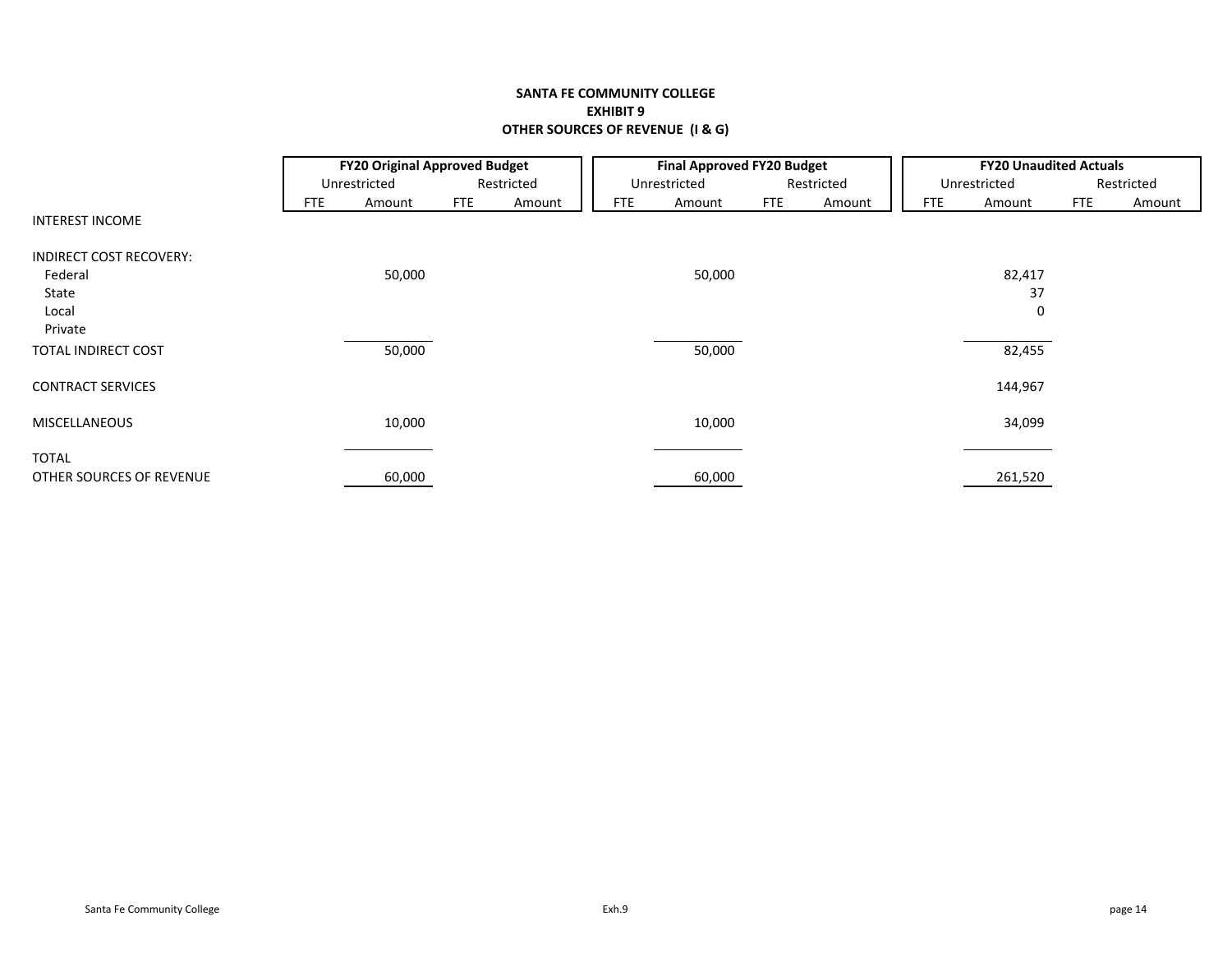|                                 |      | <b>FY20 Original Approved Budget</b> |                |            |            |  |            | <b>Final Approved FY20 Budget</b> |            |            |            | <b>FY20 Unaudited Actuals</b> |            |            |
|---------------------------------|------|--------------------------------------|----------------|------------|------------|--|------------|-----------------------------------|------------|------------|------------|-------------------------------|------------|------------|
|                                 |      |                                      | Unrestricted   |            | Restricted |  |            | Unrestricted                      |            | Restricted |            | Unrestricted                  |            | Restricted |
|                                 |      | <b>FTE</b>                           | Amount         | <b>FTE</b> | Amount     |  | <b>FTE</b> | Amount                            | <b>FTE</b> | Amount     | <b>FTE</b> | Amount                        | <b>FTE</b> | Amount     |
| <b>GENERAL ACADEMIC-101</b>     |      |                                      |                |            |            |  |            |                                   |            |            |            |                               |            |            |
| ENGL (English)                  | 2012 | 8.00                                 | 485,913        |            |            |  | 8.00       | 504,324                           |            |            | 18.17      | 663,606                       |            |            |
| ARTS (Arts)                     | 2013 | 0.00                                 | 1,900          |            |            |  | 0.00       | 1,900                             |            |            | 3.06       | 57,180                        |            |            |
| <b>MATH</b> (Mathematics)       | 2016 | 4.75                                 | 268,357        |            |            |  | 4.75       | 288,311                           |            |            | 13.54      | 450,197                       |            |            |
| DANC (Dance)                    | 2022 | 0.00                                 | 1,833          |            |            |  | 0.00       | 1,833                             |            |            | 0.53       | 10,782                        |            |            |
| JEWL (Jewelry)                  | 2023 | 1.00                                 | 52,045         |            |            |  | 1.00       | 52,045                            |            |            | 2.67       | 56,696                        |            |            |
| SCUL (Sculpture)                | 2024 | 2.00                                 | 111,077        |            |            |  | 2.00       | 111,619                           |            |            | 3.79       | 143,843                       |            |            |
| CLAY (Clay)                     | 2026 | 1.50                                 | 86,789         |            |            |  | 1.50       | 89,288                            |            |            | 6.89       | 193,467                       |            |            |
| PHOT (Photography)              | 2029 | 1.50                                 | 81,976         |            |            |  | 1.50       | 84,825                            |            |            | 4.63       | 154,138                       |            |            |
| DRPT (Drawing & Painting)       | 2041 | 1.50                                 | 84,232         |            |            |  | 1.50       | 86,793                            |            |            | 7.21       | 193,485                       |            |            |
| PRNT (Printmaking)              | 2042 | 0.00                                 | 2,900          |            |            |  | 0.00       | 2,900                             |            |            | 2.83       | 57,165                        |            |            |
| HPER (Health Phys Ed and Rec)   | 2057 | 15.00                                | 694,022        |            |            |  | 15.76      | 698,200                           |            |            | 28.66      | 891,671                       |            |            |
| AHST (Art History)              | 2126 | 0.00                                 | 300            |            |            |  | 0.00       | 300                               |            |            | 0.67       | 12,310                        |            |            |
| DRAM (Drama)                    | 2127 | 0.00                                 | 1,583          |            |            |  | 0.00       | 1,583                             |            |            | 0.49       | 9,815                         |            |            |
| MUSC (Music)                    | 2128 | 0.00                                 | 1,583          |            |            |  | 0.00       | 1,583                             |            |            | 1.81       | 36,234                        |            |            |
| AMSL (American Sign Language)   | 2130 | 1.00                                 | 49,800         |            |            |  | 1.00       | 50,984                            |            |            | 2.90       | 90,627                        |            |            |
| ARBC (Arabic)                   | 2131 | 0.00                                 | 150            |            |            |  | 0.00       | 150                               |            |            | 0.73       | 13,350                        |            |            |
| FREN (French)                   | 2133 | 0.00                                 | 150            |            |            |  | 0.00       | 150                               |            |            | 0.73       | 13,280                        |            |            |
| GERM (German)                   | 2134 | 0.00                                 | 150            |            |            |  | 0.00       | 150                               |            |            | 0.00       |                               |            |            |
| INTR (Interpreting)             | 2135 | 0.00                                 | 20,150         |            |            |  | 0.00       | 20,150                            |            |            | 0.14       | 4,522                         |            |            |
| ITAL (Italian)                  | 2136 | 0.00                                 |                |            |            |  | 0.00       |                                   |            |            | 0.16       | 2,948                         |            |            |
| JAPN (Japanese)                 | 2137 | 0.00                                 | 150            |            |            |  | 0.00       | 150                               |            |            | 0.77       | 14,053                        |            |            |
| SPAN (Spanish)                  | 2139 | 2.00                                 | 113,081        |            |            |  | 2.00       | 118,010                           |            |            | 6.31       | 131,676                       |            |            |
| SPCH (Speech)                   | 2140 | 1.00                                 | 63,597         |            |            |  | 1.00       | 66,074                            |            |            | 3.13       | 103,484                       |            |            |
| ANTH (Anthropology)             | 2142 | 0.00                                 | 100            |            |            |  | 0.00       | 100                               |            |            | 0.98       | 17,919                        |            |            |
| HIST (History)                  | 2143 | 2.00                                 | 112,164        |            |            |  | 2.00       | 116,686                           |            |            | 3.03       | 135,320                       |            |            |
| HUDV (Human Development)        | 2144 | 0.00                                 | 100            |            |            |  | 0.00       | 100                               |            |            | 0.67       | 12,268                        |            |            |
| <b>HUMS</b> (Humanities)        | 2145 | 0.00                                 | 300            |            |            |  | 0.00       | 300                               |            |            | 0.29       | 5,522                         |            |            |
| <b>HUSV</b> (Human Services)    | 2146 | 1.00                                 | 49,600         |            |            |  | 1.00       | 51,995                            |            |            | 2.53       | 79,687                        |            |            |
| PHIL (Philosophy)               | 2147 | 0.00                                 | 100            |            |            |  | 0.00       | 100                               |            |            | 1.85       | 33,780                        |            |            |
| <b>POLI</b> (Political Science) | 2148 | 0.00                                 | 100            |            |            |  | 0.00       | 100                               |            |            | 0.01       | 250                           |            |            |
| PSYS (Psychology)               | 2149 | 3.00                                 | 174,390        |            |            |  | 3.00       | 181,774                           |            |            | 6.63       | 247,695                       |            |            |
| SOCI (Sociology)                | 2150 | 0.00                                 | 100            |            |            |  | 0.00       | 100                               |            |            | 1.75       | 32,028                        |            |            |
| GEOG (Geography)                | 2151 | 0.00                                 | $\blacksquare$ |            |            |  | 0.00       | $\mathbf{r}$                      |            |            | 0.00       |                               |            |            |
| ASTR (Astronomy)                | 2210 | 0.00                                 |                |            |            |  | 0.00       |                                   |            |            | 0.90       | 16,380                        |            |            |
| <b>BIOL (Biology)</b>           | 2211 | 3.00                                 | 177,743        |            |            |  | 3.00       | 184,628                           |            |            | 4.88       | 215,641                       |            |            |
| CHEM (Chemistry)                | 2212 | 2.00                                 | 109,349        |            |            |  | 2.00       | 111,711                           |            |            | 3.56       | 117,911                       |            |            |
| GEOL (Geology)                  | 2213 | 0.00                                 | 300            |            |            |  | 0.00       | 300                               |            |            | 1.82       | 34,011                        |            |            |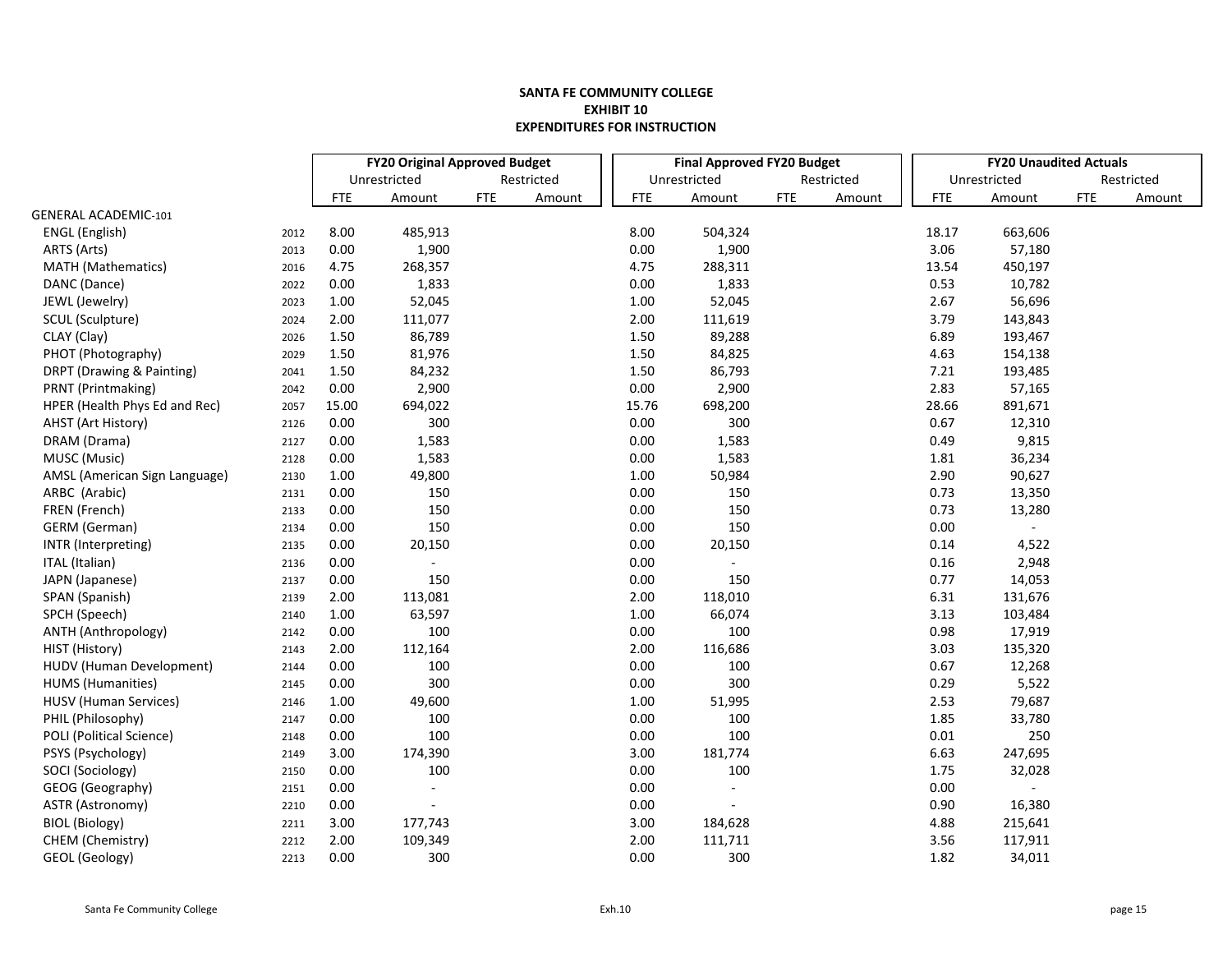|                                          |      | <b>FY20 Original Approved Budget</b> |                     |            |            | <b>Final Approved FY20 Budget</b> |                |            |            | <b>FY20 Unaudited Actuals</b> |              |            |            |
|------------------------------------------|------|--------------------------------------|---------------------|------------|------------|-----------------------------------|----------------|------------|------------|-------------------------------|--------------|------------|------------|
|                                          |      |                                      | Unrestricted        |            | Restricted |                                   | Unrestricted   |            | Restricted |                               | Unrestricted |            | Restricted |
|                                          |      | <b>FTE</b>                           | Amount              | <b>FTE</b> | Amount     | <b>FTE</b>                        | Amount         | <b>FTE</b> | Amount     | <b>FTE</b>                    | Amount       | <b>FTE</b> | Amount     |
| PHYS (Physics)                           | 2214 | 1.00                                 | 64,208              |            |            | 1.00                              | 66,686         |            |            | 1.00                          | 64,700       |            |            |
| <b>EXSC</b> (Exercise Science)           | 2218 | 0.50                                 | 29,213              |            |            | 0.50                              | 30,304         |            |            | 1.22                          | 43,095       |            |            |
| <b>HLED</b> (Health Education)           | 2219 | 0.00                                 |                     |            |            | 0.00                              |                |            |            | 0.74                          | 13,566       |            |            |
| <b>NUTR (Nutrition)</b>                  | 2220 | 0.50                                 | 28,604              |            |            | 0.50                              | 29,196         |            |            | 2.18                          | 58,443       |            |            |
| EDUC (Education)                         | 2226 | 3.50                                 | 210,970             |            |            | 3.50                              | 214,144        |            |            | 9.99                          | 332,446      |            |            |
| <b>ECED (Early Childhood Education)</b>  | 2228 | 0.00                                 |                     |            |            | 0.00                              |                |            |            | 5.48                          | 100,159      |            |            |
| SUBTOT GEN ACADEMIC                      |      | 55.75                                | 3,079,079           |            |            | 56.51                             | 3,169,547      |            |            | 159.34                        | 4,865,350    |            |            |
| VOCATIONAL/TECHNICAL-102                 |      |                                      |                     |            |            |                                   |                |            |            |                               |              |            |            |
| ARCH (Architecture)                      | 2032 | 1.00                                 | 60,292              |            |            | 1.00                              | 62,598         |            |            | 2.85                          | 95,321       |            |            |
| <b>CULA (Culinary Arts)</b>              | 2035 | 3.00                                 | 250,478             |            |            | 3.00                              | 253,902        |            |            | 4.43                          | 239,999      |            |            |
| FASH (Fashion)                           | 2036 | 1.00                                 | 60,560              |            |            | 1.00                              | 62,797         |            |            | 1.27                          | 67,814       |            |            |
| WOOD (Fine Woodworking)                  | 2037 | 2.00                                 | 117,656             |            |            | 2.00                              | 120,551        |            |            | 10.51                         | 275,561      |            |            |
| MART (Media Arts)                        | 2038 | 1.50                                 | 79,586              |            |            | 1.50                              | 81,892         |            |            | 5.76                          | 159,176      |            |            |
| LEGL (Legal Studies)                     | 2040 | 1.00                                 | 63,441              |            |            | 1.00                              | 64,579         |            |            | 2.55                          | 86,111       |            |            |
| ISCS (Info Systems Computer Science)     | 2046 | 2.00                                 | 110,576             |            |            | 2.00                              | 114,145        |            |            | 5.25                          | 172,663      |            |            |
| ATEC-Automotive Technology               | 2048 | 1.11                                 | 162,504             |            |            | 2.11                              | 164,229        |            |            | 3.40                          | 186,947      |            |            |
| <b>Nursing</b>                           | 2058 | 8.60                                 | 586,663             |            |            | 9.00                              | 602,592        |            |            | 17.46                         | 709,888      |            |            |
| <b>EMSI</b> (Emergency Medical Services) | 2062 | 3.00                                 | 262,783             |            |            | 3.00                              | 265,131        |            |            | 8.15                          | 387,104      |            |            |
| Respiratory Therapy                      | 2065 | 2.00                                 | 159,506             |            |            | 2.00                              | 162,625        |            |            | 8.64                          | 274,258      |            |            |
| PHLB (Phlebotomy)                        | 2066 | 1.00                                 | 58,755              |            |            | 1.00                              | 59,072         |            |            | 1.43                          | 56,415       |            |            |
| <b>ENVR (Environmental Technologies)</b> | 2073 | 1.00                                 | 55,684              |            |            | 1.00                              | 57,866         |            |            | 1.70                          | 77,170       |            |            |
| <b>WATR</b> (Water Technologies)         | 2074 | 0.61                                 | 35,959              |            |            | 0.61                              | 36,577         |            |            | 1.62                          | 50,242       |            |            |
| PLMB (Plumbing)                          | 2077 | 0.61                                 | 33,726              |            |            | 0.61                              | 34,369         |            |            | 0.74                          | 35,646       |            |            |
| FILM (Film)                              | 2078 | 3.00                                 | 156,090             |            |            | 3.00                              | 160,106        |            |            | 9.45                          | 281,150      |            |            |
| <b>ALTF (Alternative Fuel)</b>           | 2080 | 1.11                                 | 83,539              |            |            | 1.11                              | 84,491         |            |            | 1.43                          | 84,246       |            |            |
| <b>BLDG (Building Construction)</b>      | 2086 | 0.61                                 | 32,058              |            |            | 0.61                              | 32,697         |            |            | 1.24                          | 31,444       |            |            |
| WELD (Welding)                           | 2087 | 2.11                                 | 126,371             |            |            | 2.11                              | 131,302        |            |            | 4.19                          | 178,370      |            |            |
| <b>GRHS (Greenhouse Management)</b>      | 2088 | 2.00                                 | 124,932             |            |            | 2.11                              | 126,817        |            |            | 4.61                          | 202,783      |            |            |
| STEM (Science Techn Engineering Math)    | 2094 | 0.00                                 |                     |            |            | 0.00                              |                |            |            | 0.00                          | 480          |            |            |
| DAST (Dental Assisting)                  | 2205 | 2.00                                 | 135,072             |            |            | 2.00                              | 138,268        |            |            | 4.28                          | 199,067      |            |            |
| AHAC (American Heart Assoc.)             | 2207 | 0.00                                 |                     |            |            | 0.00                              |                |            |            | 1.42                          | 25,862       |            |            |
| HLCR (Health Care)                       | 2208 | 0.00                                 | $\bar{\phantom{a}}$ |            |            | 0.00                              | $\blacksquare$ |            |            | 5.40                          | 99,082       |            |            |
| <b>MAST</b> (Medical Assisting)          | 2209 | 1.00                                 | 62,798              |            |            | 1.00                              | 63,116         |            |            | 2.44                          | 64,702       |            |            |
| <b>ACCT</b> (Accounting)                 | 2222 | 1.00                                 | 62,825              |            |            | 1.00                              | 65,303         |            |            | 3.63                          | 112,501      |            |            |
| <b>BSAD (Business Administration)</b>    | 2223 | 0.50                                 | 30,157              |            |            | 0.50                              | 31,338         |            |            | 4.64                          | 108,704      |            |            |
| <b>ECON - Economics</b>                  | 2224 | 0.50                                 | 30,158              |            |            | 0.50                              | 31,339         |            |            | 1.44                          | 48,005       |            |            |
| OFTC (Office Technologies)               | 2225 | 1.00                                 | 58,392              |            |            | 1.00                              | 60,698         |            |            | 2.64                          | 80,086       |            |            |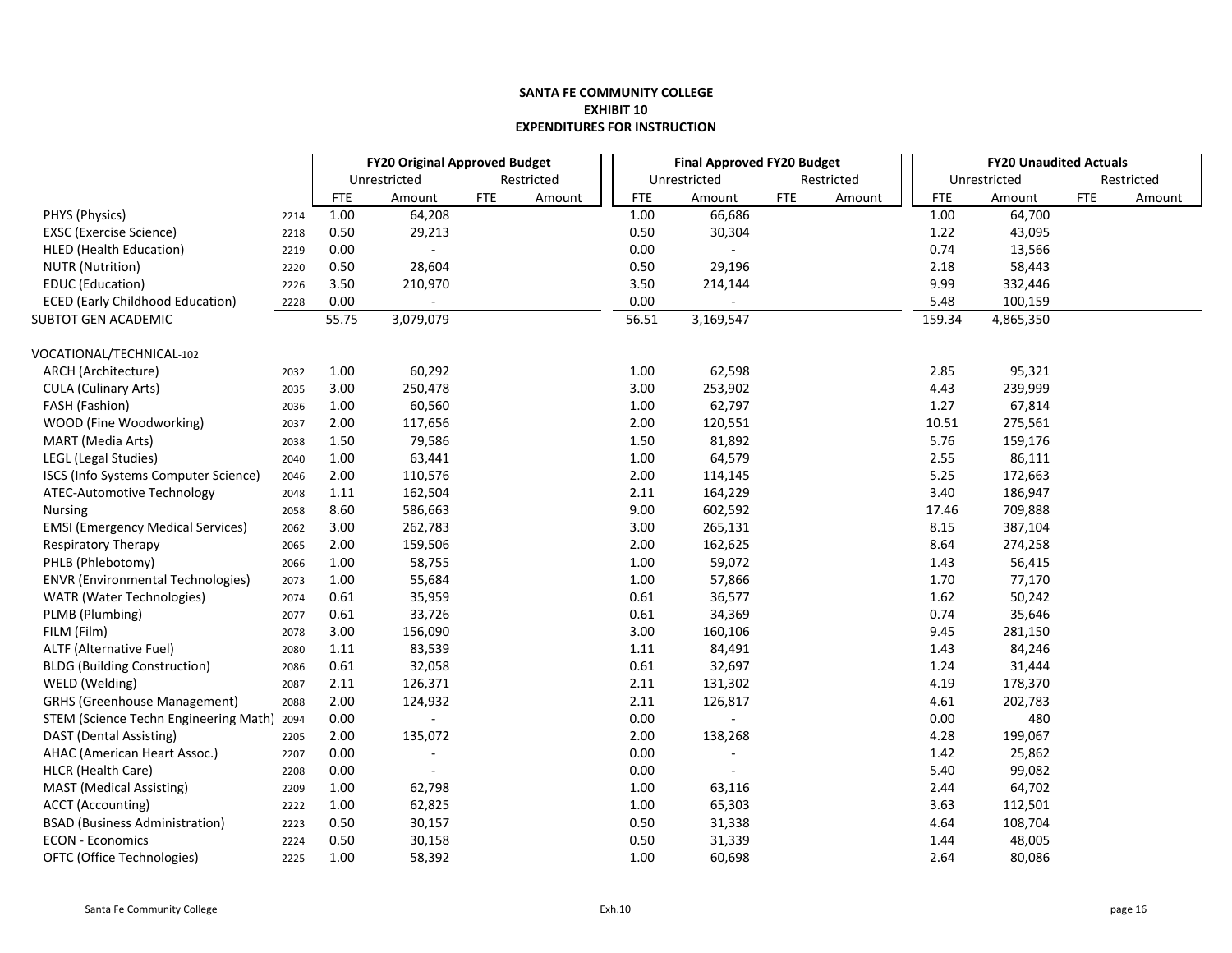|                                          |      | <b>FY20 Original Approved Budget</b> |              |            |            |            | <b>Final Approved FY20 Budget</b> |            |            |            | <b>FY20 Unaudited Actuals</b> |            |            |
|------------------------------------------|------|--------------------------------------|--------------|------------|------------|------------|-----------------------------------|------------|------------|------------|-------------------------------|------------|------------|
|                                          |      |                                      | Unrestricted |            | Restricted |            | Unrestricted                      |            | Restricted |            | Unrestricted                  |            | Restricted |
|                                          |      | <b>FTE</b>                           | Amount       | <b>FTE</b> | Amount     | <b>FTE</b> | Amount                            | <b>FTE</b> | Amount     | <b>FTE</b> | Amount                        | <b>FTE</b> | Amount     |
| ACAD (AutoCAD)                           | 2230 | 0.00                                 | 870          |            |            | 0.00       | 870                               |            |            | 0.00       |                               |            |            |
| <b>DRFT (Drafting Technology)</b>        | 2231 | 0.00                                 |              |            |            | 0.00       |                                   |            |            | 0.06       | 1,200                         |            |            |
| <b>ENGR (Engineering Technology)</b>     | 2233 | 2.00                                 | 107,196      |            |            | 2.00       | 113,564                           |            |            | 2.36       | 115,463                       |            |            |
| CRJS (Criminal Justice)                  | 2235 | 1.00                                 | 59,670       |            |            | 1.00       | 61,976                            |            |            | 4.16       | 95,625                        |            |            |
| HRMG (Hotel and Restaurant Mgt.)         | 2236 | 1.00                                 | 57,671       |            |            | $1.00\,$   | 58,202                            |            |            | 1.04       | 57,380                        |            |            |
| SOLR (Solar Energy)                      | 2238 | 0.11                                 | 8,908        |            |            | 0.11       | 8,955                             |            |            | 0.29       | 8,382                         |            |            |
| <b>ENEF (Energy Efficiency)</b>          | 2239 | 0.00                                 |              |            |            | 0.00       |                                   |            |            | 0.34       | 6,288                         |            |            |
| ADOB (Adobe Construction)                | 2240 | 0.00                                 |              |            |            | 0.00       | $\sim$                            |            |            | 1.03       | 18,741                        |            |            |
| <b>FACT (Facilities Technologies)</b>    | 2241 | 0.00                                 |              |            |            | 0.00       |                                   |            |            | 0.38       | 6,978                         |            |            |
| HVAC (Heating Vent and Air Cond)         | 2242 | 0.62                                 | 28,726       |            |            | 0.62       | 29,369                            |            |            | 0.62       | 31,866                        |            |            |
| ELCT (Electrical)                        | 2243 | 0.00                                 |              |            |            | 0.00       | $\blacksquare$                    |            |            | 0.07       | 1,285                         |            |            |
| MATT (Machining Technology)              | 2245 | 0.00                                 |              |            |            |            | $\overline{\phantom{a}}$          |            |            | 0.07       | 6,428                         |            |            |
| Grants (\$200,00 or less)                |      |                                      |              | 0.00       | 103.00     |            |                                   | 4.50       | 979,970    |            |                               | 4.50       | 60,382     |
| <b>EPSCOR</b>                            |      |                                      |              | 2.00       | 222,707    |            |                                   | 2.00       | 177,474    |            |                               | 2.00       | 137,519    |
| EDA-BEATTC                               |      |                                      |              | 0.00       |            |            |                                   | 0.00       |            |            |                               | 0.00       | 56,148     |
| Sandia National Labs                     |      |                                      |              | 0.00       | $\sim$     |            |                                   | 0.00       |            |            |                               | 0.00       | 57,920     |
| EPA                                      |      |                                      |              | 1.00       | 313,174    |            |                                   | 1.00       | 200,758    |            |                               | 1.00       | 6,813      |
| Perkins                                  |      |                                      |              | 2.00       | 195,780    |            |                                   | 2.00       | 243,309    |            |                               | 2.00       | 216,562    |
| Foundation                               |      |                                      |              | 0.00       | 66,323     |            |                                   | 0.00       | 182,262    |            |                               | 0.00       | 72,871     |
| SUBTOT VOCATIONAL/TECH                   |      | 48.99                                | 3,263,603    | 5.00       | 798,087    | 50.50      | 3,341,336                         | 9.50       | 1,783,773  | 132.98     | 4,740,433                     | 9.50       | 608,215    |
| <b>COMMUNITY EDUCATION-104</b>           |      |                                      |              |            |            |            |                                   |            |            |            |                               |            |            |
| <b>CE (Continuing Education Courses)</b> | 2071 | 13.16                                | 358,470      |            |            | 13.16      | 358,470                           |            |            | 15.40      | 424,591                       |            |            |
| <b>Contract Training</b>                 | 2072 | 7.16                                 | 296,880      |            |            | 7.16       | 298,196                           |            |            | 7.16       | 542,659                       |            |            |
| <b>Teamwork in Action</b>                | 2085 | 0.60                                 | 24,000       |            |            | 0.60       | 24,000                            |            |            | 0.11       | 10,824                        |            |            |
| Outsourced Instruction                   | 2089 | 0.00                                 | 10,500       |            |            | 0.00       | 10,500                            |            |            | 0.00       |                               |            |            |
| SIM Lab                                  | 2099 | 2.00                                 | 125,844      | 0.00       |            | 2.00       | 126,913                           | 0.00       |            | 2.00       | 143,980                       | 0.00       |            |
| <b>SUBTOT COMMUNITY ED</b>               |      | 22.92                                | 815,694      | 0.00       |            | 22.92      | 818,079                           | 0.00       |            | 24.66      | 1,122,054                     | 0.00       |            |
| PREP/REMEDIAL INSTRUCTION-105            |      |                                      |              |            |            |            |                                   |            |            |            |                               |            |            |
| First Year Student Success               | 2154 | 0.00                                 |              |            |            | 0.00       |                                   |            |            | 1.34       | 24,455                        |            |            |
| Tutoring & Writing Center                | 2081 | 5.33                                 | 190,988      |            |            | 5.33       | 191,488                           |            |            | 3.37       | 121,711                       |            |            |
| <b>Classroom Accommodations</b>          | 2083 | 3.69                                 | 239,500      |            |            | 3.69       | 239,500                           |            |            | 1.20       | 78,679                        |            |            |
| <b>READ</b> (Reading)                    | 2141 | 0.00                                 | 150          |            |            | 0.00       | 150                               |            |            | 1.84       | 33,650                        |            |            |
| SUBTOT PREP/REMEDIAL                     |      | 9.01                                 | 430,638      | 0.00       |            | 9.01       | 431,138                           | 0.00       |            | 7.76       | 258,495                       |            |            |
| <b>GENERAL ENTERPRISE-108</b>            |      |                                      |              |            |            |            |                                   |            |            |            |                               |            |            |
| <b>East Wing Eatery</b>                  | 2045 | 0.00                                 | 75,000       |            |            | 0.00       | 75,000                            |            |            | 0.00       | 45,025                        |            |            |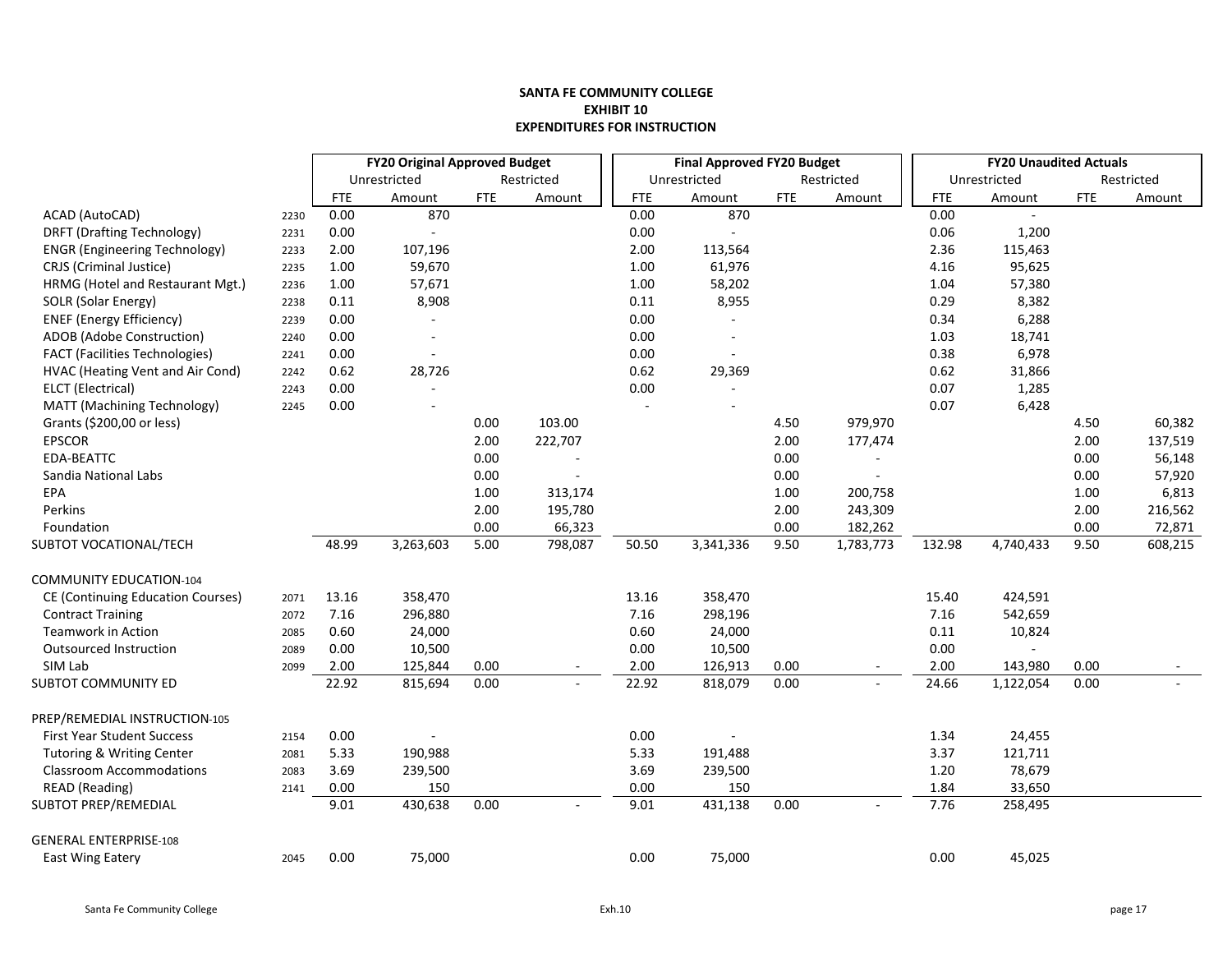|                             |         |            | <b>FY20 Original Approved Budget</b> |            |                          |            | Final Approved FY20 Budget |      |                          |            | <b>FY20 Unaudited Actuals</b> |            |            |
|-----------------------------|---------|------------|--------------------------------------|------------|--------------------------|------------|----------------------------|------|--------------------------|------------|-------------------------------|------------|------------|
|                             |         |            | Unrestricted                         |            | Restricted               |            | Unrestricted               |      | Restricted               |            | Unrestricted                  |            | Restricted |
|                             |         | <b>FTE</b> | Amount                               | <b>FTE</b> | Amount                   | <b>FTE</b> | Amount                     | FTE  | Amount                   | <b>FTE</b> | Amount                        | <b>FTE</b> | Amount     |
| SUBTOTAL GENERAL ENTERPRISE |         | 0.00       | 75,000                               |            |                          | 0.00       | 75,000                     |      |                          | 0.00       | 45,025                        |            |            |
| TOT DIRECT EXPEND           |         | 136.67     | 7,664,014                            | 5.00       | 798,087                  | 138.94     | 7,835,100                  | 9.50 | 1,783,773                | 324.74     | 11,031,357                    | 9.50       | 608,215    |
| <b>INSTRUCTIONAL POOL</b>   | 2082    | 196.38     | 4,236,449                            | 0.00       | $\overline{\phantom{a}}$ | 195.75     | 3,810,763                  | 0.00 | $\overline{\phantom{0}}$ | 8.20       | 126,352                       | 0.00       | 70,170     |
| <b>FRINGE BENEFITS</b>      | Various |            | 3,095,153                            |            | -                        |            | 3,048,222                  |      | $\overline{\phantom{0}}$ |            | 2,962,114                     |            | 68,191     |
| INTERNAL SERVICE CHARGES    | Various |            | 2,141,227                            |            |                          |            | 2,132,051                  |      |                          |            | 1,894,229                     |            |            |
| <b>TOTAL EXPENDITURES</b>   |         | 333.06     | 17,136,843                           | 5.00       | 798,087                  | 334.69     | 16,826,136                 | 9.50 | 1,783,773                | 332.94     | 16,014,052                    | 9.50       | 746,576    |
| Credit & Prep/Remedial      |         | 312.74     | 16,481,493                           |            |                          | 314.37     | 16,169,470                 |      |                          | 310.38     | 15,046,802                    |            |            |
| Cont. Educ. (Total Exp.)    |         | 13.16      | 358,470                              |            |                          | 13.16      | 358,470                    |      |                          | 15.40      | 424,591                       |            |            |
| <b>Customized Training</b>  |         | 7.16       | 296,880                              |            |                          | 7.16       | 298,196                    |      |                          | 7.16       | 542,659                       |            |            |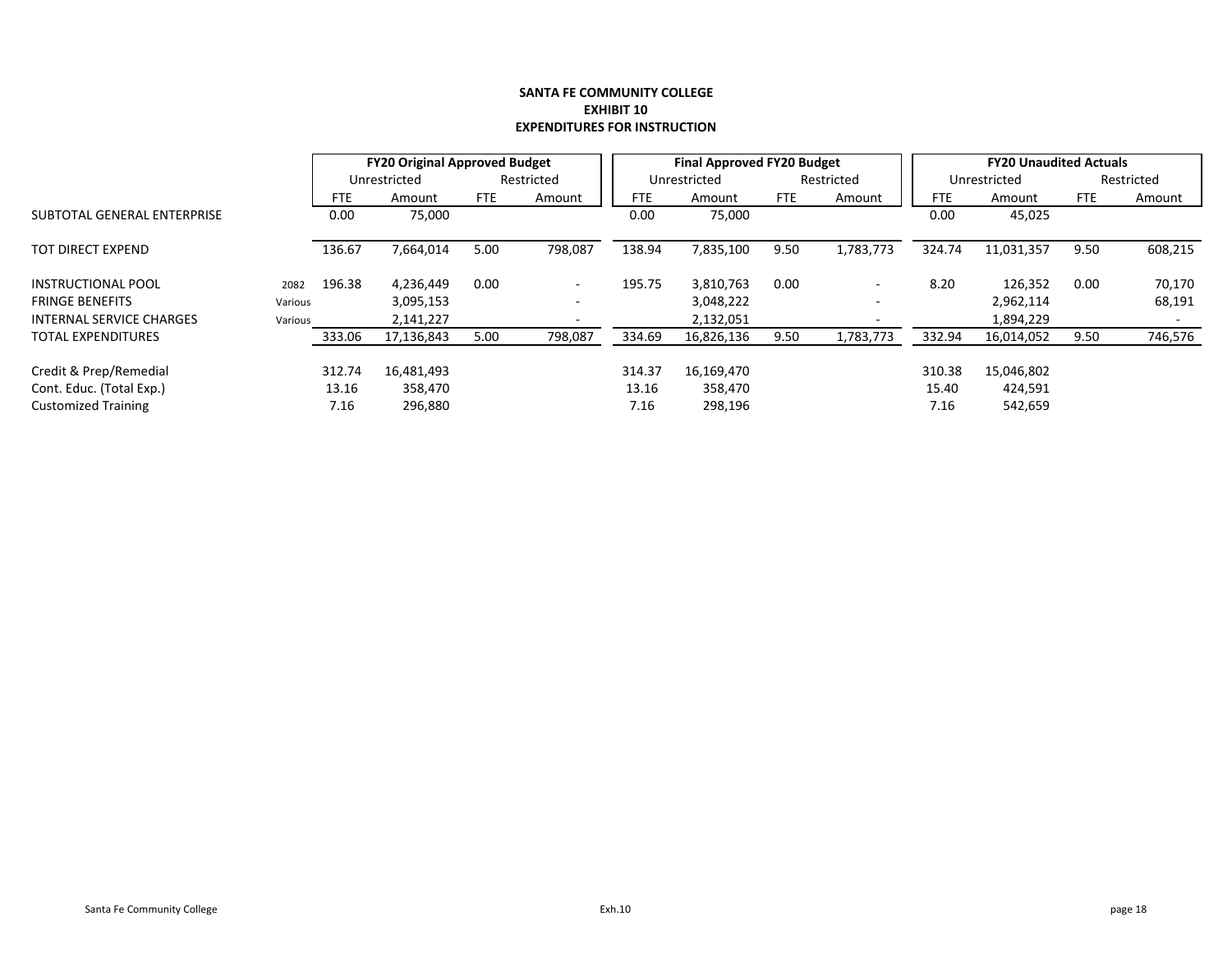|                                                                                                                                                               |            | <b>FY20 Original Approved Budget</b> |            |            |            | <b>Final Approved FY20 Budget</b> |             |            |               | <b>FY20 Unaudited Actuals</b> |                          |            |
|---------------------------------------------------------------------------------------------------------------------------------------------------------------|------------|--------------------------------------|------------|------------|------------|-----------------------------------|-------------|------------|---------------|-------------------------------|--------------------------|------------|
|                                                                                                                                                               |            | Unrestricted                         |            | Restricted |            | Unrestricted                      |             | Restricted |               | Unrestricted                  |                          | Restricted |
|                                                                                                                                                               | <b>FTE</b> | Amount                               | <b>FTE</b> | Amount     | <b>FTE</b> | Amount                            | ${\sf FTE}$ | Amount     | <b>FTE</b>    | Amount                        | <b>FTE</b>               | Amount     |
| <b>FYSS - First Year Student Success</b><br><b>Professional Salaries</b><br><b>Full-Time Faculty</b><br>Part-Time Faculty                                     |            |                                      |            |            |            |                                   |             |            | 1.34          | 24,455                        |                          |            |
| Secretarial/Clerical Salaries<br><b>Technical Salaries</b><br><b>Other Salaries</b><br><b>Student Employees</b><br>Supplies & Expenses<br>Travel<br>Equipment |            |                                      |            |            |            |                                   |             |            |               |                               |                          |            |
| <b>TOTAL (2154)</b>                                                                                                                                           |            | $\sim$                               |            |            |            |                                   |             |            | 1.34          | 24,455                        | $\overline{\phantom{a}}$ |            |
| <b>ENGL - English</b><br><b>Professional Salaries</b>                                                                                                         |            |                                      |            |            |            |                                   |             |            |               |                               |                          |            |
| <b>Full-Time Faculty</b><br>Part-Time Faculty<br>Secretarial/Clerical Salaries<br><b>Technical Salaries</b>                                                   | 8.00       | 471,213                              |            |            | 8.00       | 489,624                           |             |            | 8.00<br>10.17 | 463,208<br>185,486<br>580     |                          |            |
| <b>Other Salaries</b><br><b>Student Employees</b>                                                                                                             |            | 3,300                                |            |            |            | 3,300                             |             |            |               | 1,102                         |                          |            |
| Supplies & Expenses<br>Travel<br>Equipment                                                                                                                    |            | 11,400                               |            |            |            | 11,400                            |             |            |               | 13,230                        |                          |            |
| <b>TOTAL (2012)</b>                                                                                                                                           | 8.00       | 485,913                              |            |            | 8.00       | 504,324                           |             |            | 18.17         | 663,606                       |                          |            |
| <b>ARTS - Arts</b><br><b>Professional Salaries</b><br><b>Full-Time Faculty</b>                                                                                |            |                                      |            |            |            |                                   |             |            |               |                               |                          |            |
| Part-Time Faculty<br>Secretarial/Clerical Salaries<br><b>Technical Salaries</b><br><b>Other Salaries</b>                                                      |            |                                      |            |            |            |                                   |             |            | 3.06          | 55,771                        |                          |            |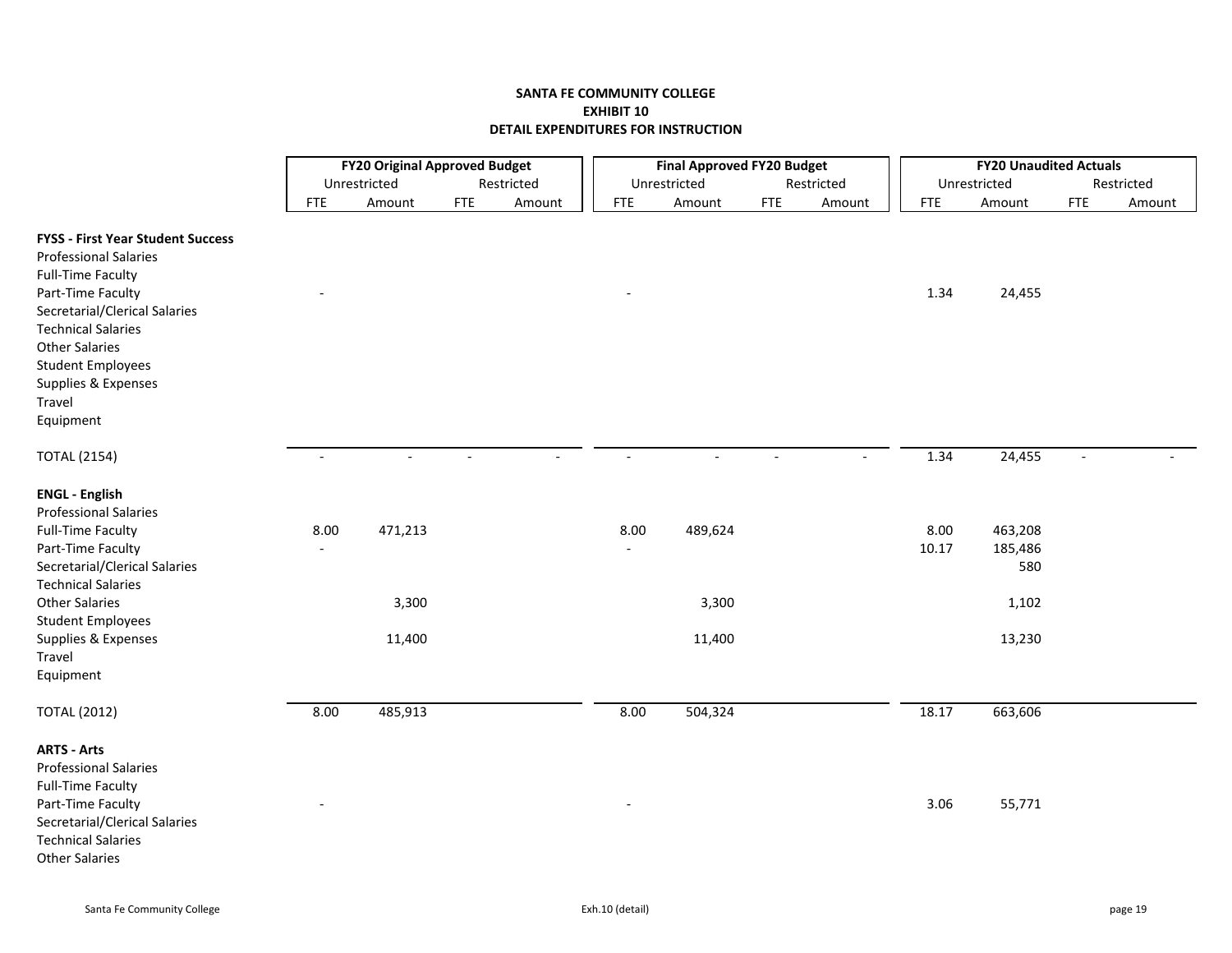|                                                                                 |                          | <b>FY20 Original Approved Budget</b> |            |            |                          | <b>Final Approved FY20 Budget</b> |            |            |            | <b>FY20 Unaudited Actuals</b> |            |            |
|---------------------------------------------------------------------------------|--------------------------|--------------------------------------|------------|------------|--------------------------|-----------------------------------|------------|------------|------------|-------------------------------|------------|------------|
|                                                                                 |                          | Unrestricted                         |            | Restricted |                          | Unrestricted                      |            | Restricted |            | Unrestricted                  |            | Restricted |
|                                                                                 | <b>FTE</b>               | Amount                               | <b>FTE</b> | Amount     | <b>FTE</b>               | Amount                            | <b>FTE</b> | Amount     | <b>FTE</b> | Amount                        | <b>FTE</b> | Amount     |
| <b>Student Employees</b><br>Supplies & Expenses<br>Travel                       |                          | 1,900                                |            |            |                          | 1,900                             |            |            |            | 1,409                         |            |            |
| Equipment                                                                       |                          |                                      |            |            |                          |                                   |            |            |            |                               |            |            |
| <b>TOTAL (2013)</b>                                                             | $\overline{\phantom{a}}$ | 1,900                                |            |            | $\overline{\phantom{a}}$ | 1,900                             |            |            | 3.06       | 57,180                        |            |            |
| <b>MATH-Mathematics</b><br><b>Professional Salaries</b>                         |                          |                                      |            |            |                          |                                   |            |            |            |                               |            |            |
| <b>Full-Time Faculty</b>                                                        | 4.75                     | 266,257                              |            |            | 4.75                     | 286,211                           |            |            | 4.75       | 286,264                       |            |            |
| Part-Time Faculty<br>Secretarial/Clerical Salaries<br><b>Technical Salaries</b> |                          |                                      |            |            |                          |                                   |            |            | 8.79       | 160,310                       |            |            |
| <b>Other Salaries</b><br><b>Student Employees</b>                               |                          |                                      |            |            |                          |                                   |            |            |            | 3,472                         |            |            |
| Supplies & Expenses<br>Travel                                                   |                          | 2,100                                |            |            |                          | 2,100                             |            |            |            | 151                           |            |            |
| Equipment                                                                       |                          |                                      |            |            |                          |                                   |            |            |            |                               |            |            |
| <b>TOTAL (2016)</b>                                                             | 4.75                     | 268,357                              |            |            | 4.75                     | 288,311                           |            |            | 13.54      | 450,197                       |            |            |
| <b>DANC - Dance</b><br><b>Professional Salaries</b>                             |                          |                                      |            |            |                          |                                   |            |            |            |                               |            |            |
| <b>Full-Time Faculty</b>                                                        |                          |                                      |            |            |                          |                                   |            |            |            |                               |            |            |
| Part-Time Faculty                                                               |                          |                                      |            |            |                          |                                   |            |            | 0.53       | 9,682                         |            |            |
| Secretarial/Clerical Salaries                                                   |                          |                                      |            |            |                          |                                   |            |            |            |                               |            |            |
| <b>Technical Salaries</b><br><b>Other Salaries</b>                              |                          |                                      |            |            |                          |                                   |            |            |            |                               |            |            |
| <b>Student Employees</b>                                                        |                          |                                      |            |            |                          |                                   |            |            |            |                               |            |            |
| Supplies & Expenses                                                             |                          | 1,833                                |            |            |                          | 1,833                             |            |            |            | 1,100                         |            |            |
| Travel                                                                          |                          |                                      |            |            |                          |                                   |            |            |            |                               |            |            |
| Equipment                                                                       |                          |                                      |            |            |                          |                                   |            |            |            |                               |            |            |
| <b>TOTAL (2022)</b>                                                             | $\blacksquare$           | 1,833                                |            |            | $\blacksquare$           | 1,833                             |            |            | 0.53       | 10,782                        |            |            |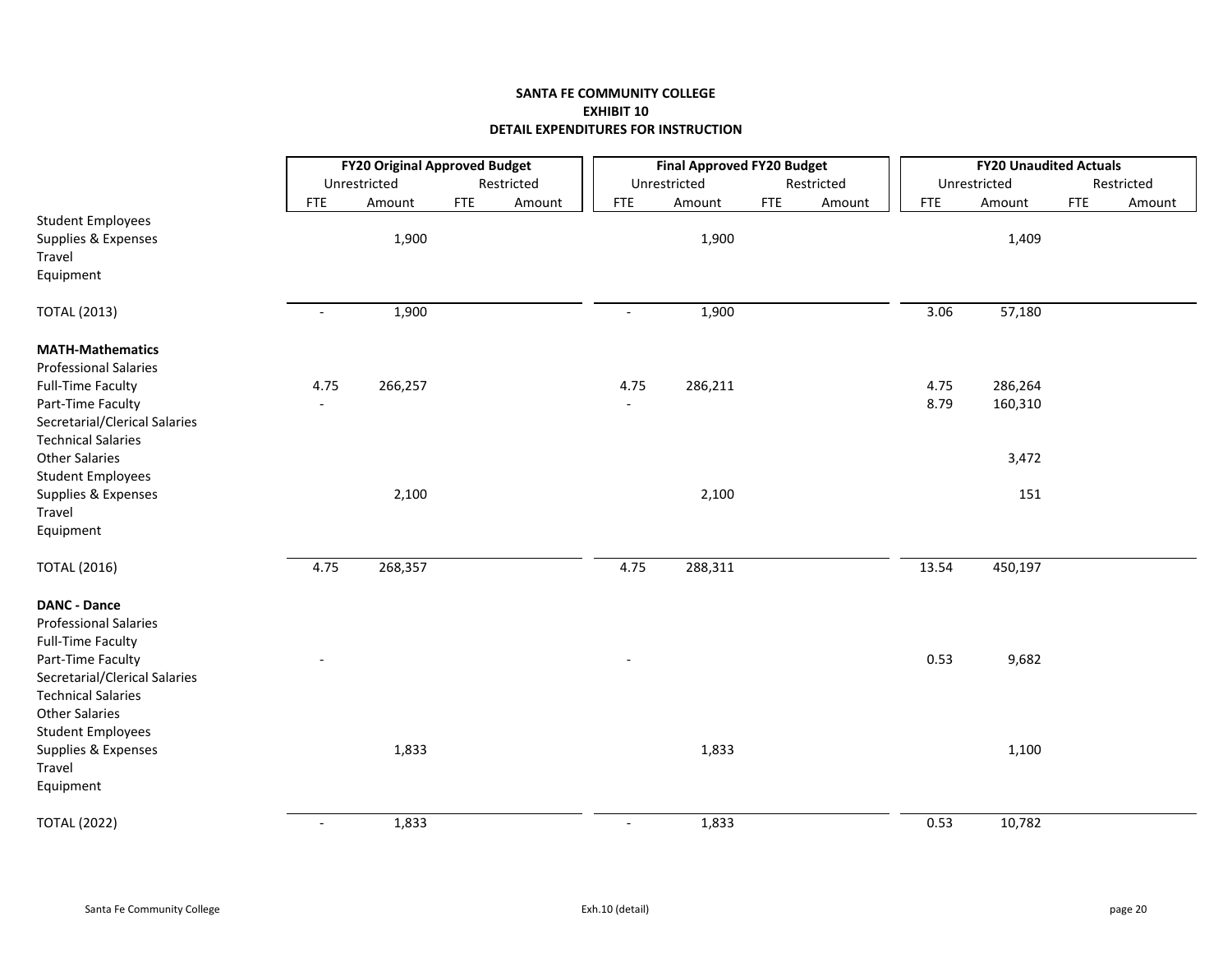|                               |            | <b>FY20 Original Approved Budget</b> |            |            |                          | <b>Final Approved FY20 Budget</b> |            |            |            | <b>FY20 Unaudited Actuals</b> |            |            |
|-------------------------------|------------|--------------------------------------|------------|------------|--------------------------|-----------------------------------|------------|------------|------------|-------------------------------|------------|------------|
|                               |            | Unrestricted                         |            | Restricted |                          | Unrestricted                      |            | Restricted |            | Unrestricted                  |            | Restricted |
|                               | <b>FTE</b> | Amount                               | <b>FTE</b> | Amount     | <b>FTE</b>               | Amount                            | <b>FTE</b> | Amount     | <b>FTE</b> | Amount                        | <b>FTE</b> | Amount     |
| JEWL - Jewelry                |            |                                      |            |            |                          |                                   |            |            |            |                               |            |            |
| <b>Professional Salaries</b>  |            |                                      |            |            |                          |                                   |            |            |            |                               |            |            |
| <b>Full-Time Faculty</b>      | $1.00\,$   | 48,145                               |            |            | $1.00\,$                 | 48,145                            |            |            |            |                               |            |            |
| Part-Time Faculty             |            |                                      |            |            |                          |                                   |            |            | 2.67       | 48,787                        |            |            |
| Secretarial/Clerical Salaries |            |                                      |            |            |                          |                                   |            |            |            |                               |            |            |
| <b>Technical Salaries</b>     |            |                                      |            |            |                          |                                   |            |            |            |                               |            |            |
| <b>Other Salaries</b>         |            |                                      |            |            |                          |                                   |            |            |            | 1,500                         |            |            |
| <b>Student Employees</b>      |            |                                      |            |            |                          |                                   |            |            |            |                               |            |            |
| Supplies & Expenses           |            | 3,900                                |            |            |                          | 3,900                             |            |            |            | 6,409                         |            |            |
| Travel                        |            |                                      |            |            |                          |                                   |            |            |            |                               |            |            |
| Equipment                     |            |                                      |            |            |                          |                                   |            |            |            |                               |            |            |
| <b>TOTAL (2023)</b>           | $1.00\,$   | 52,045                               |            |            | 1.00                     | 52,045                            |            |            | 2.67       | 56,696                        |            |            |
| <b>SCUL</b> - Sculpture       |            |                                      |            |            |                          |                                   |            |            |            |                               |            |            |
| <b>Professional Salaries</b>  |            |                                      |            |            |                          |                                   |            |            |            |                               |            |            |
| <b>Full-Time Faculty</b>      | $1.00\,$   | 56,374                               |            |            | 1.00                     | 56,916                            |            |            | 1.00       | 57,216                        |            |            |
| Part-Time Faculty             |            |                                      |            |            | $\overline{\phantom{a}}$ |                                   |            |            | 1.79       | 32,642                        |            |            |
| Secretarial/Clerical Salaries |            |                                      |            |            |                          |                                   |            |            |            |                               |            |            |
| <b>Technical Salaries</b>     | 1.00       | 44,803                               |            |            | 1.00                     | 44,803                            |            |            | 1.00       | 45,148                        |            |            |
| <b>Other Salaries</b>         |            |                                      |            |            |                          |                                   |            |            |            | 285                           |            |            |
| <b>Student Employees</b>      |            |                                      |            |            |                          |                                   |            |            |            |                               |            |            |
| Supplies & Expenses           |            | 9,900                                |            |            |                          | 9,900                             |            |            |            | 8,253                         |            |            |
| Travel                        |            |                                      |            |            |                          |                                   |            |            |            | 299                           |            |            |
| Equipment                     |            |                                      |            |            |                          |                                   |            |            |            |                               |            |            |
| <b>TOTAL (2024)</b>           | 2.00       | 111,077                              |            |            | 2.00                     | 111,619                           |            |            | 3.79       | 143,843                       |            |            |
|                               |            |                                      |            |            |                          |                                   |            |            |            |                               |            |            |
| CLAY (Clay)                   |            |                                      |            |            |                          |                                   |            |            |            |                               |            |            |
| <b>Professional Salaries</b>  |            |                                      |            |            |                          |                                   |            |            |            |                               |            |            |
| <b>Full-Time Faculty</b>      | $1.00\,$   | 57,792                               |            |            | $1.00\,$                 | 60,098                            |            |            | 1.00       | 60,098                        |            |            |
| Part-Time Faculty             |            |                                      |            |            | $\overline{\phantom{a}}$ |                                   |            |            | 5.39       | 98,227                        |            |            |
| Secretarial/Clerical Salaries |            |                                      |            |            |                          |                                   |            |            |            |                               |            |            |
| <b>Technical Salaries</b>     | 0.50       | 19,997                               |            |            | 0.50                     | 20,189                            |            |            | 0.50       | 20,384                        |            |            |
| <b>Other Salaries</b>         |            |                                      |            |            |                          |                                   |            |            |            |                               |            |            |
| <b>Student Employees</b>      |            |                                      |            |            |                          |                                   |            |            |            |                               |            |            |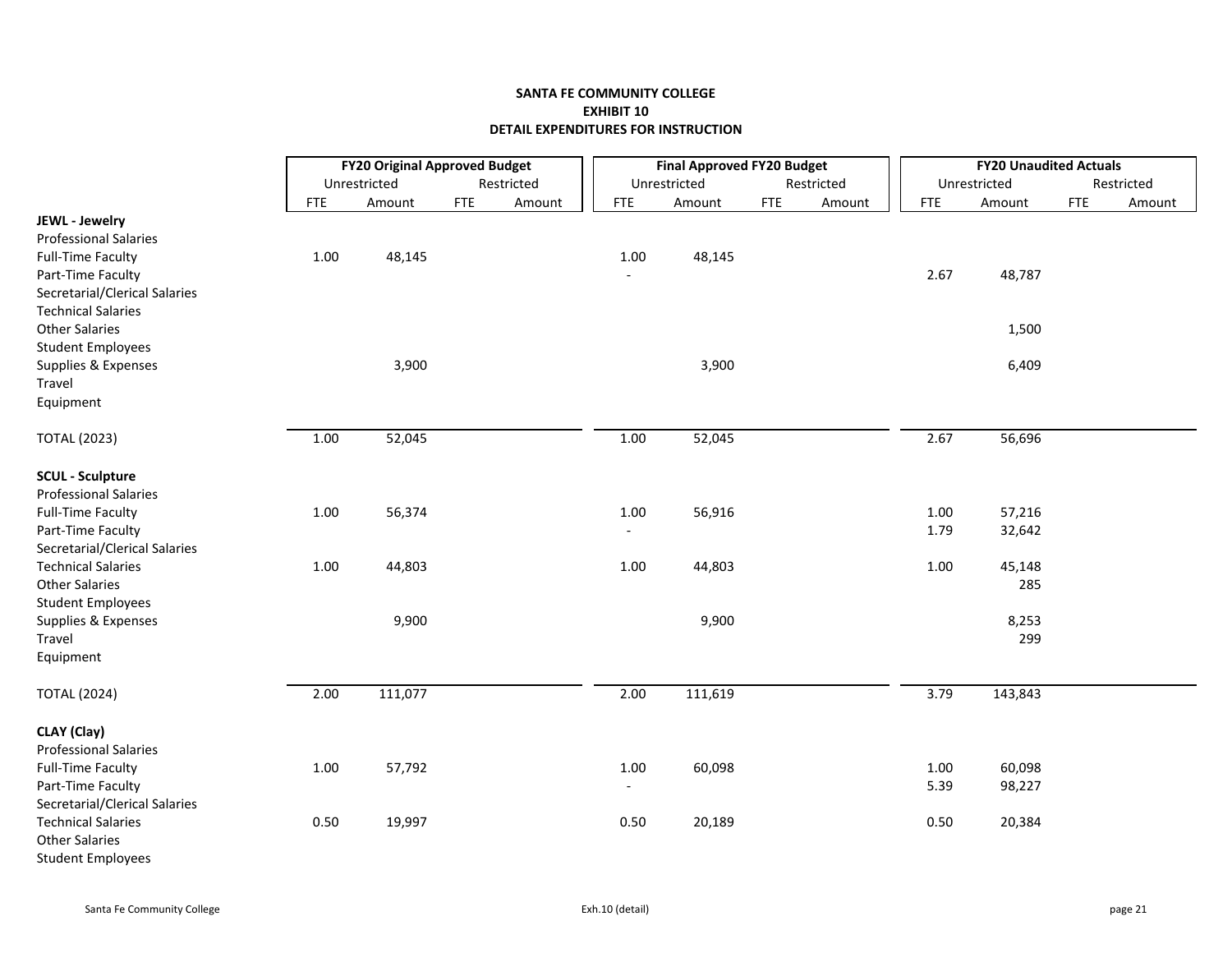|                               |            | <b>FY20 Original Approved Budget</b> |            |            |            | <b>Final Approved FY20 Budget</b> |            |            |            | <b>FY20 Unaudited Actuals</b> |            |            |
|-------------------------------|------------|--------------------------------------|------------|------------|------------|-----------------------------------|------------|------------|------------|-------------------------------|------------|------------|
|                               |            | Unrestricted                         |            | Restricted |            | Unrestricted                      |            | Restricted |            | Unrestricted                  |            | Restricted |
|                               | <b>FTE</b> | Amount                               | <b>FTE</b> | Amount     | <b>FTE</b> | Amount                            | <b>FTE</b> | Amount     | <b>FTE</b> | Amount                        | <b>FTE</b> | Amount     |
| Supplies & Expenses           |            | 9,000                                |            |            |            | 9,000                             |            |            |            | 14,758                        |            |            |
| Travel                        |            |                                      |            |            |            |                                   |            |            |            |                               |            |            |
| Equipment                     |            |                                      |            |            |            |                                   |            |            |            |                               |            |            |
| <b>TOTAL (2026)</b>           | 1.50       | 86,789                               |            |            | 1.50       | 89,288                            |            |            | 6.89       | 193,467                       |            |            |
| PHOT - Photography            |            |                                      |            |            |            |                                   |            |            |            |                               |            |            |
| <b>Professional Salaries</b>  |            |                                      |            |            |            |                                   |            |            |            |                               |            |            |
| <b>Full-Time Faculty</b>      | $1.00\,$   | 52,936                               |            |            | 1.00       | 55,583                            |            |            | 1.00       | 55,703                        |            |            |
| Part-Time Faculty             |            |                                      |            |            |            |                                   |            |            | 3.13       | 57,168                        |            |            |
| Secretarial/Clerical Salaries |            |                                      |            |            |            |                                   |            |            |            |                               |            |            |
| <b>Technical Salaries</b>     | 0.50       | 21,040                               |            |            | 0.50       | 21,242                            |            |            | 0.50       | 21,405                        |            |            |
| <b>Other Salaries</b>         |            |                                      |            |            |            |                                   |            |            |            |                               |            |            |
| <b>Student Employees</b>      |            | 8,000                                |            |            |            | 8,000                             |            |            |            |                               |            |            |
| Supplies & Expenses<br>Travel |            |                                      |            |            |            |                                   |            |            |            | 18,263                        |            |            |
| Equipment                     |            |                                      |            |            |            |                                   |            |            |            | 1,599                         |            |            |
|                               |            |                                      |            |            |            |                                   |            |            |            |                               |            |            |
| <b>TOTAL (2029)</b>           | 1.50       | 81,976                               |            |            | 1.50       | 84,825                            |            |            | 4.63       | 154,138                       |            |            |
| <b>ARCH (Architecture)</b>    |            |                                      |            |            |            |                                   |            |            |            |                               |            |            |
| <b>Professional Salaries</b>  |            |                                      |            |            |            |                                   |            |            |            |                               |            |            |
| <b>Full-Time Faculty</b>      | $1.00\,$   | 57,792                               |            |            | $1.00\,$   | 60,098                            |            |            | 1.00       | 60,098                        |            |            |
| Part-Time Faculty             |            |                                      |            |            |            |                                   |            |            | 1.85       | 33,684                        |            |            |
| Secretarial/Clerical Salaries |            |                                      |            |            |            |                                   |            |            |            |                               |            |            |
| <b>Technical Salaries</b>     |            |                                      |            |            |            |                                   |            |            |            |                               |            |            |
| <b>Other Salaries</b>         |            |                                      |            |            |            |                                   |            |            |            |                               |            |            |
| <b>Student Employees</b>      |            |                                      |            |            |            |                                   |            |            |            |                               |            |            |
| Supplies & Expenses           |            | 2,500                                |            |            |            | 2,500                             |            |            |            | 1,539                         |            |            |
| Travel                        |            |                                      |            |            |            |                                   |            |            |            |                               |            |            |
| Equipment                     |            |                                      |            |            |            |                                   |            |            |            |                               |            |            |
| <b>TOTAL (2032)</b>           | 1.00       | 60,292                               |            |            | $1.00\,$   | 62,598                            |            |            | 2.85       | 95,321                        |            |            |
|                               |            |                                      |            |            |            |                                   |            |            |            |                               |            |            |

**CULA ‐ Culinary Arts**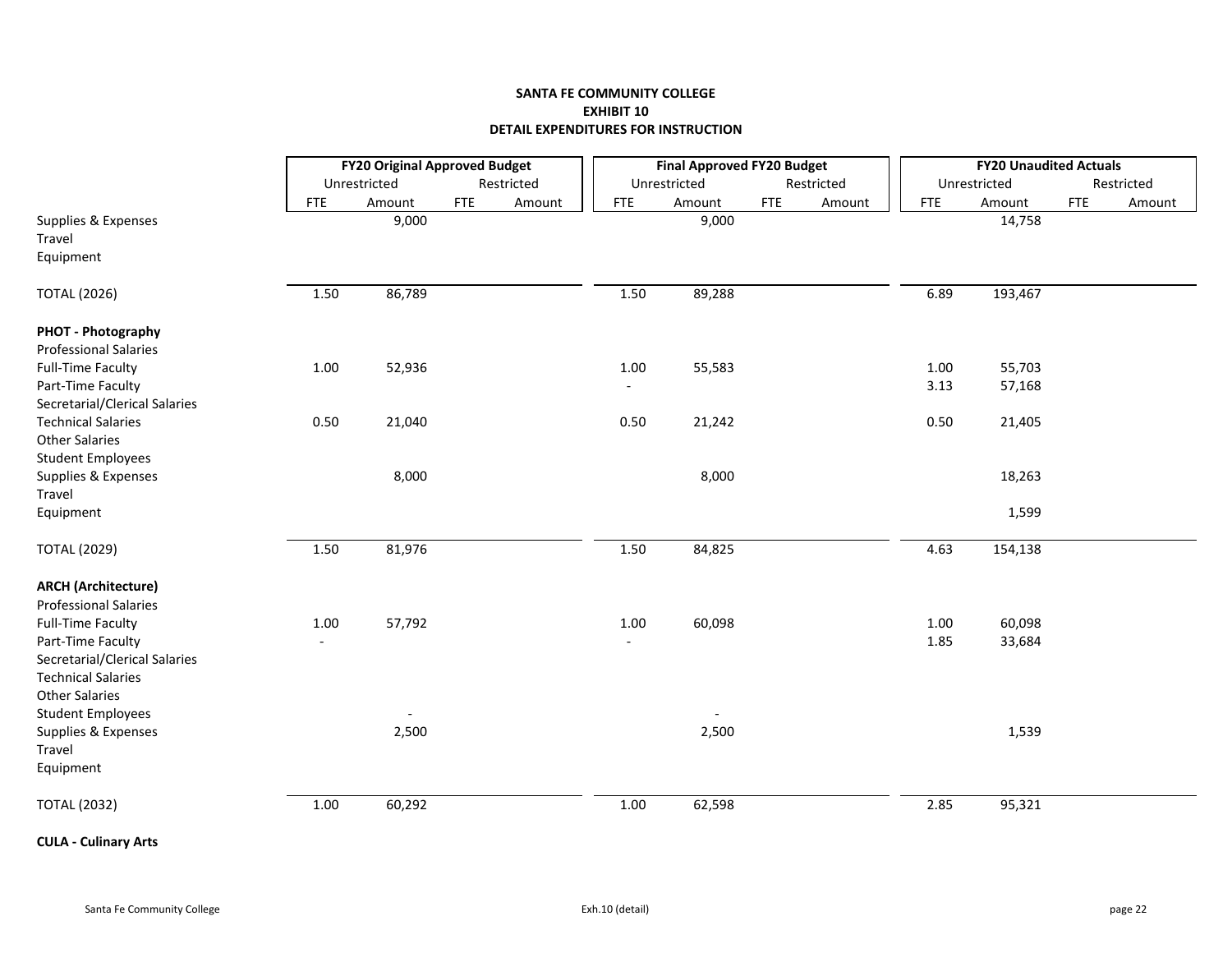|                                |                   | <b>FY20 Original Approved Budget</b> |            |            |                              | <b>Final Approved FY20 Budget</b> |            |            |            | <b>FY20 Unaudited Actuals</b> |            |            |
|--------------------------------|-------------------|--------------------------------------|------------|------------|------------------------------|-----------------------------------|------------|------------|------------|-------------------------------|------------|------------|
|                                |                   | Unrestricted                         |            | Restricted |                              | Unrestricted                      |            | Restricted |            | Unrestricted                  |            | Restricted |
|                                | <b>FTE</b>        | Amount                               | <b>FTE</b> | Amount     | <b>FTE</b>                   | Amount                            | <b>FTE</b> | Amount     | <b>FTE</b> | Amount                        | <b>FTE</b> | Amount     |
| <b>Professional Salaries</b>   |                   |                                      |            |            |                              |                                   |            |            |            |                               |            |            |
| <b>Full-Time Faculty</b>       | 2.00              | 108,906                              |            |            | 2.00                         | 112,076                           |            |            | 1.00       | 96,120                        |            |            |
| Part-Time Faculty              |                   |                                      |            |            | $\qquad \qquad \blacksquare$ |                                   |            |            | 2.43       | 44,235                        |            |            |
| Secretarial/Clerical Salaries  |                   |                                      |            |            |                              |                                   |            |            |            |                               |            |            |
| <b>Technical Salaries</b>      | 1.00              | 41,572                               |            |            | 1.00                         | 41,826                            |            |            | 1.00       | 42,185                        |            |            |
| <b>Other Salaries</b>          |                   |                                      |            |            |                              |                                   |            |            |            | 7,517                         |            |            |
| <b>Student Employees</b>       |                   |                                      |            |            |                              |                                   |            |            |            |                               |            |            |
| Supplies & Expenses            |                   | 100,000                              |            |            |                              | 100,000                           |            |            |            | 45,842                        |            |            |
| Travel                         |                   |                                      |            |            |                              |                                   |            |            |            |                               |            |            |
| Equipment                      |                   |                                      |            |            |                              |                                   |            |            |            | 4,100                         |            |            |
| <b>TOTAL (2035)</b>            | $\overline{3.00}$ | 250,478                              |            |            | $\overline{3.00}$            | 253,902                           |            |            | 4.43       | 239,999                       |            |            |
| <b>FASH - Fashion</b>          |                   |                                      |            |            |                              |                                   |            |            |            |                               |            |            |
| <b>Professional Salaries</b>   |                   |                                      |            |            |                              |                                   |            |            |            |                               |            |            |
| <b>Full-Time Faculty</b>       | 1.00              | 56,060                               |            |            | 1.00                         | 58,297                            |            |            | 1.00       | 58,544                        |            |            |
| Part-Time Faculty              |                   |                                      |            |            |                              |                                   |            |            | 0.27       | 4,890                         |            |            |
| Secretarial/Clerical Salaries  |                   |                                      |            |            |                              |                                   |            |            |            |                               |            |            |
| <b>Technical Salaries</b>      |                   |                                      |            |            |                              |                                   |            |            |            |                               |            |            |
| <b>Other Salaries</b>          |                   |                                      |            |            |                              |                                   |            |            |            | 235                           |            |            |
| <b>Student Employees</b>       |                   |                                      |            |            |                              |                                   |            |            |            |                               |            |            |
| Supplies & Expenses            |                   | 4,500                                |            |            |                              | 4,500                             |            |            |            | 1,346                         |            |            |
| Travel                         |                   |                                      |            |            |                              |                                   |            |            |            | 2,799                         |            |            |
| Equipment                      |                   |                                      |            |            |                              |                                   |            |            |            |                               |            |            |
| <b>TOTAL (2036)</b>            | 1.00              | 60,560                               |            |            | $1.00\,$                     | 62,797                            |            |            | 1.27       | 67,814                        |            |            |
| <b>WOOD - Fine Woodworking</b> |                   |                                      |            |            |                              |                                   |            |            |            |                               |            |            |
| <b>Professional Salaries</b>   |                   |                                      |            |            |                              |                                   |            |            |            |                               |            |            |
| <b>Full-Time Faculty</b>       | 1.00              | 50,484                               |            |            | 1.00                         | 52,936                            |            |            | 1.00       | 52,936                        |            |            |
| Part-Time Faculty              |                   |                                      |            |            | $\overline{\phantom{a}}$     |                                   |            |            | 8.51       | 155,206                       |            |            |
| Secretarial/Clerical Salaries  |                   |                                      |            |            |                              |                                   |            |            |            |                               |            |            |
| <b>Technical Salaries</b>      | $1.00\,$          | 46,072                               |            |            | 1.00                         | 46,515                            |            |            | 1.00       | 46,873                        |            |            |
| <b>Other Salaries</b>          |                   |                                      |            |            |                              |                                   |            |            |            |                               |            |            |
| <b>Student Employees</b>       |                   |                                      |            |            |                              |                                   |            |            |            |                               |            |            |
| Supplies & Expenses            |                   | 21,100                               |            |            |                              | 21,100                            |            |            |            | 20,513                        |            |            |
|                                |                   |                                      |            |            |                              |                                   |            |            |            |                               |            |            |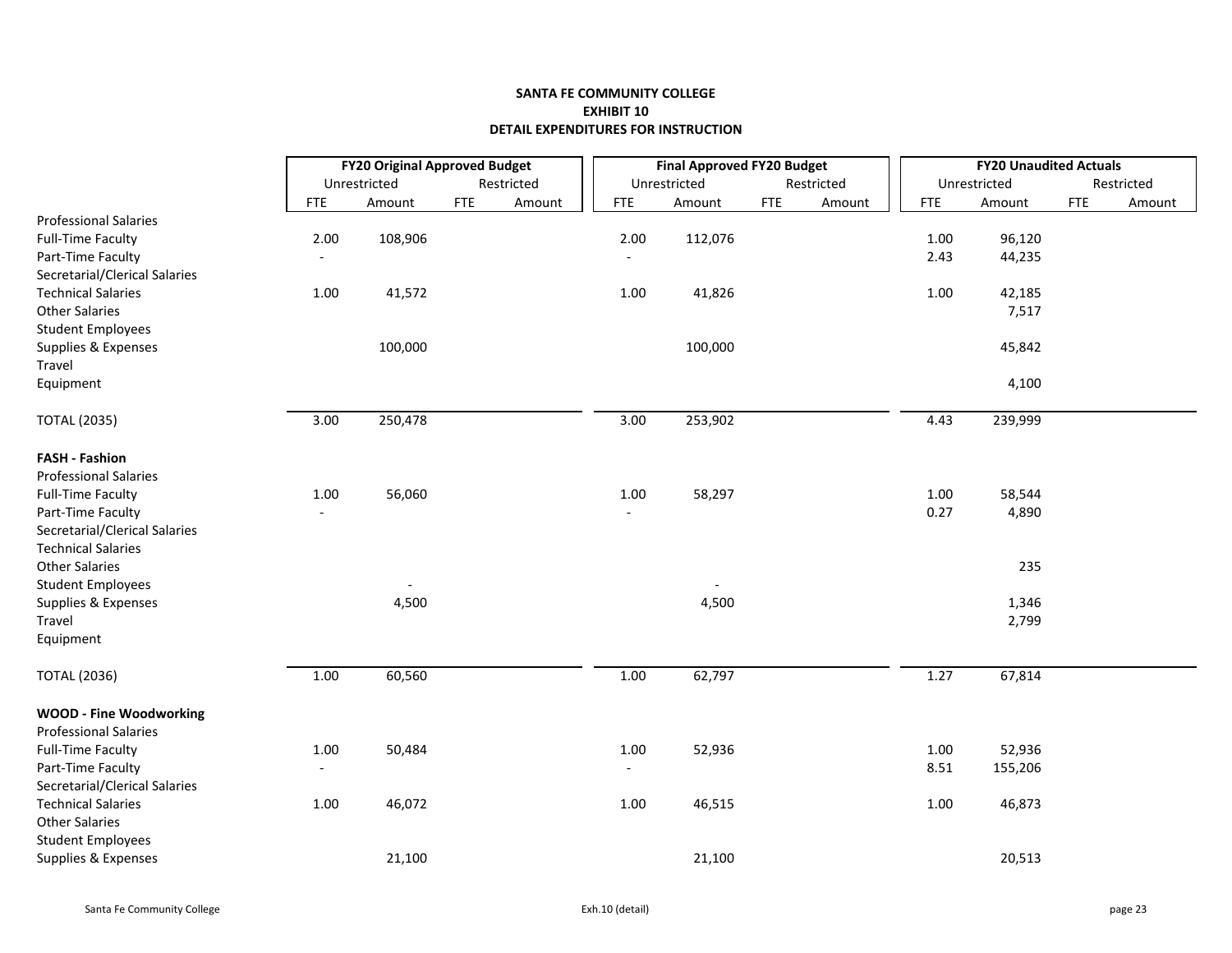|                                    |                          | <b>FY20 Original Approved Budget</b> |            |            |            | <b>Final Approved FY20 Budget</b> |            |            |            | <b>FY20 Unaudited Actuals</b> |             |            |
|------------------------------------|--------------------------|--------------------------------------|------------|------------|------------|-----------------------------------|------------|------------|------------|-------------------------------|-------------|------------|
|                                    |                          | Unrestricted                         |            | Restricted |            | Unrestricted                      |            | Restricted |            | Unrestricted                  |             | Restricted |
|                                    | <b>FTE</b>               | Amount                               | <b>FTE</b> | Amount     | <b>FTE</b> | Amount                            | <b>FTE</b> | Amount     | <b>FTE</b> | Amount                        | ${\sf FTE}$ | Amount     |
| Travel                             |                          |                                      |            |            |            |                                   |            |            |            | 33                            |             |            |
| Equipment                          |                          |                                      |            |            |            |                                   |            |            |            |                               |             |            |
| <b>TOTAL (2037)</b>                | 2.00                     | 117,656                              |            |            | 2.00       | 120,551                           |            |            | 10.51      | 275,561                       |             |            |
| <b>MART - Media Arts</b>           |                          |                                      |            |            |            |                                   |            |            |            |                               |             |            |
| <b>Professional Salaries</b>       |                          |                                      |            |            |            |                                   |            |            |            |                               |             |            |
| <b>Full-Time Faculty</b>           | 1.00                     | 57,792                               |            |            | 1.00       | 60,098                            |            |            | 1.00       | 60,098                        |             |            |
| Part-Time Faculty                  | $\overline{\phantom{a}}$ |                                      |            |            |            |                                   |            |            | 4.26       | 77,688                        |             |            |
| Secretarial/Clerical Salaries      |                          |                                      |            |            |            |                                   |            |            |            |                               |             |            |
| <b>Technical Salaries</b>          | 0.50                     | 20,294                               |            |            | 0.50       | 20,294                            |            |            | 0.50       | 14,781                        |             |            |
| <b>Other Salaries</b>              |                          |                                      |            |            |            |                                   |            |            |            |                               |             |            |
| <b>Student Employees</b>           |                          | 1,500                                |            |            |            | 1,500                             |            |            |            | 6,579                         |             |            |
| Supplies & Expenses<br>Travel      |                          |                                      |            |            |            |                                   |            |            |            | 30                            |             |            |
| Equipment                          |                          |                                      |            |            |            |                                   |            |            |            |                               |             |            |
|                                    |                          |                                      |            |            |            |                                   |            |            |            |                               |             |            |
| <b>TOTAL (2038)</b>                | 1.50                     | 79,586                               |            |            | 1.50       | 81,892                            |            |            | 5.76       | 159,176                       |             |            |
| <b>LEGL - Legal Studies</b>        |                          |                                      |            |            |            |                                   |            |            |            |                               |             |            |
| <b>Professional Salaries</b>       |                          |                                      |            |            |            |                                   |            |            |            |                               |             |            |
| <b>Full-Time Faculty</b>           | 1.00                     | 54,844                               |            |            | 1.00       | 55,982                            |            |            | 1.00       | 51,084                        |             |            |
| Part-Time Faculty                  |                          |                                      |            |            |            |                                   |            |            | 1.55       | 28,181                        |             |            |
| Secretarial/Clerical Salaries      |                          |                                      |            |            |            |                                   |            |            |            |                               |             |            |
| <b>Technical Salaries</b>          |                          |                                      |            |            |            |                                   |            |            |            |                               |             |            |
| <b>Other Salaries</b>              |                          |                                      |            |            |            |                                   |            |            |            |                               |             |            |
| <b>Student Employees</b>           |                          |                                      |            |            |            |                                   |            |            |            |                               |             |            |
| Supplies & Expenses                |                          | 8,597                                |            |            |            | 8,597                             |            |            |            | 6,846                         |             |            |
| Travel                             |                          |                                      |            |            |            |                                   |            |            |            |                               |             |            |
| Equipment                          |                          |                                      |            |            |            |                                   |            |            |            |                               |             |            |
| <b>TOTAL (2040)</b>                | 1.00                     | 63,441                               |            |            | $1.00\,$   | 64,579                            |            |            | 2.55       | 86,111                        |             |            |
| <b>DRPT - Drawing and Painting</b> |                          |                                      |            |            |            |                                   |            |            |            |                               |             |            |

Professional Salaries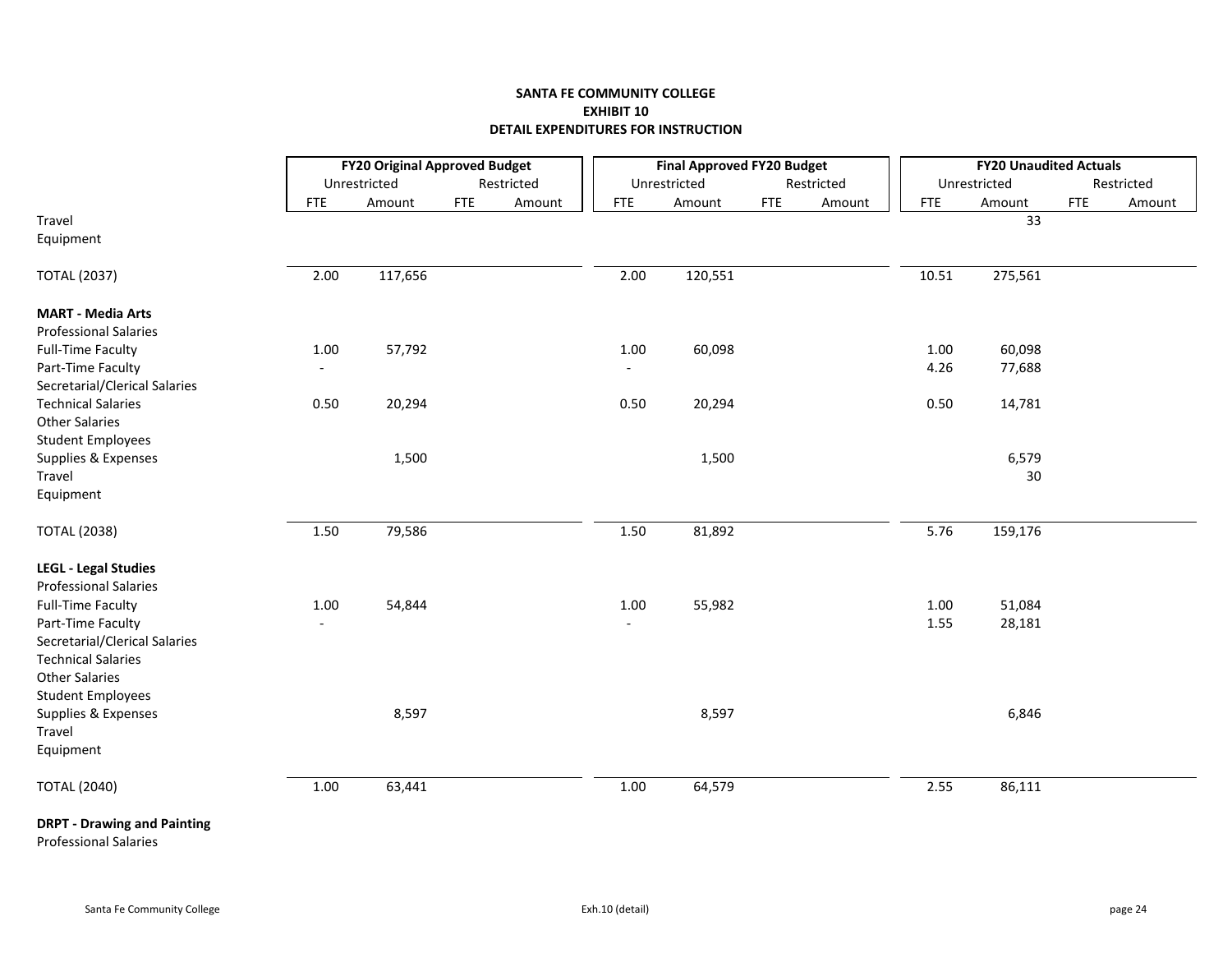|                               |                          | <b>FY20 Original Approved Budget</b> |            |            |                | <b>Final Approved FY20 Budget</b> |            |            |                          | <b>FY20 Unaudited Actuals</b> |            |            |
|-------------------------------|--------------------------|--------------------------------------|------------|------------|----------------|-----------------------------------|------------|------------|--------------------------|-------------------------------|------------|------------|
|                               |                          | Unrestricted                         |            | Restricted |                | Unrestricted                      |            | Restricted |                          | Unrestricted                  |            | Restricted |
|                               | <b>FTE</b>               | Amount                               | <b>FTE</b> | Amount     | <b>FTE</b>     | Amount                            | <b>FTE</b> | Amount     | <b>FTE</b>               | Amount                        | <b>FTE</b> | Amount     |
| <b>Full-Time Faculty</b>      | 1.00                     | 59,092                               |            |            | 1.00           | 61,450.37                         |            |            | 1.00                     | 61,450.00                     |            |            |
| Part-Time Faculty             |                          |                                      |            |            | $\overline{a}$ |                                   |            |            | 5.71                     | 104,174                       |            |            |
| Secretarial/Clerical Salaries |                          |                                      |            |            |                |                                   |            |            |                          |                               |            |            |
| <b>Technical Salaries</b>     | 0.50                     | 21,040                               |            |            | 0.50           | 21,242.21                         |            |            | 0.50                     | 21,385.00                     |            |            |
| <b>Other Salaries</b>         |                          |                                      |            |            |                |                                   |            |            |                          | 3,052                         |            |            |
| <b>Student Employees</b>      |                          |                                      |            |            |                |                                   |            |            |                          |                               |            |            |
| Supplies & Expenses           |                          | 4,100                                |            |            |                | 4,100                             |            |            |                          | 3,424                         |            |            |
| Travel                        |                          |                                      |            |            |                |                                   |            |            |                          |                               |            |            |
| Equipment                     |                          |                                      |            |            |                |                                   |            |            |                          |                               |            |            |
| <b>TOTAL (2041)</b>           | 1.50                     | 84,232                               |            |            | 1.50           | 86,793                            |            |            | 7.21                     | 193,485                       |            |            |
| <b>PRNT - Printmaking</b>     |                          |                                      |            |            |                |                                   |            |            |                          |                               |            |            |
| <b>Professional Salaries</b>  |                          |                                      |            |            |                |                                   |            |            |                          |                               |            |            |
| <b>Full-Time Faculty</b>      |                          |                                      |            |            |                |                                   |            |            |                          |                               |            |            |
| Part-Time Faculty             |                          |                                      |            |            |                |                                   |            |            | 2.83                     | 51,708                        |            |            |
| Secretarial/Clerical Salaries |                          |                                      |            |            |                |                                   |            |            |                          |                               |            |            |
| <b>Technical Salaries</b>     |                          |                                      |            |            |                |                                   |            |            |                          |                               |            |            |
| <b>Other Salaries</b>         |                          |                                      |            |            |                |                                   |            |            |                          | 3,000                         |            |            |
| <b>Student Employees</b>      |                          |                                      |            |            |                |                                   |            |            |                          |                               |            |            |
| Supplies & Expenses           |                          | 2,900                                |            |            |                | 2,900                             |            |            |                          | 2,457                         |            |            |
| Travel                        |                          |                                      |            |            |                |                                   |            |            |                          |                               |            |            |
| Equipment                     |                          |                                      |            |            |                |                                   |            |            |                          |                               |            |            |
| <b>TOTAL (2042)</b>           | $\overline{\phantom{a}}$ | 2,900                                |            |            | $\overline{a}$ | 2,900                             |            |            | 2.83                     | 57,165                        |            |            |
| <b>East Wing Eatery</b>       |                          |                                      |            |            |                |                                   |            |            |                          |                               |            |            |
| <b>Professional Salaries</b>  |                          |                                      |            |            |                |                                   |            |            | 1.00                     | 15,521                        |            |            |
| <b>Full-Time Faculty</b>      |                          |                                      |            |            |                |                                   |            |            |                          |                               |            |            |
| Part-Time Faculty             |                          |                                      |            |            |                |                                   |            |            | $\overline{\phantom{a}}$ |                               |            |            |
| Secretarial/Clerical Salaries |                          |                                      |            |            |                |                                   |            |            |                          |                               |            |            |
| <b>Technical Salaries</b>     |                          |                                      |            |            |                |                                   |            |            |                          | 11,868                        |            |            |
| <b>Other Salaries</b>         |                          | 15,000                               |            |            |                | 15,000                            |            |            |                          | 6,990                         |            |            |
| <b>Student Employees</b>      |                          |                                      |            |            |                |                                   |            |            |                          |                               |            |            |
| Supplies & Expenses           |                          | 60,000                               |            |            |                | 60,000                            |            |            |                          | 10,646                        |            |            |
| Travel                        |                          |                                      |            |            |                |                                   |            |            |                          |                               |            |            |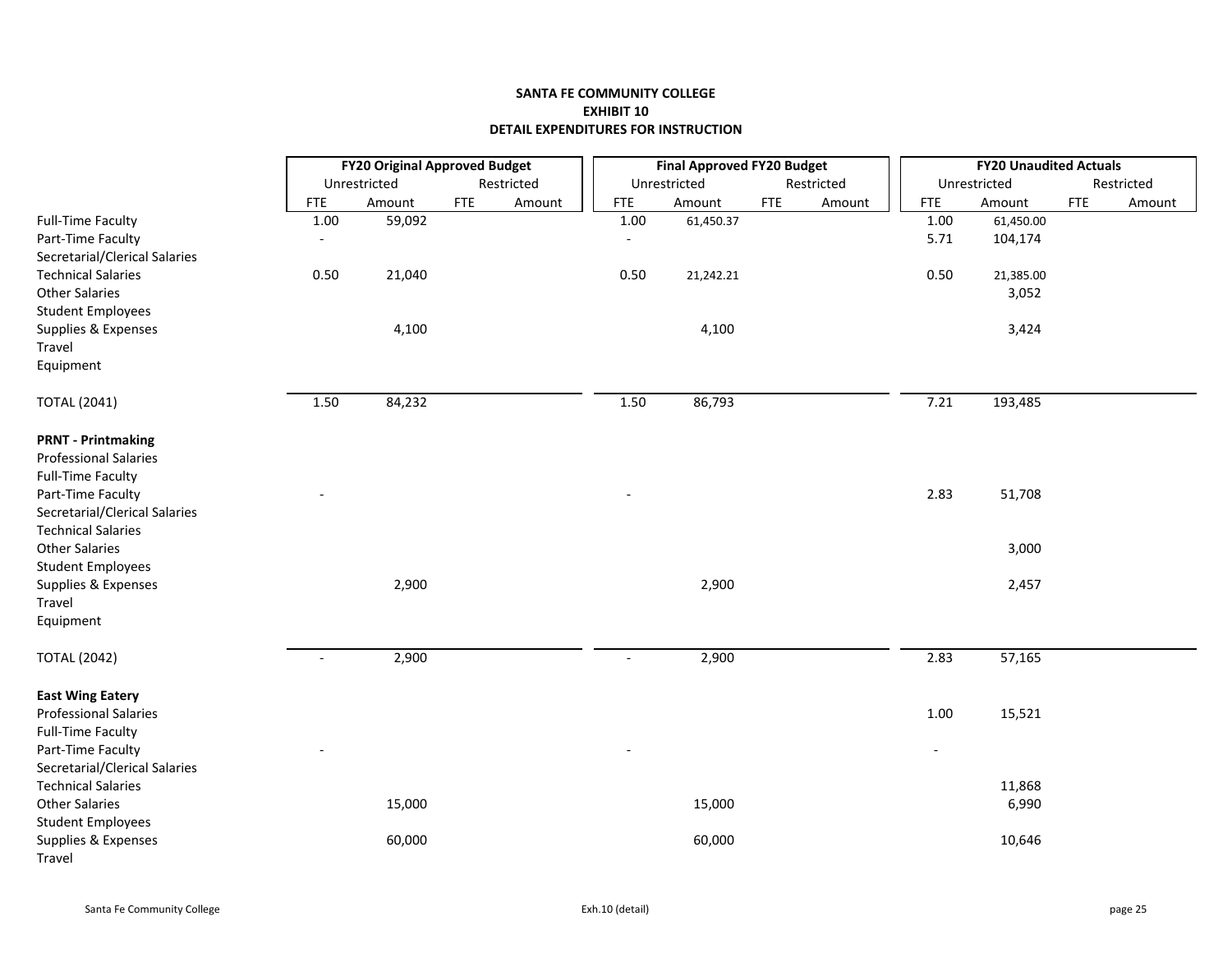|                                                                             |                          | <b>FY20 Original Approved Budget</b> |            |            |                          | <b>Final Approved FY20 Budget</b> |            |            |            | <b>FY20 Unaudited Actuals</b> |            |            |  |
|-----------------------------------------------------------------------------|--------------------------|--------------------------------------|------------|------------|--------------------------|-----------------------------------|------------|------------|------------|-------------------------------|------------|------------|--|
|                                                                             |                          | Unrestricted                         |            | Restricted |                          | Unrestricted                      |            | Restricted |            | Unrestricted                  |            | Restricted |  |
|                                                                             | <b>FTE</b>               | Amount                               | <b>FTE</b> | Amount     | <b>FTE</b>               | Amount                            | <b>FTE</b> | Amount     | <b>FTE</b> | Amount                        | <b>FTE</b> | Amount     |  |
| Equipment                                                                   |                          |                                      |            |            |                          |                                   |            |            |            |                               |            |            |  |
| <b>TOTAL (2045)</b>                                                         | $\overline{a}$           | 75,000                               |            |            |                          | 75,000                            |            |            | 1.00       | 45,025                        |            |            |  |
| <b>ISCS - Info Systems Computer Science</b><br><b>Professional Salaries</b> |                          |                                      |            |            |                          |                                   |            |            |            |                               |            |            |  |
| <b>Full-Time Faculty</b>                                                    | 2.00                     | 109,576                              |            |            | 2.00                     | 113,145                           |            |            | 2.00       | 113,145                       |            |            |  |
| Part-Time Faculty                                                           |                          |                                      |            |            |                          |                                   |            |            | 3.25       | 59,331                        |            |            |  |
| Secretarial/Clerical Salaries<br><b>Technical Salaries</b>                  |                          |                                      |            |            |                          |                                   |            |            |            |                               |            |            |  |
| <b>Other Salaries</b>                                                       |                          |                                      |            |            |                          |                                   |            |            |            |                               |            |            |  |
| <b>Student Employees</b>                                                    |                          |                                      |            |            |                          |                                   |            |            |            |                               |            |            |  |
| Supplies & Expenses                                                         |                          | 1,000                                |            |            |                          | 1,000                             |            |            |            | 187                           |            |            |  |
| Travel                                                                      |                          |                                      |            |            |                          |                                   |            |            |            |                               |            |            |  |
| Equipment                                                                   |                          |                                      |            |            |                          |                                   |            |            |            |                               |            |            |  |
| <b>TOTAL (2046)</b>                                                         | 2.00                     | 110,576                              |            |            | 2.00                     | 114,145                           |            |            | 5.25       | 172,663                       |            |            |  |
| <b>ATEC - Automotive Technology</b>                                         |                          |                                      |            |            |                          |                                   |            |            |            |                               |            |            |  |
| <b>Professional Salaries</b>                                                |                          | 71,548                               |            |            | 1.00                     | 71,974                            |            |            | 1.00       | 72,528.00                     |            |            |  |
| <b>Full-Time Faculty</b>                                                    | 1.00                     | 50,048                               |            |            | 1.00                     | 51,299                            |            |            | 1.00       | 49,722                        |            |            |  |
| Part-Time Faculty                                                           | $\overline{\phantom{a}}$ |                                      |            |            | $\overline{\phantom{a}}$ |                                   |            |            | 1.29       | 23,496                        |            |            |  |
| Secretarial/Clerical Salaries                                               |                          |                                      |            |            |                          |                                   |            |            |            |                               |            |            |  |
| <b>Technical Salaries</b>                                                   | 0.11                     | 4,908                                |            |            | 0.11                     | 4,955                             |            |            | 0.11       | 4,989                         |            |            |  |
| <b>Other Salaries</b>                                                       |                          |                                      |            |            |                          |                                   |            |            |            | 1,287                         |            |            |  |
| <b>Student Employees</b>                                                    |                          |                                      |            |            |                          |                                   |            |            |            |                               |            |            |  |
| Supplies & Expenses                                                         |                          | 36,000                               |            |            |                          | 36,000                            |            |            |            | 26,061                        |            |            |  |
| Travel                                                                      |                          |                                      |            |            |                          |                                   |            |            |            | 8,434                         |            |            |  |
| Equipment                                                                   |                          |                                      |            |            |                          |                                   |            |            |            | 430                           |            |            |  |
| <b>TOTAL (2048)</b>                                                         | 1.11                     | 162,504                              |            |            | 2.11                     | 164,229                           |            |            | 3.40       | 186,947                       |            |            |  |
| <b>HPER - Health Phys Ed and Recreation</b>                                 |                          |                                      |            |            |                          |                                   |            |            |            |                               |            |            |  |
| <b>Professional Salaries</b>                                                | 4.50                     | 248,029                              |            |            | 4.50                     | 247,276                           |            |            | 4.50       | 233,338                       |            |            |  |
| <b>Full-Time Faculty</b>                                                    | 2.50                     | 138,286                              |            |            | 2.50                     | 143,831                           |            |            | 2.50       | 143,831                       |            |            |  |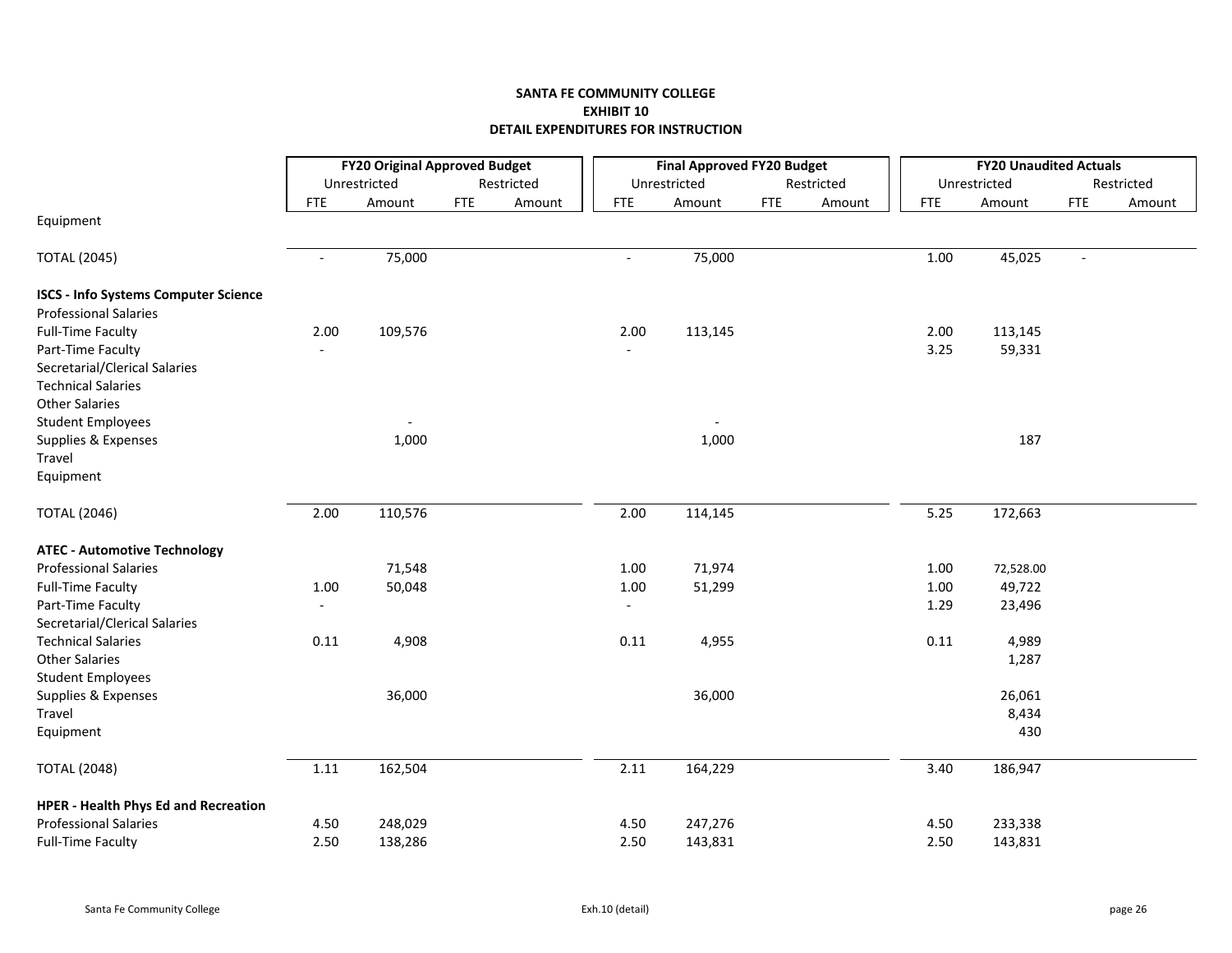|                                           |                | <b>FY20 Original Approved Budget</b> |            |            | <b>Final Approved FY20 Budget</b> |              |            |            | <b>FY20 Unaudited Actuals</b> |            |              |            |            |
|-------------------------------------------|----------------|--------------------------------------|------------|------------|-----------------------------------|--------------|------------|------------|-------------------------------|------------|--------------|------------|------------|
|                                           |                | Unrestricted                         |            | Restricted |                                   | Unrestricted |            | Restricted |                               |            | Unrestricted |            | Restricted |
|                                           | <b>FTE</b>     | Amount                               | <b>FTE</b> | Amount     | <b>FTE</b>                        | Amount       | <b>FTE</b> | Amount     |                               | <b>FTE</b> | Amount       | <b>FTE</b> | Amount     |
| Part-Time Faculty                         | $\blacksquare$ |                                      |            |            |                                   |              |            |            |                               | 12.90      | 235,289      |            |            |
| Secretarial/Clerical Salaries             | 2.00           | 52,464                               |            |            | 2.00                              | 52,930       |            |            |                               | 2.00       | 55,914       |            |            |
| <b>Technical Salaries</b>                 | 6.00           | 175,418                              |            |            | 6.76                              | 174,337      |            |            |                               | 6.76       | 139,483      |            |            |
| <b>Other Salaries</b>                     |                | 59,000                               |            |            |                                   | 59,000       |            |            |                               |            | 65,082       |            |            |
| <b>Student Employees</b>                  |                |                                      |            |            |                                   |              |            |            |                               |            |              |            |            |
| Supplies & Expenses                       |                | 20,825                               |            |            |                                   | 20,825       |            |            |                               |            | 18,532       |            |            |
| Travel                                    |                |                                      |            |            |                                   |              |            |            |                               |            | 65           |            |            |
| Equipment                                 |                |                                      |            |            |                                   |              |            |            |                               |            | 137          |            |            |
| <b>TOTAL (2057)</b>                       | 15.00          | 694,022                              |            |            | 15.76                             | 698,200      |            |            |                               | 28.66      | 891,671      |            |            |
| <b>NURS - Nursing</b>                     |                |                                      |            |            |                                   |              |            |            |                               |            |              |            |            |
| <b>Professional Salaries</b>              | 1.00           | 88,374                               |            |            | 1.00                              | 89,224       |            |            |                               | 1.00       | 89,910       |            |            |
| <b>Full-Time Faculty</b>                  | 7.60           | 434,355                              |            |            | 8.00                              | 449,434      |            |            |                               | 8.00       | 437,331      |            |            |
| Part-Time Faculty                         | $\blacksquare$ |                                      |            |            | $\overline{\phantom{a}}$          |              |            |            |                               | 8.46       | 154,312      |            |            |
| Secretarial/Clerical Salaries             |                |                                      |            |            |                                   |              |            |            |                               |            | 685          |            |            |
| <b>Technical Salaries</b>                 |                |                                      |            |            |                                   |              |            |            |                               |            |              |            |            |
| <b>Other Salaries</b>                     |                | 20,000                               |            |            |                                   | 20,000       |            |            |                               |            | 9,097        |            |            |
| <b>Student Employees</b>                  |                |                                      |            |            |                                   |              |            |            |                               |            |              |            |            |
| Supplies & Expenses                       |                | 43,934                               |            |            |                                   | 43,934       |            |            |                               |            | 16,751       |            |            |
| Travel                                    |                |                                      |            |            |                                   |              |            |            |                               |            | 1,802        |            |            |
| Equipment                                 |                |                                      |            |            |                                   |              |            |            |                               |            |              |            |            |
| <b>TOTAL (2058)</b>                       | 8.60           | 586,663                              |            |            | 9.00                              | 602,592      |            |            |                               | 17.46      | 709,888      |            |            |
| <b>EMSI - Emergency Medical Sacs Inst</b> |                |                                      |            |            |                                   |              |            |            |                               |            |              |            |            |
| <b>Professional Salaries</b>              | 1.00           | 79,073                               |            |            | $1.00\,$                          | 79,833       |            |            |                               | 1.00       | 80,447       |            |            |
| <b>Full-Time Faculty</b>                  | 2.00           | 125,210                              |            |            | 2.00                              | 126,798      |            |            |                               | 2.00       | 107,505      |            |            |
| Part-Time Faculty                         | $\blacksquare$ |                                      |            |            | $\sim$                            |              |            |            |                               | 5.15       | 93,969       |            |            |
| Secretarial/Clerical Salaries             |                |                                      |            |            |                                   |              |            |            |                               |            |              |            |            |
| <b>Technical Salaries</b>                 |                |                                      |            |            |                                   |              |            |            |                               |            |              |            |            |
| <b>Other Salaries</b>                     |                | 20,000                               |            |            |                                   | 20,000       |            |            |                               |            | 71,185       |            |            |
| <b>Student Employees</b>                  |                |                                      |            |            |                                   |              |            |            |                               |            |              |            |            |
| Supplies & Expenses                       |                | 38,500                               |            |            |                                   | 38,500       |            |            |                               |            | 31,380       |            |            |
| Travel                                    |                |                                      |            |            |                                   |              |            |            |                               |            | 2,618        |            |            |
| Equipment                                 |                |                                      |            |            |                                   |              |            |            |                               |            |              |            |            |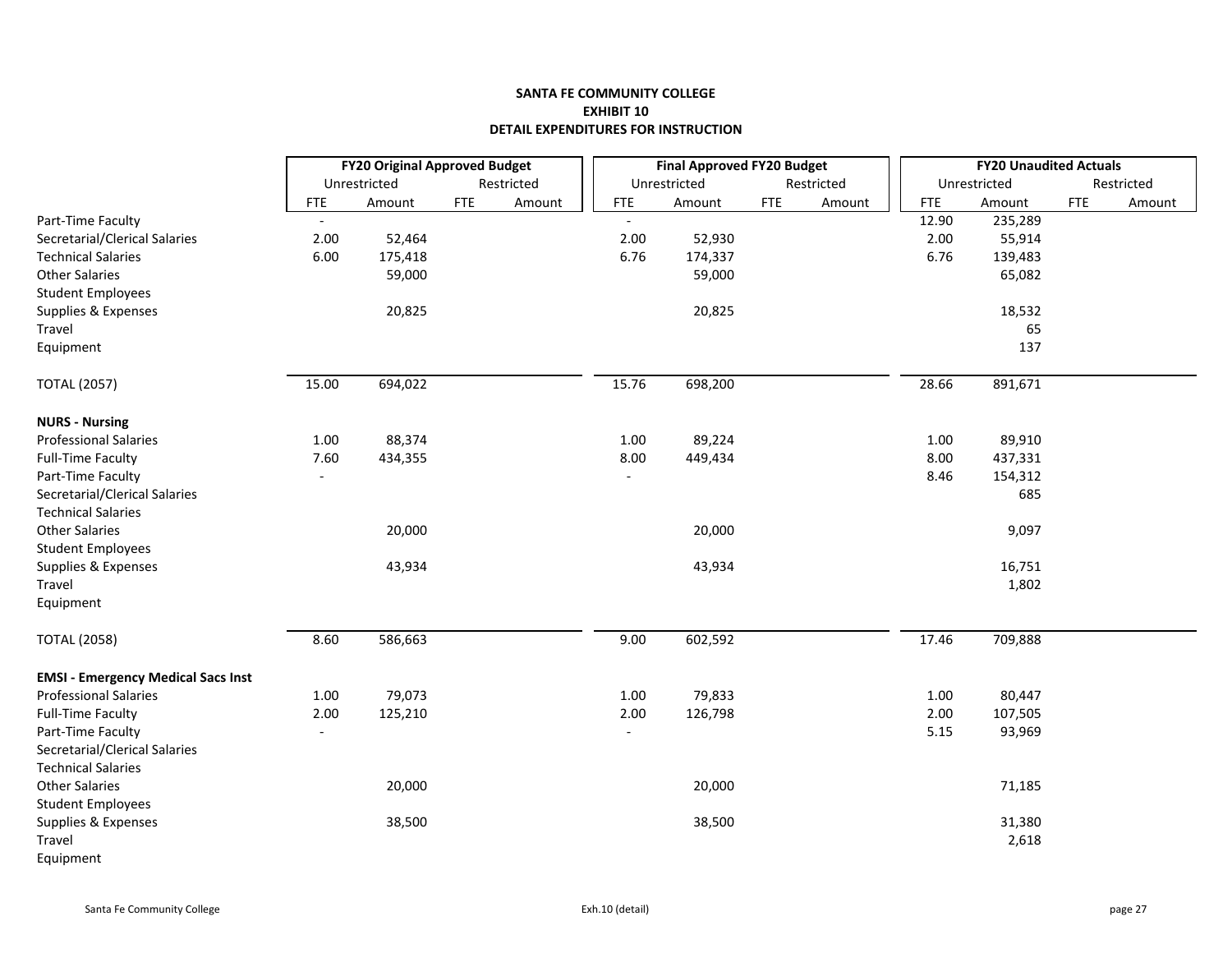|                                          |                          | <b>FY20 Original Approved Budget</b> |            |            | <b>Final Approved FY20 Budget</b> |              |            |            | <b>FY20 Unaudited Actuals</b> |              |            |            |
|------------------------------------------|--------------------------|--------------------------------------|------------|------------|-----------------------------------|--------------|------------|------------|-------------------------------|--------------|------------|------------|
|                                          |                          | Unrestricted                         |            | Restricted |                                   | Unrestricted |            | Restricted |                               | Unrestricted |            | Restricted |
|                                          | <b>FTE</b>               | Amount                               | <b>FTE</b> | Amount     | <b>FTE</b>                        | Amount       | <b>FTE</b> | Amount     | <b>FTE</b>                    | Amount       | <b>FTE</b> | Amount     |
| <b>TOTAL (2062)</b>                      | 3.00                     | 262,783                              |            |            | 3.00                              | 265,131      |            |            | 8.15                          | 387,104      |            |            |
| <b>RESP - Respiratory Therapy</b>        |                          |                                      |            |            |                                   |              |            |            |                               |              |            |            |
| <b>Professional Salaries</b>             | 1.00                     | 69,878                               |            |            | 2.00                              | 137,190      |            |            | 2.00                          | 92,167       |            |            |
| <b>Full-Time Faculty</b>                 | 1.00                     | 64,193                               |            |            |                                   |              |            |            | 1.00                          | 49,111       |            |            |
| Part-Time Faculty                        | $\overline{\phantom{a}}$ |                                      |            |            | $\overline{\phantom{a}}$          |              |            |            | 5.64                          | 102,807      |            |            |
| Secretarial/Clerical Salaries            |                          |                                      |            |            |                                   |              |            |            |                               |              |            |            |
| <b>Technical Salaries</b>                |                          |                                      |            |            |                                   |              |            |            |                               | 1,485        |            |            |
| <b>Other Salaries</b>                    |                          |                                      |            |            |                                   |              |            |            |                               | 6,502        |            |            |
| <b>Student Employees</b>                 |                          |                                      |            |            |                                   |              |            |            |                               |              |            |            |
| Supplies & Expenses                      |                          | 25,435                               |            |            |                                   | 25,435       |            |            |                               | 18,233       |            |            |
| Travel                                   |                          |                                      |            |            |                                   |              |            |            |                               | 1,099        |            |            |
| Equipment                                |                          |                                      |            |            |                                   |              |            |            |                               | 2,854        |            |            |
| <b>TOTAL (2065)</b>                      | 2.00                     | 159,506                              |            |            | 2.00                              | 162,625      |            |            | 8.64                          | 274,258      |            |            |
| <b>PHLB - Phlebotomy</b>                 |                          |                                      |            |            |                                   |              |            |            |                               |              |            |            |
| <b>Professional Salaries</b>             | 0.50                     | 32,954                               |            |            | 0.50                              | 33,271       |            |            | 0.50                          | 33,527       |            |            |
| <b>Full-Time Faculty</b>                 | 0.50                     | 24,073                               |            |            |                                   |              |            |            |                               |              |            |            |
| Part-Time Faculty                        | $\blacksquare$           |                                      |            |            | $\overline{\phantom{0}}$          |              |            |            | 0.93                          | 17,010       |            |            |
| Secretarial/Clerical Salaries            |                          |                                      |            |            |                                   |              |            |            |                               |              |            |            |
| <b>Technical Salaries</b>                |                          |                                      |            |            | 0.50                              | 24,073       |            |            |                               |              |            |            |
| <b>Other Salaries</b>                    |                          |                                      |            |            |                                   |              |            |            |                               | 844          |            |            |
| <b>Student Employees</b>                 |                          |                                      |            |            |                                   |              |            |            |                               |              |            |            |
| Supplies & Expenses                      |                          | 1,728                                |            |            |                                   | 1,728        |            |            |                               | 2,420        |            |            |
| Travel                                   |                          |                                      |            |            |                                   |              |            |            |                               | 2,614        |            |            |
| Equipment                                |                          |                                      |            |            |                                   |              |            |            |                               |              |            |            |
| <b>TOTAL (2066)</b>                      | 1.00                     | 58,755                               |            |            | 1.00                              | 59,072       |            |            | 1.43                          | 56,415       |            |            |
| <b>CE - Continuing Education Courses</b> |                          |                                      |            |            |                                   |              |            |            |                               |              |            |            |
| <b>Professional Salaries</b>             |                          |                                      |            |            |                                   |              |            |            |                               |              |            |            |
| <b>Full-Time Faculty</b>                 |                          |                                      |            |            |                                   |              |            |            |                               |              |            |            |
| Part-Time Faculty                        | 13.16                    | 240,000                              |            |            | 13.16                             | 240,000      |            |            | 15.40                         | 280,847      |            |            |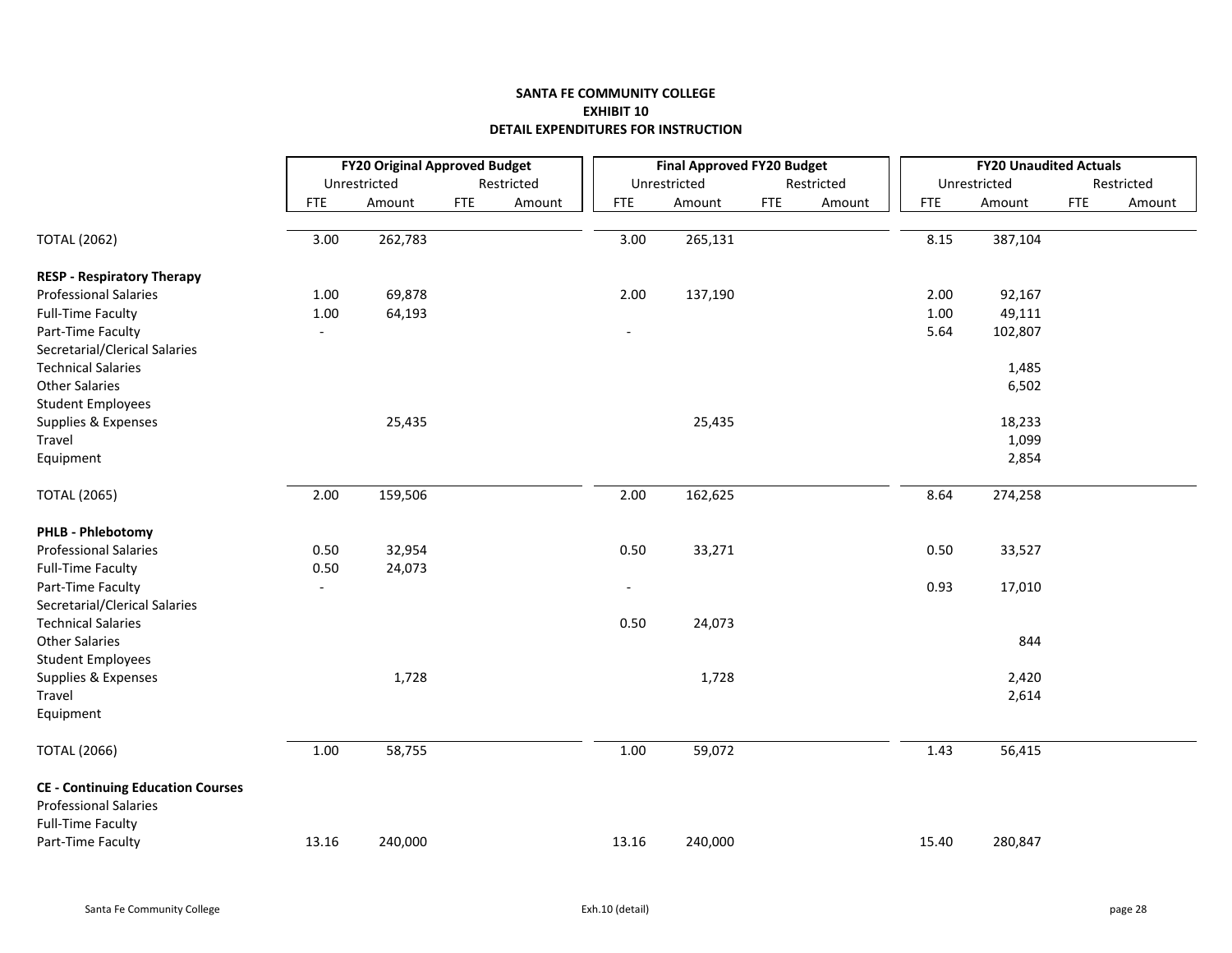|                                                                                     | <b>FY20 Original Approved Budget</b> |              |                |                          | <b>Final Approved FY20 Budget</b> |              |                          |                          | <b>FY20 Unaudited Actuals</b> |              |                |            |  |
|-------------------------------------------------------------------------------------|--------------------------------------|--------------|----------------|--------------------------|-----------------------------------|--------------|--------------------------|--------------------------|-------------------------------|--------------|----------------|------------|--|
|                                                                                     |                                      | Unrestricted |                | Restricted               |                                   | Unrestricted |                          | Restricted               |                               | Unrestricted |                | Restricted |  |
|                                                                                     | <b>FTE</b>                           | Amount       | <b>FTE</b>     | Amount                   | <b>FTE</b>                        | Amount       | <b>FTE</b>               | Amount                   | <b>FTE</b>                    | Amount       | <b>FTE</b>     | Amount     |  |
| Secretarial/Clerical Salaries<br><b>Technical Salaries</b><br><b>Other Salaries</b> |                                      |              |                |                          |                                   |              |                          |                          |                               | 48<br>562    |                |            |  |
| <b>Student Employees</b>                                                            |                                      |              |                |                          |                                   |              |                          |                          |                               |              |                |            |  |
| Supplies & Expenses                                                                 |                                      | 118,470      |                |                          |                                   | 118,470      |                          |                          |                               | 138,365      |                |            |  |
| Travel                                                                              |                                      |              |                |                          |                                   |              |                          |                          |                               | 4,769        |                |            |  |
| Equipment                                                                           |                                      |              |                |                          |                                   |              |                          |                          |                               |              |                |            |  |
| <b>TOTAL (2071)</b>                                                                 | 13.16                                | 358,470      | $\sim$         | $\overline{\phantom{a}}$ | 13.16                             | 358,470      | $\overline{\phantom{a}}$ | $\blacksquare$           | 15.40                         | 424,591      |                |            |  |
| <b>Contract Training</b>                                                            |                                      |              |                |                          |                                   |              |                          |                          |                               |              |                |            |  |
| <b>Professional Salaries</b>                                                        | 1.50                                 | 99,796       |                |                          | 1.50                              | 100,756      |                          |                          | 1.50                          | 126,191      |                |            |  |
| <b>Full-Time Faculty</b>                                                            |                                      |              |                |                          |                                   |              |                          |                          |                               |              |                |            |  |
| Part-Time Faculty                                                                   | 4.66                                 | 85,000       |                |                          | 4.66                              | 85,000       |                          |                          | 4.66                          | 112,605      |                |            |  |
| Secretarial/Clerical Salaries                                                       | 1.00                                 | 37,084       |                |                          | 1.00                              | 37,441       |                          |                          | 1.00                          | 43,903       |                |            |  |
| <b>Technical Salaries</b>                                                           |                                      |              |                |                          |                                   |              |                          |                          |                               |              |                |            |  |
| <b>Other Salaries</b>                                                               |                                      |              |                |                          |                                   |              |                          |                          |                               | 2,387        |                |            |  |
| <b>Student Employees</b>                                                            |                                      |              |                |                          |                                   |              |                          |                          |                               |              |                |            |  |
| Supplies & Expenses                                                                 |                                      | 75,000       |                |                          |                                   | 75,000       |                          |                          |                               | 238,168      |                |            |  |
| Travel                                                                              |                                      |              |                |                          |                                   |              |                          |                          |                               | 19,405       |                |            |  |
| Equipment                                                                           |                                      |              |                |                          |                                   |              |                          |                          |                               |              |                |            |  |
| <b>TOTAL (2072)</b>                                                                 | 7.16                                 | 296,880      | $\blacksquare$ | $\overline{\phantom{a}}$ | 7.16                              | 298,196      | $\sim$                   | $\overline{\phantom{a}}$ | 7.16                          | 542,659      | $\blacksquare$ |            |  |
| <b>ENVR - Environmental Technologies</b>                                            |                                      |              |                |                          |                                   |              |                          |                          |                               |              |                |            |  |
| <b>Professional Salaries</b>                                                        |                                      |              |                |                          |                                   |              |                          |                          |                               |              |                |            |  |
| <b>Full-Time Faculty</b>                                                            | 1.00                                 | 54,684       |                |                          | 1.00                              | 56,866       |                          |                          | 1.00                          | 64,178       |                |            |  |
| Part-Time Faculty                                                                   |                                      |              |                |                          |                                   |              |                          |                          | 0.70                          | 12,846       |                |            |  |
| Secretarial/Clerical Salaries                                                       |                                      |              |                |                          |                                   |              |                          |                          |                               |              |                |            |  |
| <b>Technical Salaries</b>                                                           |                                      |              |                |                          |                                   |              |                          |                          |                               |              |                |            |  |
| <b>Other Salaries</b>                                                               |                                      |              |                |                          |                                   |              |                          |                          |                               |              |                |            |  |
| <b>Student Employees</b>                                                            |                                      |              |                |                          |                                   |              |                          |                          |                               |              |                |            |  |
| Supplies & Expenses                                                                 |                                      | 1,000        |                |                          |                                   | 1,000        |                          |                          |                               | 146          |                |            |  |
| Travel                                                                              |                                      |              |                |                          |                                   |              |                          |                          |                               |              |                |            |  |
| Equipment                                                                           |                                      |              |                |                          |                                   |              |                          |                          |                               |              |                |            |  |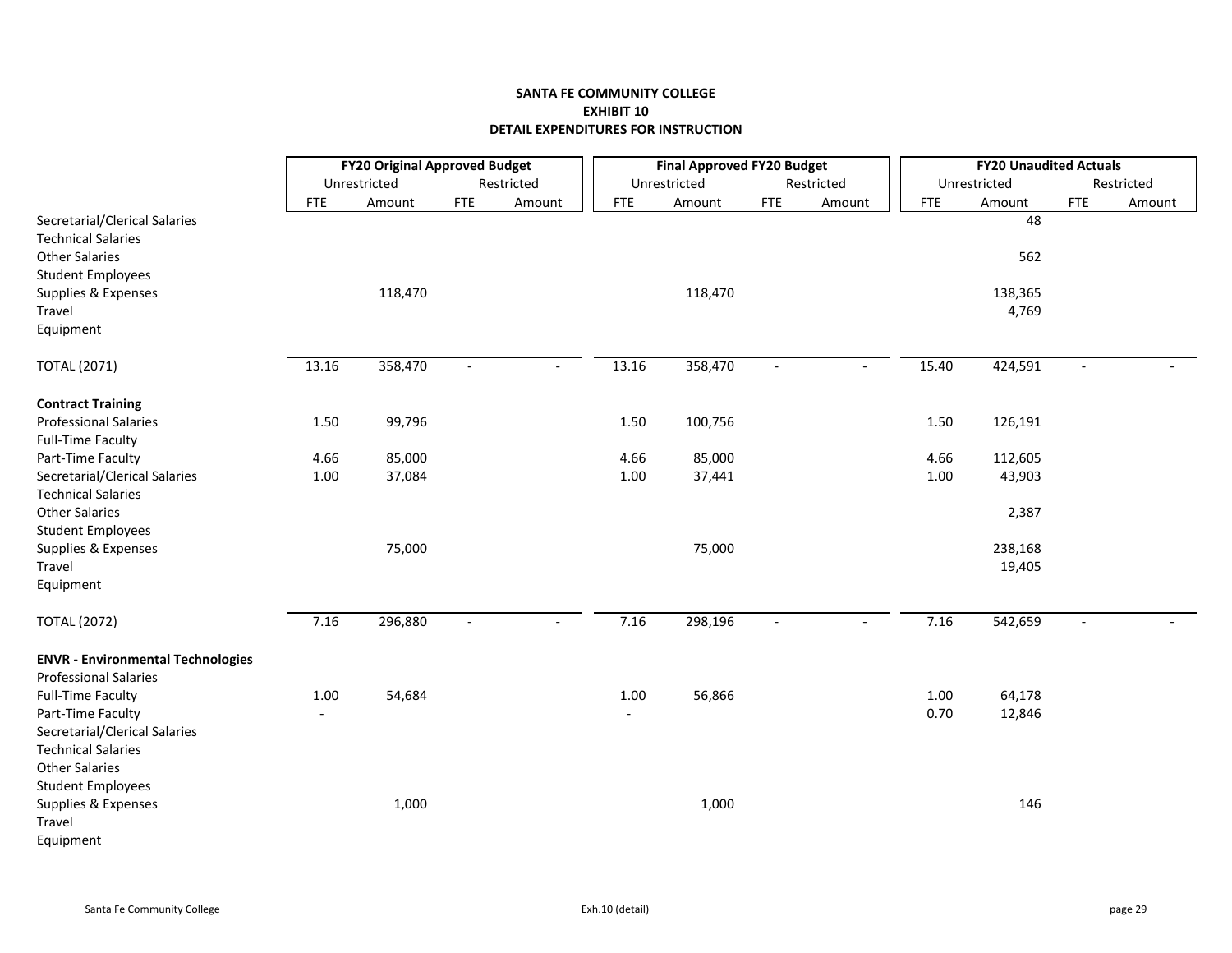|                                                        |            | <b>FY20 Original Approved Budget</b> |            |            |                          | <b>Final Approved FY20 Budget</b> |            |            |            | <b>FY20 Unaudited Actuals</b> |            |            |  |
|--------------------------------------------------------|------------|--------------------------------------|------------|------------|--------------------------|-----------------------------------|------------|------------|------------|-------------------------------|------------|------------|--|
|                                                        |            | Unrestricted                         |            | Restricted |                          | Unrestricted                      |            | Restricted |            | Unrestricted                  |            | Restricted |  |
|                                                        | <b>FTE</b> | Amount                               | <b>FTE</b> | Amount     | <b>FTE</b>               | Amount                            | <b>FTE</b> | Amount     | <b>FTE</b> | Amount                        | <b>FTE</b> | Amount     |  |
| <b>TOTAL (2073)</b>                                    | 1.00       | 55,684                               |            |            | 1.00                     | 57,866                            |            |            | 1.70       | 77,170                        |            |            |  |
|                                                        |            |                                      |            |            |                          |                                   |            |            |            |                               |            |            |  |
| <b>WATR - Water Technologies</b>                       |            |                                      |            |            |                          |                                   |            |            |            |                               |            |            |  |
| <b>Professional Salaries</b>                           |            |                                      |            |            |                          |                                   |            |            |            |                               |            |            |  |
| <b>Full-Time Faculty</b>                               | 0.50       | 28,551                               |            |            | 0.50                     | 29,122                            |            |            | 0.50       | 25,853                        |            |            |  |
| Part-Time Faculty                                      |            |                                      |            |            |                          |                                   |            |            | 1.01       | 18,366                        |            |            |  |
| Secretarial/Clerical Salaries                          |            |                                      |            |            |                          |                                   |            |            |            |                               |            |            |  |
| <b>Technical Salaries</b>                              | 0.11       | 4,908                                |            |            | 0.11                     | 4,955                             |            |            | 0.11       | 4,996                         |            |            |  |
| <b>Other Salaries</b>                                  |            |                                      |            |            |                          |                                   |            |            |            |                               |            |            |  |
| <b>Student Employees</b>                               |            |                                      |            |            |                          |                                   |            |            |            |                               |            |            |  |
| Supplies & Expenses                                    |            | 2,500                                |            |            |                          | 2,500                             |            |            |            | 1,027                         |            |            |  |
| Travel                                                 |            |                                      |            |            |                          |                                   |            |            |            |                               |            |            |  |
| Equipment                                              |            |                                      |            |            |                          |                                   |            |            |            |                               |            |            |  |
| <b>TOTAL (2074)</b>                                    | 0.61       | 35,959                               |            |            | 0.61                     | 36,577                            |            |            | 1.62       | 50,242                        |            |            |  |
| <b>PLMB - Plumbing</b><br><b>Professional Salaries</b> |            |                                      |            |            |                          |                                   |            |            |            |                               |            |            |  |
| <b>Full-Time Faculty</b>                               | 0.50       | 23,818                               |            |            | 0.50                     | 24,414                            |            |            | 0.50       | 24,413                        |            |            |  |
| Part-Time Faculty                                      | $\sim$     |                                      |            |            | $\blacksquare$           |                                   |            |            | 0.13       | 2,418                         |            |            |  |
| Secretarial/Clerical Salaries                          |            |                                      |            |            |                          |                                   |            |            |            |                               |            |            |  |
| <b>Technical Salaries</b>                              | 0.11       | 4,908                                |            |            | 0.11                     | 4,955                             |            |            | 0.11       | 4,996                         |            |            |  |
| <b>Other Salaries</b>                                  |            |                                      |            |            |                          |                                   |            |            |            |                               |            |            |  |
| <b>Student Employees</b>                               |            |                                      |            |            |                          |                                   |            |            |            |                               |            |            |  |
| Supplies & Expenses                                    |            | 5,000                                |            |            |                          | 5,000                             |            |            |            | 3,796                         |            |            |  |
| Travel                                                 |            |                                      |            |            |                          |                                   |            |            |            | 23                            |            |            |  |
| Equipment                                              |            |                                      |            |            |                          |                                   |            |            |            |                               |            |            |  |
| <b>TOTAL (2077)</b>                                    | 0.61       | 33,726                               |            |            | 0.61                     | 34,369                            |            |            | 0.74       | 35,646                        |            |            |  |
| FILM - Film                                            |            |                                      |            |            |                          |                                   |            |            |            |                               |            |            |  |
| <b>Professional Salaries</b>                           |            |                                      |            |            |                          |                                   |            |            |            |                               |            |            |  |
| <b>Full-Time Faculty</b>                               | 2.00       | 94,886                               |            |            | 2.00                     | 98,496                            |            |            | 2.00       | 99,321                        |            |            |  |
| Part-Time Faculty                                      |            |                                      |            |            | $\overline{\phantom{a}}$ |                                   |            |            | 6.45       | 117,582                       |            |            |  |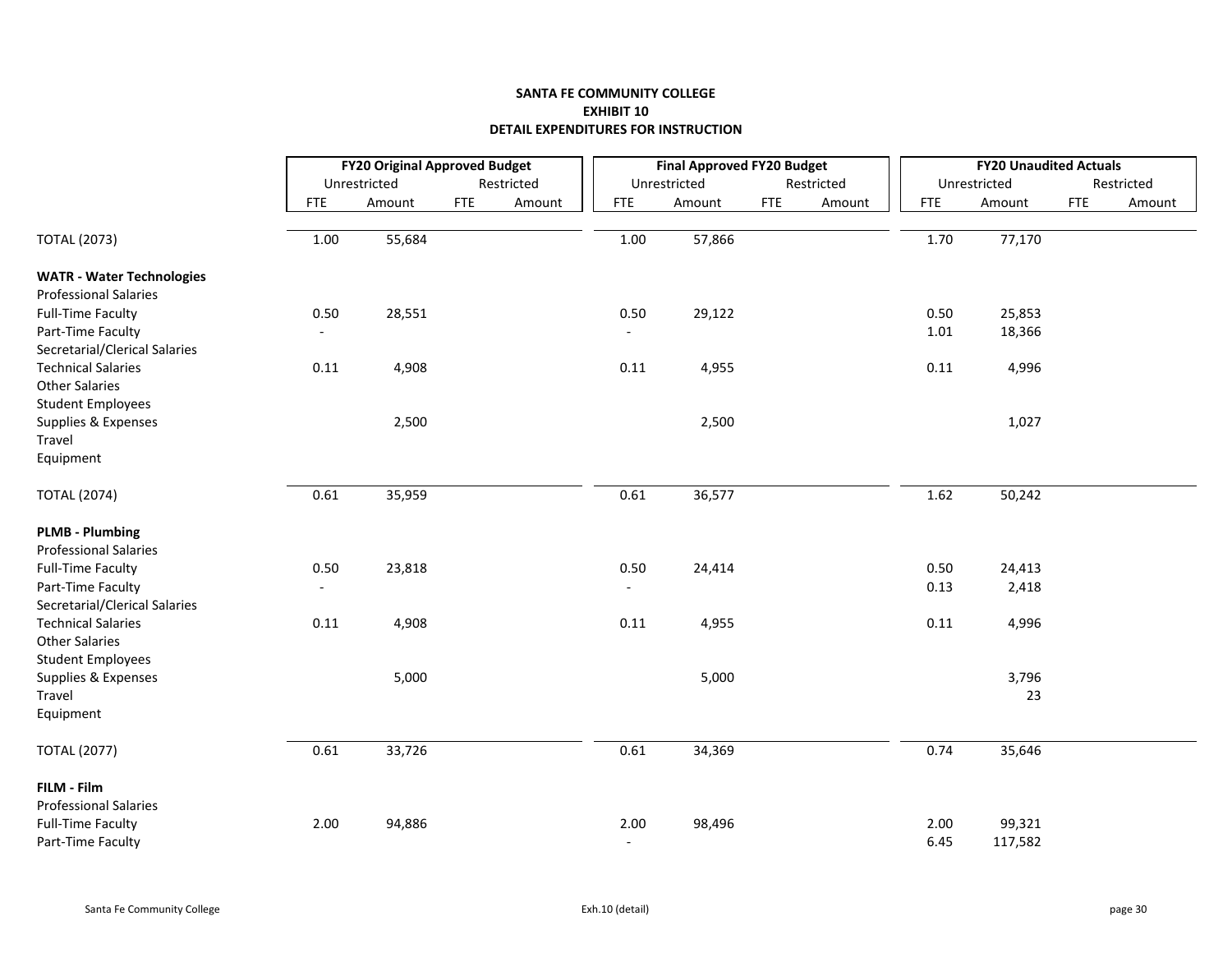|                                    |                          | <b>FY20 Original Approved Budget</b> |            |            |                              | <b>Final Approved FY20 Budget</b> |            |            |                          | <b>FY20 Unaudited Actuals</b> |            |            |  |  |
|------------------------------------|--------------------------|--------------------------------------|------------|------------|------------------------------|-----------------------------------|------------|------------|--------------------------|-------------------------------|------------|------------|--|--|
|                                    |                          | Unrestricted                         |            | Restricted |                              | Unrestricted                      |            | Restricted |                          | Unrestricted                  |            | Restricted |  |  |
|                                    | <b>FTE</b>               | Amount                               | <b>FTE</b> | Amount     | <b>FTE</b>                   | Amount                            | <b>FTE</b> | Amount     | <b>FTE</b>               | Amount                        | <b>FTE</b> | Amount     |  |  |
| Secretarial/Clerical Salaries      |                          |                                      |            |            |                              |                                   |            |            |                          |                               |            |            |  |  |
| <b>Technical Salaries</b>          | 1.00                     | 42,204                               |            |            | 1.00                         | 42,610                            |            |            | 1.00                     | 42,774                        |            |            |  |  |
| <b>Other Salaries</b>              |                          |                                      |            |            |                              |                                   |            |            |                          |                               |            |            |  |  |
| <b>Student Employees</b>           |                          |                                      |            |            |                              |                                   |            |            |                          |                               |            |            |  |  |
| Supplies & Expenses                |                          | 19,000                               |            |            |                              | 19,000                            |            |            |                          | 21,415                        |            |            |  |  |
| Travel                             |                          |                                      |            |            |                              |                                   |            |            |                          | 58                            |            |            |  |  |
| Equipment                          |                          |                                      |            |            |                              |                                   |            |            |                          |                               |            |            |  |  |
| <b>TOTAL (2078)</b>                | 3.00                     | 156,090                              |            |            | 3.00                         | 160,106                           |            |            | 9.45                     | 281,150                       |            |            |  |  |
| <b>ALTF - Alternative Fuel</b>     |                          |                                      |            |            |                              |                                   |            |            |                          |                               |            |            |  |  |
| <b>Professional Salaries</b>       | 0.50                     | 34,780                               |            |            | 0.50                         | 35,115                            |            |            | 0.50                     | 35,385                        |            |            |  |  |
| <b>Full-Time Faculty</b>           | 0.50                     | 28,551                               |            |            | 0.50                         | 29,122                            |            |            | 0.50                     | 26,077                        |            |            |  |  |
| Part-Time Faculty                  | $\sim$                   |                                      |            |            | $\overline{\phantom{a}}$     |                                   |            |            | 0.32                     | 5,824                         |            |            |  |  |
| Secretarial/Clerical Salaries      |                          |                                      |            |            |                              |                                   |            |            |                          |                               |            |            |  |  |
| <b>Technical Salaries</b>          | 0.11                     | 4,908                                |            |            | 0.11                         | 4,955                             |            |            | 0.11                     | 5,596                         |            |            |  |  |
| <b>Other Salaries</b>              |                          |                                      |            |            |                              |                                   |            |            |                          |                               |            |            |  |  |
| <b>Student Employees</b>           |                          |                                      |            |            |                              |                                   |            |            |                          |                               |            |            |  |  |
| Supplies & Expenses                |                          | 15,300                               |            |            |                              | 15,300                            |            |            |                          | 10,667                        |            |            |  |  |
| Travel                             |                          |                                      |            |            |                              |                                   |            |            |                          | 697                           |            |            |  |  |
| Equipment                          |                          |                                      |            |            |                              |                                   |            |            |                          |                               |            |            |  |  |
| <b>TOTAL (2080)</b>                | 1.11                     | 83,539                               |            |            | 1.11                         | 84,491                            |            |            | 1.43                     | 84,246                        |            |            |  |  |
| <b>Tutoring and Writing Center</b> |                          |                                      |            |            |                              |                                   |            |            |                          |                               |            |            |  |  |
| <b>Professional Salaries</b>       | 2.00                     | 106,588                              |            |            | 2.00                         | 107,088                           |            |            | 2.00                     | 52,904                        |            |            |  |  |
| <b>Full-Time Faculty</b>           |                          |                                      |            |            |                              |                                   |            |            |                          |                               |            |            |  |  |
| Part-Time Faculty                  | $\overline{\phantom{a}}$ |                                      |            |            | $\qquad \qquad \blacksquare$ |                                   |            |            | $\overline{\phantom{a}}$ |                               |            |            |  |  |
| Secretarial/Clerical Salaries      |                          |                                      |            |            |                              |                                   |            |            |                          |                               |            |            |  |  |
| <b>Technical Salaries</b>          |                          |                                      |            |            |                              |                                   |            |            |                          | 34,239                        |            |            |  |  |
| <b>Other Salaries</b>              | 3.33                     | 83,000                               |            |            | 3.33                         | 83,000                            |            |            | 1.37                     | 34,300                        |            |            |  |  |
| <b>Student Employees</b>           |                          |                                      |            |            |                              |                                   |            |            |                          |                               |            |            |  |  |
| Supplies & Expenses                |                          | 1,400                                |            |            |                              | 1,400                             |            |            |                          | 268                           |            |            |  |  |
| Travel                             |                          |                                      |            |            |                              |                                   |            |            |                          |                               |            |            |  |  |
| Equipment                          |                          |                                      |            |            |                              |                                   |            |            |                          |                               |            |            |  |  |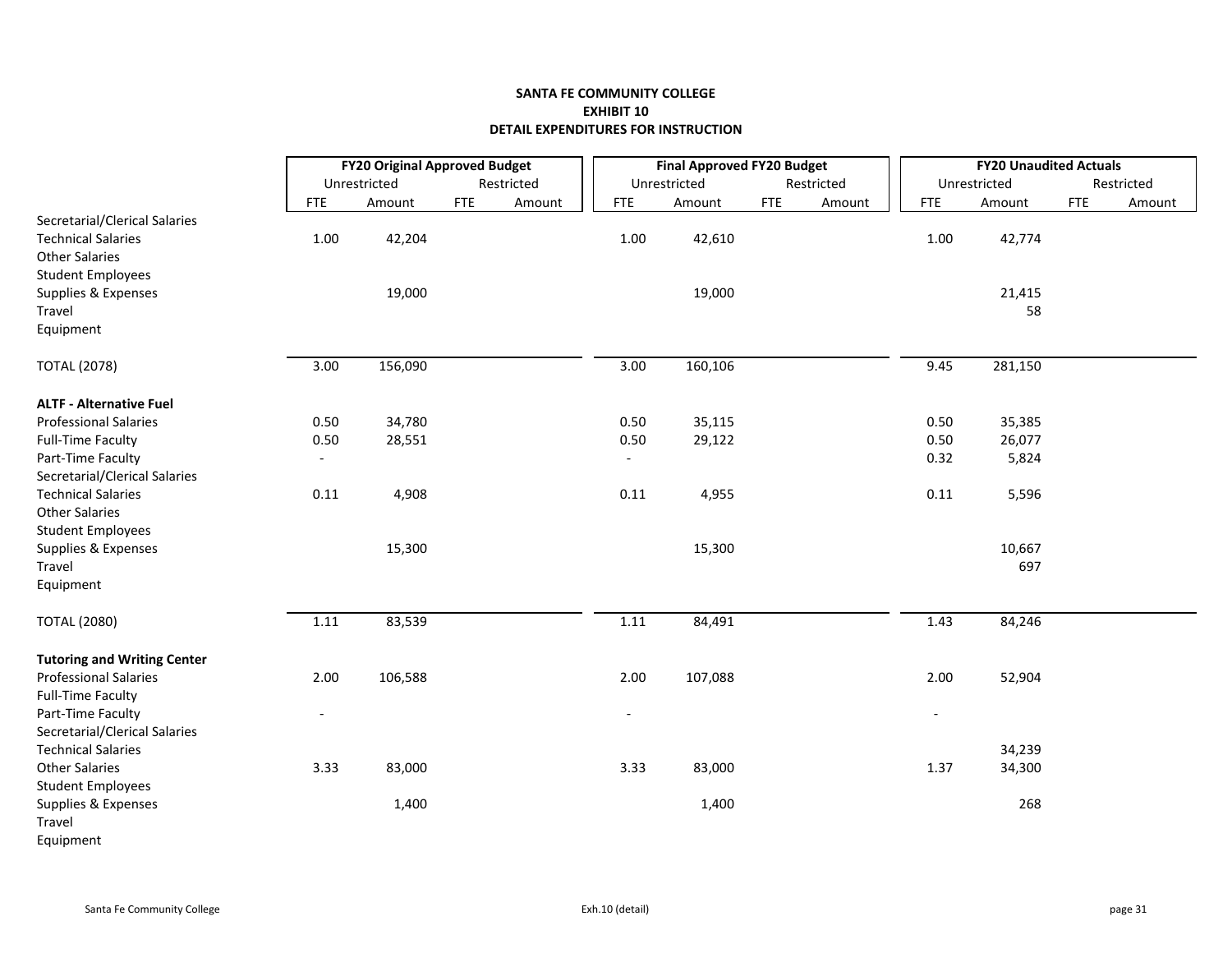|                                 |            | <b>FY20 Original Approved Budget</b> |                          |            |            | <b>Final Approved FY20 Budget</b> |                          |                |            | <b>FY20 Unaudited Actuals</b> |                          |            |  |
|---------------------------------|------------|--------------------------------------|--------------------------|------------|------------|-----------------------------------|--------------------------|----------------|------------|-------------------------------|--------------------------|------------|--|
|                                 |            | Unrestricted                         |                          | Restricted |            | Unrestricted                      |                          | Restricted     |            | Unrestricted                  |                          | Restricted |  |
|                                 | <b>FTE</b> | Amount                               | <b>FTE</b>               | Amount     | <b>FTE</b> | Amount                            | <b>FTE</b>               | Amount         | <b>FTE</b> | Amount                        | <b>FTE</b>               | Amount     |  |
|                                 |            |                                      |                          |            |            |                                   |                          |                |            |                               |                          |            |  |
| <b>TOTAL (2081)</b>             | 5.33       | 190,988                              | $\blacksquare$           |            | 5.33       | 191,488                           | $\overline{\phantom{a}}$ |                | 3.37       | 121,711                       | $\overline{\phantom{a}}$ |            |  |
| <b>Instructional Pool</b>       |            |                                      |                          |            |            |                                   |                          |                |            |                               |                          |            |  |
| <b>Professional Salaries</b>    |            |                                      |                          |            |            |                                   |                          |                |            |                               |                          |            |  |
| <b>Full-Time Faculty</b>        |            |                                      |                          |            |            |                                   |                          |                |            |                               |                          |            |  |
| Part-Time Faculty               | 188.38     | 3,436,117                            |                          |            | 187.75     | 3,424,597                         |                          |                | 0.20       | 3,639                         |                          |            |  |
| Secretarial/Clerical Salaries   |            |                                      |                          |            |            |                                   |                          |                |            |                               |                          |            |  |
| <b>Technical Salaries</b>       |            |                                      |                          |            |            |                                   |                          |                |            |                               |                          |            |  |
| <b>Other Salaries</b>           | 8.00       | 490,643                              |                          |            | 8.00       | 81,000                            |                          |                | 8.00       | 150                           |                          |            |  |
| <b>Student Employees</b>        |            | 182,666                              |                          |            |            | 182,666                           |                          |                |            | 122,563                       |                          | 70,170     |  |
| Supplies & Expenses             |            |                                      |                          |            |            |                                   |                          |                |            |                               |                          |            |  |
| Supplemental Pay                |            |                                      |                          |            |            |                                   |                          |                |            |                               |                          |            |  |
| Maintenance Agreements          |            |                                      |                          |            |            |                                   |                          |                |            |                               |                          |            |  |
| Contingency                     |            | 127,023                              |                          |            |            | 122,500                           |                          |                |            |                               |                          |            |  |
| <b>TOTAL (2082)</b>             | 196.38     | 4,236,449                            | $\sim$                   |            | 195.75     | 3,810,763                         | $\overline{\phantom{a}}$ | $\blacksquare$ | 8.20       | 126,352                       | $\overline{\phantom{a}}$ | 70,170     |  |
| <b>Classroom Accommodations</b> |            |                                      |                          |            |            |                                   |                          |                |            |                               |                          |            |  |
| <b>Professional Salaries</b>    |            |                                      |                          |            |            |                                   |                          |                |            |                               |                          |            |  |
| <b>Full-Time Faculty</b>        |            |                                      |                          |            |            |                                   |                          |                |            |                               |                          |            |  |
| Part-Time Faculty               |            |                                      |                          |            |            |                                   |                          |                |            |                               |                          |            |  |
| Secretarial/Clerical Salaries   |            |                                      |                          |            |            |                                   |                          |                |            |                               |                          |            |  |
| <b>Technical Salaries</b>       |            |                                      |                          |            |            |                                   |                          |                |            |                               |                          |            |  |
| <b>Other Salaries</b>           | 3.69       | 230,000                              |                          |            | 3.69       | 230,000                           |                          |                | 1.20       | 75,159                        |                          |            |  |
| <b>Student Employees</b>        |            |                                      |                          |            |            |                                   |                          |                |            |                               |                          |            |  |
| Supplies & Expenses             |            | 9,500                                |                          |            |            | 9,500                             |                          |                |            | 3,520                         |                          |            |  |
| Travel                          |            |                                      |                          |            |            |                                   |                          |                |            |                               |                          |            |  |
| Equipment                       |            |                                      |                          |            |            |                                   |                          |                |            |                               |                          |            |  |
| <b>TOTAL (2083)</b>             | 3.69       | 239,500                              | $\overline{\phantom{a}}$ |            | 3.69       | 239,500                           | $\sim$                   |                | $1.20\,$   | 78,679                        |                          |            |  |
| <b>Teamwork in Action</b>       |            |                                      |                          |            |            |                                   |                          |                |            |                               |                          |            |  |
| <b>Professional Salaries</b>    |            |                                      |                          |            |            |                                   |                          |                |            |                               |                          |            |  |

Full‐Time Faculty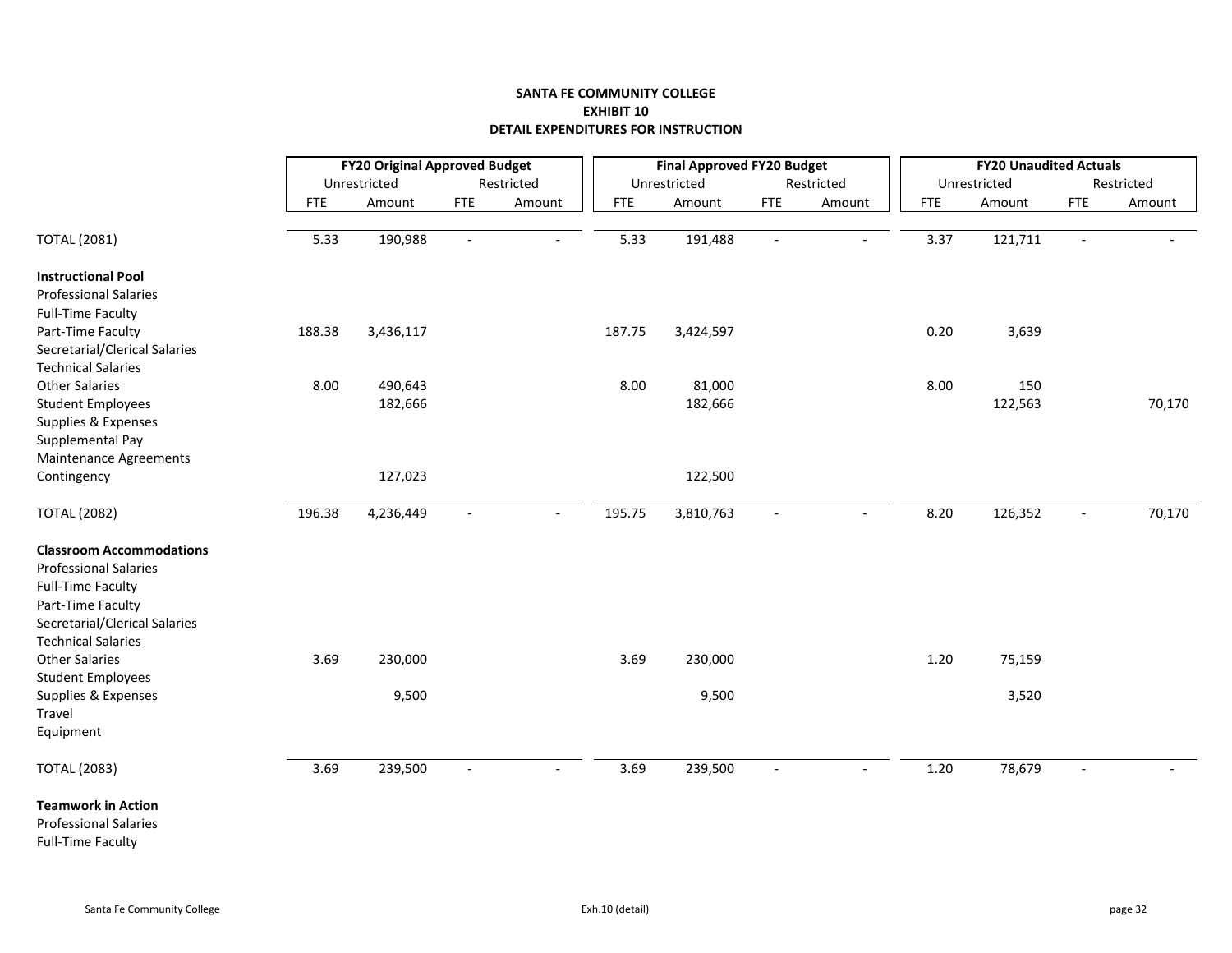|                                     |                          | <b>FY20 Original Approved Budget</b> |            |            |                          | <b>Final Approved FY20 Budget</b> |            |            |            | <b>FY20 Unaudited Actuals</b> |     |            |  |  |
|-------------------------------------|--------------------------|--------------------------------------|------------|------------|--------------------------|-----------------------------------|------------|------------|------------|-------------------------------|-----|------------|--|--|
|                                     |                          | Unrestricted                         |            | Restricted |                          | Unrestricted                      |            | Restricted |            | Unrestricted                  |     | Restricted |  |  |
|                                     | <b>FTE</b>               | Amount                               | <b>FTE</b> | Amount     | <b>FTE</b>               | Amount                            | <b>FTE</b> | Amount     | <b>FTE</b> | Amount                        | FTE | Amount     |  |  |
| Part-Time Faculty                   |                          |                                      |            |            |                          |                                   |            |            |            |                               |     |            |  |  |
| Secretarial/Clerical Salaries       |                          |                                      |            |            |                          |                                   |            |            |            |                               |     |            |  |  |
| <b>Technical Salaries</b>           |                          |                                      |            |            |                          |                                   |            |            |            |                               |     |            |  |  |
| <b>Other Salaries</b>               | 0.60                     | 15,000                               |            |            | 0.60                     | 15,000                            |            |            | 0.11       | 2,639                         |     |            |  |  |
| <b>Student Employees</b>            |                          |                                      |            |            |                          |                                   |            |            |            |                               |     |            |  |  |
| Supplies & Expenses                 |                          | 9,000                                |            |            |                          | 9,000                             |            |            |            | 8,185                         |     |            |  |  |
| Travel                              |                          |                                      |            |            |                          |                                   |            |            |            |                               |     |            |  |  |
| Equipment                           |                          |                                      |            |            |                          |                                   |            |            |            |                               |     |            |  |  |
| <b>TOTAL (2085)</b>                 | 0.60                     | 24,000                               |            |            | 0.60                     | 24,000                            |            |            | 0.11       | 10,824                        |     |            |  |  |
| <b>BLDG - Building Construction</b> |                          |                                      |            |            |                          |                                   |            |            |            |                               |     |            |  |  |
| <b>Professional Salaries</b>        | 0.50                     | 24,650                               |            |            | 0.50                     | 25,242                            |            |            | 0.50       |                               |     |            |  |  |
| <b>Full-Time Faculty</b>            |                          |                                      |            |            |                          |                                   |            |            |            | 14,640                        |     |            |  |  |
| Part-Time Faculty                   | $\overline{\phantom{a}}$ |                                      |            |            | $\overline{\phantom{a}}$ |                                   |            |            | 0.63       | 11,480                        |     |            |  |  |
| Secretarial/Clerical Salaries       |                          |                                      |            |            |                          |                                   |            |            |            |                               |     |            |  |  |
| <b>Technical Salaries</b>           | 0.11                     | 4,908                                |            |            | 0.11                     | 4,955                             |            |            | 0.11       | 4,996                         |     |            |  |  |
| <b>Other Salaries</b>               |                          |                                      |            |            |                          |                                   |            |            |            |                               |     |            |  |  |
| <b>Student Employees</b>            |                          |                                      |            |            |                          |                                   |            |            |            |                               |     |            |  |  |
| Supplies & Expenses                 |                          | 2,500                                |            |            |                          | 2,500                             |            |            |            | 317                           |     |            |  |  |
| Travel                              |                          |                                      |            |            |                          |                                   |            |            |            | 11                            |     |            |  |  |
| Equipment                           |                          |                                      |            |            |                          |                                   |            |            |            |                               |     |            |  |  |
| <b>TOTAL (2086)</b>                 | 0.61                     | 32,058                               |            |            | 0.61                     | 32,697                            |            |            | 1.24       | 31,444                        |     |            |  |  |
|                                     |                          |                                      |            |            |                          |                                   |            |            |            |                               |     |            |  |  |
| <b>WELD-Welding</b>                 |                          |                                      |            |            |                          |                                   |            |            |            |                               |     |            |  |  |
| <b>Professional Salaries</b>        |                          |                                      |            |            |                          |                                   |            |            |            |                               |     |            |  |  |
| <b>Full-Time Faculty</b>            | 2.00                     | 96,463                               |            |            | 2.00                     | 101,347                           |            |            | 2.00       | 103,837                       |     |            |  |  |
| Part-Time Faculty                   | $\overline{\phantom{a}}$ |                                      |            |            |                          |                                   |            |            | 2.08       | 37,930                        |     |            |  |  |
| Secretarial/Clerical Salaries       |                          |                                      |            |            |                          |                                   |            |            |            |                               |     |            |  |  |
| <b>Technical Salaries</b>           | 0.11                     | 4,908                                |            |            | 0.11                     | 4,955                             |            |            | 0.11       | 4,996                         |     |            |  |  |
| <b>Other Salaries</b>               |                          |                                      |            |            |                          |                                   |            |            |            |                               |     |            |  |  |
| <b>Student Employees</b>            |                          |                                      |            |            |                          |                                   |            |            |            |                               |     |            |  |  |
| Supplies & Expenses                 |                          | 25,000                               |            |            |                          | 25,000                            |            |            |            | 31,409                        |     |            |  |  |
| Travel                              |                          |                                      |            |            |                          |                                   |            |            |            | 198                           |     |            |  |  |
| Equipment                           |                          |                                      |            |            |                          |                                   |            |            |            |                               |     |            |  |  |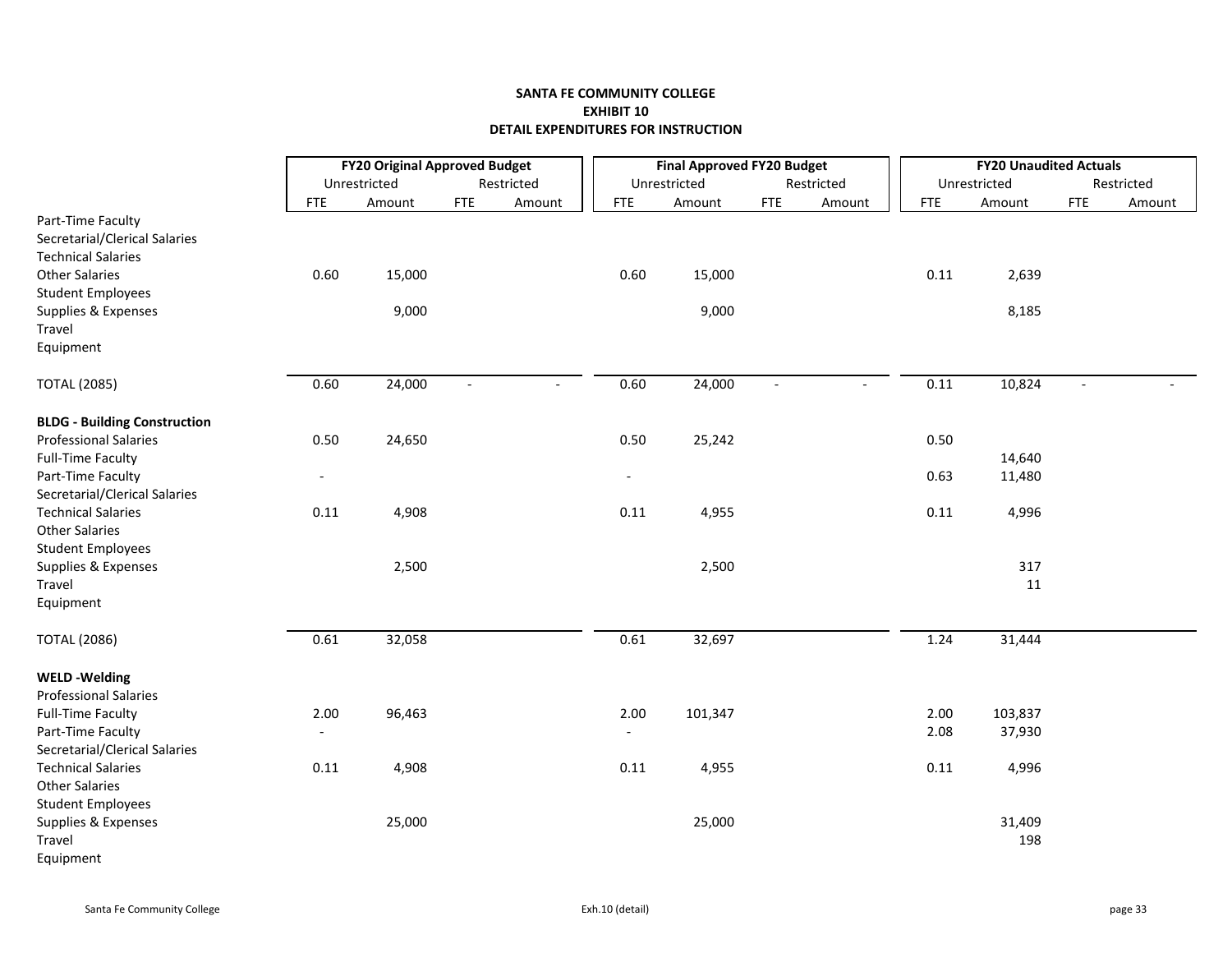|                                              | <b>FY20 Original Approved Budget</b> |              |                |            | <b>Final Approved FY20 Budget</b> |              |                |            | <b>FY20 Unaudited Actuals</b> |              |            |            |
|----------------------------------------------|--------------------------------------|--------------|----------------|------------|-----------------------------------|--------------|----------------|------------|-------------------------------|--------------|------------|------------|
|                                              |                                      | Unrestricted |                | Restricted |                                   | Unrestricted |                | Restricted |                               | Unrestricted |            | Restricted |
|                                              | <b>FTE</b>                           | Amount       | <b>FTE</b>     | Amount     | <b>FTE</b>                        | Amount       | <b>FTE</b>     | Amount     | <b>FTE</b>                    | Amount       | <b>FTE</b> | Amount     |
| <b>TOTAL (2087)</b>                          | 2.11                                 | 126,371      |                |            | 2.11                              | 131,302      |                |            | 4.19                          | 178,370      |            |            |
| <b>GRHS - Greenhouse Management</b>          |                                      |              |                |            |                                   |              |                |            |                               |              |            |            |
| <b>Professional Salaries</b>                 |                                      |              |                |            |                                   |              |                |            |                               |              |            |            |
| <b>Full-Time Faculty</b>                     | 1.00                                 | 65,103       |                |            | 1.00                              | 66,731       |                |            | 1.00                          | 67,244       |            |            |
| Part-Time Faculty                            | $\overline{\phantom{a}}$             |              |                |            | $\overline{\phantom{a}}$          |              |                |            | 2.50                          | 45,618       |            |            |
| Secretarial/Clerical Salaries                |                                      |              |                |            |                                   |              |                |            |                               |              |            |            |
| <b>Technical Salaries</b>                    | 1.00                                 | 47,329       |                |            | 1.11                              | 47,586       |                |            | $1.11\,$                      | 45,366       |            |            |
| <b>Other Salaries</b>                        |                                      |              |                |            |                                   |              |                |            |                               | 24,627       |            |            |
| <b>Student Employees</b>                     |                                      |              |                |            |                                   |              |                |            |                               |              |            |            |
| Supplies & Expenses                          |                                      | 12,500       |                |            |                                   | 12,500       |                |            |                               | 19,060       |            |            |
| Travel                                       |                                      |              |                |            |                                   |              |                |            |                               | 868          |            |            |
| Equipment                                    |                                      |              |                |            |                                   |              |                |            |                               |              |            |            |
| <b>TOTAL (2088)</b>                          | 2.00                                 | 124,932      |                |            | 2.11                              | 126,817      |                |            | 4.61                          | 202,783      |            |            |
| <b>Outsourced Instruction</b>                |                                      |              |                |            |                                   |              |                |            |                               |              |            |            |
| <b>Professional Salaries</b>                 |                                      |              |                |            |                                   |              |                |            |                               |              |            |            |
| <b>Full-Time Faculty</b>                     |                                      |              |                |            |                                   |              |                |            |                               |              |            |            |
| Part-Time Faculty                            |                                      |              |                |            |                                   |              |                |            |                               |              |            |            |
| Secretarial/Clerical Salaries                |                                      |              |                |            |                                   |              |                |            |                               |              |            |            |
| <b>Technical Salaries</b>                    |                                      |              |                |            |                                   |              |                |            |                               |              |            |            |
| <b>Other Salaries</b>                        |                                      |              |                |            |                                   |              |                |            |                               |              |            |            |
| <b>Student Employees</b>                     |                                      |              |                |            |                                   |              |                |            |                               |              |            |            |
| Supplies & Expenses                          |                                      | 10,500       |                |            |                                   | 10,500       |                |            |                               |              |            |            |
| Travel                                       |                                      |              |                |            |                                   |              |                |            |                               |              |            |            |
| Equipment                                    |                                      |              |                |            |                                   |              |                |            |                               |              |            |            |
| <b>TOTAL (2089)</b>                          | $\overline{\phantom{a}}$             | 10,500       | $\blacksquare$ |            | $\blacksquare$                    | 10,500       | $\blacksquare$ |            |                               |              |            |            |
| <b>STEM - Science Techn Engineering Math</b> |                                      |              |                |            |                                   |              |                |            |                               |              |            |            |
| <b>Professional Salaries</b>                 |                                      |              |                |            |                                   |              |                |            |                               |              |            |            |
| <b>Full-Time Faculty</b>                     |                                      |              |                |            |                                   |              |                |            |                               |              |            |            |
| Part-Time Faculty                            |                                      |              |                |            |                                   | 0.00         |                |            |                               |              |            |            |
|                                              |                                      |              |                |            |                                   |              |                |            |                               |              |            |            |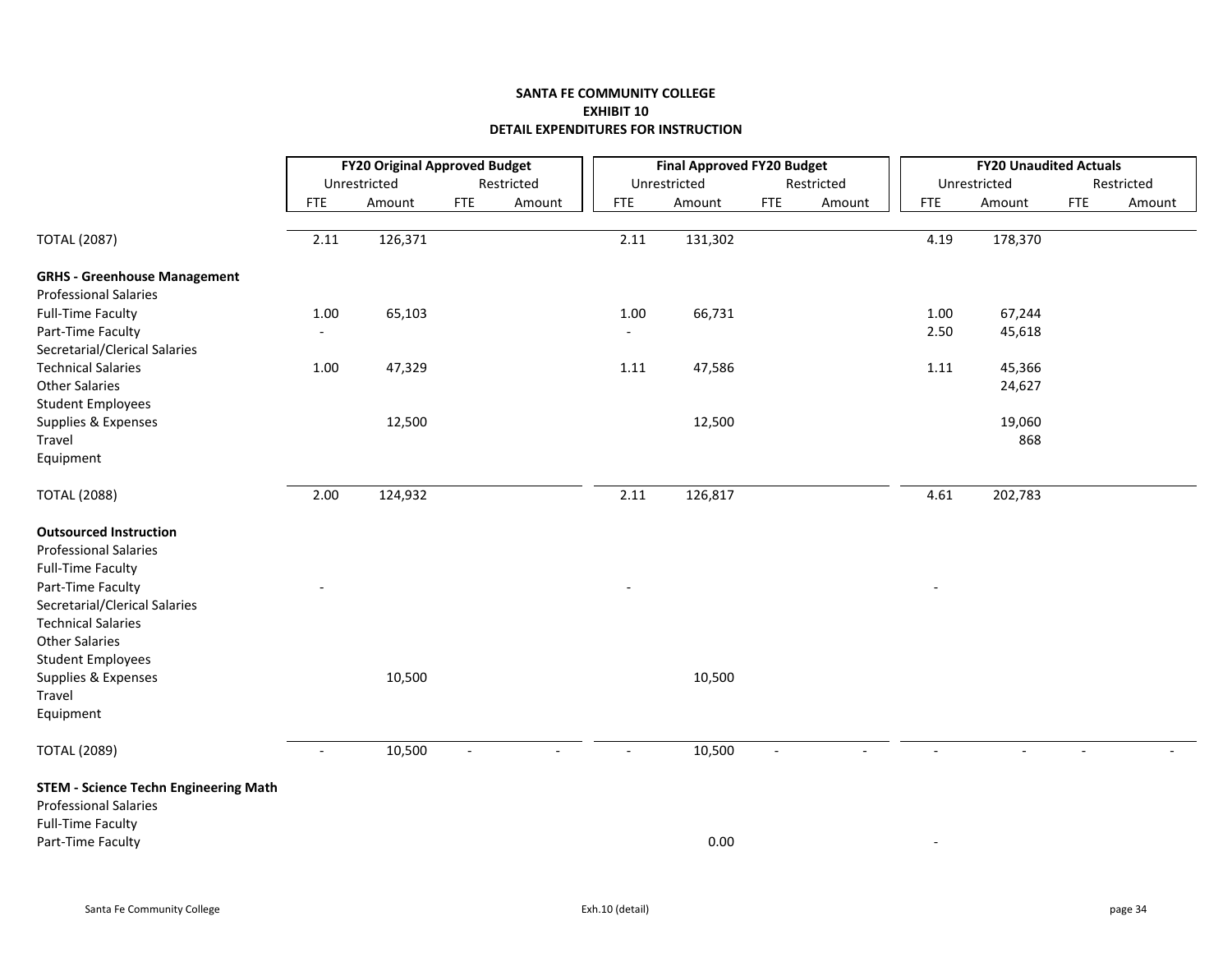|                                                                                     |                          | <b>FY20 Original Approved Budget</b> |            |            | <b>Final Approved FY20 Budget</b> |                |            |            | <b>FY20 Unaudited Actuals</b> |              |            |            |
|-------------------------------------------------------------------------------------|--------------------------|--------------------------------------|------------|------------|-----------------------------------|----------------|------------|------------|-------------------------------|--------------|------------|------------|
|                                                                                     |                          | Unrestricted                         |            | Restricted |                                   | Unrestricted   |            | Restricted |                               | Unrestricted |            | Restricted |
|                                                                                     | <b>FTE</b>               | Amount                               | <b>FTE</b> | Amount     | <b>FTE</b>                        | Amount         | <b>FTE</b> | Amount     | <b>FTE</b>                    | Amount       | <b>FTE</b> | Amount     |
| Secretarial/Clerical Salaries<br><b>Technical Salaries</b><br><b>Other Salaries</b> |                          |                                      |            |            |                                   |                |            |            |                               |              |            |            |
| <b>Student Employees</b>                                                            |                          |                                      |            |            |                                   |                |            |            |                               |              |            |            |
| Supplies & Expenses                                                                 |                          |                                      |            |            |                                   |                |            |            |                               | 480          |            |            |
| Travel                                                                              |                          |                                      |            |            |                                   |                |            |            |                               |              |            |            |
| Equipment                                                                           |                          |                                      |            |            |                                   |                |            |            |                               |              |            |            |
| <b>TOTAL (2097)</b>                                                                 | $\overline{\phantom{a}}$ | $\blacksquare$                       |            |            | $\blacksquare$                    | $\blacksquare$ |            |            | $\sim$                        | 480          |            |            |
| SIM Lab                                                                             |                          |                                      |            |            |                                   |                |            |            |                               |              |            |            |
| <b>Professional Salaries</b>                                                        | 1.00                     | 73,269                               |            |            | 1.00                              | 73,974         |            |            | 1.00                          | 74,543       |            |            |
| Full-Time Faculty                                                                   |                          |                                      |            |            |                                   |                |            |            |                               |              |            |            |
| Part-Time Faculty                                                                   | $\overline{\phantom{a}}$ |                                      |            |            | $\overline{\phantom{a}}$          |                |            |            |                               |              |            |            |
| Secretarial/Clerical Salaries                                                       |                          |                                      |            |            |                                   |                |            |            |                               |              |            |            |
| <b>Technical Salaries</b>                                                           | 1.00                     | 44,075                               |            |            | 1.00                              | 44,439         |            |            | 1.00                          | 44,781       |            |            |
| <b>Other Salaries</b>                                                               |                          |                                      |            |            |                                   |                |            |            |                               |              |            |            |
| <b>Student Employees</b>                                                            |                          |                                      |            |            |                                   | 8,500          |            |            |                               |              |            |            |
| Supplies & Expenses<br>Travel                                                       |                          | 8,500                                |            |            |                                   |                |            |            |                               | 24,656       |            |            |
| Equipment                                                                           |                          |                                      |            |            |                                   |                |            |            |                               |              |            |            |
|                                                                                     |                          |                                      |            |            |                                   |                |            |            |                               |              |            |            |
| <b>TOTAL (2099)</b>                                                                 | 2.00                     | 125,844                              |            |            | 2.00                              | 126,913        |            |            | 2.00                          | 143,980      |            |            |
| <b>AHST - Art History</b>                                                           |                          |                                      |            |            |                                   |                |            |            |                               |              |            |            |
| <b>Professional Salaries</b>                                                        |                          |                                      |            |            |                                   |                |            |            |                               |              |            |            |
| <b>Full-Time Faculty</b>                                                            |                          |                                      |            |            |                                   |                |            |            |                               |              |            |            |
| Part-Time Faculty                                                                   |                          |                                      |            |            |                                   |                |            |            | 0.67                          | 12,227       |            |            |
| Secretarial/Clerical Salaries                                                       |                          |                                      |            |            |                                   |                |            |            |                               |              |            |            |
| <b>Technical Salaries</b>                                                           |                          |                                      |            |            |                                   |                |            |            |                               |              |            |            |
| <b>Other Salaries</b>                                                               |                          |                                      |            |            |                                   |                |            |            |                               |              |            |            |
| <b>Student Employees</b>                                                            |                          |                                      |            |            |                                   |                |            |            |                               |              |            |            |
| Supplies & Expenses<br>Travel                                                       |                          | 300                                  |            |            |                                   | 300            |            |            |                               | 83           |            |            |
| Equipment                                                                           |                          |                                      |            |            |                                   |                |            |            |                               |              |            |            |
|                                                                                     |                          |                                      |            |            |                                   |                |            |            |                               |              |            |            |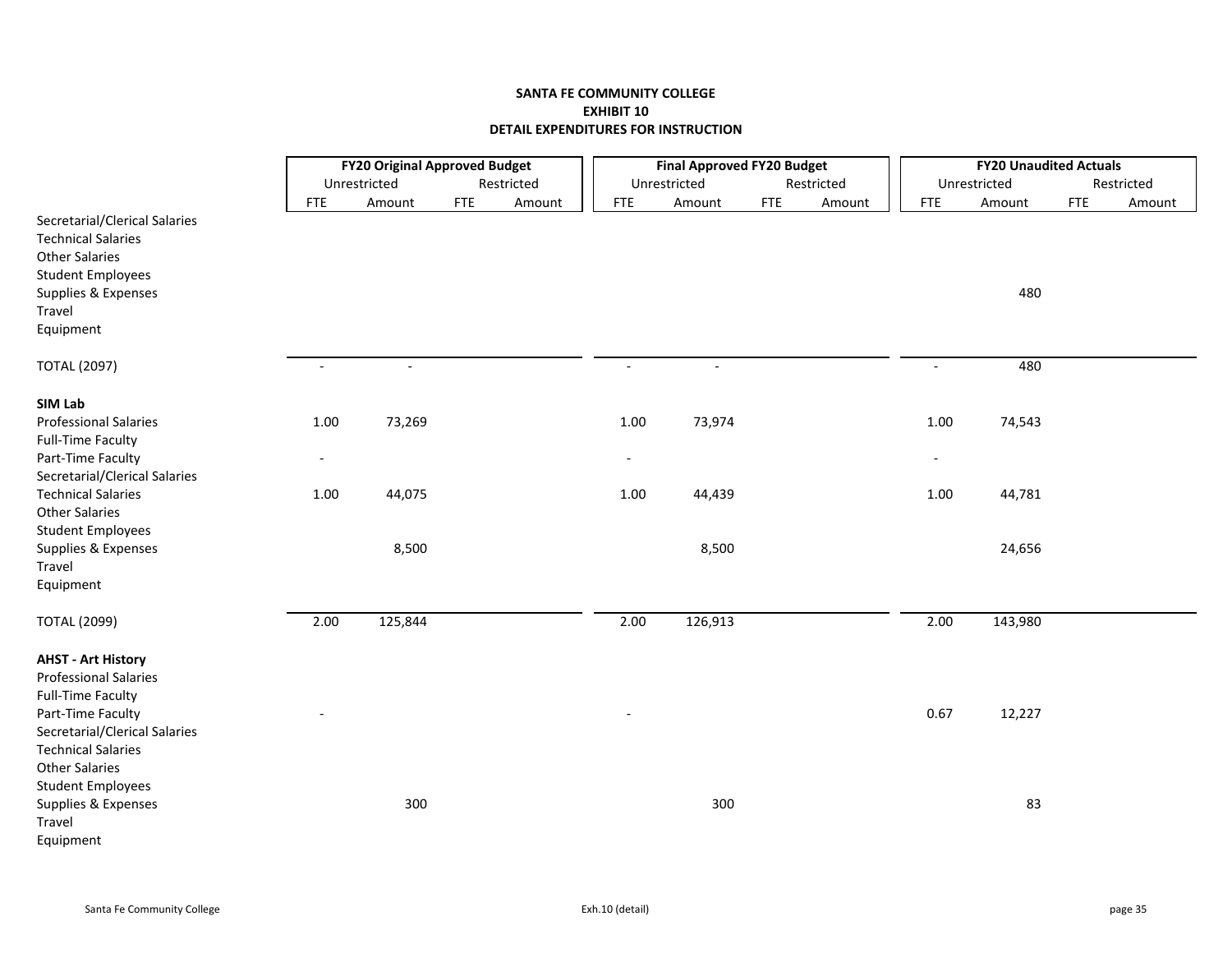|                                                     | <b>FY20 Original Approved Budget</b> |              |            |            | <b>Final Approved FY20 Budget</b> |              |            |            | <b>FY20 Unaudited Actuals</b> |              |            |            |
|-----------------------------------------------------|--------------------------------------|--------------|------------|------------|-----------------------------------|--------------|------------|------------|-------------------------------|--------------|------------|------------|
|                                                     |                                      | Unrestricted |            | Restricted |                                   | Unrestricted |            | Restricted |                               | Unrestricted |            | Restricted |
|                                                     | <b>FTE</b>                           | Amount       | <b>FTE</b> | Amount     | <b>FTE</b>                        | Amount       | <b>FTE</b> | Amount     | <b>FTE</b>                    | Amount       | <b>FTE</b> | Amount     |
| <b>TOTAL (2126)</b>                                 | $\overline{a}$                       | 300          |            |            |                                   | 300          |            |            | 0.67                          | 12,310       |            |            |
| <b>DRAM - Drama</b>                                 |                                      |              |            |            |                                   |              |            |            |                               |              |            |            |
| <b>Professional Salaries</b>                        |                                      |              |            |            |                                   |              |            |            |                               |              |            |            |
| <b>Full-Time Faculty</b>                            |                                      |              |            |            |                                   |              |            |            |                               |              |            |            |
| Part-Time Faculty                                   |                                      |              |            |            |                                   |              |            |            | 0.49                          | 9,028        |            |            |
| Secretarial/Clerical Salaries                       |                                      |              |            |            |                                   |              |            |            |                               |              |            |            |
| <b>Technical Salaries</b>                           |                                      |              |            |            |                                   |              |            |            |                               |              |            |            |
| <b>Other Salaries</b>                               |                                      |              |            |            |                                   |              |            |            |                               |              |            |            |
| <b>Student Employees</b>                            |                                      |              |            |            |                                   |              |            |            |                               |              |            |            |
| Supplies & Expenses                                 |                                      | 1,583        |            |            |                                   | 1,583        |            |            |                               | 787          |            |            |
| Travel                                              |                                      |              |            |            |                                   |              |            |            |                               |              |            |            |
| Equipment                                           |                                      |              |            |            |                                   |              |            |            |                               |              |            |            |
| <b>TOTAL (2127)</b>                                 | $\blacksquare$                       | 1,583        |            |            | $\blacksquare$                    | 1,583        |            |            | 0.49                          | 9,815        |            |            |
| <b>MUSC - Music</b><br><b>Professional Salaries</b> |                                      |              |            |            |                                   |              |            |            |                               |              |            |            |
| <b>Full-Time Faculty</b>                            |                                      |              |            |            |                                   |              |            |            |                               |              |            |            |
| Part-Time Faculty                                   |                                      |              |            |            |                                   |              |            |            | 1.81                          | 33,045       |            |            |
| Secretarial/Clerical Salaries                       |                                      |              |            |            |                                   |              |            |            |                               |              |            |            |
| <b>Technical Salaries</b>                           |                                      |              |            |            |                                   |              |            |            |                               |              |            |            |
| <b>Other Salaries</b>                               |                                      |              |            |            |                                   |              |            |            |                               | 3,000        |            |            |
| <b>Student Employees</b>                            |                                      |              |            |            |                                   |              |            |            |                               |              |            |            |
| Supplies & Expenses                                 |                                      | 1,583        |            |            |                                   | 1,583        |            |            |                               | 189          |            |            |
| Travel                                              |                                      |              |            |            |                                   |              |            |            |                               |              |            |            |
| Equipment                                           |                                      |              |            |            |                                   |              |            |            |                               |              |            |            |
| <b>TOTAL (2128)</b>                                 | $\overline{a}$                       | 1,583        |            |            | $\overline{a}$                    | 1,583        |            |            | 1.81                          | 36,234       |            |            |
| <b>AMSL - American Sign Language</b>                |                                      |              |            |            |                                   |              |            |            |                               |              |            |            |
| <b>Professional Salaries</b>                        |                                      |              |            |            |                                   |              |            |            |                               |              |            |            |
| <b>Full-Time Faculty</b>                            | $1.00\,$                             | 49,300       |            |            | 1.00                              | 50,484       |            |            | 1.00                          | 55,113       |            |            |
| Part-Time Faculty                                   |                                      |              |            |            | $\blacksquare$                    |              |            |            | 1.90                          | 34,596       |            |            |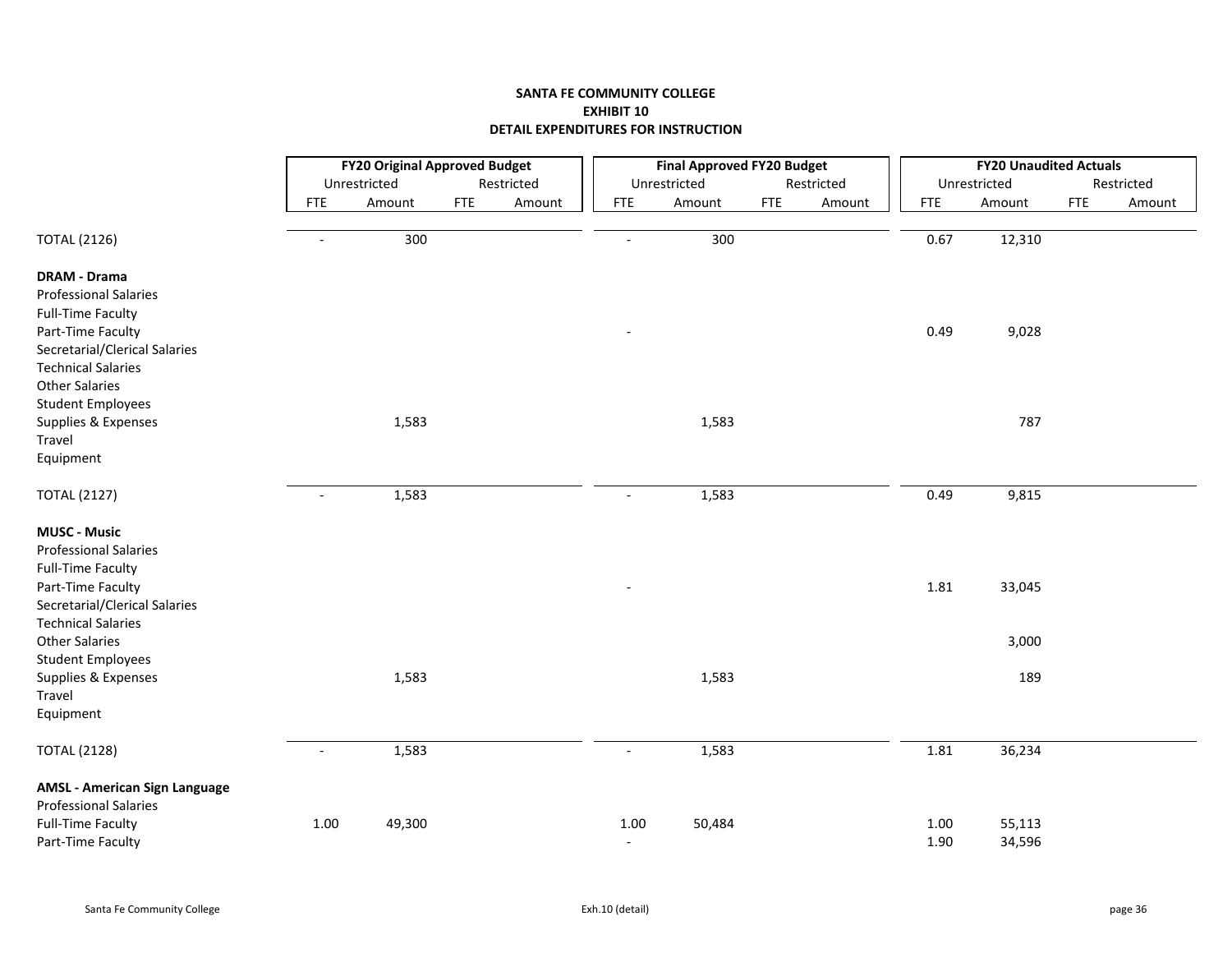|                                                                                                                                      | <b>FY20 Original Approved Budget</b> |              |            |            |                | <b>Final Approved FY20 Budget</b> |            |            |            | <b>FY20 Unaudited Actuals</b> |            |            |
|--------------------------------------------------------------------------------------------------------------------------------------|--------------------------------------|--------------|------------|------------|----------------|-----------------------------------|------------|------------|------------|-------------------------------|------------|------------|
|                                                                                                                                      |                                      | Unrestricted |            | Restricted |                | Unrestricted                      |            | Restricted |            | Unrestricted                  |            | Restricted |
|                                                                                                                                      | <b>FTE</b>                           | Amount       | <b>FTE</b> | Amount     | <b>FTE</b>     | Amount                            | <b>FTE</b> | Amount     | <b>FTE</b> | Amount                        | <b>FTE</b> | Amount     |
| Secretarial/Clerical Salaries<br><b>Technical Salaries</b><br><b>Other Salaries</b><br><b>Student Employees</b>                      |                                      |              |            |            |                |                                   |            |            |            |                               |            |            |
| Supplies & Expenses                                                                                                                  |                                      | 500          |            |            |                | 500                               |            |            |            | 918                           |            |            |
| Travel                                                                                                                               |                                      |              |            |            |                |                                   |            |            |            |                               |            |            |
| Equipment                                                                                                                            |                                      |              |            |            |                |                                   |            |            |            |                               |            |            |
| <b>TOTAL (2130)</b>                                                                                                                  | 1.00                                 | 49,800       |            |            | 1.00           | 50,984                            |            |            | 2.90       | 90,627                        |            |            |
| <b>ARBC - Arabic</b><br><b>Professional Salaries</b><br><b>Full-Time Faculty</b>                                                     |                                      |              |            |            |                |                                   |            |            |            |                               |            |            |
| Part-Time Faculty<br>Secretarial/Clerical Salaries<br><b>Technical Salaries</b><br><b>Other Salaries</b><br><b>Student Employees</b> |                                      |              |            |            |                |                                   |            |            | 0.73       | 13,350                        |            |            |
| Supplies & Expenses                                                                                                                  |                                      | 150          |            |            |                | 150                               |            |            |            |                               |            |            |
| Travel                                                                                                                               |                                      |              |            |            |                |                                   |            |            |            |                               |            |            |
| Equipment                                                                                                                            |                                      |              |            |            |                |                                   |            |            |            |                               |            |            |
| <b>TOTAL (2131)</b>                                                                                                                  | $\overline{\phantom{a}}$             | 150          |            |            | $\overline{a}$ | 150                               |            |            | 0.73       | 13,350                        |            |            |
| FREN - French<br><b>Professional Salaries</b><br><b>Full-Time Faculty</b>                                                            |                                      |              |            |            |                |                                   |            |            |            |                               |            |            |
| Part-Time Faculty<br>Secretarial/Clerical Salaries<br><b>Technical Salaries</b><br><b>Other Salaries</b>                             |                                      |              |            |            |                |                                   |            |            | 0.73       | 13,280                        |            |            |
| <b>Student Employees</b><br>Supplies & Expenses<br>Travel<br>Equipment                                                               |                                      | 150          |            |            |                | 150                               |            |            |            |                               |            |            |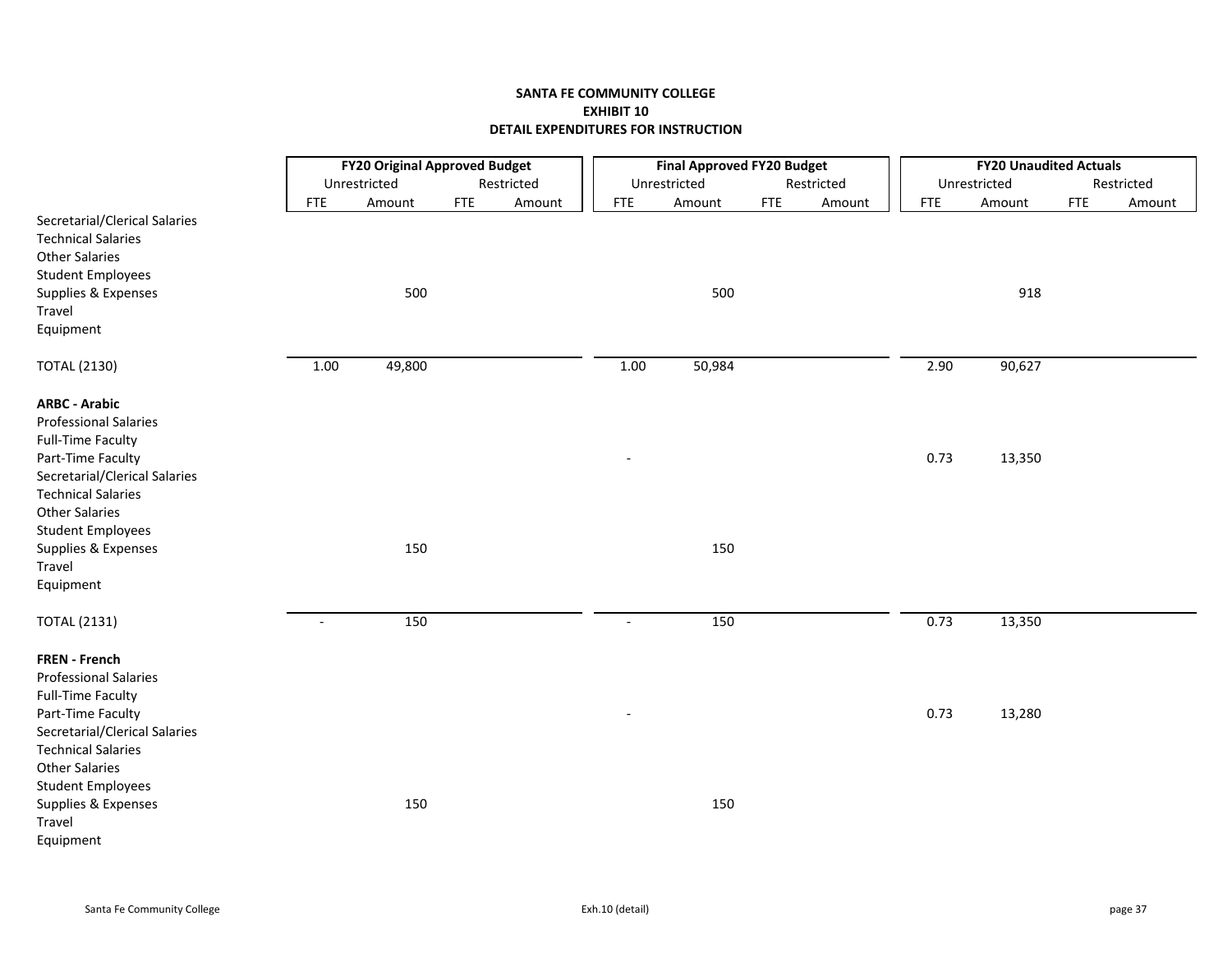|                               |                                    | <b>FY20 Original Approved Budget</b> |                | <b>Final Approved FY20 Budget</b> |            |            |            | <b>FY20 Unaudited Actuals</b> |            |            |
|-------------------------------|------------------------------------|--------------------------------------|----------------|-----------------------------------|------------|------------|------------|-------------------------------|------------|------------|
|                               | Unrestricted                       | Restricted                           |                | Unrestricted                      |            | Restricted |            | Unrestricted                  |            | Restricted |
|                               | Amount<br><b>FTE</b>               | <b>FTE</b><br>Amount                 | <b>FTE</b>     | Amount                            | <b>FTE</b> | Amount     | <b>FTE</b> | Amount                        | <b>FTE</b> | Amount     |
| <b>TOTAL (2133)</b>           | 150<br>$\blacksquare$              |                                      | $\overline{a}$ | 150                               |            |            | 0.73       | 13,280                        |            |            |
| <b>GERM - German</b>          |                                    |                                      |                |                                   |            |            |            |                               |            |            |
| <b>Professional Salaries</b>  |                                    |                                      |                |                                   |            |            |            |                               |            |            |
| <b>Full-Time Faculty</b>      |                                    |                                      |                |                                   |            |            |            |                               |            |            |
| Part-Time Faculty             |                                    |                                      |                |                                   |            |            |            |                               |            |            |
| Secretarial/Clerical Salaries |                                    |                                      |                |                                   |            |            |            |                               |            |            |
| <b>Technical Salaries</b>     |                                    |                                      |                |                                   |            |            |            |                               |            |            |
| <b>Other Salaries</b>         |                                    |                                      |                |                                   |            |            |            |                               |            |            |
| <b>Student Employees</b>      |                                    |                                      |                |                                   |            |            |            |                               |            |            |
| Supplies & Expenses           | 150                                |                                      |                | 150                               |            |            |            |                               |            |            |
| Travel                        |                                    |                                      |                |                                   |            |            |            |                               |            |            |
| Equipment                     |                                    |                                      |                |                                   |            |            |            |                               |            |            |
| <b>TOTAL (2134)</b>           | 150<br>$\blacksquare$              |                                      | $\overline{a}$ | 150                               |            |            |            | $\overline{\phantom{a}}$      |            |            |
| <b>INTR - Interpreting</b>    |                                    |                                      |                |                                   |            |            |            |                               |            |            |
| <b>Professional Salaries</b>  |                                    |                                      |                |                                   |            |            |            |                               |            |            |
| <b>Full-Time Faculty</b>      |                                    |                                      |                |                                   |            |            |            |                               |            |            |
| Part-Time Faculty             |                                    |                                      |                |                                   |            |            | 0.14       | 2,466                         |            |            |
| Secretarial/Clerical Salaries |                                    |                                      |                |                                   |            |            |            |                               |            |            |
| <b>Technical Salaries</b>     |                                    |                                      |                |                                   |            |            |            |                               |            |            |
| <b>Other Salaries</b>         | 20,000                             |                                      |                | 20,000                            |            |            |            | 1,286                         |            |            |
| <b>Student Employees</b>      |                                    |                                      |                |                                   |            |            |            |                               |            |            |
| Supplies & Expenses           | 150                                |                                      |                | 150                               |            |            |            | 770                           |            |            |
| Travel                        |                                    |                                      |                |                                   |            |            |            |                               |            |            |
| Equipment                     |                                    |                                      |                |                                   |            |            |            |                               |            |            |
| <b>TOTAL (2135)</b>           | 20,150<br>$\overline{\phantom{a}}$ |                                      | $\overline{a}$ | 20,150                            |            |            | 0.14       | 4,522                         |            |            |
| <b>ITAL - Italian</b>         |                                    |                                      |                |                                   |            |            |            |                               |            |            |
| <b>Professional Salaries</b>  |                                    |                                      |                |                                   |            |            |            |                               |            |            |
| <b>Full-Time Faculty</b>      |                                    |                                      |                |                                   |            |            |            |                               |            |            |
| Part-Time Faculty             |                                    |                                      |                |                                   |            |            | 0.16       | 2,948                         |            |            |
|                               |                                    |                                      |                |                                   |            |            |            |                               |            |            |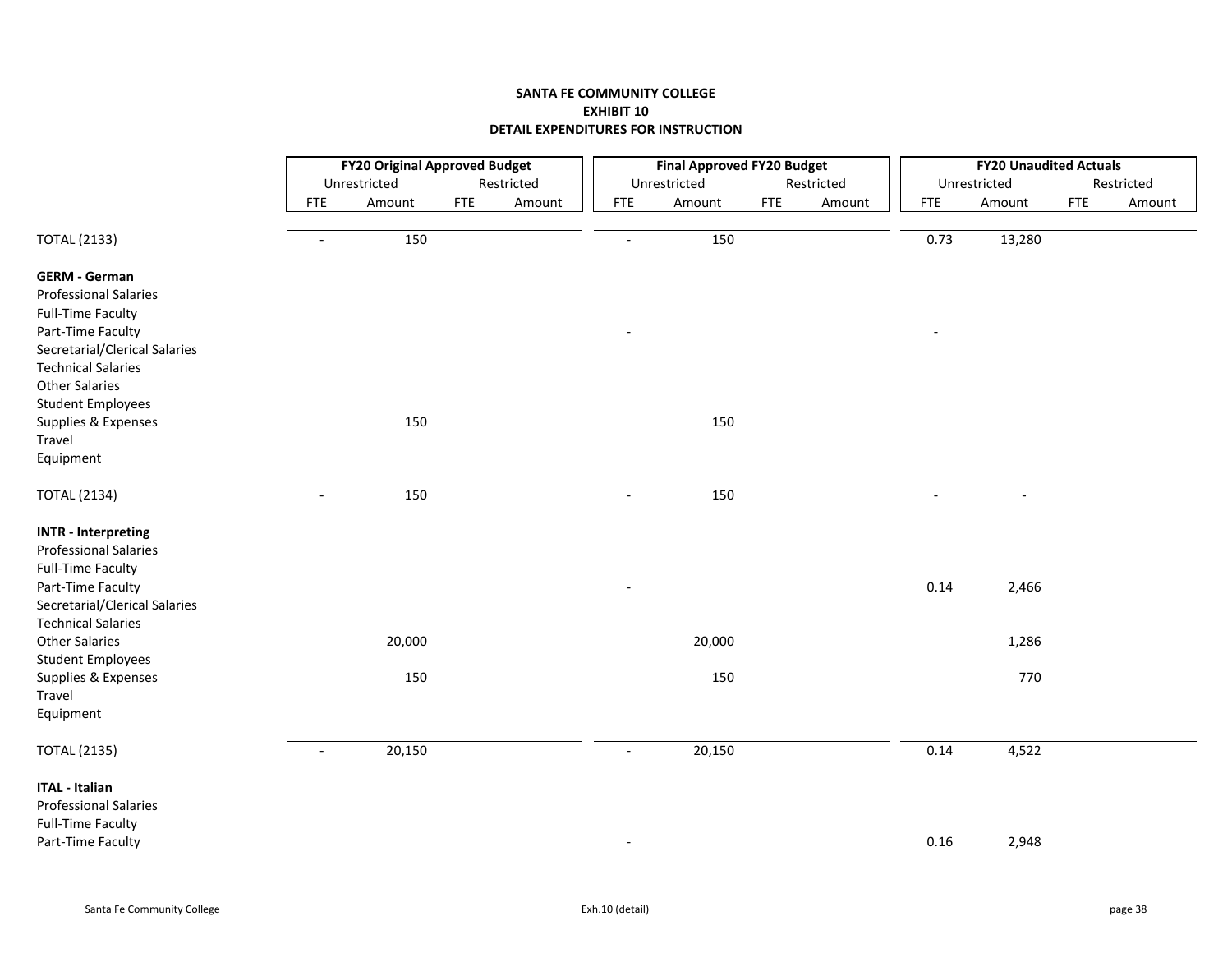|                                                                                                                                                                      |                | <b>FY20 Original Approved Budget</b> |            |            |            | <b>Final Approved FY20 Budget</b> |            |            |              | <b>FY20 Unaudited Actuals</b> |            |            |
|----------------------------------------------------------------------------------------------------------------------------------------------------------------------|----------------|--------------------------------------|------------|------------|------------|-----------------------------------|------------|------------|--------------|-------------------------------|------------|------------|
|                                                                                                                                                                      |                | Unrestricted                         |            | Restricted |            | Unrestricted                      |            | Restricted |              | Unrestricted                  |            | Restricted |
|                                                                                                                                                                      | <b>FTE</b>     | Amount                               | <b>FTE</b> | Amount     | <b>FTE</b> | Amount                            | <b>FTE</b> | Amount     | <b>FTE</b>   | Amount                        | <b>FTE</b> | Amount     |
| Secretarial/Clerical Salaries<br><b>Technical Salaries</b><br><b>Other Salaries</b><br><b>Student Employees</b><br>Supplies & Expenses<br>Travel<br>Equipment        |                |                                      |            |            |            |                                   |            |            |              |                               |            |            |
| <b>TOTAL (2136)</b>                                                                                                                                                  |                |                                      |            |            |            |                                   |            |            | 0.16         | 2,948                         |            |            |
| <b>JAPN - Japanese</b><br><b>Professional Salaries</b><br><b>Full-Time Faculty</b><br>Part-Time Faculty                                                              |                |                                      |            |            |            |                                   |            |            | 0.77         | 14,053                        |            |            |
| Secretarial/Clerical Salaries<br><b>Technical Salaries</b><br><b>Other Salaries</b><br><b>Student Employees</b><br>Supplies & Expenses<br>Travel<br>Equipment        |                | 150                                  |            |            |            | 150                               |            |            |              |                               |            |            |
| <b>TOTAL (2137)</b>                                                                                                                                                  | $\blacksquare$ | 150                                  |            |            | $\sim$     | 150                               |            |            | 0.77         | 14,053                        |            |            |
| <b>SPAN - Spanish</b><br><b>Professional Salaries</b><br><b>Full-Time Faculty</b><br>Part-Time Faculty<br>Secretarial/Clerical Salaries<br><b>Technical Salaries</b> | 2.00           | 112,581                              |            |            | 2.00       | 117,510                           |            |            | 2.00<br>4.31 | 52,936<br>78,615              |            |            |
| <b>Other Salaries</b><br><b>Student Employees</b><br>Supplies & Expenses<br>Travel<br>Equipment                                                                      |                | 500                                  |            |            |            | 500                               |            |            |              | 125                           |            |            |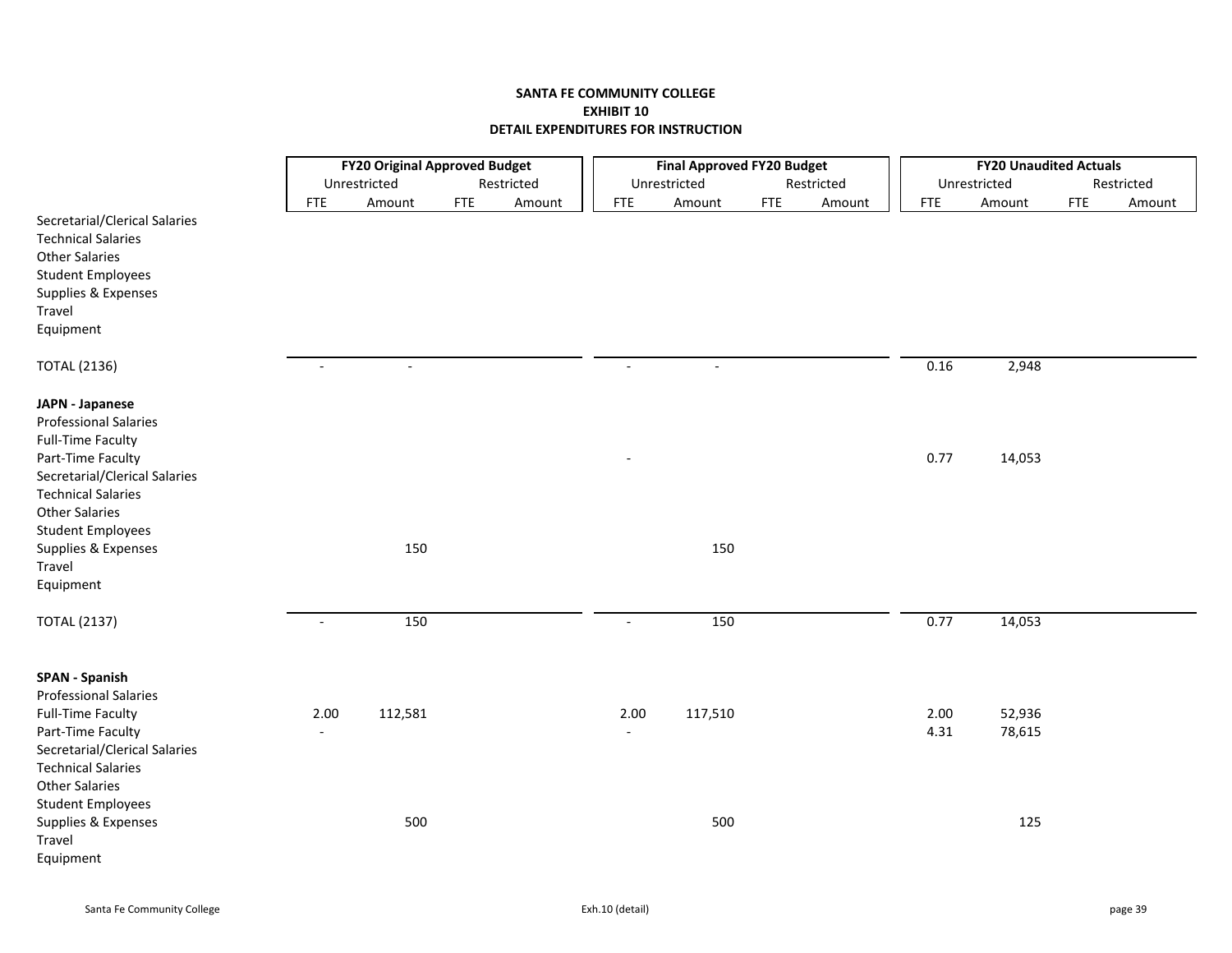|                               |                | <b>FY20 Original Approved Budget</b> |            |            |                | <b>Final Approved FY20 Budget</b> |            |            |            | <b>FY20 Unaudited Actuals</b> |            |            |
|-------------------------------|----------------|--------------------------------------|------------|------------|----------------|-----------------------------------|------------|------------|------------|-------------------------------|------------|------------|
|                               |                | Unrestricted                         |            | Restricted |                | Unrestricted                      |            | Restricted |            | Unrestricted                  |            | Restricted |
|                               | <b>FTE</b>     | Amount                               | <b>FTE</b> | Amount     | <b>FTE</b>     | Amount                            | <b>FTE</b> | Amount     | <b>FTE</b> | Amount                        | <b>FTE</b> | Amount     |
| <b>TOTAL (2139)</b>           | 2.00           | 113,081                              |            |            | 2.00           | 118,010                           |            |            | 6.31       | 131,676                       |            |            |
| <b>SPCH - Speech</b>          |                |                                      |            |            |                |                                   |            |            |            |                               |            |            |
| <b>Professional Salaries</b>  |                |                                      |            |            |                |                                   |            |            |            |                               |            |            |
| <b>Full-Time Faculty</b>      | 1.00           | 62,097                               |            |            | 1.00           | 64,574                            |            |            | 1.00       | 64,574                        |            |            |
| Part-Time Faculty             |                |                                      |            |            | $\sim$         |                                   |            |            | 2.13       | 38,857                        |            |            |
| Secretarial/Clerical Salaries |                |                                      |            |            |                |                                   |            |            |            |                               |            |            |
| <b>Technical Salaries</b>     |                |                                      |            |            |                |                                   |            |            |            |                               |            |            |
| <b>Other Salaries</b>         |                |                                      |            |            |                |                                   |            |            |            |                               |            |            |
| <b>Student Employees</b>      |                |                                      |            |            |                |                                   |            |            |            |                               |            |            |
| Supplies & Expenses<br>Travel |                | 1,500                                |            |            |                | 1,500                             |            |            |            | 53                            |            |            |
| Equipment                     |                |                                      |            |            |                |                                   |            |            |            |                               |            |            |
|                               |                |                                      |            |            |                |                                   |            |            |            |                               |            |            |
| <b>TOTAL (2140)</b>           | $1.00\,$       | 63,597                               |            |            | 1.00           | 66,074                            |            |            | 3.13       | 103,484                       |            |            |
| <b>READ - Reading</b>         |                |                                      |            |            |                |                                   |            |            |            |                               |            |            |
| <b>Professional Salaries</b>  |                |                                      |            |            |                |                                   |            |            |            |                               |            |            |
| <b>Full-Time Faculty</b>      |                |                                      |            |            |                |                                   |            |            |            |                               |            |            |
| Part-Time Faculty             |                |                                      |            |            |                |                                   |            |            | 1.84       | 33,581                        |            |            |
| Secretarial/Clerical Salaries |                |                                      |            |            |                |                                   |            |            |            |                               |            |            |
| <b>Technical Salaries</b>     |                |                                      |            |            |                |                                   |            |            |            |                               |            |            |
| <b>Other Salaries</b>         |                |                                      |            |            |                |                                   |            |            |            | 53                            |            |            |
| <b>Student Employees</b>      |                |                                      |            |            |                |                                   |            |            |            |                               |            |            |
| Supplies & Expenses<br>Travel |                | 150                                  |            |            |                | 150                               |            |            |            | 16                            |            |            |
| Equipment                     |                |                                      |            |            |                |                                   |            |            |            |                               |            |            |
|                               |                |                                      |            |            |                |                                   |            |            |            |                               |            |            |
| <b>TOTAL (2141)</b>           | $\overline{a}$ | 150                                  |            |            | $\overline{a}$ | 150                               |            |            | 1.84       | 33,650                        |            |            |
| <b>ANTH - Anthropology</b>    |                |                                      |            |            |                |                                   |            |            |            |                               |            |            |
| <b>Professional Salaries</b>  |                |                                      |            |            |                |                                   |            |            |            |                               |            |            |
| <b>Full-Time Faculty</b>      |                |                                      |            |            |                |                                   |            |            |            |                               |            |            |
| Part-Time Faculty             |                |                                      |            |            |                |                                   |            |            | 0.98       | 17,919                        |            |            |
|                               |                |                                      |            |            |                |                                   |            |            |            |                               |            |            |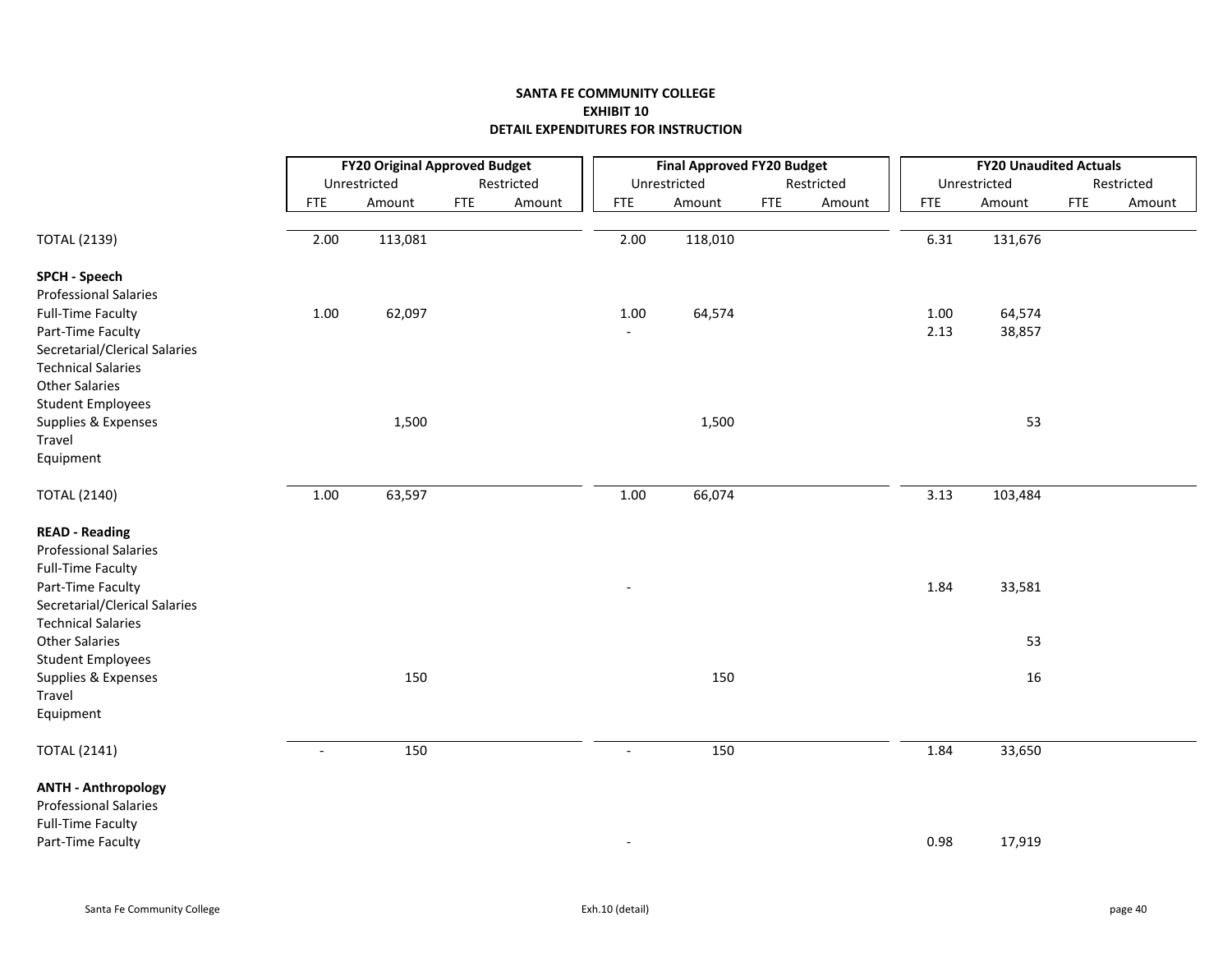|                                                                                             |                          | <b>FY20 Original Approved Budget</b> |            |            |                          | <b>Final Approved FY20 Budget</b> |            |            |            | <b>FY20 Unaudited Actuals</b> |            |            |
|---------------------------------------------------------------------------------------------|--------------------------|--------------------------------------|------------|------------|--------------------------|-----------------------------------|------------|------------|------------|-------------------------------|------------|------------|
|                                                                                             |                          | Unrestricted                         |            | Restricted |                          | Unrestricted                      |            | Restricted |            | Unrestricted                  |            | Restricted |
| Secretarial/Clerical Salaries                                                               | <b>FTE</b>               | Amount                               | <b>FTE</b> | Amount     | <b>FTE</b>               | Amount                            | <b>FTE</b> | Amount     | <b>FTE</b> | Amount                        | <b>FTE</b> | Amount     |
| <b>Technical Salaries</b>                                                                   |                          |                                      |            |            |                          |                                   |            |            |            |                               |            |            |
| <b>Other Salaries</b>                                                                       |                          |                                      |            |            |                          |                                   |            |            |            |                               |            |            |
| <b>Student Employees</b>                                                                    |                          |                                      |            |            |                          |                                   |            |            |            |                               |            |            |
| Supplies & Expenses<br>Travel                                                               |                          | 100                                  |            |            |                          | 100                               |            |            |            |                               |            |            |
| Equipment                                                                                   |                          |                                      |            |            |                          |                                   |            |            |            |                               |            |            |
| <b>TOTAL (2142)</b>                                                                         | $\overline{\phantom{a}}$ | 100                                  |            |            | $\overline{\phantom{a}}$ | 100                               |            |            | 0.98       | 17,919                        |            |            |
| <b>HIST - History</b><br><b>Professional Salaries</b>                                       |                          |                                      |            |            |                          |                                   |            |            |            |                               |            |            |
| <b>Full-Time Faculty</b>                                                                    | 2.00                     | 111,964                              |            |            | 2.00                     | 116,486                           |            |            | 2.00       | 116,486                       |            |            |
| Part-Time Faculty                                                                           |                          |                                      |            |            |                          |                                   |            |            | 1.03       | 18,774                        |            |            |
| Secretarial/Clerical Salaries<br><b>Technical Salaries</b>                                  |                          |                                      |            |            |                          |                                   |            |            |            |                               |            |            |
| <b>Other Salaries</b>                                                                       |                          |                                      |            |            |                          |                                   |            |            |            | 60                            |            |            |
| <b>Student Employees</b>                                                                    |                          |                                      |            |            |                          |                                   |            |            |            |                               |            |            |
| Supplies & Expenses                                                                         |                          | 200                                  |            |            |                          | 200                               |            |            |            |                               |            |            |
| Travel                                                                                      |                          |                                      |            |            |                          |                                   |            |            |            |                               |            |            |
| Equipment                                                                                   |                          |                                      |            |            |                          |                                   |            |            |            |                               |            |            |
| <b>TOTAL (2143)</b>                                                                         | 2.00                     | 112,164                              |            |            | 2.00                     | 116,686                           |            |            | 3.03       | 135,320                       |            |            |
| <b>HUDV - Human Development</b><br><b>Professional Salaries</b><br><b>Full-Time Faculty</b> |                          |                                      |            |            |                          |                                   |            |            |            |                               |            |            |
| Part-Time Faculty                                                                           |                          |                                      |            |            |                          |                                   |            |            | 0.67       | 12,268                        |            |            |
| Secretarial/Clerical Salaries                                                               |                          |                                      |            |            |                          |                                   |            |            |            |                               |            |            |
| <b>Technical Salaries</b><br><b>Other Salaries</b>                                          |                          |                                      |            |            |                          |                                   |            |            |            |                               |            |            |
| <b>Student Employees</b>                                                                    |                          |                                      |            |            |                          |                                   |            |            |            |                               |            |            |
| Supplies & Expenses                                                                         |                          | 100                                  |            |            |                          | 100                               |            |            |            |                               |            |            |
| Travel                                                                                      |                          |                                      |            |            |                          |                                   |            |            |            |                               |            |            |
| Equipment                                                                                   |                          |                                      |            |            |                          |                                   |            |            |            |                               |            |            |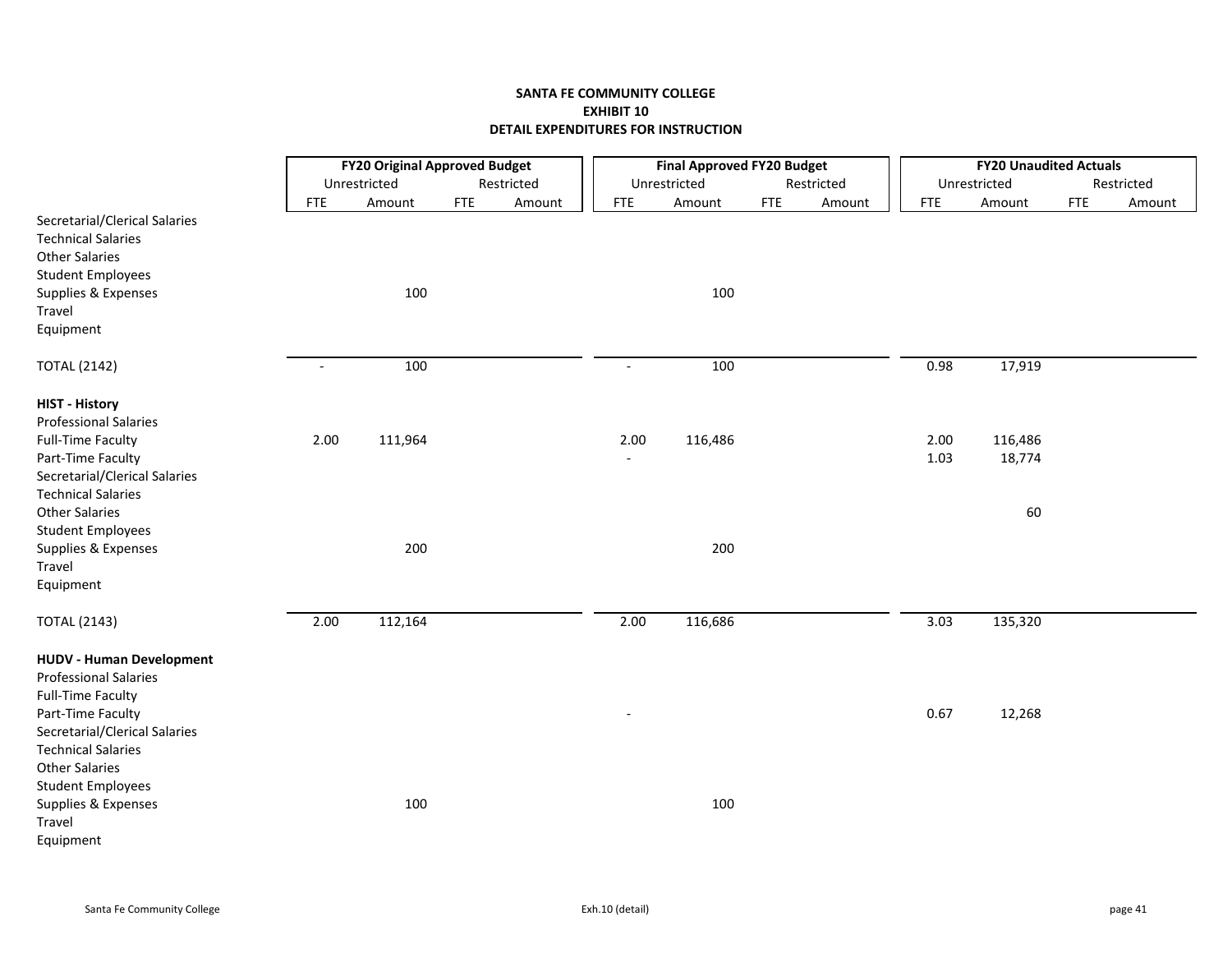|                                                    |                | <b>FY20 Original Approved Budget</b> |            |            |                | <b>Final Approved FY20 Budget</b> |            |            |            | <b>FY20 Unaudited Actuals</b> |            |            |
|----------------------------------------------------|----------------|--------------------------------------|------------|------------|----------------|-----------------------------------|------------|------------|------------|-------------------------------|------------|------------|
|                                                    |                | Unrestricted                         |            | Restricted |                | Unrestricted                      |            | Restricted |            | Unrestricted                  |            | Restricted |
|                                                    | <b>FTE</b>     | Amount                               | <b>FTE</b> | Amount     | <b>FTE</b>     | Amount                            | <b>FTE</b> | Amount     | <b>FTE</b> | Amount                        | <b>FTE</b> | Amount     |
| <b>TOTAL (2144)</b>                                | $\overline{a}$ | 100                                  |            |            |                | 100                               |            |            | 0.67       | 12,268                        |            |            |
| <b>HUMS - Humanities</b>                           |                |                                      |            |            |                |                                   |            |            |            |                               |            |            |
| <b>Professional Salaries</b>                       |                |                                      |            |            |                |                                   |            |            |            |                               |            |            |
| <b>Full-Time Faculty</b>                           |                |                                      |            |            |                |                                   |            |            |            |                               |            |            |
| Part-Time Faculty                                  |                |                                      |            |            |                |                                   |            |            | 0.29       | 5,307                         |            |            |
| Secretarial/Clerical Salaries                      |                |                                      |            |            |                |                                   |            |            |            |                               |            |            |
| <b>Technical Salaries</b><br><b>Other Salaries</b> |                |                                      |            |            |                |                                   |            |            |            |                               |            |            |
| <b>Student Employees</b>                           |                |                                      |            |            |                |                                   |            |            |            |                               |            |            |
| Supplies & Expenses                                |                | 300                                  |            |            |                | 300                               |            |            |            | 215                           |            |            |
| Travel                                             |                |                                      |            |            |                |                                   |            |            |            |                               |            |            |
| Equipment                                          |                |                                      |            |            |                |                                   |            |            |            |                               |            |            |
| <b>TOTAL (2145)</b>                                | $\overline{a}$ | 300                                  |            |            |                | 300                               |            |            | 0.29       | 5,522                         |            |            |
| <b>HUSV - Human Services</b>                       |                |                                      |            |            |                |                                   |            |            |            |                               |            |            |
| <b>Professional Salaries</b>                       |                |                                      |            |            |                |                                   |            |            |            |                               |            |            |
| <b>Full-Time Faculty</b>                           | 1.00           | 49,300                               |            |            | 1.00           | 51,695                            |            |            | 1.00       | 51,695                        |            |            |
| Part-Time Faculty                                  |                |                                      |            |            | $\blacksquare$ |                                   |            |            | 1.53       | 27,937                        |            |            |
| Secretarial/Clerical Salaries                      |                |                                      |            |            |                |                                   |            |            |            |                               |            |            |
| <b>Technical Salaries</b>                          |                |                                      |            |            |                |                                   |            |            |            |                               |            |            |
| <b>Other Salaries</b>                              |                |                                      |            |            |                |                                   |            |            |            |                               |            |            |
| <b>Student Employees</b>                           |                | 300                                  |            |            |                | 300                               |            |            |            | 55                            |            |            |
| Supplies & Expenses<br>Travel                      |                |                                      |            |            |                |                                   |            |            |            |                               |            |            |
| Equipment                                          |                |                                      |            |            |                |                                   |            |            |            |                               |            |            |
|                                                    |                |                                      |            |            |                |                                   |            |            |            |                               |            |            |
| <b>TOTAL (2146)</b>                                | 1.00           | 49,600                               |            |            | 1.00           | 51,995                            |            |            | 2.53       | 79,687                        |            |            |
| PHIL - Philosophy                                  |                |                                      |            |            |                |                                   |            |            |            |                               |            |            |
| <b>Professional Salaries</b>                       |                |                                      |            |            |                |                                   |            |            |            |                               |            |            |
| <b>Full-Time Faculty</b>                           |                |                                      |            |            |                |                                   |            |            |            |                               |            |            |
| Part-Time Faculty                                  |                |                                      |            |            |                |                                   |            |            | 1.85       | 33,690                        |            |            |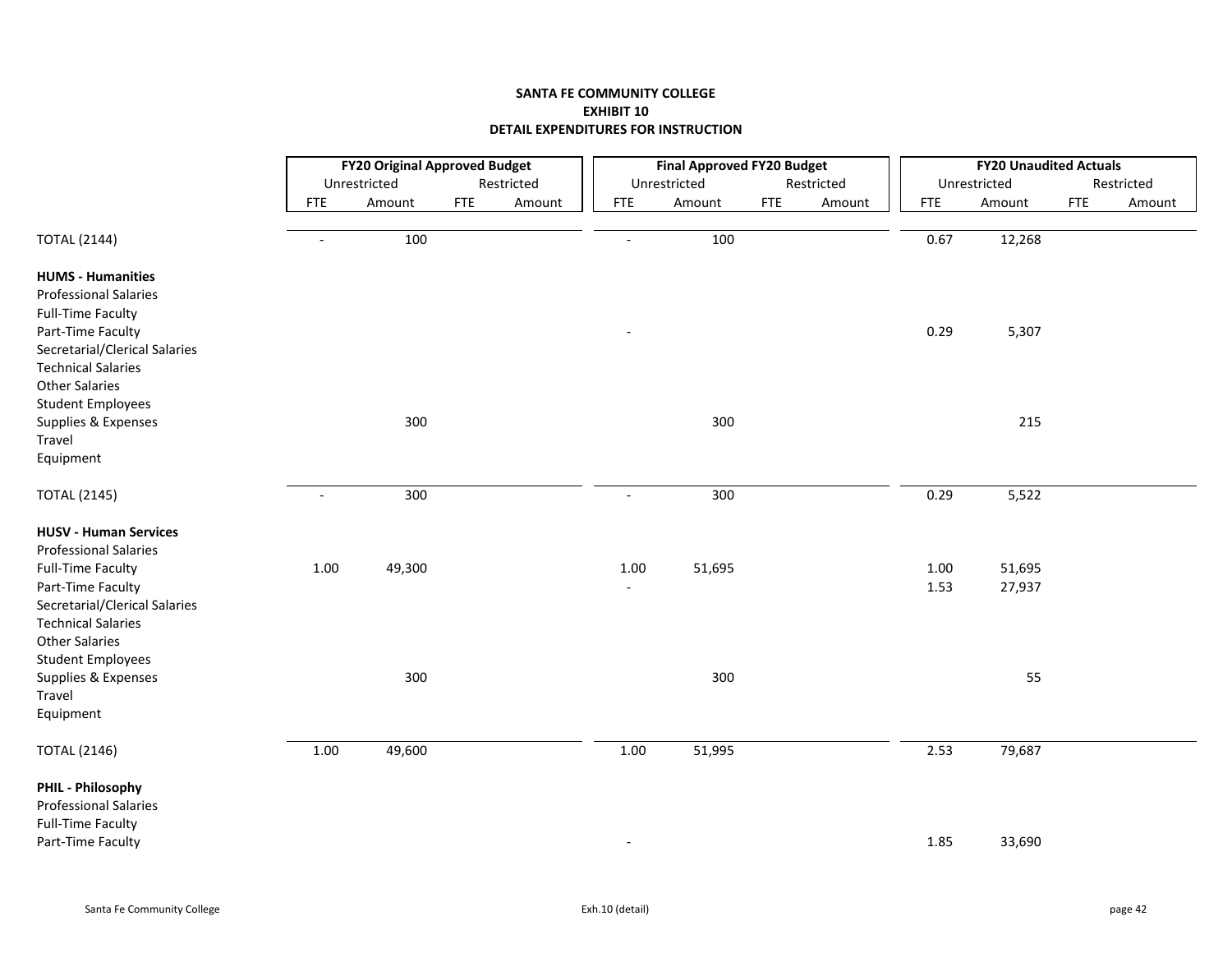|                                                                                                                                     |                          | <b>FY20 Original Approved Budget</b> |            |            |            | <b>Final Approved FY20 Budget</b> |            |            |              | <b>FY20 Unaudited Actuals</b> |            |            |
|-------------------------------------------------------------------------------------------------------------------------------------|--------------------------|--------------------------------------|------------|------------|------------|-----------------------------------|------------|------------|--------------|-------------------------------|------------|------------|
|                                                                                                                                     |                          | Unrestricted                         |            | Restricted |            | Unrestricted                      |            | Restricted |              | Unrestricted                  |            | Restricted |
|                                                                                                                                     | <b>FTE</b>               | Amount                               | <b>FTE</b> | Amount     | <b>FTE</b> | Amount                            | <b>FTE</b> | Amount     | <b>FTE</b>   | Amount                        | <b>FTE</b> | Amount     |
| Secretarial/Clerical Salaries<br><b>Technical Salaries</b><br><b>Other Salaries</b><br><b>Student Employees</b>                     |                          |                                      |            |            |            |                                   |            |            |              |                               |            |            |
| Supplies & Expenses                                                                                                                 |                          | 100                                  |            |            |            | 100                               |            |            |              | 90                            |            |            |
| Travel<br>Equipment                                                                                                                 |                          |                                      |            |            |            |                                   |            |            |              |                               |            |            |
| <b>TOTAL (2147)</b>                                                                                                                 | $\overline{\phantom{a}}$ | 100                                  |            |            | $\sim$     | 100                               |            |            | 1.85         | 33,780                        |            |            |
| <b>POLI - Political Science</b><br><b>Professional Salaries</b><br><b>Full-Time Faculty</b>                                         |                          |                                      |            |            |            |                                   |            |            |              |                               |            |            |
| Part-Time Faculty<br>Secretarial/Clerical Salaries<br><b>Technical Salaries</b><br><b>Other Salaries</b>                            |                          |                                      |            |            |            |                                   |            |            | 0.01         | 250                           |            |            |
| <b>Student Employees</b><br>Supplies & Expenses<br>Travel<br>Equipment                                                              |                          | 100                                  |            |            |            | 100                               |            |            |              |                               |            |            |
| <b>TOTAL (2148)</b>                                                                                                                 | $\sim$                   | 100                                  |            |            | $\sim$     | 100                               |            |            | 0.01         | 250                           |            |            |
| PSYC - Psychology<br><b>Professional Salaries</b><br><b>Full-Time Faculty</b><br>Part-Time Faculty<br>Secretarial/Clerical Salaries | 3.00                     | 174,090                              |            |            | 3.00       | 181,474                           |            |            | 3.00<br>3.63 | 180,786<br>66,144             |            |            |
| <b>Technical Salaries</b><br><b>Other Salaries</b><br><b>Student Employees</b><br>Supplies & Expenses<br>Travel<br>Equipment        |                          | 300                                  |            |            |            | 300                               |            |            |              | 765                           |            |            |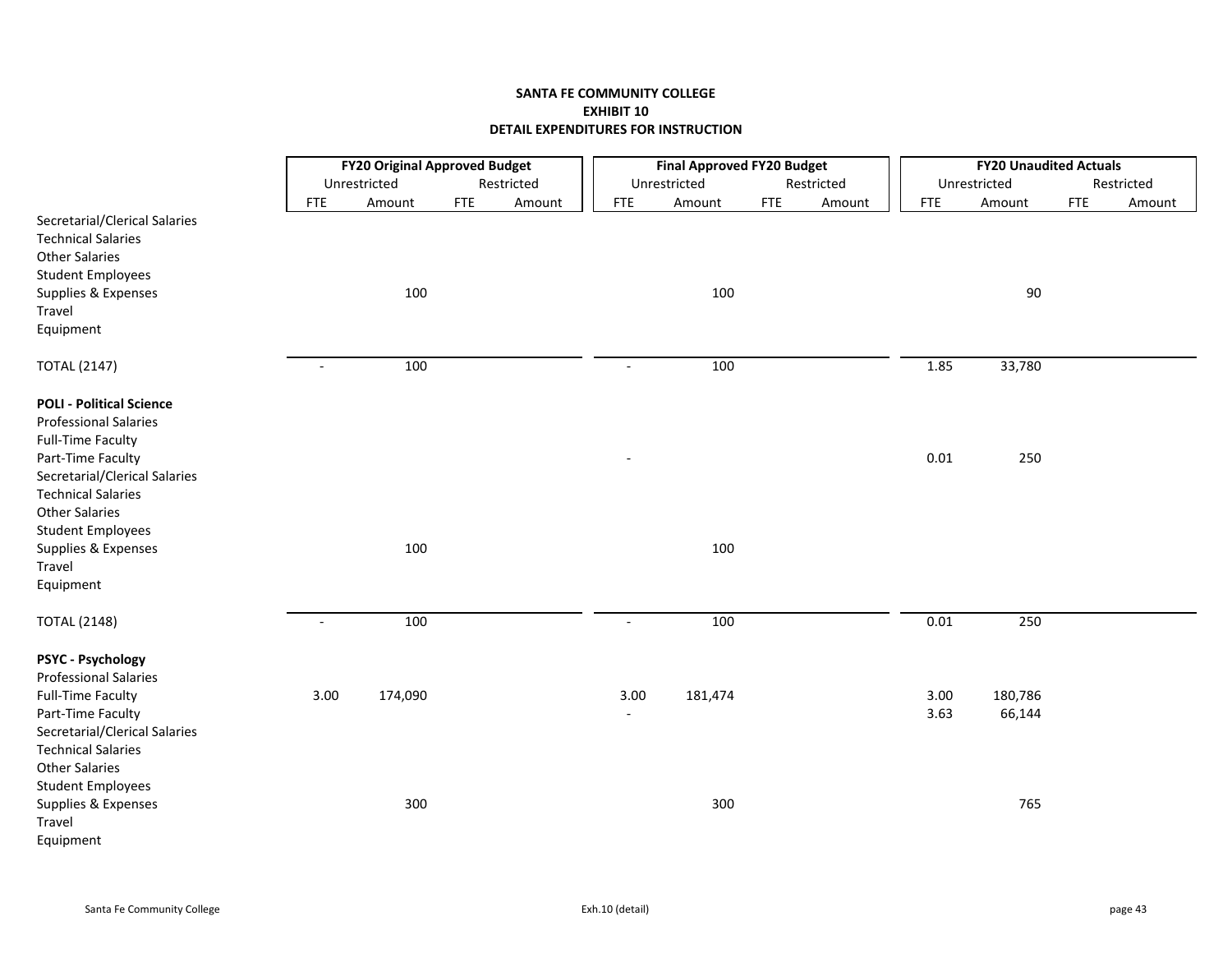|                                                         |                          | <b>FY20 Original Approved Budget</b> |            |            |                          | <b>Final Approved FY20 Budget</b> |            |            |            | <b>FY20 Unaudited Actuals</b> |            |            |
|---------------------------------------------------------|--------------------------|--------------------------------------|------------|------------|--------------------------|-----------------------------------|------------|------------|------------|-------------------------------|------------|------------|
|                                                         |                          | Unrestricted                         |            | Restricted |                          | Unrestricted                      |            | Restricted |            | Unrestricted                  |            | Restricted |
|                                                         | <b>FTE</b>               | Amount                               | <b>FTE</b> | Amount     | <b>FTE</b>               | Amount                            | <b>FTE</b> | Amount     | <b>FTE</b> | Amount                        | <b>FTE</b> | Amount     |
| <b>TOTAL (2149)</b>                                     | 3.00                     | 174,390                              |            |            | 3.00                     | 181,774                           |            |            | 6.63       | 247,695                       |            |            |
| <b>SOCI - Sociology</b>                                 |                          |                                      |            |            |                          |                                   |            |            |            |                               |            |            |
| <b>Professional Salaries</b>                            |                          |                                      |            |            |                          |                                   |            |            |            |                               |            |            |
| <b>Full-Time Faculty</b>                                |                          |                                      |            |            |                          |                                   |            |            |            |                               |            |            |
| Part-Time Faculty                                       |                          |                                      |            |            |                          |                                   |            |            | 1.75       | 31,897                        |            |            |
| Secretarial/Clerical Salaries                           |                          |                                      |            |            |                          |                                   |            |            |            |                               |            |            |
| <b>Technical Salaries</b>                               |                          |                                      |            |            |                          |                                   |            |            |            |                               |            |            |
| <b>Other Salaries</b>                                   |                          |                                      |            |            |                          |                                   |            |            |            |                               |            |            |
| <b>Student Employees</b>                                |                          |                                      |            |            |                          |                                   |            |            |            |                               |            |            |
| Supplies & Expenses                                     |                          | 100                                  |            |            |                          | 100                               |            |            |            | 100                           |            |            |
| Travel                                                  |                          |                                      |            |            |                          |                                   |            |            |            | 31                            |            |            |
| Equipment                                               |                          |                                      |            |            |                          |                                   |            |            |            |                               |            |            |
| <b>TOTAL (2150)</b>                                     | $\overline{\phantom{a}}$ | 100                                  |            |            | $\blacksquare$           | 100                               |            |            | 1.75       | 32,028                        |            |            |
| <b>GEOG</b> - Geography<br><b>Professional Salaries</b> |                          |                                      |            |            |                          |                                   |            |            |            |                               |            |            |
| <b>Full-Time Faculty</b>                                |                          |                                      |            |            |                          |                                   |            |            |            |                               |            |            |
| Part-Time Faculty                                       |                          |                                      |            |            |                          |                                   |            |            |            |                               |            |            |
| Secretarial/Clerical Salaries                           |                          |                                      |            |            |                          |                                   |            |            |            |                               |            |            |
| <b>Technical Salaries</b>                               |                          |                                      |            |            |                          |                                   |            |            |            |                               |            |            |
| <b>Other Salaries</b>                                   |                          |                                      |            |            |                          |                                   |            |            |            |                               |            |            |
| <b>Student Employees</b>                                |                          |                                      |            |            |                          |                                   |            |            |            |                               |            |            |
| Supplies & Expenses                                     |                          |                                      |            |            |                          |                                   |            |            |            |                               |            |            |
| Travel                                                  |                          |                                      |            |            |                          |                                   |            |            |            |                               |            |            |
| Equipment                                               |                          |                                      |            |            |                          |                                   |            |            |            |                               |            |            |
| <b>TOTAL (2151)</b>                                     | $\overline{a}$           |                                      |            |            |                          | $\overline{\phantom{a}}$          |            |            |            | $\overline{a}$                |            |            |
| <b>DAST - Dental Assisting</b>                          |                          |                                      |            |            |                          |                                   |            |            |            |                               |            |            |
| <b>Professional Salaries</b>                            | 1.00                     | 81,556                               |            |            | 1.00                     | 82,340                            |            |            | 1.00       | 82,973                        |            |            |
| <b>Full-Time Faculty</b>                                | 1.00                     | 47,636                               |            |            | 1.00                     | 50,048                            |            |            | 1.00       | 49,324                        |            |            |
| Part-Time Faculty                                       | $\overline{\phantom{a}}$ |                                      |            |            | $\overline{\phantom{a}}$ |                                   |            |            | 2.28       | 41,643                        |            |            |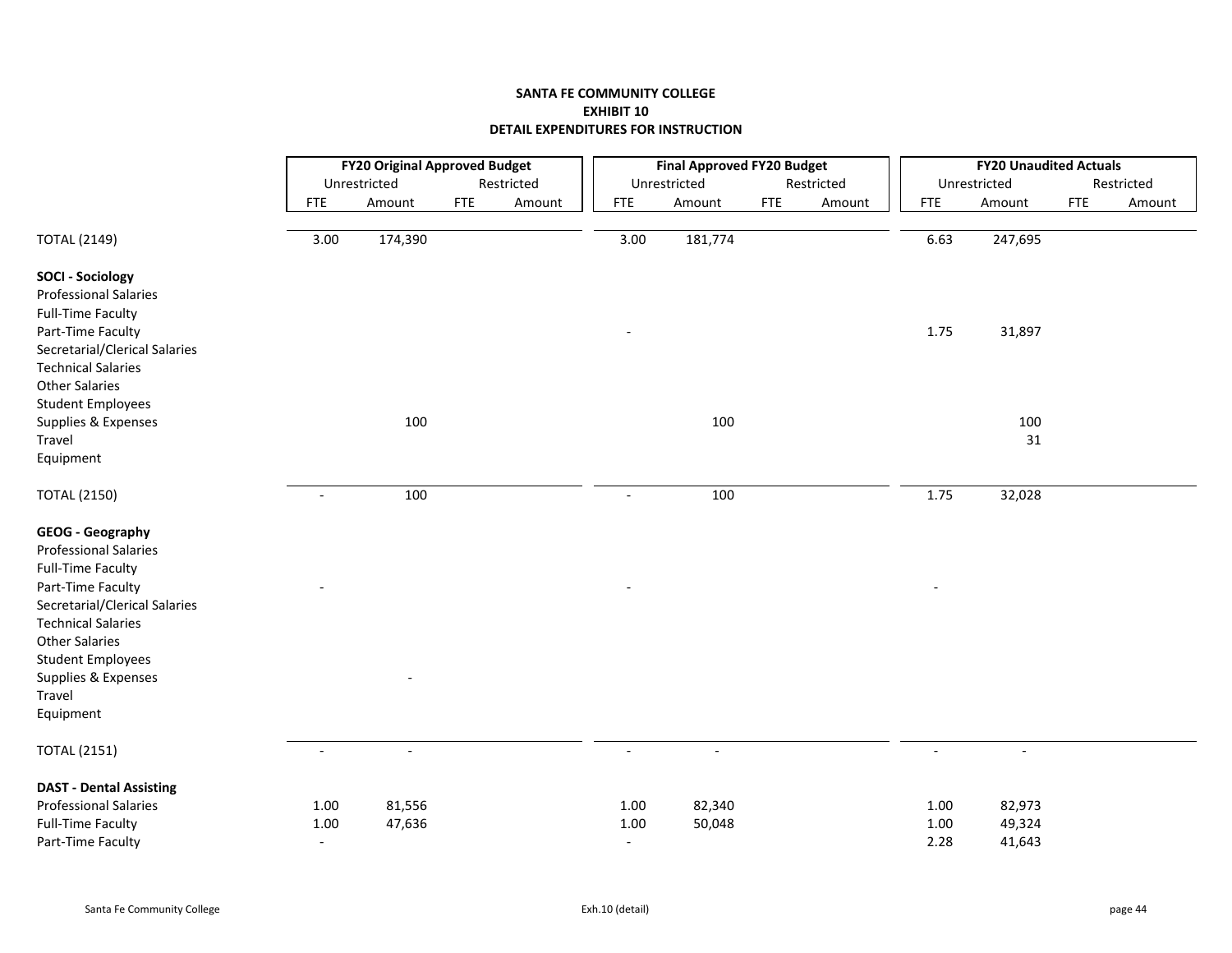|                                                                                                                                        | <b>FY20 Original Approved Budget</b> |                |            |            |                | <b>Final Approved FY20 Budget</b> |            |            |            | <b>FY20 Unaudited Actuals</b> |            |            |
|----------------------------------------------------------------------------------------------------------------------------------------|--------------------------------------|----------------|------------|------------|----------------|-----------------------------------|------------|------------|------------|-------------------------------|------------|------------|
|                                                                                                                                        |                                      | Unrestricted   |            | Restricted |                | Unrestricted                      |            | Restricted |            | Unrestricted                  |            | Restricted |
|                                                                                                                                        | <b>FTE</b>                           | Amount         | <b>FTE</b> | Amount     | <b>FTE</b>     | Amount                            | <b>FTE</b> | Amount     | <b>FTE</b> | Amount                        | <b>FTE</b> | Amount     |
| Secretarial/Clerical Salaries<br><b>Technical Salaries</b><br><b>Other Salaries</b><br><b>Student Employees</b><br>Supplies & Expenses |                                      | 5,880          |            |            |                | 5,880                             |            |            |            | 25,127                        |            |            |
| Travel                                                                                                                                 |                                      |                |            |            |                |                                   |            |            |            |                               |            |            |
|                                                                                                                                        |                                      |                |            |            |                |                                   |            |            |            |                               |            |            |
| Equipment                                                                                                                              |                                      |                |            |            |                |                                   |            |            |            |                               |            |            |
| <b>TOTAL (2205)</b>                                                                                                                    | 2.00                                 | 135,072        |            |            | 2.00           | 138,268                           |            |            | 4.28       | 199,067                       |            |            |
| <b>AHAC - American Heart Association</b><br><b>Professional Salaries</b><br><b>Full-Time Faculty</b>                                   |                                      |                |            |            |                |                                   |            |            |            |                               |            |            |
| Part-Time Faculty                                                                                                                      |                                      |                |            |            |                |                                   |            |            | 1.42       | 25,814                        |            |            |
| Secretarial/Clerical Salaries                                                                                                          |                                      |                |            |            |                |                                   |            |            |            |                               |            |            |
| <b>Technical Salaries</b>                                                                                                              |                                      |                |            |            |                |                                   |            |            |            |                               |            |            |
| <b>Other Salaries</b>                                                                                                                  |                                      |                |            |            |                |                                   |            |            |            |                               |            |            |
| <b>Student Employees</b>                                                                                                               |                                      |                |            |            |                |                                   |            |            |            |                               |            |            |
| Supplies & Expenses                                                                                                                    |                                      |                |            |            |                |                                   |            |            |            | 48                            |            |            |
| Travel                                                                                                                                 |                                      |                |            |            |                |                                   |            |            |            |                               |            |            |
| Equipment                                                                                                                              |                                      |                |            |            |                |                                   |            |            |            |                               |            |            |
|                                                                                                                                        |                                      |                |            |            |                |                                   |            |            |            |                               |            |            |
| <b>TOTAL (2207)</b>                                                                                                                    | $\sim$                               | $\blacksquare$ |            |            | $\overline{a}$ | $\sim$                            |            |            | 1.42       | 25,862                        |            |            |
| <b>HLCR - Health Care</b>                                                                                                              |                                      |                |            |            |                |                                   |            |            |            |                               |            |            |
| <b>Professional Salaries</b>                                                                                                           |                                      |                |            |            |                |                                   |            |            |            |                               |            |            |
| <b>Full-Time Faculty</b>                                                                                                               |                                      |                |            |            |                |                                   |            |            |            |                               |            |            |
| Part-Time Faculty                                                                                                                      |                                      |                |            |            |                |                                   |            |            | 5.40       | 98,522                        |            |            |
| Secretarial/Clerical Salaries                                                                                                          |                                      |                |            |            |                |                                   |            |            |            |                               |            |            |
| <b>Technical Salaries</b>                                                                                                              |                                      |                |            |            |                |                                   |            |            |            |                               |            |            |
| <b>Other Salaries</b>                                                                                                                  |                                      |                |            |            |                |                                   |            |            |            | 270                           |            |            |
| <b>Student Employees</b>                                                                                                               |                                      |                |            |            |                |                                   |            |            |            |                               |            |            |
| Supplies & Expenses                                                                                                                    |                                      |                |            |            |                |                                   |            |            |            | 290                           |            |            |
| Travel                                                                                                                                 |                                      |                |            |            |                |                                   |            |            |            |                               |            |            |
| Equipment                                                                                                                              |                                      |                |            |            |                |                                   |            |            |            |                               |            |            |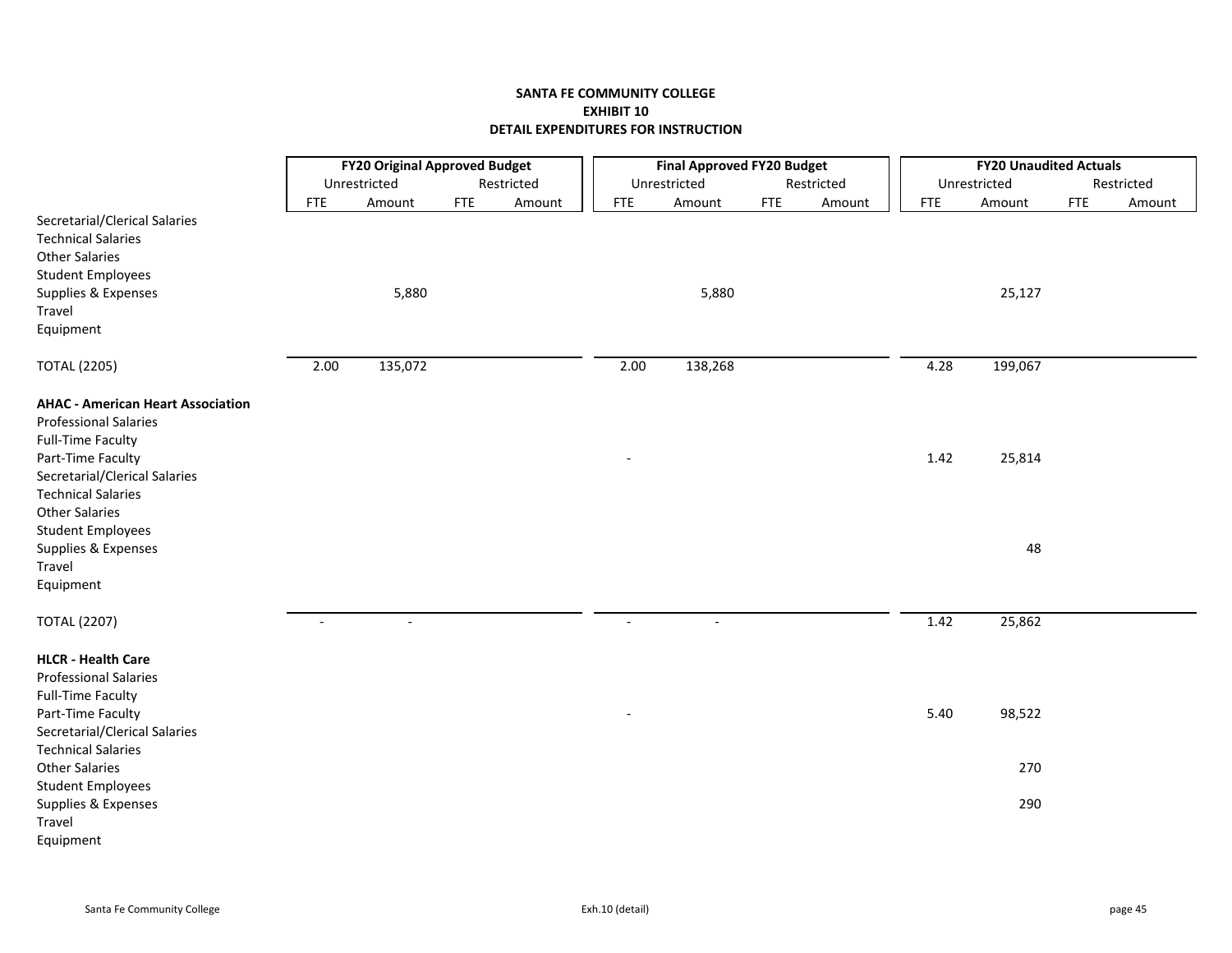|                                                                                     |                | <b>FY20 Original Approved Budget</b> |            |            |                | <b>Final Approved FY20 Budget</b> |            |            |            | <b>FY20 Unaudited Actuals</b> |            |            |
|-------------------------------------------------------------------------------------|----------------|--------------------------------------|------------|------------|----------------|-----------------------------------|------------|------------|------------|-------------------------------|------------|------------|
|                                                                                     |                | Unrestricted                         |            | Restricted |                | Unrestricted                      |            | Restricted |            | Unrestricted                  |            | Restricted |
|                                                                                     | <b>FTE</b>     | Amount                               | <b>FTE</b> | Amount     | <b>FTE</b>     | Amount                            | <b>FTE</b> | Amount     | <b>FTE</b> | Amount                        | <b>FTE</b> | Amount     |
| <b>TOTAL (2208)</b>                                                                 | $\overline{a}$ | $\blacksquare$                       |            |            | $\overline{a}$ | $\blacksquare$                    |            |            | 5.40       | 99,082                        |            |            |
| <b>MAST - Medical Assisting</b>                                                     |                |                                      |            |            |                |                                   |            |            |            |                               |            |            |
| <b>Professional Salaries</b>                                                        | 0.50           | 32,954                               |            |            | 0.50           | 33,271                            |            |            | 0.50       | 33,527                        |            |            |
| <b>Full-Time Faculty</b>                                                            | 0.50           | 24,072                               |            |            |                |                                   |            |            |            |                               |            |            |
| Part-Time Faculty                                                                   | $\blacksquare$ |                                      |            |            | $\blacksquare$ |                                   |            |            | 1.44       | 26,347                        |            |            |
| Secretarial/Clerical Salaries                                                       |                |                                      |            |            |                |                                   |            |            |            |                               |            |            |
| <b>Technical Salaries</b>                                                           |                |                                      |            |            | 0.50           | 24,073                            |            |            | 0.50       |                               |            |            |
| <b>Other Salaries</b>                                                               |                |                                      |            |            |                |                                   |            |            |            | 866                           |            |            |
| <b>Student Employees</b>                                                            |                |                                      |            |            |                |                                   |            |            |            |                               |            |            |
| Supplies & Expenses                                                                 |                | 5,772                                |            |            |                | 5,772                             |            |            |            | 3,542                         |            |            |
| Travel                                                                              |                |                                      |            |            |                |                                   |            |            |            | 420                           |            |            |
| IDC                                                                                 |                |                                      |            |            |                |                                   |            |            |            |                               |            |            |
| Equipment                                                                           |                |                                      |            |            |                |                                   |            |            |            |                               |            |            |
| <b>TOTAL (2209)</b>                                                                 | 1.00           | 62,798                               |            |            | 1.00           | 63,116                            |            |            | 2.44       | 64,702                        |            |            |
| <b>ASTR - Astronomy</b><br><b>Professional Salaries</b><br><b>Full-Time Faculty</b> |                |                                      |            |            |                |                                   |            |            |            |                               |            |            |
| Part-Time Faculty<br>Secretarial/Clerical Salaries                                  |                |                                      |            |            |                |                                   |            |            | 0.90       | 16,380                        |            |            |
| <b>Technical Salaries</b>                                                           |                |                                      |            |            |                |                                   |            |            |            |                               |            |            |
| <b>Other Salaries</b>                                                               |                |                                      |            |            |                |                                   |            |            |            |                               |            |            |
| <b>Student Employees</b>                                                            |                |                                      |            |            |                |                                   |            |            |            |                               |            |            |
| Supplies & Expenses                                                                 |                |                                      |            |            |                |                                   |            |            |            |                               |            |            |
| Travel                                                                              |                |                                      |            |            |                |                                   |            |            |            |                               |            |            |
| Equipment                                                                           |                |                                      |            |            |                |                                   |            |            |            |                               |            |            |
| <b>TOTAL (2210)</b>                                                                 | $\blacksquare$ | $\blacksquare$                       |            |            | $\sim$         | $\blacksquare$                    |            |            | 0.90       | 16,380                        |            |            |
| <b>BIOL - Biology</b>                                                               |                |                                      |            |            |                |                                   |            |            |            |                               |            |            |
| <b>Professional Salaries</b>                                                        |                |                                      |            |            |                |                                   |            |            |            |                               |            |            |
| <b>Full-Time Faculty</b>                                                            | 3.00           | 171,867                              |            |            | 3.00           | 178,752                           |            |            | 3.00       | 178,732                       |            |            |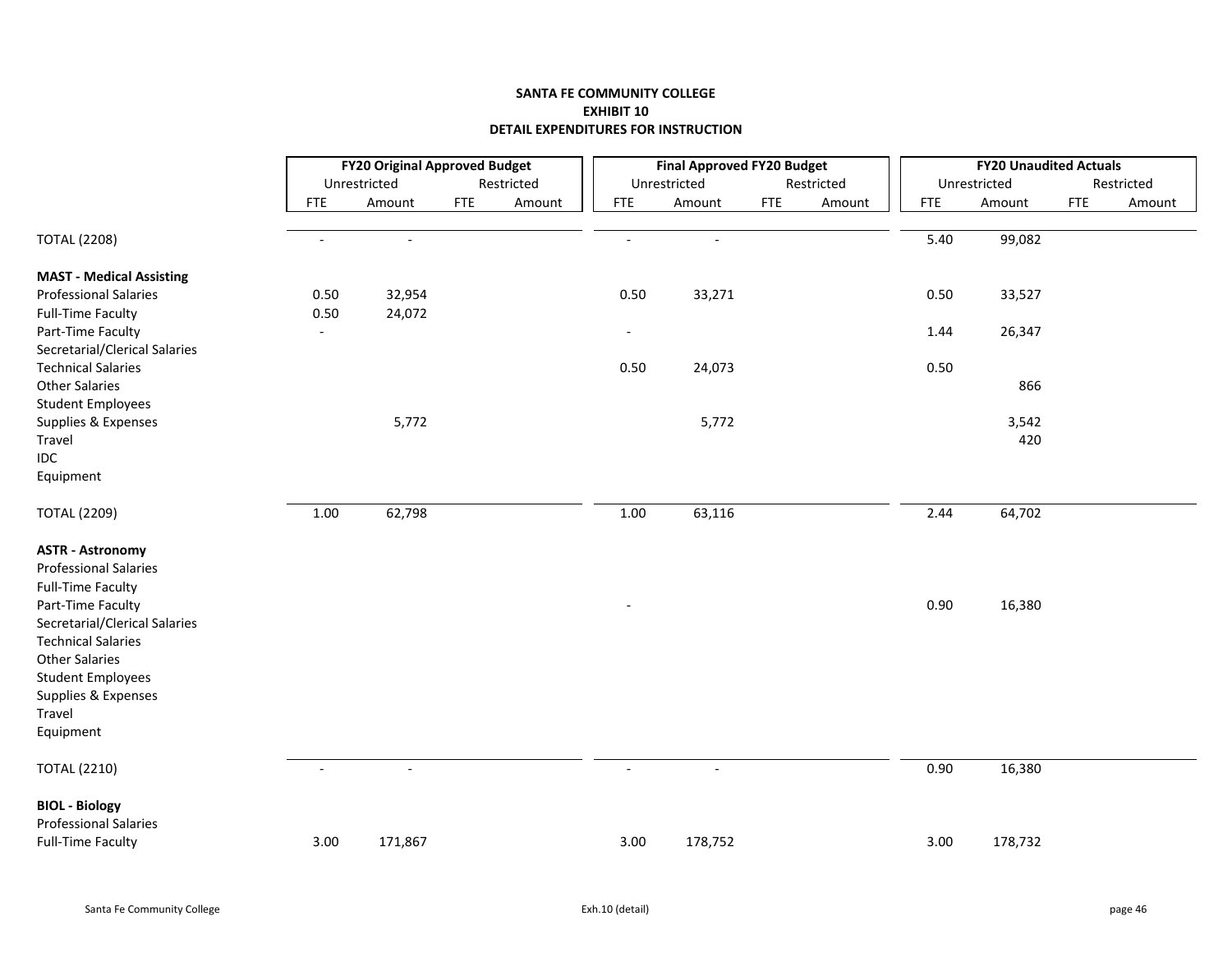|                                                            |            | <b>FY20 Original Approved Budget</b> |            |            |            | <b>Final Approved FY20 Budget</b> |     |            |            | <b>FY20 Unaudited Actuals</b> |            |            |
|------------------------------------------------------------|------------|--------------------------------------|------------|------------|------------|-----------------------------------|-----|------------|------------|-------------------------------|------------|------------|
|                                                            |            | Unrestricted                         |            | Restricted |            | Unrestricted                      |     | Restricted |            | Unrestricted                  |            | Restricted |
|                                                            | <b>FTE</b> | Amount                               | <b>FTE</b> | Amount     | <b>FTE</b> | Amount                            | FTE | Amount     | <b>FTE</b> | Amount                        | <b>FTE</b> | Amount     |
| Part-Time Faculty                                          |            |                                      |            |            |            |                                   |     |            | 1.88       | 34,298                        |            |            |
| Secretarial/Clerical Salaries<br><b>Technical Salaries</b> |            |                                      |            |            |            |                                   |     |            |            |                               |            |            |
| <b>Other Salaries</b>                                      |            |                                      |            |            |            |                                   |     |            |            | 60                            |            |            |
| <b>Student Employees</b>                                   |            |                                      |            |            |            |                                   |     |            |            |                               |            |            |
| Supplies & Expenses                                        |            | 5,876                                |            |            |            | 5,876                             |     |            |            | 2,387                         |            |            |
| Travel                                                     |            |                                      |            |            |            |                                   |     |            |            | 164                           |            |            |
| Equipment                                                  |            |                                      |            |            |            |                                   |     |            |            |                               |            |            |
| <b>TOTAL (2211)</b>                                        | 3.00       | 177,743                              |            |            | 3.00       | 184,628                           |     |            | 4.88       | 215,641                       |            |            |
| <b>CHEM - Chemistry</b>                                    |            |                                      |            |            |            |                                   |     |            |            |                               |            |            |
| <b>Professional Salaries</b>                               |            |                                      |            |            |            |                                   |     |            |            |                               |            |            |
| <b>Full-Time Faculty</b>                                   | 2.00       | 107,336                              |            |            | 2.00       | 109,698                           |     |            | 2.00       | 87,930                        |            |            |
| Part-Time Faculty                                          |            |                                      |            |            |            |                                   |     |            | 1.56       | 28,464                        |            |            |
| Secretarial/Clerical Salaries                              |            |                                      |            |            |            |                                   |     |            |            |                               |            |            |
| <b>Technical Salaries</b><br><b>Other Salaries</b>         |            |                                      |            |            |            |                                   |     |            |            |                               |            |            |
| <b>Student Employees</b>                                   |            |                                      |            |            |            |                                   |     |            |            |                               |            |            |
| Supplies & Expenses                                        |            | 2,013                                |            |            |            | 2,013                             |     |            |            | 1,517                         |            |            |
| Travel                                                     |            |                                      |            |            |            |                                   |     |            |            |                               |            |            |
| Equipment                                                  |            |                                      |            |            |            |                                   |     |            |            |                               |            |            |
| <b>TOTAL (2212)</b>                                        | 2.00       | 109,349                              |            |            | 2.00       | 111,711                           |     |            | 3.56       | 117,911                       |            |            |
| <b>GEOL</b> - Geology                                      |            |                                      |            |            |            |                                   |     |            |            |                               |            |            |
| <b>Professional Salaries</b>                               |            |                                      |            |            |            |                                   |     |            |            |                               |            |            |
| <b>Full-Time Faculty</b>                                   |            |                                      |            |            |            |                                   |     |            |            |                               |            |            |
| Part-Time Faculty                                          |            |                                      |            |            |            |                                   |     |            | 1.82       | 33,192                        |            |            |
| Secretarial/Clerical Salaries<br><b>Technical Salaries</b> |            |                                      |            |            |            |                                   |     |            |            |                               |            |            |
| <b>Other Salaries</b>                                      |            |                                      |            |            |            |                                   |     |            |            | 570                           |            |            |
| <b>Student Employees</b>                                   |            |                                      |            |            |            |                                   |     |            |            |                               |            |            |
| Supplies & Expenses                                        |            | 300                                  |            |            |            | 300                               |     |            |            |                               |            |            |
| Travel                                                     |            |                                      |            |            |            |                                   |     |            |            | 249                           |            |            |
| Equipment                                                  |            |                                      |            |            |            |                                   |     |            |            |                               |            |            |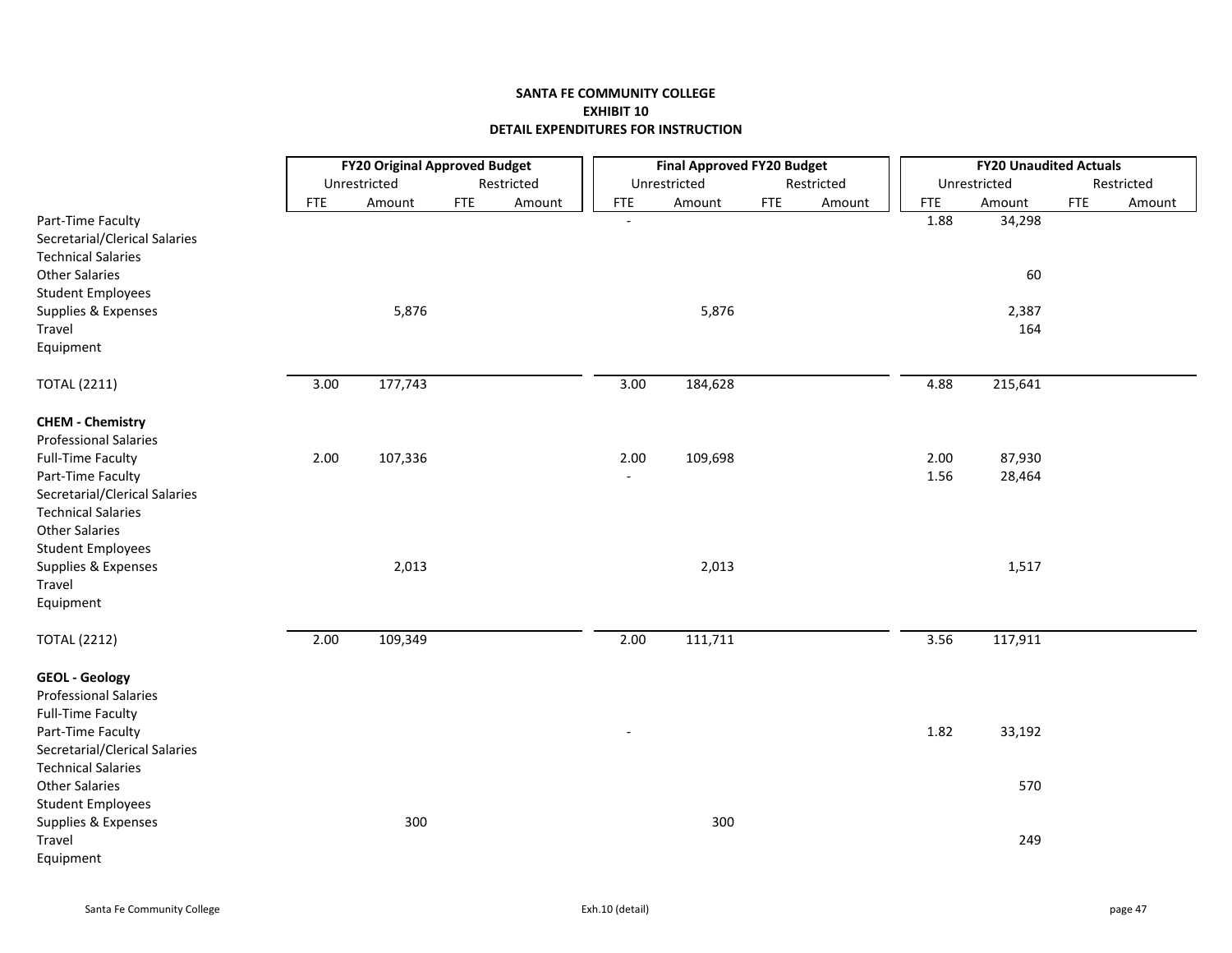|                                                                                            |                | <b>FY20 Original Approved Budget</b> |             |            |                        | <b>Final Approved FY20 Budget</b> |            |            |              | <b>FY20 Unaudited Actuals</b> |            |            |
|--------------------------------------------------------------------------------------------|----------------|--------------------------------------|-------------|------------|------------------------|-----------------------------------|------------|------------|--------------|-------------------------------|------------|------------|
|                                                                                            |                | Unrestricted                         |             | Restricted |                        | Unrestricted                      |            | Restricted |              | Unrestricted                  |            | Restricted |
|                                                                                            | <b>FTE</b>     | Amount                               | ${\sf FTE}$ | Amount     | <b>FTE</b>             | Amount                            | <b>FTE</b> | Amount     | <b>FTE</b>   | Amount                        | <b>FTE</b> | Amount     |
| <b>TOTAL (2213)</b>                                                                        | $\blacksquare$ | 300                                  |             |            | $\overline{a}$         | 300                               |            |            | 1.82         | 34,011                        |            |            |
| <b>PHYS - Physics</b>                                                                      |                |                                      |             |            |                        |                                   |            |            |              |                               |            |            |
| <b>Professional Salaries</b><br><b>Full-Time Faculty</b><br>Part-Time Faculty              | $1.00\,$       | 62,097                               |             |            | 1.00                   | 64,574                            |            |            | 1.00         | 64,574                        |            |            |
| Secretarial/Clerical Salaries<br><b>Technical Salaries</b><br><b>Other Salaries</b>        |                |                                      |             |            |                        |                                   |            |            |              | 60                            |            |            |
| <b>Student Employees</b><br>Supplies & Expenses<br>Travel                                  |                | 2,111                                |             |            |                        | 2,111                             |            |            |              | 66                            |            |            |
| Equipment                                                                                  |                |                                      |             |            |                        |                                   |            |            |              |                               |            |            |
| <b>TOTAL (2214)</b>                                                                        | $1.00\,$       | 64,208                               |             |            | 1.00                   | 66,686                            |            |            | 1.00         | 64,700                        |            |            |
| <b>EXSC - Exercise Science</b><br><b>Professional Salaries</b>                             |                |                                      |             |            |                        |                                   |            |            |              |                               |            |            |
| <b>Full-Time Faculty</b><br>Part-Time Faculty                                              | 0.50           | 27,342                               |             |            | 0.50<br>$\blacksquare$ | 28,433                            |            |            | 0.50<br>0.72 | 28,433<br>13,046              |            |            |
| Secretarial/Clerical Salaries<br><b>Technical Salaries</b>                                 |                |                                      |             |            |                        |                                   |            |            |              |                               |            |            |
| <b>Other Salaries</b><br><b>Student Employees</b>                                          |                |                                      |             |            |                        |                                   |            |            |              |                               |            |            |
| Supplies & Expenses<br>Travel                                                              |                | 1,871                                |             |            |                        | 1,871                             |            |            |              | 1,616                         |            |            |
| Equipment                                                                                  |                |                                      |             |            |                        |                                   |            |            |              |                               |            |            |
| <b>TOTAL (2218)</b>                                                                        | 0.50           | 29,213                               |             |            | 0.50                   | 30,304                            |            |            | 1.22         | 43,095                        |            |            |
| <b>HLED - Health Education</b><br><b>Professional Salaries</b><br><b>Full-Time Faculty</b> |                |                                      |             |            |                        |                                   |            |            |              |                               |            |            |
| Part-Time Faculty                                                                          |                |                                      |             |            |                        |                                   |            |            | 0.74         | 13,566                        |            |            |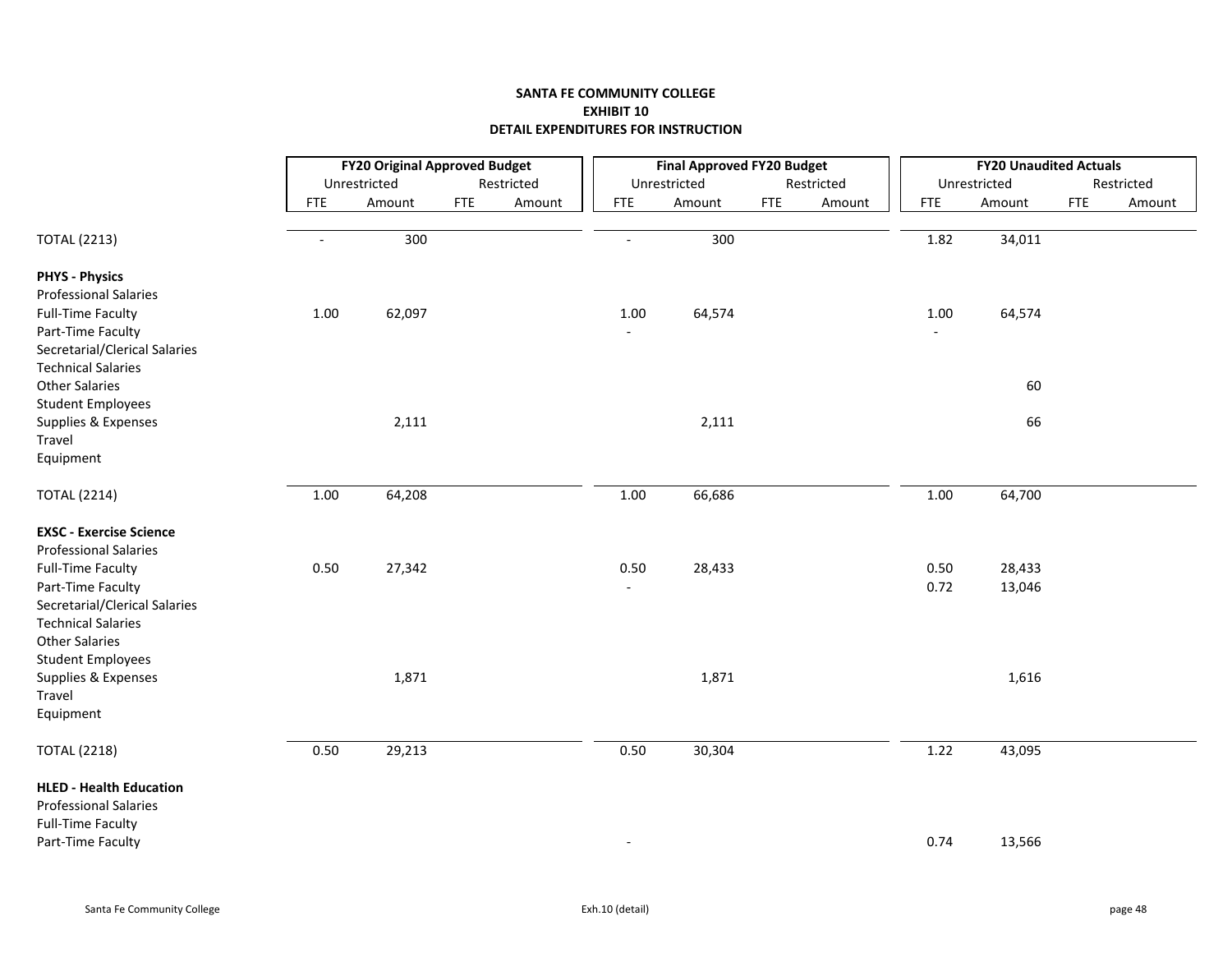|                                                                                     |                          | <b>FY20 Original Approved Budget</b> |            |            |                | <b>Final Approved FY20 Budget</b> |            |            |            | <b>FY20 Unaudited Actuals</b> |            |            |
|-------------------------------------------------------------------------------------|--------------------------|--------------------------------------|------------|------------|----------------|-----------------------------------|------------|------------|------------|-------------------------------|------------|------------|
|                                                                                     |                          | Unrestricted                         |            | Restricted |                | Unrestricted                      |            | Restricted |            | Unrestricted                  |            | Restricted |
|                                                                                     | <b>FTE</b>               | Amount                               | <b>FTE</b> | Amount     | <b>FTE</b>     | Amount                            | <b>FTE</b> | Amount     | <b>FTE</b> | Amount                        | <b>FTE</b> | Amount     |
| Secretarial/Clerical Salaries<br><b>Technical Salaries</b><br><b>Other Salaries</b> |                          |                                      |            |            |                |                                   |            |            |            |                               |            |            |
| <b>Student Employees</b>                                                            |                          |                                      |            |            |                |                                   |            |            |            |                               |            |            |
| Supplies & Expenses                                                                 |                          |                                      |            |            |                |                                   |            |            |            |                               |            |            |
| Travel                                                                              |                          |                                      |            |            |                |                                   |            |            |            |                               |            |            |
| Equipment                                                                           |                          |                                      |            |            |                |                                   |            |            |            |                               |            |            |
| <b>TOTAL (2219)</b>                                                                 | $\overline{\phantom{a}}$ | $\sim$                               |            |            | $\blacksquare$ | $\sim$                            |            |            | 0.74       | 13,566                        |            |            |
| <b>NUTR - Nutrition</b><br><b>Professional Salaries</b>                             |                          |                                      |            |            |                |                                   |            |            |            |                               |            |            |
| <b>Full-Time Faculty</b>                                                            | 0.50                     | 24,650                               |            |            | 0.50           | 25,242                            |            |            | 0.50       | 25,242                        |            |            |
| Part-Time Faculty                                                                   |                          |                                      |            |            |                |                                   |            |            | 1.68       | 30,585                        |            |            |
| Secretarial/Clerical Salaries                                                       |                          |                                      |            |            |                |                                   |            |            |            |                               |            |            |
| <b>Technical Salaries</b>                                                           |                          |                                      |            |            |                |                                   |            |            |            |                               |            |            |
| <b>Other Salaries</b>                                                               |                          |                                      |            |            |                |                                   |            |            |            |                               |            |            |
| <b>Student Employees</b>                                                            |                          |                                      |            |            |                |                                   |            |            |            |                               |            |            |
| Supplies & Expenses                                                                 |                          | 3,954                                |            |            |                | 3,954                             |            |            |            | 2,616                         |            |            |
| Travel                                                                              |                          |                                      |            |            |                |                                   |            |            |            |                               |            |            |
| Equipment                                                                           |                          |                                      |            |            |                |                                   |            |            |            |                               |            |            |
| <b>TOTAL (2220)</b>                                                                 | 0.50                     | 28,604                               |            |            | 0.50           | 29,196                            |            |            | 2.18       | 58,443                        |            |            |
| <b>ACCT - Accounting</b><br><b>Professional Salaries</b>                            |                          |                                      |            |            |                |                                   |            |            |            |                               |            |            |
| <b>Full-Time Faculty</b>                                                            | 1.00                     | 62,096                               |            |            | 1.00           | 64,574                            |            |            | $1.00\,$   | 64,574                        |            |            |
| Part-Time Faculty                                                                   |                          |                                      |            |            |                |                                   |            |            | 2.63       | 47,927                        |            |            |
| Secretarial/Clerical Salaries                                                       |                          |                                      |            |            |                |                                   |            |            |            |                               |            |            |
| <b>Technical Salaries</b>                                                           |                          |                                      |            |            |                |                                   |            |            |            |                               |            |            |
| <b>Other Salaries</b>                                                               |                          |                                      |            |            |                |                                   |            |            |            |                               |            |            |
| <b>Student Employees</b>                                                            |                          |                                      |            |            |                |                                   |            |            |            |                               |            |            |
| Supplies & Expenses                                                                 |                          | 729                                  |            |            |                | 729                               |            |            |            |                               |            |            |
| Travel                                                                              |                          |                                      |            |            |                |                                   |            |            |            |                               |            |            |
| Equipment                                                                           |                          |                                      |            |            |                |                                   |            |            |            |                               |            |            |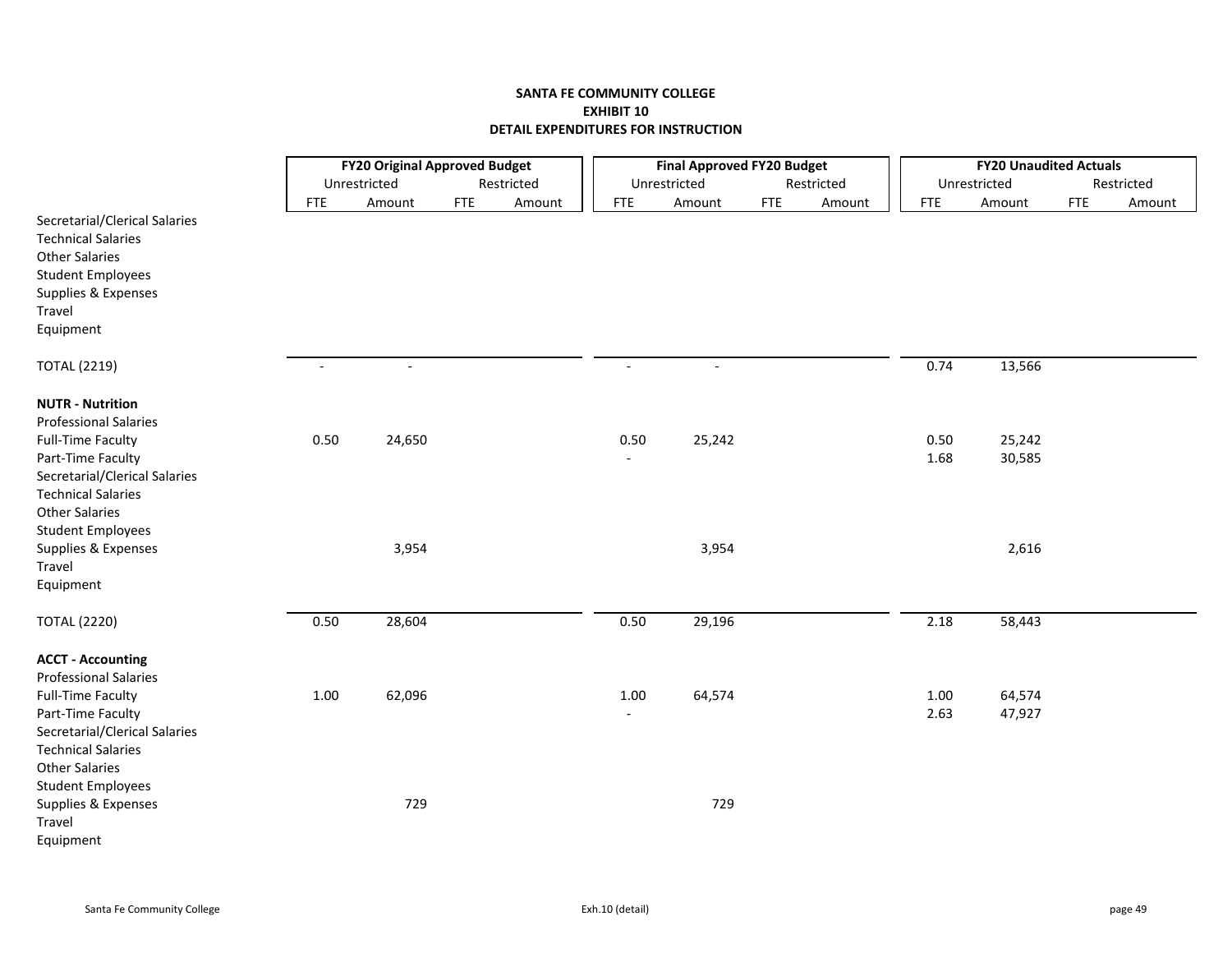|                                                         |            | <b>FY20 Original Approved Budget</b> |            |            |                          | <b>Final Approved FY20 Budget</b> |            |            |            | <b>FY20 Unaudited Actuals</b> |            |            |
|---------------------------------------------------------|------------|--------------------------------------|------------|------------|--------------------------|-----------------------------------|------------|------------|------------|-------------------------------|------------|------------|
|                                                         |            | Unrestricted                         |            | Restricted |                          | Unrestricted                      |            | Restricted |            | Unrestricted                  |            | Restricted |
|                                                         | <b>FTE</b> | Amount                               | <b>FTE</b> | Amount     | <b>FTE</b>               | Amount                            | <b>FTE</b> | Amount     | <b>FTE</b> | Amount                        | <b>FTE</b> | Amount     |
| <b>TOTAL (2222)</b>                                     | 1.00       | 62,825                               |            |            | $1.00\,$                 | 65,303                            |            |            | 3.63       | 112,501                       |            |            |
| <b>BSAD - Business Administration</b>                   |            |                                      |            |            |                          |                                   |            |            |            |                               |            |            |
| <b>Professional Salaries</b>                            |            |                                      |            |            |                          |                                   |            |            |            |                               |            |            |
| <b>Full-Time Faculty</b>                                | 0.50       | 29,596                               |            |            | 0.50                     | 30,777                            |            |            | 0.50       | 30,777                        |            |            |
| Part-Time Faculty                                       |            |                                      |            |            |                          |                                   |            |            | 4.14       | 75,486                        |            |            |
| Secretarial/Clerical Salaries                           |            |                                      |            |            |                          |                                   |            |            |            |                               |            |            |
| <b>Technical Salaries</b>                               |            |                                      |            |            |                          |                                   |            |            |            |                               |            |            |
| <b>Other Salaries</b>                                   |            |                                      |            |            |                          |                                   |            |            |            | 1,879                         |            |            |
| <b>Student Employees</b>                                |            |                                      |            |            |                          |                                   |            |            |            |                               |            |            |
| Supplies & Expenses                                     |            | 561                                  |            |            |                          | 561                               |            |            |            | 390                           |            |            |
| Travel                                                  |            |                                      |            |            |                          |                                   |            |            |            | 172                           |            |            |
| Equipment                                               |            |                                      |            |            |                          |                                   |            |            |            |                               |            |            |
| <b>TOTAL (2223)</b>                                     | 0.50       | 30,157                               |            |            | 0.50                     | 31,338                            |            |            | 4.64       | 108,704                       |            |            |
| <b>ECON - Economics</b><br><b>Professional Salaries</b> |            |                                      |            |            |                          |                                   |            |            |            |                               |            |            |
| <b>Full-Time Faculty</b>                                | 0.50       | 29,596                               |            |            | 0.50                     | 30,777                            |            |            | 0.50       | 30,776                        |            |            |
| Part-Time Faculty                                       |            |                                      |            |            | $\overline{\phantom{a}}$ |                                   |            |            | 0.94       | 17,169                        |            |            |
| Secretarial/Clerical Salaries                           |            |                                      |            |            |                          |                                   |            |            |            |                               |            |            |
| <b>Technical Salaries</b>                               |            |                                      |            |            |                          |                                   |            |            |            |                               |            |            |
| <b>Other Salaries</b>                                   |            |                                      |            |            |                          |                                   |            |            |            | 60                            |            |            |
| <b>Student Employees</b>                                |            |                                      |            |            |                          |                                   |            |            |            |                               |            |            |
| Supplies & Expenses                                     |            | 562                                  |            |            |                          | 562                               |            |            |            |                               |            |            |
| Travel                                                  |            |                                      |            |            |                          |                                   |            |            |            |                               |            |            |
| Equipment                                               |            |                                      |            |            |                          |                                   |            |            |            |                               |            |            |
| <b>TOTAL (2224)</b>                                     | 0.50       | 30,158                               |            |            | 0.50                     | 31,339                            |            |            | 1.44       | 48,005                        |            |            |
| <b>OFTC - Office Technologies</b>                       |            |                                      |            |            |                          |                                   |            |            |            |                               |            |            |
| <b>Professional Salaries</b>                            |            |                                      |            |            |                          |                                   |            |            |            |                               |            |            |
| <b>Full-Time Faculty</b>                                | 1.00       | 57,792                               |            |            | $1.00\,$                 | 60,098                            |            |            | 1.00       | 50,160                        |            |            |
| Part-Time Faculty                                       |            |                                      |            |            | $\overline{\phantom{a}}$ |                                   |            |            | 1.64       | 29,926                        |            |            |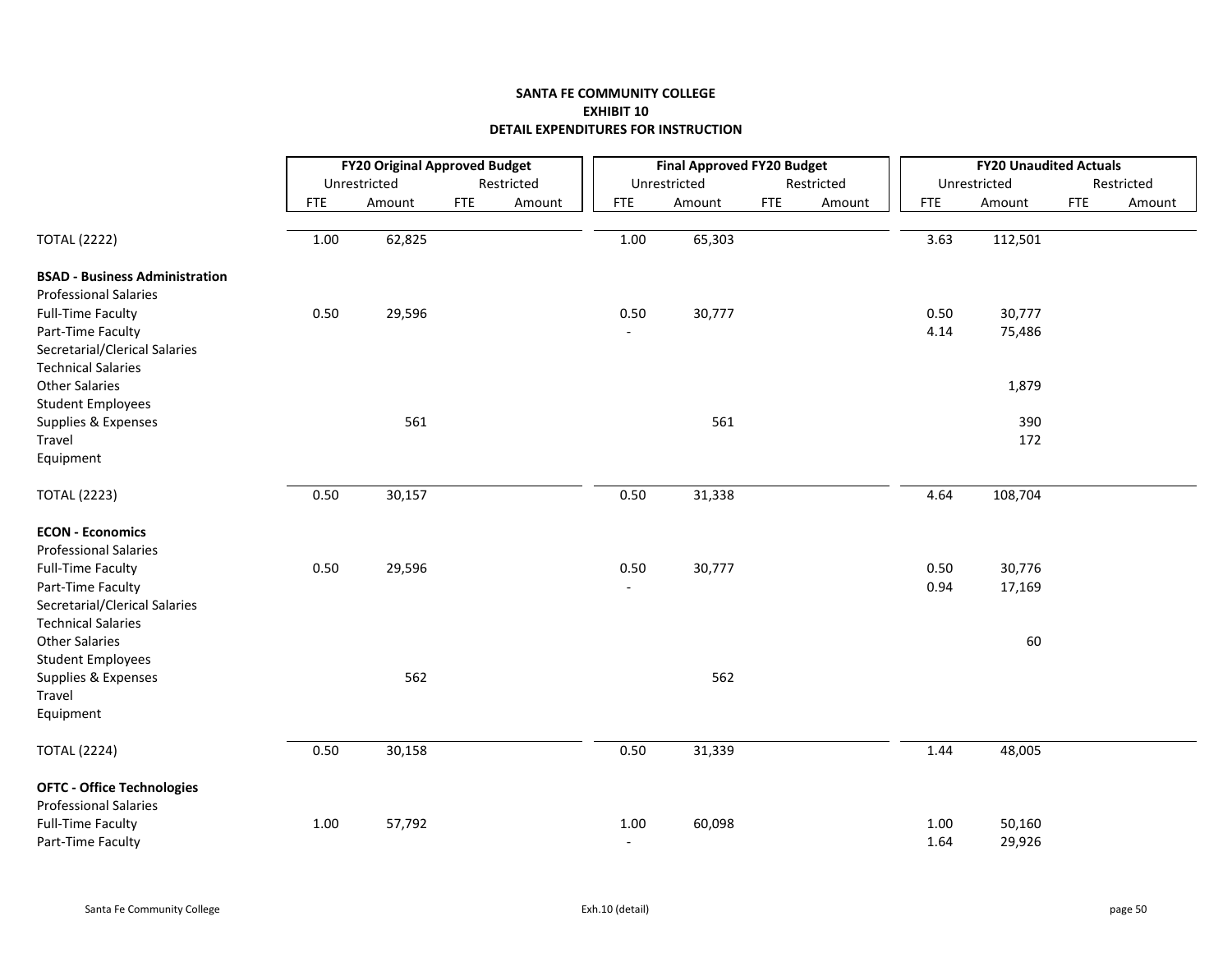|                                                            |                          | <b>FY20 Original Approved Budget</b> |            |            |                          | <b>Final Approved FY20 Budget</b> |            |            |            |      | <b>FY20 Unaudited Actuals</b> |            |            |
|------------------------------------------------------------|--------------------------|--------------------------------------|------------|------------|--------------------------|-----------------------------------|------------|------------|------------|------|-------------------------------|------------|------------|
|                                                            |                          | Unrestricted                         |            | Restricted |                          | Unrestricted                      |            | Restricted |            |      | Unrestricted                  |            | Restricted |
|                                                            | <b>FTE</b>               | Amount                               | <b>FTE</b> | Amount     | <b>FTE</b>               | Amount                            | <b>FTE</b> | Amount     | <b>FTE</b> |      | Amount                        | <b>FTE</b> | Amount     |
| Secretarial/Clerical Salaries<br><b>Technical Salaries</b> |                          |                                      |            |            |                          |                                   |            |            |            |      |                               |            |            |
| <b>Other Salaries</b>                                      |                          |                                      |            |            |                          |                                   |            |            |            |      |                               |            |            |
| <b>Student Employees</b>                                   |                          |                                      |            |            |                          |                                   |            |            |            |      |                               |            |            |
| Supplies & Expenses                                        |                          | 600                                  |            |            |                          | 600                               |            |            |            |      |                               |            |            |
| Travel                                                     |                          |                                      |            |            |                          |                                   |            |            |            |      |                               |            |            |
| Equipment                                                  |                          |                                      |            |            |                          |                                   |            |            |            |      |                               |            |            |
| <b>TOTAL (2225)</b>                                        | 1.00                     | 58,392                               |            |            | 1.00                     | 60,698                            |            |            |            | 2.64 | 80,086                        |            |            |
| <b>EDUC - Education</b>                                    |                          |                                      |            |            |                          |                                   |            |            |            |      |                               |            |            |
| <b>Professional Salaries</b>                               | 1.00                     | 80,720                               |            |            | 1.00                     | 81,497                            |            |            |            | 1.00 | 82,123                        |            |            |
| Full-Time Faculty                                          | 2.00                     | 101,953                              |            |            | 2.00                     | 104,127                           |            |            |            | 2.00 | 106,819                       |            |            |
| Part-Time Faculty                                          | $\overline{\phantom{a}}$ |                                      |            |            | $\overline{\phantom{a}}$ |                                   |            |            |            | 6.49 | 118,317                       |            |            |
| Secretarial/Clerical Salaries                              |                          |                                      |            |            |                          |                                   |            |            |            |      |                               |            |            |
| <b>Technical Salaries</b>                                  | 0.50                     | 23,297                               |            |            | 0.50                     | 23,521                            |            |            |            | 0.50 | 23,690                        |            |            |
| <b>Other Salaries</b>                                      |                          |                                      |            |            |                          |                                   |            |            |            |      |                               |            |            |
| Student employees                                          |                          |                                      |            |            |                          |                                   |            |            |            |      |                               |            |            |
| Supplies & Expenses                                        |                          | 5,000                                |            |            |                          | 5,000                             |            |            |            |      | 600                           |            |            |
| Travel                                                     |                          |                                      |            |            |                          |                                   |            |            |            |      | 897                           |            |            |
| Equipment                                                  |                          |                                      |            |            |                          |                                   |            |            |            |      |                               |            |            |
| <b>TOTAL (2226)</b>                                        | 3.50                     | 210,970                              |            |            | 3.50                     | 214,144                           |            |            |            | 9.99 | 332,446                       |            |            |
| <b>ECED - Early Childhood Education</b>                    |                          |                                      |            |            |                          |                                   |            |            |            |      |                               |            |            |
| <b>Professional Salaries</b>                               |                          |                                      |            |            |                          |                                   |            |            |            |      |                               |            |            |
| <b>Full-Time Faculty</b>                                   |                          |                                      |            |            |                          |                                   |            |            |            |      |                               |            |            |
| Part-Time Faculty                                          |                          |                                      |            |            |                          |                                   |            |            |            | 5.48 | 100,032                       |            |            |
| Secretarial/Clerical Salaries                              |                          |                                      |            |            |                          |                                   |            |            |            |      |                               |            |            |
| <b>Technical Salaries</b>                                  |                          |                                      |            |            |                          |                                   |            |            |            |      |                               |            |            |
| <b>Other Salaries</b>                                      |                          |                                      |            |            |                          |                                   |            |            |            |      |                               |            |            |
| <b>Student Employees</b><br>Supplies & Expenses            |                          |                                      |            |            |                          |                                   |            |            |            |      | 127                           |            |            |
| Travel                                                     |                          |                                      |            |            |                          |                                   |            |            |            |      |                               |            |            |
| Equipment                                                  |                          |                                      |            |            |                          |                                   |            |            |            |      |                               |            |            |
|                                                            |                          |                                      |            |            |                          |                                   |            |            |            |      |                               |            |            |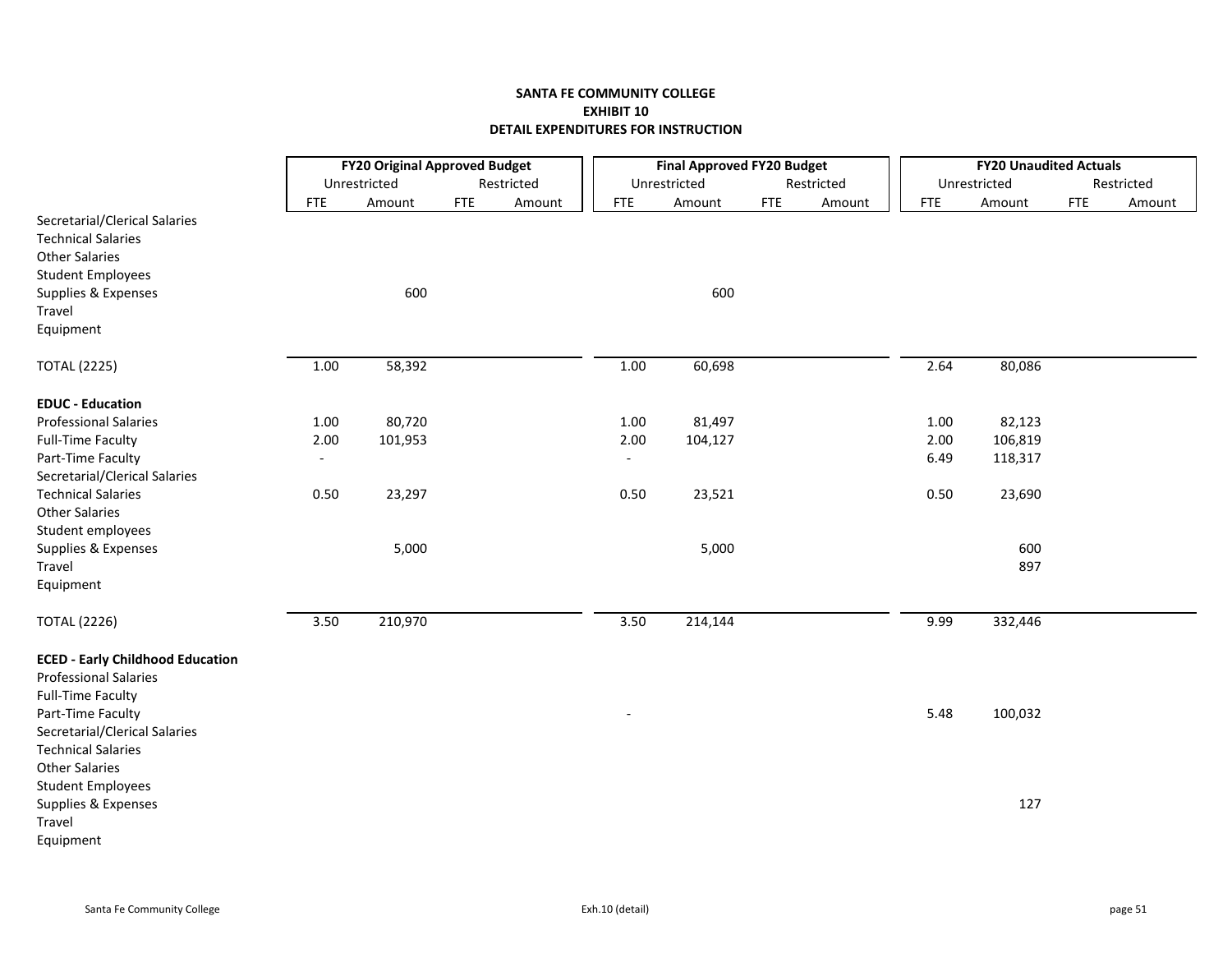|                                      |                          | <b>FY20 Original Approved Budget</b> |            |            |                | <b>Final Approved FY20 Budget</b> |            |            |                | <b>FY20 Unaudited Actuals</b> |     |            |
|--------------------------------------|--------------------------|--------------------------------------|------------|------------|----------------|-----------------------------------|------------|------------|----------------|-------------------------------|-----|------------|
|                                      |                          | Unrestricted                         |            | Restricted |                | Unrestricted                      |            | Restricted |                | Unrestricted                  |     | Restricted |
|                                      | <b>FTE</b>               | Amount                               | <b>FTE</b> | Amount     | <b>FTE</b>     | Amount                            | <b>FTE</b> | Amount     | <b>FTE</b>     | Amount                        | FTE | Amount     |
|                                      | $\overline{\phantom{a}}$ | $\blacksquare$                       |            |            | $\blacksquare$ |                                   |            |            | 5.48           |                               |     |            |
| <b>TOTAL (2228)</b>                  |                          |                                      |            |            |                | $\overline{\phantom{a}}$          |            |            |                | 100,159                       |     |            |
| <b>ACAD - AutoCAD</b>                |                          |                                      |            |            |                |                                   |            |            |                |                               |     |            |
| <b>Professional Salaries</b>         |                          |                                      |            |            |                |                                   |            |            |                |                               |     |            |
| <b>Full-Time Faculty</b>             |                          |                                      |            |            |                |                                   |            |            |                |                               |     |            |
| Part-Time Faculty                    |                          |                                      |            |            |                |                                   |            |            |                |                               |     |            |
| Secretarial/Clerical Salaries        |                          |                                      |            |            |                |                                   |            |            |                |                               |     |            |
| <b>Technical Salaries</b>            |                          |                                      |            |            |                |                                   |            |            |                |                               |     |            |
| <b>Other Salaries</b>                |                          |                                      |            |            |                |                                   |            |            |                |                               |     |            |
| <b>Student Employees</b>             |                          |                                      |            |            |                |                                   |            |            |                |                               |     |            |
| Supplies & Expenses                  |                          | 870                                  |            |            |                | 870                               |            |            |                |                               |     |            |
| Travel                               |                          |                                      |            |            |                |                                   |            |            |                |                               |     |            |
| Equipment                            |                          |                                      |            |            |                |                                   |            |            |                |                               |     |            |
| <b>TOTAL (2230)</b>                  | $\blacksquare$           | 870                                  |            |            | $\blacksquare$ | 870                               |            |            | $\overline{a}$ | $\overline{a}$                |     |            |
| <b>ELEC - Electronics</b>            |                          |                                      |            |            |                |                                   |            |            |                |                               |     |            |
| <b>Professional Salaries</b>         |                          |                                      |            |            |                |                                   |            |            |                |                               |     |            |
| <b>Full-Time Faculty</b>             |                          |                                      |            |            |                |                                   |            |            |                |                               |     |            |
| Part-Time Faculty                    |                          |                                      |            |            |                |                                   |            |            | 0.06           | 1,140                         |     |            |
| Secretarial/Clerical Salaries        |                          |                                      |            |            |                |                                   |            |            |                |                               |     |            |
| <b>Technical Salaries</b>            |                          |                                      |            |            |                |                                   |            |            |                |                               |     |            |
| <b>Other Salaries</b>                |                          |                                      |            |            |                |                                   |            |            |                |                               |     |            |
| <b>Student Employees</b>             |                          |                                      |            |            |                |                                   |            |            |                |                               |     |            |
| Supplies & Expenses                  |                          |                                      |            |            |                |                                   |            |            |                | 60                            |     |            |
| Travel                               |                          |                                      |            |            |                |                                   |            |            |                |                               |     |            |
| Equipment                            |                          |                                      |            |            |                |                                   |            |            |                |                               |     |            |
| <b>TOTAL (2232)</b>                  | $\overline{\phantom{a}}$ | $\blacksquare$                       |            |            | $\overline{a}$ | $\blacksquare$                    |            |            | 0.06           | 1,200                         |     |            |
| <b>ENGR - Engineering Technology</b> |                          |                                      |            |            |                |                                   |            |            |                |                               |     |            |
| <b>Professional Salaries</b>         |                          |                                      |            |            |                |                                   |            |            |                |                               |     |            |
| <b>Full-Time Faculty</b>             | 2.00                     | 105,566                              |            |            | 2.00           | 111,934                           |            |            | 2.00           | 107,896                       |     |            |
| Part-Time Faculty                    | $\overline{\phantom{a}}$ |                                      |            |            | $\sim$         |                                   |            |            | 0.36           | 6,576                         |     |            |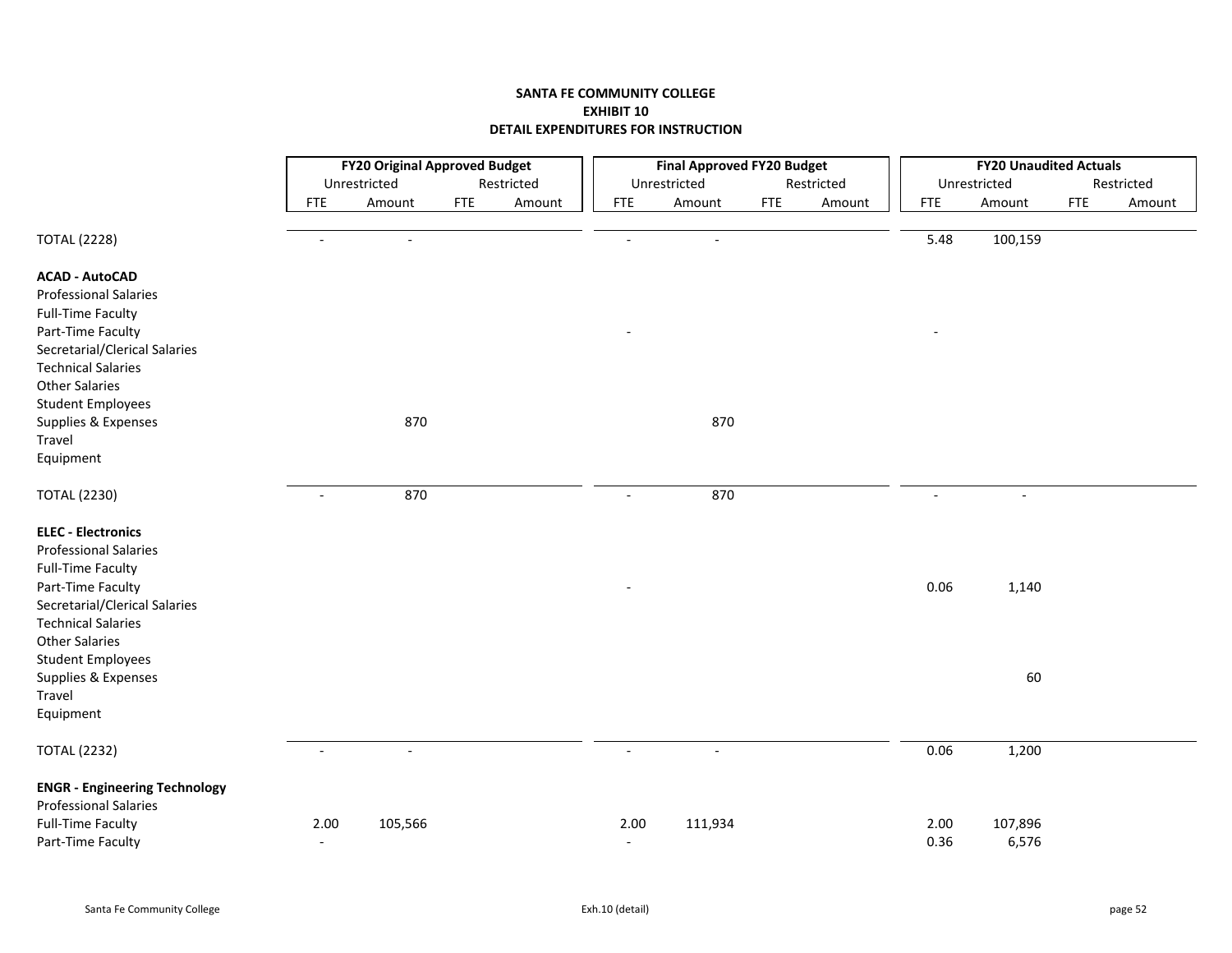|                                                                                                                                        |            | <b>FY20 Original Approved Budget</b> |            |            |            | <b>Final Approved FY20 Budget</b> |            |            |            | <b>FY20 Unaudited Actuals</b> |            |            |
|----------------------------------------------------------------------------------------------------------------------------------------|------------|--------------------------------------|------------|------------|------------|-----------------------------------|------------|------------|------------|-------------------------------|------------|------------|
|                                                                                                                                        |            | Unrestricted                         |            | Restricted |            | Unrestricted                      |            | Restricted |            | Unrestricted                  |            | Restricted |
|                                                                                                                                        | <b>FTE</b> | Amount                               | <b>FTE</b> | Amount     | <b>FTE</b> | Amount                            | <b>FTE</b> | Amount     | <b>FTE</b> | Amount                        | <b>FTE</b> | Amount     |
| Secretarial/Clerical Salaries<br><b>Technical Salaries</b><br><b>Other Salaries</b><br><b>Student Employees</b><br>Supplies & Expenses |            | 1,630                                |            |            |            | 1,630                             |            |            |            | 991                           |            |            |
| Travel                                                                                                                                 |            |                                      |            |            |            |                                   |            |            |            |                               |            |            |
| Equipment                                                                                                                              |            |                                      |            |            |            |                                   |            |            |            |                               |            |            |
| <b>TOTAL (2233)</b>                                                                                                                    | 2.00       | 107,196                              |            |            | 2.00       | 113,564                           |            |            | 2.36       | 115,463                       |            |            |
| <b>CRJS - Criminal Justice</b><br><b>Professional Salaries</b>                                                                         |            |                                      |            |            |            |                                   |            |            |            |                               |            |            |
| <b>Full-Time Faculty</b>                                                                                                               | $1.00\,$   | 57,792                               |            |            | 1.00       | 60,098                            |            |            | 1.00       | 37,203                        |            |            |
| Part-Time Faculty                                                                                                                      |            |                                      |            |            |            |                                   |            |            | 3.16       | 57,576                        |            |            |
| Secretarial/Clerical Salaries<br><b>Technical Salaries</b><br><b>Other Salaries</b>                                                    |            |                                      |            |            |            |                                   |            |            |            |                               |            |            |
| <b>Student Employees</b>                                                                                                               |            |                                      |            |            |            |                                   |            |            |            |                               |            |            |
| Supplies & Expenses                                                                                                                    |            | 1,878                                |            |            |            | 1,878                             |            |            |            | 846                           |            |            |
| Travel                                                                                                                                 |            |                                      |            |            |            |                                   |            |            |            |                               |            |            |
| Equipment                                                                                                                              |            |                                      |            |            |            |                                   |            |            |            |                               |            |            |
| <b>TOTAL (2235)</b>                                                                                                                    | 1.00       | 59,670                               |            |            | 1.00       | 61,976                            |            |            | 4.16       | 95,625                        |            |            |
| HRMG - Hotel and Restaurant Mgt.<br><b>Professional Salaries</b><br><b>Full-Time Faculty</b>                                           |            |                                      |            |            |            |                                   |            |            |            |                               |            |            |
| Part-Time Faculty                                                                                                                      |            |                                      |            |            |            |                                   |            |            | 0.04       | 750                           |            |            |
| Secretarial/Clerical Salaries                                                                                                          |            |                                      |            |            |            |                                   |            |            |            |                               |            |            |
| <b>Technical Salaries</b>                                                                                                              | 1.00       | 55,171                               |            |            | 1.00       | 55,702                            |            |            | 1.00       | 56,130                        |            |            |
| <b>Other Salaries</b>                                                                                                                  |            |                                      |            |            |            |                                   |            |            |            |                               |            |            |
| <b>Student Employees</b>                                                                                                               |            |                                      |            |            |            |                                   |            |            |            |                               |            |            |
| Supplies & Expenses                                                                                                                    |            | 2,500                                |            |            |            | 2,500                             |            |            |            | 500                           |            |            |
| Travel                                                                                                                                 |            |                                      |            |            |            |                                   |            |            |            |                               |            |            |
| Equipment                                                                                                                              |            |                                      |            |            |            |                                   |            |            |            |                               |            |            |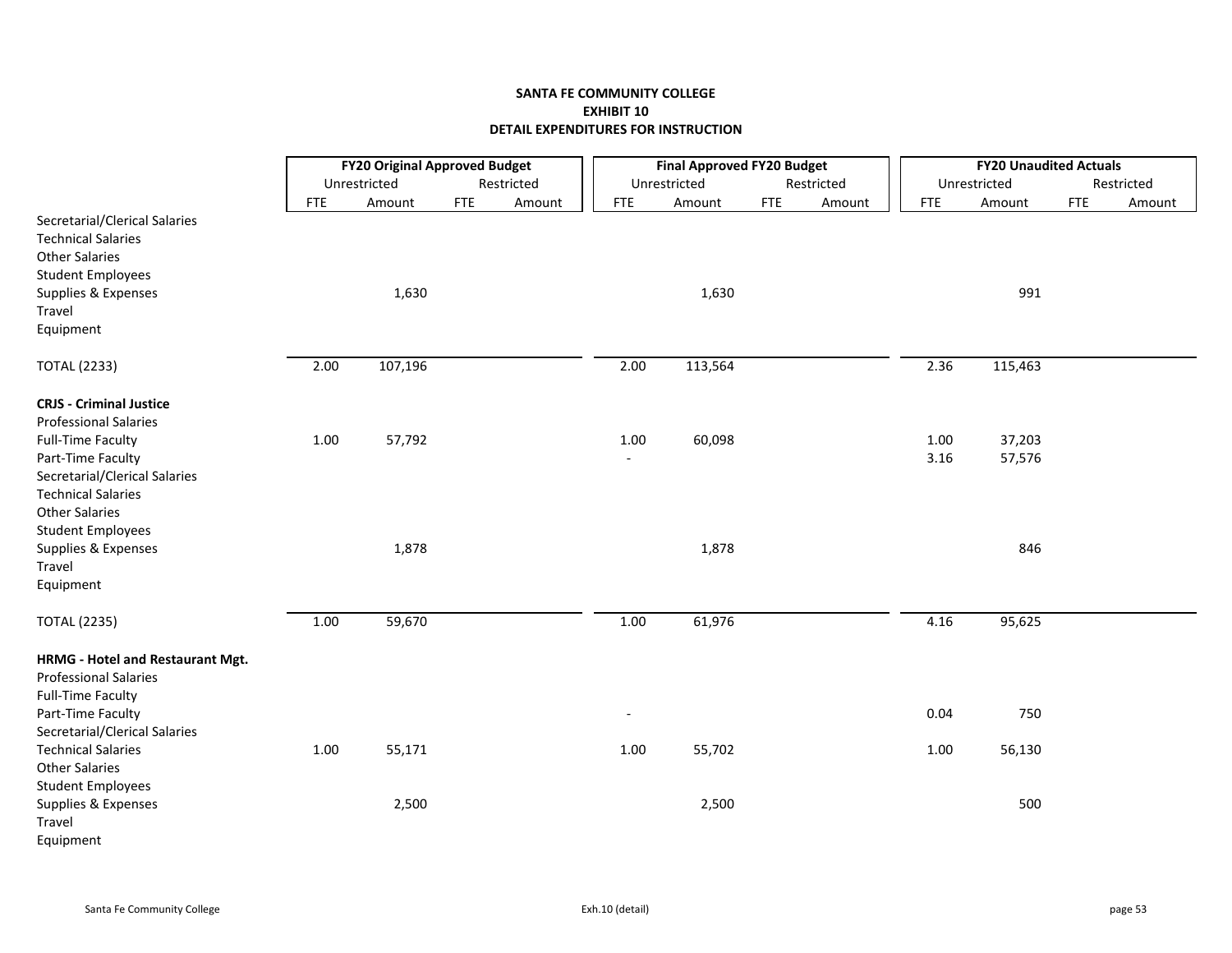|                                                    |                          | <b>FY20 Original Approved Budget</b> |            |            |                          | <b>Final Approved FY20 Budget</b> |            |            |            | <b>FY20 Unaudited Actuals</b> |            |            |
|----------------------------------------------------|--------------------------|--------------------------------------|------------|------------|--------------------------|-----------------------------------|------------|------------|------------|-------------------------------|------------|------------|
|                                                    |                          | Unrestricted                         |            | Restricted |                          | Unrestricted                      |            | Restricted |            | Unrestricted                  |            | Restricted |
|                                                    | <b>FTE</b>               | Amount                               | <b>FTE</b> | Amount     | <b>FTE</b>               | Amount                            | <b>FTE</b> | Amount     | <b>FTE</b> | Amount                        | <b>FTE</b> | Amount     |
| <b>TOTAL (2236)</b>                                | 1.00                     | 57,671                               |            |            | 1.00                     | 58,202                            |            |            | 1.04       | 57,380                        |            |            |
| <b>SOLR - Solar Energy</b>                         |                          |                                      |            |            |                          |                                   |            |            |            |                               |            |            |
| <b>Professional Salaries</b>                       |                          |                                      |            |            |                          |                                   |            |            |            |                               |            |            |
| <b>Full-Time Faculty</b>                           |                          |                                      |            |            |                          |                                   |            |            |            |                               |            |            |
| Part-Time Faculty<br>Secretarial/Clerical Salaries |                          |                                      |            |            | $\overline{\phantom{0}}$ |                                   |            |            | 0.18       | 3,290                         |            |            |
| <b>Technical Salaries</b>                          | 0.11                     | 4,908                                |            |            | 0.11                     | 4,955                             |            |            | 0.11       | 4,996                         |            |            |
| <b>Other Salaries</b>                              |                          |                                      |            |            |                          |                                   |            |            |            |                               |            |            |
| <b>Student Employees</b>                           |                          |                                      |            |            |                          |                                   |            |            |            |                               |            |            |
| Supplies & Expenses                                |                          | 4,000                                |            |            |                          | 4,000                             |            |            |            | 73                            |            |            |
| Travel                                             |                          |                                      |            |            |                          |                                   |            |            |            | 23                            |            |            |
| Equipment                                          |                          |                                      |            |            |                          |                                   |            |            |            |                               |            |            |
| <b>TOTAL (2238)</b>                                | 0.11                     | 8,908                                |            |            | 0.11                     | 8,955                             |            |            | 0.29       | 8,382                         |            |            |
| <b>ENEF - Energy Efficiency</b>                    |                          |                                      |            |            |                          |                                   |            |            |            |                               |            |            |
| <b>Professional Salaries</b>                       |                          |                                      |            |            |                          |                                   |            |            |            |                               |            |            |
| <b>Full-Time Faculty</b>                           |                          |                                      |            |            |                          |                                   |            |            |            |                               |            |            |
| Part-Time Faculty                                  |                          |                                      |            |            |                          |                                   |            |            | 0.34       | 6,288                         |            |            |
| Secretarial/Clerical Salaries                      |                          |                                      |            |            |                          |                                   |            |            |            |                               |            |            |
| <b>Technical Salaries</b><br><b>Other Salaries</b> |                          |                                      |            |            |                          |                                   |            |            |            |                               |            |            |
| <b>Student Employees</b>                           |                          |                                      |            |            |                          |                                   |            |            |            |                               |            |            |
| Supplies & Expenses                                |                          |                                      |            |            |                          |                                   |            |            |            |                               |            |            |
| Travel                                             |                          |                                      |            |            |                          |                                   |            |            |            |                               |            |            |
| Equipment                                          |                          |                                      |            |            |                          |                                   |            |            |            |                               |            |            |
| <b>TOTAL (2239)</b>                                | $\overline{\phantom{a}}$ | $\blacksquare$                       |            |            | $\sim$                   | $\blacksquare$                    |            |            | 0.34       | 6,288                         |            |            |
| <b>ADOB - Adobe Construction</b>                   |                          |                                      |            |            |                          |                                   |            |            |            |                               |            |            |
| <b>Professional Salaries</b>                       |                          |                                      |            |            |                          |                                   |            |            |            |                               |            |            |
| <b>Full-Time Faculty</b>                           |                          |                                      |            |            |                          |                                   |            |            |            |                               |            |            |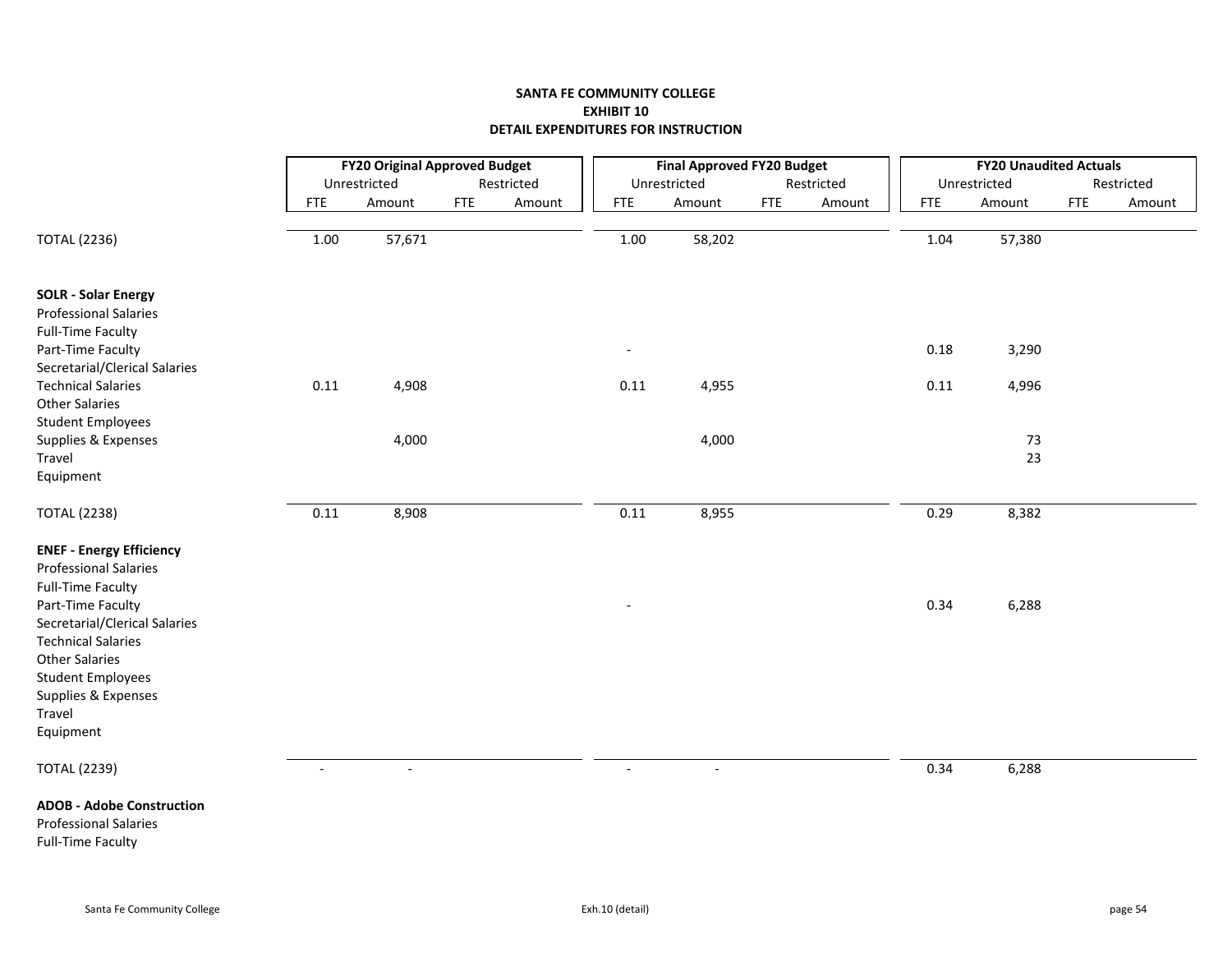|                                                |                | <b>FY20 Original Approved Budget</b> |            |            |                | <b>Final Approved FY20 Budget</b> |            |            |            | <b>FY20 Unaudited Actuals</b> |            |            |
|------------------------------------------------|----------------|--------------------------------------|------------|------------|----------------|-----------------------------------|------------|------------|------------|-------------------------------|------------|------------|
|                                                |                | Unrestricted                         |            | Restricted |                | Unrestricted                      |            | Restricted |            | Unrestricted                  |            | Restricted |
|                                                | <b>FTE</b>     | Amount                               | <b>FTE</b> | Amount     | <b>FTE</b>     | Amount                            | <b>FTE</b> | Amount     | <b>FTE</b> | Amount                        | <b>FTE</b> | Amount     |
| Part-Time Faculty                              |                |                                      |            |            |                |                                   |            |            | 1.03       | 18,741                        |            |            |
| Secretarial/Clerical Salaries                  |                |                                      |            |            |                |                                   |            |            |            |                               |            |            |
| <b>Technical Salaries</b>                      |                |                                      |            |            |                |                                   |            |            |            |                               |            |            |
| <b>Other Salaries</b>                          |                |                                      |            |            |                |                                   |            |            |            |                               |            |            |
| <b>Student Employees</b>                       |                |                                      |            |            |                |                                   |            |            |            |                               |            |            |
| Supplies & Expenses                            |                |                                      |            |            |                |                                   |            |            |            |                               |            |            |
| Travel                                         |                |                                      |            |            |                |                                   |            |            |            |                               |            |            |
| Equipment                                      |                |                                      |            |            |                |                                   |            |            |            |                               |            |            |
| <b>TOTAL (2240)</b>                            | $\blacksquare$ | $\overline{\phantom{a}}$             |            |            | $\overline{a}$ | $\sim$                            |            |            | 1.03       | 18,741                        |            |            |
| <b>FACT - Facilities Technologies</b>          |                |                                      |            |            |                |                                   |            |            |            |                               |            |            |
| <b>Professional Salaries</b>                   |                |                                      |            |            |                |                                   |            |            |            |                               |            |            |
| <b>Full-Time Faculty</b>                       |                |                                      |            |            |                |                                   |            |            |            |                               |            |            |
| Part-Time Faculty                              |                |                                      |            |            |                |                                   |            |            | 0.38       | 6,978                         |            |            |
| Secretarial/Clerical Salaries                  |                |                                      |            |            |                |                                   |            |            |            |                               |            |            |
| <b>Technical Salaries</b>                      |                |                                      |            |            |                |                                   |            |            |            |                               |            |            |
| <b>Other Salaries</b>                          |                |                                      |            |            |                |                                   |            |            |            |                               |            |            |
| <b>Student Employees</b>                       |                |                                      |            |            |                |                                   |            |            |            |                               |            |            |
| Supplies & Expenses                            |                |                                      |            |            |                |                                   |            |            |            |                               |            |            |
| Travel                                         |                |                                      |            |            |                |                                   |            |            |            |                               |            |            |
| Equipment                                      |                |                                      |            |            |                |                                   |            |            |            |                               |            |            |
| <b>TOTAL (2241)</b>                            | $\overline{a}$ | $\overline{\phantom{a}}$             |            |            |                |                                   |            |            | 0.38       | 6,978                         |            |            |
|                                                |                |                                      |            |            |                |                                   |            |            |            |                               |            |            |
| <b>HVAC Heating, Vent and Air Conditioning</b> |                |                                      |            |            |                |                                   |            |            |            |                               |            |            |
| <b>Professional Salaries</b>                   |                |                                      |            |            |                |                                   |            |            |            |                               |            |            |
| <b>Full-Time Faculty</b>                       | 0.50           | 23,818                               |            |            | 0.50           | 24,414                            |            |            | 0.50       | 24,413                        |            |            |
| Part-Time Faculty                              |                |                                      |            |            |                |                                   |            |            |            |                               |            |            |
| Secretarial/Clerical Salaries                  |                |                                      |            |            |                |                                   |            |            |            |                               |            |            |
| <b>Technical Salaries</b>                      | 0.12           | 4,908                                |            |            | 0.12           | 4,955                             |            |            | 0.12       | 4,996                         |            |            |
| <b>Other Salaries</b>                          |                |                                      |            |            |                |                                   |            |            |            |                               |            |            |
| <b>Student Employees</b>                       |                |                                      |            |            |                |                                   |            |            |            |                               |            |            |
| Supplies & Expenses                            |                |                                      |            |            |                |                                   |            |            |            | 2,445                         |            |            |
| Travel                                         |                |                                      |            |            |                |                                   |            |            |            | 12                            |            |            |
| Equipment                                      |                |                                      |            |            |                |                                   |            |            |            |                               |            |            |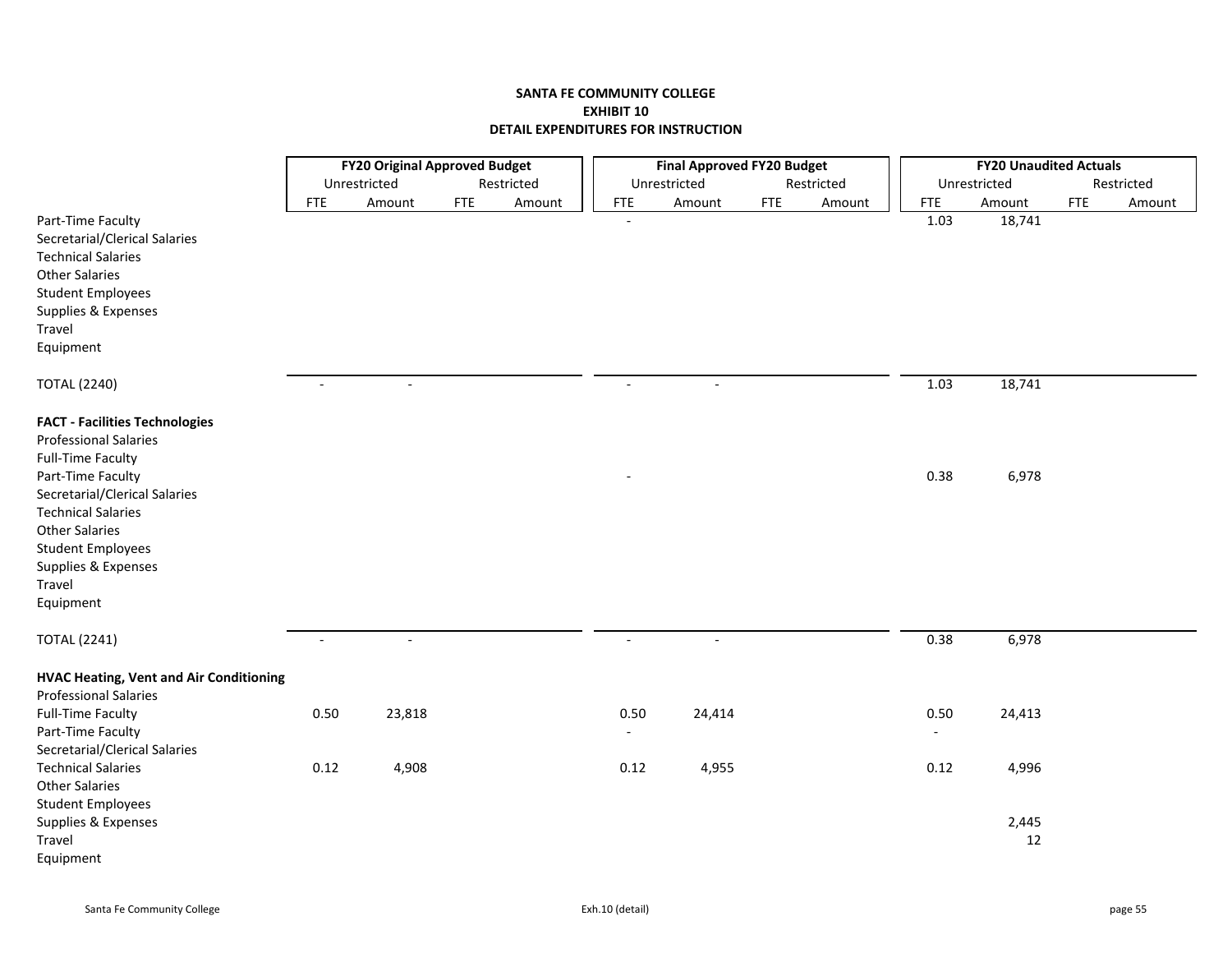|                                             |                          | <b>FY20 Original Approved Budget</b> |            |            |            | <b>Final Approved FY20 Budget</b> |            |            |            | <b>FY20 Unaudited Actuals</b> |            |            |
|---------------------------------------------|--------------------------|--------------------------------------|------------|------------|------------|-----------------------------------|------------|------------|------------|-------------------------------|------------|------------|
|                                             |                          | Unrestricted                         |            | Restricted |            | Unrestricted                      |            | Restricted |            | Unrestricted                  |            | Restricted |
|                                             | <b>FTE</b>               | Amount                               | <b>FTE</b> | Amount     | <b>FTE</b> | Amount                            | <b>FTE</b> | Amount     | <b>FTE</b> | Amount                        | <b>FTE</b> | Amount     |
| <b>TOTAL (2242)</b>                         | 0.62                     | $\overline{28,726}$                  |            |            | 0.62       | 29,369                            |            |            | 0.62       | 31,866                        |            |            |
| <b>ELCT - Electrical</b>                    |                          |                                      |            |            |            |                                   |            |            |            |                               |            |            |
| <b>Professional Salaries</b>                |                          |                                      |            |            |            |                                   |            |            |            |                               |            |            |
| <b>Full-Time Faculty</b>                    |                          |                                      |            |            |            |                                   |            |            |            |                               |            |            |
| Part-Time Faculty                           |                          |                                      |            |            |            |                                   |            |            | 0.07       | 1,285                         |            |            |
| Secretarial/Clerical Salaries               |                          |                                      |            |            |            |                                   |            |            |            |                               |            |            |
| <b>Technical Salaries</b>                   |                          |                                      |            |            |            |                                   |            |            |            |                               |            |            |
| <b>Other Salaries</b>                       |                          |                                      |            |            |            |                                   |            |            |            |                               |            |            |
| <b>Student Employees</b>                    |                          |                                      |            |            |            |                                   |            |            |            |                               |            |            |
| Supplies & Expenses                         |                          |                                      |            |            |            |                                   |            |            |            |                               |            |            |
| Travel                                      |                          |                                      |            |            |            |                                   |            |            |            |                               |            |            |
| Equipment                                   |                          |                                      |            |            |            |                                   |            |            |            |                               |            |            |
| <b>TOTAL (2243)</b>                         | $\overline{\phantom{a}}$ | $\overline{\phantom{a}}$             |            |            | $\sim$     | $\overline{\phantom{a}}$          |            |            | 0.07       | 1,285                         |            |            |
| <b>MATT - Machining and Tool Technology</b> |                          |                                      |            |            |            |                                   |            |            |            |                               |            |            |
| <b>Professional Salaries</b>                |                          |                                      |            |            |            |                                   |            |            |            |                               |            |            |
| <b>Full-Time Faculty</b>                    |                          |                                      |            |            |            |                                   |            |            |            |                               |            |            |
| Part-Time Faculty                           |                          |                                      |            |            |            |                                   |            |            | 0.07       | 6,428                         |            |            |
| Secretarial/Clerical Salaries               |                          |                                      |            |            |            |                                   |            |            |            |                               |            |            |
| <b>Technical Salaries</b>                   |                          |                                      |            |            |            |                                   |            |            |            |                               |            |            |
| <b>Other Salaries</b>                       |                          |                                      |            |            |            |                                   |            |            |            |                               |            |            |
| <b>Student Employees</b>                    |                          |                                      |            |            |            |                                   |            |            |            |                               |            |            |
| Supplies & Expenses                         |                          |                                      |            |            |            |                                   |            |            |            |                               |            |            |
| Travel                                      |                          |                                      |            |            |            |                                   |            |            |            |                               |            |            |
| Equipment                                   |                          |                                      |            |            |            |                                   |            |            |            |                               |            |            |
| <b>TOTAL (2245)</b>                         | $\overline{a}$           | $\overline{a}$                       |            |            |            | $\overline{a}$                    |            |            | 0          | 6,428                         |            |            |
| Minor Grants (less than \$200,000)          |                          |                                      |            |            |            |                                   |            |            |            |                               |            |            |
| Compensation                                |                          |                                      |            | 103        |            |                                   | 4.50       | 721,503    |            |                               | 4.50       | 42,086     |
| Supplies & Expenses                         |                          |                                      |            |            |            |                                   |            | 258,467    |            |                               |            | 18,296     |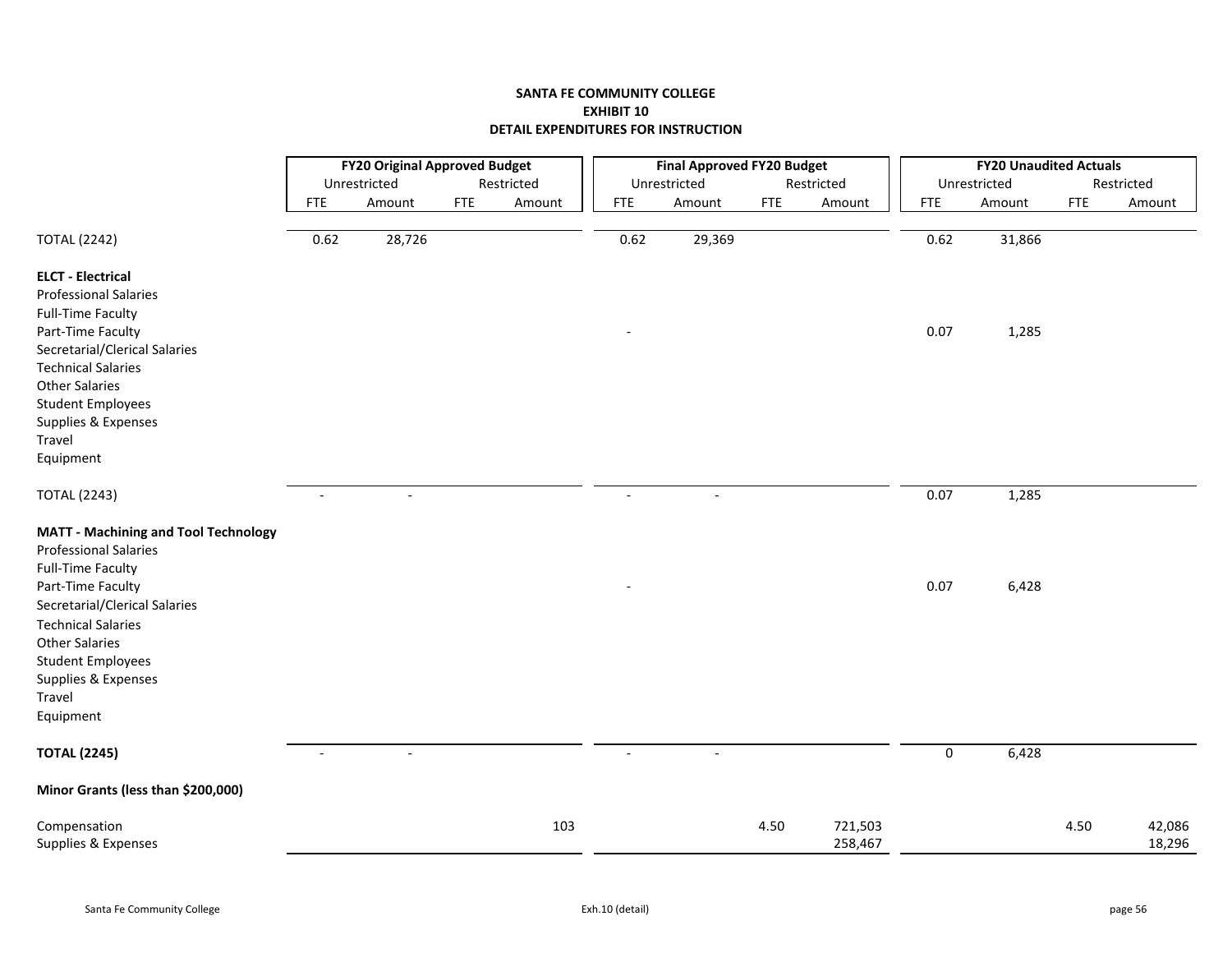|                                             |            | <b>FY20 Original Approved Budget</b> |            |                 |                          | <b>Final Approved FY20 Budget</b> |            |                          |                | <b>FY20 Unaudited Actuals</b> |             |            |
|---------------------------------------------|------------|--------------------------------------|------------|-----------------|--------------------------|-----------------------------------|------------|--------------------------|----------------|-------------------------------|-------------|------------|
|                                             |            | Unrestricted                         |            | Restricted      |                          | Unrestricted                      |            | Restricted               |                | Unrestricted                  |             | Restricted |
|                                             | <b>FTE</b> | Amount                               | <b>FTE</b> | Amount          | <b>FTE</b>               | Amount                            | <b>FTE</b> | Amount                   | <b>FTE</b>     | Amount                        | ${\sf FTE}$ | Amount     |
| <b>TOTAL</b>                                |            |                                      | 0.00       | $\frac{103}{2}$ | $\overline{\phantom{a}}$ |                                   | 4.50       | 979,970                  |                |                               | 4.50        | 60,382     |
| <b>EPSCOR</b>                               |            |                                      |            |                 |                          |                                   |            |                          |                |                               |             |            |
| Compensation                                |            |                                      | 2.00       | 122,318         |                          |                                   | 2.00       | 107,922                  |                |                               | 2.00        | 77,141     |
| Supplies & Expenses                         |            |                                      |            | 100,389         |                          |                                   |            | 69,552                   |                |                               |             | 60,378     |
| <b>TOTAL</b>                                |            | $\blacksquare$                       | 2.00       | 222,707         | $\blacksquare$           | $\sim$                            | 2.00       | 177,474                  |                | $\overline{\phantom{a}}$      | 2.00        | 137,519    |
| <b>EDA-BEATTC</b>                           |            |                                      |            |                 |                          |                                   |            |                          |                |                               |             |            |
| Compensation                                |            |                                      |            |                 |                          |                                   |            |                          |                |                               |             |            |
| Construction                                |            |                                      |            |                 |                          |                                   |            |                          |                |                               |             | 56,148     |
| <b>TOTAL</b>                                |            | $\blacksquare$                       | 0.00       |                 | $\sim$                   | $\sim$                            | 0.00       |                          | $\blacksquare$ | $\overline{\phantom{a}}$      | 0.00        | 56,148     |
| <b>Sandia National Labs</b><br>Compensation |            |                                      |            |                 |                          |                                   |            |                          |                |                               |             |            |
| Construction                                |            |                                      |            |                 |                          |                                   |            |                          |                |                               |             | 57,920     |
|                                             |            |                                      |            |                 |                          |                                   |            |                          |                |                               |             |            |
| <b>TOTAL</b>                                |            | $\blacksquare$                       | 0.00       |                 | $\overline{\phantom{a}}$ | $\blacksquare$                    | 0.00       | $\overline{\phantom{a}}$ | $\blacksquare$ | $\overline{\phantom{a}}$      | 0.00        | 57,920     |
| <b>EPA</b>                                  |            |                                      |            |                 |                          |                                   |            |                          |                |                               |             |            |
| Compensation                                |            |                                      | 1.00       | 54,446          |                          |                                   | $1.00\,$   | 4,607                    |                |                               | 1.00        | 6,183      |
| Supplies & Expenses                         |            |                                      |            | 258,728         |                          |                                   |            | 196,151                  |                |                               |             | 630        |
| <b>TOTAL</b>                                |            |                                      | $1.00\,$   | 313,174         | $\overline{\phantom{a}}$ |                                   | 1.00       | 200,758                  |                |                               | 1.00        | 6,813      |
| <b>Perkins</b>                              |            |                                      |            |                 |                          |                                   |            |                          |                |                               |             |            |
| Compensation                                |            |                                      | 2.00       | 100,350         |                          |                                   | 2.00       | 100,549                  |                |                               | 2.00        | 79,683     |
| Supplies & Expenses                         |            |                                      |            | 95,430          |                          |                                   |            | 142,760                  |                |                               |             | 136,879    |
| <b>TOTAL</b>                                |            |                                      | 2.00       | 195,780         |                          |                                   | 2.00       | 243,309                  |                |                               | 2.00        | 216,562    |
| <b>Foundation</b>                           |            |                                      |            |                 |                          |                                   |            |                          |                |                               |             |            |
| Compensation                                |            |                                      |            | 136             |                          |                                   |            | 76,483                   |                |                               |             | 40,234     |
| Supplies & Expenses                         |            |                                      |            | 66,186          |                          |                                   |            | 105,779                  |                |                               |             | 32,637     |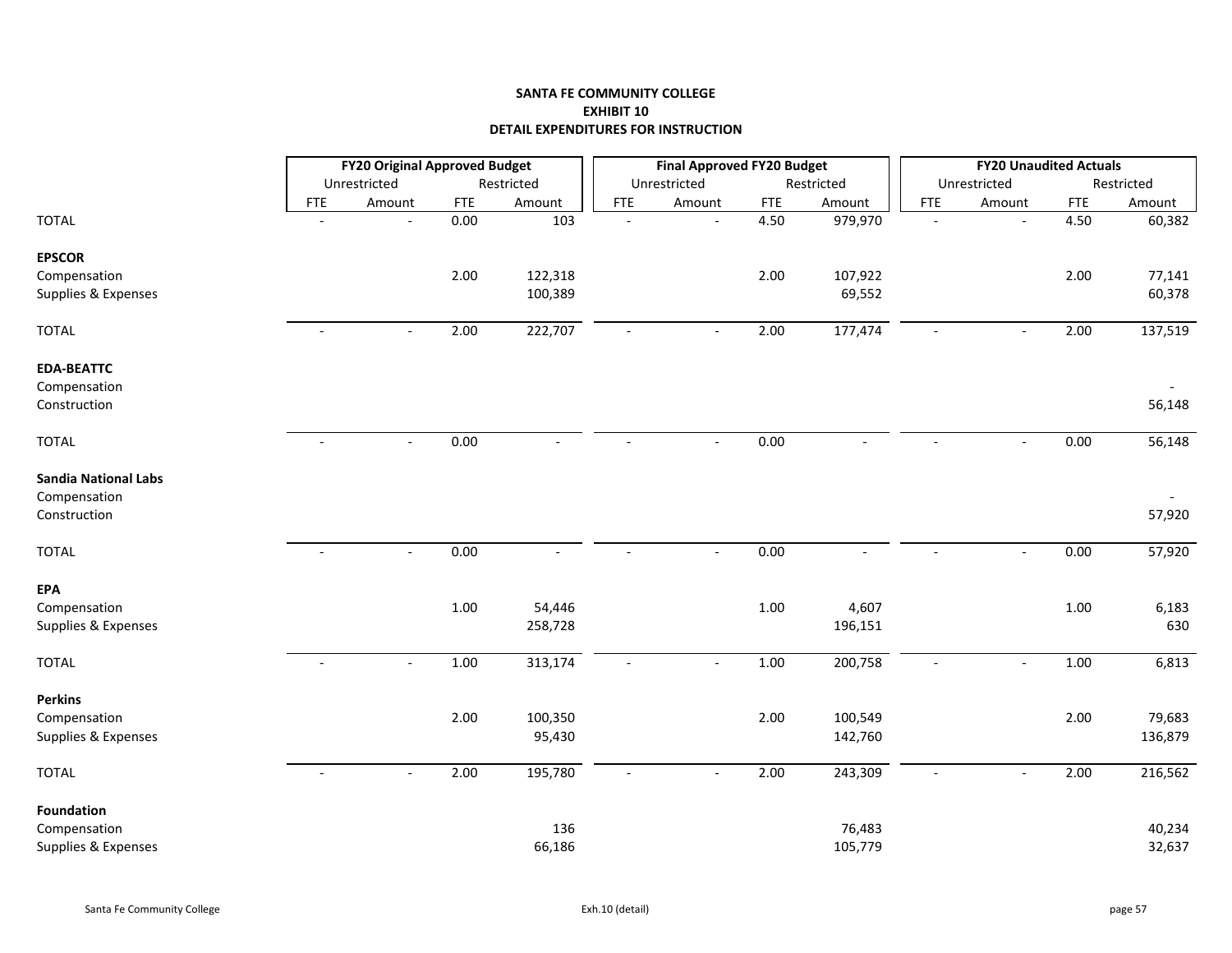|        |                          |                                                      |         |                                                              |                          |                                        |           |                                                            |                          |                                        | Restricted                    |
|--------|--------------------------|------------------------------------------------------|---------|--------------------------------------------------------------|--------------------------|----------------------------------------|-----------|------------------------------------------------------------|--------------------------|----------------------------------------|-------------------------------|
| FTE.   | Amount                   | <b>FTE</b>                                           | Amount  | <b>FTE</b>                                                   | Amount                   | FTE                                    | Amount    | FTE                                                        | Amount                   | <b>FTE</b>                             | Amount                        |
|        |                          |                                                      |         |                                                              |                          |                                        |           |                                                            |                          |                                        |                               |
|        | $\overline{\phantom{a}}$ | 0.00                                                 |         |                                                              | $\overline{\phantom{0}}$ | 0.00                                   |           |                                                            | $\overline{\phantom{0}}$ | 0.00                                   | 72,871                        |
|        |                          |                                                      |         |                                                              |                          |                                        |           |                                                            |                          |                                        |                               |
|        |                          |                                                      |         |                                                              |                          |                                        |           |                                                            |                          |                                        | 68,191                        |
|        |                          |                                                      |         |                                                              |                          |                                        |           |                                                            |                          |                                        |                               |
|        |                          |                                                      |         |                                                              |                          |                                        |           |                                                            |                          |                                        |                               |
| 333.06 |                          | 5.0                                                  | 798,087 | 334.69                                                       | 16,826,136               | 9.5                                    | 1,783,773 | 333.94                                                     | 16,014,052               | 9.50                                   | 746,576                       |
|        |                          | Unrestricted<br>3,095,153<br>2,141,227<br>17,136,843 |         | <b>FY20 Original Approved Budget</b><br>Restricted<br>66,323 |                          | Unrestricted<br>3,048,222<br>2,132,051 |           | <b>Final Approved FY20 Budget</b><br>Restricted<br>182,262 |                          | Unrestricted<br>2,962,114<br>1,894,229 | <b>FY20 Unaudited Actuals</b> |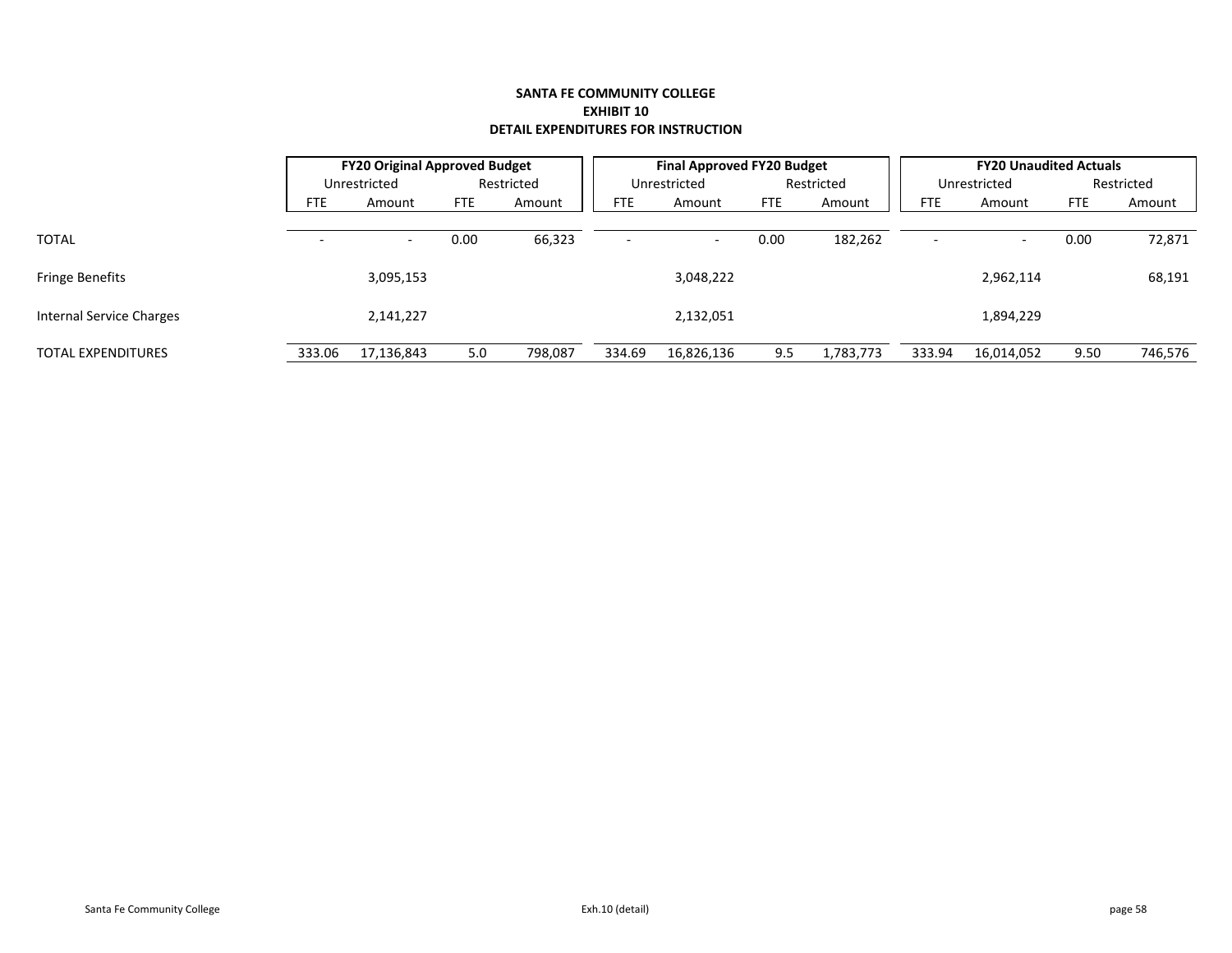|                                     |      |                  | <b>FY20 Original Approved Budget</b> |            |                          |            | <b>Final Approved FY20 Budget</b> |            |            |                             | <b>FY20 Unaudited Actuals</b> |                |            |
|-------------------------------------|------|------------------|--------------------------------------|------------|--------------------------|------------|-----------------------------------|------------|------------|-----------------------------|-------------------------------|----------------|------------|
|                                     |      |                  | Unrestricted                         |            | Restricted               |            | Unrestricted                      |            | Restricted |                             | Unrestricted                  |                | Restricted |
|                                     |      | <b>FTE</b>       | Amount                               | <b>FTE</b> | Amount                   | <b>FTE</b> | Amount                            | <b>FTE</b> | Amount     | <b>FTE</b>                  | Amount                        | <b>FTE</b>     | Amount     |
| LIBRARY-111                         | 2108 | 5.25             | 333,073                              | $\sim$     |                          | 5.25       | 333,275                           | $\sim$     |            | 5.25                        | 331,989                       |                |            |
| <b>ANCILLARY SUPPORT-114</b>        |      |                  |                                      |            |                          |            |                                   |            |            |                             |                               |                |            |
| I-Best                              | 2098 | 1.50             | 81,707.00                            |            |                          | 1.50       | 128,749.88                        |            |            | 1.50                        | 83,994.00                     |                |            |
| IT Services (Instructional)         | 2109 | 1.00             | 306,182                              |            |                          | 1.00       | 306,617                           |            |            | 1.00                        | 200,145                       |                |            |
| <b>Distance Learning</b>            | 2110 | 3.00             | 178,235                              |            |                          | 3.00       | 171,510                           |            |            | 2.75                        | 123,476                       |                |            |
| Art on Campus                       | 2112 | 1.00             | 62,494                               |            |                          | 1.00       | 63,052                            |            |            | 1.00                        | 63,330                        |                |            |
| <b>Innovation Center</b>            | 2156 | 0.50             | 34,780                               |            |                          | 0.50       | 35,115                            |            |            | 0.50                        | 81,170                        |                |            |
| <b>SUBTOTAL ANCILLARY</b>           |      | 7.00             | 663,398                              | $\sim$     |                          | 7.00       | 705,044                           | ÷          |            | 6.75                        | 552,115                       | $\sim$         |            |
| ACADEMIC ADMIN. AND PERSONNEL-115   |      |                  |                                      |            |                          |            |                                   |            |            |                             |                               |                |            |
| VP Academic & Student Affairs       | 2101 | 4.00             | 344,365                              |            |                          | 4.00       | 346,804                           |            |            | 4.00                        | 314,282                       |                |            |
| Dean - Liberal Arts                 | 2102 | 2.00             | 134,281                              |            |                          | 2.00       | 135,560                           |            |            | 2.00                        | 149,178                       |                |            |
| Dean - Business and Education       | 2103 | 3.00             | 172,371                              |            |                          | 3.00       | 174,016                           |            |            | 3.00                        | 158,290                       |                |            |
| Dean - Tech, Sust & Prof Studies    | 2104 | 2.00             | 135,579                              |            |                          | 2.00       | 136,870                           |            |            | 2.00                        | 132,838                       |                |            |
| Dean - Continuing Education         | 2105 | 3.00             | 151,263                              |            |                          | 3.00       | 152,549                           |            |            | 3.00                        | 159,762                       |                |            |
| Dean - Arts Desn & Media Arts       | 2011 | 2.00             | 130,258                              |            |                          | 2.00       | 131,484                           |            |            | 2.00                        | 124,583                       |                |            |
| Dean - Health Math and Science      | 2113 | 3.00             | 173,797                              |            |                          | 3.00       | 175,456                           |            |            | 3.00                        | 168,091                       |                |            |
| Dean - Fitness Education            | 2216 | 1.50             | 111,774                              |            |                          | 1.50       | 81,038                            |            |            | 1.50                        | 103,097                       |                |            |
| Contract Training & Grant Dev       | 2106 | 1.00             | 128,890                              |            |                          | 1.00       | 129,721                           |            |            | 1.00                        | 115,571                       |                |            |
| Adjunct & Faculty Dev. Office       | 2107 | 1.00             | 43,282                               |            |                          | 1.00       | 43,674                            |            |            | 1.00                        | 34,470                        |                |            |
| <b>Faculty Senate</b>               | 2111 | $\omega_{\rm c}$ | 14,500                               |            |                          | $\sim$     | 14,500                            |            |            | $\mathcal{L}_{\mathcal{A}}$ | 14,216                        |                |            |
| <b>Faculty Development</b>          | 2114 | $\blacksquare$   | 7,000                                |            |                          | $\sim$     | 7,000                             |            |            | $\sim$                      | 2,244                         |                |            |
| <b>Dual Credit</b>                  | 2120 | 1.66             | 73,922                               |            |                          | 1.16       | 74,258                            |            |            | 1.16                        | 53,090                        |                |            |
| Achieving the Dream                 | 2121 | $\blacksquare$   | 15,000                               |            |                          |            | 15,000                            |            |            |                             | 1,455                         |                |            |
| <b>Adult Basic Education</b>        |      |                  |                                      | 10.81      | 968,945                  |            |                                   | 10.81      | 957,667    |                             |                               | 10.81          | 836,747    |
| <b>NMHED</b>                        |      |                  |                                      | 2.00       | 135,568                  |            |                                   | 2.00       | 149,190    |                             |                               | 2.00           | 102,024    |
| <b>ENLACE</b>                       |      |                  |                                      |            |                          |            |                                   |            |            |                             |                               | 1.00           | 142,309    |
| Title V MAPS                        |      |                  |                                      |            | $\overline{\phantom{a}}$ |            |                                   |            |            |                             |                               | 3.50           | 159,582    |
| Title VIII CARES                    |      |                  |                                      |            |                          |            |                                   |            |            |                             |                               | $\omega$       | 86,298     |
| Academic Minor Grants (< \$100,000) |      |                  |                                      | 1.00       | 97,133                   |            |                                   | 0.50       | 111,061    |                             |                               | 0.50           | 57,341     |
| <b>Academic Support Pool</b>        | 2190 |                  | 186,837                              | $\sim$     |                          |            | 71,044                            | $\sim$     |            |                             | 18,273                        | $\blacksquare$ | 41,816     |
| <b>SUBTOT ACAD ADM &amp; PERS</b>   |      | 24.16            | 1,823,119                            | 13.81      | 1,201,646                | 23.66      | 1,688,974                         | 13.31      | 1,217,918  | 23.66                       | 1,549,440                     | 17.81          | 1,426,117  |
| TOT DIRECT EXPEND                   |      | 36.41            | 2,819,591                            | 13.81      | 1,201,646                | 35.91      | 2,727,294                         | 13.31      | 1,217,918  | 35.66                       | 2,433,544                     | 17.81          | 1,426,117  |
| <b>FRINGE BENEFITS</b>              |      |                  | 797,681                              |            |                          |            | 763,620                           |            |            |                             | 623,751                       |                | 191,772    |
| INT SERVICE CHARGES                 |      |                  | 393,287                              |            |                          |            | 391,601                           |            |            |                             | 347,920                       |                |            |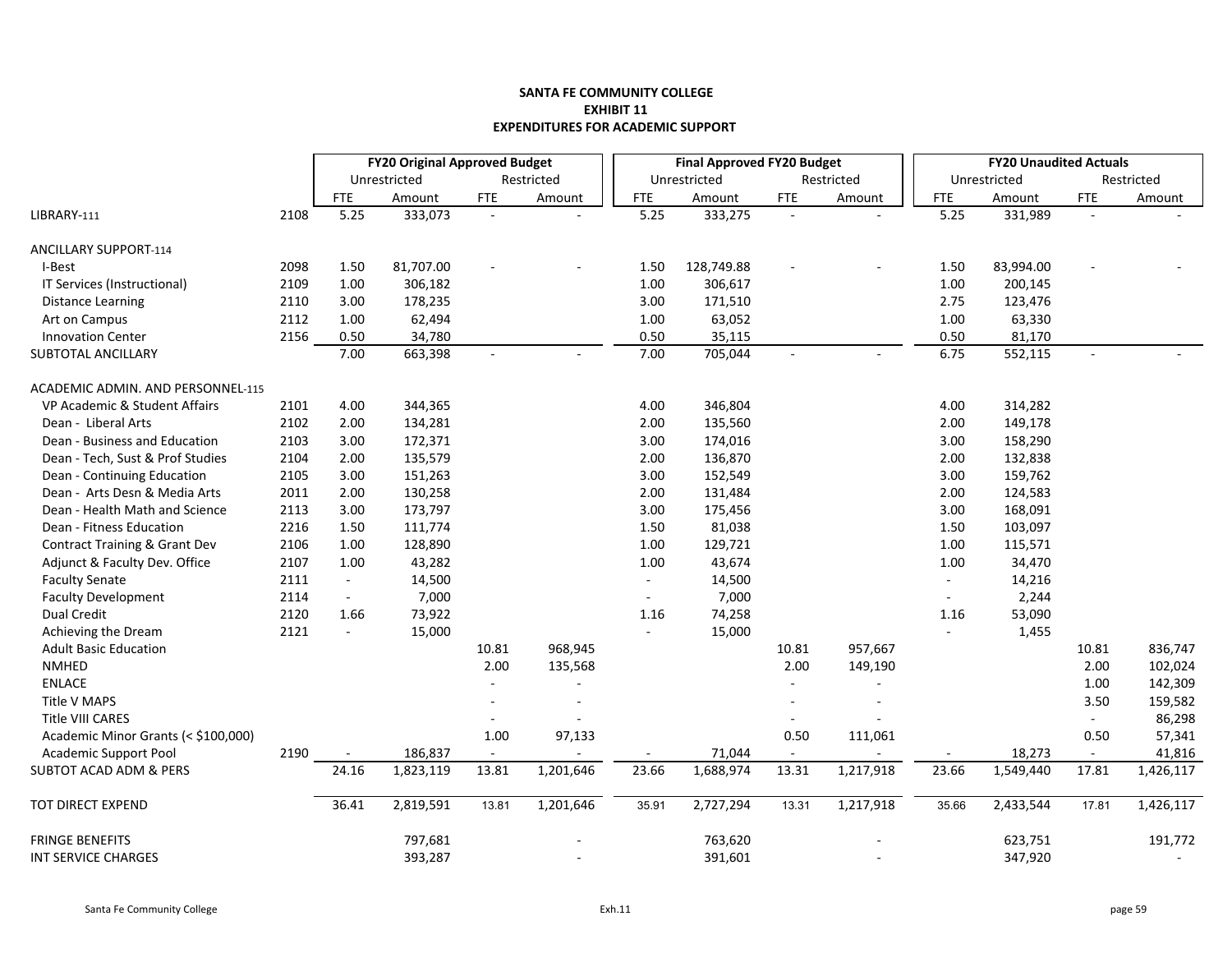|       | <b>FY20 Original Approved Budget</b> |       |           |       | <b>Final Approved FY20 Budget</b> |       |            |       | <b>FY20 Unaudited Actuals</b> |       |            |
|-------|--------------------------------------|-------|-----------|-------|-----------------------------------|-------|------------|-------|-------------------------------|-------|------------|
|       | Restricted<br>Unrestricted           |       |           |       | Unrestricted                      |       | Restricted |       | Unrestricted                  |       | Restricted |
|       | Amount                               |       | Amount    | FTE   | Amount                            | FTE   | Amount     |       | Amount                        | ᄗ     | Amount     |
| 36.41 | 4.010.559                            | 13.81 | 1.201.646 | 35.91 | 882.515.                          | 13.31 | 1.217.918  | 35.66 | 3.405.215                     | 17.81 | 1,617,889  |

TOTAL EXPENDITURES 36.41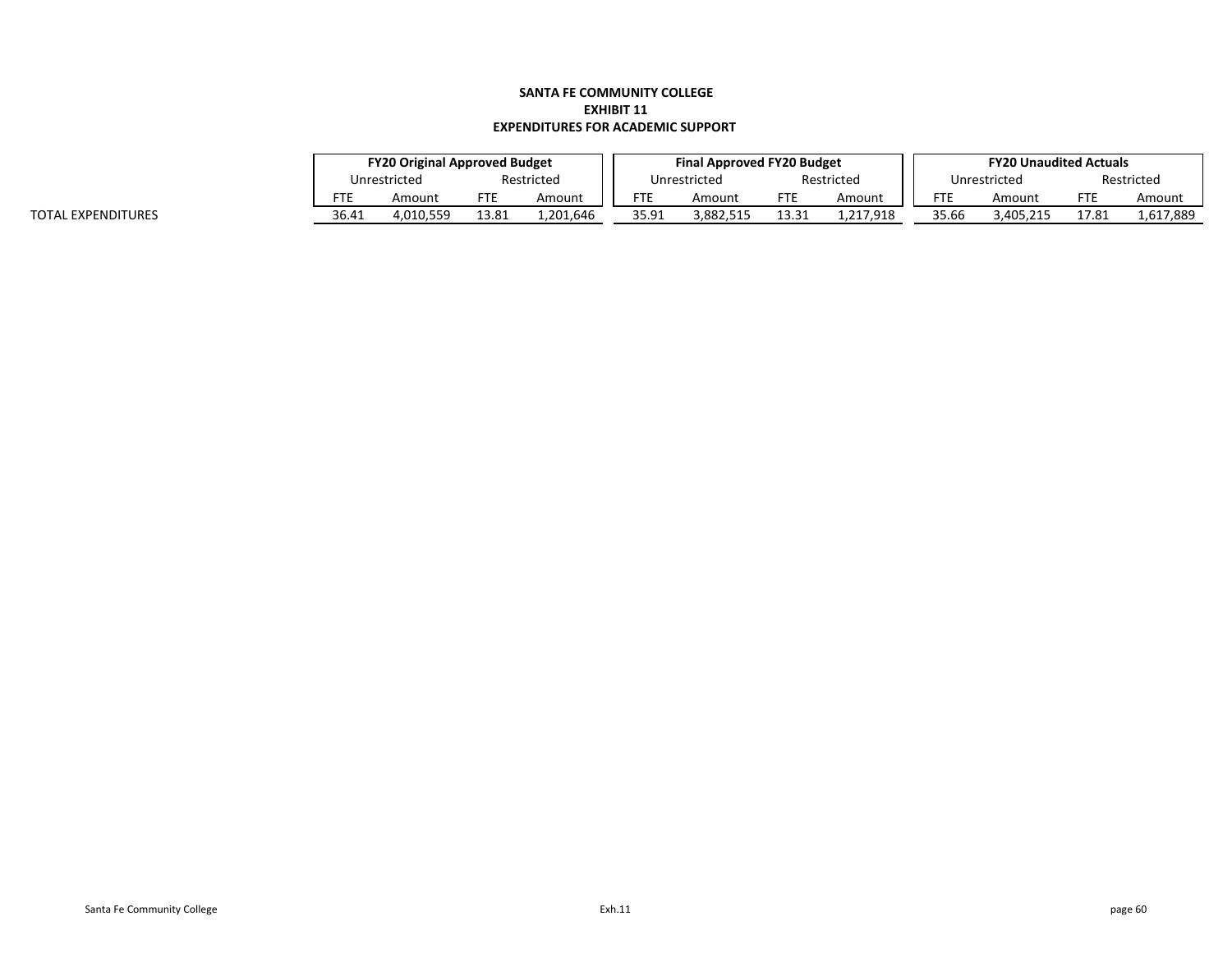|                                                                                                     | <b>FY20 Original Approved Budget</b> |              |                          |                          | <b>Final Approved FY20 Budget</b> |              |                          |            | <b>FY20 Unaudited Actuals</b> |              |                          |            |
|-----------------------------------------------------------------------------------------------------|--------------------------------------|--------------|--------------------------|--------------------------|-----------------------------------|--------------|--------------------------|------------|-------------------------------|--------------|--------------------------|------------|
|                                                                                                     |                                      | Unrestricted |                          | Restricted               |                                   | Unrestricted |                          | Restricted |                               | Unrestricted |                          | Restricted |
|                                                                                                     | <b>FTE</b>                           | Amount       | <b>FTE</b>               | Amount                   | <b>FTE</b>                        | Amount       | <b>FTE</b>               | Amount     | <b>FTE</b>                    | Amount       | <b>FTE</b>               | Amount     |
| Library                                                                                             |                                      |              |                          |                          |                                   |              |                          |            |                               |              |                          |            |
| <b>Professional Salaries</b>                                                                        | 3.75                                 | 210,426      |                          |                          | 3.75                              | 212,375      |                          |            | 3.75                          | 214,009      |                          |            |
| Secretarial/Clerical Salaries                                                                       | $0.5\,$                              | 19,317       |                          |                          | 0.5                               | 17,233       |                          |            | $0.5\,$                       | 11,497       |                          |            |
| <b>Technical Salaries</b>                                                                           | $\mathbf{1}$                         | 38,330       |                          |                          | $\mathbf{1}$                      | 38,668       |                          |            | 1                             | 38,965       |                          |            |
| <b>Other Salaries</b>                                                                               |                                      |              |                          |                          |                                   |              |                          |            |                               |              |                          |            |
| <b>Student Employees</b>                                                                            |                                      |              |                          |                          |                                   |              |                          |            |                               |              |                          |            |
| Supplies & Expenses                                                                                 |                                      | 65,000       |                          |                          |                                   | 65,000       |                          |            |                               | 67,260       |                          |            |
| Travel                                                                                              |                                      |              |                          |                          |                                   |              |                          |            |                               | 258          |                          |            |
| Equipment                                                                                           |                                      |              |                          |                          |                                   |              |                          |            |                               |              |                          |            |
| <b>TOTAL (2108)</b>                                                                                 | 5.25                                 | 333,073      | $\blacksquare$           | $\sim$                   | 5.25                              | 333,275      | $\overline{\phantom{a}}$ |            | 5.25                          | 331,989      | $\overline{\phantom{a}}$ |            |
| <b>ANCILLARY SUPPORT</b>                                                                            |                                      |              |                          |                          |                                   |              |                          |            |                               |              |                          |            |
| I-Best                                                                                              |                                      |              |                          |                          |                                   |              |                          |            |                               |              |                          |            |
| <b>Professional Salaries</b>                                                                        | 1.50                                 | 75,907       |                          |                          | 1.50                              | 108,230      |                          |            | 1.50                          | 62,799       |                          |            |
| Secretarial/Clerical Salaries                                                                       |                                      |              |                          |                          |                                   |              |                          |            |                               |              |                          |            |
| <b>Technical Salaries</b>                                                                           |                                      |              |                          |                          |                                   |              |                          |            |                               |              |                          |            |
| <b>Other Salaries</b>                                                                               |                                      |              |                          |                          |                                   | 14,720       |                          |            |                               | 12,452       |                          |            |
| <b>Student Employees</b>                                                                            |                                      |              |                          |                          |                                   |              |                          |            |                               |              |                          |            |
| Supplies & Expenses                                                                                 |                                      | 5,800        |                          |                          |                                   | 5,800        |                          |            |                               | 8,394        |                          |            |
| Travel                                                                                              |                                      |              |                          |                          |                                   |              |                          |            |                               | 349          |                          |            |
| Equipment                                                                                           |                                      |              |                          |                          |                                   |              |                          |            |                               |              |                          |            |
| <b>TOTAL (2098)</b>                                                                                 | 1.50                                 | 81,707       | $\overline{\phantom{a}}$ | $\overline{\phantom{a}}$ | 1.50                              | 128,750      | $\overline{\phantom{a}}$ | $\sim$     | 1.50                          | 83,994       | $\overline{\phantom{a}}$ |            |
| <b>IT Services (Instructional)</b><br><b>Professional Salaries</b><br>Secretarial/Clerical Salaries |                                      |              |                          |                          |                                   |              |                          |            |                               |              |                          |            |
| <b>Technical Salaries</b><br><b>Other Salaries</b><br><b>Student Employees</b>                      | 1.00                                 | 45,311       |                          |                          | 1.00                              | 45,746       |                          |            | $1.00\,$                      | 18,622       |                          |            |
| Supplies & Expenses                                                                                 |                                      | 260,871      |                          |                          |                                   | 260,871      |                          |            |                               | 168,173      |                          |            |
| Maintenance Agreements<br>Equipment                                                                 |                                      |              |                          |                          |                                   |              |                          |            |                               | 13,350       |                          |            |
| <b>TOTAL (2109)</b>                                                                                 | 1.00                                 | 306,182      |                          |                          | $1.00\,$                          | 306,617      |                          |            | 1.00                          | 200,145      |                          |            |
|                                                                                                     |                                      |              |                          |                          |                                   |              |                          |            |                               |              |                          |            |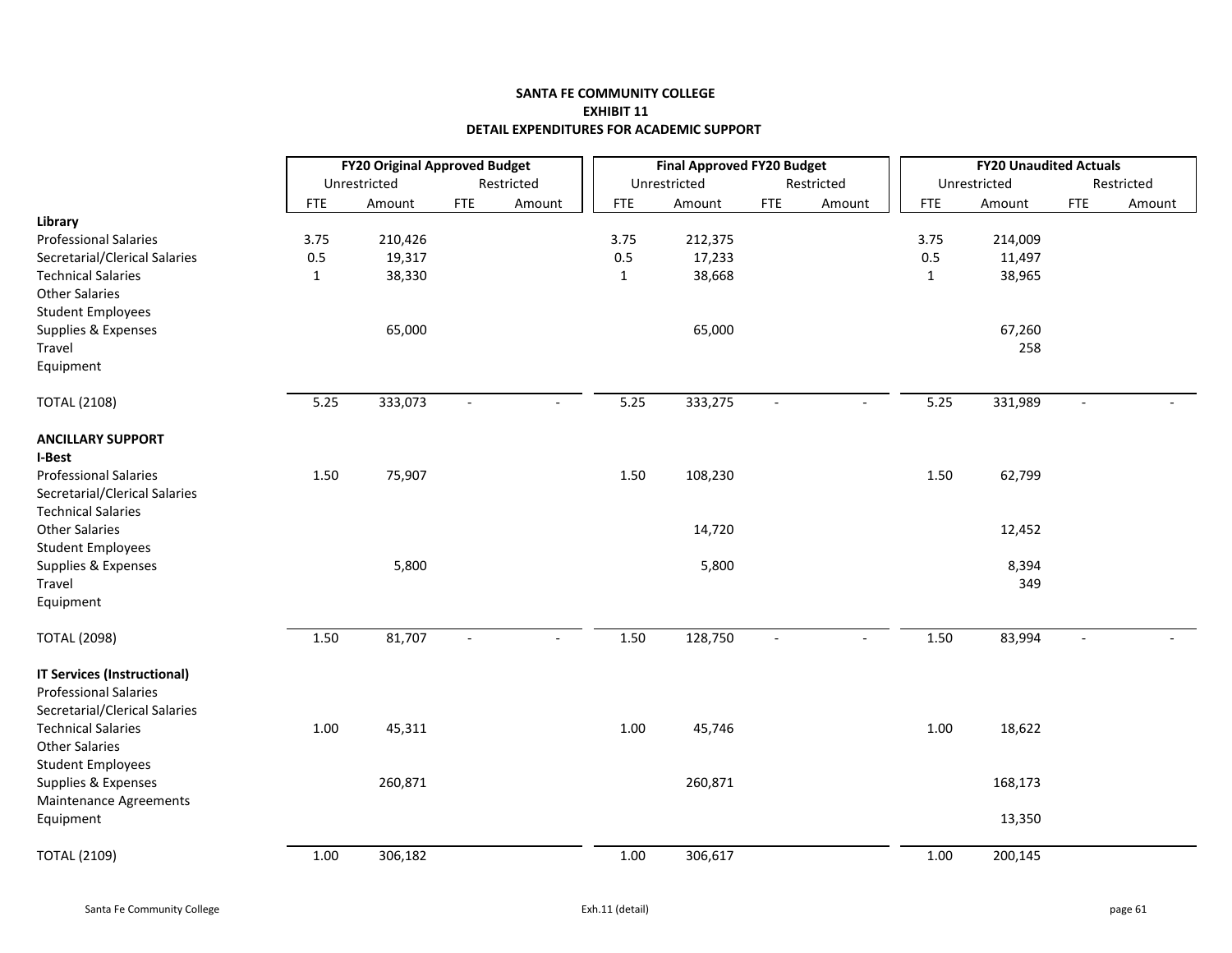|                               | <b>FY20 Original Approved Budget</b> |              |                          |                          |            | <b>Final Approved FY20 Budget</b> |                |            |            | <b>FY20 Unaudited Actuals</b> |                          |            |
|-------------------------------|--------------------------------------|--------------|--------------------------|--------------------------|------------|-----------------------------------|----------------|------------|------------|-------------------------------|--------------------------|------------|
|                               |                                      | Unrestricted |                          | Restricted               |            | Unrestricted                      |                | Restricted |            | Unrestricted                  |                          | Restricted |
|                               | <b>FTE</b>                           | Amount       | <b>FTE</b>               | Amount                   | <b>FTE</b> | Amount                            | <b>FTE</b>     | Amount     | <b>FTE</b> | Amount                        | <b>FTE</b>               | Amount     |
| <b>Distance Learning</b>      |                                      |              |                          |                          |            |                                   |                |            |            |                               |                          |            |
| <b>Professional Salaries</b>  | 3.00                                 | 176,235      |                          |                          | 3.00       | 169,510                           |                |            | 2.75       | 39,939                        |                          |            |
| Secretarial/Clerical Salaries |                                      |              |                          |                          |            |                                   |                |            |            |                               |                          |            |
| <b>Technical Salaries</b>     |                                      |              |                          |                          |            |                                   |                |            |            | 59,210                        |                          |            |
| <b>Other Salaries</b>         |                                      |              |                          |                          |            |                                   |                |            |            | 19,747                        |                          |            |
| <b>Student Employees</b>      |                                      |              |                          |                          |            |                                   |                |            |            |                               |                          |            |
| Supplies & Expenses           |                                      | 2,000        |                          |                          |            | 2,000                             |                |            |            | 4,580                         |                          |            |
| Travel                        |                                      |              |                          |                          |            |                                   |                |            |            |                               |                          |            |
| Equipment                     |                                      |              |                          |                          |            |                                   |                |            |            |                               |                          |            |
| <b>TOTAL (2110)</b>           | 3.00                                 | 178,235      | $\sim$                   | $\overline{\phantom{a}}$ | 3.00       | 171,510                           | $\blacksquare$ | $\sim$     | 2.75       | 123,476                       | $\blacksquare$           |            |
| <b>Art on Campus</b>          |                                      |              |                          |                          |            |                                   |                |            |            |                               |                          |            |
| <b>Professional Salaries</b>  | $1.00\,$                             | 57,994       |                          |                          | 1.00       | 58,552                            |                |            | 1.00       | 59,002                        |                          |            |
| Secretarial/Clerical Salaries |                                      |              |                          |                          |            |                                   |                |            |            |                               |                          |            |
| <b>Technical Salaries</b>     |                                      |              |                          |                          |            |                                   |                |            |            |                               |                          |            |
| <b>Other Salaries</b>         |                                      |              |                          |                          |            |                                   |                |            |            |                               |                          |            |
| <b>Student Employees</b>      |                                      |              |                          |                          |            |                                   |                |            |            |                               |                          |            |
| Supplies & Expenses           |                                      | 4,500        |                          |                          |            | 4,500                             |                |            |            | 4,299                         |                          |            |
| Travel                        |                                      |              |                          |                          |            |                                   |                |            |            | 29                            |                          |            |
| Equipment                     |                                      |              |                          |                          |            |                                   |                |            |            |                               |                          |            |
| <b>TOTAL (2112)</b>           | 1.00                                 | 62,494       | $\overline{\phantom{a}}$ | $\overline{\phantom{a}}$ | 1.00       | 63,052                            | $\blacksquare$ | $\sim$     | $1.00\,$   | 63,330                        | $\overline{\phantom{a}}$ |            |
| <b>Innovation Center</b>      |                                      |              |                          |                          |            |                                   |                |            |            |                               |                          |            |
| <b>Professional Salaries</b>  |                                      |              |                          |                          |            |                                   |                |            |            | 35,385                        |                          |            |
| Secretarial/Clerical Salaries |                                      |              |                          |                          |            |                                   |                |            |            |                               |                          |            |
| <b>Technical Salaries</b>     | 0.50                                 | 34,780       |                          |                          | 0.50       | 35,115                            |                |            | 0.50       | 1,605                         |                          |            |
| <b>Other Salaries</b>         |                                      |              |                          |                          |            |                                   |                |            |            | 4,711                         |                          |            |
| <b>Student Employees</b>      |                                      |              |                          |                          |            |                                   |                |            |            |                               |                          |            |
| Supplies & Expenses           |                                      |              |                          |                          |            |                                   |                |            |            | 38,647                        |                          |            |
| Travel<br>Equipment           |                                      |              |                          |                          |            |                                   |                |            |            | 822                           |                          |            |
| <b>TOTAL (2156)</b>           | 0.50                                 | 34,780       |                          |                          | 0.50       | 35,115                            |                |            | 0.50       | 81,170                        |                          |            |
|                               |                                      |              |                          |                          |            |                                   |                |            |            |                               |                          |            |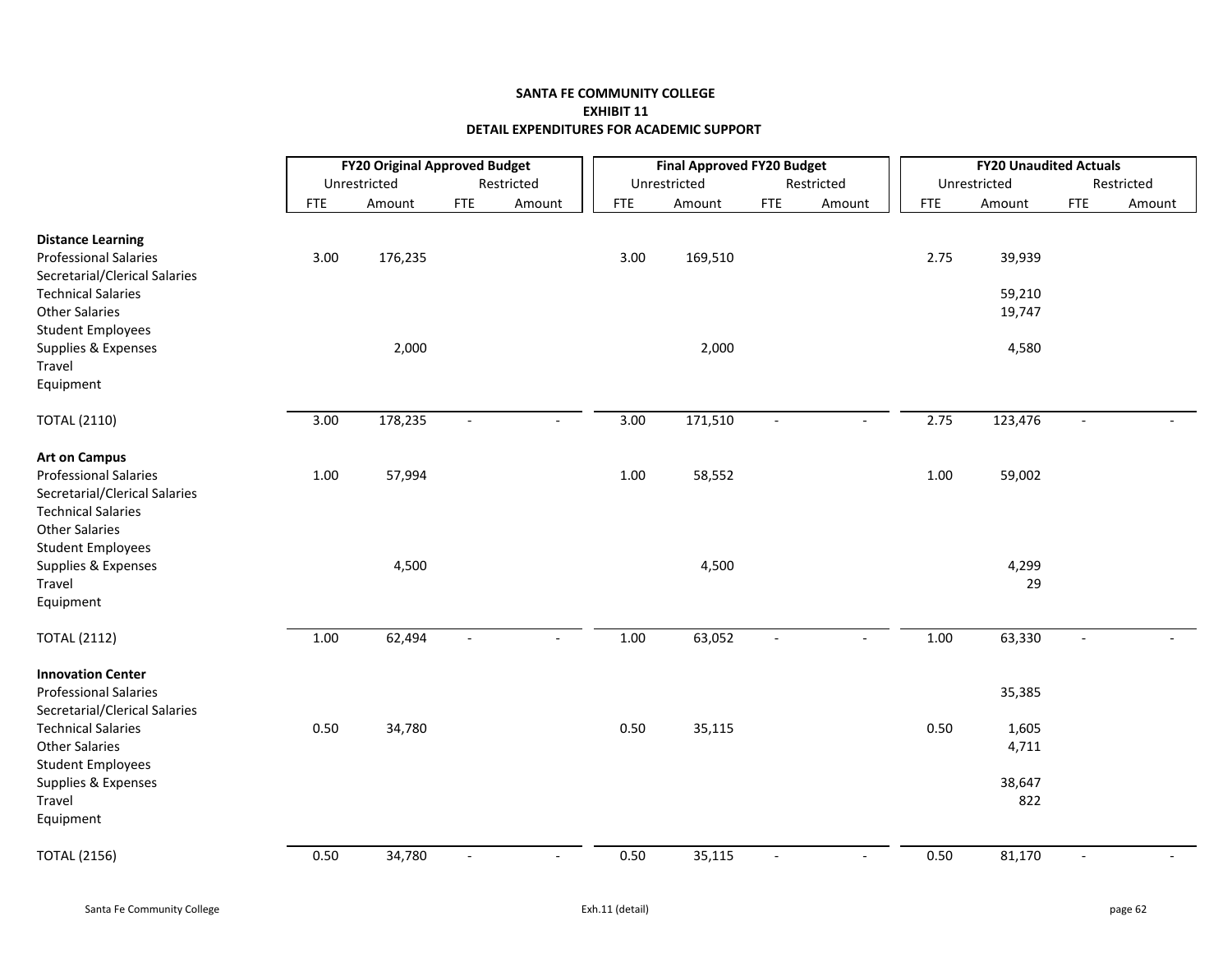|                                       |            | <b>FY20 Original Approved Budget</b> |             |            |            | <b>Final Approved FY20 Budget</b> |            |            |            | <b>FY20 Unaudited Actuals</b> |            |            |
|---------------------------------------|------------|--------------------------------------|-------------|------------|------------|-----------------------------------|------------|------------|------------|-------------------------------|------------|------------|
|                                       |            | Unrestricted                         |             | Restricted |            | Unrestricted                      |            | Restricted |            | Unrestricted                  |            | Restricted |
|                                       | <b>FTE</b> | Amount                               | ${\sf FTE}$ | Amount     | <b>FTE</b> | Amount                            | <b>FTE</b> | Amount     | <b>FTE</b> | Amount                        | <b>FTE</b> | Amount     |
| <b>SUBTOTAL ANCILLARY</b>             | 7.00       | 663,398.47                           |             |            | 7.00       | 705,043.88                        |            |            | 6.75       | 552,115.00                    |            |            |
| <b>ACADEMIC ADMIN. AND PERSONNEL</b>  |            |                                      |             |            |            |                                   |            |            |            |                               |            |            |
| Dean - Arts Desn and Media Arts Admin |            |                                      |             |            |            |                                   |            |            |            |                               |            |            |
| <b>Professional Salaries</b>          | 1.00       | 90,827                               |             |            | 1.00       | 91,701                            |            |            | 1.00       | 83,407                        |            |            |
| Secretarial/Clerical Salaries         | 1.00       | 38,181                               |             |            | 1.00       | 38,533                            |            |            | 1.00       | 38,700                        |            |            |
| <b>Technical Salaries</b>             |            |                                      |             |            |            |                                   |            |            |            |                               |            |            |
| <b>Other Salaries</b>                 |            |                                      |             |            |            |                                   |            |            |            | 1,594                         |            |            |
| <b>Student Employees</b>              |            |                                      |             |            |            |                                   |            |            |            |                               |            |            |
| Supplies & Expenses                   |            | 1,250                                |             |            |            | 1,250                             |            |            |            | 882                           |            |            |
| Travel                                |            |                                      |             |            |            |                                   |            |            |            |                               |            |            |
| Equipment                             |            |                                      |             |            |            |                                   |            |            |            |                               |            |            |
| <b>TOTAL (2011)</b>                   | 2.00       | 130,258                              |             |            | 2.00       | 131,484                           |            |            | 2.00       | 124,583                       |            |            |
| <b>VP Academic Affairs</b>            |            |                                      |             |            |            |                                   |            |            |            |                               |            |            |
| <b>Professional Salaries</b>          | 2.00       | 205,089                              |             |            | 2.00       | 207,061                           |            |            | 2.00       | 208,654                       |            |            |
| Secretarial/Clerical Salaries         | 1.00       | 48,473                               |             |            | 1.00       | 48,939                            |            |            | 1.00       | 49,316                        |            |            |
| <b>Technical Salaries</b>             | 1.00       | 44,803                               |             |            | 1.00       | 44,803                            |            |            | 1.00       | 23,942                        |            |            |
| <b>Other Salaries</b>                 |            |                                      |             |            |            |                                   |            |            |            | 1,905                         |            |            |
| <b>Student Employees</b>              |            |                                      |             |            |            |                                   |            |            |            |                               |            |            |
| Supplies & Expenses                   |            | 46,000                               |             |            |            | 46,000                            |            |            |            | 29,197                        |            |            |
| Travel                                |            |                                      |             |            |            |                                   |            |            |            | 1,268                         |            |            |
| Equipment                             |            |                                      |             |            |            |                                   |            |            |            |                               |            |            |
| <b>TOTAL (2101)</b>                   | 4.00       | 344,365                              |             |            | 4.00       | 346,804                           |            |            | 4.00       | 314,282                       |            |            |
| <b>Dean Liberal Arts</b>              |            |                                      |             |            |            |                                   |            |            |            |                               |            |            |
| <b>Professional Salaries</b>          | 1.00       | 90,827                               |             |            | 1.00       | 91,701                            |            |            | 1.00       | 83,406                        |            |            |
| Secretarial/Clerical Salaries         | 1.00       | 42,204                               |             |            | 1.00       | 42,610                            |            |            | 1.00       | 49,500                        |            |            |
| <b>Technical Salaries</b>             |            |                                      |             |            |            |                                   |            |            |            |                               |            |            |
| <b>Other Salaries</b>                 |            |                                      |             |            |            |                                   |            |            |            | 15,774                        |            |            |
| <b>Student Employees</b>              |            |                                      |             |            |            |                                   |            |            |            |                               |            |            |
| Supplies & Expenses                   |            | 1,250                                |             |            |            | 1,250                             |            |            |            | 498                           |            |            |
| Travel                                |            |                                      |             |            |            |                                   |            |            |            |                               |            |            |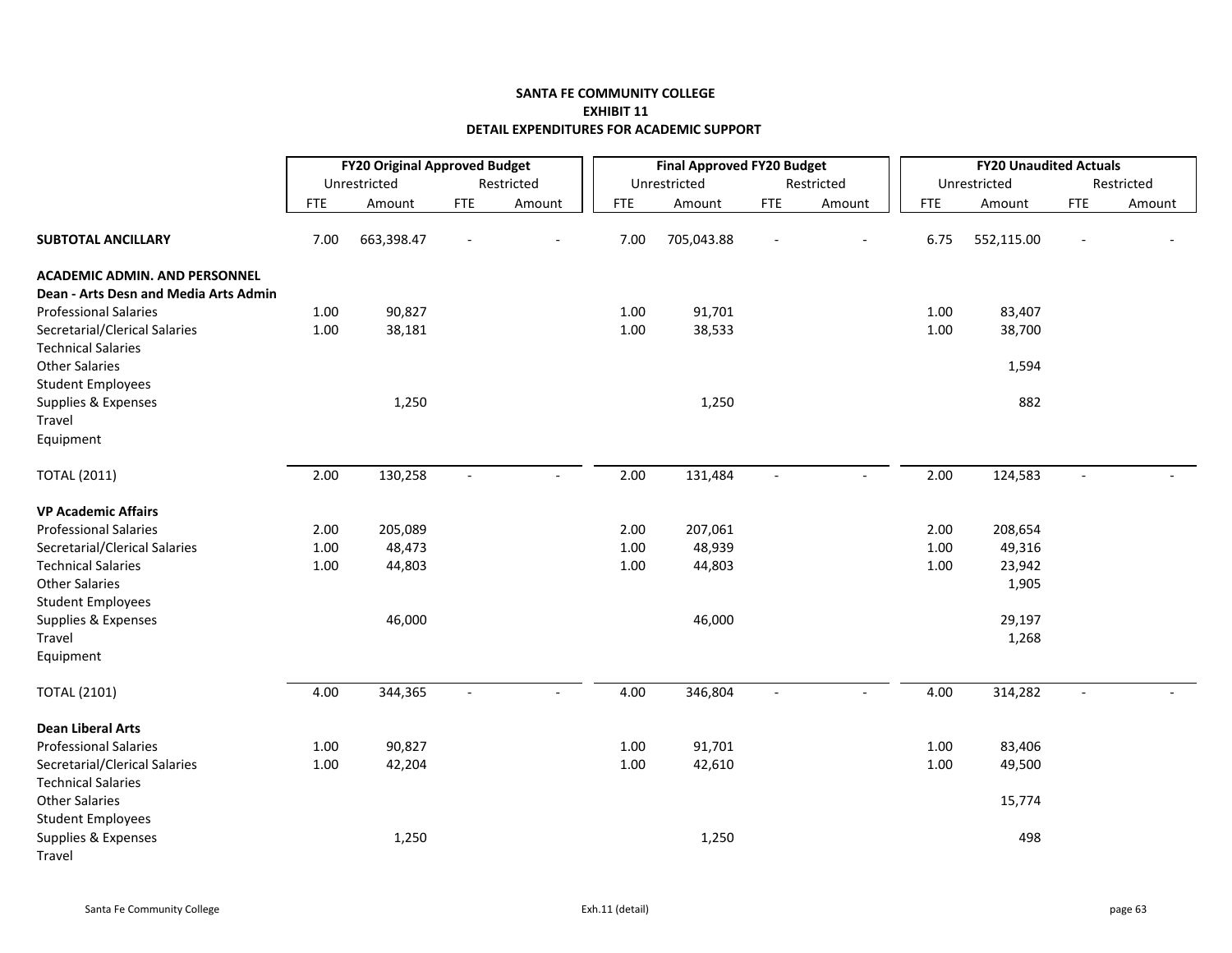|                                      | <b>FY20 Original Approved Budget</b> |              |                |                          |            | <b>Final Approved FY20 Budget</b> |                          |                          |            | <b>FY20 Unaudited Actuals</b> |                |            |
|--------------------------------------|--------------------------------------|--------------|----------------|--------------------------|------------|-----------------------------------|--------------------------|--------------------------|------------|-------------------------------|----------------|------------|
|                                      |                                      | Unrestricted |                | Restricted               |            | Unrestricted                      |                          | Restricted               |            | Unrestricted                  |                | Restricted |
|                                      | <b>FTE</b>                           | Amount       | <b>FTE</b>     | Amount                   | <b>FTE</b> | Amount                            | <b>FTE</b>               | Amount                   | <b>FTE</b> | Amount                        | <b>FTE</b>     | Amount     |
| Equipment                            |                                      |              |                |                          |            |                                   |                          |                          |            |                               |                |            |
| <b>TOTAL (2102)</b>                  | 2.00                                 | 134,281      | $\sim$         | $\overline{\phantom{a}}$ | 2.00       | 135,560                           | $\blacksquare$           | $\equiv$                 | 2.00       | 149,178                       | $\blacksquare$ |            |
| <b>Dean Business and Education</b>   |                                      |              |                |                          |            |                                   |                          |                          |            |                               |                |            |
| <b>Professional Salaries</b>         | 1.00                                 | 92,116       |                |                          | 1.00       | 93,002                            |                          |                          | 1.00       | 89,549                        |                |            |
| Secretarial/Clerical Salaries        | 2.00                                 | 79,005       |                |                          | 2.00       | 79,764                            |                          |                          | 2.00       | 68,107                        |                |            |
| <b>Technical Salaries</b>            |                                      |              |                |                          |            |                                   |                          |                          |            |                               |                |            |
| <b>Other Salaries</b>                |                                      |              |                |                          |            |                                   |                          |                          |            |                               |                |            |
| <b>Student Employees</b>             |                                      |              |                |                          |            |                                   |                          |                          |            |                               |                |            |
| Supplies & Expenses                  |                                      | 1,250        |                |                          |            | 1,250                             |                          |                          |            | 272                           |                |            |
| Travel                               |                                      |              |                |                          |            |                                   |                          |                          |            | 362                           |                |            |
| Equipment                            |                                      |              |                |                          |            |                                   |                          |                          |            |                               |                |            |
| <b>TOTAL (2103)</b>                  | 3.00                                 | 172,371      | $\sim$         | $\overline{\phantom{a}}$ | 3.00       | 174,016                           | $\blacksquare$           | $\overline{\phantom{a}}$ | 3.00       | 158,290                       | $\sim$         |            |
| Dean - Trds, Tech, Sus & Pro Studies |                                      |              |                |                          |            |                                   |                          |                          |            |                               |                |            |
| <b>Professional Salaries</b>         | 1.00                                 | 92,116       |                |                          | 1.00       | 93,002                            |                          |                          | 1.00       | 89,549                        |                |            |
| Secretarial/Clerical Salaries        | $1.00\,$                             | 42,213       |                |                          | $1.00\,$   | 42,618                            |                          |                          | 1.00       | 42,166                        |                |            |
| <b>Technical Salaries</b>            |                                      | $\sim$       |                |                          |            |                                   |                          |                          |            |                               |                |            |
| <b>Other Salaries</b>                |                                      |              |                |                          |            |                                   |                          |                          |            |                               |                |            |
| <b>Student Employees</b>             |                                      |              |                |                          |            |                                   |                          |                          |            | 236                           |                |            |
| Supplies & Expenses                  |                                      | 1,250        |                |                          |            | 1,250                             |                          |                          |            | 887                           |                |            |
| Travel                               |                                      |              |                |                          |            |                                   |                          |                          |            |                               |                |            |
| Equipment                            |                                      |              |                |                          |            |                                   |                          |                          |            |                               |                |            |
| <b>TOTAL (2104)</b>                  | 2.00                                 | 135,579      | $\blacksquare$ | $\overline{\phantom{a}}$ | 2.00       | 136,870                           | $\overline{\phantom{a}}$ | $\overline{a}$           | 2.00       | 132,838                       | $\blacksquare$ |            |
| <b>Dean - Continuing Education</b>   |                                      |              |                |                          |            |                                   |                          |                          |            |                               |                |            |
| <b>Professional Salaries</b>         | 1.00                                 | 80,340       |                |                          | 1.00       | 81,113                            |                          |                          | 1.00       | 81,736                        |                |            |
| Secretarial/Clerical Salaries        | 2.00                                 | 69,423       |                |                          | 2.00       | 69,937                            |                          |                          | 2.00       | 71,224                        |                |            |
| <b>Technical Salaries</b>            |                                      |              |                |                          |            |                                   |                          |                          |            |                               |                |            |
| <b>Other Salaries</b>                |                                      |              |                |                          |            |                                   |                          |                          |            | 1,392                         |                |            |
| <b>Student Employees</b>             |                                      |              |                |                          |            |                                   |                          |                          |            |                               |                |            |
| Supplies & Expenses                  |                                      | 1,500        |                |                          |            | 1,500                             |                          |                          |            | 1,751                         |                |            |
| Travel                               |                                      |              |                |                          |            |                                   |                          |                          |            | 3,659                         |                |            |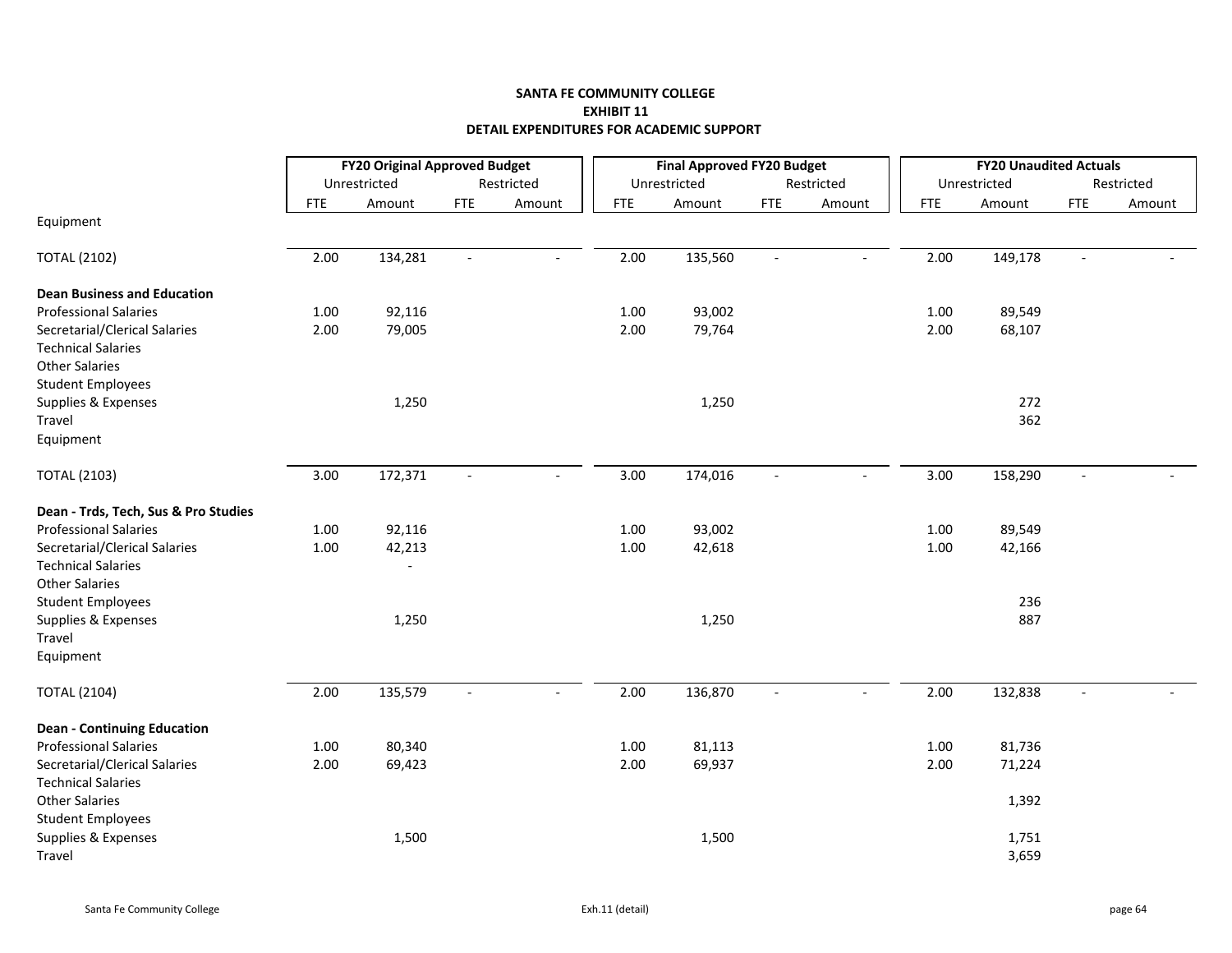|                                                                                                                                                                                                 | <b>FY20 Original Approved Budget</b> |              |                          |                          |            | <b>Final Approved FY20 Budget</b> |                          |            |            | <b>FY20 Unaudited Actuals</b> |                |            |
|-------------------------------------------------------------------------------------------------------------------------------------------------------------------------------------------------|--------------------------------------|--------------|--------------------------|--------------------------|------------|-----------------------------------|--------------------------|------------|------------|-------------------------------|----------------|------------|
|                                                                                                                                                                                                 |                                      | Unrestricted |                          | Restricted               |            | Unrestricted                      |                          | Restricted |            | Unrestricted                  |                | Restricted |
|                                                                                                                                                                                                 | <b>FTE</b>                           | Amount       | <b>FTE</b>               | Amount                   | <b>FTE</b> | Amount                            | <b>FTE</b>               | Amount     | <b>FTE</b> | Amount                        | <b>FTE</b>     | Amount     |
| Equipment<br><b>ICDC</b>                                                                                                                                                                        |                                      |              |                          |                          |            |                                   |                          |            |            |                               |                |            |
| <b>TOTAL (2105)</b>                                                                                                                                                                             | 3.00                                 | 151,263      | $\overline{\phantom{a}}$ | $\blacksquare$           | 3.00       | 152,549                           | $\overline{\phantom{a}}$ | $\sim$     | 3.00       | 159,762                       | $\blacksquare$ |            |
| <b>Contract Training and Grant Development</b><br><b>Professional Salaries</b><br>Secretarial/Clerical Salaries<br><b>Technical Salaries</b><br><b>Other Salaries</b>                           | $1.00\,$                             | 86,390       |                          |                          | $1.00\,$   | 87,221                            |                          |            | 1.00       | 87,892                        |                |            |
| <b>Student Employees</b><br>Supplies & Expenses<br>Travel<br>Equipment                                                                                                                          |                                      | 42,500       |                          |                          |            | 42,500                            |                          |            |            | 25,999<br>1,680               |                |            |
| <b>TOTAL (2106)</b>                                                                                                                                                                             | 1.00                                 | 128,890      | $\overline{\phantom{a}}$ | $\overline{\phantom{a}}$ | 1.00       | 129,721                           | $\blacksquare$           |            | 1.00       | 115,571                       |                |            |
| <b>Adjunct Faculty Development Office</b><br><b>Professional Salaries</b><br>Secretarial/Clerical Salaries<br><b>Technical Salaries</b><br><b>Other Salaries</b>                                | $1.00\,$                             | 40,782       |                          |                          | 1.00       | 41,174                            |                          |            | 1.00       | 33,916                        |                |            |
| <b>Student Employees</b><br>Supplies & Expenses<br>Travel<br>Equipment                                                                                                                          |                                      | 2,500        |                          |                          |            | 2,500                             |                          |            |            | 554                           |                |            |
| <b>TOTAL (2107)</b>                                                                                                                                                                             | 1.00                                 | 43,282       |                          |                          | 1.00       | 43,674                            | $\overline{\phantom{a}}$ |            | $1.00\,$   | 34,470                        |                |            |
| <b>Faculty Senate</b><br><b>Professional Salaries</b><br>Secretarial/Clerical Salaries<br><b>Technical Salaries</b><br><b>Other Salaries</b><br><b>Student Employees</b><br>Supplies & Expenses |                                      | 14,500       |                          |                          |            | 14,500                            |                          |            |            | 14,216                        |                |            |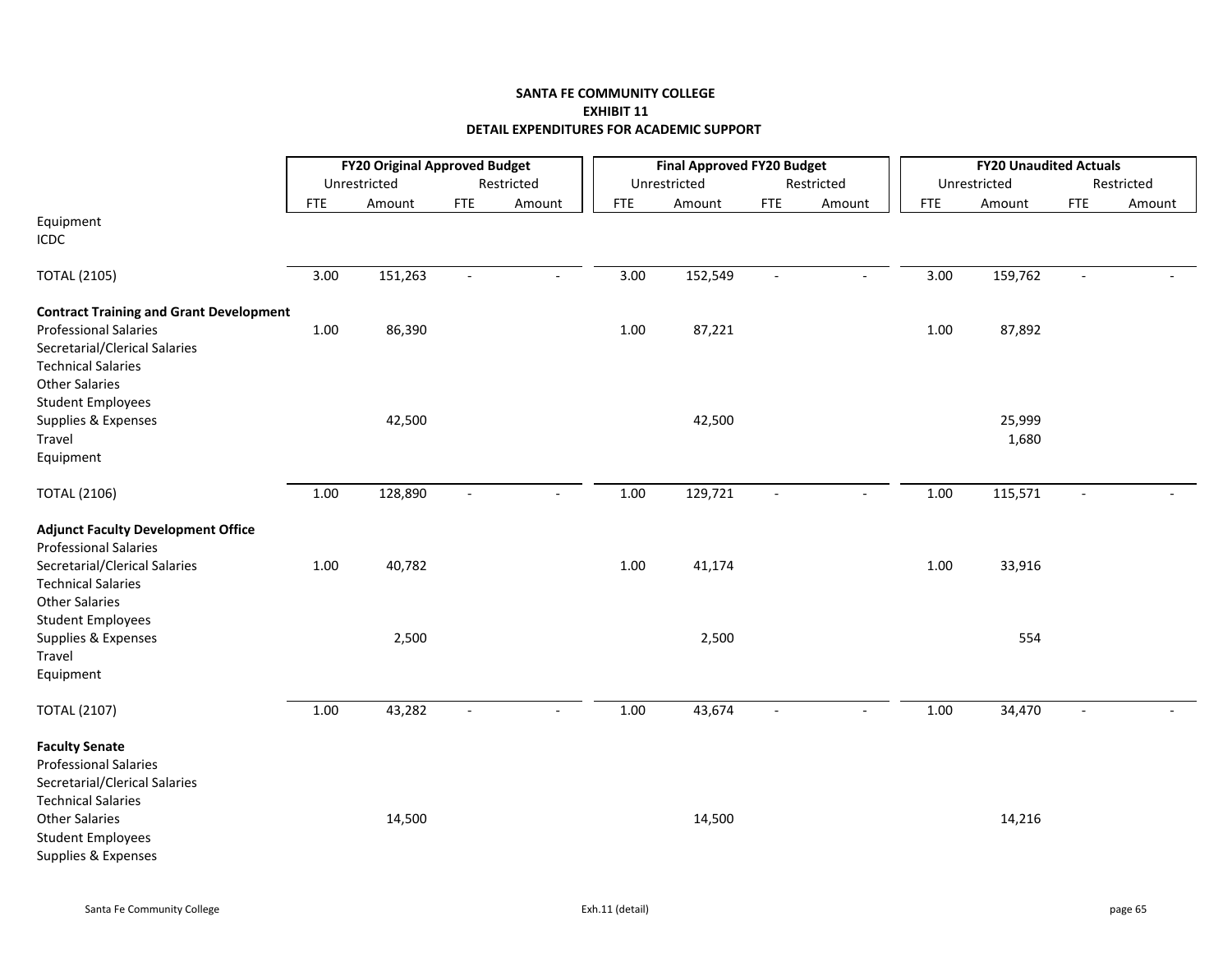|                                                                                                                                                                               |                | <b>FY20 Original Approved Budget</b> |                          |                          |                          | <b>Final Approved FY20 Budget</b> |                          |                |                | <b>FY20 Unaudited Actuals</b> |                          |            |
|-------------------------------------------------------------------------------------------------------------------------------------------------------------------------------|----------------|--------------------------------------|--------------------------|--------------------------|--------------------------|-----------------------------------|--------------------------|----------------|----------------|-------------------------------|--------------------------|------------|
|                                                                                                                                                                               |                | Unrestricted                         |                          | Restricted               |                          | Unrestricted                      |                          | Restricted     |                | Unrestricted                  |                          | Restricted |
|                                                                                                                                                                               | <b>FTE</b>     | Amount                               | <b>FTE</b>               | Amount                   | <b>FTE</b>               | Amount                            | <b>FTE</b>               | Amount         | <b>FTE</b>     | Amount                        | FTE                      | Amount     |
| Travel<br>Equipment                                                                                                                                                           |                |                                      |                          |                          |                          |                                   |                          |                |                |                               |                          |            |
| <b>TOTAL (2111)</b>                                                                                                                                                           | $\sim$         | 14,500                               | $\blacksquare$           | $\sim$                   | $\blacksquare$           | 14,500                            | $\blacksquare$           | $\overline{a}$ | $\blacksquare$ | 14,216                        | $\blacksquare$           |            |
| Dean Health, Math and Science                                                                                                                                                 |                |                                      |                          |                          |                          |                                   |                          |                |                |                               |                          |            |
| <b>Professional Salaries</b>                                                                                                                                                  | 1.00           | 90,827                               |                          |                          | 1.00                     | 91,701                            |                          |                | 1.00           | 83,058                        |                          |            |
| Secretarial/Clerical Salaries<br><b>Technical Salaries</b><br><b>Other Salaries</b><br><b>Student Employees</b>                                                               | 2.00           | 81,720                               |                          |                          | 2.00                     | 82,506                            |                          |                | 2.00           | 83,122                        |                          |            |
| Supplies & Expenses<br>Travel<br>Equipment                                                                                                                                    |                | 1,250                                |                          |                          |                          | 1,250                             |                          |                |                | 1,812<br>99                   |                          |            |
| <b>TOTAL (2113)</b>                                                                                                                                                           | 3.00           | 173,797                              | $\blacksquare$           | $\blacksquare$           | 3.00                     | 175,456                           | $\blacksquare$           |                | 3.00           | 168,091                       | $\overline{\phantom{a}}$ |            |
| <b>Faculty Development</b><br><b>Professional Salaries</b><br>Secretarial/Clerical Salaries<br><b>Technical Salaries</b><br><b>Other Salaries</b><br><b>Student Employees</b> |                |                                      |                          |                          |                          |                                   |                          |                |                |                               |                          |            |
| Supplies & Expenses<br>Travel<br>Equipment                                                                                                                                    |                | 7,000                                |                          |                          |                          | 7,000                             |                          |                |                | 960<br>1,284                  |                          |            |
| <b>TOTAL (2114)</b>                                                                                                                                                           | $\blacksquare$ | 7,000                                | $\overline{\phantom{a}}$ | $\overline{\phantom{a}}$ | $\overline{\phantom{a}}$ | 7,000                             | $\overline{\phantom{a}}$ |                |                | 2,244                         | $\blacksquare$           |            |
| <b>Dual Credit</b>                                                                                                                                                            |                |                                      |                          |                          |                          |                                   |                          |                |                |                               |                          |            |
| <b>Professional Salaries</b>                                                                                                                                                  | 0.16           | 10,272                               |                          |                          | 0.16                     | 10,370                            |                          |                | 0.16           | 10,450                        |                          |            |
| Secretarial/Clerical Salaries                                                                                                                                                 | 0.50           | 18,550                               |                          |                          |                          |                                   |                          |                |                |                               |                          |            |
| <b>Technical Salaries</b><br><b>Other Salaries</b>                                                                                                                            | 1.00           | 41,600                               |                          |                          | 1.00                     | 60,387                            |                          |                | 1.00           | 42,323                        |                          |            |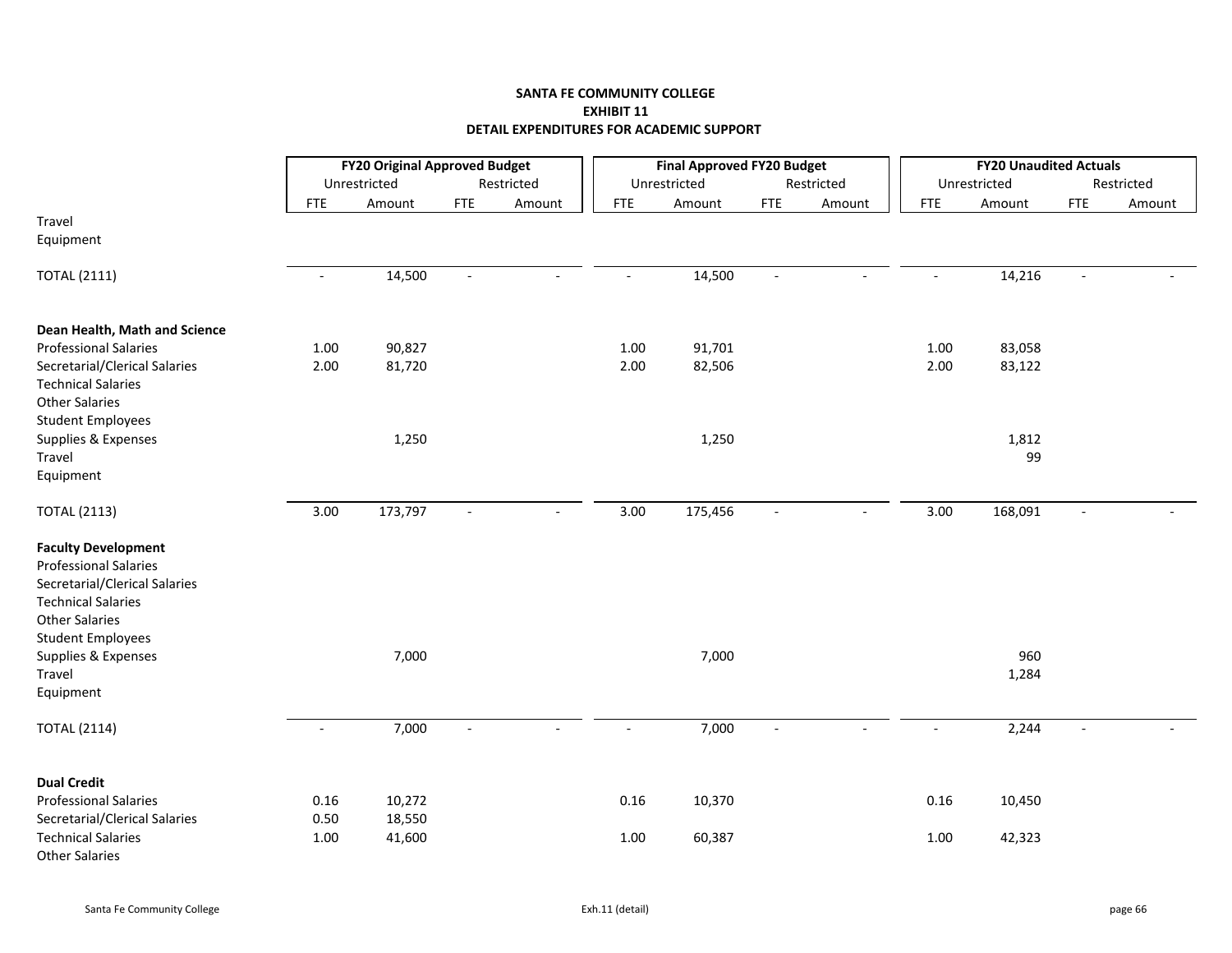|                                     |                          | <b>FY20 Original Approved Budget</b> |                          |                          |                          | <b>Final Approved FY20 Budget</b> |                          |            |                          | <b>FY20 Unaudited Actuals</b> |                |            |
|-------------------------------------|--------------------------|--------------------------------------|--------------------------|--------------------------|--------------------------|-----------------------------------|--------------------------|------------|--------------------------|-------------------------------|----------------|------------|
|                                     |                          | Unrestricted                         |                          | Restricted               |                          | Unrestricted                      |                          | Restricted |                          | Unrestricted                  |                | Restricted |
|                                     | <b>FTE</b>               | Amount                               | ${\sf FTE}$              | Amount                   | <b>FTE</b>               | Amount                            | <b>FTE</b>               | Amount     | <b>FTE</b>               | Amount                        | <b>FTE</b>     | Amount     |
| <b>Student Employees</b>            |                          |                                      |                          |                          |                          |                                   |                          |            |                          |                               |                |            |
| Supplies & Expenses                 |                          | 3,500                                |                          |                          |                          | 3,500                             |                          |            |                          | 249                           |                |            |
| Travel                              |                          |                                      |                          |                          |                          |                                   |                          |            |                          | 68                            |                |            |
| Equipment                           |                          |                                      |                          |                          |                          |                                   |                          |            |                          |                               |                |            |
| <b>TOTAL (2120)</b>                 | 1.66                     | 73,922                               | $\blacksquare$           | $\overline{\phantom{a}}$ | 1.16                     | 74,258                            | $\mathbb{L}$             | $\sim$     | 1.16                     | 53,090                        | $\overline{a}$ |            |
| <b>Achieving the Dream</b>          |                          |                                      |                          |                          |                          |                                   |                          |            |                          |                               |                |            |
| <b>Professional Salaries</b>        |                          |                                      |                          |                          |                          |                                   |                          |            |                          |                               |                |            |
| Secretarial/Clerical Salaries       |                          |                                      |                          |                          |                          |                                   |                          |            |                          |                               |                |            |
| <b>Technical Salaries</b>           |                          |                                      |                          |                          |                          |                                   |                          |            |                          |                               |                |            |
| <b>Other Salaries</b>               |                          |                                      |                          |                          |                          |                                   |                          |            |                          | 45                            |                |            |
| <b>Student Employees</b>            |                          |                                      |                          |                          |                          |                                   |                          |            |                          |                               |                |            |
| Supplies & Expenses                 |                          | 15,000                               |                          |                          |                          | 15,000                            |                          |            |                          |                               |                |            |
| Travel                              |                          |                                      |                          |                          |                          |                                   |                          |            |                          | 1,410                         |                |            |
| Equipment                           |                          |                                      |                          |                          |                          |                                   |                          |            |                          |                               |                |            |
| <b>TOTAL (2121)</b>                 | $\overline{\phantom{a}}$ | 15,000                               | $\overline{\phantom{a}}$ |                          | $\overline{\phantom{a}}$ | 15,000                            | $\blacksquare$           |            | $\overline{a}$           | 1,455                         | $\overline{a}$ |            |
| <b>Dean - Fitness Education</b>     |                          |                                      |                          |                          |                          |                                   |                          |            |                          |                               |                |            |
| <b>Professional Salaries</b>        | 1.00                     | 90,827                               |                          |                          | 1.00                     | 59,902                            |                          |            | 1.00                     | 83,058                        |                |            |
| Secretarial/Clerical Salaries       | 0.50                     | 19,696                               |                          |                          | 0.50                     | 19,886                            |                          |            | 0.50                     | 20,039                        |                |            |
| <b>Technical Salaries</b>           |                          |                                      |                          |                          |                          |                                   |                          |            |                          |                               |                |            |
| <b>Other Salaries</b>               |                          |                                      |                          |                          |                          |                                   |                          |            |                          |                               |                |            |
| <b>Student Employees</b>            |                          |                                      |                          |                          |                          |                                   |                          |            |                          |                               |                |            |
| Supplies & Expenses                 |                          | 1,250                                |                          |                          |                          | 1,250                             |                          |            |                          |                               |                |            |
| Travel                              |                          |                                      |                          |                          |                          |                                   |                          |            |                          |                               |                |            |
| Equipment                           |                          |                                      |                          |                          |                          |                                   |                          |            |                          |                               |                |            |
| <b>TOTAL (2216)</b>                 | 1.50                     | 111,774                              | $\overline{\phantom{a}}$ |                          | 1.50                     | 81,038                            | $\overline{\phantom{a}}$ |            | 1.50                     | 103,097                       | $\overline{a}$ |            |
| <b>Adult Basic Education/Enlace</b> |                          |                                      |                          |                          |                          |                                   |                          |            |                          |                               |                |            |
| Compensation                        |                          |                                      | 10.81                    | 797,298                  |                          |                                   | 10.81                    | 916,203    |                          |                               | 10.81          | 784,842    |
| Supplies & Expenses                 |                          |                                      |                          | 171,647                  |                          |                                   |                          | 41,464     |                          |                               |                | 51,905     |
| <b>TOTAL</b>                        | $\overline{\phantom{a}}$ | $\blacksquare$                       | 10.81                    | 968,945                  | $\blacksquare$           | $\overline{\phantom{a}}$          | 10.81                    | 957,667    | $\overline{\phantom{a}}$ | $\sim$                        | 10.81          | 836,747    |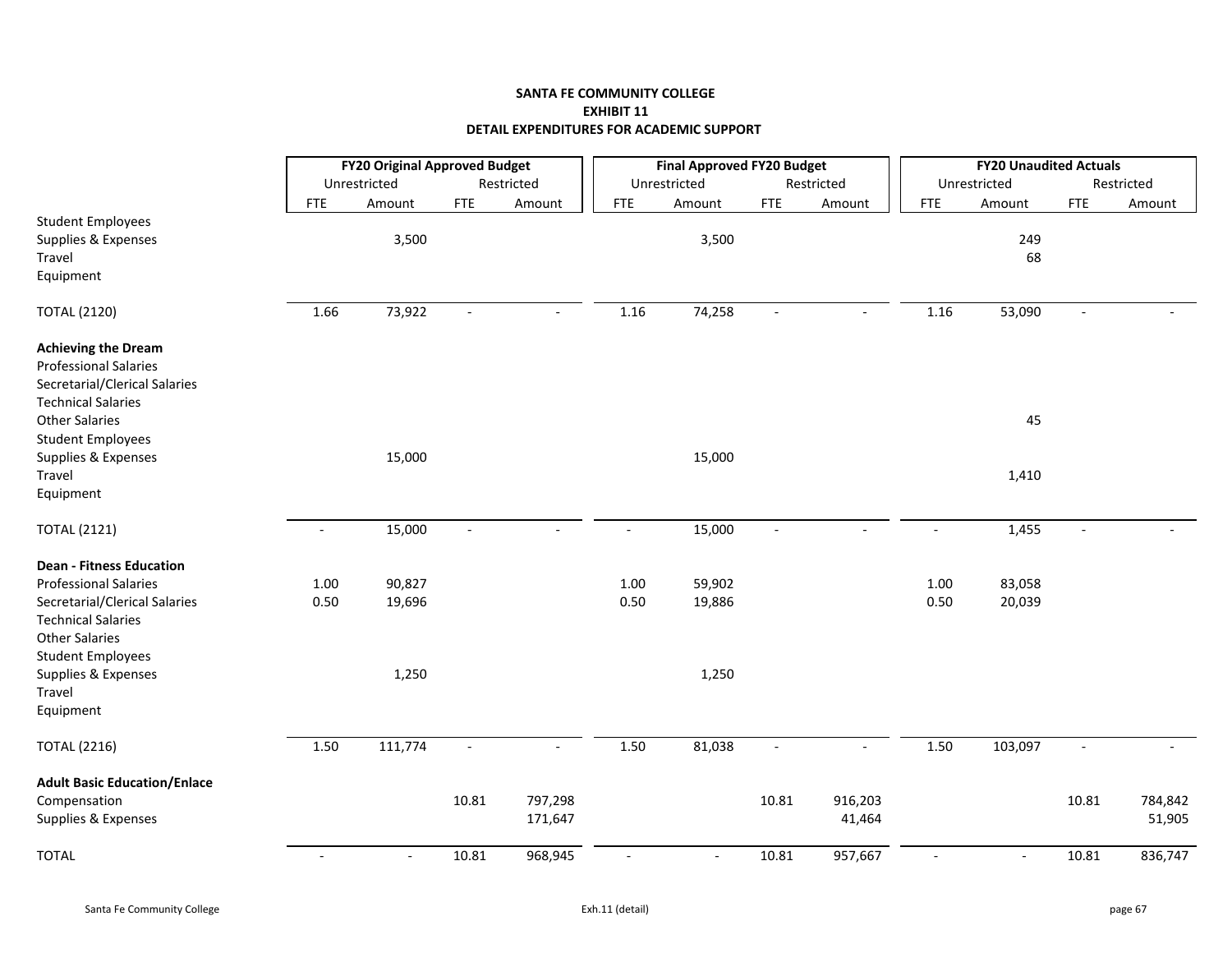|                                    |            | <b>FY20 Original Approved Budget</b> |            |            |                          | <b>Final Approved FY20 Budget</b> |            |            |                | <b>FY20 Unaudited Actuals</b> |            |                     |
|------------------------------------|------------|--------------------------------------|------------|------------|--------------------------|-----------------------------------|------------|------------|----------------|-------------------------------|------------|---------------------|
|                                    |            | Unrestricted                         |            | Restricted |                          | Unrestricted                      |            | Restricted |                | Unrestricted                  |            | Restricted          |
|                                    | <b>FTE</b> | Amount                               | <b>FTE</b> | Amount     | <b>FTE</b>               | Amount                            | <b>FTE</b> | Amount     | <b>FTE</b>     | Amount                        | <b>FTE</b> | Amount              |
| Dual Credit/City of SF             |            |                                      |            |            |                          |                                   |            |            |                |                               |            |                     |
| Compensation                       |            |                                      | 2.00       | 135,568    |                          |                                   | 2.00       | 149,190    |                |                               | 2.00       | 102,024             |
| Supplies & Expenses                |            |                                      |            |            |                          |                                   |            |            |                |                               |            |                     |
|                                    |            |                                      |            |            |                          |                                   |            |            |                |                               |            |                     |
| <b>TOTAL</b>                       | $\sim$     | $\blacksquare$                       | 2.00       | 135,568    | $\blacksquare$           | $\blacksquare$                    | 2.00       | 149,190    | $\blacksquare$ | $\blacksquare$                | 2.00       | 102,024             |
| <b>ENLACE</b>                      |            |                                      |            |            |                          |                                   |            |            |                |                               |            |                     |
| Compensation                       |            |                                      |            |            |                          |                                   |            |            |                |                               | 1.00       | 22,791              |
| Supplies & Expenses                |            |                                      |            |            |                          |                                   |            |            |                |                               |            | 119,518             |
|                                    |            |                                      |            |            |                          |                                   |            |            |                |                               |            |                     |
| <b>TOTAL</b>                       |            |                                      |            |            |                          |                                   |            |            |                |                               | 1.00       | 142,309             |
| <b>Title V MAPS</b>                |            |                                      |            |            |                          |                                   |            |            |                |                               |            |                     |
| Compensation                       |            |                                      |            |            |                          |                                   |            |            |                |                               | 3.50       | 136,597             |
| Supplies & Expenses                |            |                                      |            |            |                          |                                   |            |            |                |                               |            | 22,985              |
|                                    |            |                                      |            |            |                          |                                   |            |            |                |                               |            |                     |
| <b>TOTAL</b>                       |            |                                      |            |            |                          |                                   |            |            |                |                               | 3.50       | 159,582             |
| <b>Title VIII CARES</b>            |            |                                      |            |            |                          |                                   |            |            |                |                               |            |                     |
| Compensation                       |            |                                      |            |            |                          |                                   |            |            |                |                               |            |                     |
| Supplies & Expenses                |            |                                      |            |            |                          |                                   |            |            |                |                               |            | 86,298              |
|                                    |            |                                      |            |            |                          |                                   |            |            |                |                               |            |                     |
| <b>TOTAL</b>                       |            |                                      |            |            |                          |                                   |            |            |                |                               |            | 86,298              |
| Minor Grants (less than \$200,000) |            |                                      |            |            |                          |                                   |            |            |                |                               |            |                     |
| Compensation                       |            |                                      | 1.00       | 48,797     |                          |                                   | 0.50       | 14,640     |                |                               | 0.50       | 8,536               |
| Supplies & Expenses                |            |                                      |            | 48,336     |                          |                                   |            | 96,421     |                |                               |            | 48,805              |
| <b>TOTAL</b>                       | $\sim$     | $\blacksquare$                       | 1.00       | 97,133     | $\overline{\phantom{a}}$ | $\sim$                            | 0.50       | 111,061    | $\sim$         | $\sim$                        | 0.50       | $\overline{57,341}$ |
| <b>Academic Pool</b>               |            |                                      |            |            |                          |                                   |            |            |                |                               |            |                     |
| <b>Professional Salaries</b>       |            |                                      |            |            |                          |                                   |            |            |                |                               |            |                     |
| Secretarial/Clerical Salaries      |            |                                      |            |            |                          |                                   |            |            |                |                               |            |                     |
| <b>Technical Salaries</b>          |            |                                      |            |            |                          |                                   |            |            |                |                               |            |                     |
| <b>Other Salaries</b>              |            | 118,793                              |            |            |                          | 3,000                             |            |            |                |                               |            |                     |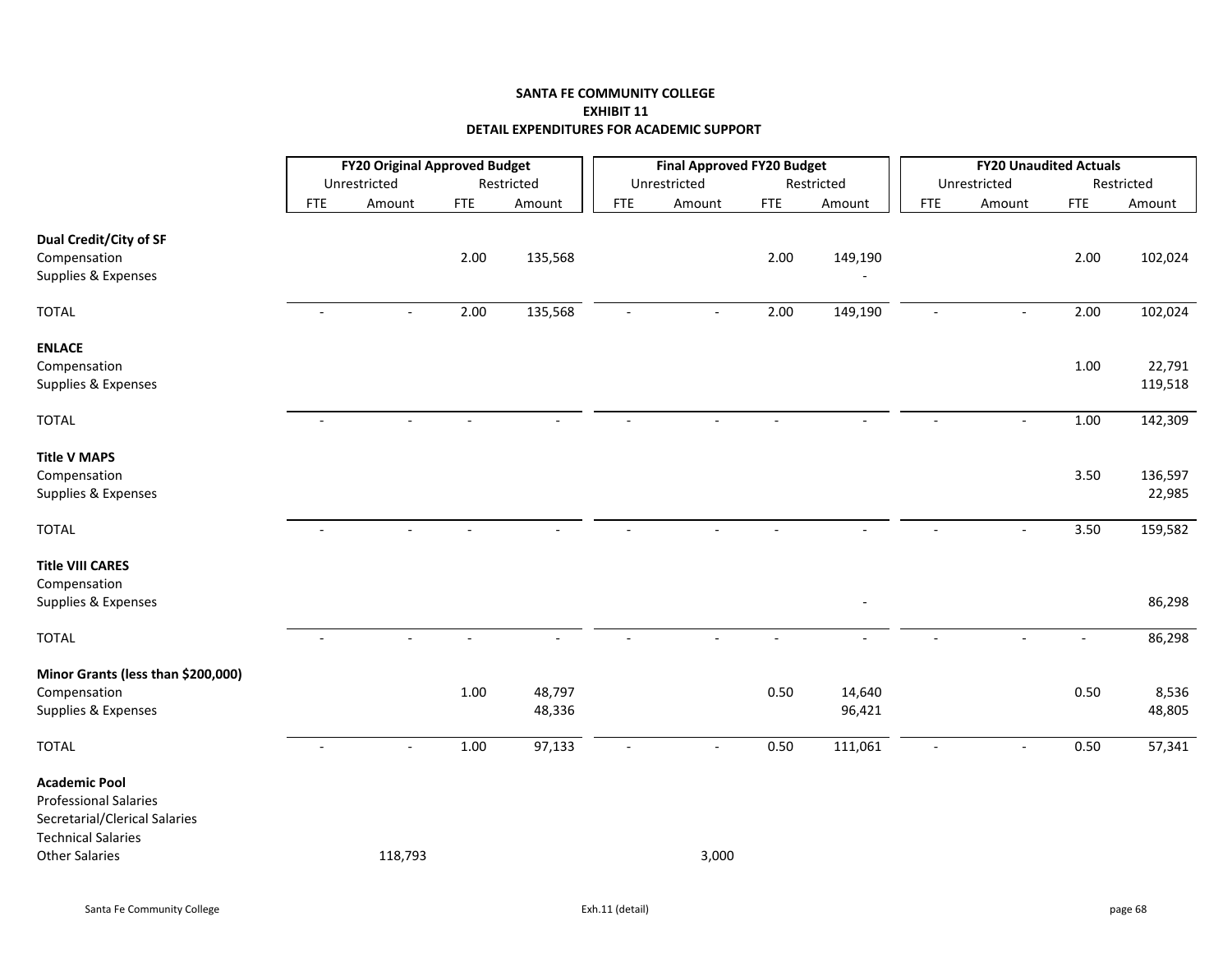|                                      |                          | <b>FY20 Original Approved Budget</b> |            |            |            | <b>Final Approved FY20 Budget</b> |            |            |            | <b>FY20 Unaudited Actuals</b> |            |            |
|--------------------------------------|--------------------------|--------------------------------------|------------|------------|------------|-----------------------------------|------------|------------|------------|-------------------------------|------------|------------|
|                                      |                          | Unrestricted                         |            | Restricted |            | Unrestricted                      |            | Restricted |            | Unrestricted                  |            | Restricted |
|                                      | FTE                      | Amount                               | <b>FTE</b> | Amount     | <b>FTE</b> | Amount                            | <b>FTE</b> | Amount     | <b>FTE</b> | Amount                        | <b>FTE</b> | Amount     |
| <b>Student Employees</b>             |                          | 45,544                               |            |            |            | 45,544                            |            |            |            | 18,273                        |            | 41,816     |
| <b>Budgetary Contingency</b>         |                          | 22,500                               |            |            |            | 22,500                            |            |            |            |                               |            |            |
| Travel                               |                          |                                      |            |            |            |                                   |            |            |            |                               |            |            |
| Equipment                            |                          |                                      |            |            |            |                                   |            |            |            |                               |            |            |
| <b>TOTAL (2190)</b>                  | $\overline{\phantom{a}}$ | 186,837                              |            |            |            | 71,044                            |            |            |            | 18,273                        |            | 41,816     |
| <b>SUBTOTAL ACAD ADM &amp; PERS.</b> | 24.16                    | 1,823,119                            | 13.81      | 1,201,646  | 23.66      | 1,688,974                         | 13.31      | 1,217,918  | 23.66      | 1,549,440                     | 17.81      | 1,426,117  |
| <b>Total Direct Expenditures</b>     | 36.41                    | 2,819,591                            | 13.81      | 1,201,646  | 35.91      | 2,727,294                         | 13.31      | 1,217,918  | 35.66      | 2,433,544                     | 17.81      | 1,426,117  |
| <b>Fringe Benefits</b>               |                          | 797,681                              |            |            |            | 763,620                           |            |            |            | 623,751                       |            | 191,772    |
| Internal Services Charges            |                          | 393,287                              |            |            |            | 391,601                           |            |            |            | 347,920                       |            |            |
| <b>TOTAL EXPENDITURES</b>            | 36.41                    | 4,010,559                            | 13.81      | 1,201,646  | 35.91      | 3,882,515                         | 13.31      | 1,217,918  | 35.66      | 3,405,215                     | 17.81      | 1,617,889  |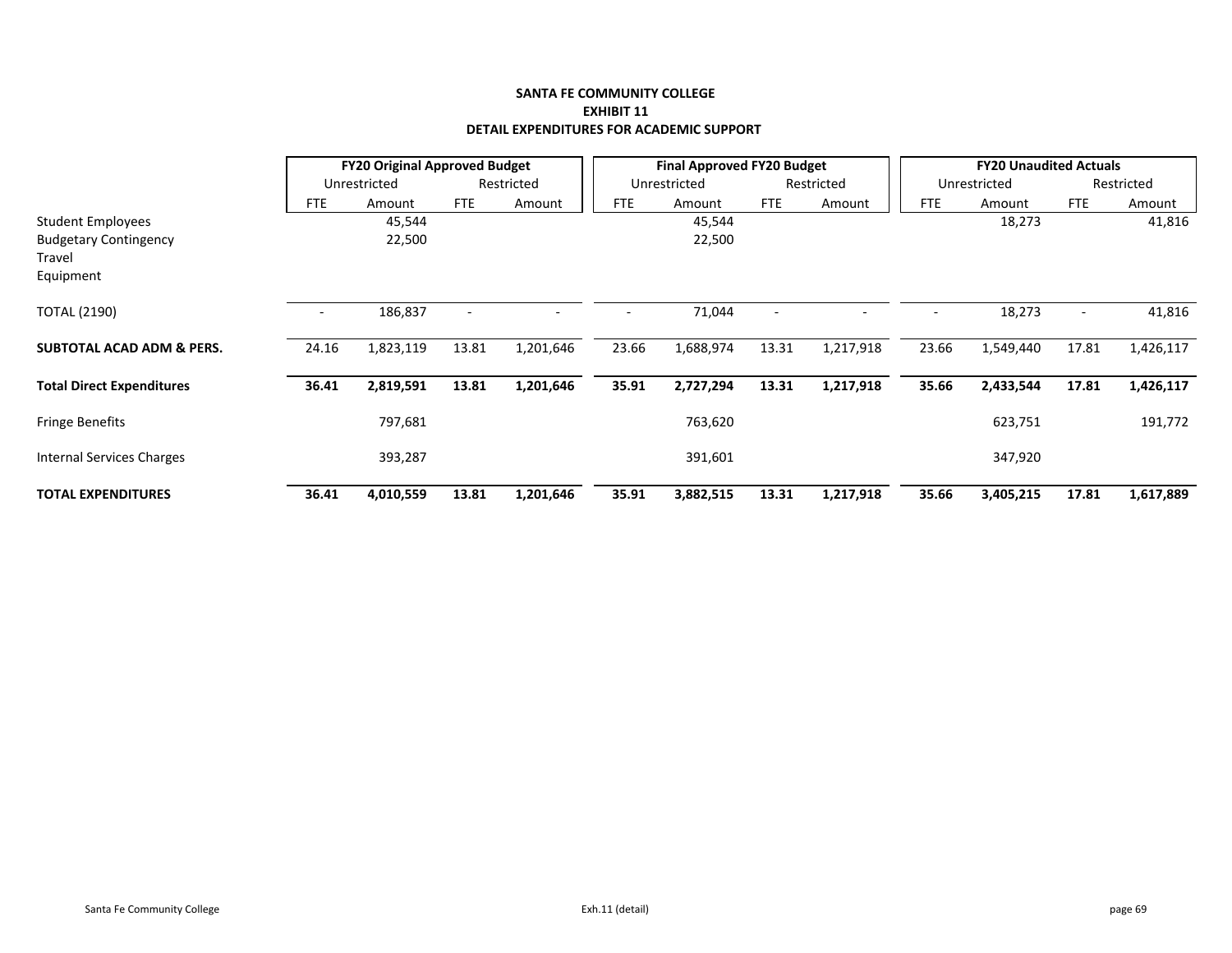#### **SANTA FE COMMUNITY COLLEGE EXHIBIT 12EXPENDITURES FOR STUDENT SERVICES**

|                                           |      | <b>FY20 Original Approved Budget</b> |              |        |            |            | <b>Final Approved FY20 Budget</b> |                          |                          |            | <b>FY20 Unaudited Actuals</b> |                |            |
|-------------------------------------------|------|--------------------------------------|--------------|--------|------------|------------|-----------------------------------|--------------------------|--------------------------|------------|-------------------------------|----------------|------------|
|                                           |      |                                      | Unrestricted |        | Restricted |            | Unrestricted                      |                          | Restricted               |            | Unrestricted                  |                | Restricted |
|                                           |      | <b>FTE</b>                           | Amount       | FTE    | Amount     | <b>FTE</b> | Amount                            | <b>FTE</b>               | Amount                   | <b>FTE</b> | Amount                        | <b>FTE</b>     | Amount     |
| <b>ADMIN. OF STUDENT SERVICES-121</b>     |      |                                      |              |        |            |            |                                   |                          |                          |            |                               |                |            |
| <b>Student Affairs Officer</b>            | 3020 | 1.00                                 | 64,097       |        |            | 1.00       | 64,704                            |                          |                          | 1.00       | 64,980                        |                |            |
| <b>AVP Student Success</b>                | 3026 | 1.00                                 | 96,478       |        |            | 1.00       | 98,500                            |                          |                          | 1.00       | 97,557                        |                |            |
| Welcome and Advising Center               | 3013 | 15.83                                | 809,307      |        |            | 15.83      | 796,730                           |                          |                          | 15.83      | 667,477                       |                |            |
| Registrar                                 | 3003 | 3.00                                 | 183,052      |        |            | 3.00       | 184,393                           |                          |                          | 3.00       | 157,612                       |                |            |
| SUBTOT ADM OF STUD. SVS                   |      | 20.83                                | 1,152,934    |        |            | 20.83      | 1,144,327                         | $\sim$                   | $\sim$                   | 20.83      | 987,626                       |                |            |
| <b>COUNSELING AND CAREER GUIDANCE-123</b> |      |                                      |              |        |            |            |                                   |                          |                          |            |                               |                |            |
| <b>Counseling Services</b>                | 3004 | 2.00                                 | 117,093      |        |            | 2.00       | 117,957                           |                          |                          | 2.00       | 109,196                       |                |            |
| Veteran's Resource Center                 | 3024 | 1.00                                 | 50,993       |        |            | 1.00       | 51,454                            |                          | $\blacksquare$           | 1.00       | 28,627                        |                |            |
| Trio                                      | 3502 | $\overline{\phantom{a}}$             |              |        |            |            |                                   |                          | $\overline{\phantom{a}}$ |            |                               |                |            |
| <b>SUBTOT COUNSELING</b>                  |      | 3.00                                 | 168,086      |        |            | 3.00       | 169,411                           |                          | ä,                       | 3.00       | 137,823                       |                |            |
| FINANCIAL AID ADM.-124                    |      |                                      |              |        |            |            |                                   |                          |                          |            |                               |                |            |
| <b>Financial Aid</b>                      | 3006 | 6.00                                 | 326,550      |        |            | 6.00       | 330,942                           |                          |                          | 6.00       | 288,034                       |                |            |
| SUPPLEM. EDUCATIONAL SERVICES-125         |      |                                      |              |        |            |            |                                   |                          |                          |            |                               |                |            |
| <b>Accessibility Services</b>             | 3007 | 3.50                                 | 180,762      |        |            | 3.50       | 181,850                           |                          |                          | 3.50       | 167,446                       |                |            |
| <b>Testing Center</b>                     | 3009 | 4.00                                 | 196,739      |        |            | 4.00       | 197,542                           |                          |                          | 4.00       | 155,899                       |                |            |
| <b>Student Development</b>                | 3010 | 3.00                                 | 151,827      |        |            | 3.00       | 152,916                           |                          |                          | 3.00       | 121,019                       |                |            |
| Commencement                              | 3011 | $\overline{\phantom{a}}$             | 19,000       |        |            |            | 19,000                            |                          |                          |            | 14,037                        |                |            |
| <b>Student Ambassadors</b>                | 3015 | $\overline{\phantom{a}}$             | 85,400       |        |            |            | 85,400                            |                          |                          |            | 51,036                        |                |            |
| <b>Student Publications</b>               | 3017 | $\overline{\phantom{a}}$             | 143,500      |        |            |            | 143,500                           |                          |                          |            | 110,255                       |                |            |
| <b>Student Recruitment</b>                | 3022 | 1.84                                 | 121,650      |        |            | 1.84       | 122,603                           |                          |                          | 1.84       | 119,610                       |                |            |
| <b>Student Support Minor Grants</b>       |      | ÷.                                   | $\sim$       | 3.60   | 126,743    |            | $\mathbf{r}$                      | 3.60                     | 209,806                  | $\sim$     | $\sim$                        | 3.60           | 302,262    |
| <b>Student Services Pool</b>              | 3090 |                                      | 231,943      | $\sim$ |            |            | 135,865                           | $\overline{\phantom{0}}$ |                          |            | 113,896                       | $\sim$         |            |
| SUBTOTAL SUPPL. EDUC. SVS                 |      | 12.34                                | 1,130,821    | 3.60   | 126,743    | 12.34      | 1,038,676                         | 3.60                     | 209,806                  | 12.34      | 853,199                       | 3.60           | 302,262    |
| TOT DIRECT EXPEND                         |      | 42.17                                | 2,778,392    | 3.60   | 126,743    | 42.17      | 2,683,357                         | 3.60                     | 209,806                  | 42.17      | 2,266,681                     | 3.60           | 302,262    |
| <b>FRINGE BENEFITS</b>                    |      |                                      | 806,555      |        |            |            | 773,301                           | $\blacksquare$           |                          |            | 654,968                       | $\blacksquare$ | 49,841     |
| <b>INT SERVICE CHARGES</b>                |      |                                      | 480,684      |        |            |            | 478,624                           |                          |                          |            | 425,235                       |                |            |
| <b>TOTAL EXPENDITURES</b>                 |      | 42.17                                | 4,065,631    | 3.60   | 126,743    | 42.17      | 3,935,282                         | 3.60                     | 209,806                  | 42.17      | 3,346,884                     | 3.60           | 352,103    |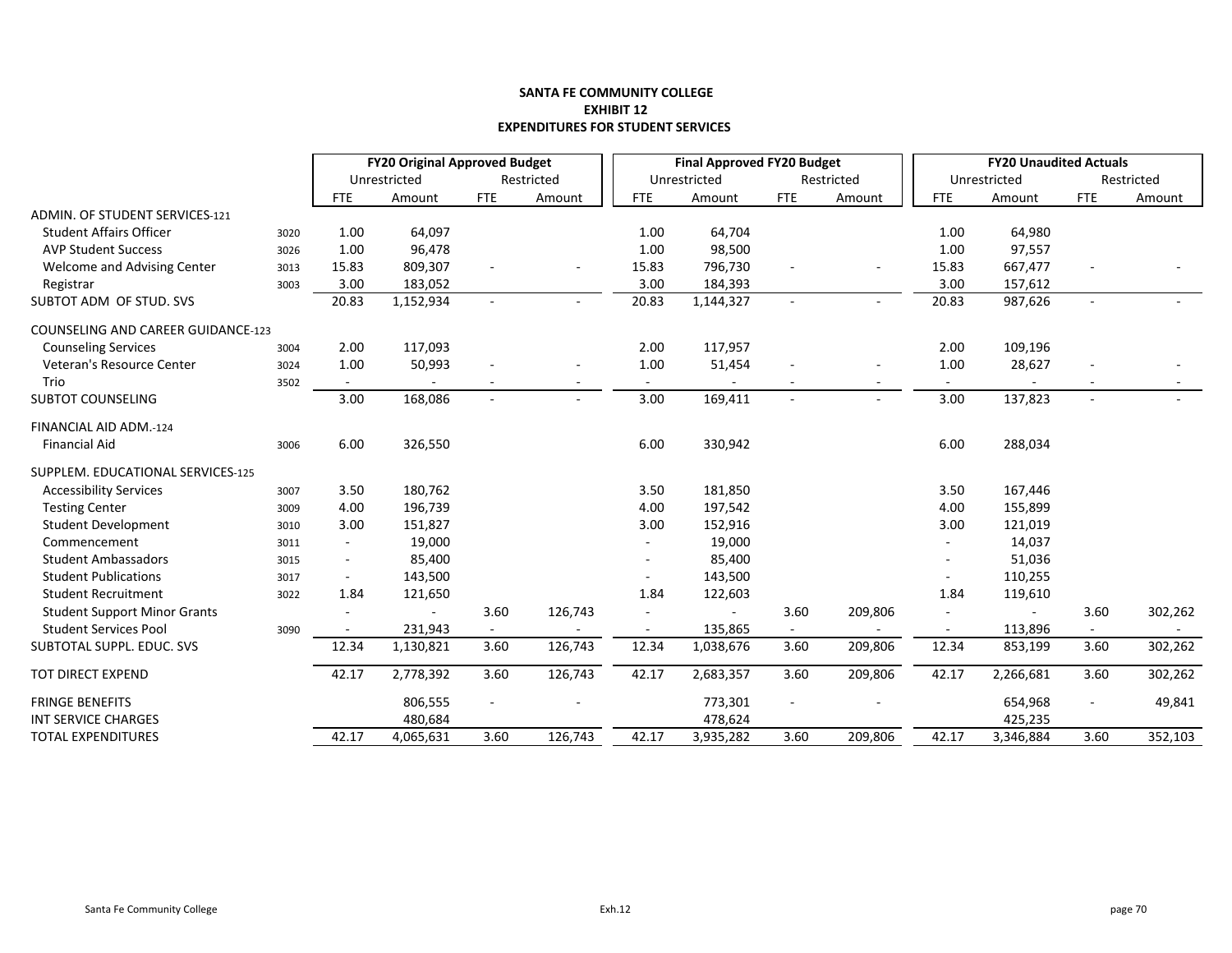# **SANTA FE COMMUNITY COLLEGE EXHIBIT 12 DETAIL EXPENDITURES FOR STUDENT SERVICES**

|                                       |            | <b>FY20 Original Approved Budget</b> |                |            |            | <b>Final Approved FY20 Budget</b> |                |            |            | <b>FY20 Unaudited Actuals</b> |            |            |
|---------------------------------------|------------|--------------------------------------|----------------|------------|------------|-----------------------------------|----------------|------------|------------|-------------------------------|------------|------------|
|                                       |            | Unrestricted                         |                | Restricted |            | Unrestricted                      |                | Restricted |            | Unrestricted                  |            | Restricted |
|                                       | <b>FTE</b> | Amount                               | <b>FTE</b>     | Amount     | <b>FTE</b> | Amount                            | <b>FTE</b>     | Amount     | <b>FTE</b> | Amount                        | <b>FTE</b> | Amount     |
| <b>ADMIN. OF STUDENT SERVICES-121</b> |            |                                      |                |            |            |                                   |                |            |            |                               |            |            |
| <b>Student Affairs Officer</b>        |            |                                      |                |            |            |                                   |                |            |            |                               |            |            |
| <b>Professional Salaries</b>          | $1.00\,$   | 63,097                               |                |            | 1.00       | 63,704                            |                |            | 1.00       | 64,194                        |            |            |
| Secretarial/Clerical Salaries         |            |                                      |                |            |            |                                   |                |            |            |                               |            |            |
| <b>Technical Salaries</b>             |            |                                      |                |            |            |                                   |                |            |            |                               |            |            |
| <b>Other Salaries</b>                 |            |                                      |                |            |            |                                   |                |            |            |                               |            |            |
| <b>Student Employees</b>              |            |                                      |                |            |            |                                   |                |            |            |                               |            |            |
| Supplies & Expenses                   |            | 1,000                                |                |            |            | 1,000                             |                |            |            | 786                           |            |            |
| Travel                                |            |                                      |                |            |            |                                   |                |            |            |                               |            |            |
| Equipment                             |            |                                      |                |            |            |                                   |                |            |            |                               |            |            |
| <b>TOTAL (3020)</b>                   | $1.00\,$   | 64,097                               |                | $\sim$     | 1.00       | 64,704                            |                | $\sim$     | 1.00       | 64,980                        |            |            |
| <b>AVP for Student Success</b>        |            |                                      |                |            |            |                                   |                |            |            |                               |            |            |
| <b>Professional Salaries</b>          | $1.00\,$   | 93,978                               |                |            | $1.00\,$   | 96,000                            |                |            | 1.00       | 96,739                        |            |            |
| Secretarial/Clerical Salaries         |            |                                      |                |            |            |                                   |                |            |            |                               |            |            |
| <b>Technical Salaries</b>             |            |                                      |                |            |            |                                   |                |            |            |                               |            |            |
| <b>Other Salaries</b>                 |            |                                      |                |            |            |                                   |                |            |            |                               |            |            |
| <b>Student Employees</b>              |            |                                      |                |            |            |                                   |                |            |            |                               |            |            |
| Supplies & Expenses                   |            | 2,500                                |                |            |            | 2,500                             |                |            |            | 818                           |            |            |
| IDC                                   |            |                                      |                |            |            |                                   |                |            |            |                               |            |            |
| Travel                                |            |                                      |                |            |            |                                   |                |            |            |                               |            |            |
| Equipment                             |            |                                      |                |            |            |                                   |                |            |            |                               |            |            |
| <b>TOTAL (3026)</b>                   | $1.00\,$   | 96,478                               | $\overline{a}$ |            | 1.00       | 98,500                            | $\overline{a}$ |            | 1.00       | 97,557                        |            |            |
| <b>Welcome and Advising Center</b>    |            |                                      |                |            |            |                                   |                |            |            |                               |            |            |
| <b>Professional Salaries</b>          | 4.00       | 169,730                              |                |            | 4.00       | 171,310                           |                |            | 4.00       | 140,772                       |            |            |
| Secretarial/Clerical Salaries         | 1.00       | 38,245                               |                |            | 1.00       | 36,772                            |                |            | 1.00       | 27,864                        |            |            |
| <b>Technical Salaries</b>             | 10.83      | 535,331                              |                |            | 10.83      | 537,648                           |                |            | 10.83      | 482,761                       |            |            |
| <b>Other Salaries</b>                 |            | 40,000                               |                |            |            | 25,000                            |                |            |            | 6,628                         |            |            |
| <b>Student Employees</b>              |            |                                      |                |            |            |                                   |                |            |            |                               |            |            |
| Supplies & Expenses                   |            | 26,000                               |                |            |            | 26,000                            |                |            |            | 7,474                         |            |            |
| Travel                                |            |                                      |                |            |            |                                   |                |            |            | 1,700                         |            |            |
| Equipment                             |            |                                      |                |            |            |                                   |                |            |            | 278                           |            |            |
|                                       |            |                                      |                |            |            |                                   |                |            |            |                               |            |            |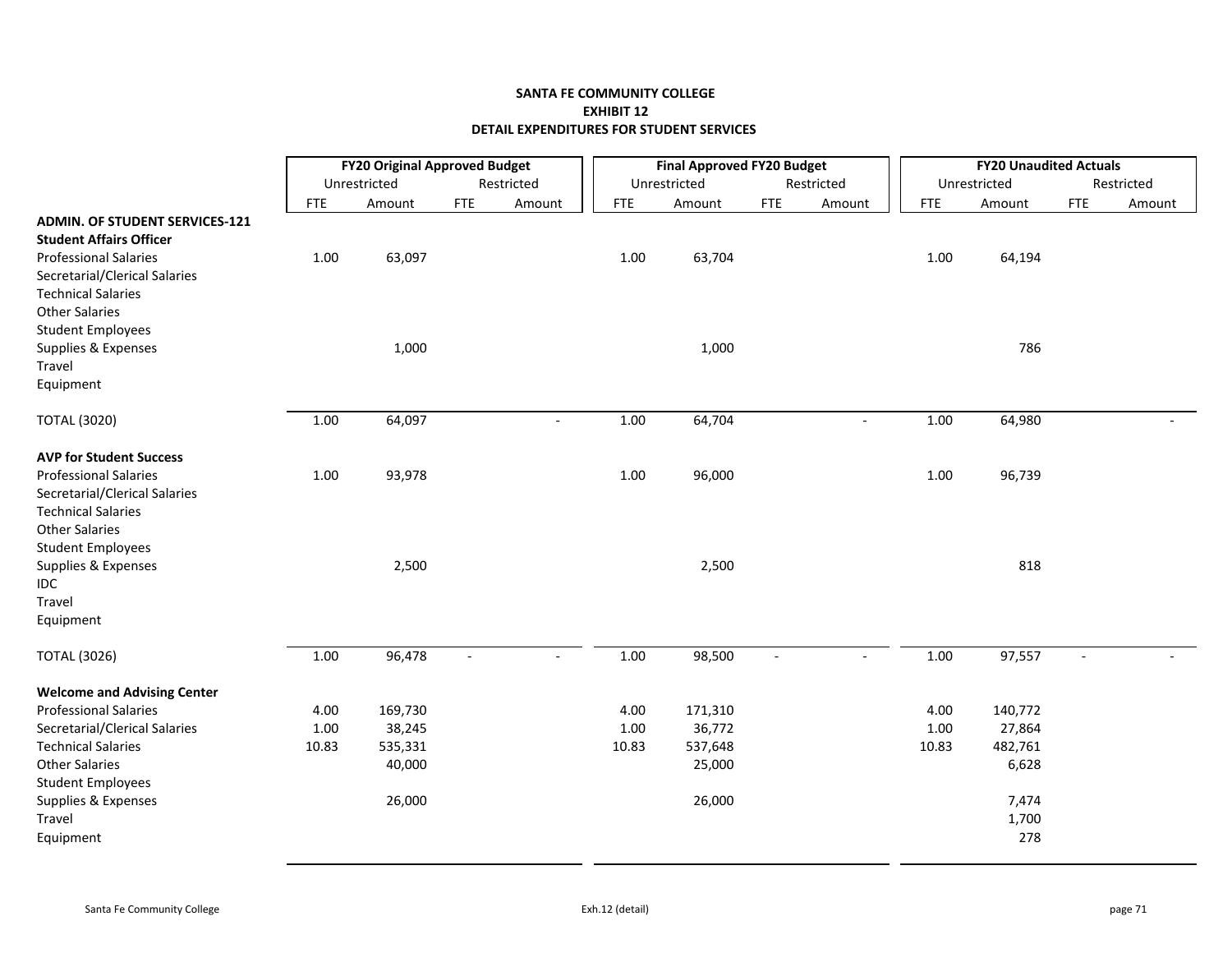## **SANTA FE COMMUNITY COLLEGE EXHIBIT 12 DETAIL EXPENDITURES FOR STUDENT SERVICES**

|                                           | <b>FY20 Original Approved Budget</b> |              |                          |            |            | <b>Final Approved FY20 Budget</b> |                |              |            | <b>FY20 Unaudited Actuals</b> |                          |            |
|-------------------------------------------|--------------------------------------|--------------|--------------------------|------------|------------|-----------------------------------|----------------|--------------|------------|-------------------------------|--------------------------|------------|
|                                           |                                      | Unrestricted |                          | Restricted |            | Unrestricted                      |                | Restricted   |            | Unrestricted                  |                          | Restricted |
|                                           | <b>FTE</b>                           | Amount       | <b>FTE</b>               | Amount     | <b>FTE</b> | Amount                            | <b>FTE</b>     | Amount       | <b>FTE</b> | Amount                        | <b>FTE</b>               | Amount     |
| <b>TOTAL (3013)</b>                       | 15.83                                | 809,307      |                          |            | 15.83      | 796,730                           |                |              | 15.83      | 667,477                       |                          |            |
| Registrar                                 |                                      |              |                          |            |            |                                   |                |              |            |                               |                          |            |
| <b>Professional Salaries</b>              | 2.00                                 | 138,738      |                          |            | 2.00       | 140,072                           |                |              | 2.00       | 114,977                       |                          |            |
| Secretarial/Clerical Salaries             |                                      |              |                          |            |            |                                   |                |              |            |                               |                          |            |
| <b>Technical Salaries</b>                 | 1.00                                 | 33,314       |                          |            | 1.00       | 33,322                            |                |              | 1.00       | 34,860                        |                          |            |
| <b>Other Salaries</b>                     |                                      |              |                          |            |            |                                   |                |              |            |                               |                          |            |
| <b>Student Employees</b>                  |                                      |              |                          |            |            |                                   |                |              |            |                               |                          |            |
| Supplies & Expenses                       |                                      | 11,000       |                          |            |            | 11,000                            |                |              |            | 7,573                         |                          |            |
| Travel                                    |                                      |              |                          |            |            |                                   |                |              |            | 202                           |                          |            |
| Equipment                                 |                                      |              |                          |            |            |                                   |                |              |            |                               |                          |            |
| <b>TOTAL (3003)</b>                       | 3.00                                 | 183,052      |                          |            | 3.00       | 184,393                           |                |              | 3.00       | 157,612                       |                          |            |
| SUBTOT. ADMIN. OF STUD. SVS               | 20.83                                | 1,152,934    | $\overline{\phantom{a}}$ |            | 20.83      | 1,144,327                         | $\blacksquare$ |              | 20.83      | 987,626                       | $\overline{\phantom{a}}$ |            |
| <b>COUNSELING AND CAREER GUIDANCE-123</b> |                                      |              |                          |            |            |                                   |                |              |            |                               |                          |            |
| <b>Counseling Services</b>                |                                      |              |                          |            |            |                                   |                |              |            |                               |                          |            |
| <b>Professional Salaries</b>              | 2.00                                 | 114,593      |                          |            | 2.00       | 115,457                           |                |              | 2.00       | 108,607                       |                          |            |
| Secretarial/Clerical Salaries             |                                      |              |                          |            |            |                                   |                |              |            |                               |                          |            |
| <b>Technical Salaries</b>                 |                                      |              |                          |            |            |                                   |                |              |            |                               |                          |            |
| <b>Other Salaries</b>                     |                                      |              |                          |            |            |                                   |                |              |            |                               |                          |            |
| <b>Student Employees</b>                  |                                      |              |                          |            |            |                                   |                |              |            |                               |                          |            |
| Supplies & Expenses                       |                                      | 2,500        |                          |            |            | 2,500                             |                |              |            | 525                           |                          |            |
| Travel                                    |                                      |              |                          |            |            |                                   |                |              |            | 64                            |                          |            |
| Equipment                                 |                                      |              |                          |            |            |                                   |                |              |            |                               |                          |            |
| <b>TOTAL (3004)</b>                       | 2.00                                 | 117,093      |                          | $\sim$     | 2.00       | 117,957                           |                | $\mathbf{r}$ | 2.00       | 109,196                       |                          |            |
| <b>Veteran's Resource Center</b>          |                                      |              |                          |            |            |                                   |                |              |            |                               |                          |            |
| <b>Professional Salaries</b>              | 1.00                                 | 47,993       |                          |            | 1.00       | 48,454                            |                |              | 1.00       |                               |                          |            |
| Secretarial/Clerical Salaries             |                                      |              |                          |            |            |                                   |                |              |            |                               |                          |            |
| <b>Technical Salaries</b>                 |                                      |              |                          |            |            |                                   |                |              |            | 27,089                        |                          |            |
| <b>Other Salaries</b>                     |                                      |              |                          |            |            |                                   |                |              |            |                               |                          |            |
| <b>Student Employees</b>                  |                                      |              |                          |            |            |                                   |                |              |            |                               |                          |            |
| Supplies & Expenses                       |                                      | 3,000        |                          |            |            | 3,000                             |                |              |            | 1,538                         |                          |            |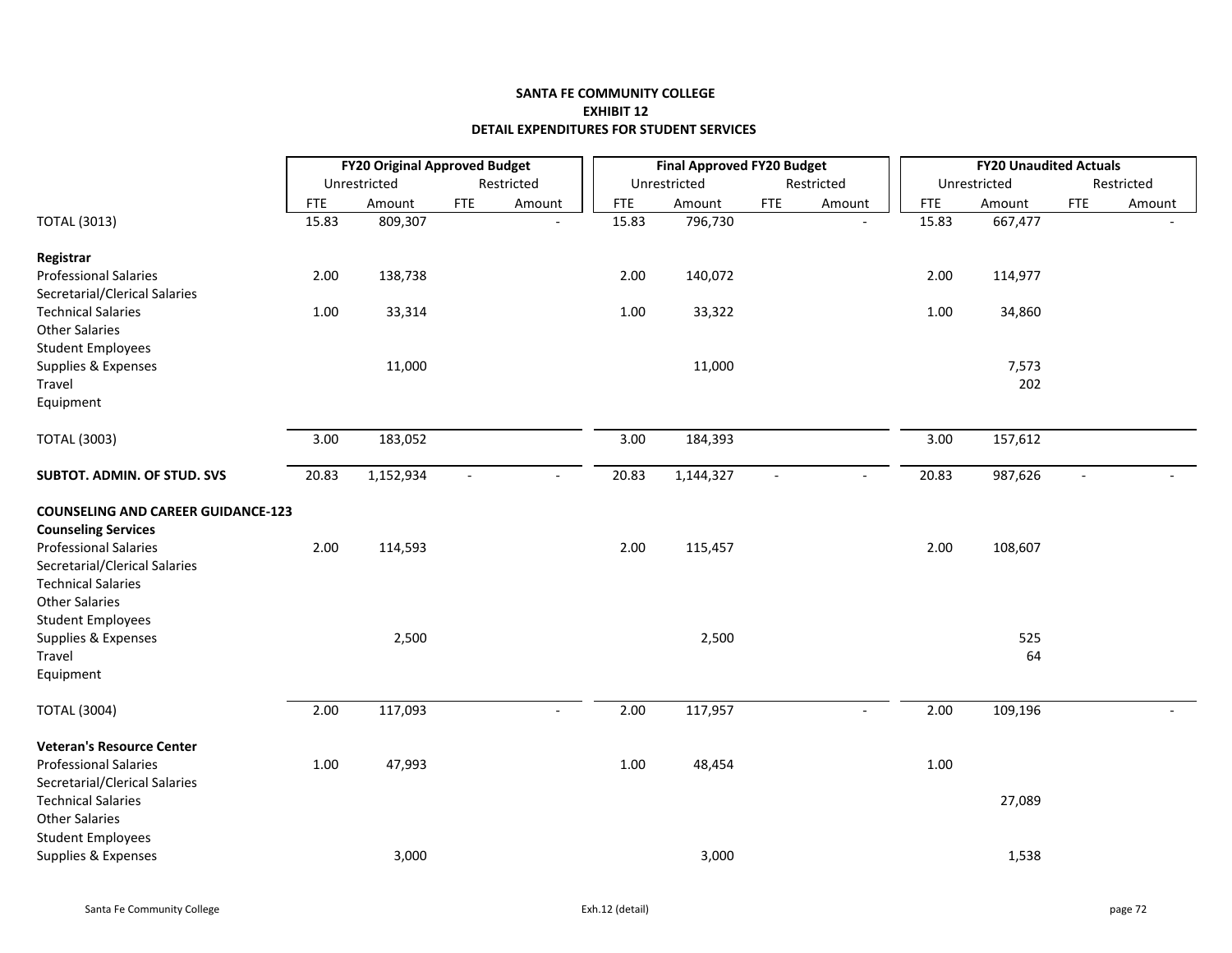|                                                                                |                          | <b>FY20 Original Approved Budget</b> |                          |                |                          | <b>Final Approved FY20 Budget</b> |                |                          |                | <b>FY20 Unaudited Actuals</b> |                          |            |
|--------------------------------------------------------------------------------|--------------------------|--------------------------------------|--------------------------|----------------|--------------------------|-----------------------------------|----------------|--------------------------|----------------|-------------------------------|--------------------------|------------|
|                                                                                |                          | Unrestricted                         |                          | Restricted     |                          | Unrestricted                      |                | Restricted               |                | Unrestricted                  |                          | Restricted |
|                                                                                | <b>FTE</b>               | Amount                               | <b>FTE</b>               | Amount         | <b>FTE</b>               | Amount                            | <b>FTE</b>     | Amount                   | <b>FTE</b>     | Amount                        | <b>FTE</b>               | Amount     |
| Travel<br>Equipment                                                            |                          |                                      |                          |                |                          |                                   |                |                          |                |                               |                          |            |
| <b>TOTAL (3024)</b>                                                            | 1.00                     | 50,993                               |                          |                | $1.00\,$                 | 51,454                            |                |                          | $1.00\,$       | 28,627                        |                          |            |
| <b>Trio</b><br>Compensation<br>Supplies & Expenses                             |                          |                                      |                          |                |                          |                                   |                |                          |                |                               |                          |            |
| <b>TOTAL (3502)</b>                                                            | $\overline{\phantom{a}}$ | $\sim$                               | $\overline{\phantom{a}}$ | $\blacksquare$ | $\overline{\phantom{a}}$ | $\overline{\phantom{a}}$          | $\blacksquare$ | $\blacksquare$           | $\blacksquare$ | $\overline{\phantom{a}}$      | $\overline{\phantom{a}}$ |            |
| <b>SUBTOT. COUNSELING &amp; CAREER GUIDAN</b>                                  | 3.00                     | 168,086                              | $\blacksquare$           | $\sim$         | 3.00                     | 169,411                           | $\blacksquare$ | $\overline{\phantom{a}}$ | 3.00           | 137,823                       | $\blacksquare$           |            |
| <b>FINANCIAL AID ADM.-124</b><br><b>Financial Aid</b>                          |                          |                                      |                          |                |                          |                                   |                |                          |                |                               |                          |            |
| <b>Professional Salaries</b><br>Secretarial/Clerical Salaries                  | 3.00                     | 177,437                              |                          |                | 3.00                     | 136,799                           |                |                          | 3.00           | 180,462                       |                          |            |
| <b>Technical Salaries</b><br><b>Other Salaries</b><br><b>Student Employees</b> | 3.00                     | 134,113                              |                          |                | 3.00                     | 179,143                           |                |                          | 3.00           | 101,989                       |                          |            |
| Supplies & Expenses<br>Travel<br>Equipment                                     |                          | 15,000                               |                          |                |                          | 15,000                            |                |                          |                | 5,583                         |                          |            |
| <b>TOTAL (3006)</b>                                                            | 6.00                     | 326,550                              |                          |                | 6.00                     | 330,942                           |                |                          | 6.00           | 288,034                       |                          |            |
| SUPPLEM. EDUCATIONAL SERVICES-125<br><b>Accessibility Services</b>             |                          |                                      |                          |                |                          |                                   |                |                          |                |                               |                          |            |
| <b>Professional Salaries</b>                                                   | 1.00                     | 70,132                               |                          |                | 1.75                     | 108,608                           |                |                          | 1.75           | 109,443                       |                          |            |
| Secretarial/Clerical Salaries                                                  | 1.00                     | 36,772                               |                          |                | 1.00                     | 36,772                            |                |                          | 1.00           | 27,867                        |                          |            |
| <b>Technical Salaries</b>                                                      | 1.50                     | 65,359                               |                          |                | 0.75                     | 27,970                            |                |                          | 0.75           | 28,186                        |                          |            |
| <b>Other Salaries</b><br><b>Student Employees</b>                              |                          |                                      |                          |                |                          |                                   |                |                          |                |                               |                          |            |
| Supplies & Expenses<br>Travel<br>Equipment                                     |                          | 8,500                                |                          |                |                          | 8,500                             |                |                          |                | 1,950                         |                          |            |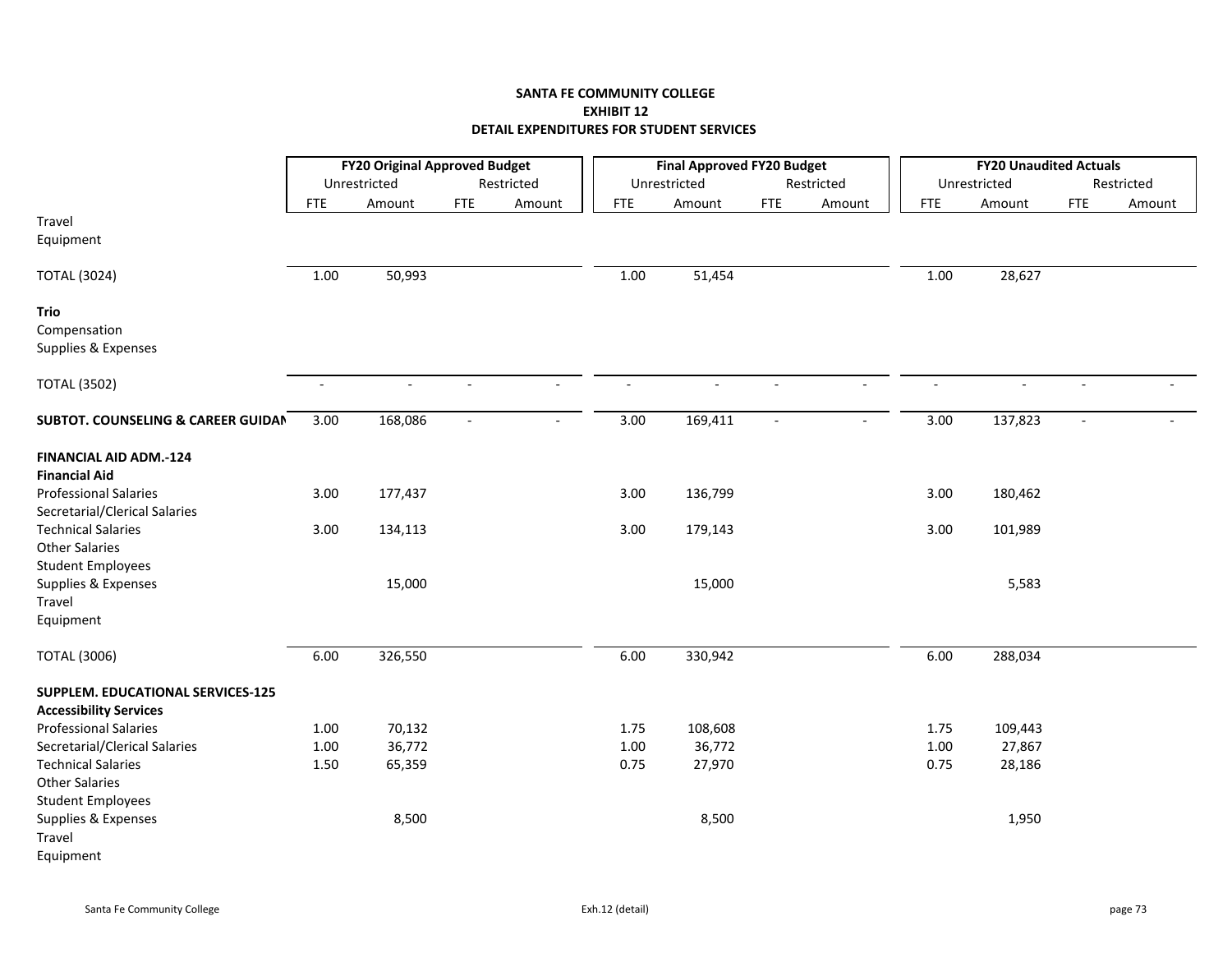|                               |            | <b>FY20 Original Approved Budget</b> |            |            |            | <b>Final Approved FY20 Budget</b> |            |            |            |          | <b>FY20 Unaudited Actuals</b> |            |            |
|-------------------------------|------------|--------------------------------------|------------|------------|------------|-----------------------------------|------------|------------|------------|----------|-------------------------------|------------|------------|
|                               |            | Unrestricted                         |            | Restricted |            | Unrestricted                      |            | Restricted |            |          | Unrestricted                  |            | Restricted |
|                               | <b>FTE</b> | Amount                               | <b>FTE</b> | Amount     | <b>FTE</b> | Amount                            | <b>FTE</b> | Amount     | <b>FTE</b> |          | Amount                        | <b>FTE</b> | Amount     |
|                               |            |                                      |            |            |            |                                   |            |            |            |          |                               |            |            |
| <b>TOTAL (3007)</b>           | 3.50       | 180,762                              |            |            | 3.50       | 181,850                           |            |            |            | 3.50     | 167,446                       |            |            |
| <b>Testing Center</b>         |            |                                      |            |            |            |                                   |            |            |            |          |                               |            |            |
| <b>Professional Salaries</b>  | 1.00       | 49,454                               |            |            | 1.00       | 49,454                            |            |            |            | $1.00\,$ | 34,149                        |            |            |
| Secretarial/Clerical Salaries |            |                                      |            |            |            |                                   |            |            |            |          |                               |            |            |
| <b>Technical Salaries</b>     | 3.00       | 128,285                              |            |            | 3.00       | 129,088                           |            |            |            | 3.00     | 111,026                       |            |            |
| <b>Other Salaries</b>         |            |                                      |            |            |            |                                   |            |            |            |          |                               |            |            |
| <b>Student Employees</b>      |            |                                      |            |            |            |                                   |            |            |            |          |                               |            |            |
| Supplies & Expenses           |            | 19,000                               |            |            |            | 19,000                            |            |            |            |          | 10,724                        |            |            |
| Travel                        |            |                                      |            |            |            |                                   |            |            |            |          |                               |            |            |
| Equipment                     |            |                                      |            |            |            |                                   |            |            |            |          |                               |            |            |
| <b>TOTAL (3009)</b>           | 4.00       | 196,739                              |            |            | 4.00       | 197,542                           |            |            |            | 4.00     | 155,899                       |            |            |
| <b>Student Development</b>    |            |                                      |            |            |            |                                   |            |            |            |          |                               |            |            |
| <b>Professional Salaries</b>  | 2.00       | 113,055                              |            |            | 2.00       | 114,142                           |            |            |            | 2.00     | 102,916                       |            |            |
| Secretarial/Clerical Salaries | 1.00       | 36,772                               |            |            | 1.00       | 36,774                            |            |            |            | 1.00     | 17,259                        |            |            |
| <b>Technical Salaries</b>     |            |                                      |            |            |            |                                   |            |            |            |          |                               |            |            |
| <b>Other Salaries</b>         |            |                                      |            |            |            |                                   |            |            |            |          |                               |            |            |
| <b>Student Employees</b>      |            |                                      |            |            |            |                                   |            |            |            |          |                               |            |            |
| Supplies & Expenses           |            | 2,000                                |            |            |            | 2,000                             |            |            |            |          | 798                           |            |            |
| Travel                        |            |                                      |            |            |            |                                   |            |            |            |          | 46                            |            |            |
| Equipment                     |            |                                      |            |            |            |                                   |            |            |            |          |                               |            |            |
| <b>TOTAL (3010)</b>           | 3.00       | 151,827                              |            |            | 3.00       | 152,916                           |            |            |            | 3.00     | 121,019                       |            |            |
| Commencement                  |            |                                      |            |            |            |                                   |            |            |            |          |                               |            |            |
| Supplies & Expenses           |            | 19,000                               |            |            |            | 19,000                            |            |            |            |          | 14,037                        |            |            |
| <b>TOTAL (3011)</b>           |            | 19,000                               |            |            |            | 19,000                            |            |            |            |          | 14,037                        |            |            |
| <b>Student Ambassadors</b>    |            |                                      |            |            |            |                                   |            |            |            |          |                               |            |            |
| <b>Professional Salaries</b>  |            |                                      |            |            |            |                                   |            |            |            |          |                               |            |            |
| Secretarial/Clerical Salaries |            |                                      |            |            |            |                                   |            |            |            |          |                               |            |            |

Technical Salaries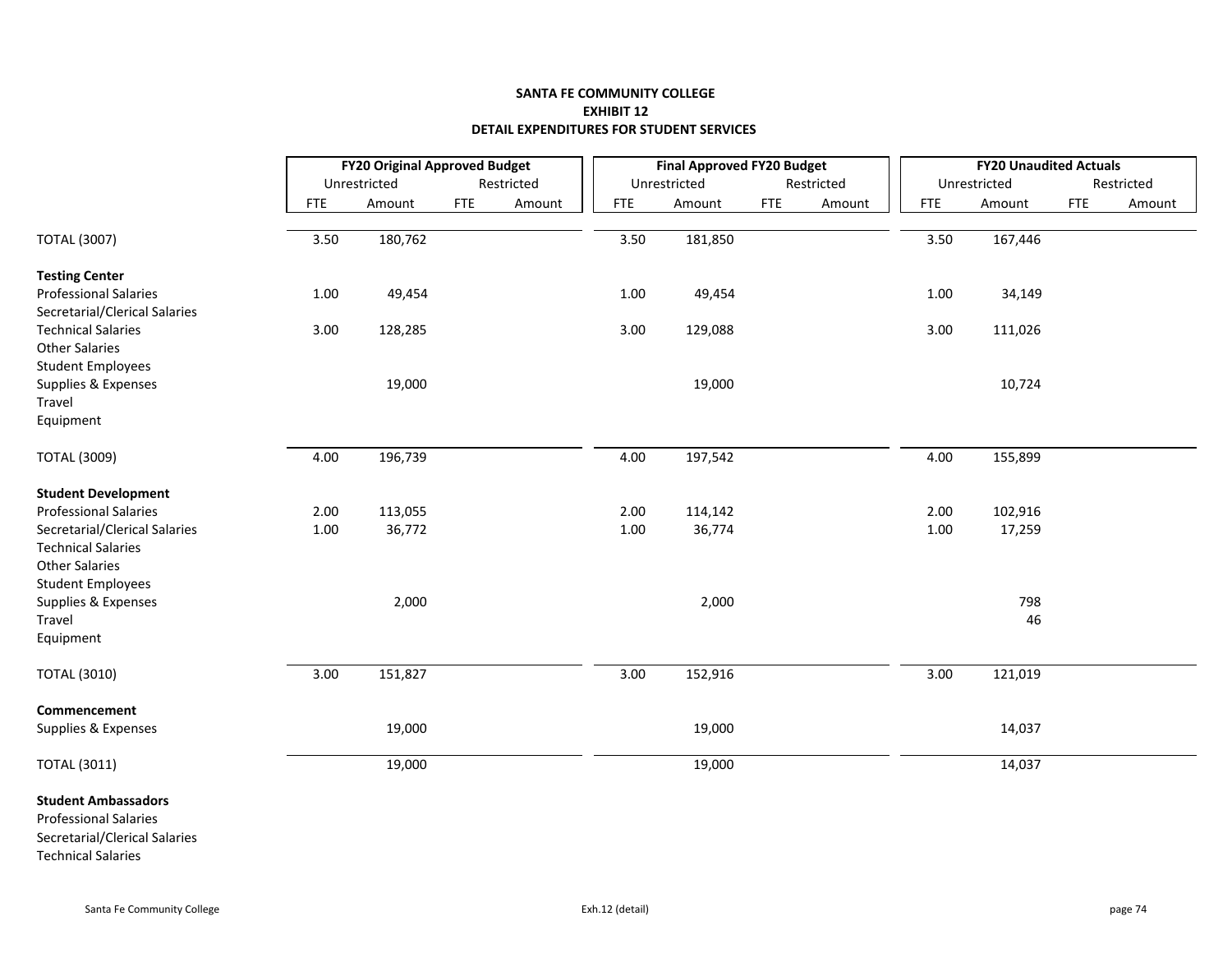|                                                                                                                                                                                | <b>FY20 Original Approved Budget</b> |              |            | <b>Final Approved FY20 Budget</b> |            |              |            | <b>FY20 Unaudited Actuals</b> |                |                 |            |            |
|--------------------------------------------------------------------------------------------------------------------------------------------------------------------------------|--------------------------------------|--------------|------------|-----------------------------------|------------|--------------|------------|-------------------------------|----------------|-----------------|------------|------------|
|                                                                                                                                                                                |                                      | Unrestricted |            | Restricted                        |            | Unrestricted |            | Restricted                    |                | Unrestricted    |            | Restricted |
|                                                                                                                                                                                | <b>FTE</b>                           | Amount       | <b>FTE</b> | Amount                            | <b>FTE</b> | Amount       | <b>FTE</b> | Amount                        | <b>FTE</b>     | Amount          | <b>FTE</b> | Amount     |
| <b>Other Salaries</b><br><b>Student Employees</b><br>Supplies & Expenses<br>Travel                                                                                             |                                      | 85,400       |            |                                   |            | 85,400       |            |                               |                | 49,776<br>1,260 |            |            |
| Equipment                                                                                                                                                                      |                                      |              |            |                                   |            |              |            |                               |                |                 |            |            |
| <b>TOTAL (3015)</b>                                                                                                                                                            | $\blacksquare$                       | 85,400       |            |                                   | $\sim$     | 85,400       |            |                               | $\sim$         | 51,036          |            |            |
| <b>Student Publications</b><br><b>Professional Salaries</b><br>Secretarial/Clerical Salaries<br><b>Technical Salaries</b><br><b>Other Salaries</b><br><b>Student Employees</b> |                                      |              |            |                                   |            |              |            |                               |                |                 |            |            |
| Supplies & Expenses<br>Travel<br>Equipment                                                                                                                                     |                                      | 143,500      |            |                                   |            | 143,500      |            |                               |                | 110,255         |            |            |
| <b>TOTAL (3017)</b>                                                                                                                                                            | $\overline{\phantom{a}}$             | 143,500      |            |                                   | $\sim$     | 143,500      |            |                               | $\blacksquare$ | 110,255         |            |            |
| <b>Student Recruitment</b>                                                                                                                                                     |                                      |              |            |                                   |            |              |            |                               |                |                 |            |            |
| <b>Professional Salaries</b><br>Secretarial/Clerical Salaries<br><b>Technical Salaries</b><br><b>Other Salaries</b><br><b>Student Employees</b>                                | 1.84                                 | 99,150       |            |                                   | 1.84       | 100,103      |            |                               | 1.84           | 100,874         |            |            |
| Supplies & Expenses<br>Travel<br>Equipment                                                                                                                                     |                                      | 22,500       |            |                                   |            | 22,500       |            |                               |                | 18,238<br>498   |            |            |
| <b>TOTAL (3022)</b>                                                                                                                                                            | 1.84                                 | 121,650      |            | $\overline{a}$                    | 1.84       | 122,603      |            |                               | 1.84           | 119,610         |            |            |
| <b>PILAS Internship Program</b><br><b>Professional Salaries</b><br>Secretarial/Clerical Salaries                                                                               |                                      |              |            |                                   |            |              |            |                               |                |                 |            |            |
| <b>Technical Salaries</b>                                                                                                                                                      |                                      |              |            |                                   |            |              |            |                               | 1.00           | 48,960          |            |            |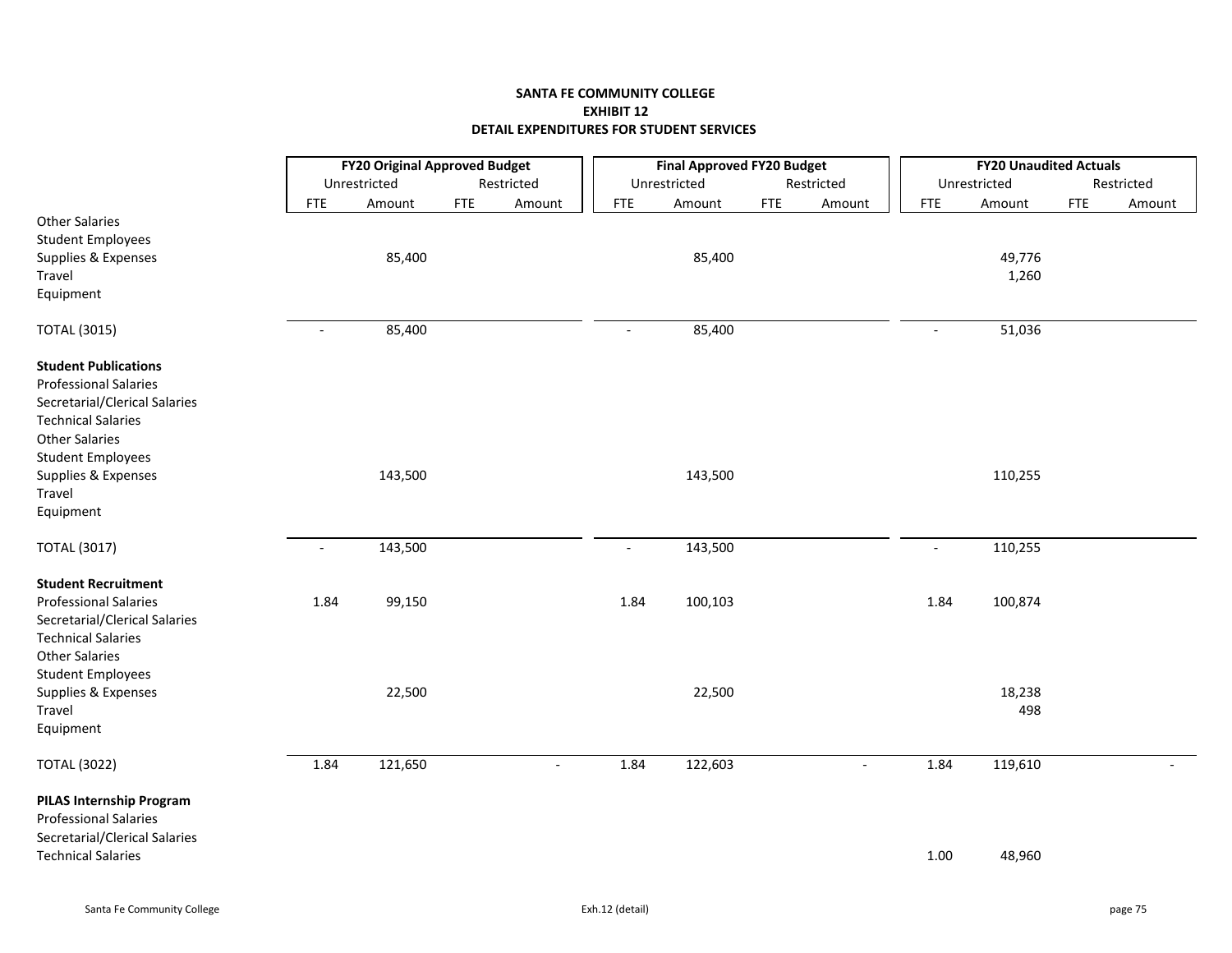|                                                                                    |                          | <b>FY20 Original Approved Budget</b> |            |                          |                          | <b>Final Approved FY20 Budget</b> |            |                |                | <b>FY20 Unaudited Actuals</b> |            |            |
|------------------------------------------------------------------------------------|--------------------------|--------------------------------------|------------|--------------------------|--------------------------|-----------------------------------|------------|----------------|----------------|-------------------------------|------------|------------|
|                                                                                    |                          | Unrestricted                         |            | Restricted               |                          | Unrestricted                      |            | Restricted     |                | Unrestricted                  |            | Restricted |
|                                                                                    | <b>FTE</b>               | Amount                               | <b>FTE</b> | Amount                   | <b>FTE</b>               | Amount                            | <b>FTE</b> | Amount         | <b>FTE</b>     | Amount                        | <b>FTE</b> | Amount     |
| <b>Other Salaries</b><br><b>Student Employees</b><br>Supplies & Expenses<br>Travel |                          |                                      |            |                          |                          |                                   |            |                |                |                               |            |            |
| Equipment                                                                          |                          |                                      |            |                          |                          |                                   |            |                |                |                               |            |            |
| <b>TOTAL (3022)</b>                                                                | $\overline{\phantom{a}}$ | $\blacksquare$                       |            | $\overline{\phantom{a}}$ | $\sim$                   | $\sim$                            |            | $\blacksquare$ | 1.00           | 48,960                        |            |            |
| Grants                                                                             |                          |                                      |            |                          |                          |                                   |            |                |                |                               |            |            |
| Compensation                                                                       |                          |                                      | 3.60       | 104,985                  |                          |                                   | 3.60       | 167,995        |                |                               | 3.60       | 271,296    |
| Supplies & Expenses                                                                |                          |                                      |            | 21,758                   |                          |                                   |            | 41,811         |                |                               |            | 30,966     |
| <b>TOTAL</b>                                                                       |                          |                                      | 3.60       | 126,743                  |                          |                                   | 3.60       | 209,806        |                |                               | 3.60       | 302,262    |
| <b>Student Services Pool</b>                                                       |                          |                                      |            |                          |                          |                                   |            |                |                |                               |            |            |
| <b>Professional Salaries</b>                                                       |                          |                                      |            |                          |                          |                                   |            |                |                |                               |            |            |
| Secretarial/Clerical Salaries                                                      |                          |                                      |            |                          |                          |                                   |            |                |                |                               |            |            |
| <b>Technical Salaries</b>                                                          |                          |                                      |            |                          |                          |                                   |            |                |                |                               |            |            |
| <b>Other Salaries</b>                                                              |                          | 154,758                              |            |                          |                          | 58,680                            |            |                |                |                               |            |            |
| <b>Student Workers</b>                                                             |                          | 49,685                               |            |                          |                          | 49,685                            |            |                |                | 113,896                       |            |            |
| Retirement incentive program                                                       |                          |                                      |            |                          |                          |                                   |            |                |                |                               |            |            |
| Supplies & Expenses                                                                |                          |                                      |            |                          |                          |                                   |            |                |                |                               |            |            |
| Contingency                                                                        |                          | 27,500                               |            |                          |                          | 27,500                            |            |                |                |                               |            |            |
| <b>TOTAL (3090)</b>                                                                | $\overline{\phantom{a}}$ | 231,943                              |            |                          | $\overline{\phantom{a}}$ | 135,865                           |            | $\overline{a}$ | $\blacksquare$ | 113,896                       |            |            |
| SUBTOT. SUPPL. EDUC. SVS                                                           | 12.34                    | 1,130,821                            | 3.60       | 126,743                  | 12.34                    | 1,038,676                         | 3.60       | 209,806        | 12.34          | 853,198                       | 3.60       | 302,262    |
| <b>TOTAL DIRECT EXPENDITURES</b>                                                   | 42.17                    | 2,778,392                            | 3.60       | 126,743                  | 42.17                    | 2,683,357                         | 3.60       | 209,806        | 42.17          | 2,266,681                     | 3.60       | 302,262    |
| Fringe Benefits                                                                    |                          | 806,555                              |            |                          |                          | 773,301                           |            |                |                | 654,968                       |            | 49,841     |
| <b>Internal Service Charges</b>                                                    |                          | 480,684                              |            |                          |                          | 478,624                           |            |                |                | 425,235                       |            |            |
| <b>TOTAL EXPENDITURES</b>                                                          | 42.17                    | 4,065,631                            | 3.60       | 126,743                  | 42.17                    | 3,935,282                         | 3.60       | 209,806        | 42.17          | 3,346,884                     | 3.60       | 352,103    |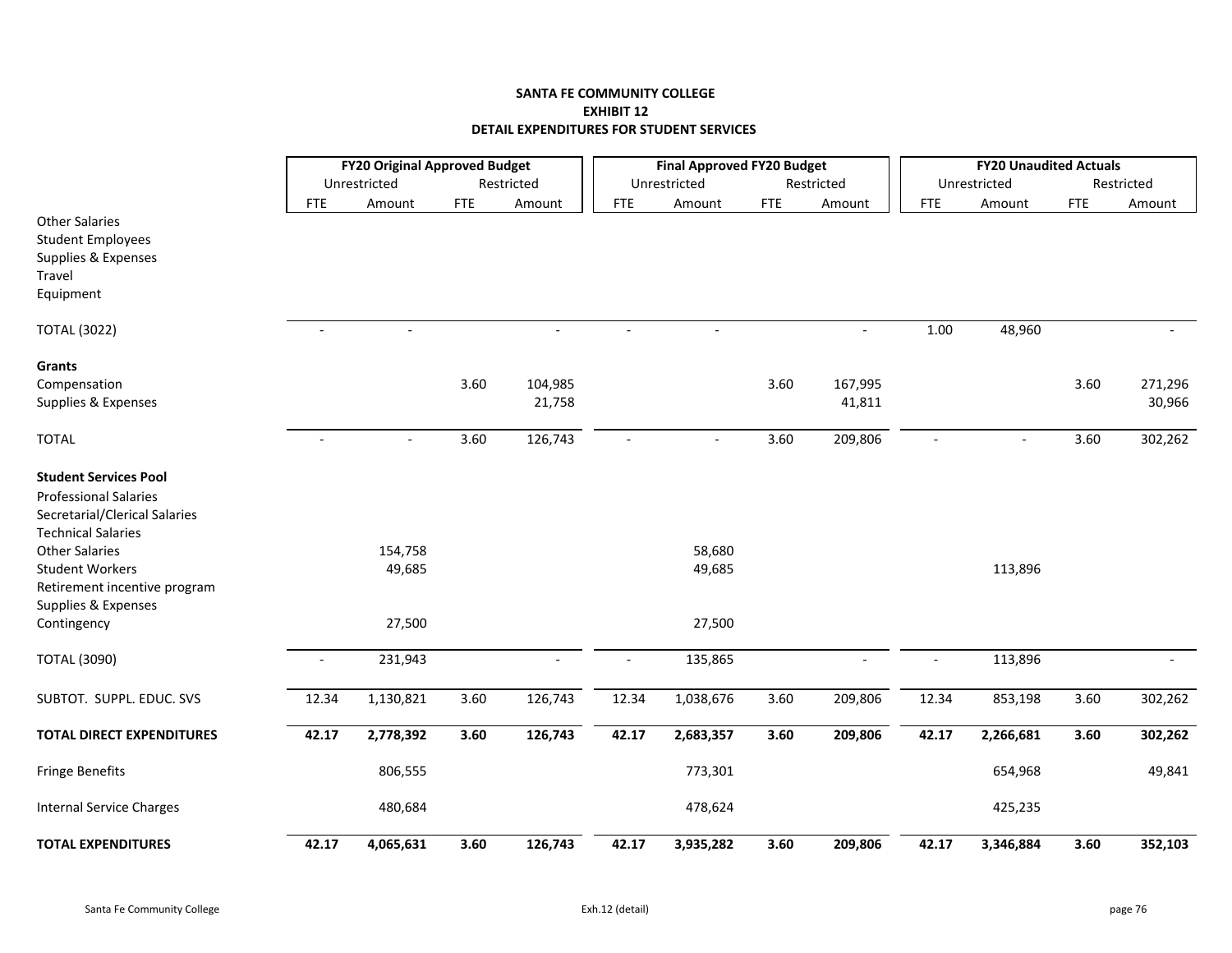#### **SANTA FE COMMUNITY COLLEGE EXHIBIT 13EXPENDITURES FOR INSTITUTIONAL SUPPORT ‐ SUMMAR Y**

|                                          |      |                | <b>FY20 Original Approved Budget</b> |            |            |                | <b>Final Approved FY20 Budget</b> |            |            |            | <b>FY20 Unaudited Actuals</b> |            |            |
|------------------------------------------|------|----------------|--------------------------------------|------------|------------|----------------|-----------------------------------|------------|------------|------------|-------------------------------|------------|------------|
|                                          |      |                | Unrestricted                         |            | Restricted |                | Unrestricted                      |            | Restricted |            | Unrestricted                  |            | Restricted |
|                                          |      | <b>FTE</b>     | Amount                               | <b>FTE</b> | Amount     | <b>FTE</b>     | Amount                            | <b>FTE</b> | Amount     | <b>FTE</b> | Amount                        | <b>FTE</b> | Amount     |
| <b>EXECUTIVE MANAGEMENT-131</b>          |      |                |                                      |            |            |                |                                   |            |            |            |                               |            |            |
| President's Office                       | 1010 | 2.00           | 336,247                              |            |            | 2.00           | 329,203                           |            |            | 2.00       | 302,698                       |            |            |
| <b>Accreditation &amp; Assessment</b>    | 1012 | $\blacksquare$ | 64,100                               |            |            | $\omega$       | 64,100                            |            |            | $\sim$     | 71,767                        |            |            |
| <b>Executive Management</b>              | 1013 | $\blacksquare$ | 385,000                              |            |            |                | 385,000                           |            |            | $\sim$     | 529,230                       |            |            |
| Governing Board                          | 1014 | 1.50           | 123,402                              |            |            | 1.50           | 123,913                           |            |            | 1.50       | 73,506                        |            |            |
| Planning and Inst Effectiveness          | 1015 | 5.31           | 386,208                              |            |            | 4.81           | 389,729                           |            |            | 4.81       | 383,715                       |            |            |
| VP Finance & Administration              | 4001 | 2.25           | 301,890                              |            |            | 2.75           | 304,334                           |            |            | 2.75       | 287,665                       |            |            |
| <b>SUB-TOT EXEC MGMT</b>                 |      | 11.06          | 1,596,846                            |            |            | 11.06          | 1,596,279                         |            |            | 11.06      | 1,648,581                     |            |            |
| FISCAL OPERATIONS-132                    |      |                |                                      |            |            |                |                                   |            |            |            |                               |            |            |
| Cashiering                               | 4102 | 3.50           | 245,578                              |            |            | 3.50           | 247,279                           |            |            | 3.50       | 239,002                       |            |            |
| <b>Financial Services</b>                | 4101 | 9.00           | 625,236                              |            |            | 9.00           | 629,955                           |            |            | 9.00       | 540,935                       |            |            |
| Payroll                                  | 4104 | 3.00           | 144,954                              |            |            | 3.00           | 145,304                           |            |            | 3.00       | 157,771                       |            |            |
| Purchasing                               | 4105 | 3.00           | 180,838                              |            |            | 3.00           | 181,806                           |            |            | 2.00       | 156,054                       |            |            |
| <b>SUB-TOT FISCAL OPER</b>               |      | 18.50          | 1,196,606                            |            |            | 18.50          | 1,204,343                         |            |            | 17.50      | 1,093,762                     |            |            |
| <b>GENERAL ADMIN &amp; LOGISTICS-133</b> |      |                |                                      |            |            |                |                                   |            |            |            |                               |            |            |
| <b>Staff Senate</b>                      | 1024 | $\blacksquare$ | 1,000                                |            |            |                | 1,000                             |            |            |            | 100                           |            |            |
| Safety & Security                        | 4004 | 6.00           | 380,459                              |            |            | 7.00           | 417,801                           |            |            | 7.00       | 446,551                       |            |            |
| <b>Human Resources</b>                   | 4401 | 7.50           | 489,921                              |            |            | 7.50           | 497,714                           |            |            | 7.50       | 411,314                       |            |            |
| <b>Employee Development</b>              | 4402 | 2.00           | 146,519                              |            |            | 2.00           | 144,042                           |            |            | $\sim$     | 48,647                        |            |            |
| <b>TitleIX Training</b>                  | 4405 |                | 25,000.00                            |            |            |                | 25,000.00                         |            |            |            | 11,501.00                     |            |            |
| <b>SUB-TOT GENERAL ADMIN</b>             |      | 15.50          | 1,042,898                            |            |            | 16.50          | 1,085,557                         |            |            | 14.50      | 918,113                       |            |            |
| PUBLIC RELATIONS AND DEVELOPMENT-135     |      |                |                                      |            |            |                |                                   |            |            |            |                               |            |            |
| Marketing & Public Relations             | 1016 | 8.77           | 619,663                              |            |            | 8.77           | 624,606                           |            |            | 8.77       | 574,988                       |            |            |
| <b>Foundation Office</b>                 | 1026 | 3.00           | 285,573                              |            |            | 3.00           | 291,841                           |            |            | 3.00       | 224,550                       |            |            |
| Pres. Diversity Adv. Committee           | 1028 | $\blacksquare$ | 4,000                                |            |            |                | 4,000                             |            |            | $\sim$     | 1,542                         |            |            |
| Concierge/Switchboard                    | 1030 | 1.30           | 42,255                               |            |            | 1.30           | 41,327                            |            |            | 1.30       | 41,275                        |            |            |
| Institutional Support Pool               | 4090 | $\overline{a}$ | 241,565                              |            |            | $\sim$         | 62,651                            |            |            |            | 34,464                        |            |            |
| Grant                                    |      |                |                                      | 1.00       | 91,983     | $\blacksquare$ |                                   | 1.00       | 76,398     | $\sim$     |                               | 1.00       | 42,502     |
| <b>SUB-TOT PR AND DEVELOP</b>            |      | 13.07          | 1,193,056                            | 1.00       | 91,983     | 13.07          | 1,024,425                         | 1.00       | 76,398     | 13.07      | 876,819                       | 1.00       | 42,502     |
| TOT DIRECT EXPEND                        |      | 58.13          | 5,029,406                            | 1.00       | 91,983     | 59.13          | 4,910,605                         | 1.00       | 76,398     | 56.13      | 4,537,275                     | 1.00       | 42,502     |
| <b>FRINGE BENEFITS</b>                   |      |                | 1,308,677                            |            |            |                | 1,267,096                         |            |            |            | 1,179,095                     |            | 11,798     |
| <b>INT SERVICE CHARGES</b>               |      |                | 808,423                              |            |            |                | 804,958                           |            |            |            | 715,168                       |            |            |
| <b>TOTAL EXPENDITURES</b>                |      | 58.13          | 7,146,505                            | 1.00       | 91,983     | 59.13          | 6,982,659                         | 1.00       | 76,398     | 56.13      | 6,431,538                     | 1.00       | 54,300     |
|                                          |      |                |                                      |            |            |                |                                   |            |            |            |                               |            |            |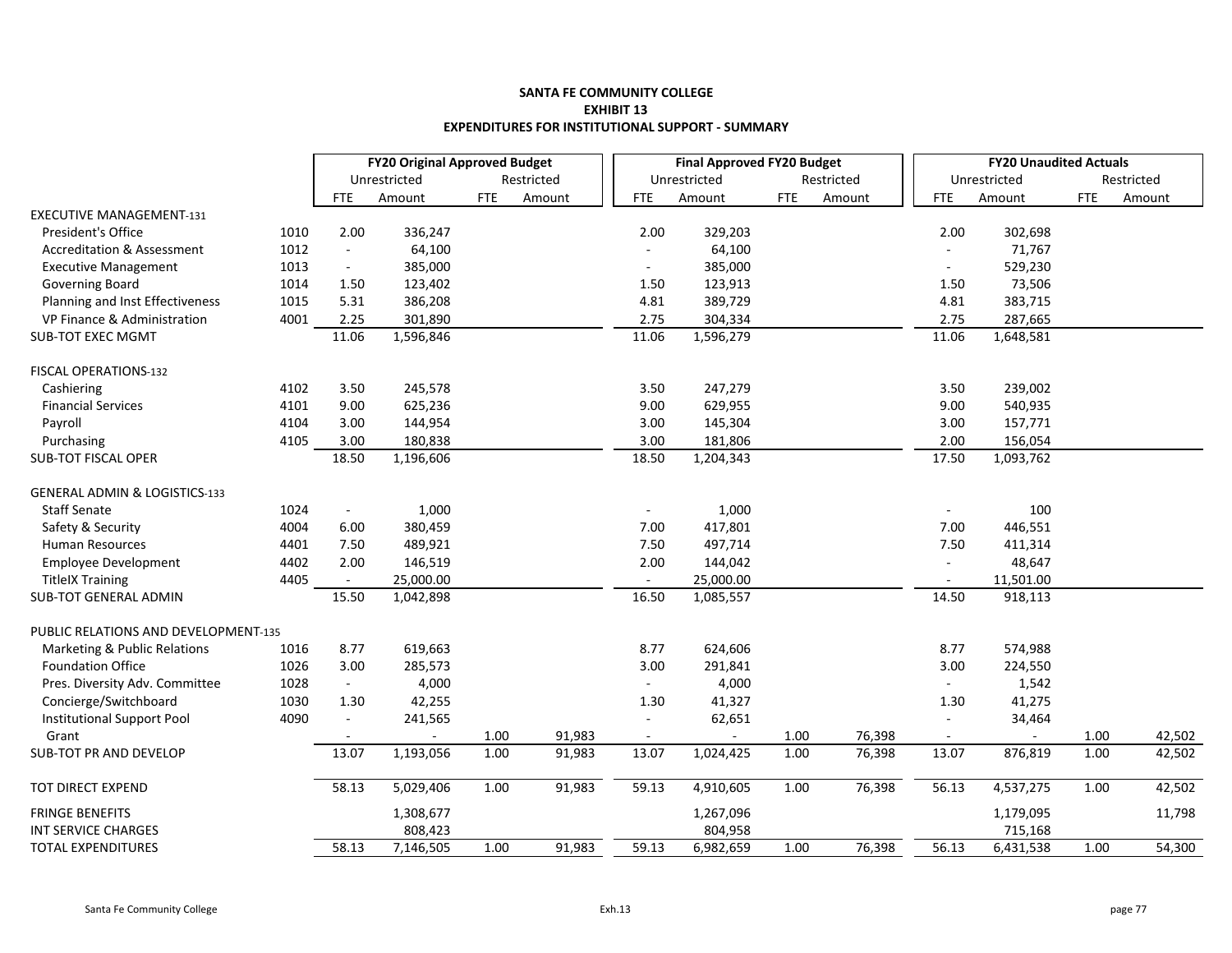|                                                                                                         |                          | <b>FY20 Original Approved Budget</b> |            |                |                          | <b>Final Approved FY20 Budget</b> |            |                |                          | <b>FY20 Unaudited Actuals</b> |            |            |
|---------------------------------------------------------------------------------------------------------|--------------------------|--------------------------------------|------------|----------------|--------------------------|-----------------------------------|------------|----------------|--------------------------|-------------------------------|------------|------------|
|                                                                                                         |                          | Unrestricted                         |            | Restricted     |                          | Unrestricted                      |            | Restricted     |                          | Unrestricted                  |            | Restricted |
|                                                                                                         | <b>FTE</b>               | Amount                               | <b>FTE</b> | Amount         | <b>FTE</b>               | Amount                            | <b>FTE</b> | Amount         | <b>FTE</b>               | Amount                        | <b>FTE</b> | Amount     |
| <b>EXECUTIVE MANAGEMENT</b>                                                                             |                          |                                      |            |                |                          |                                   |            |                |                          |                               |            |            |
| <b>President's Office</b>                                                                               |                          |                                      |            |                |                          |                                   |            |                |                          |                               |            |            |
| <b>Professional Salaries</b>                                                                            | 2.00                     | 258,747                              |            |                | 1.00                     | 190,000                           |            |                | 1.00                     | 234,105                       |            |            |
| Secretarial/Clerical Salaries                                                                           |                          |                                      |            |                | 1.00                     | 61,703                            |            |                | 1.00                     | 40,621                        |            |            |
| <b>Technical Salaries</b>                                                                               |                          |                                      |            |                |                          |                                   |            |                |                          |                               |            |            |
| <b>Other Salaries</b>                                                                                   |                          | 30,000                               |            |                |                          | 30,000                            |            |                |                          | 120                           |            |            |
| <b>Student Employees</b>                                                                                |                          |                                      |            |                |                          |                                   |            |                |                          |                               |            |            |
| Supplies & Expenses                                                                                     |                          | 32,500                               |            |                |                          | 32,500                            |            |                |                          | 26,062                        |            |            |
| Travel                                                                                                  |                          | 15,000                               |            |                |                          | 15,000                            |            |                |                          | 1,790                         |            |            |
| Equipment                                                                                               |                          |                                      |            |                |                          |                                   |            |                |                          |                               |            |            |
| <b>TOTAL (1010)</b>                                                                                     | 2.00                     | 336,247                              |            | $\blacksquare$ | 2.00                     | 329,203                           |            | $\blacksquare$ | 2.00                     | 302,698                       |            |            |
| <b>Accreditation &amp; Assessment</b>                                                                   |                          |                                      |            |                |                          |                                   |            |                |                          |                               |            |            |
| Supplies & Expenses                                                                                     |                          | 64,100                               |            |                |                          | 64,100                            |            |                |                          | 70,202                        |            |            |
| Travel                                                                                                  |                          |                                      |            |                |                          |                                   |            |                |                          | 1,565                         |            |            |
|                                                                                                         |                          |                                      |            |                |                          |                                   |            |                |                          |                               |            |            |
| <b>TOTAL (1012)</b>                                                                                     | $\sim$                   | 64,100                               |            |                | $\overline{\phantom{a}}$ | 64,100                            |            |                | $\mathbf{r}$             | 71,767                        |            |            |
| <b>Executive Management</b>                                                                             |                          |                                      |            |                |                          |                                   |            |                |                          |                               |            |            |
| Supplies & Expenses                                                                                     |                          | 385,000                              |            |                |                          | 385,000                           |            |                |                          | 529,230                       |            |            |
| <b>TOTAL (1013)</b>                                                                                     | $\overline{\phantom{a}}$ | 385,000                              |            |                | $\overline{\phantom{a}}$ | 385,000                           |            |                | $\overline{\phantom{a}}$ | 529,230                       |            |            |
| <b>Governing Board</b><br><b>Professional Salaries</b><br><b>Full-Time Faculty</b><br>Part-Time Faculty |                          |                                      |            |                |                          |                                   |            |                |                          |                               |            |            |
| Secretarial/Clerical Salaries<br><b>Technical Salaries</b>                                              | 1.00                     | 60,538                               |            |                | 1.00                     | 61,049                            |            |                | 1.00                     | 65,607                        |            |            |
| <b>Other Salaries</b>                                                                                   | 0.50                     | 29,280                               |            |                | 0.50                     | 29,280                            |            |                | 0.50                     | $\overline{\phantom{a}}$      |            |            |
| <b>Student Employees</b>                                                                                |                          |                                      |            |                |                          |                                   |            |                |                          |                               |            |            |
| Supplies & Expenses                                                                                     |                          | 18,584                               |            |                |                          | 18,584                            |            |                |                          | 7,687                         |            |            |
| Travel                                                                                                  |                          | 15,000                               |            |                |                          | 15,000                            |            |                |                          | 212                           |            |            |
| Equipment                                                                                               |                          |                                      |            |                |                          |                                   |            |                |                          |                               |            |            |
|                                                                                                         |                          |                                      |            |                |                          |                                   |            |                |                          |                               |            |            |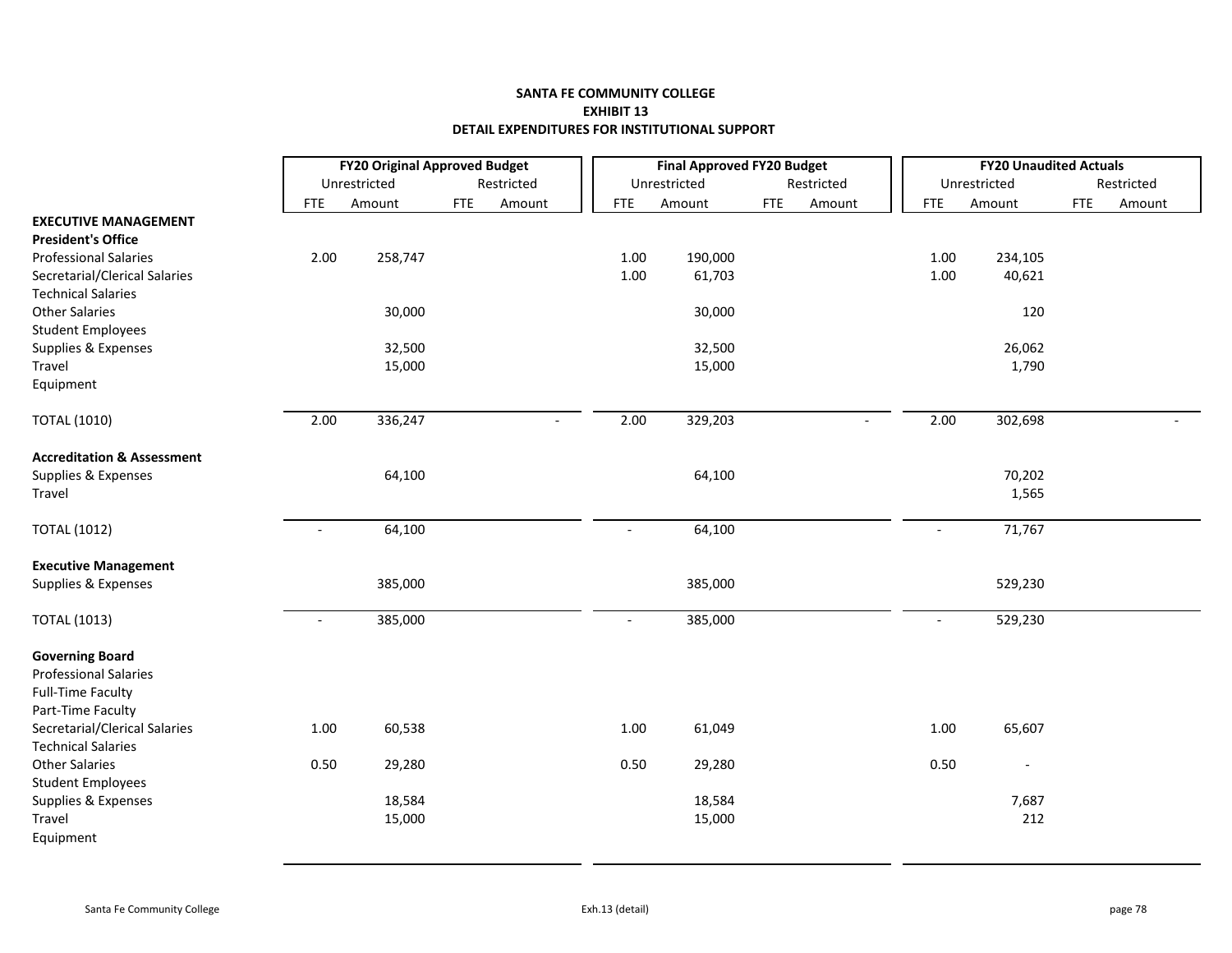|                                        |            | <b>FY20 Original Approved Budget</b> |                          |                |            | <b>Final Approved FY20 Budget</b> |            |                |            | <b>FY20 Unaudited Actuals</b> |            |            |
|----------------------------------------|------------|--------------------------------------|--------------------------|----------------|------------|-----------------------------------|------------|----------------|------------|-------------------------------|------------|------------|
|                                        |            | Unrestricted                         |                          | Restricted     |            | Unrestricted                      |            | Restricted     |            | Unrestricted                  |            | Restricted |
|                                        | <b>FTE</b> | Amount                               | <b>FTE</b>               | Amount         | <b>FTE</b> | Amount                            | <b>FTE</b> | Amount         | <b>FTE</b> | Amount                        | <b>FTE</b> | Amount     |
| <b>TOTAL (1014)</b>                    | 1.50       | 123,402                              |                          |                | 1.50       | 123,913                           |            |                | 1.50       | 73,506                        |            |            |
| <b>Planning and Inst Effectiveness</b> |            |                                      |                          |                |            |                                   |            |                |            |                               |            |            |
| <b>Professional Salaries</b>           | 4.00       | 298,419                              |                          |                | 3.50       | 301,289                           |            |                | 3.50       | 276,545                       |            |            |
| <b>Full-Time Faculty</b>               |            |                                      |                          |                |            |                                   |            |                |            |                               |            |            |
| Part-Time Faculty                      |            |                                      |                          |                |            |                                   |            |                |            |                               |            |            |
| Secretarial/Clerical Salaries          |            |                                      |                          |                |            |                                   |            |                |            |                               |            |            |
| <b>Technical Salaries</b>              | 1.31       | 67,788                               |                          |                | 1.31       | 68,440                            |            |                | 1.31       | 78,341                        |            |            |
| <b>Other Salaries</b>                  |            |                                      |                          |                |            |                                   |            |                |            | 8,973                         |            |            |
| <b>Student Employees</b>               |            |                                      |                          |                |            |                                   |            |                |            |                               |            |            |
| Supplies & Expenses                    |            | 20,000                               |                          |                |            | 20,000                            |            |                |            | 18,138                        |            |            |
| Travel                                 |            |                                      |                          |                |            |                                   |            |                |            | 1,718                         |            |            |
| Equipment                              |            |                                      |                          |                |            |                                   |            |                |            |                               |            |            |
| <b>TOTAL (1015)</b>                    | 5.31       | 386,208                              |                          |                | 4.81       | 389,729                           |            |                | 4.81       | 383,715                       |            |            |
| <b>VP Finance &amp; Administration</b> |            |                                      |                          |                |            |                                   |            |                |            |                               |            |            |
| <b>Professional Salaries</b>           | 2.25       | 254,218                              |                          |                | 2.75       | 256,663                           |            |                | 2.75       | 233,929                       |            |            |
| <b>Full-Time Faculty</b>               |            |                                      |                          |                |            |                                   |            |                |            |                               |            |            |
| Part-Time Faculty                      |            |                                      |                          |                |            |                                   |            |                |            |                               |            |            |
| Secretarial/Clerical Salaries          |            |                                      |                          |                |            |                                   |            |                |            |                               |            |            |
| <b>Technical Salaries</b>              |            |                                      |                          |                |            |                                   |            |                |            |                               |            |            |
| <b>Other Salaries</b>                  |            |                                      |                          |                |            |                                   |            |                |            | 42,776                        |            |            |
| <b>Student Employees</b>               |            |                                      |                          |                |            |                                   |            |                |            |                               |            |            |
| Supplies & Expenses                    |            | 47,671                               |                          |                |            | 47,671                            |            |                |            | 10,960                        |            |            |
| Travel                                 |            |                                      |                          |                |            |                                   |            |                |            |                               |            |            |
| Equipment                              |            |                                      |                          |                |            |                                   |            |                |            |                               |            |            |
| <b>TOTAL (4001)</b>                    | 2.25       | 301,890                              |                          |                | 2.75       | 304,334                           |            |                | 2.75       | 287,665                       |            |            |
| SUBTOTAL EXECUTIVE MGMT                | 11.06      | 1,596,846                            | $\overline{\phantom{a}}$ | $\overline{a}$ | 11.06      | 1,596,279                         | $\sim$     | $\overline{a}$ | 11.06      | 1,648,581                     | $\sim$     |            |
| <b>FISCAL OPERATIONS</b>               |            |                                      |                          |                |            |                                   |            |                |            |                               |            |            |
| Cashiering                             |            |                                      |                          |                |            |                                   |            |                |            |                               |            |            |
| <b>Professional Salaries</b>           | 1.00       | 48,726                               |                          |                | 1.00       | 49,195                            |            |                | 1.00       | 49,573                        |            |            |
| <b>Full-Time Faculty</b>               |            |                                      |                          |                |            |                                   |            |                |            |                               |            |            |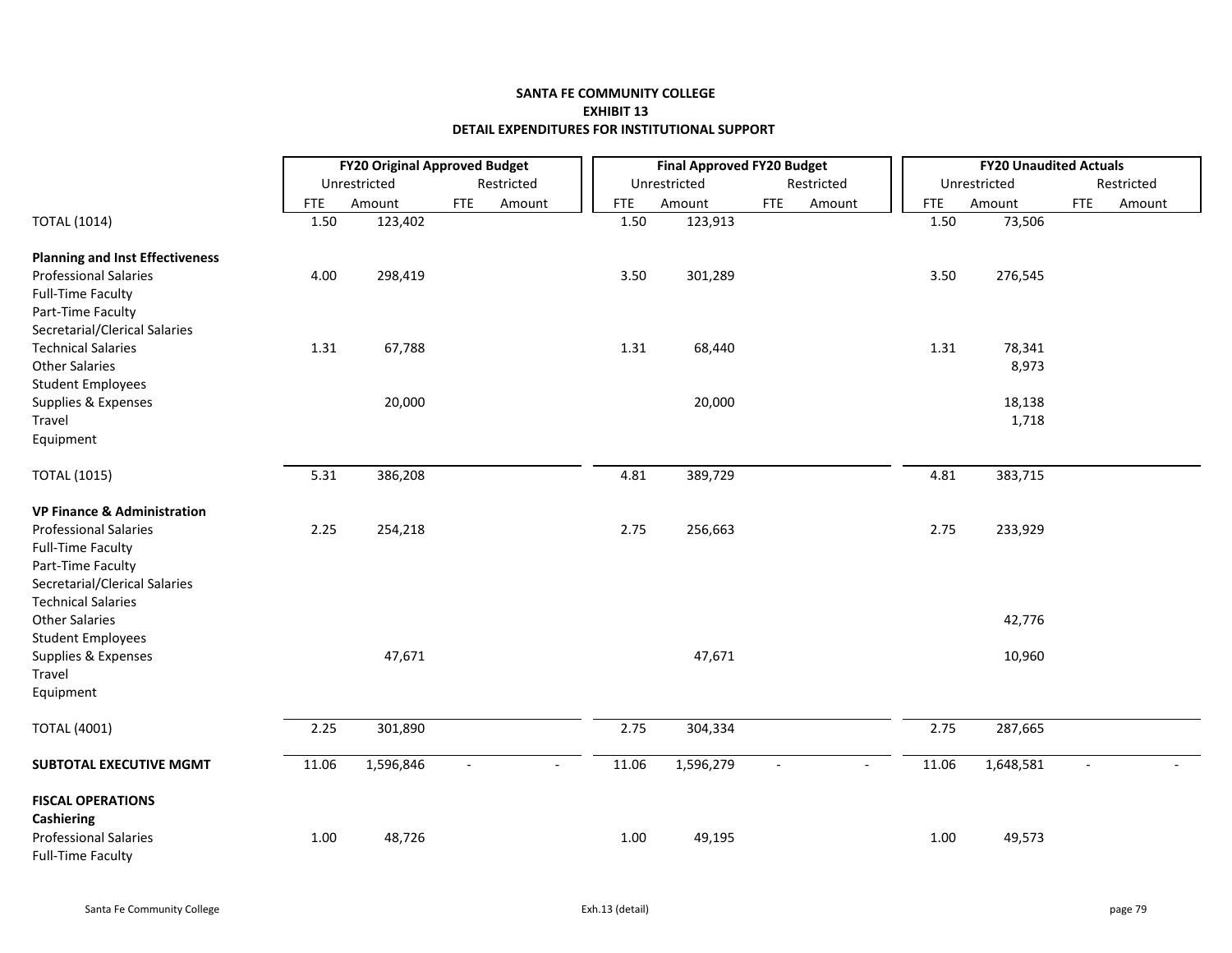|                                                    | <b>FY20 Original Approved Budget</b> |                          |            |            |            | <b>Final Approved FY20 Budget</b> |            |            |                          | <b>FY20 Unaudited Actuals</b> |            |            |
|----------------------------------------------------|--------------------------------------|--------------------------|------------|------------|------------|-----------------------------------|------------|------------|--------------------------|-------------------------------|------------|------------|
|                                                    |                                      | Unrestricted             |            | Restricted |            | Unrestricted                      |            | Restricted |                          | Unrestricted                  |            | Restricted |
|                                                    | <b>FTE</b>                           | Amount                   | <b>FTE</b> | Amount     | <b>FTE</b> | Amount                            | <b>FTE</b> | Amount     | <b>FTE</b>               | Amount                        | <b>FTE</b> | Amount     |
| Part-Time Faculty<br>Secretarial/Clerical Salaries |                                      |                          |            |            |            |                                   |            |            |                          |                               |            |            |
| <b>Technical Salaries</b>                          | 2.00                                 | 64,352                   |            |            | 2.00       | 65,584                            |            |            | 2.00                     | 55,131                        |            |            |
| <b>Other Salaries</b>                              | 0.50                                 | 12,500                   |            |            | 0.50       | 12,500                            |            |            | 0.50                     | 189                           |            |            |
| <b>Student Employees</b>                           |                                      |                          |            |            |            |                                   |            |            |                          |                               |            |            |
| Supplies & Expenses                                |                                      | 120,000                  |            |            |            | 120,000                           |            |            |                          | 134,109                       |            |            |
| Travel                                             |                                      |                          |            |            |            |                                   |            |            |                          |                               |            |            |
| Equipment                                          |                                      |                          |            |            |            |                                   |            |            |                          |                               |            |            |
| <b>TOTAL (4102)</b>                                | 3.50                                 | 245,578                  |            |            | 3.50       | 247,279                           |            |            | 3.50                     | 239,002                       |            |            |
| <b>Finance Discretionary</b>                       |                                      |                          |            |            |            |                                   |            |            |                          |                               |            |            |
| <b>Professional Salaries</b>                       |                                      |                          |            |            |            |                                   |            |            |                          |                               |            |            |
| <b>Full-Time Faculty</b>                           |                                      |                          |            |            |            |                                   |            |            |                          |                               |            |            |
| Part-Time Faculty                                  |                                      |                          |            |            |            |                                   |            |            |                          |                               |            |            |
| Secretarial/Clerical Salaries                      |                                      |                          |            |            |            |                                   |            |            |                          |                               |            |            |
| <b>Technical Salaries</b>                          |                                      |                          |            |            |            |                                   |            |            |                          |                               |            |            |
| <b>Other Salaries</b>                              |                                      |                          |            |            |            |                                   |            |            |                          |                               |            |            |
| <b>Student Employees</b>                           |                                      |                          |            |            |            |                                   |            |            |                          |                               |            |            |
| Supplies & Expenses<br>Travel                      |                                      |                          |            |            |            |                                   |            |            |                          |                               |            |            |
| Equipment                                          |                                      |                          |            |            |            |                                   |            |            |                          |                               |            |            |
|                                                    |                                      |                          |            |            |            |                                   |            |            |                          |                               |            |            |
| <b>TOTAL (4002)</b>                                | $\blacksquare$                       | $\overline{\phantom{a}}$ |            |            | $\sim$     | $\overline{\phantom{a}}$          |            |            | $\overline{\phantom{a}}$ | $\blacksquare$                |            |            |
| <b>Financial Services</b>                          |                                      |                          |            |            |            |                                   |            |            |                          |                               |            |            |
| <b>Professional Salaries</b>                       | 5.00                                 | 355,320                  |            |            | 5.00       | 402,074                           |            |            | 5.00                     | 329,099                       |            |            |
| <b>Full-Time Faculty</b>                           |                                      |                          |            |            |            |                                   |            |            |                          |                               |            |            |
| Part-Time Faculty                                  |                                      |                          |            |            |            |                                   |            |            |                          |                               |            |            |
| Secretarial/Clerical Salaries                      |                                      |                          |            |            |            |                                   |            |            |                          |                               |            |            |
| <b>Technical Salaries</b>                          | 4.00                                 | 179,516                  |            |            | 4.00       | 137,473                           |            |            | 4.00                     | 154,053                       |            |            |
| <b>Other Salaries</b>                              |                                      | 3,529                    |            |            |            | 3,536                             |            |            |                          | 29,130                        |            |            |
| <b>Student Employees</b>                           |                                      |                          |            |            |            |                                   |            |            |                          |                               |            |            |
| Supplies & Expenses                                |                                      | 86,872                   |            |            |            | 86,872                            |            |            |                          | 14,525                        |            |            |
| Travel                                             |                                      |                          |            |            |            |                                   |            |            |                          | 1,237                         |            |            |
| Equipment                                          |                                      |                          |            |            |            |                                   |            |            |                          | 12,891                        |            |            |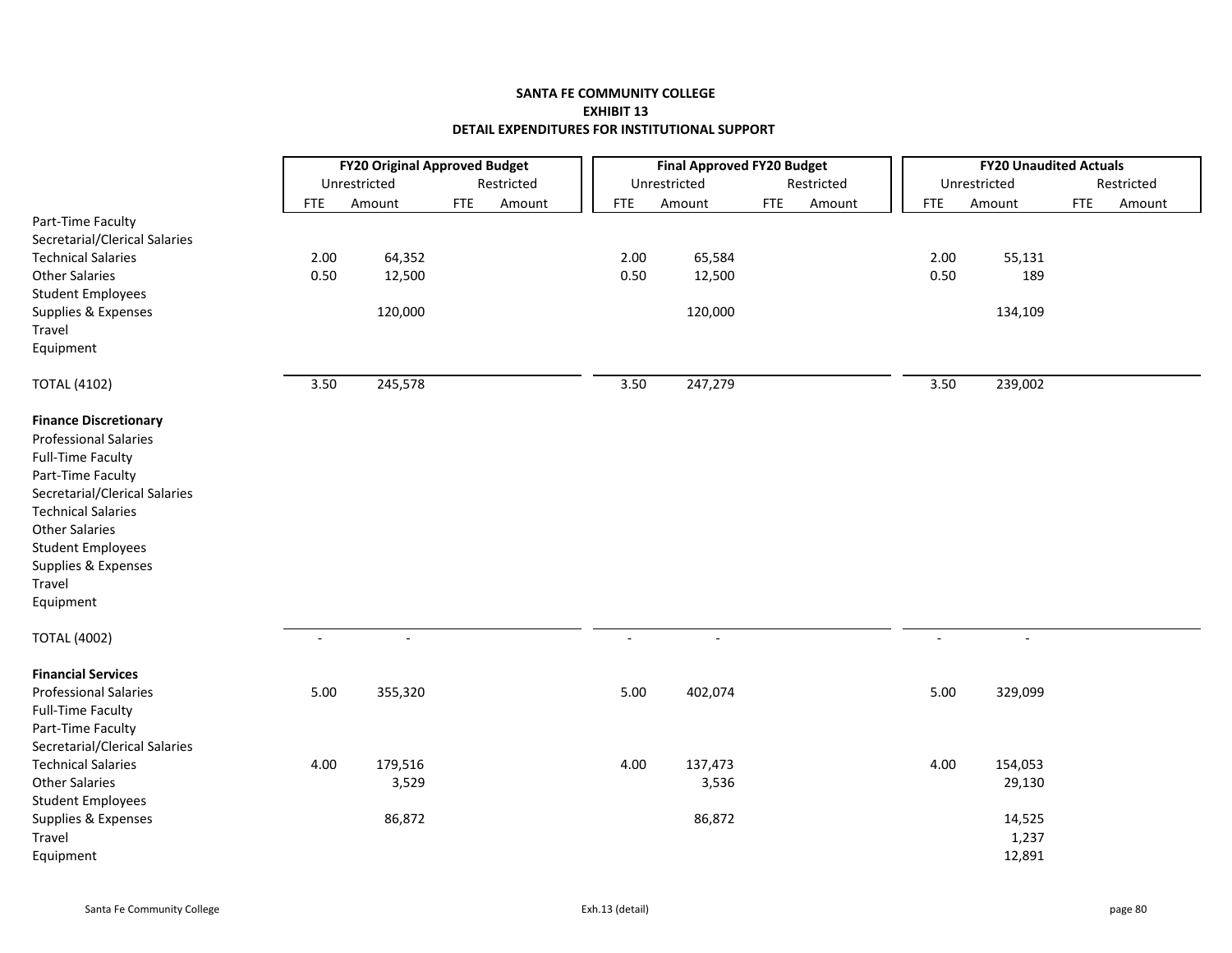|                                                                      | <b>FY20 Original Approved Budget</b> |              |                          |            |            | <b>Final Approved FY20 Budget</b> |                |                          |            |       | <b>FY20 Unaudited Actuals</b> |                          |            |
|----------------------------------------------------------------------|--------------------------------------|--------------|--------------------------|------------|------------|-----------------------------------|----------------|--------------------------|------------|-------|-------------------------------|--------------------------|------------|
|                                                                      |                                      | Unrestricted |                          | Restricted |            | Unrestricted                      |                | Restricted               |            |       | Unrestricted                  |                          | Restricted |
|                                                                      | <b>FTE</b>                           | Amount       | <b>FTE</b>               | Amount     | <b>FTE</b> | Amount                            | <b>FTE</b>     | Amount                   | <b>FTE</b> |       | Amount                        | <b>FTE</b>               | Amount     |
| <b>TOTAL (4101)</b>                                                  | 9.00                                 | 625,236      |                          |            | 9.00       | 629,955                           |                |                          |            | 9.00  | 540,935                       |                          |            |
| Payroll                                                              |                                      |              |                          |            |            |                                   |                |                          |            |       |                               |                          |            |
| <b>Professional Salaries</b>                                         | 1.00                                 | 51,958       |                          |            | 1.00       | 51,958                            |                |                          |            | 1.00  | 49,776                        |                          |            |
| <b>Full-Time Faculty</b>                                             |                                      |              |                          |            |            |                                   |                |                          |            |       |                               |                          |            |
| Part-Time Faculty                                                    |                                      |              |                          |            |            |                                   |                |                          |            |       |                               |                          |            |
| Secretarial/Clerical Salaries                                        |                                      |              |                          |            |            |                                   |                |                          |            |       |                               |                          |            |
| <b>Technical Salaries</b>                                            | 2.00                                 | 76,961       |                          |            | 2.00       | 80,888                            |                |                          |            | 2.00  | 65,480                        |                          |            |
| <b>Other Salaries</b>                                                |                                      | 3,578        |                          |            |            |                                   |                |                          |            |       | 8,290                         |                          |            |
| <b>Student Employees</b>                                             |                                      |              |                          |            |            |                                   |                |                          |            |       |                               |                          |            |
| Supplies & Expenses                                                  |                                      | 12,458       |                          |            |            | 12,458                            |                |                          |            |       | 34,170                        |                          |            |
| Travel                                                               |                                      |              |                          |            |            |                                   |                |                          |            |       | 55                            |                          |            |
| Equipment                                                            |                                      |              |                          |            |            |                                   |                |                          |            |       |                               |                          |            |
| <b>TOTAL (4104)</b>                                                  | 3.00                                 | 144,954      |                          |            | 3.00       | 145,304                           |                |                          |            | 3.00  | 157,771                       |                          |            |
| <b>Purchasing</b>                                                    |                                      |              |                          |            |            |                                   |                |                          |            |       |                               |                          |            |
| <b>Professional Salaries</b>                                         | 1.00                                 | 77,132       |                          |            | 1.00       | 77,132                            |                |                          |            | 1.00  | 77,170                        |                          |            |
| <b>Full-Time Faculty</b>                                             |                                      |              |                          |            |            |                                   |                |                          |            |       |                               |                          |            |
| Part-Time Faculty                                                    |                                      |              |                          |            |            |                                   |                |                          |            |       |                               |                          |            |
| Secretarial/Clerical Salaries                                        |                                      |              |                          |            |            |                                   |                |                          |            |       |                               |                          |            |
| <b>Technical Salaries</b>                                            | 2.00                                 | 100,706      |                          |            | 2.00       | 101,674                           |                |                          |            | 1.00  | 35,431                        |                          |            |
| <b>Other Salaries</b>                                                |                                      |              |                          |            |            |                                   |                |                          |            |       |                               |                          |            |
| <b>Student Employees</b>                                             |                                      |              |                          |            |            |                                   |                |                          |            |       |                               |                          |            |
| Supplies & Expenses                                                  |                                      | 3,000        |                          |            |            | 3,000                             |                |                          |            |       | 43,453                        |                          |            |
| Travel                                                               |                                      |              |                          |            |            |                                   |                |                          |            |       |                               |                          |            |
| Equipment                                                            |                                      |              |                          |            |            |                                   |                |                          |            |       |                               |                          |            |
| <b>TOTAL (4105)</b>                                                  | 3.00                                 | 180,838      |                          |            | 3.00       | 181,806                           |                |                          |            | 2.00  | 156,054                       |                          |            |
| <b>SUBTOTAL FISCAL OPERATIONS</b>                                    | 18.50                                | 1,196,606    | $\overline{\phantom{a}}$ | $\sim$     | 18.50      | 1,204,343                         | $\blacksquare$ | $\overline{\phantom{a}}$ |            | 17.50 | 1,093,762                     | $\overline{\phantom{a}}$ |            |
| <b>GENERAL &amp; ADMINISTRATIVE LOGISTICS</b><br><b>Staff Senate</b> |                                      |              |                          |            |            |                                   |                |                          |            |       |                               |                          |            |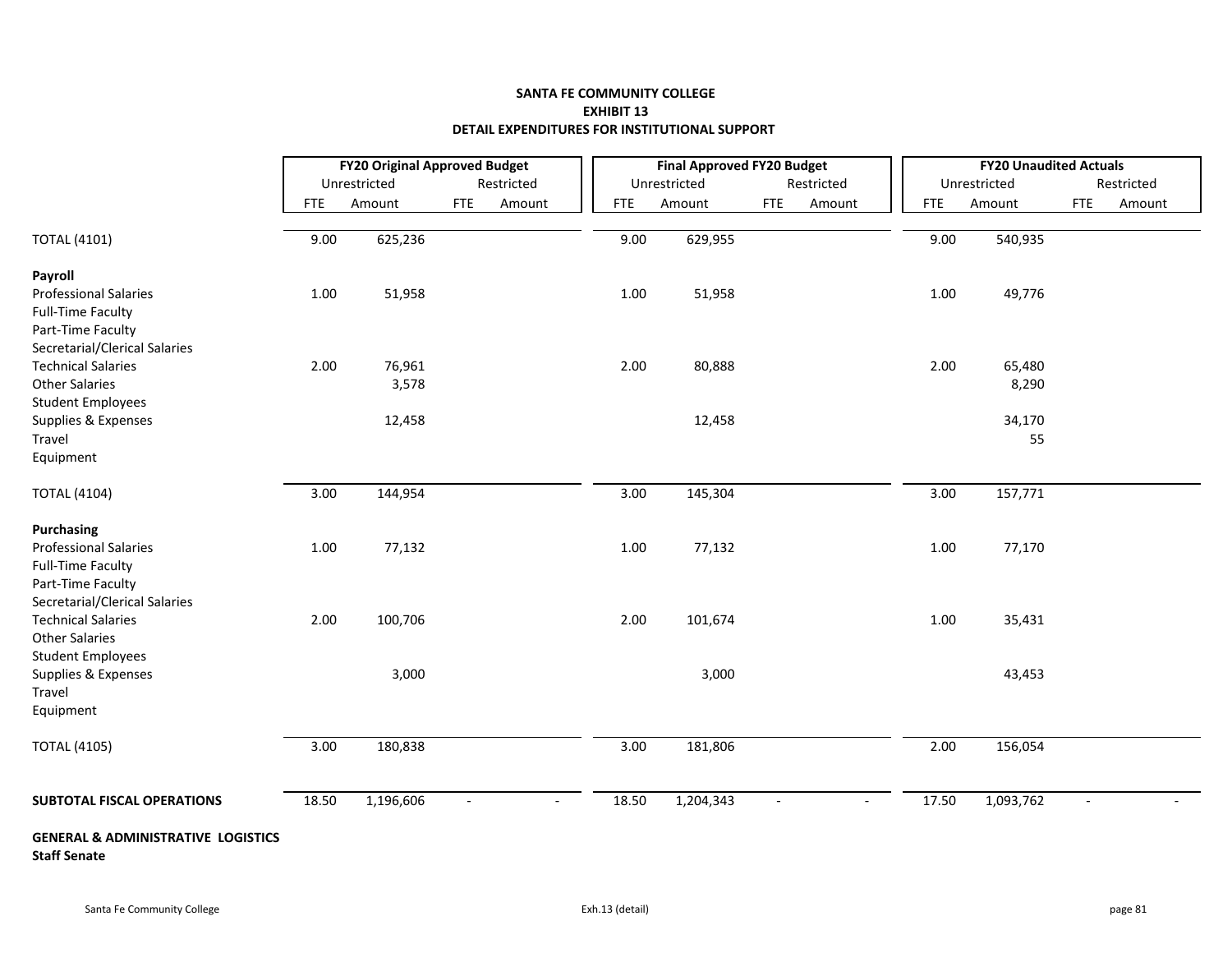|                                                               | <b>FY20 Original Approved Budget</b> |              |            |            |                | <b>Final Approved FY20 Budget</b> |            |            |                          | <b>FY20 Unaudited Actuals</b> |            |            |
|---------------------------------------------------------------|--------------------------------------|--------------|------------|------------|----------------|-----------------------------------|------------|------------|--------------------------|-------------------------------|------------|------------|
|                                                               |                                      | Unrestricted |            | Restricted |                | Unrestricted                      |            | Restricted |                          | Unrestricted                  |            | Restricted |
|                                                               | <b>FTE</b>                           | Amount       | <b>FTE</b> | Amount     | <b>FTE</b>     | Amount                            | <b>FTE</b> | Amount     | <b>FTE</b>               | Amount                        | <b>FTE</b> | Amount     |
| Supplies & Expenses<br>Travel                                 |                                      | 1,000        |            |            |                | 1,000                             |            |            |                          | 100                           |            |            |
| <b>TOTAL (1024)</b>                                           | $\sim$                               | 1,000        |            |            | $\blacksquare$ | 1,000                             |            |            | $\overline{\phantom{a}}$ | 100                           |            |            |
| <b>Safety &amp; Security</b>                                  |                                      |              |            |            |                |                                   |            |            |                          |                               |            |            |
| <b>Professional Salaries</b><br>Secretarial/Clerical Salaries | 2.00                                 | 100,309      |            |            | 1.00           | 52,994                            |            |            | 1.00                     | 62,947                        |            |            |
| <b>Technical Salaries</b>                                     | 4.00                                 | 160,149      |            |            | 6.00           | 244,808                           |            |            | 6.00                     | 274,890                       |            |            |
| <b>Other Salaries</b>                                         |                                      | 25,500       |            |            |                | 25,500                            |            |            |                          | 51,063                        |            |            |
| <b>Student Employees</b>                                      |                                      |              |            |            |                |                                   |            |            |                          |                               |            |            |
| Supplies & Expenses                                           |                                      | 94,500       |            |            |                | 94,500                            |            |            |                          | 53,748                        |            |            |
| Travel                                                        |                                      |              |            |            |                |                                   |            |            |                          | 3,811                         |            |            |
| Equipment                                                     |                                      |              |            |            |                |                                   |            |            |                          | 92                            |            |            |
| <b>TOTAL (4004)</b>                                           | 6.00                                 | 380,459      |            |            | 7.00           | 417,801                           |            |            | 7.00                     | 446,551                       |            |            |
| <b>Human Resources</b>                                        |                                      |              |            |            |                |                                   |            |            |                          |                               |            |            |
| <b>Professional Salaries</b>                                  | 4.00                                 | 267,358      |            |            | 4.00           | 274,340                           |            |            | 4.00                     | 167,624                       |            |            |
| Secretarial/Clerical Salaries                                 | 2.00                                 | 84,359       |            |            | 1.00           | 40,169                            |            |            | 1.00                     | 40,710                        |            |            |
| <b>Technical Salaries</b>                                     | 1.00                                 | 42,644       |            |            | 2.00           | 87,645                            |            |            | 2.00                     | 18,095                        |            |            |
| <b>Other Salaries</b>                                         | 0.50                                 | 27,060       |            |            | 0.50           | 27,060                            |            |            | 0.50                     | 32,887                        |            |            |
| <b>Student Employees</b>                                      |                                      |              |            |            |                |                                   |            |            |                          |                               |            |            |
| Supplies & Expenses                                           |                                      | 68,500       |            |            |                | 68,500                            |            |            |                          | 148,959                       |            |            |
| Travel                                                        |                                      |              |            |            |                |                                   |            |            |                          | 3,039                         |            |            |
| Equipment                                                     |                                      |              |            |            |                |                                   |            |            |                          |                               |            |            |
| <b>TOTAL (4401)</b>                                           | 7.50                                 | 489,921      |            |            | 7.50           | 497,714                           |            |            | 7.50                     | 411,314                       |            |            |
| <b>Employee Development</b>                                   |                                      |              |            |            |                |                                   |            |            |                          |                               |            |            |
| <b>Professional Salaries</b>                                  | 2.00                                 | 106,519      |            |            | 2.00           | 104,042                           |            |            |                          |                               |            |            |
| Secretarial/Clerical Salaries                                 |                                      |              |            |            |                |                                   |            |            |                          |                               |            |            |
| <b>Technical Salaries</b>                                     |                                      |              |            |            |                |                                   |            |            |                          | 1,682                         |            |            |
| <b>Other Salaries</b>                                         |                                      |              |            |            |                |                                   |            |            |                          | 855                           |            |            |
| <b>Student Employees</b>                                      |                                      |              |            |            |                |                                   |            |            |                          |                               |            |            |
| Supplies & Expenses                                           |                                      | 40,000       |            |            |                | 40,000                            |            |            |                          | 45,514                        |            |            |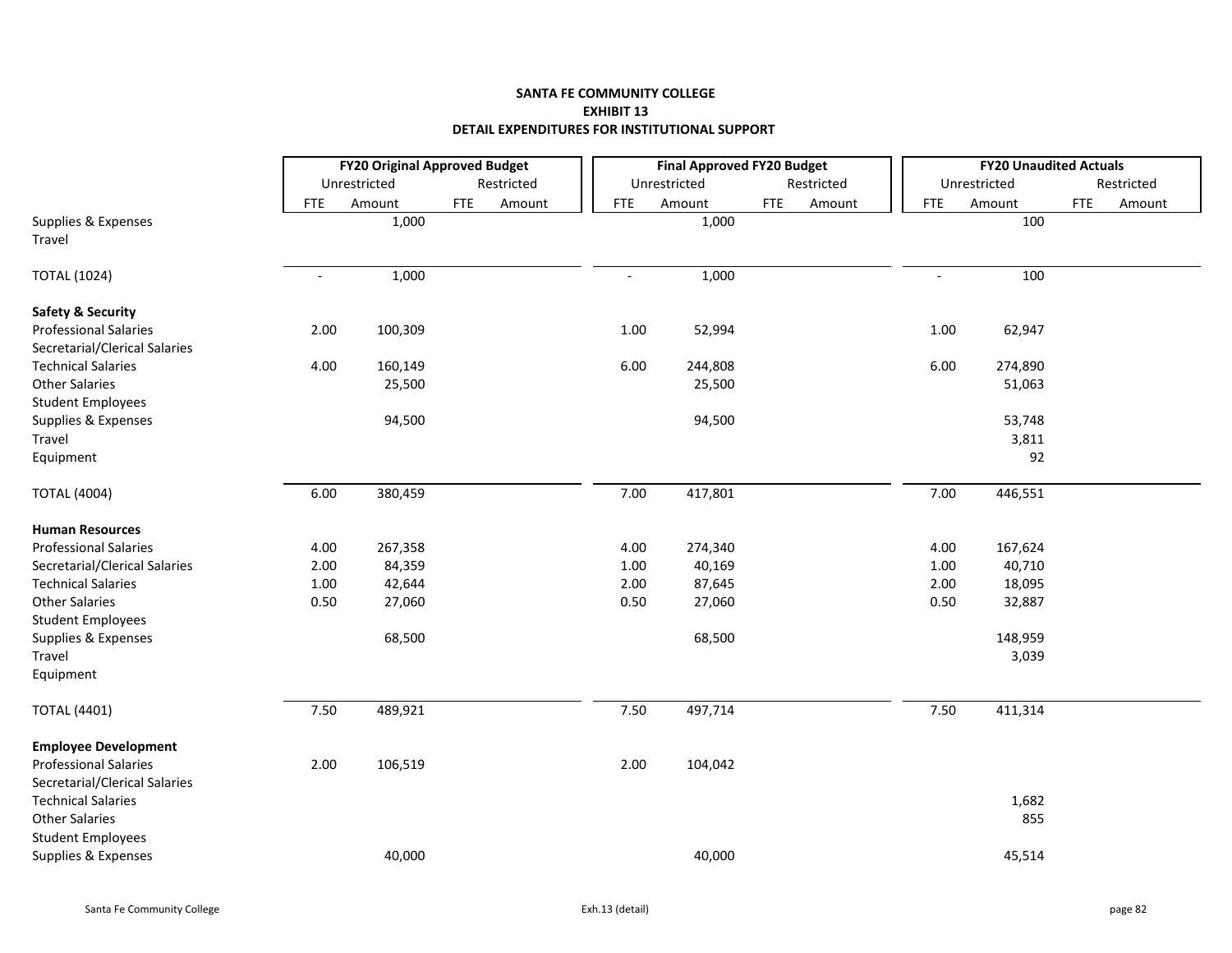|                                                                                                                                                                                                                          |        |              | <b>FY20 Original Approved Budget</b> |                | <b>Final Approved FY20 Budget</b> |                |            |                          | <b>FY20 Unaudited Actuals</b> |            |            |
|--------------------------------------------------------------------------------------------------------------------------------------------------------------------------------------------------------------------------|--------|--------------|--------------------------------------|----------------|-----------------------------------|----------------|------------|--------------------------|-------------------------------|------------|------------|
|                                                                                                                                                                                                                          |        | Unrestricted | Restricted                           |                | Unrestricted                      |                | Restricted |                          | Unrestricted                  |            | Restricted |
|                                                                                                                                                                                                                          | FTE.   | Amount       | <b>FTE</b><br>Amount                 | <b>FTE</b>     | Amount                            | <b>FTE</b>     | Amount     | <b>FTE</b>               | Amount                        | <b>FTE</b> | Amount     |
| Travel                                                                                                                                                                                                                   |        |              |                                      |                |                                   |                |            |                          | 596                           |            |            |
| Equipment                                                                                                                                                                                                                |        |              |                                      |                |                                   |                |            |                          |                               |            |            |
| <b>TOTAL (4402)</b>                                                                                                                                                                                                      | 2.00   | 146,519      |                                      | 2.00           | 144,042                           |                |            | $\overline{\phantom{a}}$ | 48,647.00                     |            |            |
| <b>TitleIX Training</b><br><b>Professional Salaries</b><br>Secretarial/Clerical Salaries<br><b>Technical Salaries</b><br><b>Other Salaries</b><br><b>Student Employees</b><br>Supplies & Expenses<br>Travel<br>Equipment |        | 25,000       |                                      |                | 25,000                            |                |            |                          | 8,766<br>2,735                |            |            |
|                                                                                                                                                                                                                          |        |              |                                      |                |                                   |                |            |                          |                               |            |            |
| <b>TOTAL (4405)</b>                                                                                                                                                                                                      | $\sim$ | 25,000       |                                      | $\overline{a}$ | 25,000                            |                |            | $\overline{\phantom{a}}$ | 11,501.00                     |            |            |
| <b>SUBTOTAL GENERAL &amp; ADMIN.</b>                                                                                                                                                                                     | 15.50  | 1,042,898    | $\sim$<br>$\overline{\phantom{a}}$   | 16.50          | 1,085,557                         | $\blacksquare$ |            | 14.50                    | 918,113                       | $\sim$     |            |
| <b>PUBLIC RELATIONS AND DEVELOPMENT-135</b>                                                                                                                                                                              |        |              |                                      |                |                                   |                |            |                          |                               |            |            |
| <b>Marketing &amp; Public Relations</b>                                                                                                                                                                                  |        |              |                                      |                |                                   |                |            |                          |                               |            |            |
| <b>Professional Salaries</b>                                                                                                                                                                                             | 3.50   | 276,045      |                                      | 3.50           | 278,546                           |                |            | 3.50                     | 277,272                       |            |            |
| Secretarial/Clerical Salaries                                                                                                                                                                                            | 1.00   | 48,372       |                                      | 1.00           | 48,772                            |                |            | 1.00                     | 50,340                        |            |            |
| <b>Technical Salaries</b>                                                                                                                                                                                                | 4.27   | 190,746      |                                      | 4.27           | 192,788                           |                |            | 4.27                     | 194,357                       |            |            |
| <b>Other Salaries</b>                                                                                                                                                                                                    |        |              |                                      |                |                                   |                |            |                          |                               |            |            |
| <b>Student Employees</b>                                                                                                                                                                                                 |        |              |                                      |                |                                   |                |            |                          |                               |            |            |
| Supplies & Expenses                                                                                                                                                                                                      |        | 104,500      |                                      |                | 104,500                           |                |            |                          | 41,258                        |            |            |
| Travel                                                                                                                                                                                                                   |        |              |                                      |                |                                   |                |            |                          | 2,972                         |            |            |
| Equipment                                                                                                                                                                                                                |        |              |                                      |                |                                   |                |            |                          | 8,789                         |            |            |
| <b>TOTAL (1016)</b>                                                                                                                                                                                                      | 8.77   | 619,663      |                                      | 8.77           | 624,606                           |                |            | 8.77                     | 574,988                       |            |            |
| <b>Foundation Office</b>                                                                                                                                                                                                 |        |              |                                      |                |                                   |                |            |                          |                               |            |            |
| <b>Professional Salaries</b>                                                                                                                                                                                             | 2.00   | 178,170      |                                      | 3.00           | 229,241                           |                |            | 3.00                     | 201,784                       |            |            |
| Secretarial/Clerical Salaries<br><b>Technical Salaries</b>                                                                                                                                                               | 1.00   | 44,803       |                                      |                |                                   |                |            |                          |                               |            |            |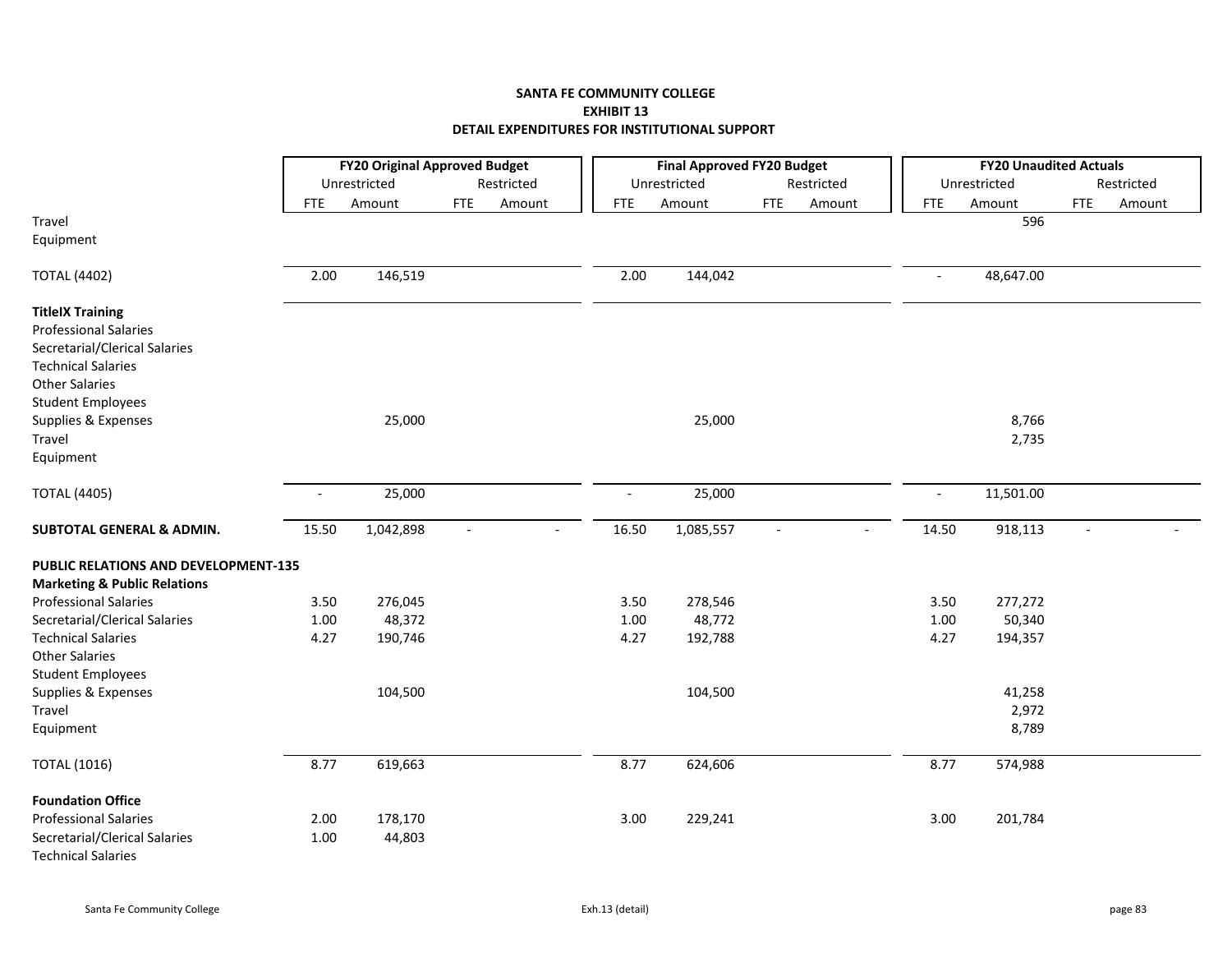|                                                                   |                |              | <b>FY20 Original Approved Budget</b> |            | <b>Final Approved FY20 Budget</b> |            |                |                | <b>FY20 Unaudited Actuals</b> |            |            |
|-------------------------------------------------------------------|----------------|--------------|--------------------------------------|------------|-----------------------------------|------------|----------------|----------------|-------------------------------|------------|------------|
|                                                                   |                | Unrestricted | Restricted                           |            | Unrestricted                      |            | Restricted     |                | Unrestricted                  |            | Restricted |
|                                                                   | <b>FTE</b>     | Amount       | <b>FTE</b><br>Amount                 | <b>FTE</b> | Amount                            | <b>FTE</b> | Amount         | <b>FTE</b>     | Amount                        | <b>FTE</b> | Amount     |
| <b>Other Salaries</b>                                             |                | 9,750        |                                      |            | 9,750                             |            |                |                | 11,146                        |            |            |
| <b>Student Employees</b>                                          |                |              |                                      |            |                                   |            |                |                |                               |            |            |
| Supplies & Expenses                                               |                | 52,850       |                                      |            | 52,850                            |            |                |                | 8,031                         |            |            |
| Travel                                                            |                |              |                                      |            |                                   |            |                |                | 3,589                         |            |            |
| Equipment                                                         |                |              |                                      |            |                                   |            |                |                |                               |            |            |
| <b>TOTAL (1026)</b>                                               | 3.00           | 285,573      | $\overline{\phantom{a}}$             | 3.00       | 291,841                           |            | $\blacksquare$ | 3.00           | 224,550                       |            |            |
| Pres. Diversity Adv. Committee                                    |                |              |                                      |            |                                   |            |                |                |                               |            |            |
| Supplies & Expenses                                               |                | 4,000        |                                      |            | 4,000                             |            |                |                | 1,542                         |            |            |
| Travel                                                            |                |              |                                      |            |                                   |            |                |                |                               |            |            |
| <b>TOTAL (1028)</b>                                               | $\overline{a}$ | 4,000        |                                      |            | 4,000                             |            |                | $\overline{a}$ | 1,542                         |            |            |
| Concierge/Switchboard                                             |                |              |                                      |            |                                   |            |                |                |                               |            |            |
| <b>Professional Salaries</b>                                      |                |              |                                      |            |                                   |            |                |                |                               |            |            |
| Secretarial/Clerical Salaries                                     |                |              |                                      |            |                                   |            |                |                |                               |            |            |
| <b>Technical Salaries</b>                                         | 1.30           | 42,255       |                                      | 1.30       | 41,327                            |            |                | 1.30           | 41,187                        |            |            |
| <b>Other Salaries</b>                                             |                |              |                                      |            |                                   |            |                |                | 88                            |            |            |
| <b>Student Employees</b><br>Supplies & Expenses                   |                |              |                                      |            |                                   |            |                |                |                               |            |            |
| Travel                                                            |                |              |                                      |            |                                   |            |                |                |                               |            |            |
| Equipment                                                         |                |              |                                      |            |                                   |            |                |                |                               |            |            |
| <b>TOTAL (1030)</b>                                               | 1.30           | 42,255       |                                      | 1.30       | 41,327                            |            |                | 1.30           | 41,275                        |            |            |
|                                                                   |                |              |                                      |            |                                   |            |                |                |                               |            |            |
| <b>Institutional Support Pool</b><br><b>Professional Salaries</b> |                |              |                                      |            |                                   |            |                |                |                               |            |            |
| Secretarial/Clerical Salaries                                     |                |              |                                      |            |                                   |            |                |                |                               |            |            |
| <b>Technical Salaries</b>                                         |                |              |                                      |            |                                   |            |                |                |                               |            |            |
| <b>Other Salaries</b>                                             |                | 204,533      |                                      |            | 25,619                            |            |                |                |                               |            |            |
| <b>Student Employees</b>                                          |                | 18,632       |                                      |            | 18,632                            |            |                |                | 34,464                        |            |            |
| Supplies & Expenses                                               |                |              |                                      |            |                                   |            |                |                |                               |            |            |
| Contingency                                                       |                | 46,250       |                                      |            | 46,250                            |            |                |                |                               |            |            |
| Equipment                                                         |                | (27, 850)    |                                      |            | (27, 850)                         |            |                |                |                               |            |            |
|                                                                   |                |              |                                      |            |                                   |            |                |                |                               |            |            |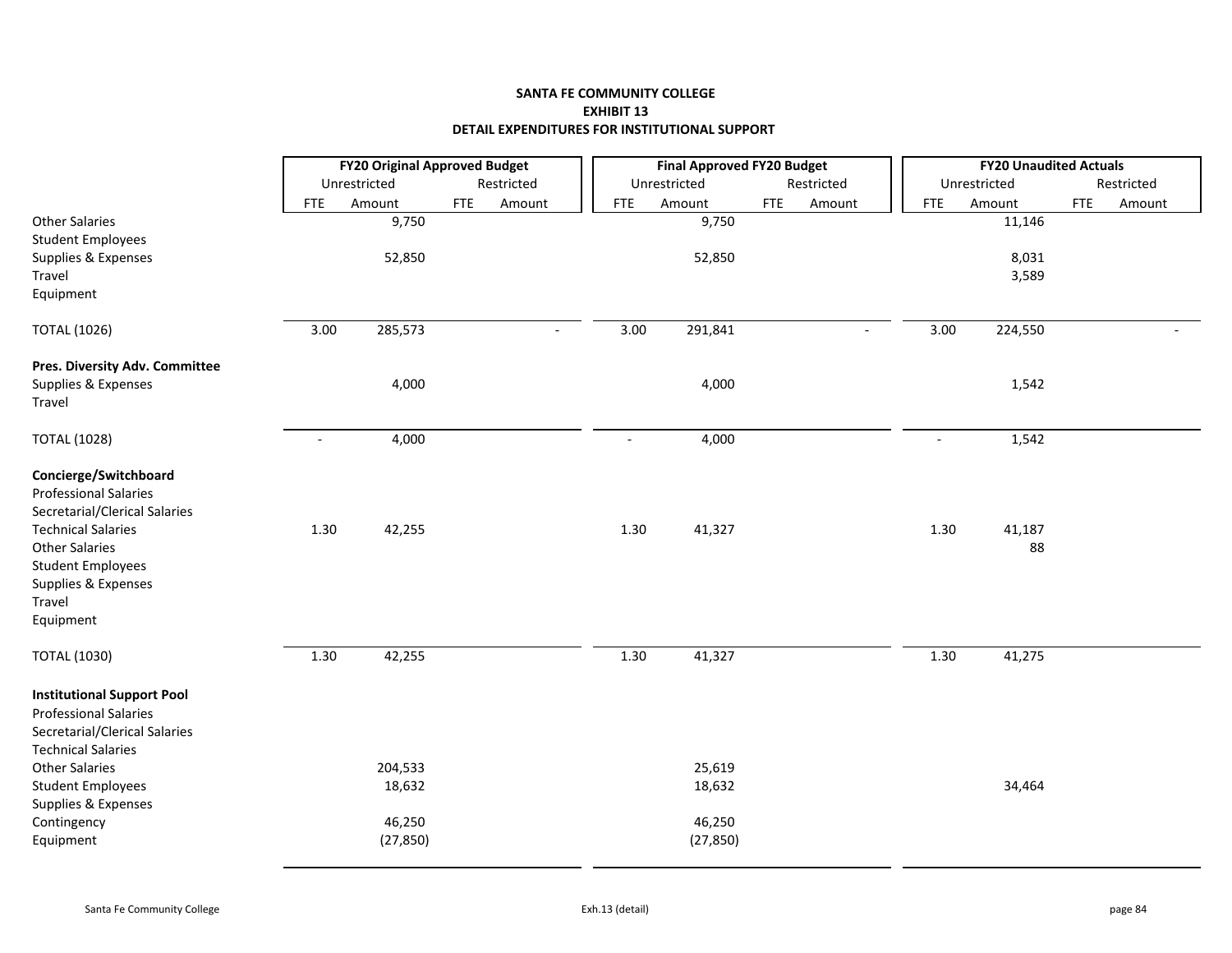|                                  |            | <b>FY20 Original Approved Budget</b> |            |                              |       | <b>Final Approved FY20 Budget</b> |            |            |       | <b>FY20 Unaudited Actuals</b> |            |                          |
|----------------------------------|------------|--------------------------------------|------------|------------------------------|-------|-----------------------------------|------------|------------|-------|-------------------------------|------------|--------------------------|
|                                  |            | Unrestricted                         |            | Restricted                   |       | Unrestricted                      |            | Restricted |       | Unrestricted                  |            | Restricted               |
|                                  | <b>FTE</b> | Amount                               | <b>FTE</b> | Amount                       | FTE   | Amount                            | <b>FTE</b> | Amount     | FTE   | Amount                        | <b>FTE</b> | Amount                   |
| <b>TOTAL (4090)</b>              |            | 241,565                              |            |                              |       | 62,651                            |            |            |       | 34,464                        |            |                          |
| Grant                            |            |                                      |            |                              |       |                                   |            |            |       |                               |            |                          |
| Compensation                     |            |                                      | 1.00       | 90,000                       |       |                                   | 1.00       | 71,241     |       |                               | 1.00       | 40,241                   |
| Supplies & Expenses              |            |                                      |            | 1,983                        |       |                                   |            | 5,157      |       |                               |            | 2,261                    |
| TOTAL (grant)                    |            | ٠                                    | 1.00       | 91,983                       |       |                                   | 1.00       | 76,398     |       |                               | 1.00       | 42,502                   |
| Subtotal PR & Development        | 13.07      | 1,193,056                            | 1.00       | 91,983                       | 13.07 | 1,024,425                         | 1.00       | 76,398     | 13.07 | 876,819                       | 1.00       | 42,502                   |
| <b>Total Direct Expenditures</b> | 58.13      | 5,029,406                            | 1.00       | 91,983                       | 59.13 | 4,910,605                         | 1.00       | 76,398     | 56.13 | 4,537,275                     | 1.00       | 42,502                   |
| <b>Fringe Benefits</b>           |            | 1,308,677                            |            | $\qquad \qquad \blacksquare$ |       | 1,267,096                         |            |            |       | 1,179,095                     |            | 11,798                   |
| Internal Service Charges         |            | 808,423                              |            | -                            |       | 804,958                           |            |            |       | 715,168                       |            | $\overline{\phantom{a}}$ |
| <b>TOTAL EXPENDITURES</b>        | 58.13      | 7,146,505                            | 1.00       | 91,983                       | 59.13 | 6,982,659                         | 1.00       | 76,398     | 56.13 | 6,431,538                     | 1.00       | 54,300                   |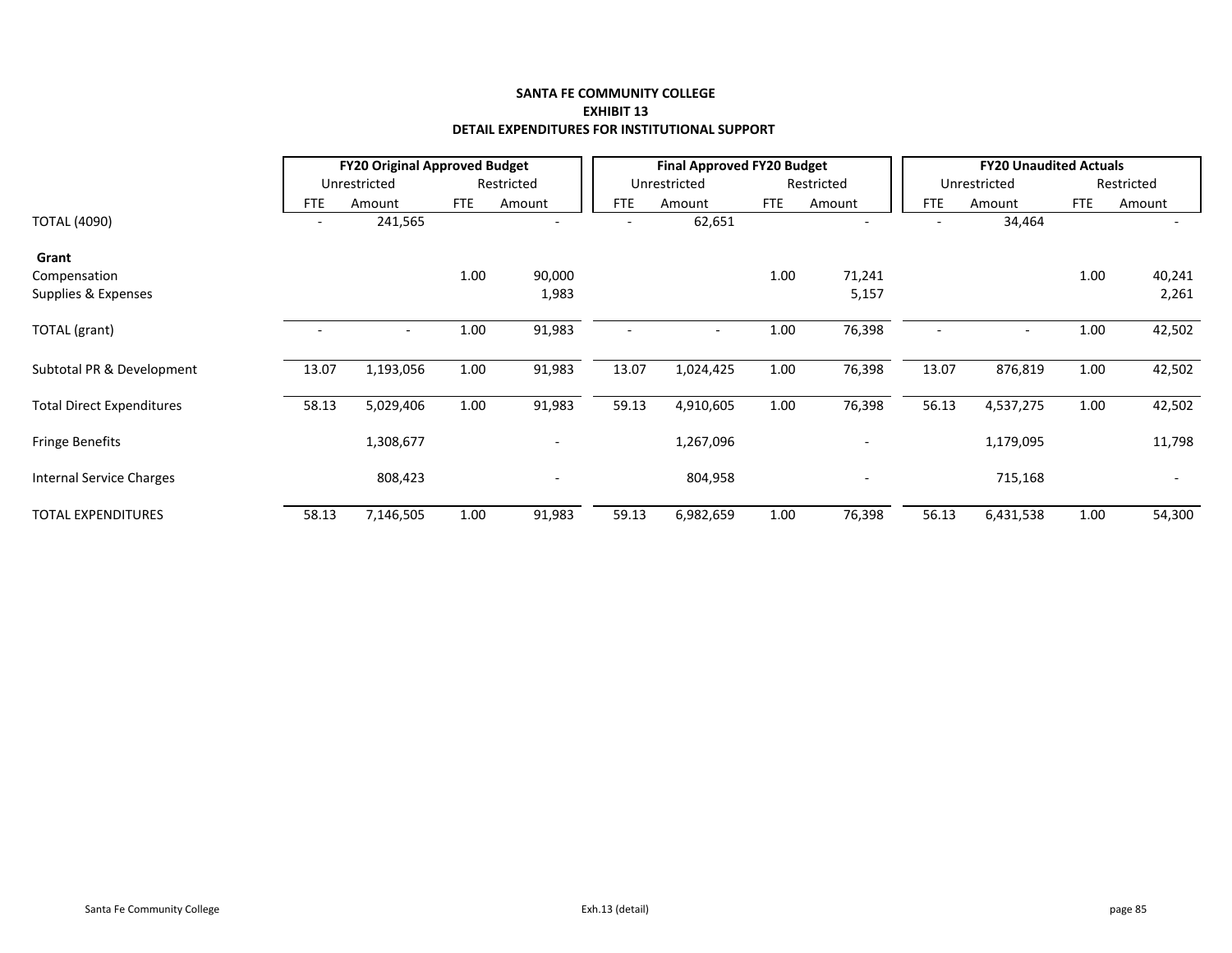|                                          |      | <b>FY20 Original Approved Budget</b> |              |            |            | <b>Final Approved FY20 Budget</b> |              |            |                          | <b>FY20 Unaudited Actuals</b> |              |                          |            |
|------------------------------------------|------|--------------------------------------|--------------|------------|------------|-----------------------------------|--------------|------------|--------------------------|-------------------------------|--------------|--------------------------|------------|
|                                          |      |                                      | Unrestricted |            | Restricted |                                   | Unrestricted |            | Restricted               |                               | Unrestricted |                          | Restricted |
|                                          |      | <b>FTE</b>                           | Amount       | <b>FTE</b> | Amount     | FTE                               | Amount       | <b>FTE</b> | Amount                   | <b>FTE</b>                    | Amount       | <b>FTE</b>               | Amount     |
| SUMMARY OF EXPENDITURES:                 |      |                                      |              |            |            |                                   |              |            |                          |                               |              |                          |            |
| <b>Plant Operations Administration</b>   | 4501 | 3.00                                 | 210,886      |            |            | 3.00                              | 212,817      |            |                          | 3.00                          | 210,116      |                          |            |
| <b>Building Maintenance -Main Campus</b> | 4504 | 11.00                                | 616,025      |            |            | 11.00                             | 619,044      |            |                          | 11.00                         | 721,904      |                          |            |
| Custodial - Main Campus                  | 4502 | 25.00                                | 801,466      |            |            | 25.00                             | 807,823      |            |                          | 25.00                         | 786,020      |                          |            |
| Grounds - Main Campus                    | 4503 | 5.00                                 | 216,215      |            |            | 5.00                              | 217,909      |            |                          | 5.00                          | 229,114      |                          |            |
| Utilities - Main Campus                  | 4507 | $\sim$                               | 670,000      |            |            |                                   | 670,000      |            |                          | $\overline{\phantom{a}}$      | 590,381      |                          |            |
| Utilities - HEC                          | 4537 | $\blacksquare$                       | 78,000       |            |            | $\overline{\phantom{a}}$          | 78,000       |            |                          | $\overline{\phantom{a}}$      | 31,086       |                          |            |
| <b>Swimming Pool Maintenance</b>         | 2052 | $\overline{\phantom{a}}$             | 8,400        |            |            |                                   | 8,400        |            |                          | $\overline{\phantom{a}}$      | 12,593       |                          |            |
| <b>Waste Treatment Plant</b>             | 4509 | $\overline{\phantom{a}}$             | 58,000       |            |            |                                   | 58,000       |            |                          | ٠                             | 40,529       |                          |            |
| Property Insurance                       | 4506 | $\overline{\phantom{a}}$             | 502,605      |            |            |                                   | 502,605      |            |                          | $\overline{\phantom{a}}$      | 502,628      |                          |            |
| Recycling                                | 4505 | 0.93                                 | 68,278       |            |            | 0.93                              | 68,598       |            |                          | 0.93                          | 40,899       |                          |            |
| POM Pool                                 | 4590 |                                      | 145,315      |            |            |                                   | 59,355       |            |                          |                               | 8,868        |                          |            |
| TOT DIRECT EXPEND                        |      | 44.93                                | 3,375,190    |            |            | 44.93                             | 3,302,552    |            | $\overline{\phantom{0}}$ | 44.93                         | 3,176,347    | $\overline{\phantom{a}}$ |            |
| <b>FRINGE BENEFITS</b>                   |      |                                      | 597,840      |            |            |                                   | 572,417      |            |                          |                               | 547,482      |                          |            |
| <b>INT SERVICE CHARGES</b>               |      |                                      | 546,231      |            |            |                                   | 543,891      |            |                          |                               | 483,222      |                          |            |
| TOTAL EXPENDITURES                       |      | 44.93                                | 4,519,261    |            |            | 44.93                             | 4,418,860    |            |                          | 44.93                         | 4,207,051    |                          |            |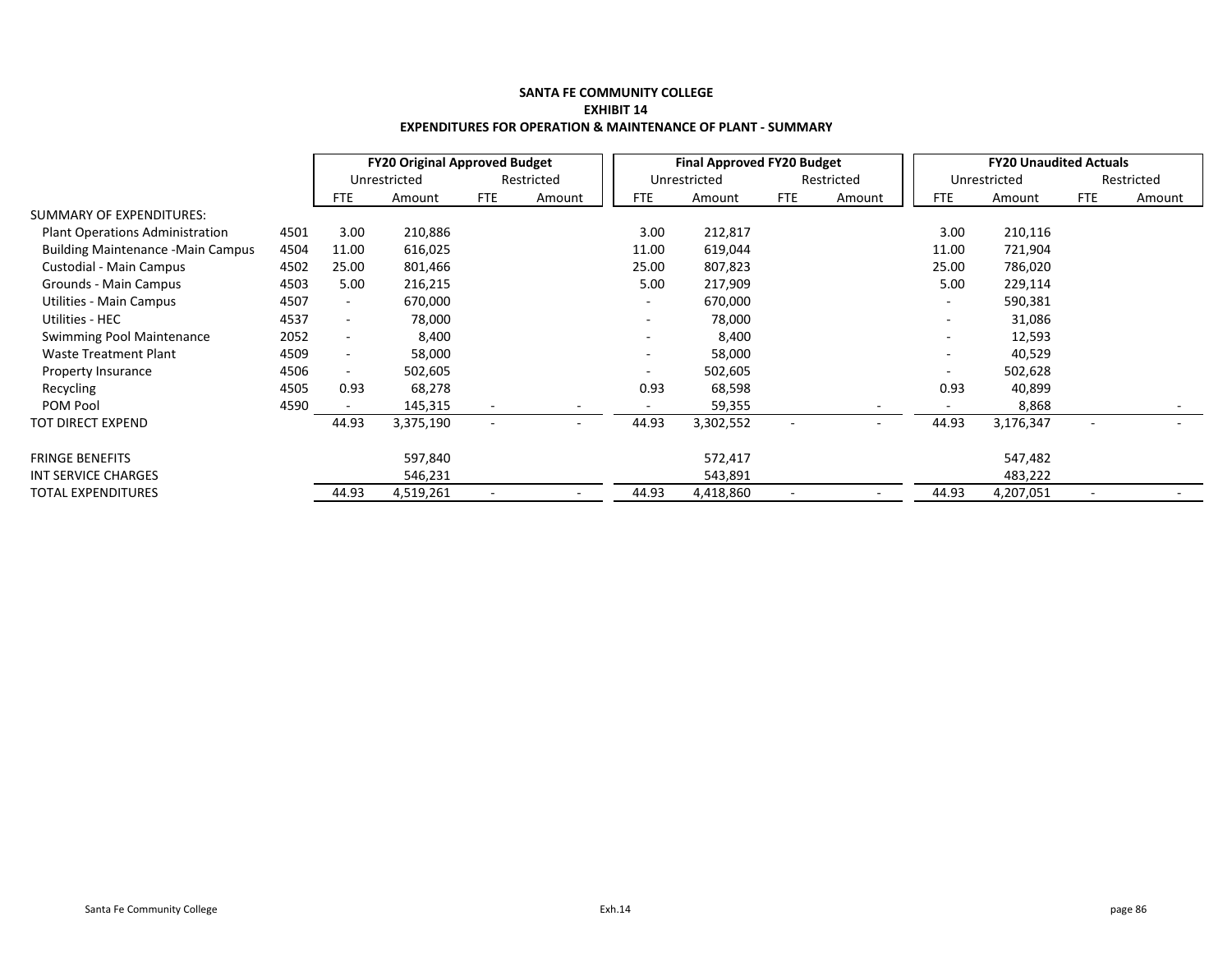|                                           |            | <b>FY20 Original Approved Budget</b> |            |            |                | <b>Final Approved FY20 Budget</b> |            |                          |            | <b>FY20 Unaudited Actuals</b> |            |            |
|-------------------------------------------|------------|--------------------------------------|------------|------------|----------------|-----------------------------------|------------|--------------------------|------------|-------------------------------|------------|------------|
|                                           |            | Unrestricted                         |            | Restricted |                | Unrestricted                      |            | Restricted               |            | Unrestricted                  |            | Restricted |
|                                           | <b>FTE</b> | Amount                               | <b>FTE</b> | Amount     | <b>FTE</b>     | Amount                            | <b>FTE</b> | Amount                   | <b>FTE</b> | Amount                        | <b>FTE</b> | Amount     |
| Plant Operation/Maintenance Admin.        |            |                                      |            |            |                |                                   |            |                          |            |                               |            |            |
| <b>Professional Salaries</b>              | 1.00       | 109,414                              |            |            | 1.00           | 110,466                           |            |                          | 1.00       | 115,900                       |            |            |
| Secretarial/Clerical Salaries             |            |                                      |            |            |                |                                   |            |                          |            |                               |            |            |
| <b>Technical Salaries</b>                 | 2.00       | 91,472                               |            |            | 2.00           | 92,351                            |            |                          | 2.00       | 86,209                        |            |            |
| <b>Other Salaries</b>                     |            |                                      |            |            |                |                                   |            |                          |            |                               |            |            |
| <b>Student Employees</b>                  |            |                                      |            |            |                |                                   |            |                          |            |                               |            |            |
| Supplies & Expenses                       |            | 10,000                               |            |            |                | 10,000                            |            |                          |            | 1,512                         |            |            |
| Travel                                    |            |                                      |            |            |                |                                   |            |                          |            | 6,495                         |            |            |
| Equipment                                 |            |                                      |            |            |                |                                   |            |                          |            |                               |            |            |
| <b>TOTAL (4501)</b>                       | 3.00       | 210,886                              |            |            | 3.00           | 212,817                           |            | $\overline{\phantom{a}}$ | 3.00       | 210,116                       |            |            |
| <b>Building Maintenance - Main Campus</b> |            |                                      |            |            |                |                                   |            |                          |            |                               |            |            |
| <b>Professional Salaries</b>              | 2.00       | 118,422                              |            |            | 2.00           | 119,561                           |            |                          | 2.00       | 120,481                       |            |            |
| Secretarial/Clerical Salaries             |            |                                      |            |            |                |                                   |            |                          |            |                               |            |            |
| <b>Technical Salaries</b>                 | 9.00       | 372,603                              |            |            | 9.00           | 374,483                           |            | 41,609                   | 9.00       | 391,051                       |            |            |
| <b>Other Salaries</b>                     |            |                                      |            |            |                |                                   |            |                          |            | 1,354                         |            |            |
| <b>Student Employees</b>                  |            |                                      |            |            |                |                                   |            |                          |            |                               |            |            |
| Supplies & Expenses                       |            | 125,000                              |            |            |                | 125,000                           |            |                          |            | 180,956                       |            |            |
| Travel                                    |            |                                      |            |            |                |                                   |            |                          |            | 595                           |            |            |
| Equipment                                 |            |                                      |            |            |                |                                   |            |                          |            | 27,467                        |            |            |
| <b>TOTAL (4504)</b>                       | 11.00      | 616,025                              |            |            | 11.00          | 619,044                           |            |                          | 11.00      | 721,904                       |            |            |
| <b>Building Maintenance -HEC</b>          |            |                                      |            |            |                |                                   |            |                          |            |                               |            |            |
| <b>Professional Salaries</b>              |            |                                      |            |            |                |                                   |            |                          |            |                               |            |            |
| Secretarial/Clerical Salaries             |            |                                      |            |            |                |                                   |            |                          |            |                               |            |            |
| <b>Technical Salaries</b>                 |            |                                      |            |            |                |                                   |            |                          |            |                               |            |            |
| <b>Other Salaries</b>                     |            |                                      |            |            |                |                                   |            |                          |            |                               |            |            |
| <b>Student Employees</b>                  |            |                                      |            |            |                |                                   |            |                          |            |                               |            |            |
| Supplies & Expenses                       |            |                                      |            |            |                |                                   |            |                          |            | 2,209                         |            |            |
| Travel                                    |            |                                      |            |            |                |                                   |            |                          |            |                               |            |            |
| Equipment                                 |            |                                      |            |            |                |                                   |            |                          |            |                               |            |            |
| <b>TOTAL (4504)</b>                       | $\sim$     | $\overline{\phantom{a}}$             |            |            | $\overline{a}$ | $\sim$                            |            |                          | $\sim$     | 2,209                         |            |            |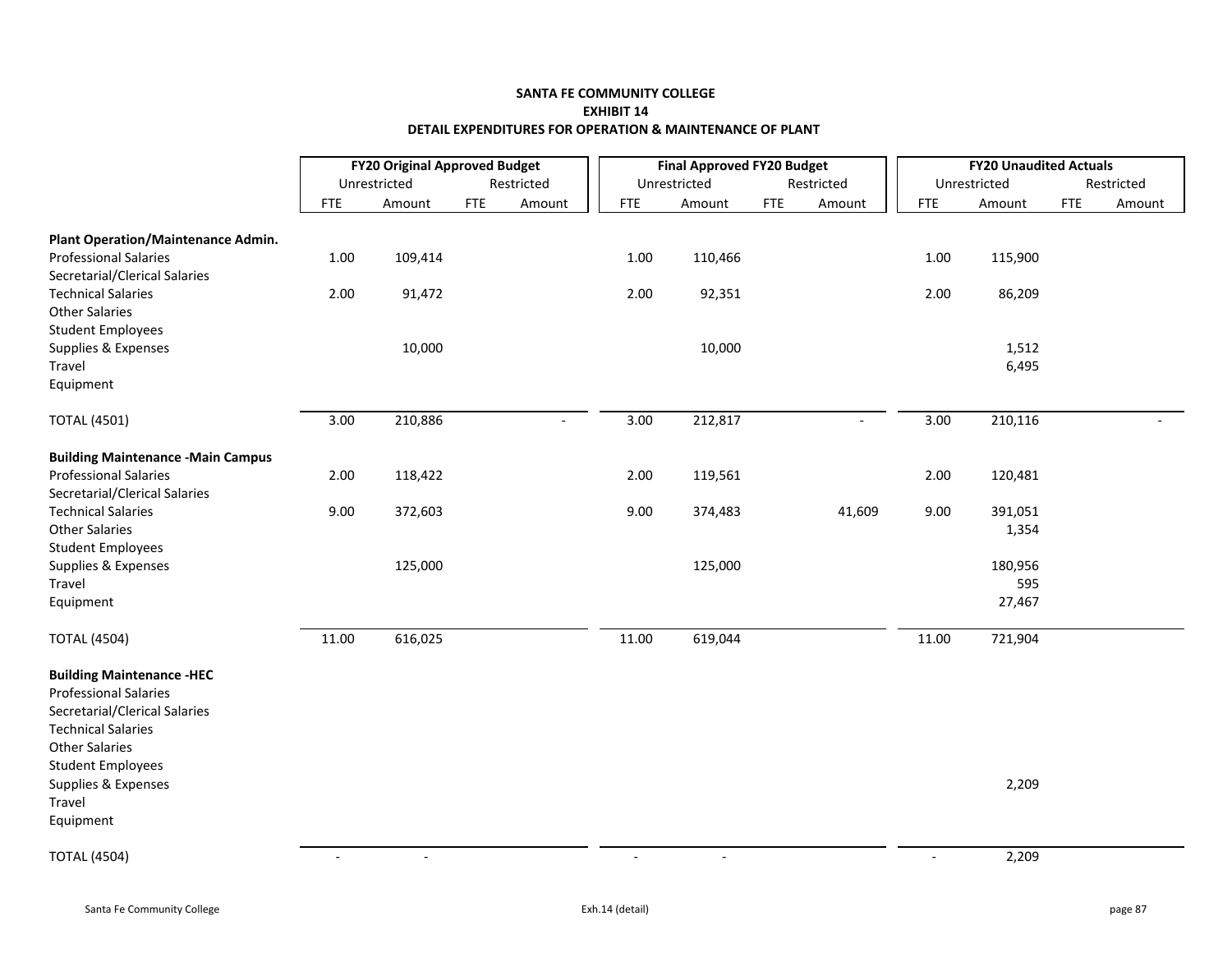|                                                                                                                                                                                                                         | <b>FY20 Original Approved Budget</b> |                |            |            |                | <b>Final Approved FY20 Budget</b> |            |            |                          | <b>FY20 Unaudited Actuals</b> |            |            |
|-------------------------------------------------------------------------------------------------------------------------------------------------------------------------------------------------------------------------|--------------------------------------|----------------|------------|------------|----------------|-----------------------------------|------------|------------|--------------------------|-------------------------------|------------|------------|
|                                                                                                                                                                                                                         |                                      | Unrestricted   |            | Restricted |                | Unrestricted                      |            | Restricted |                          | Unrestricted                  |            | Restricted |
|                                                                                                                                                                                                                         | <b>FTE</b>                           | Amount         | <b>FTE</b> | Amount     | <b>FTE</b>     | Amount                            | <b>FTE</b> | Amount     | <b>FTE</b>               | Amount                        | <b>FTE</b> | Amount     |
| <b>Custodial - Main Campus</b>                                                                                                                                                                                          |                                      |                |            |            |                |                                   |            |            |                          |                               |            |            |
| <b>Professional Salaries</b>                                                                                                                                                                                            | 1.00                                 | 49,454         |            |            | 1.00           | 49,454                            |            |            | 1.00                     | 49,834                        |            |            |
| Secretarial/Clerical Salaries                                                                                                                                                                                           |                                      |                |            |            |                |                                   |            |            |                          |                               |            |            |
| <b>Technical Salaries</b>                                                                                                                                                                                               | 24.00                                | 657,012        |            |            | 24.00          | 663,369                           |            |            | 24.00                    | 625,345                       |            |            |
| <b>Other Salaries</b>                                                                                                                                                                                                   |                                      |                |            |            |                |                                   |            |            |                          | 491                           |            |            |
| <b>Student Employees</b>                                                                                                                                                                                                |                                      |                |            |            |                |                                   |            |            |                          |                               |            |            |
| Supplies & Expenses                                                                                                                                                                                                     |                                      | 95,000         |            |            |                | 95,000                            |            |            |                          | 105,956                       |            |            |
| Travel                                                                                                                                                                                                                  |                                      |                |            |            |                |                                   |            |            |                          |                               |            |            |
| Equipment                                                                                                                                                                                                               |                                      |                |            |            |                |                                   |            |            |                          | 4,394                         |            |            |
| <b>TOTAL (4502)</b>                                                                                                                                                                                                     | 25.00                                | 801,466        |            |            | 25.00          | 807,823                           |            |            | 25.00                    | 786,020                       |            |            |
| <b>Custodial - HEC</b><br><b>Professional Salaries</b><br>Secretarial/Clerical Salaries<br><b>Technical Salaries</b><br><b>Other Salaries</b><br><b>Student Employees</b><br>Supplies & Expenses<br>Travel<br>Equipment |                                      |                |            |            |                |                                   |            |            |                          |                               |            |            |
| <b>TOTAL (4534)</b>                                                                                                                                                                                                     | $\overline{\phantom{a}}$             | $\blacksquare$ |            |            | $\blacksquare$ | $\blacksquare$                    |            |            | $\overline{\phantom{a}}$ |                               |            |            |
| <b>Grounds - Main Campus</b>                                                                                                                                                                                            |                                      |                |            |            |                |                                   |            |            |                          |                               |            |            |
| <b>Professional Salaries</b><br>Secretarial/Clerical Salaries                                                                                                                                                           | 1.00                                 | 65,696         |            |            | 1.00           | 66,328                            |            |            | 1.00                     | 66,838                        |            |            |
| <b>Technical Salaries</b><br><b>Other Salaries</b><br><b>Student Employees</b>                                                                                                                                          | 4.00                                 | 110,519        |            |            | 4.00           | 111,582                           |            |            | 4.00                     | 103,017<br>230                |            |            |
| Supplies & Expenses                                                                                                                                                                                                     |                                      | 40,000         |            |            |                | 40,000                            |            |            |                          | 52,406                        |            |            |
| Travel                                                                                                                                                                                                                  |                                      |                |            |            |                |                                   |            |            |                          | 49                            |            |            |
| Equipment                                                                                                                                                                                                               |                                      |                |            |            |                |                                   |            |            |                          | 6,574                         |            |            |
| <b>TOTAL (4503)</b>                                                                                                                                                                                                     | 5.00                                 | 216,215        |            |            | 5.00           | 217,909                           |            |            | 5.00                     | 229,114                       |            |            |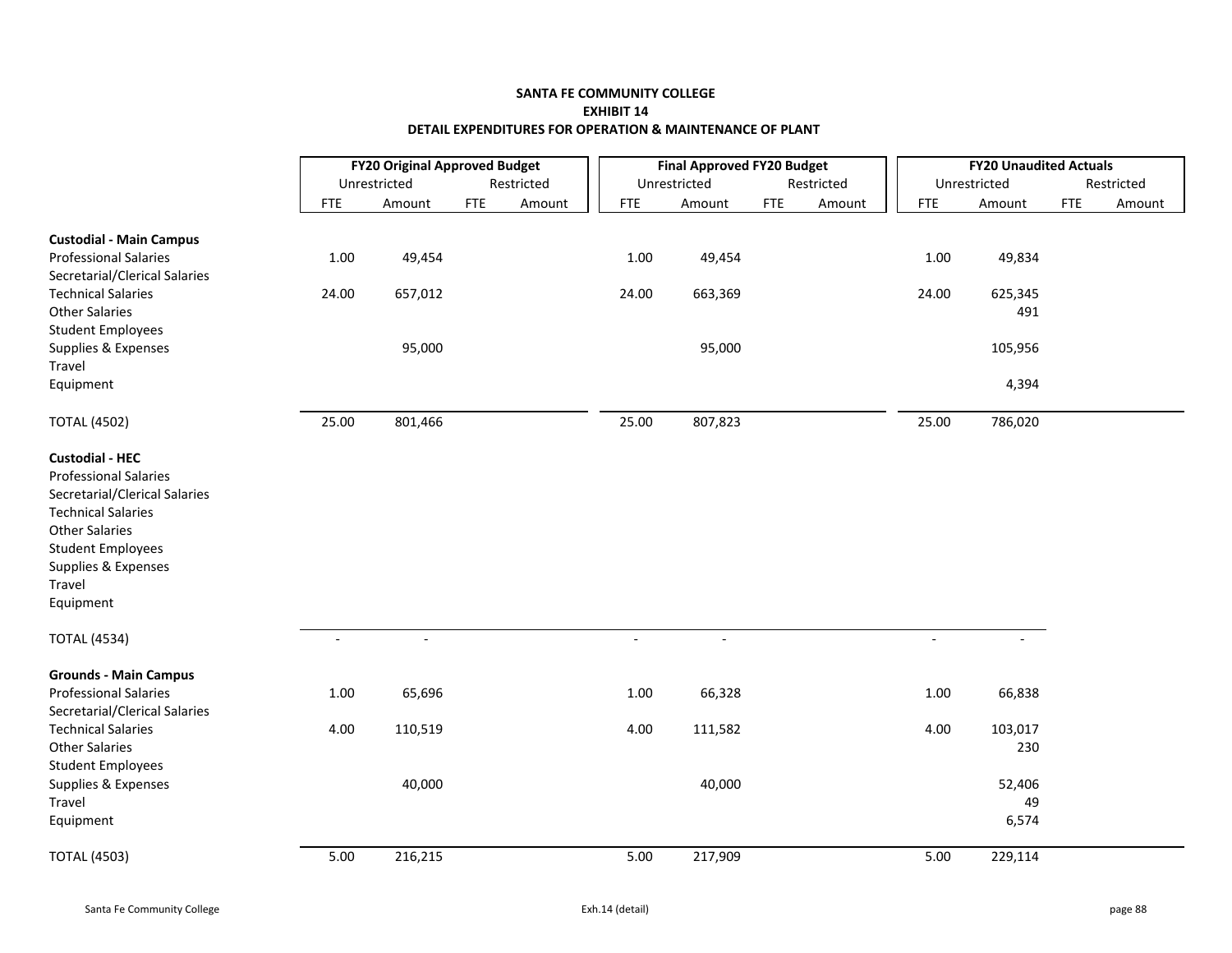|                                                                                                                                                                                                                                  | <b>FY20 Original Approved Budget</b><br>Unrestricted<br>Restricted |         |            |        |                | <b>Final Approved FY20 Budget</b> |            |                |                          | <b>FY20 Unaudited Actuals</b> |            |            |
|----------------------------------------------------------------------------------------------------------------------------------------------------------------------------------------------------------------------------------|--------------------------------------------------------------------|---------|------------|--------|----------------|-----------------------------------|------------|----------------|--------------------------|-------------------------------|------------|------------|
|                                                                                                                                                                                                                                  |                                                                    |         |            |        |                | Unrestricted                      |            | Restricted     |                          | Unrestricted                  |            | Restricted |
|                                                                                                                                                                                                                                  | <b>FTE</b>                                                         | Amount  | <b>FTE</b> | Amount | <b>FTE</b>     | Amount                            | <b>FTE</b> | Amount         | <b>FTE</b>               | Amount                        | <b>FTE</b> | Amount     |
| <b>Grounds - HEC</b><br><b>Professional Salaries</b><br>Secretarial/Clerical Salaries<br><b>Technical Salaries</b><br><b>Other Salaries</b><br><b>Student Employees</b><br>Supplies & Expenses<br>Travel<br>Equipment            |                                                                    |         |            |        |                |                                   |            |                |                          |                               |            |            |
| <b>TOTAL (4535)</b>                                                                                                                                                                                                              | $\sim$                                                             | $\sim$  |            |        | $\sim$         | $\blacksquare$                    |            |                | $\sim$                   | $\blacksquare$                |            |            |
| <b>Utilities - Main Campus</b><br><b>Utilities Main Campus</b><br>Equipment                                                                                                                                                      |                                                                    | 670,000 |            |        |                | 670,000                           |            |                |                          | 590,381                       |            |            |
| <b>TOTAL (4507)</b>                                                                                                                                                                                                              |                                                                    | 670,000 |            |        |                | 670,000                           |            |                | $\overline{a}$           | 590,381                       |            |            |
| <b>Utilities - HEC</b><br>Utilities<br>Equipment                                                                                                                                                                                 |                                                                    | 78,000  |            |        |                | 78,000                            |            |                |                          | 31,086                        |            |            |
| <b>TOTAL (4535)</b>                                                                                                                                                                                                              | $\overline{\phantom{a}}$                                           | 78,000  |            |        |                | 78,000                            |            | $\overline{a}$ | $\overline{\phantom{a}}$ | 31,086                        |            |            |
| <b>Swimming Pool Operations</b><br><b>Professional Salaries</b><br>Secretarial/Clerical Salaries<br><b>Technical Salaries</b><br><b>Other Salaries</b><br><b>Student Employees</b><br>Supplies & Expenses<br>Travel<br>Equipment |                                                                    | 8,400   |            |        |                | 8,400                             |            |                |                          | 2,945<br>673<br>8,975         |            |            |
| <b>TOTAL (4509)</b>                                                                                                                                                                                                              | $\blacksquare$                                                     | 8,400   |            |        | $\blacksquare$ | 8,400                             |            |                | $\blacksquare$           | 12,593                        |            |            |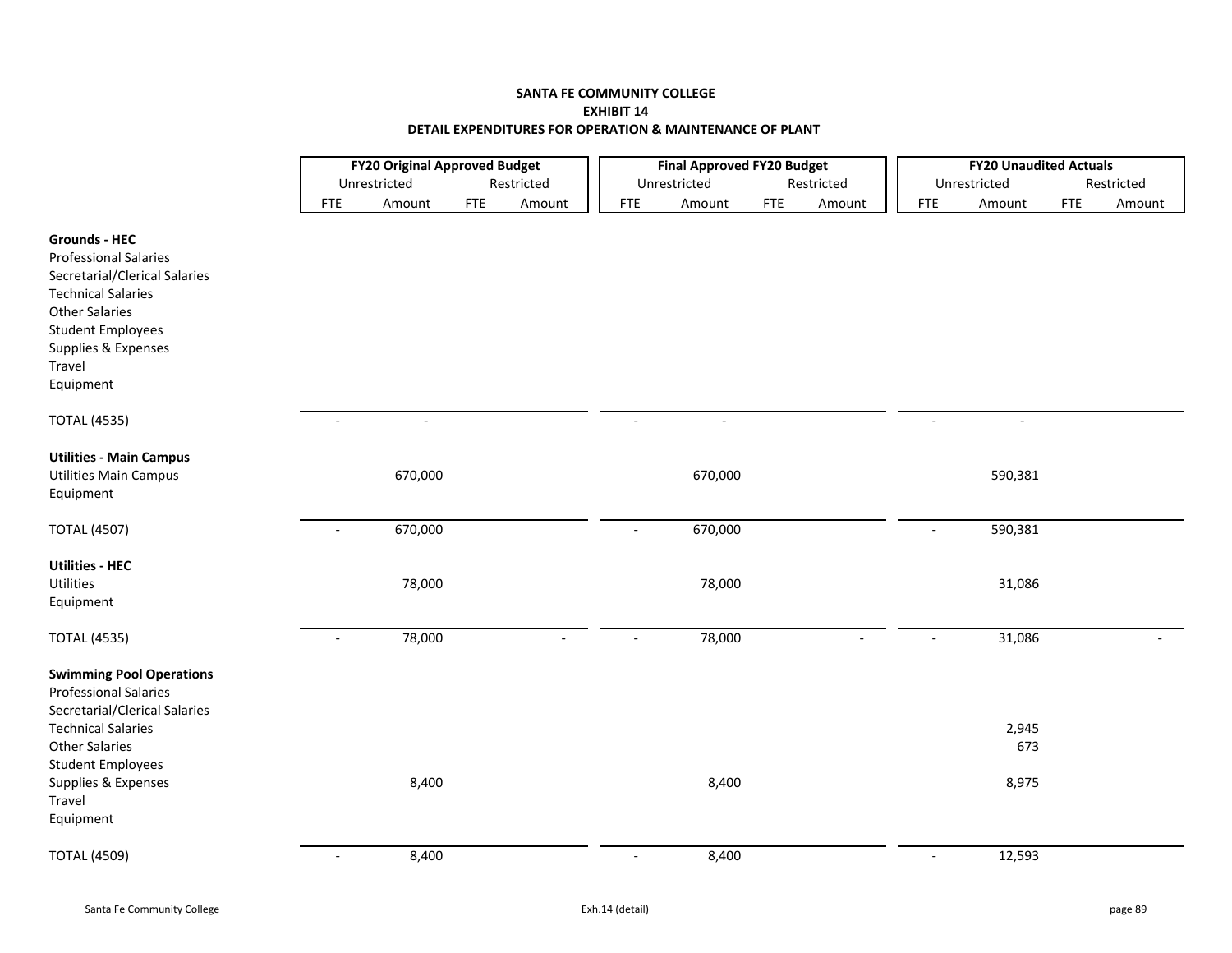|                               | <b>FY20 Original Approved Budget</b><br>Unrestricted |         |                      |  | <b>Final Approved FY20 Budget</b> |              |            |            | <b>FY20 Unaudited Actuals</b> |              |            |            |
|-------------------------------|------------------------------------------------------|---------|----------------------|--|-----------------------------------|--------------|------------|------------|-------------------------------|--------------|------------|------------|
|                               |                                                      |         | Restricted           |  |                                   | Unrestricted |            | Restricted |                               | Unrestricted |            | Restricted |
|                               | <b>FTE</b>                                           | Amount  | <b>FTE</b><br>Amount |  | <b>FTE</b>                        | Amount       | <b>FTE</b> | Amount     | <b>FTE</b>                    | Amount       | <b>FTE</b> | Amount     |
| <b>Waste Treatment Plant</b>  |                                                      |         |                      |  |                                   |              |            |            |                               |              |            |            |
| <b>Professional Salaries</b>  |                                                      |         |                      |  |                                   |              |            |            |                               |              |            |            |
| Secretarial/Clerical Salaries |                                                      |         |                      |  |                                   |              |            |            |                               |              |            |            |
| <b>Technical Salaries</b>     |                                                      |         |                      |  |                                   |              |            |            |                               |              |            |            |
| <b>Other Salaries</b>         |                                                      |         |                      |  |                                   |              |            |            |                               |              |            |            |
|                               |                                                      |         |                      |  |                                   |              |            |            |                               |              |            |            |
| <b>Student Employees</b>      |                                                      |         |                      |  |                                   |              |            |            |                               |              |            |            |
| Supplies & Expenses           |                                                      | 58,000  |                      |  |                                   | 58,000       |            |            |                               | 37,959       |            |            |
| Travel                        |                                                      |         |                      |  |                                   |              |            |            |                               |              |            |            |
| Equipment                     |                                                      |         |                      |  |                                   |              |            |            |                               | 2,570        |            |            |
| <b>TOTAL (4509)</b>           | $\blacksquare$                                       | 58,000  |                      |  | $\sim$                            | 58,000       |            |            | $\overline{\phantom{a}}$      | 40,529       |            |            |
|                               |                                                      |         |                      |  |                                   |              |            |            |                               |              |            |            |
| <b>Property Insurance</b>     |                                                      |         |                      |  |                                   |              |            |            |                               |              |            |            |
| Supplies & Expenses           |                                                      | 502,605 |                      |  |                                   | 502,605      |            |            |                               | 502,628      |            |            |
| <b>TOTAL (4506)</b>           |                                                      | 502,605 |                      |  | $\sim$                            | 502,605      |            |            |                               | 502,628      |            |            |
| <b>Recycling</b>              |                                                      |         |                      |  |                                   |              |            |            |                               |              |            |            |
| <b>Professional Salaries</b>  |                                                      |         |                      |  |                                   |              |            |            |                               |              |            |            |
| Secretarial/Clerical Salaries |                                                      |         |                      |  |                                   |              |            |            |                               |              |            |            |
| <b>Technical Salaries</b>     | 0.93                                                 | 33,278  |                      |  | 0.93                              | 33,598       |            |            | 0.93                          | 35,011       |            |            |
| <b>Other Salaries</b>         |                                                      |         |                      |  |                                   |              |            |            |                               |              |            |            |
| <b>Student Employees</b>      |                                                      |         |                      |  |                                   |              |            |            |                               |              |            |            |
| Supplies & Expenses           |                                                      | 35,000  |                      |  |                                   | 35,000       |            |            |                               | 5,888        |            |            |
| Travel                        |                                                      |         |                      |  |                                   |              |            |            |                               |              |            |            |
| Equipment                     |                                                      |         |                      |  |                                   |              |            |            |                               |              |            |            |
|                               |                                                      |         |                      |  |                                   |              |            |            |                               |              |            |            |
| <b>TOTAL (4505)</b>           | 0.93                                                 | 68,278  |                      |  | 0.93                              | 68,598       |            |            | 0.93                          | 40,899       |            |            |
| <b>POM Pool</b>               |                                                      |         |                      |  |                                   |              |            |            |                               |              |            |            |
| <b>Professional Salaries</b>  |                                                      |         |                      |  |                                   |              |            |            |                               |              |            |            |
| Secretarial/Clerical Salaries |                                                      |         |                      |  |                                   |              |            |            |                               |              |            |            |
| <b>Technical Salaries</b>     |                                                      |         |                      |  |                                   |              |            |            |                               |              |            |            |
| <b>Other Salaries</b>         |                                                      | 110,960 |                      |  |                                   | 25,000       |            |            |                               |              |            |            |
| <b>Student Employees</b>      |                                                      | 3,105   |                      |  |                                   | 3,105        |            |            |                               | 8,868        |            |            |
|                               |                                                      |         |                      |  |                                   |              |            |            |                               |              |            |            |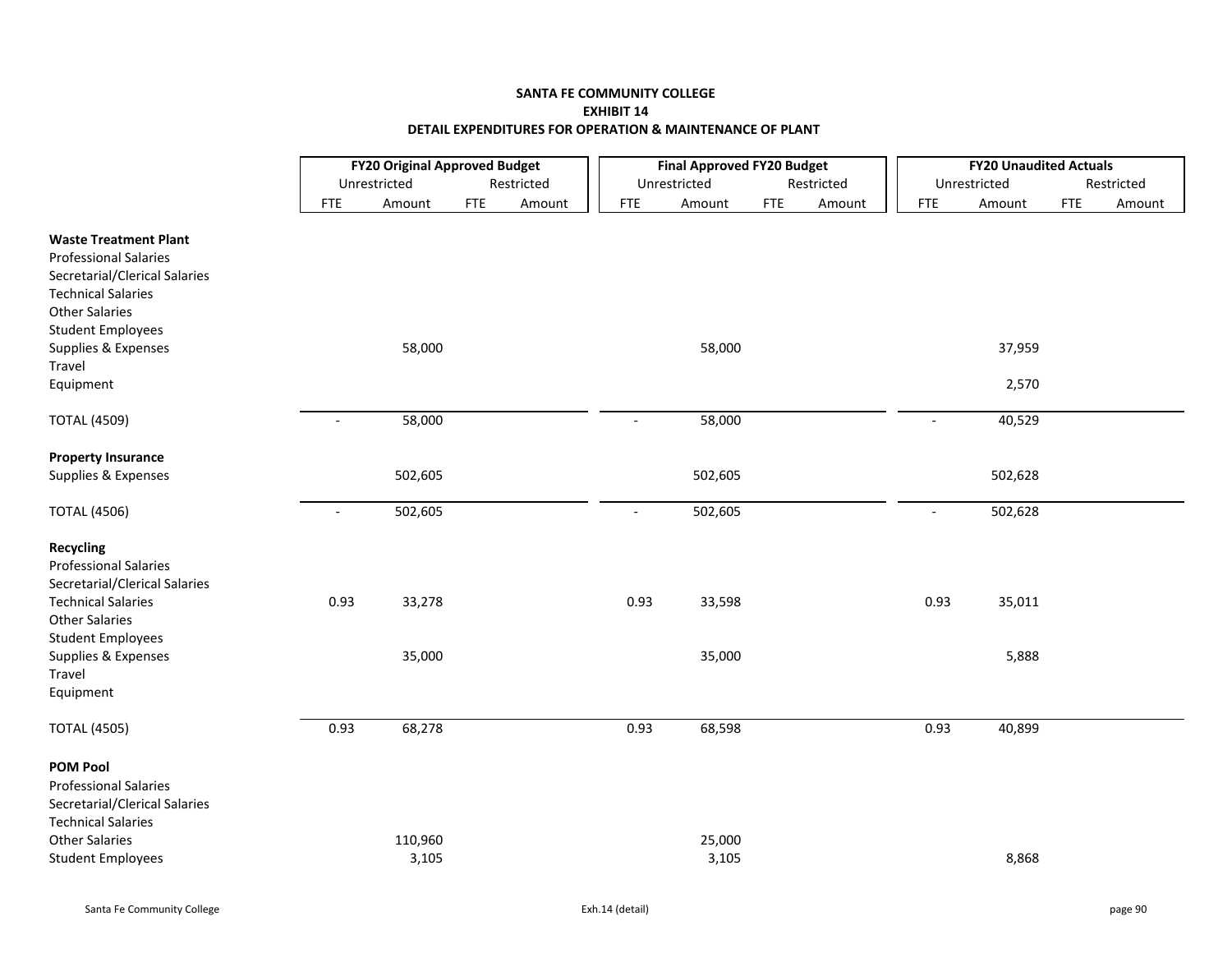|                                                     | <b>FY20 Original Approved Budget</b> |              |                          |                          |            | <b>Final Approved FY20 Budget</b> |                          |                          |       | <b>FY20 Unaudited Actuals</b> |                          |            |
|-----------------------------------------------------|--------------------------------------|--------------|--------------------------|--------------------------|------------|-----------------------------------|--------------------------|--------------------------|-------|-------------------------------|--------------------------|------------|
|                                                     |                                      | Unrestricted |                          | Restricted               |            | Unrestricted                      |                          | Restricted               |       | Unrestricted                  |                          | Restricted |
|                                                     | FTE                                  | Amount       | <b>FTE</b>               | Amount                   | <b>FTE</b> | Amount                            | <b>FTE</b>               | Amount                   | FTE   | Amount                        | <b>FTE</b>               | Amount     |
| <b>Maintenance Agreements</b>                       |                                      |              |                          |                          |            |                                   |                          |                          |       |                               |                          |            |
| Supplies & Expenses<br><b>Budgetary Contingency</b> |                                      | 31,250       |                          |                          |            | 31,250                            |                          |                          |       |                               |                          |            |
| <b>TOTAL (4590)</b>                                 |                                      | 145,315      |                          |                          |            | 59,355                            |                          |                          |       | 8,868                         |                          |            |
| <b>Total Direct Expenditures</b>                    | 44.93                                | 3,375,190    | $\overline{\phantom{a}}$ | $\overline{\phantom{a}}$ | 44.93      | 3,302,552                         | $\overline{\phantom{a}}$ | $\overline{\phantom{a}}$ | 44.93 | 3,176,347                     | $\blacksquare$           |            |
| <b>Fringe Benefits</b>                              |                                      | 597,840      |                          |                          |            | 572,417                           |                          |                          |       | 547,482                       |                          |            |
| Internal Service Charges                            |                                      | 546,231      |                          |                          |            | 543,891                           |                          |                          |       | 483,222                       |                          |            |
| <b>TOTAL EXPENDITURES</b>                           | 44.93                                | 4,519,261    | $\overline{\phantom{0}}$ | $\overline{\phantom{a}}$ | 44.93      | 4,418,860                         | $\overline{\phantom{a}}$ | $\overline{\phantom{a}}$ | 44.93 | 4,207,051                     | $\overline{\phantom{a}}$ |            |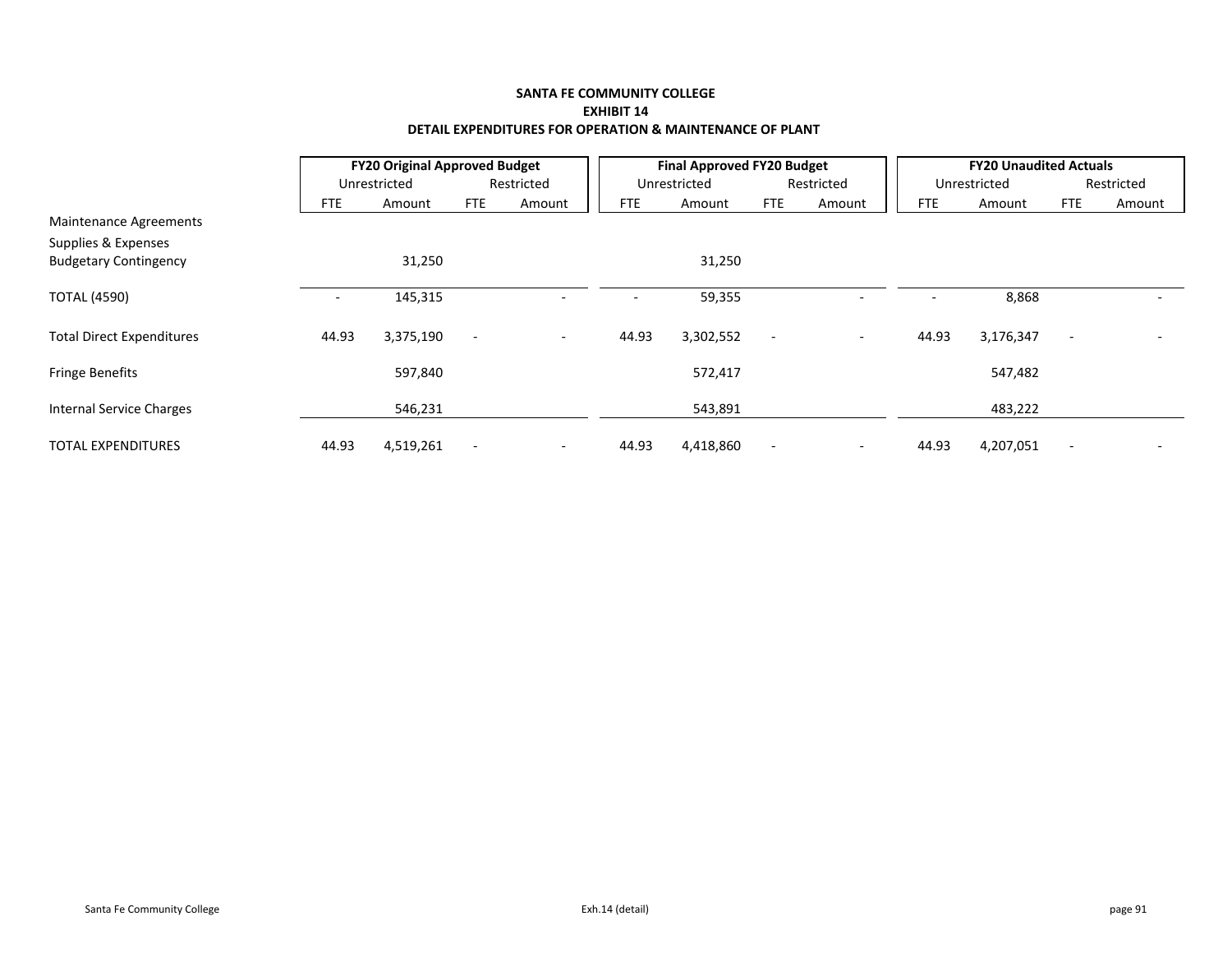# **SANTA FE COMMUNITY COLLEGE EXHIBIT 15 STUDENT SOCIAL AND CULTURAL ACTIVITIES**

|                                   |                          | <b>FY20 Original Approved Budget</b> |            |            |                          | <b>Final Approved FY20 Budget</b> |            |            |                          | <b>FY20 Unaudited Actuals</b> |            |            |
|-----------------------------------|--------------------------|--------------------------------------|------------|------------|--------------------------|-----------------------------------|------------|------------|--------------------------|-------------------------------|------------|------------|
|                                   |                          | Unrestricted                         |            | Restricted |                          | Unrestricted                      |            | Restricted |                          | Unrestricted                  |            | Restricted |
|                                   | <b>FTE</b>               | Amount                               | <b>FTE</b> | Amount     | <b>FTE</b>               | Amount                            | <b>FTE</b> | Amount     | <b>FTE</b>               | Amount                        | <b>FTE</b> | Amount     |
| <b>REVENUE:</b>                   |                          |                                      |            |            |                          |                                   |            |            |                          |                               |            |            |
| <b>Student Tuition &amp; Fees</b> |                          | 103,642                              |            |            |                          | 103,642                           |            |            |                          | 103,020                       |            |            |
| <b>Government Appropriations</b>  |                          |                                      |            |            |                          |                                   |            |            |                          |                               |            |            |
| Government Contracts/Grants       |                          |                                      |            |            |                          |                                   |            |            |                          |                               |            |            |
| Private Gifts/Grants              |                          |                                      |            |            |                          |                                   |            |            |                          |                               |            |            |
| Sales & Service                   |                          |                                      |            |            |                          |                                   |            |            |                          |                               |            |            |
| <b>Other Sources</b>              |                          |                                      |            |            |                          |                                   |            |            |                          |                               |            |            |
| <b>TOTAL REVENUE</b>              |                          | 103,642                              |            |            |                          | 103,642                           |            |            |                          | 103,020                       |            |            |
| <b>BEGINNING BALANCE</b>          |                          | 138,747                              |            |            |                          | 190,244                           |            |            |                          | 190,244                       |            |            |
| <b>TOTAL AVAILABLE</b>            |                          | 242,389                              |            |            |                          | 293,886                           |            |            |                          | 293,264                       |            |            |
| <b>EXPENDITURES:</b>              |                          |                                      |            |            |                          |                                   |            |            |                          |                               |            |            |
| Supplies & Expenses               |                          | 103,642                              |            |            |                          | 103,642                           |            |            |                          | 74,337                        |            |            |
| Travel                            |                          |                                      |            |            |                          |                                   |            |            |                          |                               |            |            |
| Equipment                         |                          |                                      |            |            |                          |                                   |            |            |                          |                               |            |            |
| TOT DIRECT EXPEND                 | $\overline{\phantom{a}}$ | 103,642                              |            |            | $\overline{\phantom{a}}$ | 103,642                           |            |            | $\overline{a}$           | 74,337                        |            |            |
| <b>FRINGE BENEFITS</b>            |                          |                                      |            |            |                          |                                   |            |            |                          |                               |            |            |
| Transfers                         |                          |                                      |            |            |                          |                                   |            |            |                          |                               |            |            |
| <b>INTERNAL SERVICE CHARGES</b>   |                          |                                      |            |            |                          |                                   |            |            |                          |                               |            |            |
| <b>TOTAL EXPENDITURES</b>         |                          | 103,642                              |            |            | $\sim$                   | 103,642                           |            |            | $\overline{\phantom{a}}$ | 74,337                        |            |            |
| <b>ENDING BALANCE</b>             |                          | 138,747                              |            |            |                          | 190,244                           |            |            |                          | 218,927                       |            |            |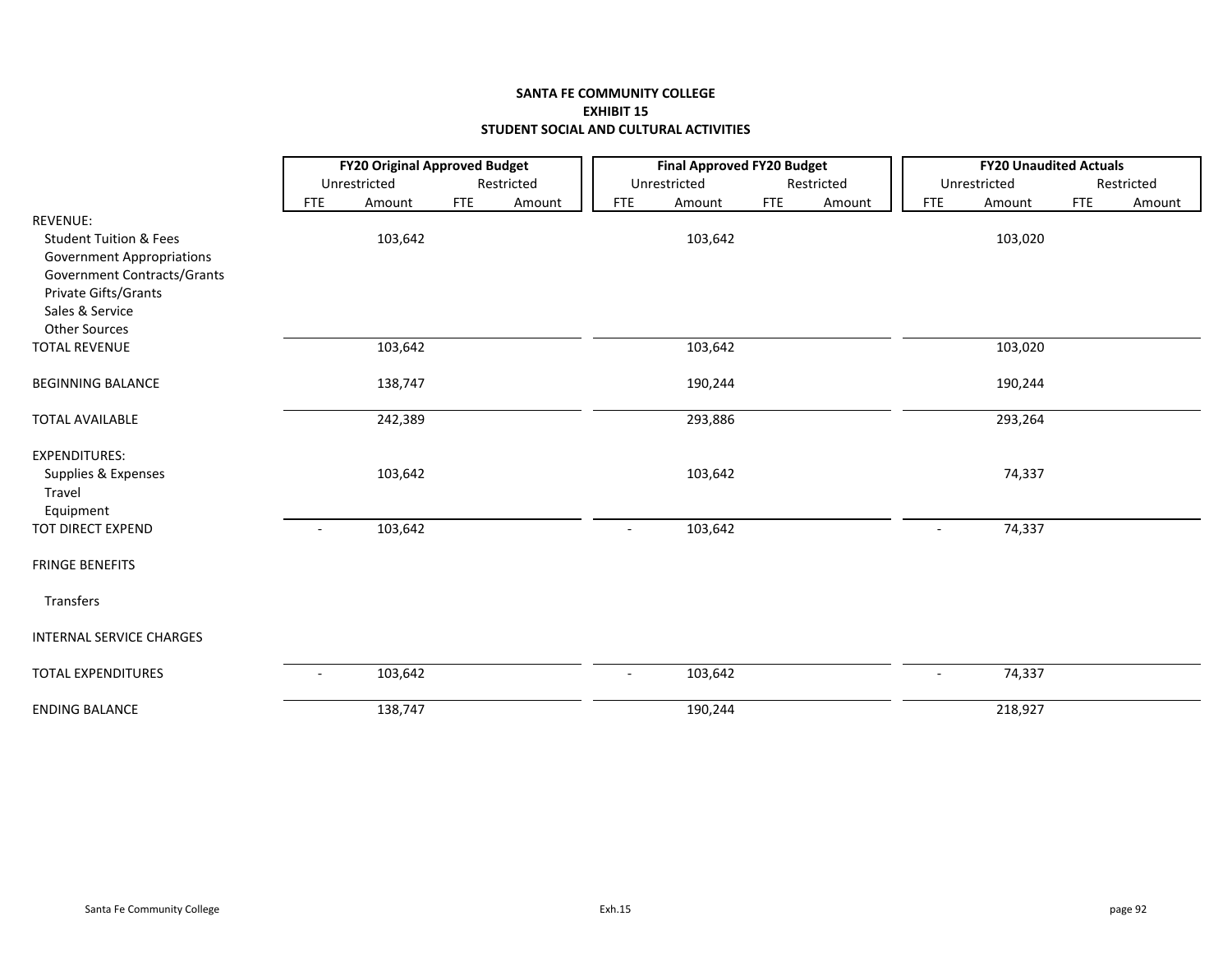### **SANTA FE COMMUNITY COLLEGE EXHIBIT 17 PUBLIC SERVICE ‐ SUMMARY**

|                                    |       | <b>FY20 Original Approved Budget</b> |            |            |            | <b>Final Approved FY20 Budget</b> |            |            |            | <b>FY20 Unaudited Actuals</b> |                |            |
|------------------------------------|-------|--------------------------------------|------------|------------|------------|-----------------------------------|------------|------------|------------|-------------------------------|----------------|------------|
|                                    |       | Unrestricted                         |            | Restricted |            | Unrestricted                      |            | Restricted |            | Unrestricted                  |                | Restricted |
|                                    | FTE   | Amount                               | <b>FTE</b> | Amount     | <b>FTE</b> | Amount                            | <b>FTE</b> | Amount     | <b>FTE</b> | Amount                        | <b>FTE</b>     | Amount     |
| <b>SUMMARY OF REVENUE:</b>         |       |                                      |            |            |            |                                   |            |            |            |                               |                |            |
| <b>Government Appropriations</b>   |       |                                      |            |            |            |                                   |            |            |            |                               |                |            |
| State                              |       | 4,161,300                            |            |            |            | 4,161,300                         |            |            |            | 4,161,300                     |                |            |
| <b>Subtot Gov't Appropriations</b> |       | 4,161,300                            |            |            |            | 4,161,300                         |            |            |            | 4,161,300                     |                |            |
| Government Contracts/Grants        |       |                                      |            |            |            |                                   |            |            |            |                               |                |            |
| Federal                            |       |                                      |            |            |            |                                   |            |            |            |                               |                |            |
| State                              |       |                                      |            |            |            |                                   |            |            |            |                               |                |            |
| Local                              |       |                                      |            |            |            |                                   |            |            |            |                               |                |            |
| Subtot Gov't Contr/Grants          |       | $\overline{\phantom{a}}$             |            |            |            |                                   |            |            |            |                               |                |            |
| Private Gifts/Grants               |       |                                      |            |            |            |                                   |            |            |            |                               |                |            |
| Sales & Service                    |       | 1,359,904                            |            |            |            | 1,090,549                         |            |            |            | 1,299,581                     |                |            |
| <b>Other Sources</b>               |       |                                      |            |            |            |                                   |            |            |            |                               |                |            |
| <b>TOTAL REVENUE</b>               |       | 5,521,204                            |            |            |            | 5,251,849                         |            |            |            | 5,460,881                     |                |            |
|                                    |       |                                      |            |            |            |                                   |            |            |            |                               |                |            |
| <b>BEGINNING BALANCE</b>           |       | 17,194                               |            |            |            | 769,585                           |            |            |            | 769,585                       |                |            |
| <b>TOTAL AVAILABLE</b>             |       | 5,538,398                            |            |            |            | 6,021,434                         |            |            |            | 6,230,466                     |                |            |
| <b>SUMMARY OF EXPENDITURES:</b>    |       |                                      |            |            |            |                                   |            |            |            |                               |                |            |
| <b>Professional Salaries</b>       | 13.22 | 743,984                              | 13.20      | 1,899,773  | 12.12      | 855,460                           | 23.20      | 2,091,645  | 12.12      | 569,919                       | 21.20          | 876,546    |
| Secretarial/Clerical Salaries      | 4.00  | 136,611                              |            |            | 5.00       | 145,584                           |            |            | 5.80       | 96,330                        |                |            |
| <b>Teacher Salaries</b>            | 13.90 | 477,796                              |            |            | 13.10      | 546,047                           |            |            | 13.10      | 607,822                       |                | 306,000    |
| <b>Technical Salaries</b>          | 1.80  | 186,023                              |            |            | 4.48       | 129,102                           |            |            | 4.48       | 369,354                       |                | 17,127     |
| <b>Other Salaries</b>              |       | 64,917                               |            |            |            | 20,000                            | 6          | 478,469    |            | 9,953                         | $\overline{a}$ | 731        |
| Supplies & Expenses                |       | 442,650                              |            | 456,012    |            | 1,205,000                         |            | 1,205,643  |            | 389,602                       |                | 794,909    |
| Travel                             |       | 89,000                               |            |            |            | 89,000                            |            |            |            | 102,722                       |                |            |
| Equipment                          |       |                                      |            |            |            |                                   |            |            |            | 7,360                         |                |            |
| <b>Subcenter Payments</b>          |       | 2,884,752                            |            |            |            | 2,927,771                         |            |            |            | 3,270,589                     |                |            |
| <b>Pooled Charges</b>              |       |                                      |            |            |            | 55,073                            |            |            |            | 11,650                        |                | 9,980      |
| <b>Fringe Benefits</b>             |       | 573,443                              |            |            |            | 590,667                           |            |            |            | 495,796                       |                | 383,856    |
| <b>Internal Service Charges</b>    |       |                                      |            |            |            |                                   |            |            |            |                               |                |            |
| <b>TOTAL EXPENDITURES</b>          | 32.92 | 5,599,176                            | 13.20      | 2,355,785  | 34.70      | 6,563,704                         | 29.30      | 3,775,757  | 35.50      | 5,931,097                     | 21.20          | 2,389,149  |
|                                    |       |                                      |            |            |            |                                   |            |            |            |                               |                |            |
| TRANSFERS IN (OUT)                 |       | 150,000                              |            | 2,355,785  |            | 542,500                           |            | 3,775,757  |            | 332,934                       |                | 2,389,149  |
| <b>ENDING BALANCE</b>              |       | 89,222                               |            | 0          |            | 230                               |            | 0          |            | 632,303                       |                |            |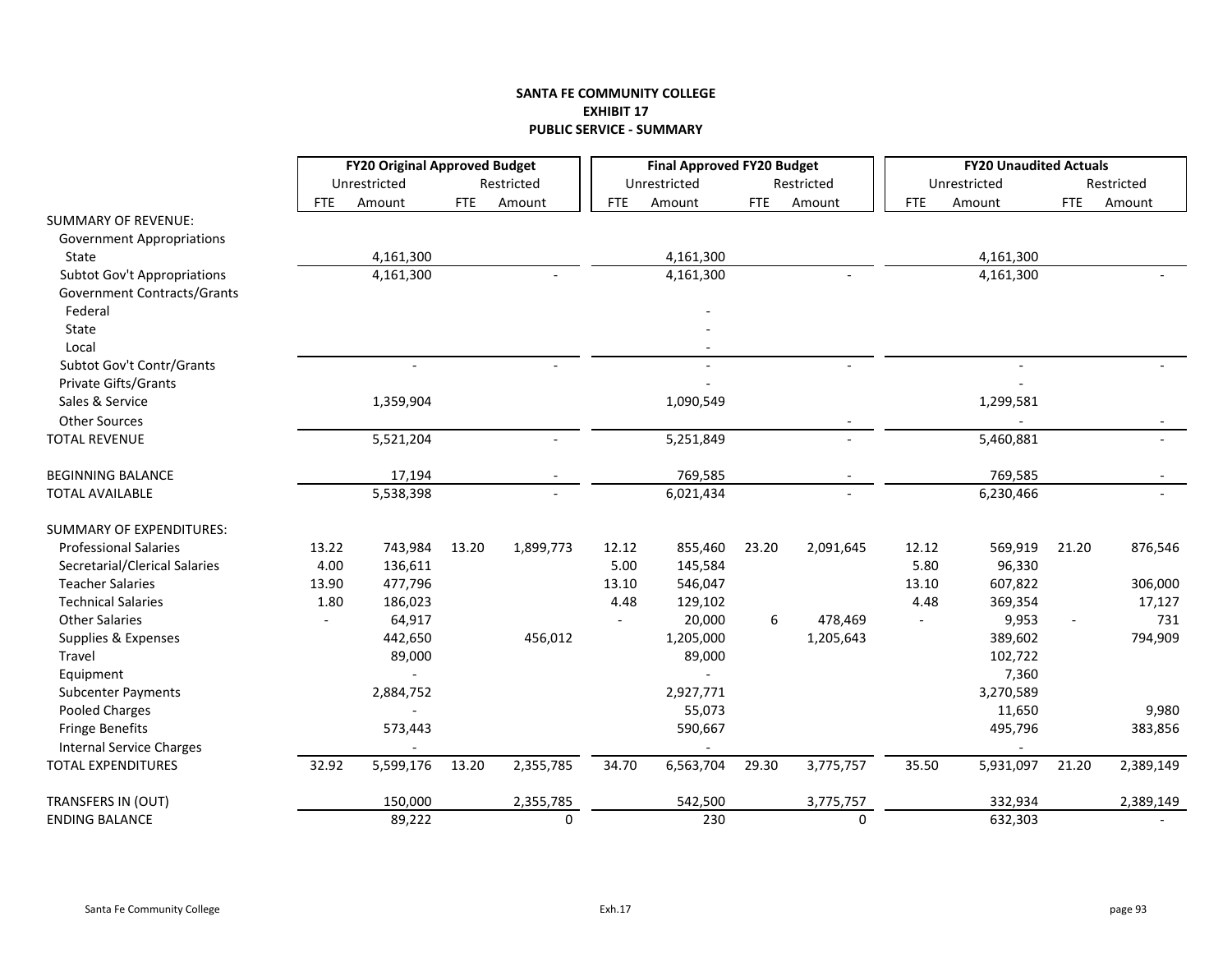|                                   | FY20 Original Approved Budget |                |            |            | <b>Final Approved FY20 Budget</b> |                |            |            | <b>FY20 Unaudited Actuals</b> |                |            |            |
|-----------------------------------|-------------------------------|----------------|------------|------------|-----------------------------------|----------------|------------|------------|-------------------------------|----------------|------------|------------|
|                                   |                               | Unrestricted   |            | Restricted |                                   | Unrestricted   |            | Restricted |                               | Unrestricted   |            | Restricted |
|                                   | FTE                           | Amount         | <b>FTE</b> | Amount     | FTE                               | Amount         | <b>FTE</b> | Amount     | <b>FTE</b>                    | Amount         | <b>FTE</b> | Amount     |
| <b>Beginning Balance</b>          |                               | 17,194         |            |            |                                   | 769,585        |            |            |                               | 769,585        |            |            |
|                                   |                               |                |            |            |                                   |                |            |            |                               |                |            |            |
| Revenues                          |                               |                |            |            |                                   | 4,161,300      |            |            |                               |                |            |            |
| <b>State Appropriation</b>        |                               | 4,161,300      |            |            |                                   |                |            |            |                               | 4,161,300      |            |            |
| Revenues                          |                               | 1,359,904      |            |            |                                   | 1,090,549      |            |            |                               | 1,299,581      |            |            |
| <b>Total Revenue</b>              |                               | 5,521,204      |            |            |                                   | 5,251,849      |            |            |                               | 5,460,881      |            |            |
| <b>Total Available</b>            |                               | 5,538,398      |            |            |                                   | 6,021,434      |            |            |                               | 6,230,466      |            |            |
| NM Small Business Development Ctr |                               |                |            |            |                                   |                |            |            |                               |                |            |            |
| Expenditures                      |                               |                |            |            |                                   |                |            |            |                               |                |            |            |
| Professional Salaries             | 9.47                          | 520,332        |            |            | 8.05                              | 619,714        |            |            | 8.05                          | 232,440        |            |            |
| Secretarial/Clerical Salaries     | 1.00                          | 49,245         |            |            | 3.00                              | 90,308         |            |            | 3.00                          | 39,037         |            |            |
| <b>Technician Salaries</b>        | 0.30                          | 134,660        |            |            |                                   |                |            |            |                               | 220,472        |            |            |
| <b>Other Salaries</b>             | $\sim$                        |                |            |            |                                   |                |            |            |                               | 6,084          |            |            |
| <b>Subcenter Payments</b>         |                               | 2,884,752      |            |            |                                   | 2,927,771      |            |            |                               | 3,270,589      |            |            |
| Supplies & Expenses               |                               | 186,000        |            |            |                                   | 186,000        |            |            |                               | 271,400        |            |            |
| Travel                            |                               | 89,000         |            |            |                                   | 89,000         |            |            |                               | 91,576         |            |            |
| Equipment                         |                               | 37,650         |            |            |                                   | 700,000        |            |            |                               |                |            |            |
| <b>Total Expenditures</b>         | 10.77                         | 3,901,639      |            |            | 11.05                             | 4,612,793      |            |            | 11.05                         | 4,131,598      |            |            |
| Non-State Appropriation Expenses  |                               |                |            |            |                                   |                |            |            |                               |                |            |            |
| <b>Higher Educaiton Center</b>    | 3.00                          | 163,010        |            |            | 3.00                              | 167,654        |            |            | 3.00                          | 124,394        |            |            |
| Conference Center                 | 1.75                          | 81,428         |            |            | 1.75                              | 82,196         |            |            | 1.75                          | 81,401         |            |            |
| Public Access TV and Radio Tower  | $\overline{\phantom{a}}$      | $\overline{a}$ |            |            | $\blacksquare$                    | $\overline{a}$ |            |            | $\sim$                        | $\overline{a}$ |            |            |
| Kid's Campus                      | 17.40                         | 684,739        |            |            | 18.90                             | 905,321        |            |            | 18.90                         | 952,213        |            |            |
| First Born                        | $\blacksquare$                | 150,000.00     |            |            | $\overline{\phantom{a}}$          | 150,000.00     |            |            | 0.80                          | 134,045.00     |            |            |
| <b>Public Service Pool</b>        | $\overline{\phantom{a}}$      | 44,917         |            |            | $\overline{\phantom{a}}$          | 55,073         |            |            |                               | 11,650         |            |            |
| <b>Internal Charges</b>           |                               |                |            |            |                                   |                |            |            |                               |                |            |            |
| <b>Benefits</b>                   |                               | 573,443        |            |            |                                   | 590,667        |            |            |                               | 495,796        |            |            |
| <b>Total Expenditures</b>         | 22.15                         | 1,697,536      |            |            | 23.65                             | 1,950,911      |            |            | 24.45                         | 1,799,499      |            |            |
|                                   |                               |                |            |            |                                   |                |            |            |                               |                |            |            |
| <b>TOTAL Exhibit 17</b>           | 32.92                         | 5,599,176      |            |            | 34.70                             | 6,563,704      |            |            | 35.50                         | 5,931,097      |            |            |
| Transfers                         |                               | 150,000        |            |            |                                   | 542,500        |            |            |                               | 332,934        |            |            |
| <b>Ending Balance</b>             |                               | 89,222         |            |            |                                   | 230            |            |            |                               | 632,303        |            | 632,381    |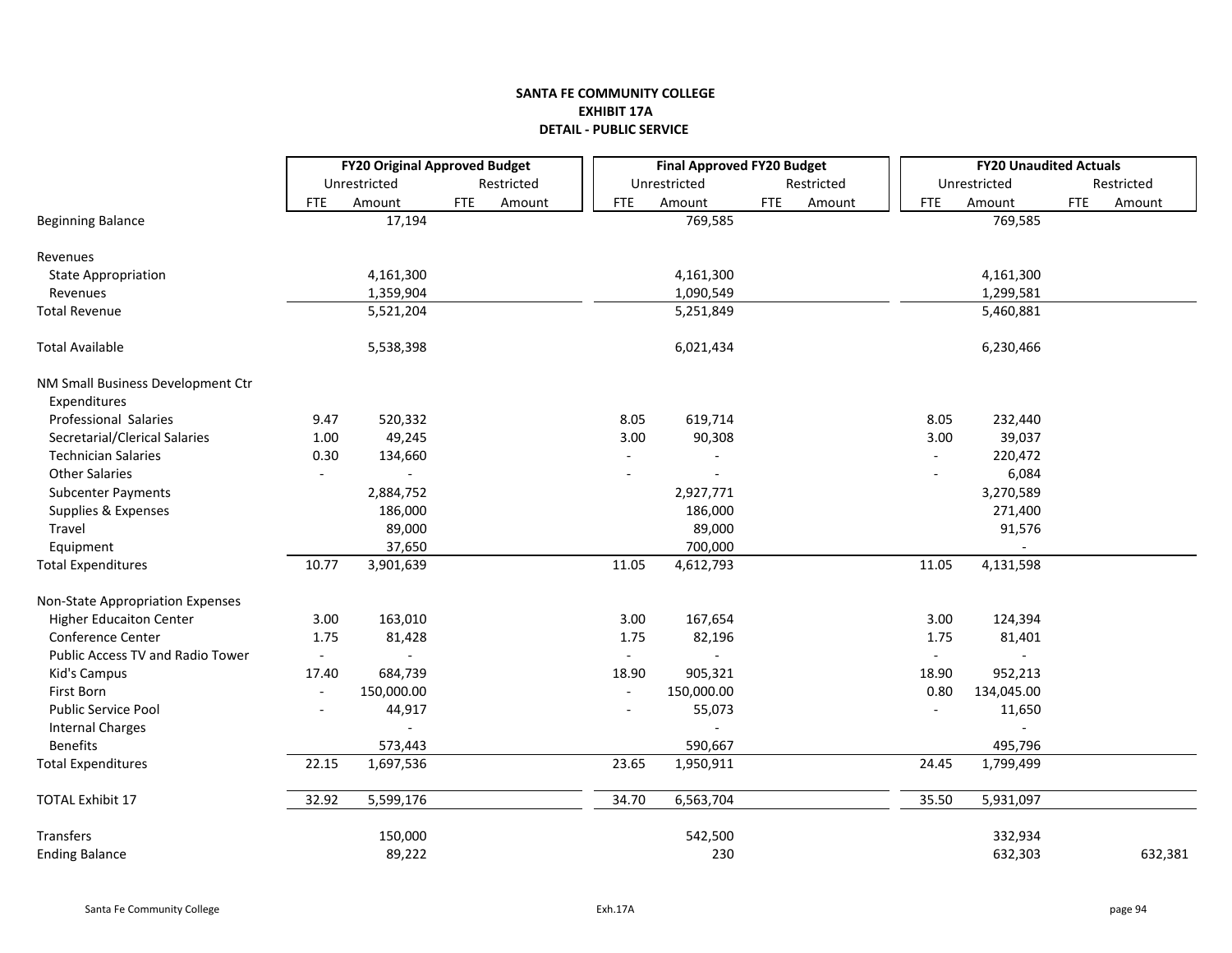|                                               |            | <b>FY20 Original Approved Budget</b> |                          |            |            | <b>Final Approved FY20 Budget</b> |                          |            |            | <b>FY20 Unaudited Actuals</b> |            |        |
|-----------------------------------------------|------------|--------------------------------------|--------------------------|------------|------------|-----------------------------------|--------------------------|------------|------------|-------------------------------|------------|--------|
|                                               |            | Unrestricted                         |                          | Restricted |            | Unrestricted                      |                          | Restricted |            | Unrestricted                  | Restricted |        |
|                                               | <b>FTE</b> | Amount                               | <b>FTE</b>               | Amount     | <b>FTE</b> | Amount                            | <b>FTE</b>               | Amount     | <b>FTE</b> | Amount                        | <b>FTE</b> | Amount |
| <b>Higher Education Center Administration</b> |            |                                      |                          |            |            |                                   |                          |            |            |                               |            |        |
| Professional Salaries                         | $1.00\,$   | 65,280                               |                          |            | 1.00       | 69,878                            |                          |            | 1.00       | 66,038                        |            |        |
| Secretarial/Clerical Salaries                 | 2.00       | 55,230                               |                          |            | 2.00       | 55,276                            |                          |            | 2.00       | 42,750                        |            |        |
| <b>Technician Salaries</b>                    |            |                                      |                          |            |            |                                   |                          |            |            |                               |            |        |
| <b>Other Salaries</b>                         |            |                                      |                          |            |            |                                   |                          |            |            |                               |            |        |
| <b>Student Employees</b>                      |            |                                      |                          |            |            |                                   |                          |            |            |                               |            |        |
| Supplies & Expenses                           |            | 42,500                               |                          |            |            | 42,500                            |                          |            |            | 15,497                        |            |        |
| Travel                                        |            |                                      |                          |            |            |                                   |                          |            |            | 109                           |            |        |
| Equipment                                     |            |                                      |                          |            |            |                                   |                          |            |            |                               |            |        |
| <b>TOTAL (1042)</b>                           | 3.00       | 163,010                              |                          |            | 3.00       | 167,654                           |                          |            | 3.00       | 124,394                       |            |        |
| <b>Conference Center</b>                      |            |                                      |                          |            |            |                                   |                          |            |            |                               |            |        |
| Professional Salaries                         | 1.00       | 51,133                               |                          |            | 1.00       | 51,625                            |                          |            | 1.00       | 52,022                        |            |        |
| Secretarial/Clerical Salaries                 |            |                                      |                          |            |            |                                   |                          |            |            |                               |            |        |
| <b>Technician Salaries</b>                    | 0.75       | 28,794                               |                          |            | 0.75       | 29,071                            |                          |            | 0.75       | 29,295                        |            |        |
| <b>Other Salaries</b>                         |            |                                      |                          |            |            |                                   |                          |            |            |                               |            |        |
| <b>Student Employees</b>                      |            |                                      |                          |            |            |                                   |                          |            |            |                               |            |        |
| Supplies & Expenses                           |            | 1,500                                |                          |            |            | 1,500                             |                          |            |            | 84                            |            |        |
| Travel                                        |            |                                      |                          |            |            |                                   |                          |            |            |                               |            |        |
| Equipment                                     |            |                                      |                          |            |            |                                   |                          |            |            |                               |            |        |
| <b>TOTAL (1102)</b>                           | 1.75       | 81,428                               |                          |            | 1.75       | 82,196                            |                          |            | 1.75       | 81,401                        |            |        |
| NM Small Business Development Center          |            |                                      |                          |            |            |                                   |                          |            |            |                               |            |        |
| Professional Salaries                         | 9.47       | 520,332                              |                          |            | 8.05       | 619,714                           |                          |            | 8.05       | 232,440                       |            |        |
| Secretarial/Clerical Salaries                 | $1.00\,$   | 49,245                               |                          |            | 3.00       | 90,308                            |                          |            | 3.00       | 39,037                        |            |        |
| <b>Technician Salaries</b>                    | 0.30       | 134,660                              |                          |            |            |                                   |                          |            |            | 220,472                       |            |        |
| <b>Other Salaries</b>                         |            |                                      |                          |            |            |                                   |                          |            |            | 6,084                         |            |        |
| <b>Student Employees</b>                      |            |                                      |                          |            |            |                                   |                          |            |            |                               |            |        |
| <b>Subcenter Payments</b>                     |            | 2,884,752                            |                          |            |            | 2,927,771                         |                          |            |            | 3,270,589                     |            |        |
| Supplies & Expenses                           |            | 186,000                              |                          |            |            | 186,000                           |                          |            |            | 271,400                       |            |        |
| Travel                                        |            | 89,000                               |                          |            |            | 89,000                            |                          |            |            | 91,576                        |            |        |
| Contingency                                   |            | 37,650                               |                          |            |            | 700,000                           |                          |            |            |                               |            |        |
| TOTAL (1052,1054,1055,1056)                   | 10.77      | 3,901,639                            | $\overline{\phantom{a}}$ |            | 11.05      | 4,612,793                         | $\overline{\phantom{a}}$ |            | 11.05      | 4,131,598                     | $\sim$     |        |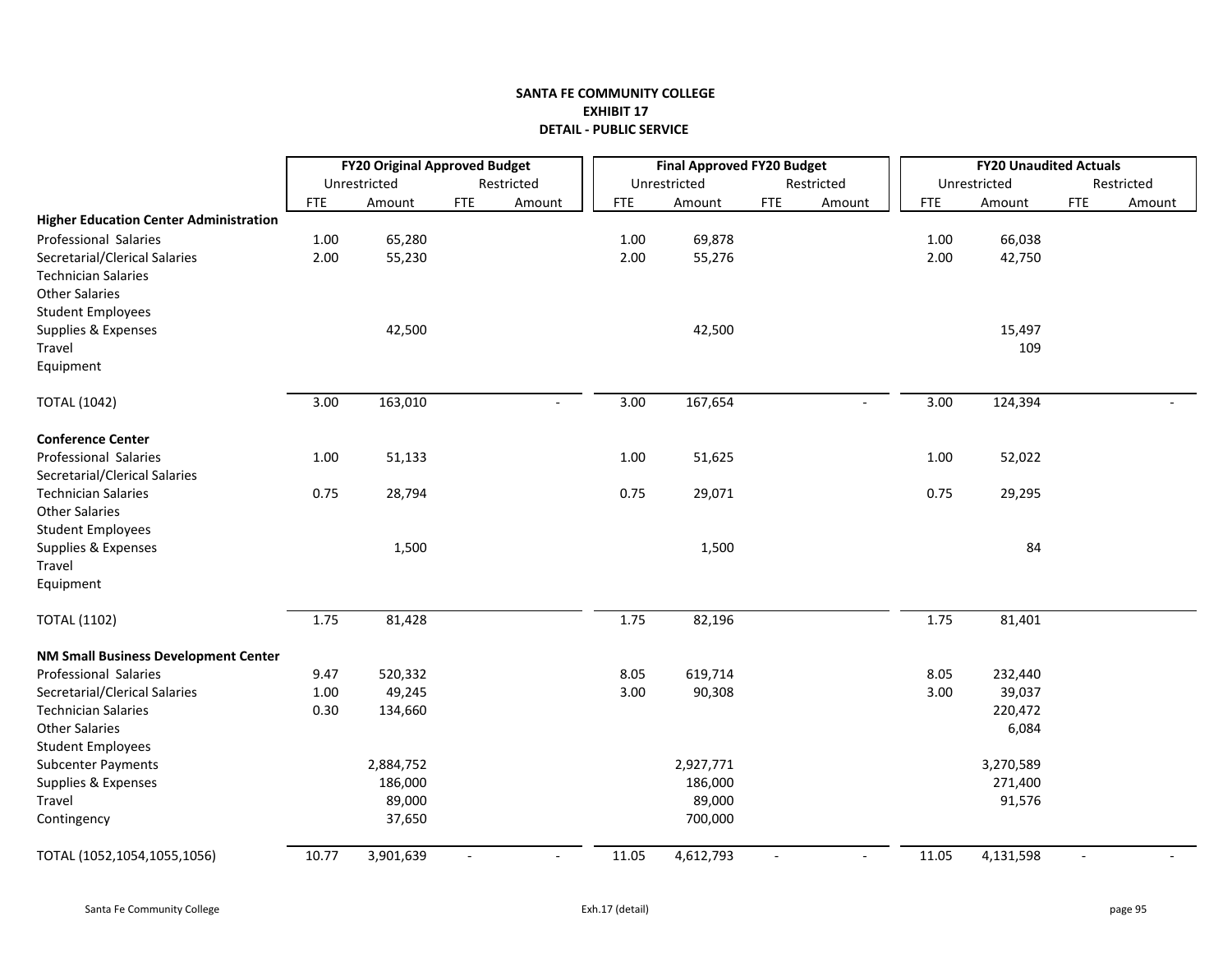|                                      | <b>FY20 Original Approved Budget</b><br><b>Final Approved FY20 Budget</b><br><b>FY20 Unaudited Actuals</b> |              |            |            |            |              |            |            |            |              |            |            |
|--------------------------------------|------------------------------------------------------------------------------------------------------------|--------------|------------|------------|------------|--------------|------------|------------|------------|--------------|------------|------------|
|                                      |                                                                                                            | Unrestricted |            | Restricted |            | Unrestricted |            | Restricted |            | Unrestricted |            | Restricted |
|                                      | <b>FTE</b>                                                                                                 | Amount       | <b>FTE</b> | Amount     | <b>FTE</b> | Amount       | <b>FTE</b> | Amount     | <b>FTE</b> | Amount       | <b>FTE</b> | Amount     |
| <b>Kid's Campus</b>                  |                                                                                                            |              |            |            |            |              |            |            |            |              |            |            |
| Professional Salaries                | 1.75                                                                                                       | 107,239      |            |            | 2.07       | 114,244      |            |            | 2.07       | 154,666      |            | 43,623     |
| Kid's Campus Teachers                | 13.90                                                                                                      | 477,796      | 6.10       | 276,128    | 13.10      | 546,047      |            |            | 13.10      | 607,822      | 6.10       | 306,000    |
| Secretarial/Clerical Salaries        | 1.00                                                                                                       | 32,136       |            |            |            |              |            |            |            |              |            |            |
| <b>Technical Salaries</b>            | 0.75                                                                                                       | 22,568       |            | 21,861     | 3.73       | 100,031      |            |            | 3.73       | 119,587      |            |            |
| <b>Other Salaries</b>                |                                                                                                            | 20,000       |            |            |            | 20,000       | 6.10       | 478,469    |            | 3,869        |            | 486        |
| <b>Student Employees</b>             |                                                                                                            |              |            |            |            |              |            |            |            |              |            |            |
| Supplies & Expenses                  |                                                                                                            | 25,000       |            | 94,026     |            | 125,000      |            | 78,683     |            | 51,402       |            | 69,468     |
| Travel                               |                                                                                                            |              |            |            |            |              |            |            |            |              |            |            |
|                                      |                                                                                                            |              |            |            |            |              |            |            |            | 11,037       |            |            |
| Equipment                            |                                                                                                            |              |            |            |            |              |            |            |            | 3,830        |            |            |
| <b>TOTAL (2152)</b>                  | 17.40                                                                                                      | 684,739      | 6.10       | 392,015    | 18.90      | 905,321      | 6.10       | 557,152    | 18.90      | 952,213      | 6.10       | 419,577    |
| <b>First Born</b>                    |                                                                                                            |              |            |            |            |              |            |            |            |              |            |            |
| Professional Salaries                |                                                                                                            |              |            |            |            |              |            |            |            | 64,753       |            |            |
| Secretarial/Clerical Salaries        |                                                                                                            |              |            |            |            |              |            |            | 0.80       | 14,543       |            |            |
| <b>Technician Salaries</b>           |                                                                                                            |              |            |            |            |              |            |            |            |              |            |            |
| <b>Other Salaries</b>                |                                                                                                            |              |            |            |            |              |            |            |            |              |            |            |
| <b>Student Employees</b>             |                                                                                                            |              |            |            |            |              |            |            |            |              |            |            |
| Supplies & Expenses                  |                                                                                                            | 150,000      |            |            |            | 150,000      |            |            |            | 51,219       |            |            |
| Contingency                          |                                                                                                            |              |            |            |            |              |            |            |            |              |            |            |
| Equipment                            |                                                                                                            |              |            |            |            |              |            |            |            | 3,530        |            |            |
|                                      |                                                                                                            |              |            |            |            |              |            |            |            |              |            |            |
| <b>TOTAL (2246)</b>                  |                                                                                                            | 150,000      |            |            |            | 150,000      |            |            | 0.80       | 134,045      |            |            |
| <b>Public Television/Radio Tower</b> |                                                                                                            |              |            |            |            |              |            |            |            |              |            |            |
| Professional Salaries                |                                                                                                            |              | 1.00       | 71,000     |            |              | 1.00       | 71,000     |            |              | 1.00       | 35,085     |
| Secretarial/Clerical Salaries        |                                                                                                            |              |            |            |            |              |            |            |            |              |            |            |
| <b>Technician Salaries</b>           |                                                                                                            |              |            |            |            |              |            |            |            |              |            | 17,127     |
| <b>Other Salaries</b>                |                                                                                                            |              |            |            |            |              |            |            |            |              |            |            |
| <b>Student Employees</b>             |                                                                                                            |              |            |            |            |              |            |            |            |              |            |            |
| Supplies & Expenses                  |                                                                                                            |              |            | 3,000      |            |              |            | 13,211     |            |              |            | 1,315      |
| Travel                               |                                                                                                            |              |            |            |            |              |            |            |            |              |            |            |
| Equipment                            |                                                                                                            |              |            |            |            |              |            |            |            |              |            |            |
|                                      |                                                                                                            |              |            |            |            |              |            |            |            |              |            |            |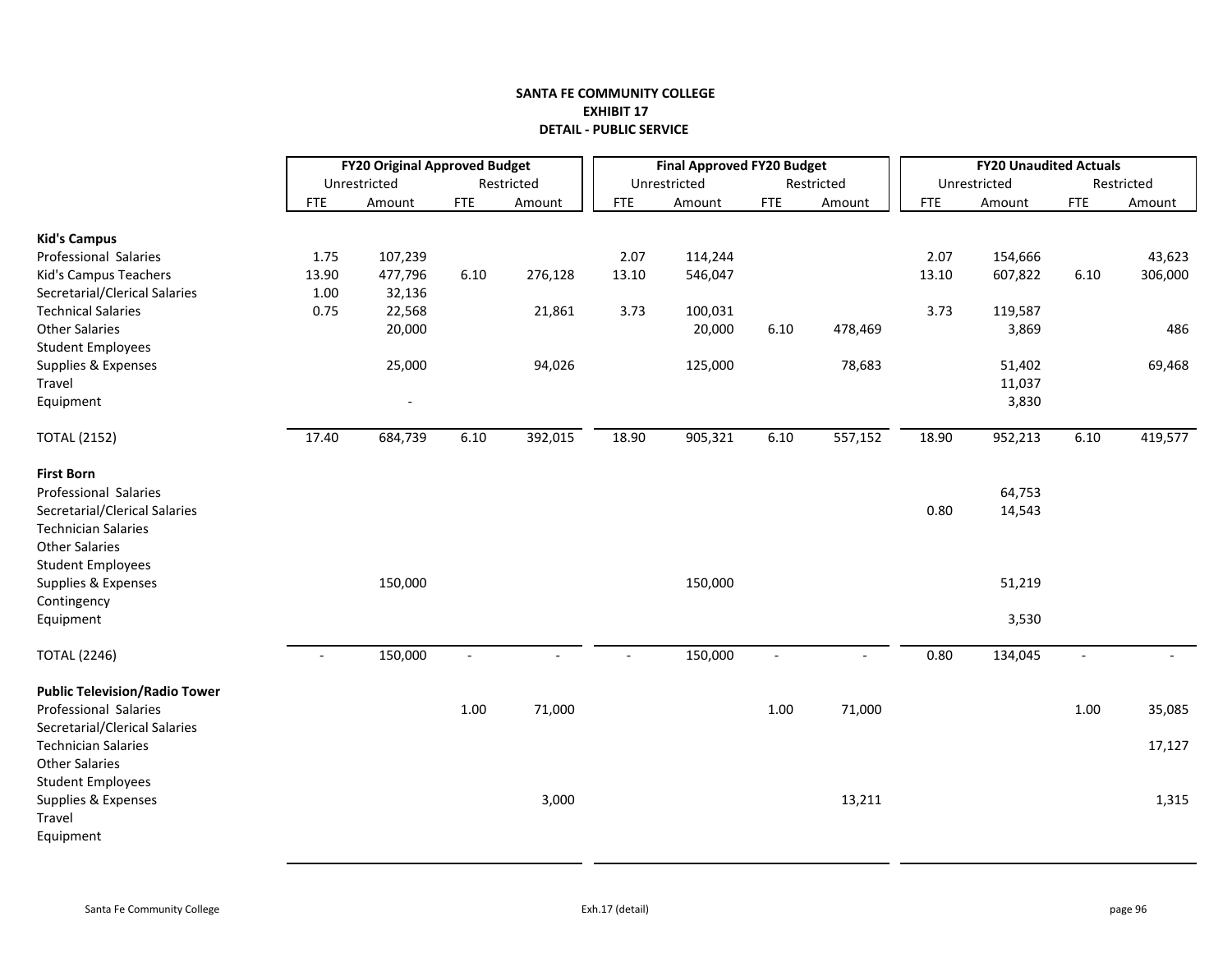|                                    |                          | <b>FY20 Original Approved Budget</b> |            |            |            | <b>Final Approved FY20 Budget</b> |            |            |                | <b>FY20 Unaudited Actuals</b> |            |            |
|------------------------------------|--------------------------|--------------------------------------|------------|------------|------------|-----------------------------------|------------|------------|----------------|-------------------------------|------------|------------|
|                                    |                          | Unrestricted                         |            | Restricted |            | Unrestricted                      |            | Restricted |                | Unrestricted                  |            | Restricted |
|                                    | <b>FTE</b>               | Amount                               | <b>FTE</b> | Amount     | <b>FTE</b> | Amount                            | <b>FTE</b> | Amount     | <b>FTE</b>     | Amount                        | <b>FTE</b> | Amount     |
| TOTAL (1104,1103)                  | $\blacksquare$           | $\mathbf{r}$                         | 1.00       | 74,000     | $\sim$     | $\sim$                            | 1.00       | 84,211     | $\blacksquare$ | $\mathbb{Z}^2$                | 1.00       | 53,527     |
| SBDC Federal (411123)              |                          |                                      |            |            |            |                                   |            |            |                |                               |            |            |
| Compensation                       |                          |                                      | 8.20       | 677,610    |            |                                   | 18.20      | 1,307,280  |                |                               | 18.20      | 379,731    |
| Supplies & Expenses                |                          |                                      |            |            |            |                                   |            | 794,104    |                |                               |            | 407,138    |
| <b>TOTAL</b>                       | $\overline{\phantom{a}}$ | $\overline{a}$                       | 8.20       | 677,610    |            |                                   | 18.20      | 2,101,384  |                |                               | 18.20      | 786,869    |
| <b>SBDC Subcenter</b>              |                          |                                      |            |            |            |                                   |            |            |                |                               |            |            |
| Compensation                       |                          |                                      |            |            |            |                                   |            | 9,710      |                |                               |            | 1,007      |
| Supplies & Expenses                |                          |                                      |            |            |            |                                   |            | 27,212     |                |                               |            | 4,151      |
| <b>TOTAL</b>                       |                          |                                      |            |            |            |                                   |            | 36,922     |                |                               |            | 5,158      |
| PTAP (411126 & 411127)             |                          |                                      |            |            |            |                                   |            |            |                |                               |            |            |
| Compensation                       |                          |                                      |            | 490,703    |            |                                   |            | 511,158    |                |                               |            | 335,614    |
| Supplies & Expenses                |                          |                                      |            | 61,338     |            |                                   |            | 63,895     |                |                               |            | 56,251     |
| <b>TOTAL</b>                       |                          |                                      |            | 552,041    |            |                                   |            | 575,053    |                |                               |            | 391,865    |
| <b>Foundation</b>                  |                          |                                      |            |            |            |                                   |            |            |                |                               |            |            |
| Compensation                       |                          |                                      | 4.00       | 362,471    |            |                                   | 4.00       | 192,497    |                |                               | 2.00       | 81,486     |
| Supplies & Expenses                |                          |                                      |            | 297,648    |            |                                   |            | 228,538    |                |                               |            | 256,479    |
| <b>TOTAL</b>                       | $\overline{\phantom{a}}$ |                                      | 4.00       | 660,119    | $\sim$     |                                   | 4.00       | 421,035    | $\sim$         |                               | 2.00       | 337,965    |
| Minor Grants (less than \$200,000) |                          |                                      |            |            |            |                                   |            |            |                |                               |            |            |
| Compensation                       |                          |                                      |            |            |            |                                   |            |            |                |                               |            | 245        |
| Supplies & Expenses                |                          |                                      |            |            |            |                                   |            |            |                |                               |            | 107        |
| <b>TOTAL</b>                       | $\blacksquare$           | $\blacksquare$                       |            |            |            |                                   |            |            |                | $\sim$                        |            | 352        |
| <b>Public Service Pool</b>         |                          |                                      |            |            |            |                                   |            |            |                |                               |            |            |
| <b>Other Salaries</b>              |                          | 44,917                               |            |            |            |                                   |            |            |                |                               |            |            |
| <b>Student Employees</b>           |                          |                                      |            |            |            |                                   |            |            |                | 11,650                        |            | 9,980      |
|                                    |                          |                                      |            |            |            |                                   |            |            |                |                               |            |            |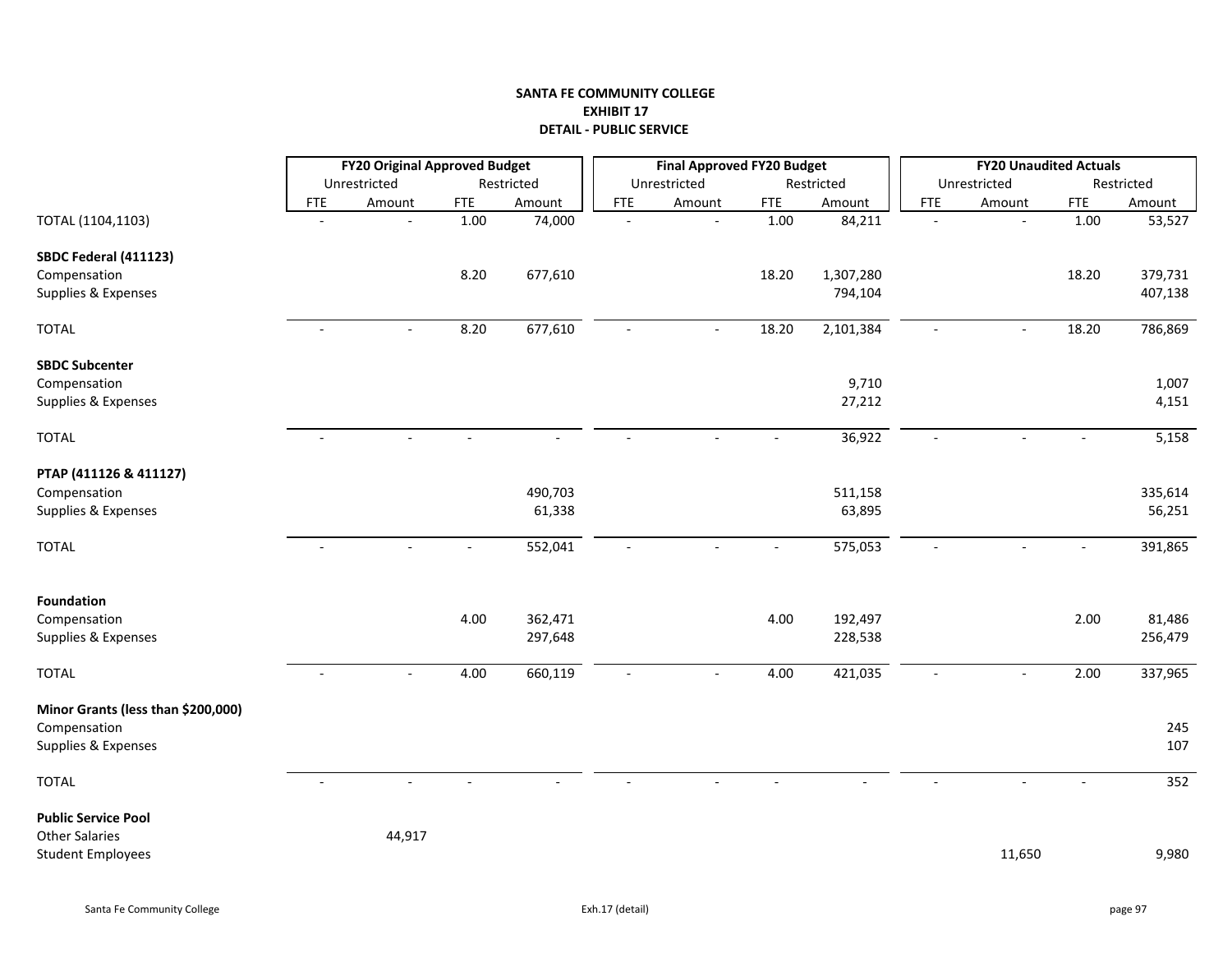|                                  |       | <b>FY20 Original Approved Budget</b> |            |            |            | <b>Final Approved FY20 Budget</b> |            |            |            | <b>FY20 Unaudited Actuals</b> |            |            |
|----------------------------------|-------|--------------------------------------|------------|------------|------------|-----------------------------------|------------|------------|------------|-------------------------------|------------|------------|
|                                  |       | Unrestricted                         |            | Restricted |            | Unrestricted                      |            | Restricted |            | Unrestricted                  |            | Restricted |
|                                  | FTE   | Amount                               | <b>FTE</b> | Amount     | <b>FTE</b> | Amount                            | <b>FTE</b> | Amount     | <b>FTE</b> | Amount                        | <b>FTE</b> | Amount     |
| Contingency                      |       |                                      |            |            |            | 55,073                            |            |            |            |                               |            |            |
| <b>TOTAL</b>                     |       | 44,917                               |            |            |            | 55,073                            |            |            |            | 11,650                        |            | 9,980      |
| <b>Total Direct Expenditures</b> | 32.92 | 5,025,732                            | 13.20      | 2,355,785  | 34.70      | 5,973,037                         | 23.20      | 3.775.757  | 35.50      | 5,435,301                     | 21.20      | 2,005,293  |
| <b>Fringe Benefits</b>           |       | 573,443                              |            |            |            | 590,667                           |            |            |            | 495,796                       |            | 383,856    |
| Internal Service Charges         |       |                                      |            |            |            |                                   |            |            |            | $\overline{\phantom{a}}$      |            |            |
| <b>Total Expenditures</b>        | 32.92 | 5,599,176                            | 13.20      | 2,355,785  | 34.70      | 6,563,704                         | 23.20      | 3,775,757  | 35.50      | 5,931,097                     | 21.20      | 2,389,149  |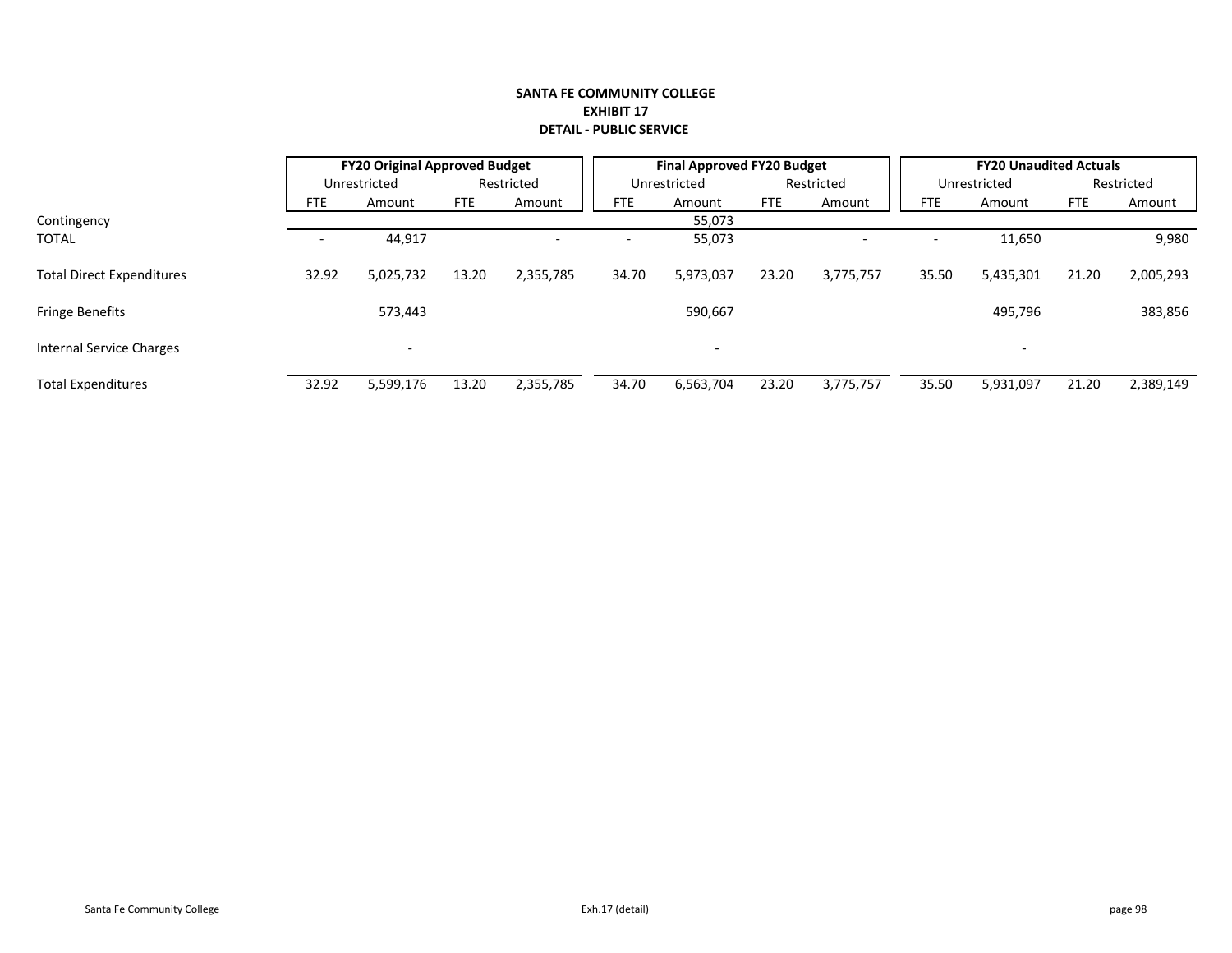## **SANTA FE COMMUNITY COLLEGE EXHIBIT 18 INTERNAL SERVICE DEPT. ‐ SUMMARY**

|                                    |                | <b>FY20 Original Approved Budget</b> |                          |                          |                          | <b>Final Approved FY20 Budget</b> |                |                          |                | <b>FY20 Unaudited Actuals</b> |                          |            |
|------------------------------------|----------------|--------------------------------------|--------------------------|--------------------------|--------------------------|-----------------------------------|----------------|--------------------------|----------------|-------------------------------|--------------------------|------------|
|                                    |                | Unrestricted                         |                          | Restricted               |                          | Unrestricted                      |                | Restricted               |                | Unrestricted                  |                          | Restricted |
|                                    | <b>FTE</b>     | Amount                               | <b>FTE</b>               | Amount                   | <b>FTE</b>               | Amount                            | <b>FTE</b>     | Amount                   | <b>FTE</b>     | Amount                        | <b>FTE</b>               | Amount     |
| <b>SALES &amp; SERVICE REVENUE</b> |                | 6,477                                |                          |                          |                          | 6,477                             |                |                          |                | 5,702                         |                          |            |
| <b>Other Sources</b>               |                |                                      |                          |                          |                          |                                   |                |                          |                |                               |                          |            |
| <b>TOTAL REVENUE</b>               | $\blacksquare$ | 6,477                                | $\overline{\phantom{0}}$ |                          | $\overline{a}$           | 6,477                             |                | $\overline{a}$           |                | 5,702                         |                          |            |
| <b>BEGINNING BALANCE</b>           |                |                                      |                          |                          |                          |                                   |                |                          |                |                               |                          |            |
| <b>TOTAL AVAILABLE</b>             | $\blacksquare$ | 6,477                                | $\blacksquare$           | $\sim$                   | $\blacksquare$           | 6,477                             | $\blacksquare$ | $\overline{\phantom{a}}$ | $\blacksquare$ | 5,702                         | $\blacksquare$           |            |
| <b>SUMMARY OF EXPENDITURES:</b>    |                |                                      |                          |                          |                          |                                   |                |                          |                |                               |                          |            |
| <b>Professional Salaries</b>       | 9.00           | 722,233                              |                          |                          | 9.00                     | 749,813                           |                |                          | 9.00           | 657,193                       |                          |            |
| Secretarial/Clerical Salaries      | 1.00           | 39,863                               |                          |                          | 1.00                     | 40,246                            |                |                          | 1.00           | 40,556                        |                          |            |
| <b>Technical Salaries</b>          | 14.81          | 778,145                              |                          |                          | 14.81                    | 757,214                           |                |                          | 13.81          | 632,597                       |                          |            |
| <b>Other Salaries</b>              | $\overline{a}$ | 111,660                              |                          |                          |                          | 90,757                            |                |                          |                | 27,086                        |                          |            |
| <b>Student Employees</b>           | $\overline{a}$ | 15,527                               |                          |                          |                          | 15,527                            |                |                          |                | 50,900                        |                          | 21,563     |
| Supplies & Expenses                |                | 2,134,245                            |                          |                          |                          | 2,134,245                         |                |                          |                | 1,803,663                     |                          |            |
| Travel                             |                |                                      |                          |                          |                          |                                   |                |                          |                | 13,882                        |                          |            |
| Equipment                          |                |                                      |                          |                          |                          |                                   |                |                          |                | 170,687                       |                          |            |
| Maintenance                        |                |                                      |                          |                          |                          |                                   |                |                          |                |                               |                          |            |
| <b>Fringe Benefits</b>             |                | 574,656                              |                          |                          |                          | 569,801                           |                |                          |                | 474,912                       |                          |            |
| <b>Internal Service Pool</b>       |                |                                      |                          |                          |                          |                                   |                |                          |                |                               |                          |            |
| TOTAL EXPENDITURES                 | 24.81          | 4,376,328                            |                          |                          | 24.81                    | 4,357,602                         |                |                          | 23.81          | 3,871,476                     | $\overline{\phantom{a}}$ | 21,563     |
| INTERNAL SERVICE CHARGES:          |                |                                      |                          |                          |                          |                                   |                |                          |                |                               |                          |            |
| Instruction                        |                | 2,141,227                            |                          |                          |                          | 2,132,051                         |                |                          |                | 1,894,229                     |                          |            |
| Academic Support                   |                | 393,287                              |                          |                          |                          | 391,601                           |                |                          |                | 347,920                       |                          |            |
| <b>Student Services</b>            |                | 480,684                              |                          |                          |                          | 478,624                           |                |                          |                | 425,235                       |                          |            |
| <b>Institutional Support</b>       |                | 808,423                              |                          |                          |                          | 804,958                           |                |                          |                | 715,168                       |                          |            |
| Oper & Maint of Plant              |                | 546,231                              |                          |                          |                          | 543,891                           |                |                          |                | 483,222                       |                          |            |
| Student Social & Cultural          |                |                                      |                          |                          |                          |                                   |                |                          |                |                               |                          |            |
| <b>Public Service</b>              |                |                                      |                          |                          |                          |                                   |                |                          |                |                               |                          |            |
| Internal Service Dept.             |                |                                      |                          |                          |                          |                                   |                |                          |                |                               |                          |            |
| <b>Auxiliary Enterprises</b>       |                |                                      |                          |                          |                          |                                   |                |                          |                |                               |                          |            |
| Plant Funds                        |                |                                      |                          |                          |                          |                                   |                |                          |                |                               |                          |            |
| TOTAL INT SERV CHARGES             | $\blacksquare$ | 4,369,852                            | $\overline{\phantom{a}}$ |                          | $\overline{\phantom{a}}$ | 4,351,125                         |                |                          | $\blacksquare$ | 3,865,774                     | $\overline{\phantom{a}}$ |            |
| <b>BALANCE BEFORE TRANSFER</b>     |                | 0                                    |                          | $\overline{a}$           |                          | (0)                               |                |                          |                | $\pmb{0}$                     |                          | (21, 563)  |
| TRANSFER IN (OUT)                  |                |                                      |                          |                          |                          |                                   |                |                          |                |                               |                          | 21,563     |
| <b>ENDING BALANCE</b>              |                | 0                                    |                          | $\overline{\phantom{a}}$ |                          | (0)                               |                | $\overline{\phantom{a}}$ |                | $\mathbf 0$                   |                          | $\sim$     |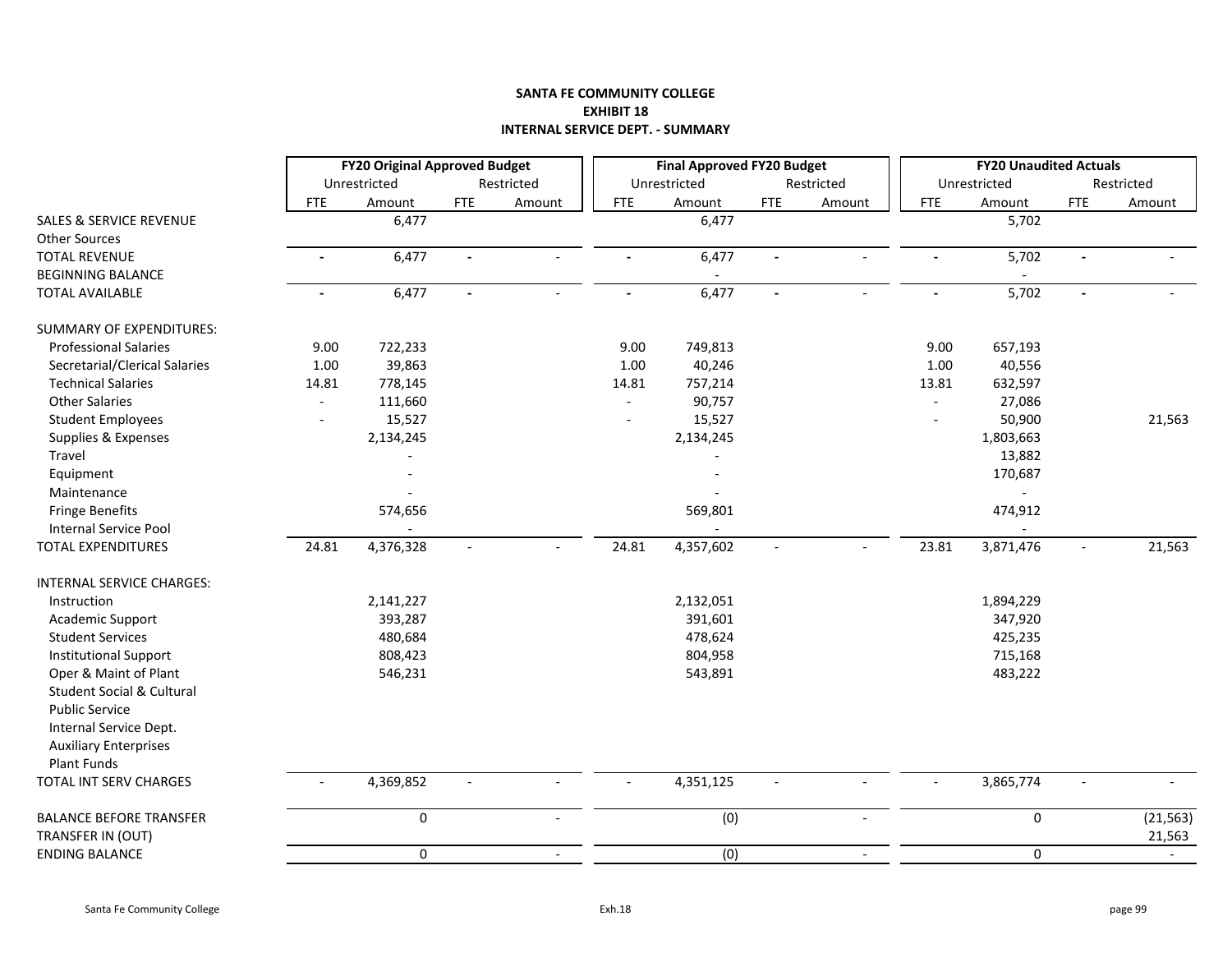|                               |            | <b>FY20 Original Approved Budget</b> |            |            |            | <b>Final Approved FY20 Budget</b> |            |            |            | <b>FY20 Unaudited Actuals</b> |            |            |
|-------------------------------|------------|--------------------------------------|------------|------------|------------|-----------------------------------|------------|------------|------------|-------------------------------|------------|------------|
|                               |            | Unrestricted                         |            | Restricted |            | Unrestricted                      |            | Restricted |            | Unrestricted                  |            | Restricted |
|                               | <b>FTE</b> | Amount                               | <b>FTE</b> | Amount     | <b>FTE</b> | Amount                            | <b>FTE</b> | Amount     | <b>FTE</b> | Amount                        | <b>FTE</b> | Amount     |
| OIT                           |            |                                      |            |            |            |                                   |            |            |            |                               |            |            |
| <b>Professional Salaries</b>  | 1.00       | 99,086                               |            |            | 1.00       | 100,039                           |            |            | 1.00       | 111,875                       |            |            |
| Secretarial/Clerical Salaries | 1.00       | 39,863                               |            |            | $1.00\,$   | 40,246                            |            |            | $1.00\,$   | 40,556                        |            |            |
| <b>Technical Salaries</b>     | 1.00       | 60,814                               |            |            | 1.00       | 61,399                            |            |            | $1.00\,$   | 61,871                        |            |            |
| <b>Other Salaries</b>         |            |                                      |            |            |            |                                   |            |            |            |                               |            |            |
| <b>Student Employees</b>      |            |                                      |            |            |            |                                   |            |            |            |                               |            |            |
| Supplies & Expenses           |            | 205,874                              |            |            |            | 205,874                           |            |            |            | 130,495                       |            |            |
| Travel                        |            |                                      |            |            |            |                                   |            |            |            | 7,689                         |            |            |
| Equipment                     |            |                                      |            |            |            |                                   |            |            |            |                               |            |            |
| Maintenance                   |            |                                      |            |            |            |                                   |            |            |            |                               |            |            |
| <b>TOTAL (4201)</b>           | 3.00       | 405,637                              |            |            | 3.00       | 407,558                           |            |            | 3.00       | 352,486                       |            |            |
| <b>Telephone</b>              |            |                                      |            |            |            |                                   |            |            |            |                               |            |            |
| Supplies & Expenses           |            | 223,100                              |            |            |            | 223,100                           |            |            |            | 201,322                       |            |            |
| Equipment                     |            |                                      |            |            |            |                                   |            |            |            | 16,367                        |            |            |
| Maintenance                   |            |                                      |            |            |            |                                   |            |            |            |                               |            |            |
| <b>TOTAL (4202)</b>           | $\sim$     | 223,100                              |            |            | $\sim$     | 223,100                           |            |            | $\omega$   | 217,689                       |            |            |
| <b>General Services</b>       |            |                                      |            |            |            |                                   |            |            |            |                               |            |            |
| <b>Professional Salaries</b>  | 1.00       | 52,975                               |            |            | $1.00\,$   | 53,485                            |            |            | $1.00\,$   | 53,896                        |            |            |
| Secretarial/Clerical Salaries |            |                                      |            |            |            |                                   |            |            |            |                               |            |            |
| <b>Technical Salaries</b>     | 1.00       | 31,633                               |            |            | 1.00       | 31,937                            |            |            | $1.00\,$   | 32,183                        |            |            |
| <b>Other Salaries</b>         |            | 23,400                               |            |            |            | 23,400                            |            |            |            | 21,427                        |            |            |
| <b>Student Employees</b>      |            |                                      |            |            |            |                                   |            |            |            |                               |            |            |
| Supplies & Expenses           |            | 65,000                               |            |            |            | 65,000                            |            |            |            | 46,686                        |            |            |
| Travel                        |            |                                      |            |            |            |                                   |            |            |            |                               |            |            |
| Equipment                     |            |                                      |            |            |            |                                   |            |            |            |                               |            |            |
| Maintenance                   |            |                                      |            |            |            |                                   |            |            |            |                               |            |            |
| <b>TOTAL (4203)</b>           | 2.00       | 173,008                              |            |            | 2.00       | 173,822                           |            |            | 2.00       | 154,192                       |            |            |
| <b>Copy Machines</b>          |            |                                      |            |            |            |                                   |            |            |            |                               |            |            |
| <b>Professional Salaries</b>  |            |                                      |            |            |            |                                   |            |            |            |                               |            |            |
| Secretarial/Clerical Salaries |            |                                      |            |            |            |                                   |            |            |            |                               |            |            |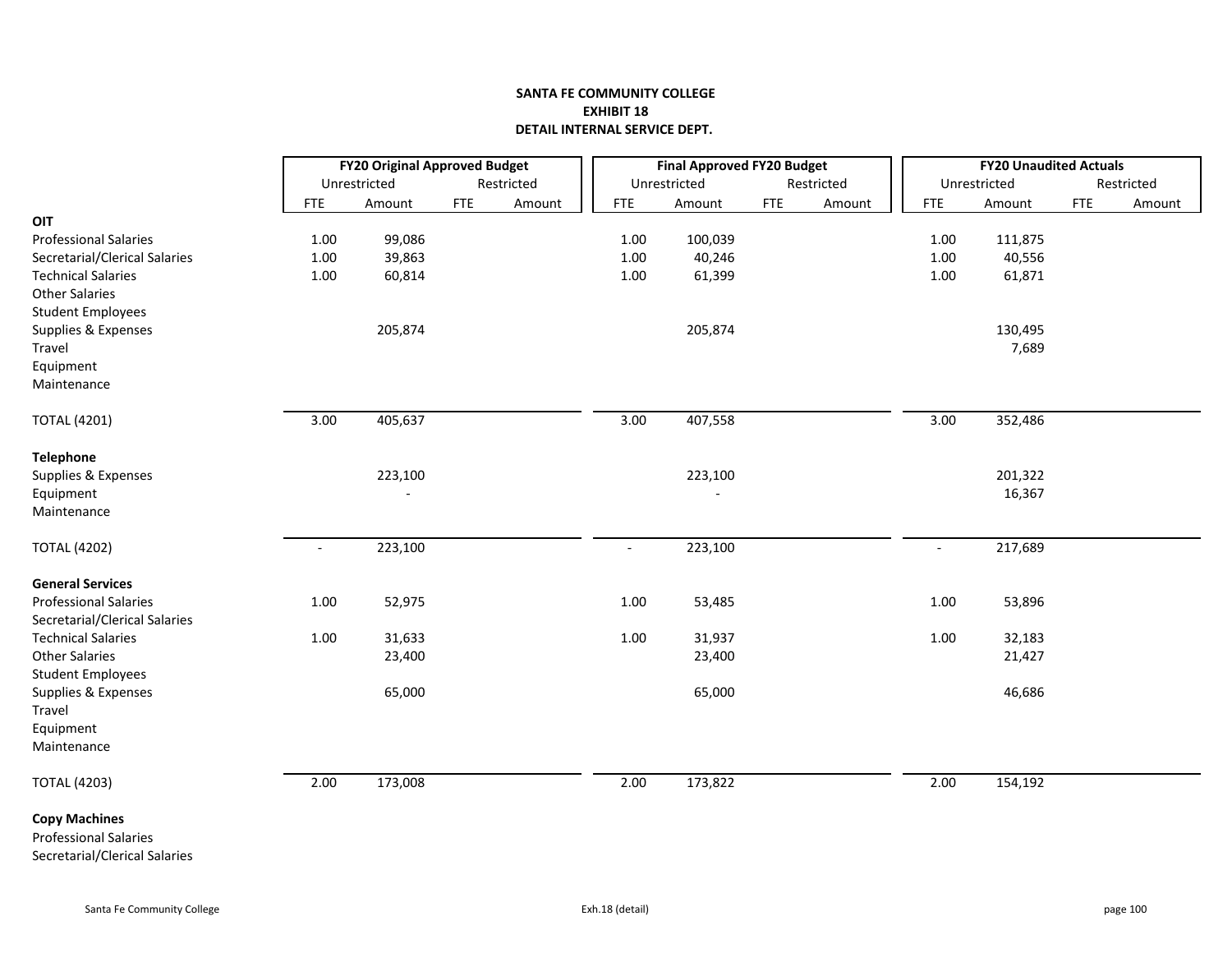|                                                                                                                                                                                                                                    |                          | <b>FY20 Original Approved Budget</b> |            |            |                | <b>Final Approved FY20 Budget</b> |            |            |                | <b>FY20 Unaudited Actuals</b> |            |            |
|------------------------------------------------------------------------------------------------------------------------------------------------------------------------------------------------------------------------------------|--------------------------|--------------------------------------|------------|------------|----------------|-----------------------------------|------------|------------|----------------|-------------------------------|------------|------------|
|                                                                                                                                                                                                                                    |                          | Unrestricted                         |            | Restricted |                | Unrestricted                      |            | Restricted |                | Unrestricted                  |            | Restricted |
|                                                                                                                                                                                                                                    | <b>FTE</b>               | Amount                               | <b>FTE</b> | Amount     | <b>FTE</b>     | Amount                            | <b>FTE</b> | Amount     | <b>FTE</b>     | Amount                        | <b>FTE</b> | Amount     |
| <b>Technical Salaries</b><br><b>Other Salaries</b><br><b>Student Employees</b>                                                                                                                                                     |                          |                                      |            |            |                |                                   |            |            |                |                               |            |            |
| Supplies & Expenses<br>Travel                                                                                                                                                                                                      |                          | 167,000                              |            |            |                | 167,000                           |            |            |                | 158,793                       |            |            |
| Equipment<br>Maintenance                                                                                                                                                                                                           |                          |                                      |            |            |                |                                   |            |            |                | 3,983                         |            |            |
| <b>TOTAL (4205)</b>                                                                                                                                                                                                                | $\overline{\phantom{a}}$ | 167,000                              |            |            | $\blacksquare$ | 167,000                           |            |            | $\blacksquare$ | 162,776                       |            |            |
| <b>Fleet</b><br><b>Professional Salaries</b><br>Secretarial/Clerical Salaries<br><b>Technical Salaries</b><br><b>Other Salaries</b><br><b>Student Employees</b><br>Supplies & Expenses<br>Travel<br>Equipment<br>Maintenance       |                          | 60,000                               |            |            |                | 60,000                            |            |            |                | 43,707<br>6,193               |            |            |
| <b>TOTAL (4206)</b>                                                                                                                                                                                                                | $\blacksquare$           | 60,000                               |            |            | $\sim$         | 60,000                            |            |            | $\blacksquare$ | 49,900                        |            |            |
| <b>Duplicating</b><br><b>Professional Salaries</b><br>Secretarial/Clerical Salaries<br><b>Technical Salaries</b><br><b>Other Salaries</b><br><b>Student Employees</b><br>Supplies & Expenses<br>Travel<br>Equipment<br>Maintenance | 0.75                     | 24,986                               |            |            | 0.75           | 24,986                            |            |            | 0.75           | 8,455<br>(8, 311)             |            |            |
| <b>TOTAL (4207)</b>                                                                                                                                                                                                                | 0.75                     | 24,986                               |            |            | 0.75           | 24,986                            |            |            | 0.75           | 144                           |            |            |
|                                                                                                                                                                                                                                    |                          |                                      |            |            |                |                                   |            |            |                |                               |            |            |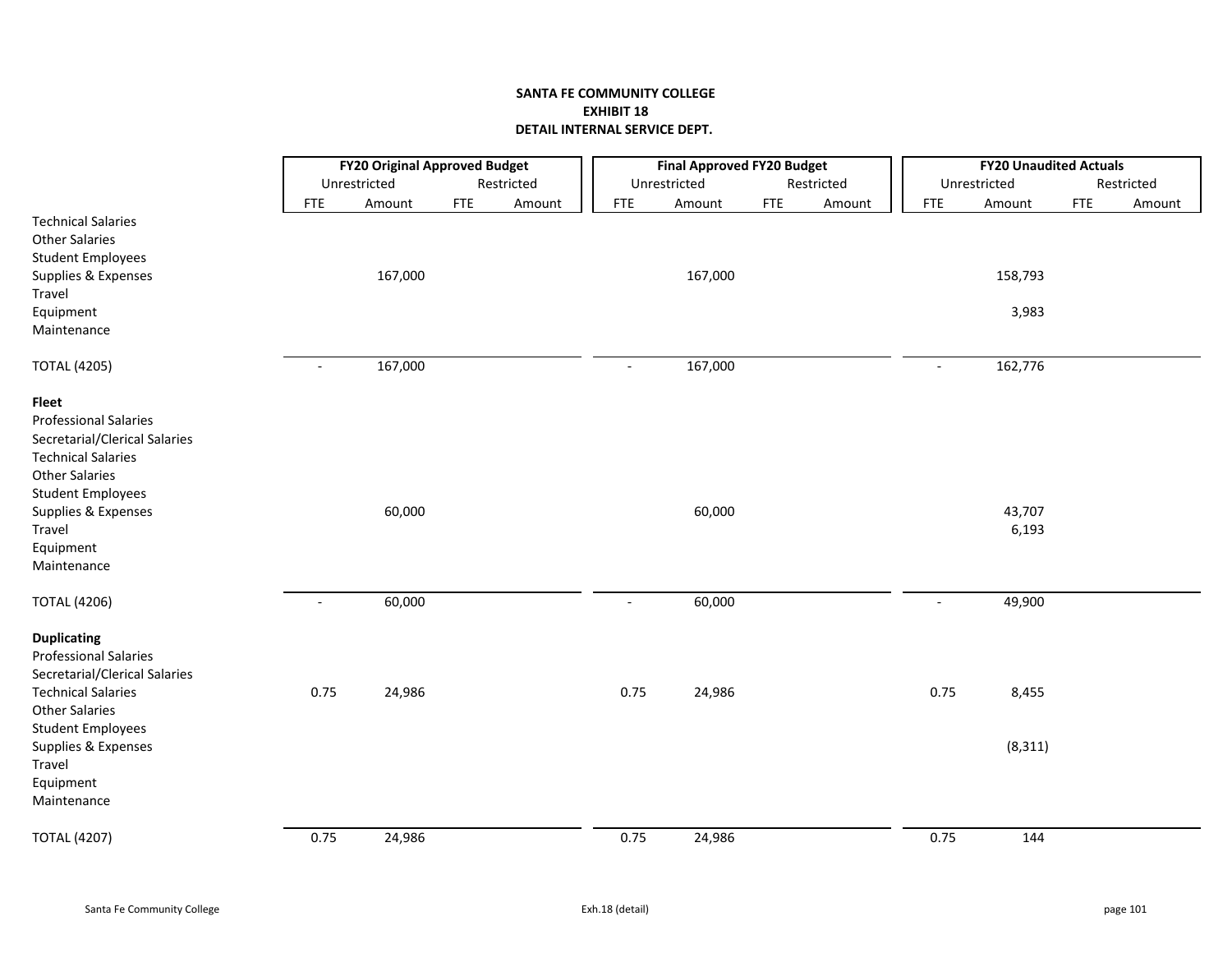|                               |            | <b>FY20 Original Approved Budget</b> |            |            |            | <b>Final Approved FY20 Budget</b> |            |            |            | <b>FY20 Unaudited Actuals</b> |            |            |
|-------------------------------|------------|--------------------------------------|------------|------------|------------|-----------------------------------|------------|------------|------------|-------------------------------|------------|------------|
|                               |            | Unrestricted                         |            | Restricted |            | Unrestricted                      |            | Restricted |            | Unrestricted                  |            | Restricted |
|                               | <b>FTE</b> | Amount                               | <b>FTE</b> | Amount     | <b>FTE</b> | Amount                            | <b>FTE</b> | Amount     | <b>FTE</b> | Amount                        | <b>FTE</b> | Amount     |
| <b>ERP Support</b>            |            |                                      |            |            |            |                                   |            |            |            |                               |            |            |
| <b>Professional Salaries</b>  | 2.00       | 211,840                              |            |            | 2.00       | 213,876                           |            |            | 2.00       | 158,351                       |            |            |
| Secretarial/Clerical Salaries |            |                                      |            |            |            |                                   |            |            |            |                               |            |            |
| <b>Technical Salaries</b>     | 1.00       | 67,234                               |            |            | 1.00       | 67,881                            |            |            | 1.00       | 68,403                        |            |            |
| <b>Other Salaries</b>         |            |                                      |            |            |            |                                   |            |            |            |                               |            |            |
| <b>Student Employees</b>      |            |                                      |            |            |            |                                   |            |            |            |                               |            |            |
| Supplies & Expenses           |            | 730,544                              |            |            |            | 730,544                           |            |            |            | 696,396                       |            |            |
| Travel                        |            |                                      |            |            |            |                                   |            |            |            |                               |            |            |
| Equipment                     |            |                                      |            |            |            |                                   |            |            |            | 11,642                        |            |            |
| Maintenance                   |            |                                      |            |            |            |                                   |            |            |            |                               |            |            |
| <b>TOTAL (4213)</b>           | 3.00       | 1,009,618                            |            |            | 3.00       | 1,012,301                         |            |            | 3.00       | 934,792                       |            |            |
| <b>Systems Admin</b>          |            |                                      |            |            |            |                                   |            |            |            |                               |            |            |
| <b>Professional Salaries</b>  | 1.00       | 104,318                              |            |            | 1.00       | 105,322                           |            |            | 1.00       | 62,788                        |            |            |
| Secretarial/Clerical Salaries |            |                                      |            |            |            |                                   |            |            |            |                               |            |            |
| <b>Technical Salaries</b>     | 2.00       | 102,167                              |            |            | 2.00       | 103,149                           |            |            | 2.00       | 103,942                       |            |            |
| <b>Other Salaries</b>         |            | 2,808                                |            |            |            | 2,808                             |            |            |            | 4,244                         |            |            |
| <b>Student Employees</b>      |            |                                      |            |            |            |                                   |            |            |            |                               |            |            |
| Supplies & Expenses           |            | 297,165                              |            |            |            | 297,165                           |            |            |            | 308,825                       |            |            |
| Travel                        |            |                                      |            |            |            |                                   |            |            |            |                               |            |            |
| Equipment                     |            |                                      |            |            |            |                                   |            |            |            | 63,426                        |            |            |
| Maintenance                   |            |                                      |            |            |            |                                   |            |            |            |                               |            |            |
| <b>TOTAL (4214)</b>           | 3.00       | 506,458                              |            |            | 3.00       | 508,443                           |            |            | 3.00       | 543,225                       |            |            |
| <b>Technology Support</b>     |            |                                      |            |            |            |                                   |            |            |            |                               |            |            |
| <b>Professional Salaries</b>  | 1.00       | 74,984                               |            |            | 1.00       | 75,705                            |            |            | 1.00       | 76,287                        |            |            |
| Secretarial/Clerical Salaries |            |                                      |            |            |            |                                   |            |            |            |                               |            |            |
| <b>Technical Salaries</b>     | 3.06       | 142,153                              |            |            | 3.06       | 143,075                           |            |            | 3.06       | 133,829                       |            |            |
| <b>Other Salaries</b>         |            |                                      |            |            |            |                                   |            |            |            |                               |            |            |
| <b>Student Employees</b>      |            |                                      |            |            |            |                                   |            |            |            |                               |            |            |
| Supplies & Expenses           |            | 87,592                               |            |            |            | 87,592                            |            |            |            | 11,960                        |            |            |
| Travel                        |            |                                      |            |            |            |                                   |            |            |            |                               |            |            |
| Equipment                     |            |                                      |            |            |            |                                   |            |            |            | 58,494                        |            |            |
| Maintenance                   |            |                                      |            |            |            |                                   |            |            |            |                               |            |            |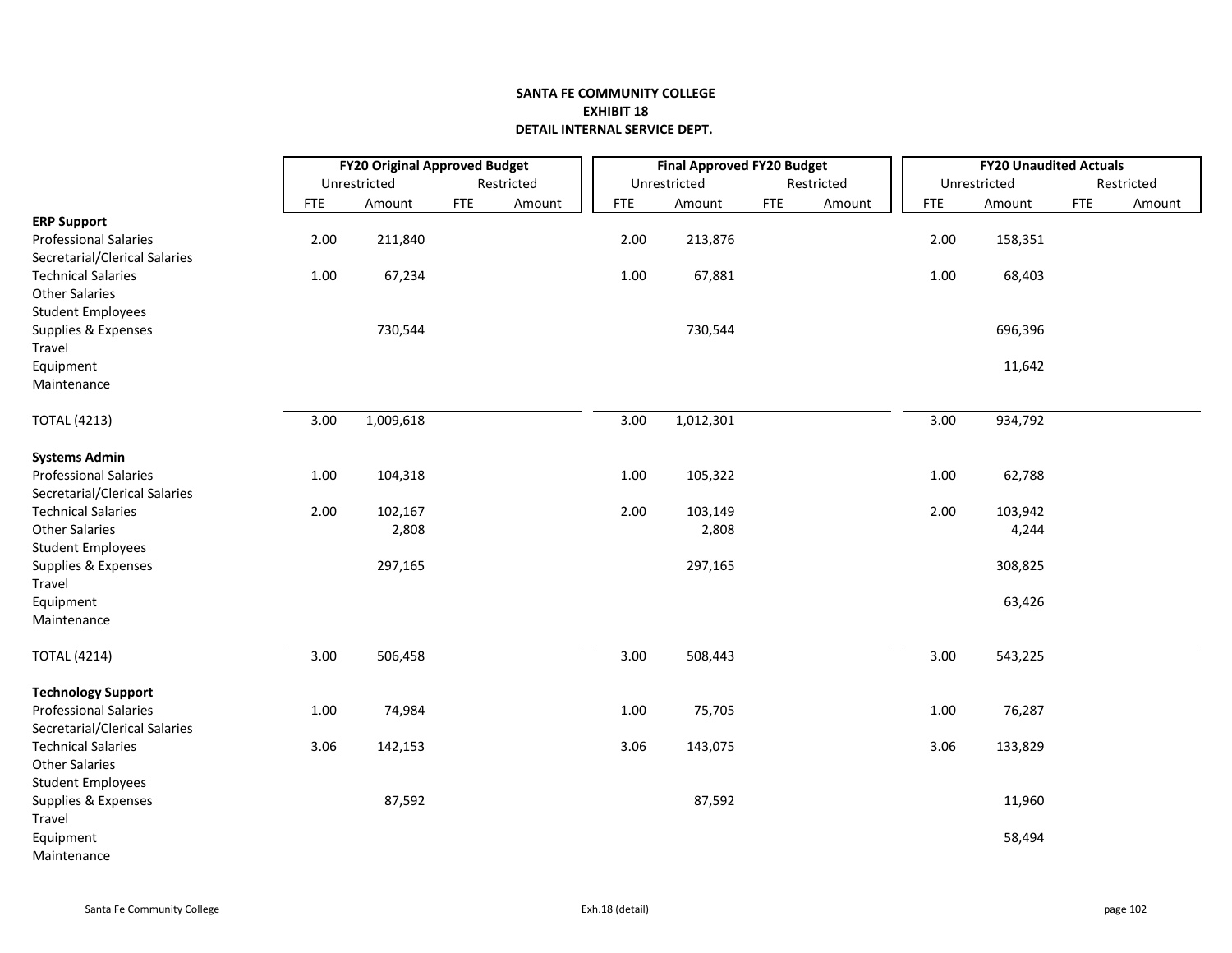|                                                               | <b>FY20 Original Approved Budget</b> |              |            |            |            | <b>Final Approved FY20 Budget</b> |            |            |            | <b>FY20 Unaudited Actuals</b> |            |            |
|---------------------------------------------------------------|--------------------------------------|--------------|------------|------------|------------|-----------------------------------|------------|------------|------------|-------------------------------|------------|------------|
|                                                               |                                      | Unrestricted |            | Restricted |            | Unrestricted                      |            | Restricted |            | Unrestricted                  |            | Restricted |
|                                                               | <b>FTE</b>                           | Amount       | <b>FTE</b> | Amount     | <b>FTE</b> | Amount                            | <b>FTE</b> | Amount     | <b>FTE</b> | Amount                        | <b>FTE</b> | Amount     |
| <b>TOTAL (4215)</b>                                           | 4.06                                 | 304,729      |            |            | 4.06       | 306,372                           |            |            | 4.06       | 280,570                       |            |            |
| <b>Technology Service Desk</b>                                |                                      |              |            |            |            |                                   |            |            |            |                               |            |            |
| <b>Professional Salaries</b><br>Secretarial/Clerical Salaries | 1.00                                 | 48,581       |            |            | 1.00       | 49,454                            |            |            | 1.00       | 40,895                        |            |            |
| <b>Technical Salaries</b><br><b>Other Salaries</b>            | 2.00                                 | 82,144       |            |            | 2.00       | 82,934                            |            |            | 2.00       | 88,552                        |            |            |
| <b>Student Employees</b><br>Supplies & Expenses               |                                      |              |            |            |            |                                   |            |            |            |                               |            |            |
| Travel                                                        |                                      |              |            |            |            |                                   |            |            |            |                               |            |            |
| Equipment                                                     |                                      |              |            |            |            |                                   |            |            |            |                               |            |            |
| Maintenance                                                   |                                      |              |            |            |            |                                   |            |            |            |                               |            |            |
| <b>TOTAL (4216)</b>                                           | 3.00                                 | 130,725      |            |            | 3.00       | 132,388                           |            |            | 3.00       | 129,447                       |            |            |
| <b>Network Admin</b>                                          |                                      |              |            |            |            |                                   |            |            |            |                               |            |            |
| <b>Professional Salaries</b><br>Secretarial/Clerical Salaries | 1.00                                 | 60,814       |            |            | 1.00       | 61,399                            |            |            | 1.00       | 61,871                        |            |            |
| <b>Technical Salaries</b>                                     | 1.00                                 | 51,203       |            |            | 1.00       | 51,696                            |            |            | 1.00       | 52,093                        |            |            |
| <b>Other Salaries</b>                                         |                                      | 2,808        |            |            |            | 2,808                             |            |            |            | 1,415                         |            |            |
| <b>Student Employees</b>                                      |                                      |              |            |            |            |                                   |            |            |            |                               |            |            |
| Supplies & Expenses<br>Travel                                 |                                      | 95,965       |            |            |            | 95,965                            |            |            |            | 56,781                        |            |            |
| Equipment<br>Maintenance                                      |                                      |              |            |            |            |                                   |            |            |            | 1,197                         |            |            |
|                                                               |                                      |              |            |            |            |                                   |            |            |            |                               |            |            |
| <b>TOTAL (4219)</b>                                           | 2.00                                 | 210,790      |            |            | 2.00       | 211,868                           |            |            | 2.00       | 173,357                       |            |            |
| <b>Application and Web Development</b>                        |                                      |              |            |            |            |                                   |            |            |            |                               |            |            |
| <b>Professional Salaries</b><br>Secretarial/Clerical Salaries | 1.00                                 | 69,635       |            |            | 1.00       | 90,534                            |            |            | 1.00       | 91,230                        |            |            |
| <b>Technical Salaries</b>                                     | 3.00                                 | 215,812      |            |            | 3.00       | 190,158                           |            |            | 2.00       | 83,269                        |            |            |
| <b>Other Salaries</b><br><b>Student Employees</b>             |                                      |              |            |            |            |                                   |            |            |            |                               |            |            |
| Supplies & Expenses                                           |                                      | 202,005      |            |            |            | 202,005                           |            |            |            | 157,009                       |            |            |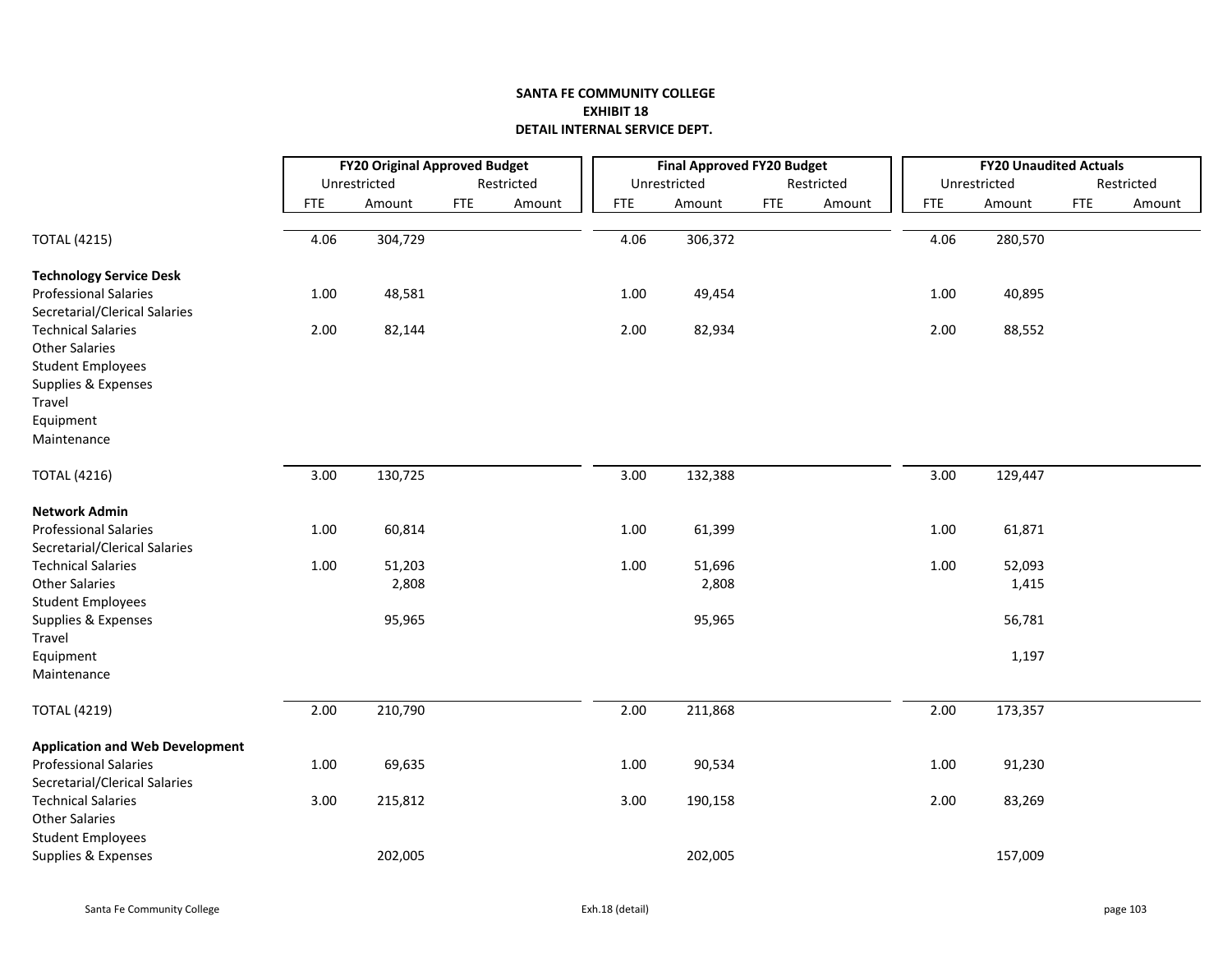|                                |                          | <b>FY20 Original Approved Budget</b> |            |            |                          | <b>Final Approved FY20 Budget</b> |            |            |                          | <b>FY20 Unaudited Actuals</b> |            |            |
|--------------------------------|--------------------------|--------------------------------------|------------|------------|--------------------------|-----------------------------------|------------|------------|--------------------------|-------------------------------|------------|------------|
|                                |                          | Unrestricted                         |            | Restricted |                          | Unrestricted                      |            | Restricted |                          | Unrestricted                  |            | Restricted |
|                                | <b>FTE</b>               | Amount                               | <b>FTE</b> | Amount     | <b>FTE</b>               | Amount                            | <b>FTE</b> | Amount     | <b>FTE</b>               | Amount                        | <b>FTE</b> | Amount     |
| Travel                         |                          |                                      |            |            |                          |                                   |            |            |                          |                               |            |            |
| Equipment                      |                          |                                      |            |            |                          |                                   |            |            |                          | 15,578                        |            |            |
| Maintenance                    |                          |                                      |            |            |                          |                                   |            |            |                          |                               |            |            |
| <b>TOTAL (4220)</b>            | 4.00                     | 487,451                              |            |            | 4.00                     | 482,697                           |            |            | 3.00                     | 347,086                       |            |            |
| <b>Internal Services Pool</b>  |                          |                                      |            |            |                          |                                   |            |            |                          |                               |            |            |
| <b>Professional Salaries</b>   |                          |                                      |            |            |                          |                                   |            |            |                          |                               |            |            |
| Secretarial/Clerical Salaries  |                          |                                      |            |            |                          |                                   |            |            |                          |                               |            |            |
| <b>Technical Salaries</b>      |                          |                                      |            |            |                          |                                   |            |            |                          |                               |            |            |
| <b>Other Salaries</b>          |                          | 82,644                               |            |            |                          | 61,741                            |            |            |                          |                               |            |            |
| <b>Student Employees</b>       |                          | 15,527                               |            |            |                          | 15,527                            |            |            |                          | 50,900                        |            | 21,563     |
| Supplies & Expenses            |                          |                                      |            |            |                          |                                   |            |            |                          |                               |            |            |
| Contingency                    |                          |                                      |            |            |                          |                                   |            |            |                          |                               |            |            |
| Travel                         |                          |                                      |            |            |                          |                                   |            |            |                          |                               |            |            |
| Equipment                      |                          |                                      |            |            |                          |                                   |            |            |                          |                               |            |            |
| Maintenance                    |                          |                                      |            |            |                          |                                   |            |            |                          |                               |            |            |
| <b>TOTAL</b>                   | $\overline{\phantom{a}}$ | 98,171                               |            |            | $\overline{\phantom{a}}$ | 77,268                            |            |            | $\overline{\phantom{a}}$ | 50,900                        |            | 21,563     |
| <b>Total Internal Services</b> | 24.81                    | 3,801,673                            |            |            | 24.81                    | 3,787,802                         |            |            | 23.81                    | 3,396,564                     |            | 21,563     |
| <b>Fringe Benefits</b>         |                          | 574,656                              |            |            |                          | 569,801                           |            |            |                          | 474,912                       |            |            |
| <b>Total Expenditures</b>      | 24.81                    | 4,376,328                            |            |            | 24.81                    | 4,357,602                         |            |            | 23.81                    | 3,871,476                     |            | 21,563     |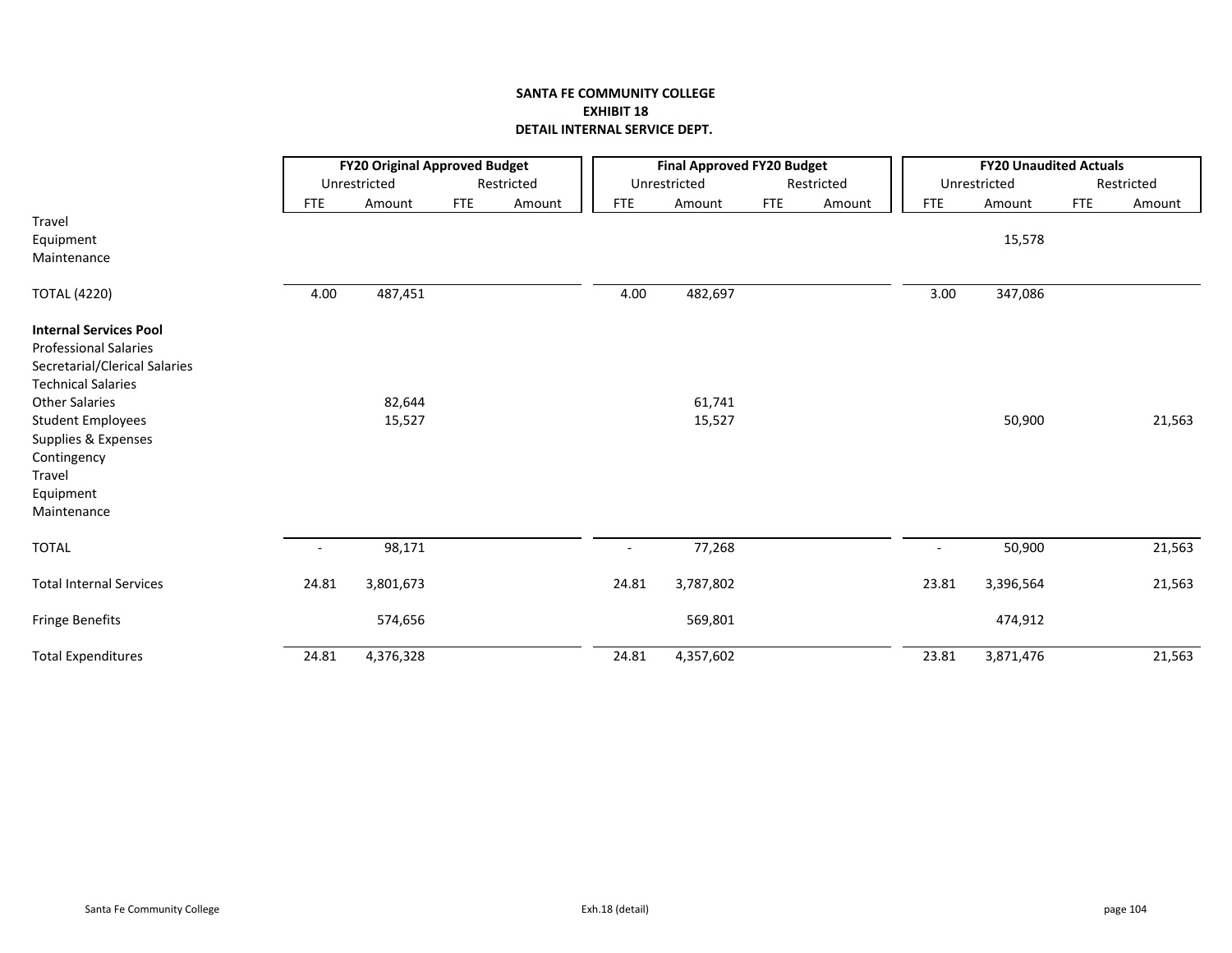# **SANTA FE COMMUNITY COLLEGE EXHIBIT 19 STUDENT FINANCIAL AID, GRANTS AND STIPENDS**

|                                  |            | <b>FY20 Original Approved Budget</b> |            |            |            | <b>Final Approved FY20 Budget</b> |            |                |            | <b>FY20 Unaudited Actuals</b> |            |            |
|----------------------------------|------------|--------------------------------------|------------|------------|------------|-----------------------------------|------------|----------------|------------|-------------------------------|------------|------------|
|                                  |            | Unrestricted                         |            | Restricted |            | Unrestricted                      |            | Restricted     |            | Unrestricted                  |            | Restricted |
|                                  | <b>FTE</b> | Amount                               | <b>FTE</b> | Amount     | <b>FTE</b> | Amount                            | <b>FTE</b> | Amount         | <b>FTE</b> | Amount                        | <b>FTE</b> | Amount     |
| REVENUE:                         |            |                                      |            |            |            |                                   |            |                |            |                               |            |            |
| <b>FEDERAL</b>                   |            |                                      |            |            |            |                                   |            |                |            |                               |            |            |
| <b>PELL</b>                      |            |                                      |            | 5,945,279  |            |                                   |            | 5,945,279      |            |                               |            | 3,561,200  |
| Loans                            |            |                                      |            | 525,568    |            |                                   |            | 525,568        |            |                               |            | 350,773    |
| SEOG                             |            |                                      |            | 85,750     |            |                                   |            | 85,750         |            |                               |            | 75,118     |
| <b>CARES Student Relief</b>      |            |                                      |            |            |            |                                   |            |                |            |                               |            | 609,545    |
| Work-Study                       |            |                                      |            | 89,977     |            |                                   |            | 89,977         |            |                               |            | 71,772     |
| <b>SUBTOT FEDERAL</b>            |            |                                      |            | 6,646,574  |            |                                   |            | 6,646,574      |            |                               |            | 4,668,408  |
| <b>STATE</b>                     |            |                                      |            |            |            |                                   |            |                |            |                               |            |            |
| 3% Scholarship                   |            |                                      |            |            |            |                                   |            |                |            |                               |            |            |
| <b>Student Incentive Grant</b>   |            |                                      |            | 281,671    |            |                                   |            | 279,507        |            |                               |            | 262,716    |
| Work Study                       |            |                                      |            | 127,801    |            |                                   |            | 150,326        |            |                               |            | 108,252    |
| College Affordability Grant      |            |                                      |            | 20,286     |            |                                   |            | 159,688        |            |                               |            | 132,094    |
| Parent Plus                      |            |                                      |            |            |            |                                   |            | 3,352          |            |                               |            | 6,704      |
| <b>Endowed Merit Scholarship</b> |            |                                      |            |            |            |                                   |            |                |            |                               |            | 19,063     |
| <b>Nursing Loans</b>             |            |                                      |            |            |            |                                   |            |                |            |                               |            | 36,000     |
| Miscellaneous                    |            |                                      |            |            |            |                                   |            |                |            |                               |            | 27,000     |
| Off-Campus Employment            |            |                                      |            |            |            |                                   |            | $\overline{a}$ |            |                               |            |            |
| Lottery Scholarship              |            |                                      |            | 179,167    |            |                                   |            | 179,167        |            |                               |            | 165,548    |
| <b>SUBTOTAL STATE</b>            |            | $\blacksquare$                       |            | 608,925    |            | $\sim$                            |            | 772,040        |            | $\sim$                        |            | 757,377    |
| <b>LOCAL</b>                     |            |                                      |            |            |            |                                   |            |                |            |                               |            |            |
| <b>PRIVATE</b>                   |            |                                      |            |            |            |                                   |            |                |            |                               |            |            |
| <b>TOTAL REVENUE</b>             |            | $\overline{\phantom{a}}$             |            | 7,255,499  |            | $\overline{\phantom{a}}$          |            | 7,418,614      |            | $\overline{\phantom{a}}$      |            | 5,425,785  |
| <b>BEGINNING BALANCE</b>         |            |                                      |            |            |            |                                   |            |                |            |                               |            |            |
| <b>TOTAL AVAILABLE</b>           |            | $\overline{a}$                       |            | 7,255,499  |            | $\overline{\phantom{a}}$          |            | 7,418,614      |            | $\overline{\phantom{a}}$      |            | 5,425,785  |
| <b>EXPENDITURES:</b>             |            |                                      |            |            |            |                                   |            |                |            |                               |            |            |
| <b>FEDERAL</b>                   |            |                                      |            |            |            |                                   |            |                |            |                               |            |            |
| PELL                             |            |                                      |            | 5,945,279  |            |                                   |            | 5,945,279      |            |                               |            | 3,561,200  |
| Loans                            |            |                                      |            | 525,568    |            |                                   |            | 525,568        |            |                               |            | 350,773    |
| SEOG                             |            | 23,620                               |            | 85,750     |            | 23,620                            |            | 85,750         |            | 25,001                        |            | 75,118     |
| <b>CARES Student Relief</b>      |            |                                      |            |            |            |                                   |            |                |            |                               |            | 609,545    |
|                                  |            |                                      |            |            |            |                                   |            |                |            |                               |            |            |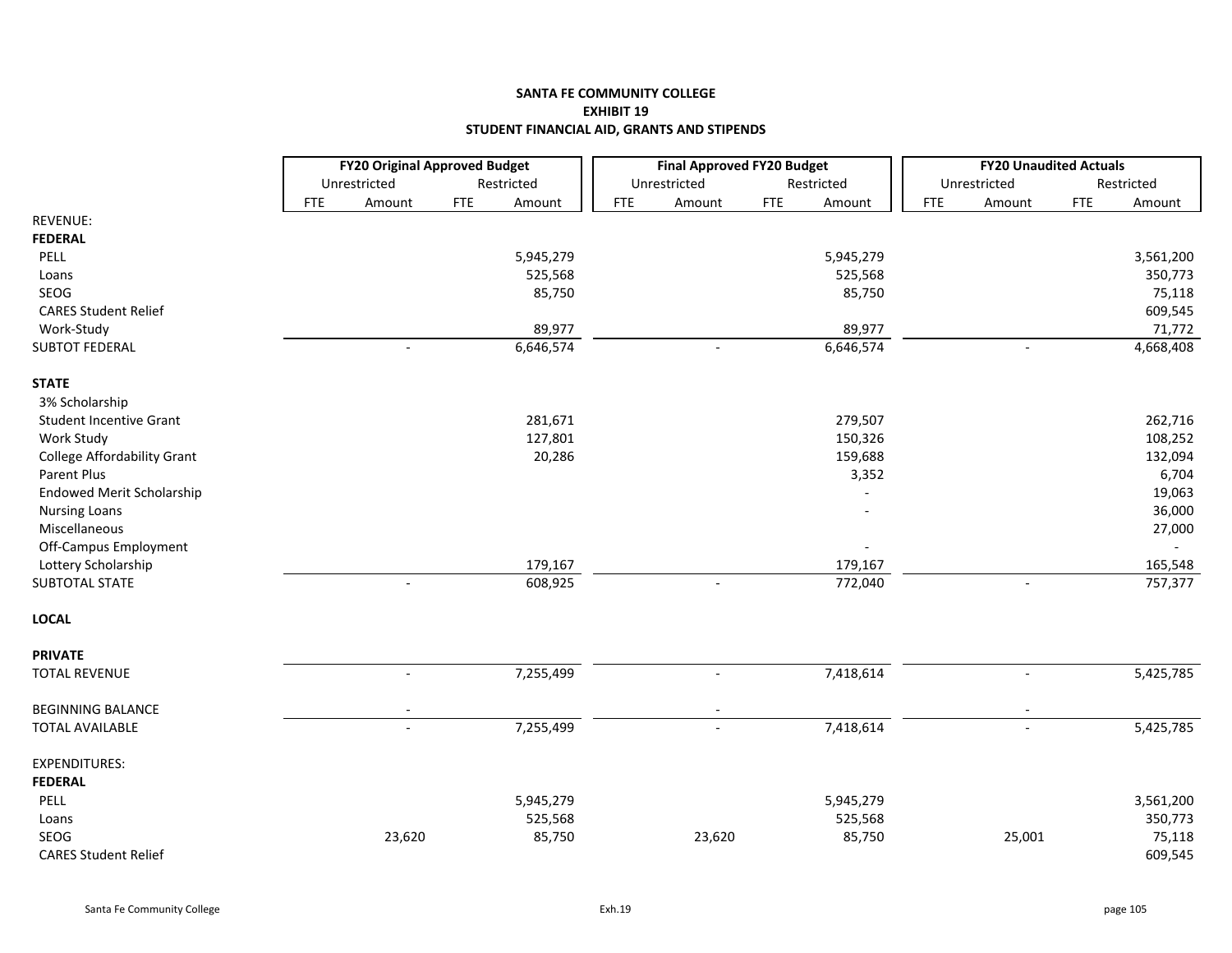## **SANTA FE COMMUNITY COLLEGE EXHIBIT 19 STUDENT FINANCIAL AID, GRANTS AND STIPENDS**

|                                |            | <b>FY20 Original Approved Budget</b> |            |            |            | <b>Final Approved FY20 Budget</b> |            |            |            | <b>FY20 Unaudited Actuals</b> |            |            |
|--------------------------------|------------|--------------------------------------|------------|------------|------------|-----------------------------------|------------|------------|------------|-------------------------------|------------|------------|
|                                |            | Unrestricted                         |            | Restricted |            | Unrestricted                      |            | Restricted |            | Unrestricted                  |            | Restricted |
|                                | <b>FTE</b> | Amount                               | <b>FTE</b> | Amount     | <b>FTE</b> | Amount                            | <b>FTE</b> | Amount     | <b>FTE</b> | Amount                        | <b>FTE</b> | Amount     |
| Work-Study                     |            |                                      |            | 89,977     |            |                                   |            | 89,977     |            |                               |            | 71,772     |
| SUBTOTAL FEDERAL               |            | 23,620                               |            | 6,646,574  |            | 23,620                            |            | 6,646,574  |            | 25,001                        |            | 4,668,408  |
| <b>STATE</b>                   |            |                                      |            |            |            |                                   |            |            |            |                               |            |            |
| 3% Scholarship                 |            | 155,988                              |            |            |            | 155,988                           |            |            |            | 74,928                        |            |            |
| <b>Student Incentive Grant</b> |            |                                      |            | 281,671    |            |                                   |            | 279,507    |            |                               |            | 262,716    |
| Work Study                     |            |                                      |            | 127,801    |            |                                   |            | 150,326    |            |                               |            | 108,252    |
| College Affordability Grant    |            |                                      |            | 20,286     |            |                                   |            | 159,688    |            |                               |            | 132,094    |
| Endowed Merit Scholarship      |            |                                      |            |            |            |                                   |            |            |            |                               |            | 19,063     |
| Parent Plus                    |            |                                      |            |            |            |                                   |            | 3,352      |            |                               |            | 6,704      |
| <b>Nursing Loans</b>           |            |                                      |            |            |            |                                   |            |            |            |                               |            | 36,000     |
| Miscellaneous                  |            |                                      |            |            |            |                                   |            |            |            |                               |            | 27,000     |
| Legislative Scholars           |            |                                      |            |            |            |                                   |            |            |            | 6,500                         |            |            |
| Lottery Scholarship            |            |                                      |            | 179,167    |            |                                   |            | 179,167    |            |                               |            | 165,548    |
| SUBTOTAL STATE                 |            | 155,988                              |            | 608,925    |            | 155,988                           |            | 772,040    |            | 81,428                        |            | 757,377    |
| <b>LOCAL</b>                   |            |                                      |            |            |            |                                   |            |            |            |                               |            |            |
| <b>INSTITUTIONAL</b>           |            |                                      |            |            |            |                                   |            |            |            |                               |            |            |
| Institutional Scholarships     |            | 69,000                               |            |            |            | 69,000                            |            |            |            | 77,311                        |            |            |
| <b>Dual Enrollment</b>         |            | 521,392                              |            |            |            | 521,392                           |            |            |            | 631,007                       |            |            |
| SUBTOTAL INSTITUTIONAL         |            | 590,392                              |            |            |            | 590,392                           |            |            |            | 708,318                       |            |            |
| <b>PRIVATE</b>                 |            |                                      |            |            |            |                                   |            |            |            |                               |            |            |
| <b>TOTAL EXPENDITURES</b>      |            | 770,000                              |            | 7,255,499  |            | 770,000                           |            | 7,418,614  |            | 814,747                       |            | 5,425,785  |
| TRANSFERS IN (OUT):            |            |                                      |            |            |            |                                   |            |            |            |                               |            |            |
| SEOG/WS Match                  |            | 23,620                               |            |            |            | 23,620                            |            |            |            | 25,001                        |            |            |
| Institutional Scholarships     |            | 69,000                               |            |            |            | 69,000                            |            |            |            | 77,311                        |            |            |
| <b>Dual Enrollment</b>         |            | 521,392                              |            |            |            | 521,392                           |            |            |            | 631,007                       |            |            |
| 3% Scholarship                 |            | 155,988                              |            |            |            | 155,988                           |            |            |            | 74,928                        |            |            |
| Legislative Scholars           |            |                                      |            |            |            |                                   |            |            |            | 6,500                         |            |            |
| <b>TOTAL TRANSFERS</b>         |            | 770,000                              |            |            |            | 770,000                           |            |            |            | 814,747                       |            |            |
| <b>ENDING BALANCE</b>          |            | $\blacksquare$                       |            |            |            | $\overline{\phantom{a}}$          |            |            |            | $\overline{\phantom{a}}$      |            |            |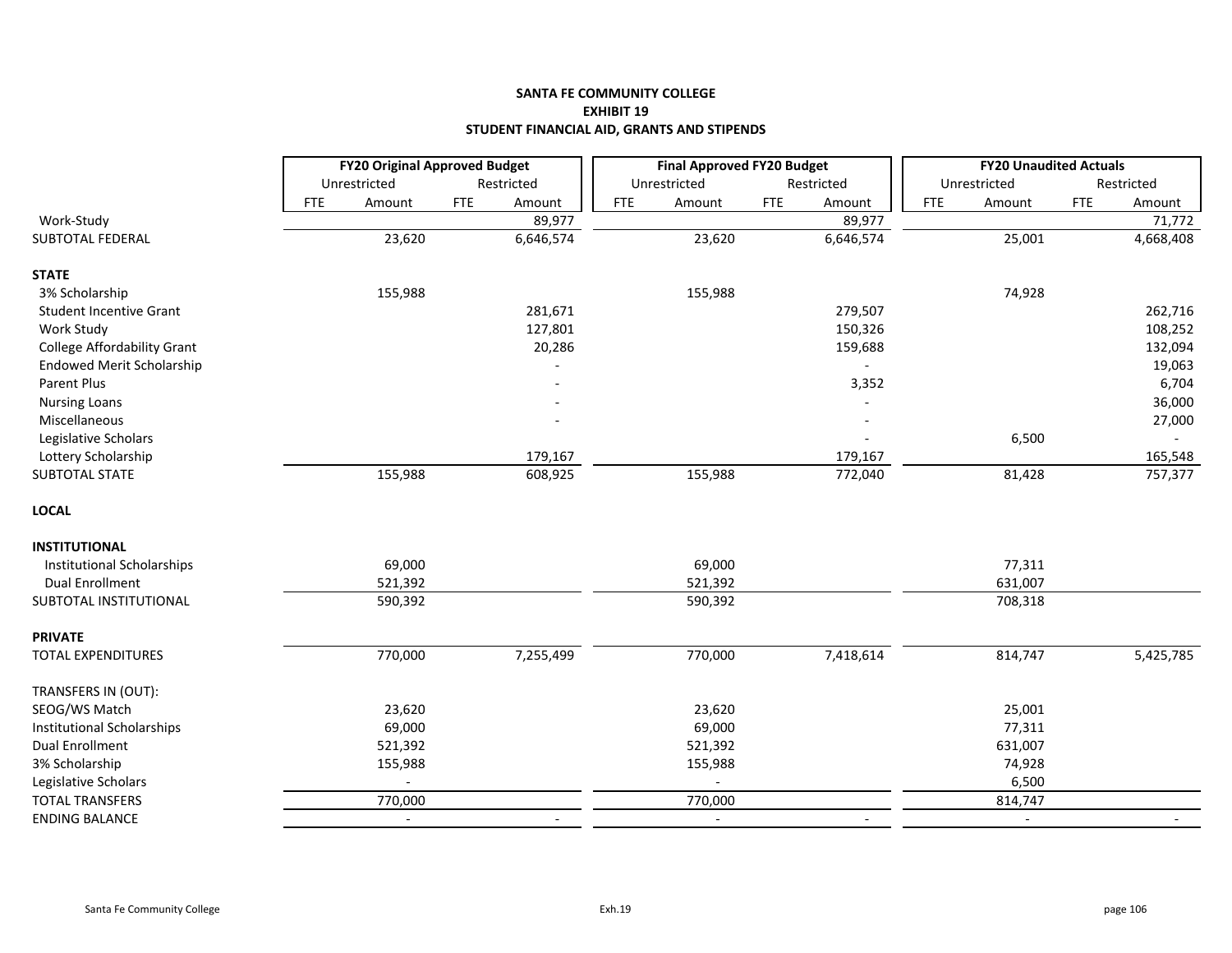### **SANTA FE COMMUNITY COLLEGE EXHIBIT 20 AUXILIARY ENTERPRISES ‐ SUMMARY**

|                                 |            | <b>FY20 Original Approved Budget</b>                                    |            |            |                          | <b>Final Approved FY20 Budget</b> |            |            |            | <b>FY20 Unaudited Actuals</b> |            |            |
|---------------------------------|------------|-------------------------------------------------------------------------|------------|------------|--------------------------|-----------------------------------|------------|------------|------------|-------------------------------|------------|------------|
|                                 |            | Unrestricted                                                            |            | Restricted |                          | Unrestricted                      |            | Restricted |            | Unrestricted                  |            | Restricted |
|                                 | <b>FTE</b> | Amount                                                                  | <b>FTE</b> | Amount     | <b>FTE</b>               | Amount                            | <b>FTE</b> | Amount     | <b>FTE</b> | Amount                        | <b>FTE</b> | Amount     |
| <b>SUMMARY OF REVENUE:</b>      |            |                                                                         |            |            |                          |                                   |            |            |            |                               |            |            |
| Sales & Service                 |            | 1,925,000                                                               |            |            |                          | 1,440,000                         |            |            |            | 1,472,627                     |            |            |
| Other Sources                   |            |                                                                         |            |            |                          |                                   |            |            |            |                               |            |            |
| <b>TOTAL REVENUE</b>            |            | 1,925,000                                                               |            |            |                          | 1,440,000                         |            |            |            | 1,472,627                     |            |            |
| <b>BEGINNING BALANCE</b>        |            | 1,980                                                                   |            |            |                          | 943                               |            |            |            | 943                           |            |            |
| <b>TOTAL AVAILABLE</b>          |            | 1,926,980                                                               |            |            |                          | 1,440,943                         |            |            |            | 1,473,570                     |            |            |
| <b>SUMMARY OF EXPENDITURES:</b> |            | 156,560<br>2.75<br>$\overline{\phantom{a}}$<br>$\overline{\phantom{a}}$ |            |            |                          |                                   |            |            |            |                               |            |            |
| <b>Professional Salaries</b>    |            |                                                                         |            |            | 2.75                     | 158,066                           |            |            | 2.75       | 164,922                       |            |            |
| Secretarial/Clerical Salaries   |            |                                                                         |            |            | $\overline{\phantom{a}}$ |                                   |            |            |            | $\overline{\phantom{a}}$      |            |            |
| <b>Technical Salaries</b>       | 12.50      | 396,030                                                                 |            |            | 12.50                    | 405,777                           |            |            | 12.50      | 384,453                       |            |            |
| <b>Other Salaries</b>           |            | 29,272                                                                  |            |            | $\overline{\phantom{a}}$ | 29,272                            |            |            |            | 12,517                        |            |            |
| <b>Student Employees</b>        |            | 10,351                                                                  |            |            |                          | 10,351                            |            |            |            | 16,455                        |            |            |
| Supplies & Expenses             |            | 30,000                                                                  |            |            |                          | 30,000                            |            |            |            | 30,019                        |            |            |
| Travel                          |            |                                                                         |            |            |                          |                                   |            |            |            |                               |            |            |
| Equipment                       |            |                                                                         |            |            |                          |                                   |            |            |            |                               |            |            |
| <b>Purchases for Resale</b>     |            | 1,055,500                                                               |            |            |                          | 921,581                           |            |            |            | 870,892                       |            |            |
| <b>Auxiliary Pool</b>           |            | 29,543                                                                  |            |            |                          |                                   |            |            |            |                               |            |            |
| <b>Fringe Benefits</b>          |            | 209,601                                                                 |            |            |                          | 203,199                           |            |            |            | 145,104                       |            |            |
| <b>Internal Service Charges</b> |            |                                                                         |            |            |                          |                                   |            |            |            |                               |            |            |
| <b>TOTAL EXPENDITURES</b>       | 15.25      | 1,916,858                                                               |            |            | 15.25                    | 1,758,246                         |            |            | 15.25      | 1,624,362                     |            |            |
| TRANSFERS IN (OUT):             |            |                                                                         |            |            |                          |                                   |            |            |            |                               |            |            |
| Instruction & General           |            |                                                                         |            |            |                          | 317,303                           |            |            |            | 150,792                       |            |            |
| Renewals & Replacements         |            |                                                                         |            |            |                          |                                   |            |            |            |                               |            |            |
| Retirement of Indebtedness      |            |                                                                         |            |            |                          |                                   |            |            |            |                               |            |            |
| <b>TOTAL TRANSFERS</b>          |            | $\overline{\phantom{0}}$                                                |            |            |                          | 317,303                           |            |            |            | 150,792                       |            |            |
| <b>ENDING BALANCE</b>           |            | 10,122                                                                  |            |            |                          | $\pmb{0}$                         |            |            |            | 0                             |            |            |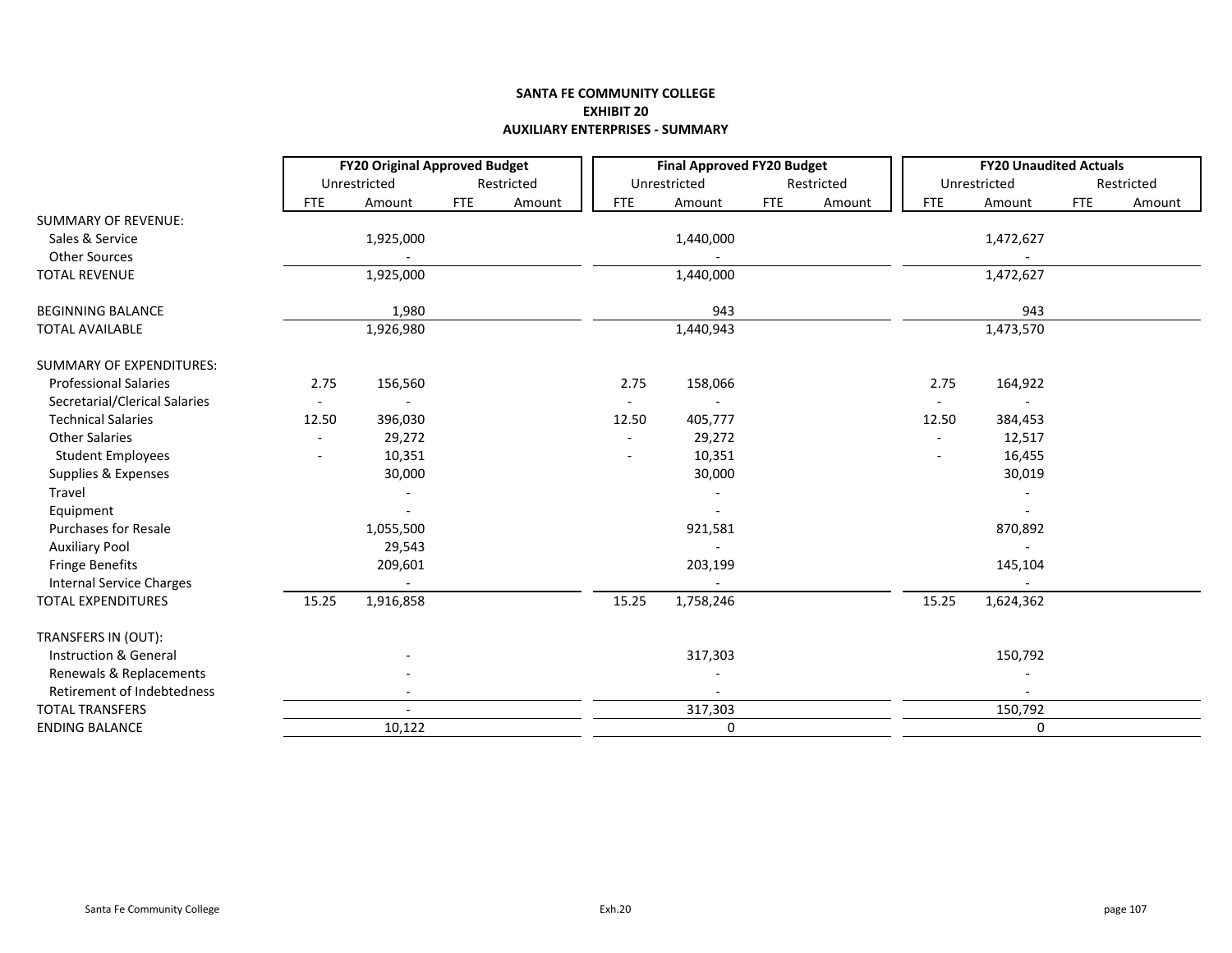#### **SANTA FE COMMUNITY COLLEGE EXHIBIT 20DETAIL AUXILIARY ENTERPRISES**

|                               |            | <b>FY20 Original Approved Budget</b> |            |            |  |            | <b>Final Approved FY20 Budget</b> |            |            |        |            | <b>FY20 Unaudited Actuals</b> |             |            |
|-------------------------------|------------|--------------------------------------|------------|------------|--|------------|-----------------------------------|------------|------------|--------|------------|-------------------------------|-------------|------------|
|                               |            | Unrestricted                         |            | Restricted |  |            | Unrestricted                      |            | Restricted |        |            | Unrestricted                  |             | Restricted |
|                               | <b>FTE</b> | Amount                               | <b>FTE</b> | Amount     |  | <b>FTE</b> | Amount                            | <b>FTE</b> |            | Amount | <b>FTE</b> | Amount                        | ${\sf FTE}$ | Amount     |
| <b>Auxiliary Enterprises</b>  |            |                                      |            |            |  |            |                                   |            |            |        |            |                               |             |            |
| Bookstore (12005)             |            |                                      |            |            |  |            |                                   |            |            |        |            |                               |             |            |
| <b>Professional Salaries</b>  | 1.00       | 56,223                               |            |            |  | 1.00       | 56,763                            |            |            |        | 1.00       | 57,200                        |             |            |
| Secretarial/Clerical Salaries |            |                                      |            |            |  |            |                                   |            |            |        |            |                               |             |            |
| <b>Technical Salaries</b>     | 2.50       | 82,218                               |            |            |  | 2.50       | 83,008                            |            |            |        | 2.50       | 88,907                        |             |            |
| <b>Other Salaries</b>         |            |                                      |            |            |  |            |                                   |            |            |        |            | 12,517                        |             |            |
| <b>Student Employees</b>      |            |                                      |            |            |  |            |                                   |            |            |        |            |                               |             |            |
| Supplies & Expenses           |            | 20,000                               |            |            |  |            | 20,000                            |            |            |        |            | 23,295                        |             |            |
| Travel                        |            |                                      |            |            |  |            |                                   |            |            |        |            |                               |             |            |
| Equipment                     |            |                                      |            |            |  |            |                                   |            |            |        |            |                               |             |            |
| Purchases for Resale          |            | 758,500                              |            |            |  |            | 691,541                           |            |            |        |            | 652,975                       |             |            |
| <b>Total Bookstore</b>        | 3.50       | 916,940                              |            |            |  | 3.50       | 851,312                           |            |            |        | 3.50       | 834,894                       |             |            |
| Food Services (12010)         |            |                                      |            |            |  |            |                                   |            |            |        |            |                               |             |            |
| <b>Professional Salaries</b>  | 1.75       | 100,338                              |            |            |  | 1.75       | 101,302                           |            |            |        | 1.75       | 107,722                       |             |            |
| Secretarial/Clerical Salaries |            |                                      |            |            |  |            |                                   |            |            |        |            |                               |             |            |
| <b>Technical Salaries</b>     | 10.00      | 313,813                              |            |            |  | 10.00      | 322,769                           |            |            |        | 10.00      | 295,546                       |             |            |
| <b>Other Salaries</b>         |            | 12,272                               |            |            |  |            | 12,272                            |            |            |        |            |                               |             |            |
| <b>Student Employees</b>      |            |                                      |            |            |  |            |                                   |            |            |        |            |                               |             |            |
| Supplies & Expenses           |            | 10,000                               |            |            |  |            | 10,000                            |            |            |        |            | 6,724                         |             |            |
| Travel                        |            |                                      |            |            |  |            |                                   |            |            |        |            |                               |             |            |
| Equipment                     |            |                                      |            |            |  |            |                                   |            |            |        |            |                               |             |            |
| <b>Purchases for Resale</b>   |            | 297,000                              |            |            |  |            | 230,040                           |            |            |        |            | 217,917                       |             |            |
| <b>Total Food Service</b>     | 11.75      | 733,422                              |            |            |  | 11.75      | 676,383                           |            |            |        | 11.75      | 627,909                       |             |            |
| <b>Auxiliary Pool</b>         |            |                                      |            |            |  |            |                                   |            |            |        |            |                               |             |            |
| Professional Salaries         |            |                                      |            |            |  |            |                                   |            |            |        |            |                               |             |            |
| Secretarial/Clerical Salaries |            |                                      |            |            |  |            |                                   |            |            |        |            |                               |             |            |
| <b>Technical Salaries</b>     |            |                                      |            |            |  |            |                                   |            |            |        |            |                               |             |            |
| <b>Other Salaries</b>         |            | 17,000                               |            |            |  |            | 17,000                            |            |            |        |            |                               |             |            |
| <b>Student Employees</b>      |            | 10,351                               |            |            |  |            | 10,351                            |            |            |        |            | 16,455                        |             |            |
| Supplies & Expenses           |            | $\mathbf{1}$                         |            |            |  |            |                                   |            |            |        |            |                               |             |            |
| Travel                        |            |                                      |            |            |  |            |                                   |            |            |        |            |                               |             |            |
| Equipment                     |            |                                      |            |            |  |            |                                   |            |            |        |            |                               |             |            |
| Contingency                   |            | 29,542                               |            |            |  |            |                                   |            |            |        |            |                               |             |            |
|                               |            |                                      |            |            |  |            |                                   |            |            |        |            |                               |             |            |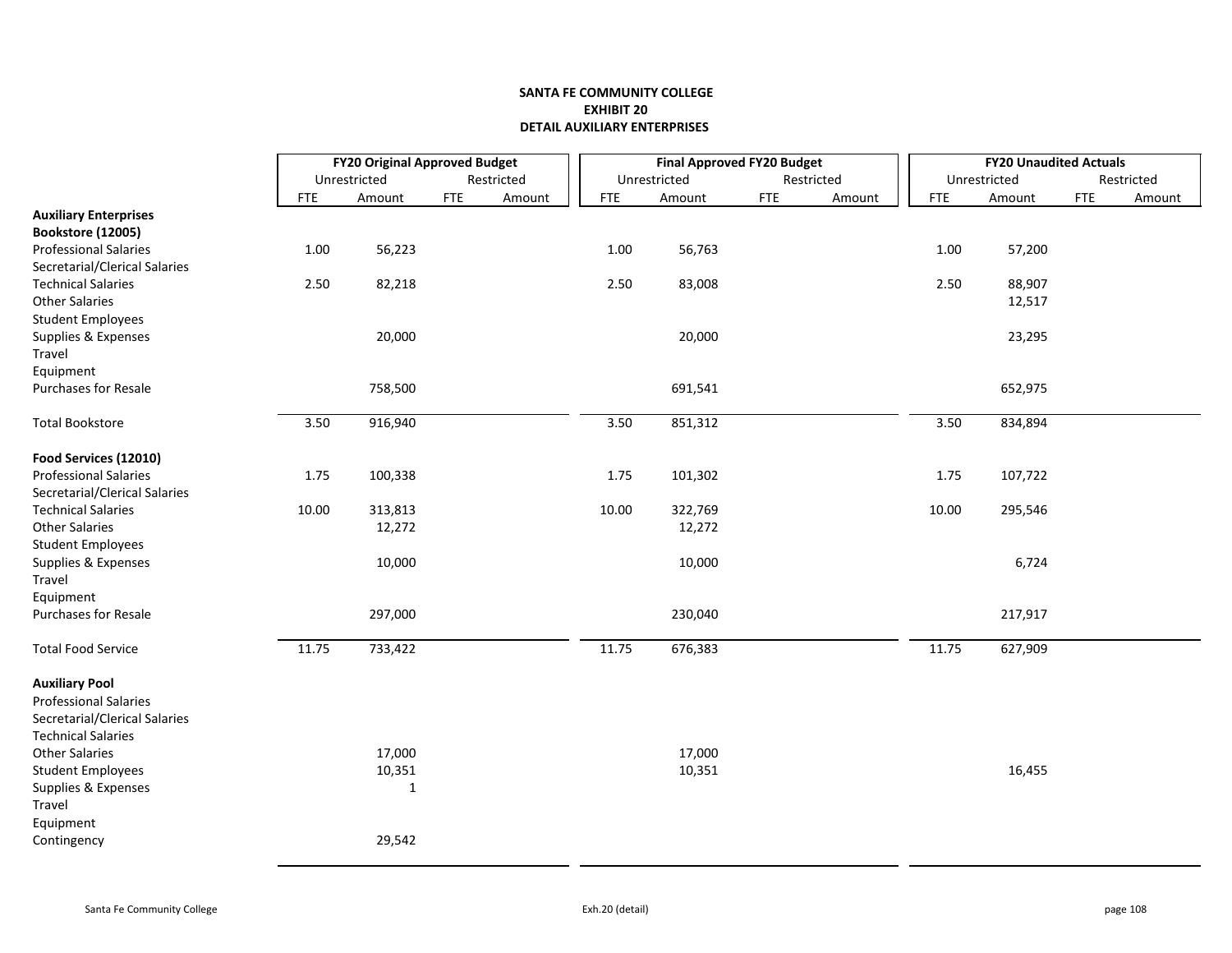#### **SANTA FE COMMUNITY COLLEGE EXHIBIT 20DETAIL AUXILIARY ENTERPRISES**

|                                    |            | <b>FY20 Original Approved Budget</b> |            |            |            | <b>Final Approved FY20 Budget</b> |            |        |                          | <b>FY20 Unaudited Actuals</b> |            |            |
|------------------------------------|------------|--------------------------------------|------------|------------|------------|-----------------------------------|------------|--------|--------------------------|-------------------------------|------------|------------|
|                                    |            | Unrestricted                         |            | Restricted |            | Unrestricted                      | Restricted |        |                          | Unrestricted                  |            | Restricted |
|                                    | <b>FTE</b> | Amount                               | <b>FTE</b> | Amount     | <b>FTE</b> | Amount                            | <b>FTE</b> | Amount | <b>FTE</b>               | Amount                        | <b>FTE</b> | Amount     |
| <b>Total Auxiliary Pool</b>        |            | 56,894                               |            |            |            | 27,351                            |            |        | $\overline{\phantom{0}}$ | 16,455                        |            |            |
| <b>Total Auxiliary Enterprises</b> | 15.25      | 1,707,257                            |            |            | 15.25      | 1,555,047                         |            |        | 15.25                    | 1,479,258                     |            |            |
| Benefits                           |            | 209,601                              |            |            |            | 203,199                           |            |        |                          | 145,104                       |            |            |
| <b>Internal Services</b>           |            |                                      |            |            |            |                                   |            |        |                          |                               |            |            |
| <b>Total Expenditures</b>          | 15.25      | 1,916,858                            |            |            | 15.25      | 1,758,246                         |            |        | 15.25                    | 1,624,362                     |            |            |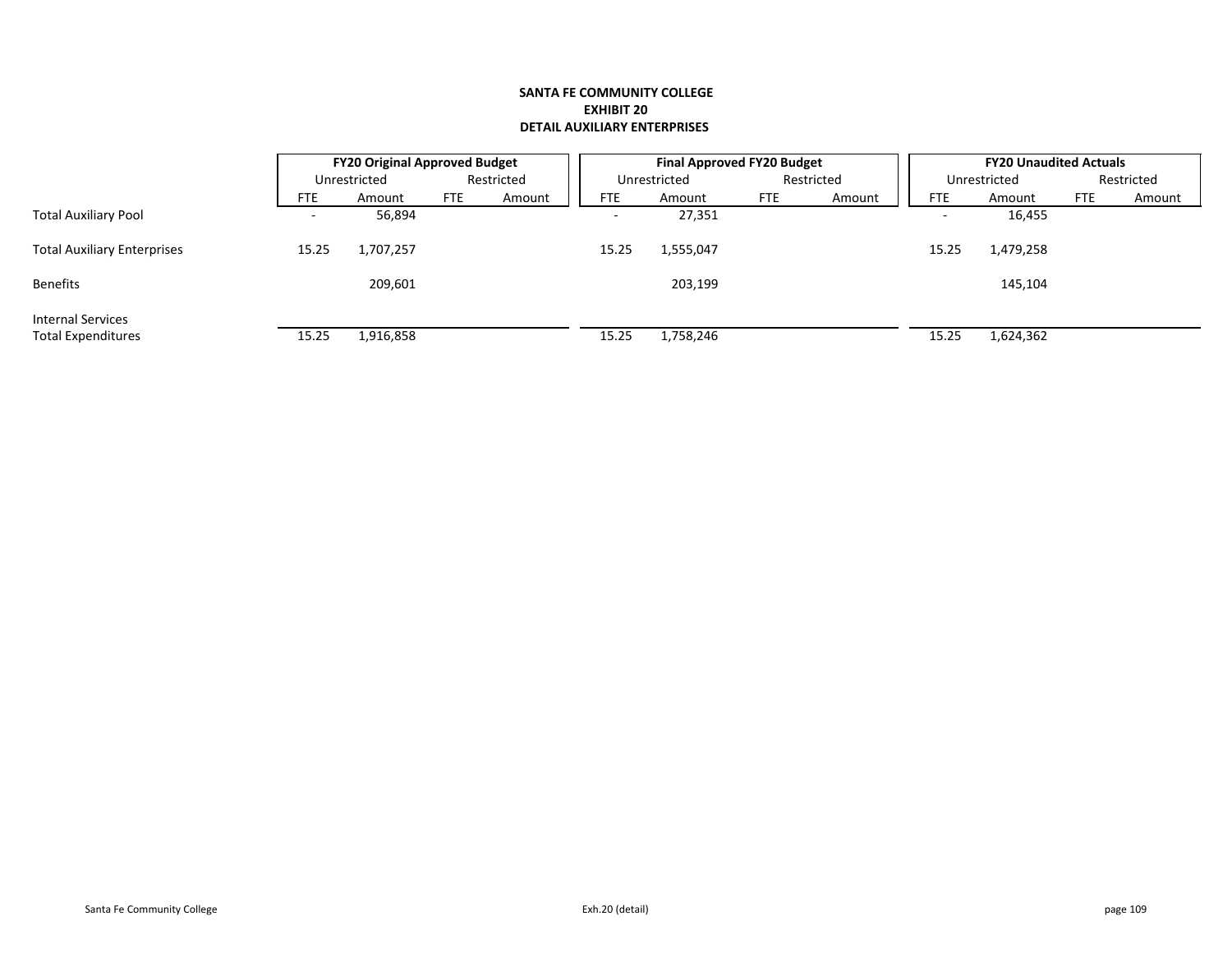### **SANTA FE COMMUNITY COLLEGE EXHIBIT 22 INDEPENDENT OPERATIONS**

|                              |            | <b>FY20 Original Approved Budget</b> |            |            | <b>Final Approved FY20 Budget</b> |              |            |            | <b>FY20 Unaudited Actuals</b> |              |            |            |
|------------------------------|------------|--------------------------------------|------------|------------|-----------------------------------|--------------|------------|------------|-------------------------------|--------------|------------|------------|
|                              |            | Unrestricted                         |            | Restricted |                                   | Unrestricted |            | Restricted |                               | Unrestricted |            | Restricted |
|                              | <b>FTE</b> | Amount                               | <b>FTE</b> | Amount     | <b>FTE</b>                        | Amount       | <b>FTE</b> | Amount     | <b>FTE</b>                    | Amount       | <b>FTE</b> | Amount     |
|                              |            |                                      |            |            |                                   |              |            |            |                               |              |            |            |
| <b>REVENUE:</b>              |            |                                      |            |            |                                   |              |            |            |                               |              |            |            |
| Premiums                     |            |                                      |            |            |                                   |              |            |            |                               |              |            |            |
| Other Sources                |            |                                      |            |            |                                   |              |            |            |                               |              |            |            |
| <b>TOTAL REVENUE</b>         |            |                                      |            |            |                                   |              |            |            |                               |              |            |            |
| <b>BEGINNING BALANCE</b>     |            |                                      |            |            |                                   |              |            |            |                               |              |            |            |
| <b>TOTAL AVAILABLE</b>       |            |                                      |            |            |                                   |              |            |            |                               |              |            |            |
|                              |            |                                      |            |            |                                   |              |            |            |                               |              |            |            |
| EXPENDITURES:                |            |                                      |            |            |                                   |              |            |            |                               |              |            |            |
| Supplies & Expenses          |            |                                      |            |            |                                   |              |            |            |                               |              |            |            |
| <b>Professional Salaries</b> |            |                                      |            |            | $\overline{a}$                    |              |            |            |                               |              |            |            |
| <b>Fringe Benefits</b>       |            |                                      |            |            |                                   |              |            |            |                               |              |            |            |
| Claims                       |            |                                      |            |            |                                   |              |            |            |                               |              |            |            |
| <b>TOTAL EXPENDITURES</b>    |            |                                      |            |            |                                   |              |            |            |                               |              |            |            |
| TRANSFERS IN (OUT)           |            |                                      |            |            |                                   |              |            |            |                               |              |            |            |
| <b>ENDING BALANCE</b>        |            | $\overline{\phantom{a}}$             |            |            |                                   |              |            |            |                               |              |            |            |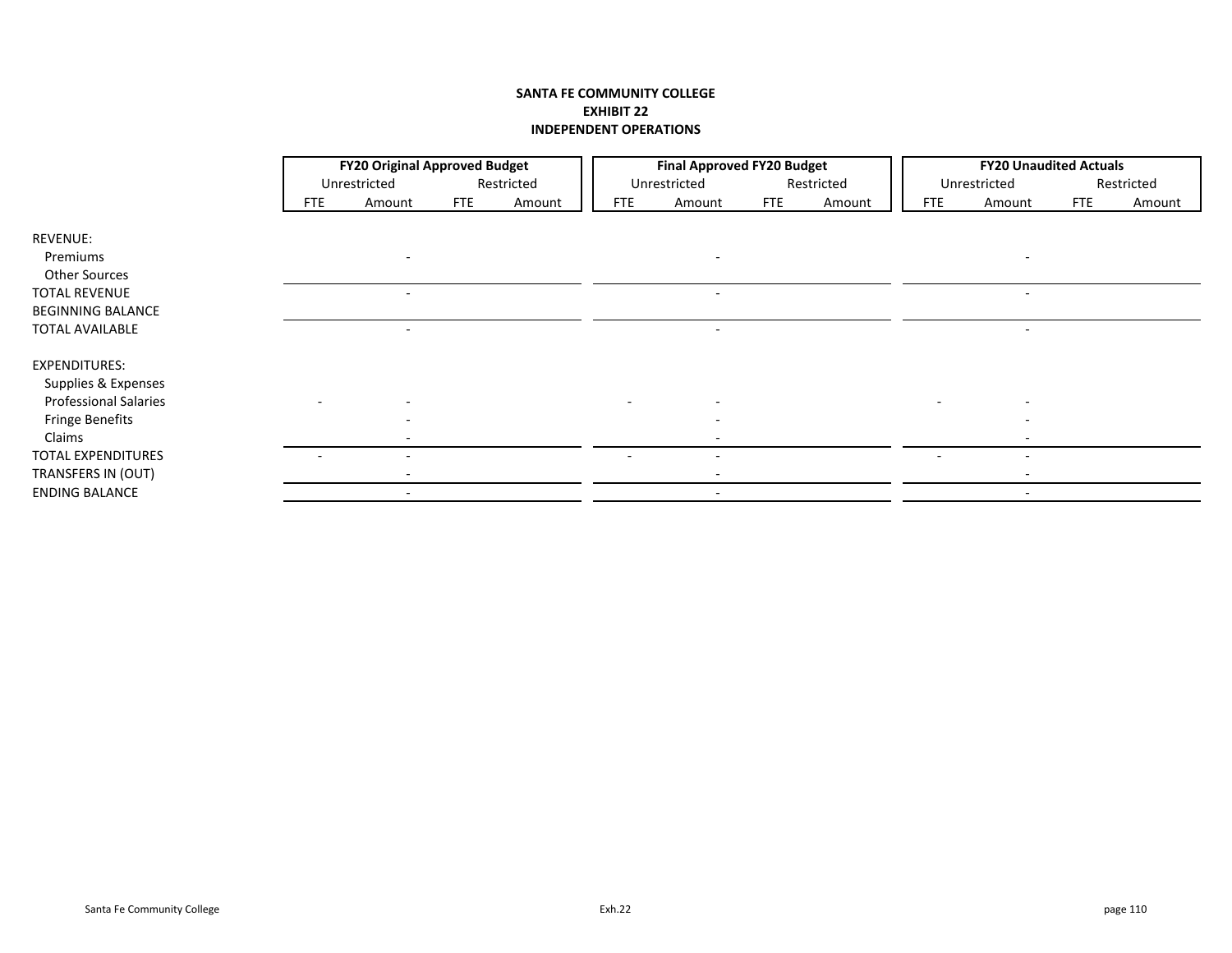### **SANTA FE COMMUNITY COLLEGE EXHIBIT I CAPITAL OUTLAY ‐ SUMMARY**

|                            |            | <b>FY20 Original Approved Budget</b> |            |             |            | <b>Final Approved FY20 Budget</b> |            |            |            | <b>FY20 Unaudited Actuals</b> |     |             |
|----------------------------|------------|--------------------------------------|------------|-------------|------------|-----------------------------------|------------|------------|------------|-------------------------------|-----|-------------|
|                            |            | Allocated                            |            | Unallocated |            | Unrestricted                      |            | Restricted |            | Allocated                     |     | Unallocated |
|                            | <b>FTE</b> | Amount                               | <b>FTE</b> | Amount      | <b>FTE</b> | Amount                            | <b>FTE</b> | Amount     | <b>FTE</b> | Amount                        | FTE | Amount      |
| SUMMARY OF CAPITAL OUTLAY  |            |                                      |            |             |            |                                   |            |            |            |                               |     |             |
| <b>REVENUE:</b>            |            |                                      |            |             |            |                                   |            |            |            |                               |     |             |
| <b>State Appropriation</b> |            |                                      |            |             |            |                                   |            |            |            |                               |     |             |
| <b>State Bond Proceeds</b> |            | 6,710,000                            |            |             |            | 7,863,529                         |            |            |            | 966,520                       |     |             |
| Local Bond Proceeds        |            | 7,500,000                            |            |             |            | 11,545,293                        |            |            |            |                               |     |             |
| <b>Private Proceeds</b>    |            |                                      |            |             |            | 185                               |            |            |            | 31,213                        |     |             |
| <b>Private Proceeds</b>    |            |                                      |            |             |            |                                   |            |            |            |                               |     |             |
| Interest                   |            |                                      |            |             |            |                                   |            |            |            |                               |     |             |
| <b>TOTAL REVENUE</b>       |            | 14,210,000                           |            |             |            | 19,409,007                        |            |            |            | 997,733                       |     |             |
| <b>BEGINNING BALANCE</b>   |            | 12,580,724                           |            |             |            | 9,966,378                         |            |            |            | 9,966,378                     |     |             |
| <b>TOTAL AVAILABLE</b>     |            | 26,790,724                           |            |             |            | 29,375,385                        |            |            |            | 10,964,111                    |     |             |
| <b>EXPENDITURES:</b>       |            |                                      |            |             |            |                                   |            |            |            |                               |     |             |
| Administrative             |            |                                      |            |             |            |                                   |            |            |            |                               |     |             |
| Construction               |            | 21,770,707                           |            |             |            | 17,368,036                        |            |            |            | 7,859,425                     |     |             |
| Equipment & Furnishings    |            |                                      |            |             |            |                                   |            |            |            |                               |     |             |
| Other                      |            |                                      |            |             |            |                                   |            |            |            |                               |     |             |
| <b>TOTAL EXPENDITURES</b>  |            | 21,770,707                           |            |             |            | 17,368,036                        |            |            |            | 7,859,425                     |     |             |
| TRANSFERS IN (OUT):        |            |                                      |            |             |            |                                   |            |            |            |                               |     |             |
| Instruction and General    |            | 138,189                              |            |             |            | 2,466,148                         |            |            |            | 2,468,318                     |     |             |
| Allocated - Major          |            |                                      |            |             |            |                                   |            |            |            |                               |     |             |
| Allocated - Minor          |            |                                      |            |             |            |                                   |            |            |            |                               |     |             |
| Unallocated                |            |                                      |            |             |            |                                   |            |            |            |                               |     |             |
| Renewals & Replacements    |            |                                      |            |             |            |                                   |            |            |            |                               |     |             |
| Retirement of Indebtedness |            |                                      |            |             |            |                                   |            |            |            |                               |     |             |
| <b>TOTAL TRANSFERS</b>     |            | 138,189                              |            |             |            | 2,466,148                         |            |            |            | 2,468,318                     |     |             |
| <b>ENDING BALANCE</b>      |            | 5,158,206                            |            |             |            | 14,473,497                        |            |            |            | 5,573,004                     |     |             |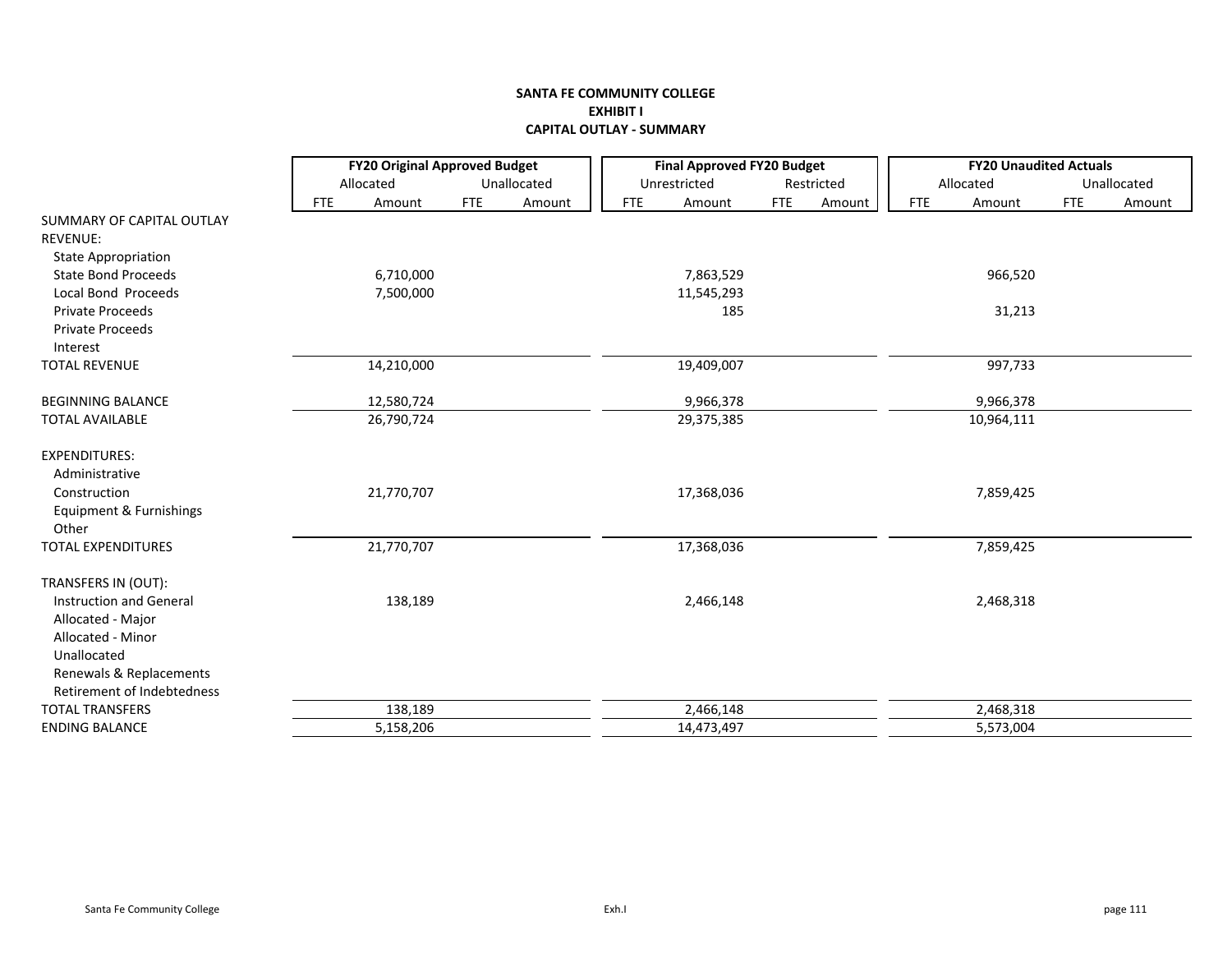## **SANTA FE COMMUNITY COLLEGE EXHIBIT II RENEWALS AND REPLACEMENTS ‐ SUMMARY**

|                             |            | <b>FY20 Original Approved Budget</b> |            |            |            | <b>Final Approved FY20 Budget</b> |            |            |            | <b>FY20 Unaudited Actuals</b> |            |            |
|-----------------------------|------------|--------------------------------------|------------|------------|------------|-----------------------------------|------------|------------|------------|-------------------------------|------------|------------|
|                             |            | Unrestricted                         |            | Restricted |            | Unrestricted                      |            | Restricted |            | Unrestricted                  |            | Restricted |
|                             | <b>FTE</b> | Amount                               | <b>FTE</b> | Amount     | <b>FTE</b> | Amount                            | <b>FTE</b> | Amount     | <b>FTE</b> | Amount                        | <b>FTE</b> | Amount     |
| <b>SUMMARY</b>              |            |                                      |            |            |            |                                   |            |            |            |                               |            |            |
| REVENUE:                    |            |                                      |            |            |            |                                   |            |            |            |                               |            |            |
| Other                       |            |                                      |            |            |            |                                   |            |            |            | 6,545                         |            |            |
| <b>State Appropriations</b> |            | 0                                    |            |            |            | 0                                 |            |            |            | 0                             |            |            |
| <b>TOTAL REVENUE</b>        |            | $\mathbf 0$                          |            |            |            | $\mathsf{O}\xspace$               |            |            |            | 6,545                         |            |            |
| <b>BEGINNING BALANCE</b>    |            | 467,945                              |            |            |            | 467,945                           |            |            |            | 467,945                       |            |            |
| <b>TOTAL AVAILABLE</b>      |            | 467,945                              |            |            |            | 467,945                           |            |            |            | 474,490                       |            |            |
| <b>EXPENDITURES</b>         |            | 47,500                               |            |            |            | 47,500                            |            |            |            | 13,711                        |            |            |
| TRANSFERS IN (OUT):         |            |                                      |            |            |            |                                   |            |            |            |                               |            |            |
| Instruction & General       |            |                                      |            |            |            |                                   |            |            |            |                               |            |            |
| Mandatory                   |            |                                      |            |            |            |                                   |            |            |            |                               |            |            |
| Equipment                   |            | 254,411                              |            |            |            | 254,411                           |            |            |            | 254,411                       |            |            |
| <b>Building</b>             |            | 83,158                               |            |            |            | 83,158                            |            |            |            | 83,158                        |            |            |
| Non-Mandatory               |            |                                      |            |            |            |                                   |            |            |            |                               |            |            |
| Equipment                   |            |                                      |            |            |            |                                   |            |            |            |                               |            |            |
| <b>Building</b>             |            |                                      |            |            |            |                                   |            |            |            |                               |            |            |
| Transfer to I&G             |            | (298, 569)                           |            |            |            | (298, 569)                        |            |            |            | (298, 569)                    |            |            |
| Auxiliaries                 |            |                                      |            |            |            |                                   |            |            |            |                               |            |            |
| <b>Internal Services</b>    |            |                                      |            |            |            |                                   |            |            |            |                               |            |            |
| Capital Outlay              |            |                                      |            |            |            |                                   |            |            |            |                               |            |            |
| Retirement of Indebtedness  |            |                                      |            |            |            |                                   |            |            |            |                               |            |            |
| <b>TOTAL TRANSFERS</b>      |            | 39,000                               |            |            |            | 39,000                            |            |            |            | 39,000                        |            |            |
| <b>ENDING BALANCE</b>       |            | 459,445                              |            |            |            | 459,445                           |            |            |            | 499,779                       |            |            |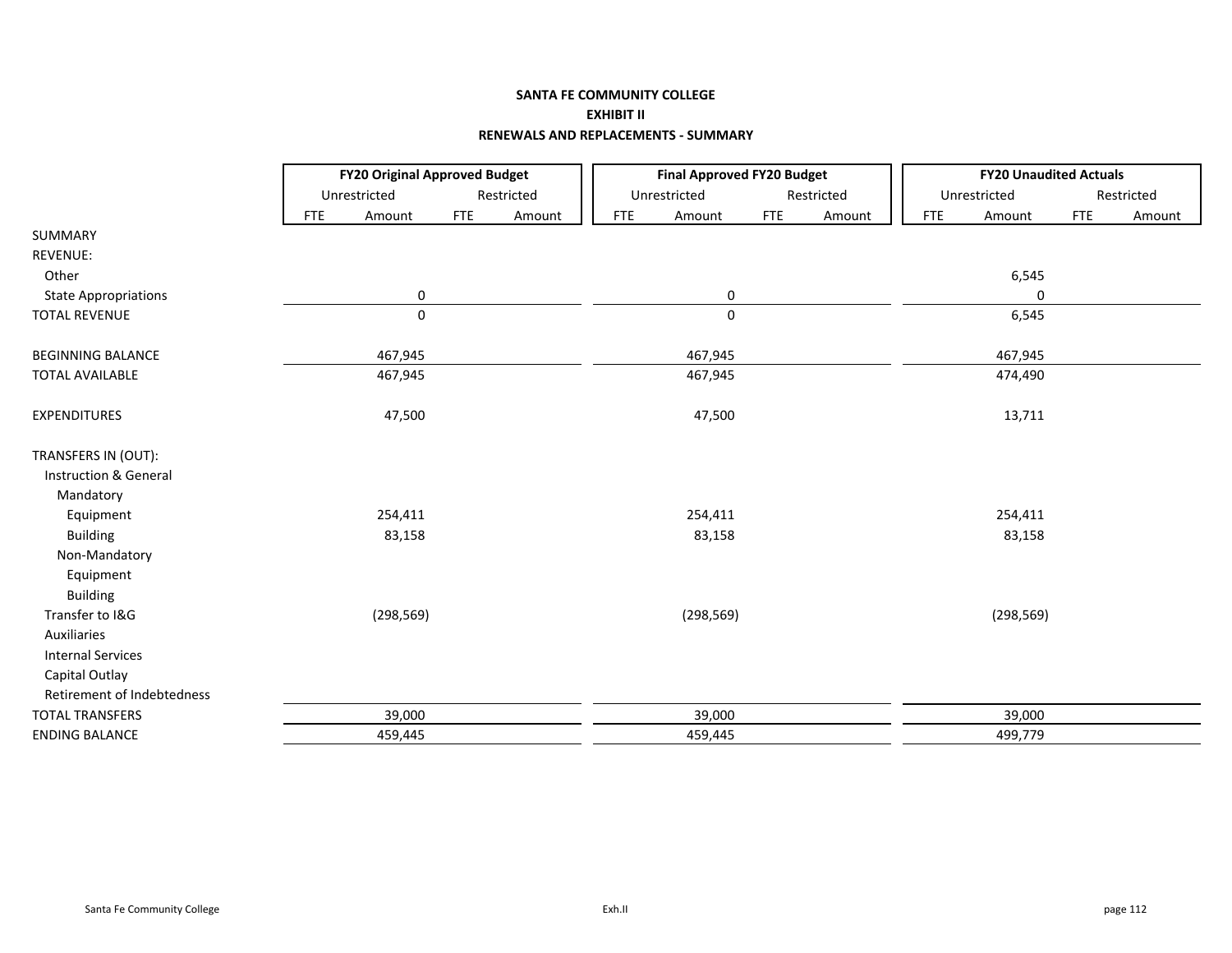### **SANTA FE COMMUNITY COLLEGE EXHIBIT III RETIREMENT OF INDEBTEDNESS**

|                                | <b>FY20 Original Approved Budget</b> |              |            |             |            | <b>Final Approved FY20 Budget</b> |            |            |            | <b>FY20 Unaudited Actuals</b> |            |             |
|--------------------------------|--------------------------------------|--------------|------------|-------------|------------|-----------------------------------|------------|------------|------------|-------------------------------|------------|-------------|
|                                |                                      | Unrestricted |            | Restricted  |            | Unrestricted                      |            | Restricted |            | Unrestricted                  |            | Restricted  |
|                                | <b>FTE</b>                           | Amount       | <b>FTE</b> | Amount      | <b>FTE</b> | Amount                            | <b>FTE</b> | Amount     | <b>FTE</b> | Amount                        | <b>FTE</b> | Amount      |
| REVENUE:                       |                                      |              |            |             |            |                                   |            |            |            |                               |            |             |
| Local Tax Levy                 |                                      | 4,437,483    |            |             |            | 4,437,483                         |            |            |            | 4,494,911                     |            |             |
| Interest                       |                                      |              |            |             |            |                                   |            |            |            | 52,088                        |            |             |
| Other                          |                                      |              |            |             |            |                                   |            |            |            |                               |            |             |
| <b>TOTAL REVENUE</b>           |                                      | 4,437,483    |            | $\pmb{0}$   |            | 4,437,483                         |            | 0          |            | 4,546,999                     |            | 0           |
| <b>BEGINNING BALANCE</b>       |                                      | 4,076,696    |            | 0           |            | 5,204,378                         |            | 0          |            | 5,204,378                     |            | 0           |
| <b>TOTAL AVAILABLE</b>         |                                      | 8,514,179    |            | $\mathsf 0$ |            | 9,641,861                         |            | 0          |            | 9,751,377                     |            | $\mathbf 0$ |
| <b>EXPENDITURES:</b>           |                                      |              |            |             |            |                                   |            |            |            |                               |            |             |
| <b>Retirement of Principal</b> |                                      | 3,750,000    |            | 0           |            | 3,750,000                         |            | 0          |            | 3,750,971                     |            | 0           |
| <b>Interest Payments</b>       |                                      | 657,700      |            |             |            | 657,700                           |            |            |            | 467,271                       |            |             |
| <b>TOTAL EXPENDITURES</b>      |                                      | 4,407,700    |            | $\pmb{0}$   |            | 4,407,700                         |            | $\pmb{0}$  |            | 4,218,242                     |            | 0           |
| TRANSFERS IN (OUT):            |                                      |              |            |             |            |                                   |            |            |            |                               |            |             |
| Instruction & General          |                                      |              |            |             |            |                                   |            |            |            |                               |            |             |
| <b>Auxiliary Enterprises</b>   |                                      |              |            |             |            |                                   |            |            |            |                               |            |             |
| Capital Outlay                 |                                      |              |            |             |            |                                   |            |            |            |                               |            |             |
| <b>TOTAL TRANSFERS</b>         |                                      | 0            |            | 0           |            | $\mathbf 0$                       |            | 0          |            | $\Omega$                      |            | 0           |
| <b>ENDING BALANCE</b>          |                                      | 4,106,479    |            | 0           |            | 5,234,161                         |            | 0          |            | 5,533,135                     |            | 0           |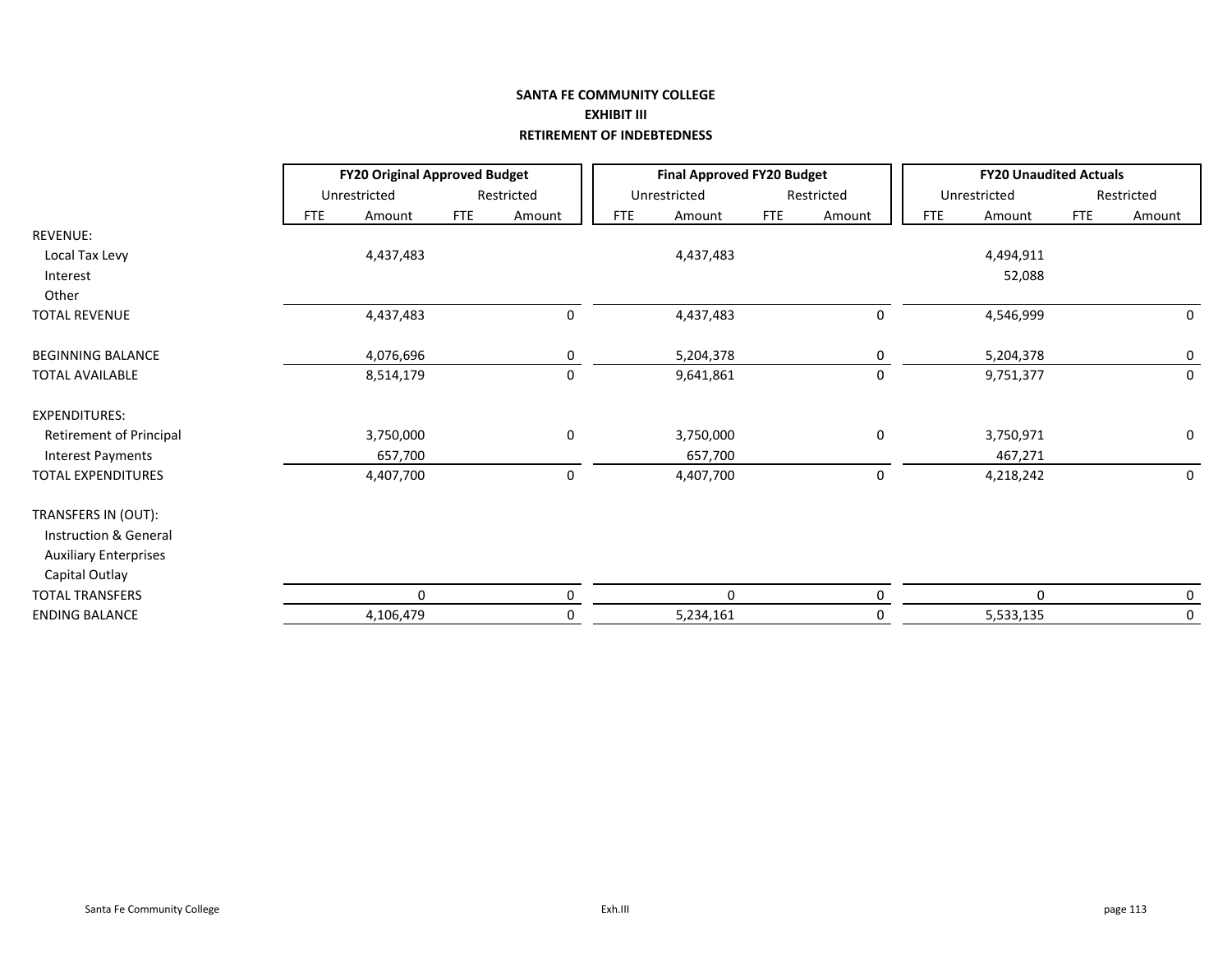|                                     |                      | <b>FY20 Original Approved Budget</b> | <b>Final Approved FY20 Budget</b> |                      | <b>FY20 Unaudited Actuals</b> |                      |
|-------------------------------------|----------------------|--------------------------------------|-----------------------------------|----------------------|-------------------------------|----------------------|
|                                     | Unrestricted         | Restricted                           | Unrestricted                      | Restricted           | Unrestricted                  | Restricted           |
|                                     | <b>FTE</b><br>Amount | <b>FTE</b><br>Amount                 | <b>FTE</b><br>Amount              | <b>FTE</b><br>Amount | <b>FTE</b><br>Amount          | <b>FTE</b><br>Amount |
| <b>TUITION &amp; FEES</b>           |                      |                                      |                                   |                      |                               |                      |
| <b>Instruction and General</b>      | 6,678,666            | $\Omega$                             | 6,298,237                         | 0                    | 6,730,460                     |                      |
| <b>Student Social and Cultural</b>  | 103,642              | $\Omega$                             | 103,642                           | $\Omega$             | 103,020                       |                      |
| <b>Internal Service</b>             | O                    |                                      | U                                 |                      | 0                             |                      |
| Student Financial Aid               |                      |                                      | n                                 |                      | n                             |                      |
| <b>Auxiliary Enterprises</b>        |                      |                                      |                                   | 0                    |                               |                      |
| <b>Independent Operations</b>       | O                    | 0                                    | U                                 | 0                    | n                             | 0                    |
| TOT TUITION & FEES                  | 6,782,308            | $\mathsf 0$                          | 6,401,879                         | $\mathbf 0$          | 6,833,480                     | $\Omega$             |
| <b>FEDERAL GOV'T APPROPRIATIONS</b> |                      |                                      |                                   |                      |                               |                      |
| <b>Instruction and General</b>      | $\Omega$             | $\Omega$                             | $\Omega$                          | $\Omega$             | $\Omega$                      | ŋ                    |
| <b>Student Social and Cultural</b>  |                      |                                      |                                   |                      |                               |                      |
| <b>Internal Service</b>             |                      |                                      |                                   |                      |                               |                      |
| <b>Student Financial Aid</b>        |                      |                                      |                                   |                      | n                             |                      |
| <b>Auxiliary Enterprises</b>        |                      | ŋ                                    | n                                 | 0                    | 0                             | 0                    |
| <b>Independent Operations</b>       | $\Omega$             | 0                                    | $\Omega$                          | 0                    | $\mathbf{0}$                  | 0                    |
| TOT FED GOV'T APPROPR               | $\Omega$             | $\Omega$                             | $\Omega$                          | $\mathbf 0$          | $\mathbf{0}$                  | $\Omega$             |
| <b>STATE GOV'T APPROPRIATIONS</b>   |                      |                                      |                                   |                      |                               |                      |
| <b>Instruction and General</b>      | 10,825,700           | 0                                    | 10,825,700                        | 0                    | 10,825,700                    |                      |
| <b>Student Social and Cultural</b>  | $\Omega$             |                                      | 0                                 | 0                    | 0                             |                      |
| <b>Public Service</b>               | 4,161,300            |                                      | 4,161,300                         | 0                    | 4,161,300                     |                      |
| <b>Internal Service</b>             | $\Omega$             |                                      | U                                 | $\Omega$             | $\Omega$                      | n                    |
| <b>Student Financial Aid</b>        |                      |                                      |                                   | $\Omega$             | n                             | 0                    |
| <b>Auxiliary Enterprises</b>        |                      | O                                    |                                   | 0                    | n                             | 0                    |
| <b>Independent Operations</b>       | $\Omega$             | 0                                    | 0                                 | 0                    | 0                             | 0                    |
| TOT STATE GOV'T APPROPR             | 14,987,000           | $\pmb{0}$                            | 14,987,000                        | 0                    | 14,987,000                    | $\Omega$             |
| <b>LOCAL GOV'T APPROPRIATIONS</b>   |                      |                                      |                                   |                      |                               |                      |
| <b>Instruction and General</b>      | 20,440,762           | O                                    | 20,440,762                        | 0                    | 21,237,670                    |                      |
| <b>Student Social and Cultural</b>  | ∩                    |                                      | U                                 | <sup>0</sup>         | O                             | 0                    |
| <b>Internal Service</b>             | ∩                    | n                                    | U                                 | $\Omega$             | $\Omega$                      | 0                    |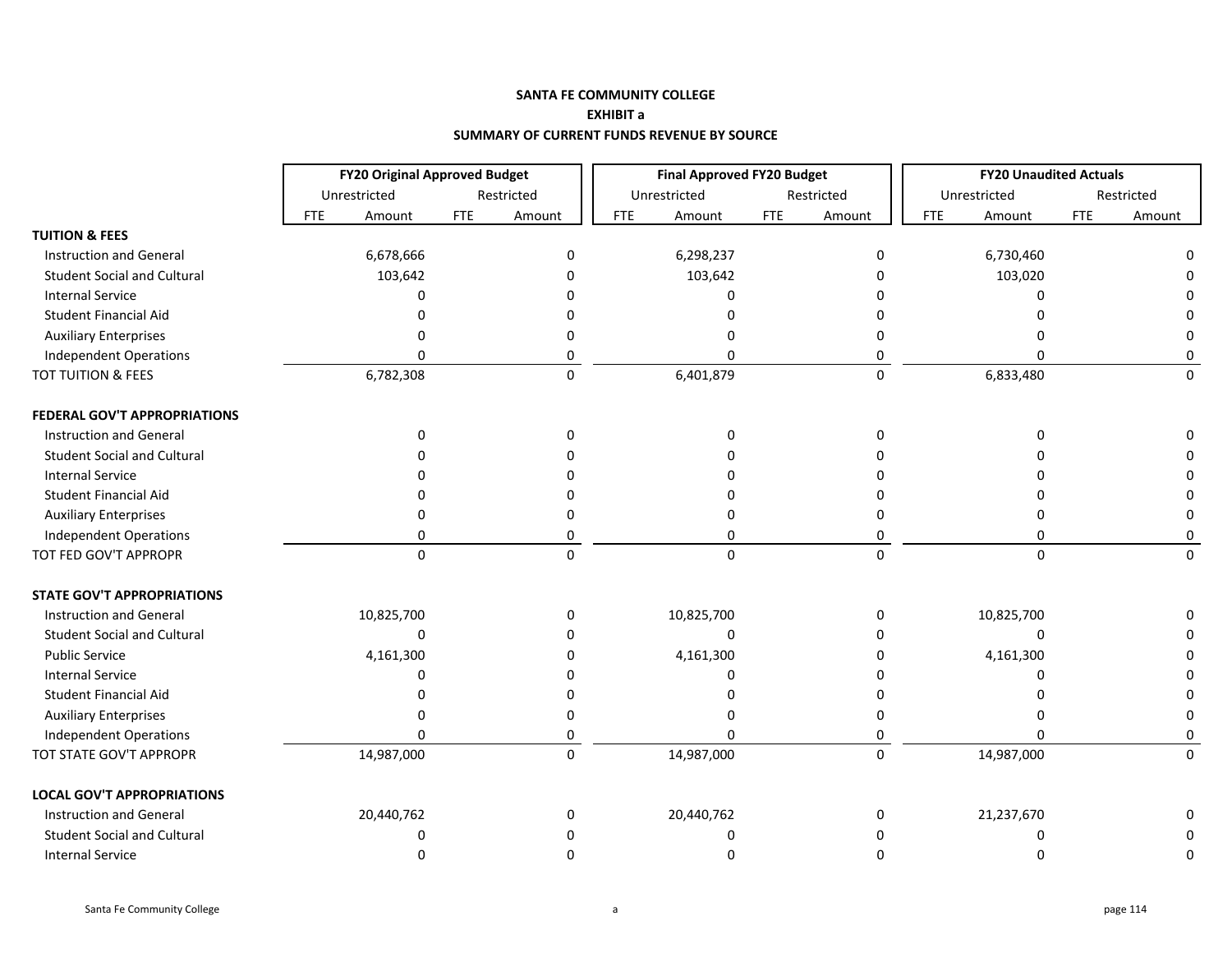|                                       | <b>FY20 Original Approved Budget</b> |                      | <b>Final Approved FY20 Budget</b> |                      | <b>FY20 Unaudited Actuals</b> |                      |
|---------------------------------------|--------------------------------------|----------------------|-----------------------------------|----------------------|-------------------------------|----------------------|
|                                       | Unrestricted                         | Restricted           | Unrestricted                      | Restricted           | Unrestricted                  | Restricted           |
|                                       | <b>FTE</b><br>Amount                 | <b>FTE</b><br>Amount | <b>FTE</b><br>Amount              | <b>FTE</b><br>Amount | <b>FTE</b><br>Amount          | <b>FTE</b><br>Amount |
| <b>Student Financial Aid</b>          | $\Omega$                             | $\Omega$             | $\Omega$                          | $\Omega$             | $\Omega$                      | O                    |
| <b>Auxiliary Enterprises</b>          | U                                    |                      |                                   |                      |                               |                      |
| <b>Independent Operations</b>         | U                                    |                      |                                   |                      |                               |                      |
| TOT LOCAL GOV'T APPROPR               | 20,440,762                           | $\Omega$             | 20,440,762                        | $\Omega$             | 21,237,670                    | O                    |
| <b>FEDERAL GRANTS &amp; CONTRACTS</b> |                                      |                      |                                   |                      |                               |                      |
| <b>Instruction and General</b>        | 0                                    | 2,392,794            | 0                                 | 4,736,607            | $\Omega$                      | 2,825,870            |
| <b>Student Social and Cultural</b>    | n                                    | O                    |                                   |                      |                               | $\Omega$             |
| <b>Public Service</b>                 |                                      |                      |                                   |                      |                               |                      |
| <b>Internal Service</b>               |                                      |                      |                                   |                      |                               |                      |
| Student Financial Aid                 | ŋ                                    | 6,646,574            |                                   | 6,646,574            |                               | 4,668,408            |
| <b>Auxiliary Enterprises</b>          | o                                    | 0                    | 0                                 |                      |                               |                      |
| <b>Independent Operations</b>         | 0                                    | 0                    | 0                                 |                      | 0                             | O                    |
| TOT FED GRANTS & CONTRACTS            | $\Omega$                             | 9,039,368            | $\mathbf 0$                       | 11,383,181           | $\mathbf 0$                   | 7,494,278            |
| <b>STATE GRANTS &amp; CONTRACTS</b>   |                                      |                      |                                   |                      |                               |                      |
| <b>Instruction and General</b>        | 0                                    | 1,016,508            | 0                                 | 1,123,409            | n                             | 1,338,129            |
| <b>Student Social and Cultural</b>    | U                                    | O                    |                                   |                      |                               | O                    |
| <b>Public Service</b>                 |                                      |                      |                                   |                      |                               |                      |
| <b>Internal Service</b>               |                                      | n                    |                                   |                      |                               |                      |
| <b>Student Financial Aid</b>          | n                                    | 608,925              |                                   | 772,040              |                               | 757,377              |
| <b>Auxiliary Enterprises</b>          | ŋ                                    | O                    |                                   |                      |                               |                      |
| <b>Independent Operations</b>         | 0                                    |                      | 0                                 |                      | O                             |                      |
| TOT STATE GRANTS & CONTR              | $\Omega$                             | 1,625,433            | $\Omega$                          | 1,895,449            | $\Omega$                      | 2,095,506            |
| <b>LOCAL GRANTS &amp; CONTRACTS</b>   |                                      |                      |                                   |                      |                               |                      |
| <b>Instruction and General</b>        | 0                                    | 364,802              | 0                                 | 274,401              |                               | 214,548              |
| <b>Student Social and Cultural</b>    |                                      | O                    |                                   |                      |                               |                      |
| <b>Public Service</b>                 |                                      |                      |                                   |                      |                               |                      |
| <b>Internal Service</b>               |                                      |                      |                                   |                      |                               |                      |
| Student Financial Aid                 |                                      |                      |                                   |                      |                               |                      |
| <b>Auxiliary Enterprises</b>          | n                                    | ŋ                    | ŋ                                 |                      |                               | O                    |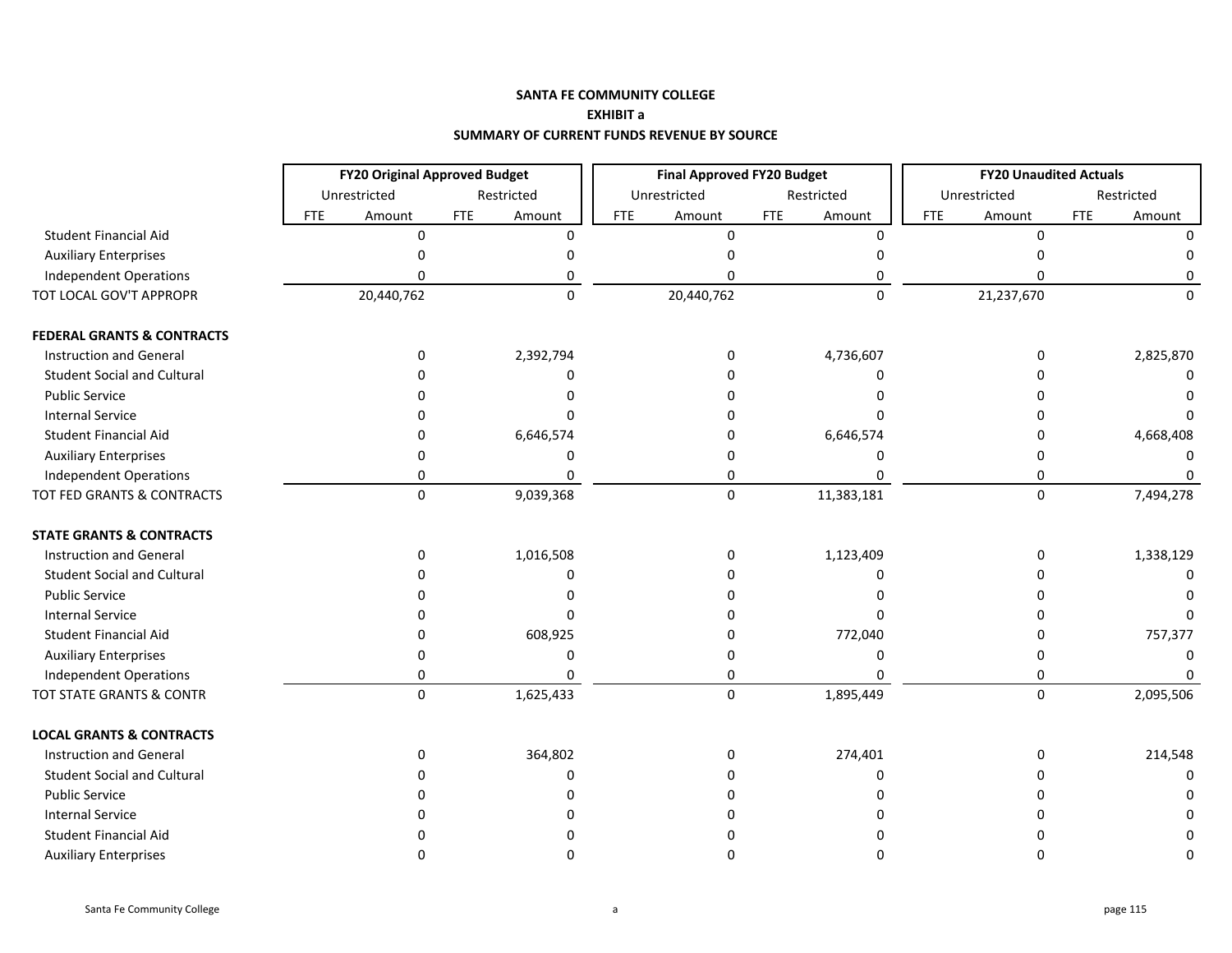|                                    |                      | <b>FY20 Original Approved Budget</b> | <b>Final Approved FY20 Budget</b> |                      | <b>FY20 Unaudited Actuals</b> |                      |
|------------------------------------|----------------------|--------------------------------------|-----------------------------------|----------------------|-------------------------------|----------------------|
|                                    | Unrestricted         | Restricted                           | Unrestricted                      | Restricted           | Unrestricted                  | Restricted           |
|                                    | <b>FTE</b><br>Amount | <b>FTE</b><br>Amount                 | <b>FTE</b><br>Amount              | <b>FTE</b><br>Amount | <b>FTE</b><br>Amount          | <b>FTE</b><br>Amount |
| <b>Independent Operations</b>      | $\mathbf 0$          | $\mathbf 0$                          | $\pmb{0}$                         | $\mathbf 0$          | $\mathsf 0$                   | $\Omega$             |
| TOT LOCAL GRANTS & CONTR           | $\mathbf 0$          | 364,802                              | $\pmb{0}$                         | 274,401              | $\pmb{0}$                     | 214,548              |
| <b>PRIVATE GIFTS &amp; GRANTS</b>  |                      |                                      |                                   |                      |                               |                      |
| <b>Instruction and General</b>     | 0                    | 800,139                              | 0                                 | 929,235              | 0                             | 803,033              |
| <b>Student Social and Cultural</b> |                      | 0                                    | n                                 | 0                    | ŋ                             | 0                    |
| <b>Public Service</b>              |                      | ŋ                                    | n                                 | n                    | ŋ                             | $\Omega$             |
| <b>Internal Service</b>            |                      | n                                    | ŋ                                 | 0                    | ŋ                             | $\Omega$             |
| <b>Student Financial Aid</b>       |                      |                                      | ŋ                                 | n                    | ŋ                             | O                    |
| <b>Auxiliary Enterprises</b>       |                      | 0                                    | 0                                 | 0                    | 0                             | $\Omega$             |
| <b>Independent Operations</b>      | 0                    | 0                                    | 0                                 | $\Omega$             | 0                             | $\Omega$             |
| TOT PRIVATE GIFTS & GRANTS         | $\mathbf 0$          | 800,139                              | $\pmb{0}$                         | 929,235              | 0                             | 803,033              |
| <b>SALES &amp; SERVICES</b>        |                      |                                      |                                   |                      |                               |                      |
| <b>Instruction and General</b>     | 30,000               | 0                                    | 20,000                            | 0                    | 21,750                        | $\Omega$             |
| <b>Student Social and Cultural</b> | $\Omega$             | 0                                    | 0                                 | 0                    | $\Omega$                      | $\Omega$             |
| <b>Public Service</b>              | 1,359,904            | 0                                    | 1,090,549                         | 0                    | 1,299,581                     | 0                    |
| <b>Internal Service</b>            | 6,477                | $\Omega$                             | 6,477                             | 0                    | 5,702                         | 0                    |
| <b>Student Financial Aid</b>       | 0                    | 0                                    | 0                                 | 0                    | 0                             | 0                    |
| <b>Auxiliary Enterprises</b>       | 1,925,000            | 0                                    | 1,440,000                         | 0                    | 1,472,627                     | 0                    |
| <b>Independent Operations</b>      | O                    | 0                                    | 0                                 | 0                    | 0                             | 0                    |
| <b>TOT SALES &amp; SERVICES</b>    | 3,321,381            | 0                                    | 2,557,026                         | 0                    | 2,799,661                     | $\Omega$             |
| <b>OTHER SOURCES</b>               |                      |                                      |                                   |                      |                               |                      |
| <b>Instruction and General</b>     | 60,000               | 0                                    | 60,000                            | 0                    | 261,520                       | $\Omega$             |
| <b>Student Social and Cultural</b> | O                    | O                                    | 0                                 | 0                    | ŋ                             | 0                    |
| <b>Public Service</b>              |                      |                                      | 0                                 | 0                    |                               | 0                    |
| <b>Internal Service</b>            |                      |                                      | o                                 | 0                    |                               | 0                    |
| Student Financial Aid              |                      |                                      | n                                 | 0                    |                               | 0                    |
| <b>Auxiliary Enterprises</b>       | ŋ                    | 0                                    | 0                                 | 0                    | ŋ                             | 0                    |
| <b>Independent Operations</b>      | n                    | 0                                    | O                                 | 0                    | $\Omega$                      | 0                    |
| <b>TOT OTHER SOURCES</b>           | 60,000               | 0                                    | 60,000                            | $\Omega$             | 261,520                       | $\Omega$             |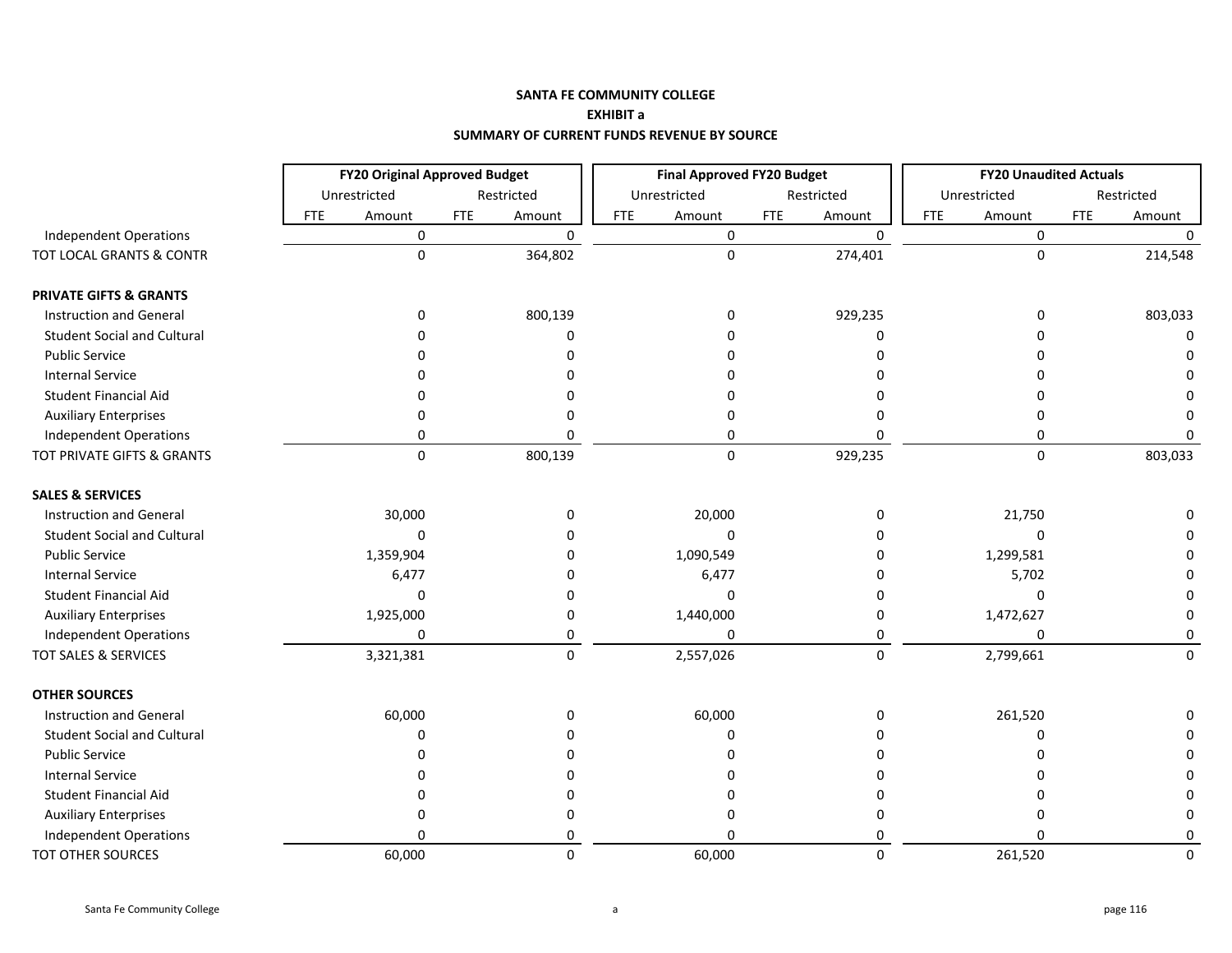|                                       |            | <b>FY20 Original Approved Budget</b> |            |            |            | <b>Final Approved FY20 Budget</b> |            |            |            | <b>FY20 Unaudited Actuals</b> |            |            |
|---------------------------------------|------------|--------------------------------------|------------|------------|------------|-----------------------------------|------------|------------|------------|-------------------------------|------------|------------|
|                                       |            | Unrestricted                         |            | Restricted |            | Unrestricted                      |            | Restricted |            | Unrestricted                  |            | Restricted |
|                                       | <b>FTE</b> | Amount                               | <b>FTE</b> | Amount     | <b>FTE</b> | Amount                            | <b>FTE</b> | Amount     | <b>FTE</b> | Amount                        | <b>FTE</b> | Amount     |
| <b>TOTAL REVENUE BY SOURCE</b>        |            |                                      |            |            |            |                                   |            |            |            |                               |            |            |
| <b>Tuition &amp; Fees</b>             |            | 6,782,308                            |            | 0          |            | 6,401,879                         |            |            |            | 6,833,480                     |            |            |
| Federal Gov't Appropriations          |            | O                                    |            |            |            |                                   |            |            |            |                               |            |            |
| <b>State Gov't Appropriations</b>     |            | 14,987,000                           |            |            |            | 14,987,000                        |            |            |            | 14,987,000                    |            |            |
| Local Gov't Appropriations            |            | 20,440,762                           |            |            |            | 20,440,762                        |            |            |            | 21,237,670                    |            |            |
| <b>Federal Grants &amp; Contracts</b> |            | 0                                    |            | 9,039,368  |            |                                   |            | 11,383,181 |            |                               |            | 7,494,278  |
| <b>State Grants &amp; Contracts</b>   |            |                                      |            | 1,625,433  |            |                                   |            | 1,895,449  |            |                               |            | 2,095,506  |
| <b>Local Grants &amp; Contracts</b>   |            |                                      |            | 364,802    |            |                                   |            | 274,401    |            |                               |            | 214,548    |
| <b>Private Gifts &amp; Grants</b>     |            |                                      |            | 800,139    |            |                                   |            | 929,235    |            |                               |            | 803,033    |
| Sales & Services                      |            | 3,321,381                            |            | 0          |            | 2,557,026                         |            |            |            | 2,799,661                     |            |            |
| <b>Other Sources</b>                  |            | 60,000                               |            | 0          |            | 60,000                            |            |            |            | 261,520                       |            |            |
| TOT REVENUE BY SOURCE                 |            | 45,591,451                           |            | 11,829,742 |            | 44,446,667                        |            | 14,482,266 |            | 46,119,330                    |            | 10,607,365 |
| <b>TOTAL REVENUE BY DIVISION</b>      |            |                                      |            |            |            |                                   |            |            |            |                               |            |            |
| <b>Instruction and General</b>        |            | 38,035,128                           |            | 4,574,243  |            | 37,644,699                        |            | 7,063,652  |            | 39,077,100                    |            | 5,181,580  |
| <b>Student Social and Cultural</b>    |            | 103,642                              |            | 0          |            | 103,642                           |            |            |            | 103,020                       |            |            |
| <b>Public Service</b>                 |            | 5,521,204                            |            |            |            | 5,251,849                         |            |            |            | 5,460,881                     |            |            |
| <b>Internal Service</b>               |            | 6,477                                |            |            |            | 6,477                             |            |            |            | 5,702                         |            |            |
| <b>Student Financial Aid</b>          |            | 0                                    |            | 7,255,499  |            | O                                 |            | 7,418,614  |            | $\Omega$                      |            | 5,425,785  |
| <b>Auxiliary Enterprises</b>          |            | 1,925,000                            |            | 0          |            | 1,440,000                         |            |            |            | 1,472,627                     |            | n          |
| Independent Operations                |            | $\Omega$                             |            |            |            |                                   |            |            |            |                               |            |            |
| TOT REVENUE BY DIVISION               |            | 45,591,451                           |            | 11,829,742 |            | 44,446,667                        |            | 14,482,266 |            | 46,119,330                    |            | 10,607,365 |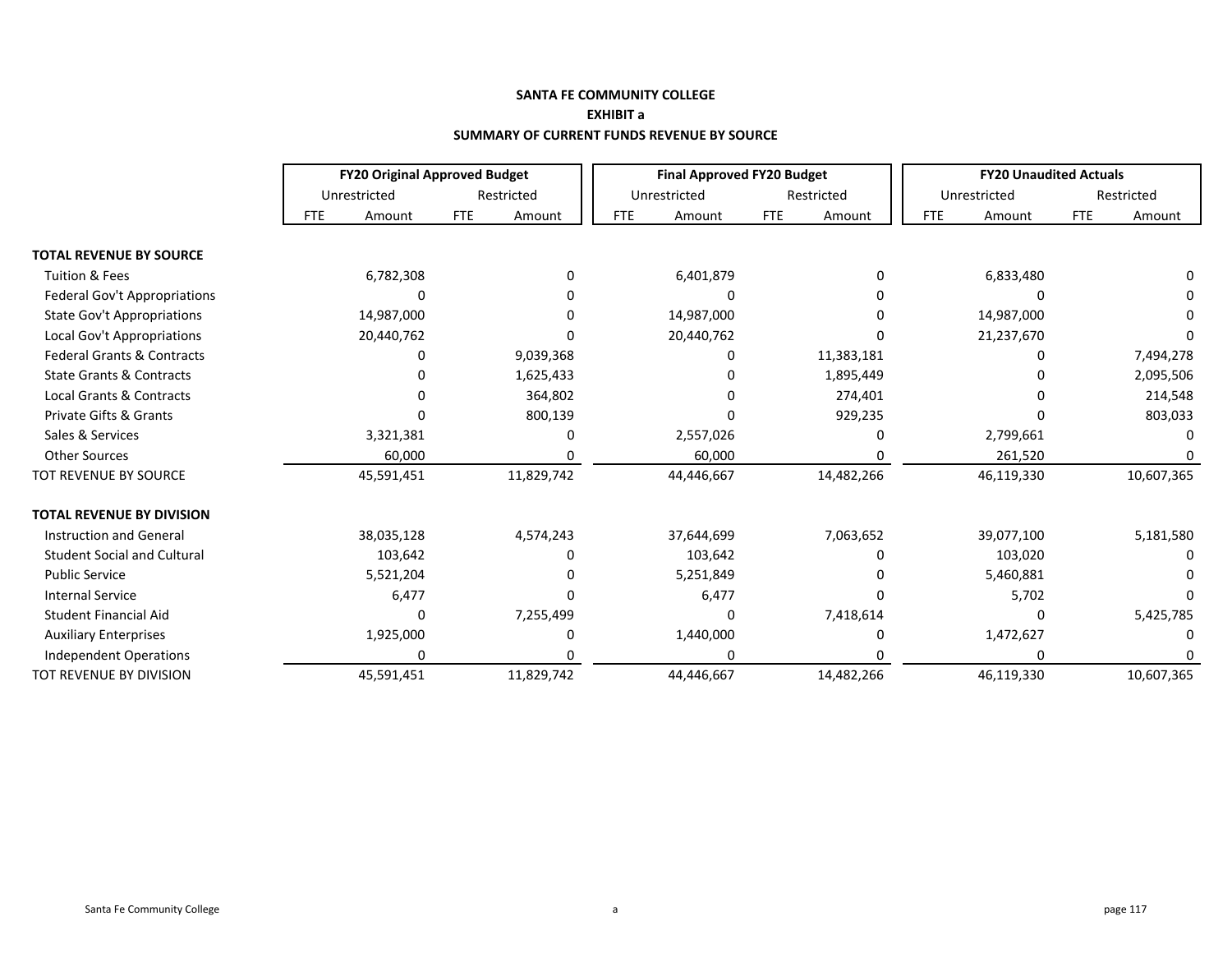### **SANTA FE COMMUNITY COLLEGE EXHIBIT b SUMMARY OF SALARIES IN ALL CURRENT FUNDS**

|                                      |            | <b>FY20 Original Approved Budget</b> |            |            |            | <b>Final Approved FY20 Budget</b> |                          |                |            | <b>FY20 Unaudited Actuals</b> |                |            |
|--------------------------------------|------------|--------------------------------------|------------|------------|------------|-----------------------------------|--------------------------|----------------|------------|-------------------------------|----------------|------------|
|                                      |            | Unrestricted                         |            | Restricted |            | Unrestricted                      |                          | Restricted     |            | Unrestricted                  |                | Restricted |
|                                      | <b>FTE</b> | Amount                               | <b>FTE</b> | Amount     | <b>FTE</b> | Amount                            | <b>FTE</b>               | Amount         | <b>FTE</b> | Amount                        | <b>FTE</b>     | Amount     |
| PROFESSIONAL SALARIES                |            |                                      |            |            |            |                                   |                          |                |            |                               |                |            |
| Instruction                          | 16.0       | 1,124,169                            |            |            | 18.0       | 1,198,050                         |                          |                | 19.0       | 1,105,084                     |                |            |
| Academic Support                     | 19.4       | 1,450,195                            |            |            | 19.4       | 1,455,440                         |                          |                | 19.2       | 1,311,893                     |                |            |
| <b>Student Services</b>              | 19.8       | 1,137,357                            |            |            | 20.6       | 1,144,103                         |                          |                | 20.6       | 1,053,133                     |                |            |
| <b>Institutional Support</b>         | 29.8       | 2,272,921                            |            |            | 28.8       | 2,267,473                         |                          |                | 26.8       | 1,959,824                     |                |            |
| Oper & Maint of Plant                | 5.0        | 342,986                              |            |            | 5.0        | 345,808                           |                          |                | 5.0        | 353,053                       |                |            |
| <b>Student Social &amp; Cultural</b> |            |                                      |            |            |            |                                   |                          |                |            |                               |                |            |
| <b>Public Service</b>                | 13.2       | 743,984                              |            |            | 12.1       | 855,460                           |                          |                | 12.1       | 569,919                       |                |            |
| <b>Internal Service</b>              | 9.0        | 722,233                              |            |            | 9.0        | 749,813                           |                          |                | 9.0        | 657,193                       |                |            |
| <b>Auxiliary Enterprises</b>         | 2.8        | 156,560                              |            |            | 2.8        | 158,066                           |                          |                | 2.8        | 164,922                       |                |            |
| <b>Independent Operations</b>        |            |                                      |            |            |            |                                   |                          |                |            |                               |                |            |
| TOT PROF SALARIES                    | 115.0      | 7,950,405                            |            |            | 115.6      | 8,174,213                         |                          |                | 114.4      | 7,175,021                     |                |            |
| <b>FULL-TIME FACULTY</b>             |            |                                      |            |            |            |                                   |                          |                |            |                               |                |            |
| Instruction                          | 75.9       | 4,228,025                            |            |            | 74.3       | 4,273,889                         |                          |                | 73.3       | 4,186,977                     |                |            |
| Academic Support                     |            |                                      |            |            |            |                                   |                          |                |            |                               |                |            |
| <b>Student Services</b>              |            |                                      |            |            |            |                                   |                          |                |            |                               |                |            |
| <b>Institutional Support</b>         |            |                                      |            |            |            |                                   |                          |                |            |                               |                |            |
| Oper & Maint of Plant                |            |                                      |            |            |            |                                   |                          |                |            |                               |                |            |
| <b>Student Social &amp; Cultural</b> |            |                                      |            |            |            |                                   |                          |                |            |                               |                |            |
| <b>Public Service</b>                |            |                                      |            |            |            |                                   |                          |                |            |                               |                |            |
| <b>Internal Service</b>              |            |                                      |            |            |            |                                   |                          |                |            |                               |                |            |
| <b>Auxiliary Enterprises</b>         |            |                                      |            |            |            |                                   |                          |                |            |                               |                |            |
| TOT FULL-TIME FACULTY                | 75.9       | 4,228,025                            | $\sim$     |            | 74.3       | 4,273,889                         | $\overline{\phantom{a}}$ | $\blacksquare$ | 73.3       | 4,186,977                     | $\overline{a}$ |            |
| <b>PART-TIME FACULTY</b>             |            |                                      |            |            |            |                                   |                          |                |            |                               |                |            |
| Instruction                          | 206.2      | 3,761,117                            |            |            | 205.6      | 3,749,597                         |                          |                | 203.8      | 3,744,936                     |                |            |
| Academic Support                     |            |                                      |            |            |            |                                   |                          |                |            |                               |                |            |
| <b>Student Services</b>              |            |                                      |            |            |            |                                   |                          |                |            |                               |                |            |
| <b>Institutional Support</b>         |            |                                      |            |            |            |                                   |                          |                |            |                               |                |            |
| Oper & Maint of Plant                |            |                                      |            |            |            |                                   |                          |                |            |                               |                |            |
| <b>Student Social &amp; Cultural</b> |            |                                      |            |            |            |                                   |                          |                |            |                               |                |            |
| <b>Public Service</b>                |            |                                      |            |            |            |                                   |                          |                |            |                               |                |            |
| <b>Internal Service</b>              |            |                                      |            |            |            |                                   |                          |                |            |                               |                |            |
| <b>Auxiliary Enterprises</b>         |            |                                      |            |            |            |                                   |                          |                |            |                               |                |            |
| TOT PART-TIME FACULTY                | 206.2      | 3,761,117                            | $\sim$     | $\sim$     | 205.6      | 3,749,597                         | $\sim$                   | $\blacksquare$ | 203.8      | 3,744,936                     | $\sim$         |            |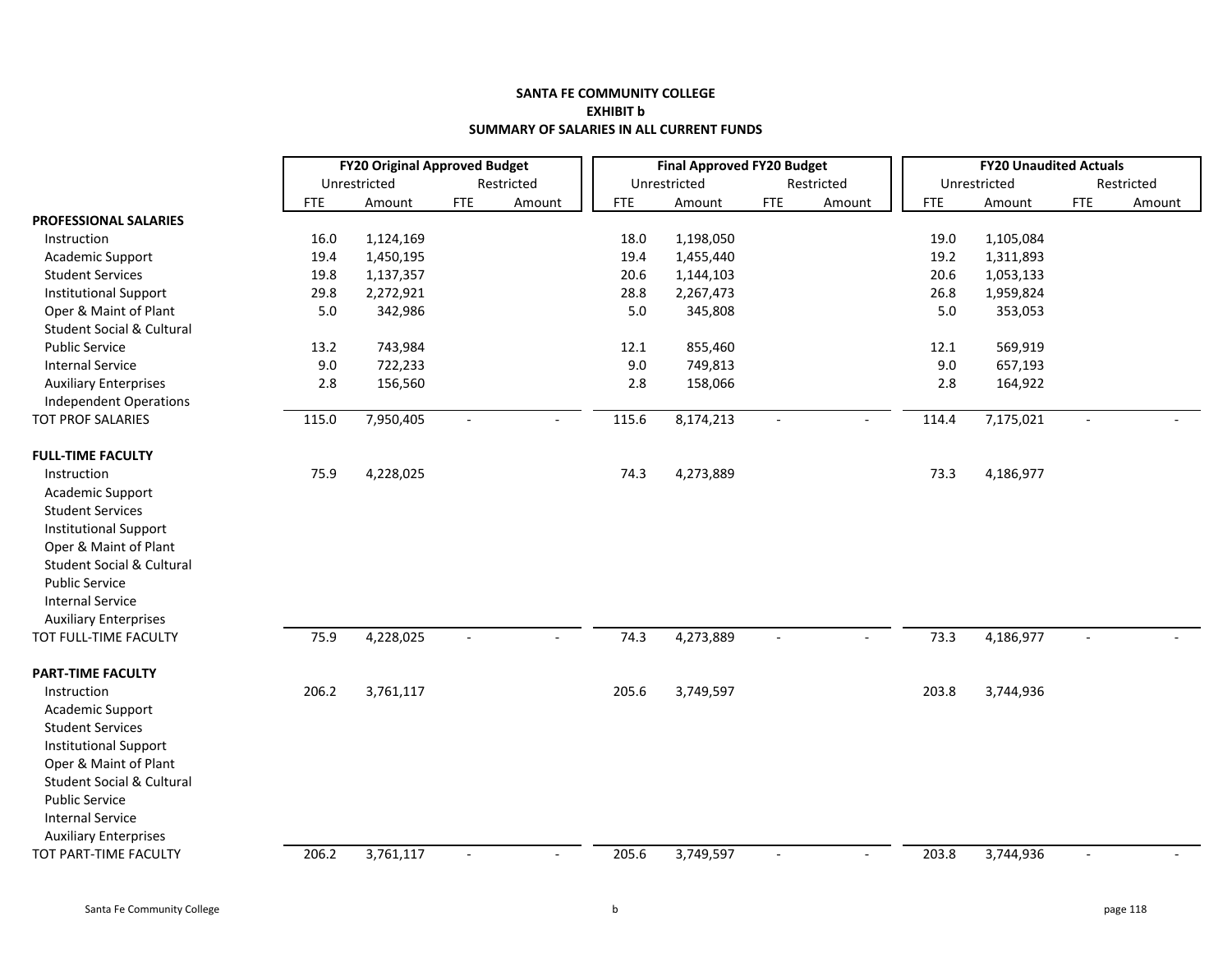### **SANTA FE COMMUNITY COLLEGE EXHIBIT b SUMMARY OF SALARIES IN ALL CURRENT FUNDS**

|                                      |                          | <b>FY20 Original Approved Budget</b> |                |              |                | <b>Final Approved FY20 Budget</b> |                |            |                          | <b>FY20 Unaudited Actuals</b> |                |            |
|--------------------------------------|--------------------------|--------------------------------------|----------------|--------------|----------------|-----------------------------------|----------------|------------|--------------------------|-------------------------------|----------------|------------|
|                                      |                          | Unrestricted                         |                | Restricted   |                | Unrestricted                      |                | Restricted |                          | Unrestricted                  |                | Restricted |
|                                      | <b>FTE</b>               | Amount                               | <b>FTE</b>     | Amount       | <b>FTE</b>     | Amount                            | <b>FTE</b>     | Amount     | <b>FTE</b>               | Amount                        | <b>FTE</b>     | Amount     |
| <b>Teachers (Kids Campus)</b>        |                          |                                      |                |              |                |                                   |                |            |                          |                               |                |            |
| <b>Public Service</b>                | 13.9                     | 477,796                              |                |              | 9.0            | 546,047                           |                |            | 13.1                     | 607,822                       |                |            |
| SECRETARIAL/CLERICAL                 |                          |                                      |                |              |                |                                   |                |            |                          |                               |                |            |
| Instruction                          | 3.0                      | 89,548                               |                |              | 3.0            | 90,371                            |                |            | 3.0                      | 101,130                       |                |            |
| Academic Support                     | 12.5                     | 499,564                              |                |              | 12.0           | 483,200                           |                |            | 12.0                     | 467,587                       |                |            |
| <b>Student Services</b>              | 3.0                      | 111,789                              |                |              | 3.0            | 110,318                           |                |            | 3.0                      | 72,990                        |                |            |
| <b>Institutional Support</b>         | $5.0\,$                  | 238,072                              |                |              | $4.0\,$        | 211,693                           |                |            | $4.0\,$                  | 197,278                       |                |            |
| Oper & Maint of Plant                |                          |                                      |                |              |                |                                   |                |            |                          |                               |                |            |
| <b>Student Social &amp; Cultural</b> |                          |                                      |                |              |                |                                   |                |            |                          |                               |                |            |
| <b>Public Service</b>                | 4.0                      | 136,611                              |                |              | 5.0            | 145,584                           |                |            | 5.8                      | 96,330                        |                |            |
| <b>Internal Service</b>              | $1.0\,$                  | 39,863                               |                |              | $1.0\,$        | 40,246                            |                |            | $1.0\,$                  | 40,556                        |                |            |
| <b>Auxiliary Enterprises</b>         | $\overline{\phantom{a}}$ |                                      |                |              |                |                                   |                |            |                          |                               |                |            |
| TOT SECRET/CLERICAL                  | 28.5                     | 1,115,447                            |                | $\mathbf{r}$ | 28.0           | 1,081,413                         |                |            | 28.8                     | 975,871                       | $\overline{a}$ |            |
| <b>TECHNICAL SALARIES</b>            |                          |                                      |                |              |                |                                   |                |            |                          |                               |                |            |
| Instruction                          | 16.4                     | 641,576                              |                |              | 18.3           | 692,094                           |                |            | 17.8                     | 652,538                       |                |            |
| Academic Support                     | 4.5                      | 204,824                              |                |              | 4.5            | 224,719                           |                |            | 4.5                      | 184,667                       |                |            |
| <b>Student Services</b>              | 19.3                     | 896,403                              |                |              | 18.6           | 907,170                           |                |            | 19.6                     | 834,871                       |                |            |
| <b>Institutional Support</b>         | 21.9                     | 925,117                              |                |              | 24.9           | 1,020,627                         |                |            | 23.9                     | 918,647                       |                |            |
| Oper & Maint of Plant                | 39.9                     | 1,264,884                            |                |              | 39.9           | 1,275,383                         |                |            | 39.9                     | 1,243,578                     |                |            |
| <b>Student Social &amp; Cultural</b> |                          |                                      |                |              |                |                                   |                |            |                          |                               |                |            |
| <b>Public Service</b>                | 1.8                      | 186,023                              |                |              | 4.5            | 129,102                           |                |            | 4.5                      | 369,354                       |                |            |
| <b>Internal Service</b>              | 14.8                     | 778,145                              |                |              | 14.8           | 757,214                           |                |            | 13.8                     | 632,597                       |                |            |
| <b>Auxiliary Enterprises</b>         | 12.5                     | 396,030                              |                |              | 12.5           | 405,777                           |                |            | 12.5                     | 384,453                       |                |            |
| <b>TOT TECHNICAL</b>                 | 131.1                    | 5,293,001                            | $\blacksquare$ | $\sim$       | 137.9          | 5,412,086                         | $\blacksquare$ | $\sim$     | 136.4                    | 5,220,705                     | $\blacksquare$ |            |
| <b>OTHER SALARIES</b>                |                          |                                      |                |              |                |                                   |                |            |                          |                               |                |            |
| Instruction                          | 15.6                     | 955,943                              |                |              | 15.6           | 546,300                           |                |            | 10.7                     | 329,138                       |                |            |
| Academic Support                     | $\overline{\phantom{a}}$ | 133,293                              |                |              | $\blacksquare$ | 32,220                            |                |            | $\overline{\phantom{a}}$ | 71,836                        |                |            |
| <b>Student Services</b>              | $\overline{\phantom{a}}$ | 194,758                              |                |              |                | 83,680                            |                |            |                          | 6,628                         |                |            |
| <b>Institutional Support</b>         | 1.5                      | 345,729                              |                |              | 1.5            | 163,245                           |                |            | $1.5$                    | 185,517                       |                |            |
| Oper & Maint of Plant                |                          | 110,960                              |                |              |                | 25,000                            |                |            |                          | 2,748                         |                |            |
| <b>Student Social &amp; Cultural</b> |                          |                                      |                |              |                |                                   |                |            |                          |                               |                |            |
| <b>Public Service</b>                | $\overline{\phantom{a}}$ | 64,917                               |                |              |                | 20,000                            |                |            |                          | 9,953                         |                |            |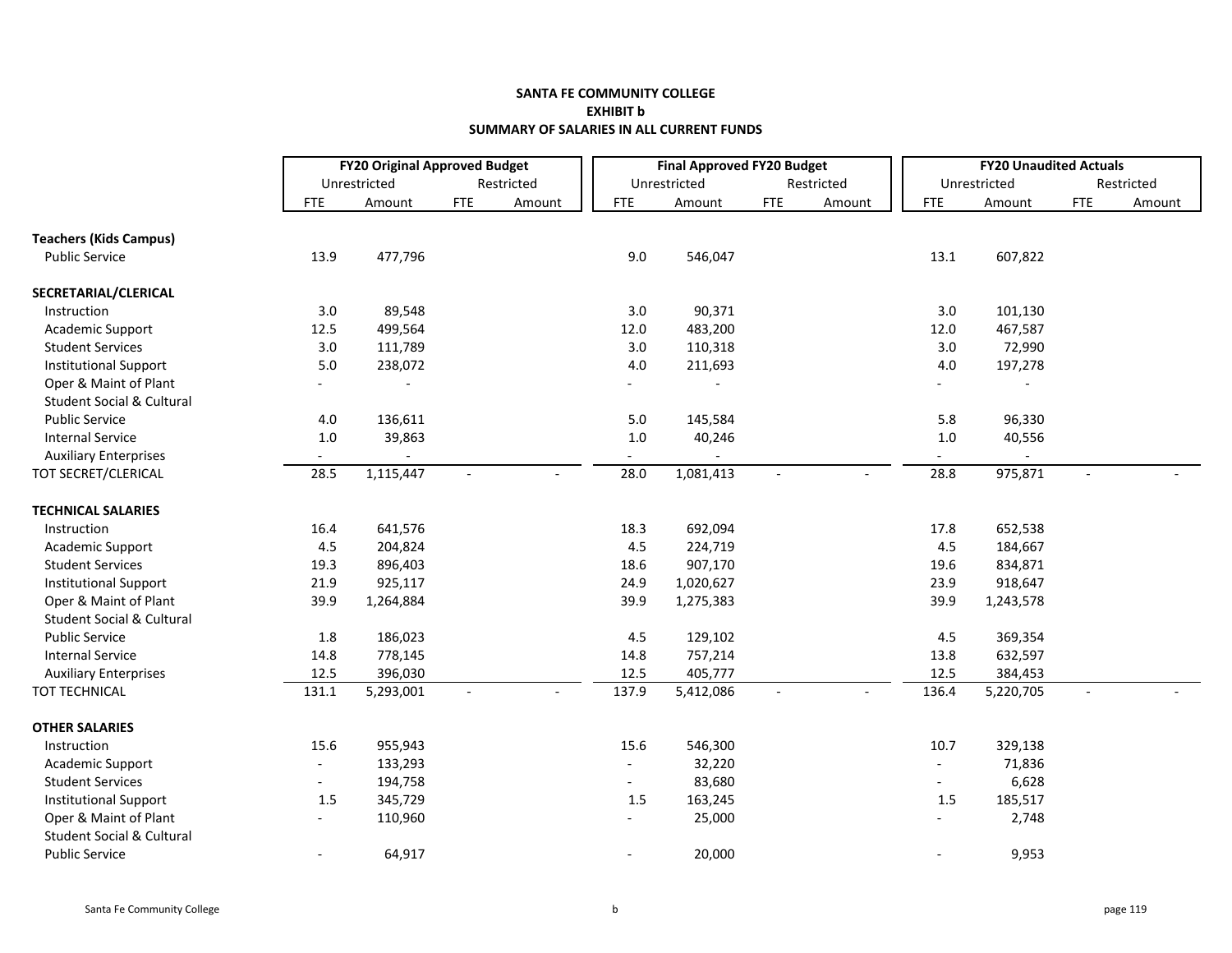#### **SANTA FE COMMUNITY COLLEGE EXHIBIT b SUMMARY OF SALARIES IN ALL CURRENT FUNDS**

|                                      |                          | <b>FY20 Original Approved Budget</b> |                          |                          |                          | <b>Final Approved FY20 Budget</b> |                          |                          |                          | <b>FY20 Unaudited Actuals</b> |                          |            |
|--------------------------------------|--------------------------|--------------------------------------|--------------------------|--------------------------|--------------------------|-----------------------------------|--------------------------|--------------------------|--------------------------|-------------------------------|--------------------------|------------|
|                                      |                          | Unrestricted                         |                          | Restricted               |                          | Unrestricted                      |                          | Restricted               |                          | Unrestricted                  |                          | Restricted |
|                                      | <b>FTE</b>               | Amount                               | <b>FTE</b>               | Amount                   | <b>FTE</b>               | Amount                            | <b>FTE</b>               | Amount                   | <b>FTE</b>               | Amount                        | <b>FTE</b>               | Amount     |
| <b>Internal Service</b>              | $\overline{\phantom{a}}$ | 111,660                              |                          |                          | $\overline{\phantom{a}}$ | 90,757                            |                          |                          |                          | 27,086                        |                          |            |
| <b>Auxiliary Enterprises</b>         | $\overline{\phantom{a}}$ | 29,272                               |                          |                          | $\overline{\phantom{a}}$ | 29,272                            |                          |                          | $\overline{\phantom{a}}$ | 12,517                        |                          |            |
| <b>TOT OTHER SALARIES</b>            | 17.1                     | 1,946,532                            | $\blacksquare$           |                          | 17.1                     | 990,474                           |                          |                          | 12.2                     | 645,423                       | $\sim$                   |            |
| <b>TOTAL SALARIES BY CATEGORY</b>    |                          |                                      |                          |                          |                          |                                   |                          |                          |                          |                               |                          |            |
| <b>Professional Salaries</b>         | 115.0                    | 7,950,405                            |                          | $\overline{a}$           | 115.6                    | 8,174,213                         |                          | $\overline{\phantom{a}}$ | 114.4                    | 7,175,021                     |                          |            |
| <b>Full-Time Faculty</b>             | 75.9                     | 4,228,025                            | $\overline{\phantom{a}}$ | $\overline{a}$           | 74.3                     | 4,273,889                         |                          | $\overline{a}$           | 73.3                     | 4,186,977                     | $\overline{\phantom{a}}$ |            |
| Part-Time Faculty                    | 206.2                    | 3,761,117                            |                          | $\overline{\phantom{a}}$ | 205.6                    | 3,749,597                         |                          | $\overline{\phantom{a}}$ | 203.8                    | 3,744,936                     |                          |            |
| Teachers (Kid's Campus)              | 13.9                     | 477,796                              |                          |                          | 9.0                      | 546,047                           |                          |                          | 13.1                     | 607,822                       |                          |            |
| Secretarial/Clerical Salaries        | 28.5                     | 1,115,447                            | $\blacksquare$           | $\overline{\phantom{a}}$ | 28.0                     | 1,081,413                         |                          | $\overline{\phantom{a}}$ | 28.8                     | 975,871                       | $\overline{\phantom{a}}$ |            |
| <b>Technician Salaries</b>           | 131.1                    | 5,293,001                            |                          | $\blacksquare$           | 137.9                    | 5,412,086                         |                          | $\overline{a}$           | 136.4                    | 5,220,705                     | $\overline{a}$           |            |
| <b>Other Salaries</b>                | 17.1                     | 1,946,532                            |                          |                          | 17.1                     | 990,474                           |                          |                          | 12.2                     | 645,423                       |                          |            |
| TOT SAL BY CATEGORY                  | 587.7                    | 24,772,324                           | $\blacksquare$           |                          | 587.5                    | 24,227,719                        | $\overline{\phantom{a}}$ |                          | 581.9                    | 22,556,755                    | $\sim$                   |            |
| <b>TOTAL SALARIES BY DIVISION</b>    |                          |                                      |                          |                          |                          |                                   |                          |                          |                          |                               |                          |            |
| Instruction                          | 333.1                    | 10,800,378                           |                          |                          | 334.7                    | 10,550,301                        |                          | $\overline{a}$           | 327.5                    | 10,119,803                    |                          |            |
| Academic Support                     | 36.4                     | 2,287,876                            | $\blacksquare$           | $\blacksquare$           | 35.9                     | 2,195,578                         |                          | $\blacksquare$           | 35.7                     | 2,035,983                     | $\blacksquare$           |            |
| <b>Student Services</b>              | 42.2                     | 2,340,307                            | $\overline{\phantom{a}}$ | $\overline{\phantom{a}}$ | 42.2                     | 2,245,272                         |                          | $\overline{a}$           | 43.2                     | 1,967,622                     | $\overline{\phantom{a}}$ |            |
| <b>Institutional Support</b>         | 58.1                     | 3,781,839                            |                          | $\overline{a}$           | 59.1                     | 3,663,038                         |                          | $\overline{a}$           | 56.1                     | 3,261,266                     | $\overline{a}$           |            |
| Oper & Maint of Plant                | 44.9                     | 1,718,829                            | $\blacksquare$           | $\overline{\phantom{a}}$ | 44.9                     | 1,646,192                         |                          | $\overline{\phantom{a}}$ | 44.9                     | 1,599,379                     | $\overline{\phantom{a}}$ |            |
| <b>Student Social &amp; Cultural</b> | $\overline{\phantom{0}}$ | $\sim$                               |                          | $\blacksquare$           | $\sim$                   | $\sim$                            |                          | $\overline{a}$           | $\sim$                   | $\overline{\phantom{a}}$      |                          |            |
| <b>Public Service</b>                | 32.9                     | 1,609,330                            | $\overline{\phantom{a}}$ | $\overline{\phantom{a}}$ | 30.6                     | 1,696,192                         |                          | $\overline{a}$           | 35.5                     | 1,653,378                     | $\overline{\phantom{a}}$ |            |
| <b>Internal Service</b>              | 24.8                     | 1,651,901                            |                          | $\overline{\phantom{a}}$ | 24.8                     | 1,638,030                         |                          | $\overline{\phantom{a}}$ | 23.8                     | 1,357,432                     | $\overline{a}$           |            |
| <b>Auxiliary Enterprises</b>         | 15.3                     | 581,863                              |                          | $\overline{a}$           | 15.3                     | 593,115                           |                          | $\overline{a}$           | 15.3                     | 561,892                       | $\overline{a}$           |            |
| Independent Operations               |                          |                                      |                          |                          |                          |                                   |                          |                          |                          |                               |                          |            |
| TOT SAL BY DIVISION                  | 587.7                    | 24,772,324                           | $\sim$                   | $\overline{\phantom{a}}$ | 587.5                    | 24,227,719                        | $\overline{\phantom{a}}$ | $\blacksquare$           | 581.9                    | 22,556,755                    | $\sim$                   |            |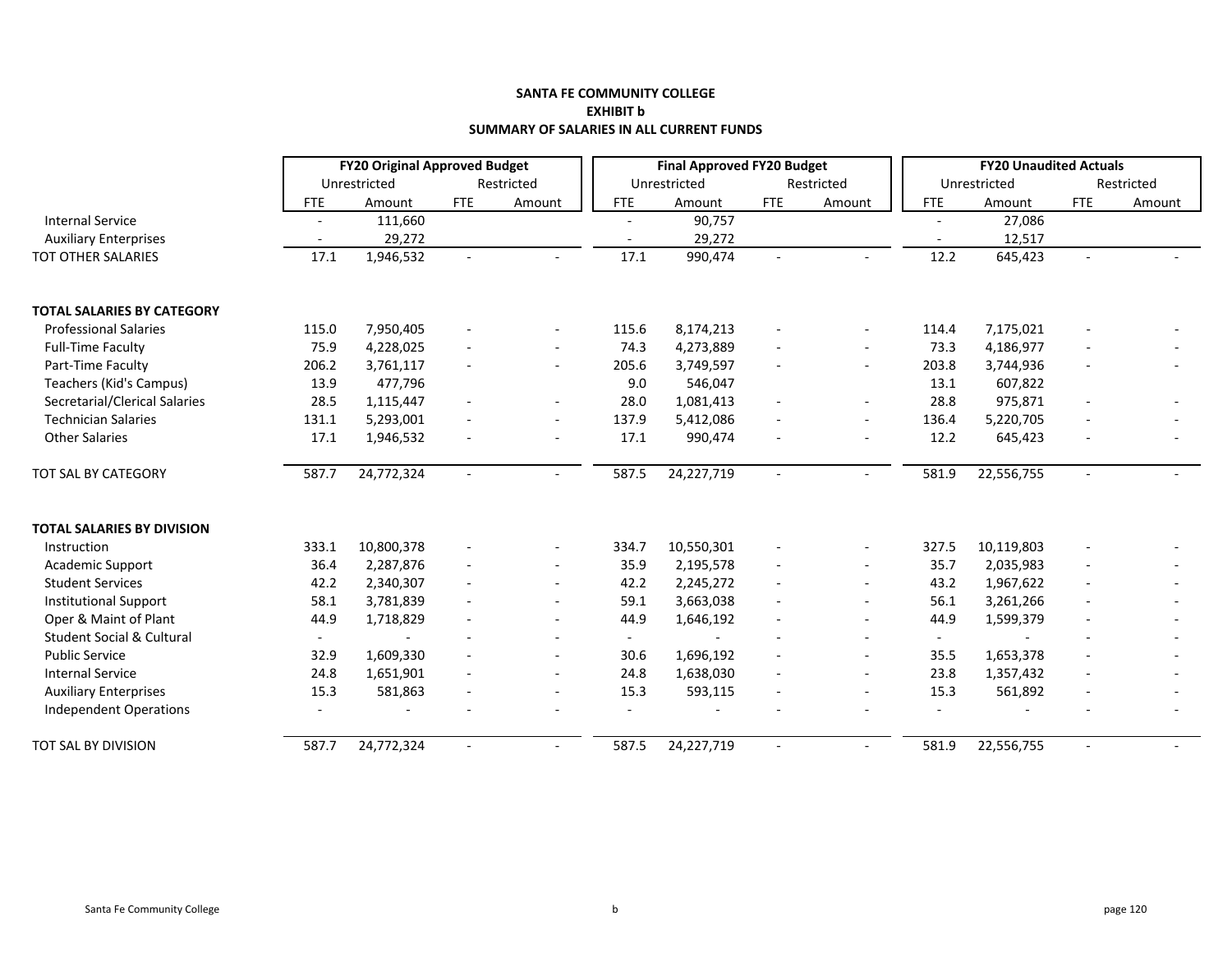# **SANTA FE COMMUNITY COLLEGE EXHIBIT c PROPOSED SALARY INCREASES**

### **1‐Jul‐20**

| INCREASE                                                                                                                                                                                                              |                    |
|-----------------------------------------------------------------------------------------------------------------------------------------------------------------------------------------------------------------------|--------------------|
| Per HB2, pay increase planned for eligible regular employees, non-collective bargaining unit<br>members (staff, academic directors, temporary faculty, faculty in their 1st year of probation and<br>adjunct faculty) | $4%***$            |
| Collective bargaining unit faculty (includes benefits) - distribution to be negotiated                                                                                                                                |                    |
| Student employees (increased to be in alignment with SF City living wage)                                                                                                                                             | \$11.80 to \$12.10 |

*\*\*FY21 compensation increase has been calculated but is not anticipated to be distributed, given the current economy as effected by COVID-19. We are awaiting direction for the upcoming special session (June 2020).*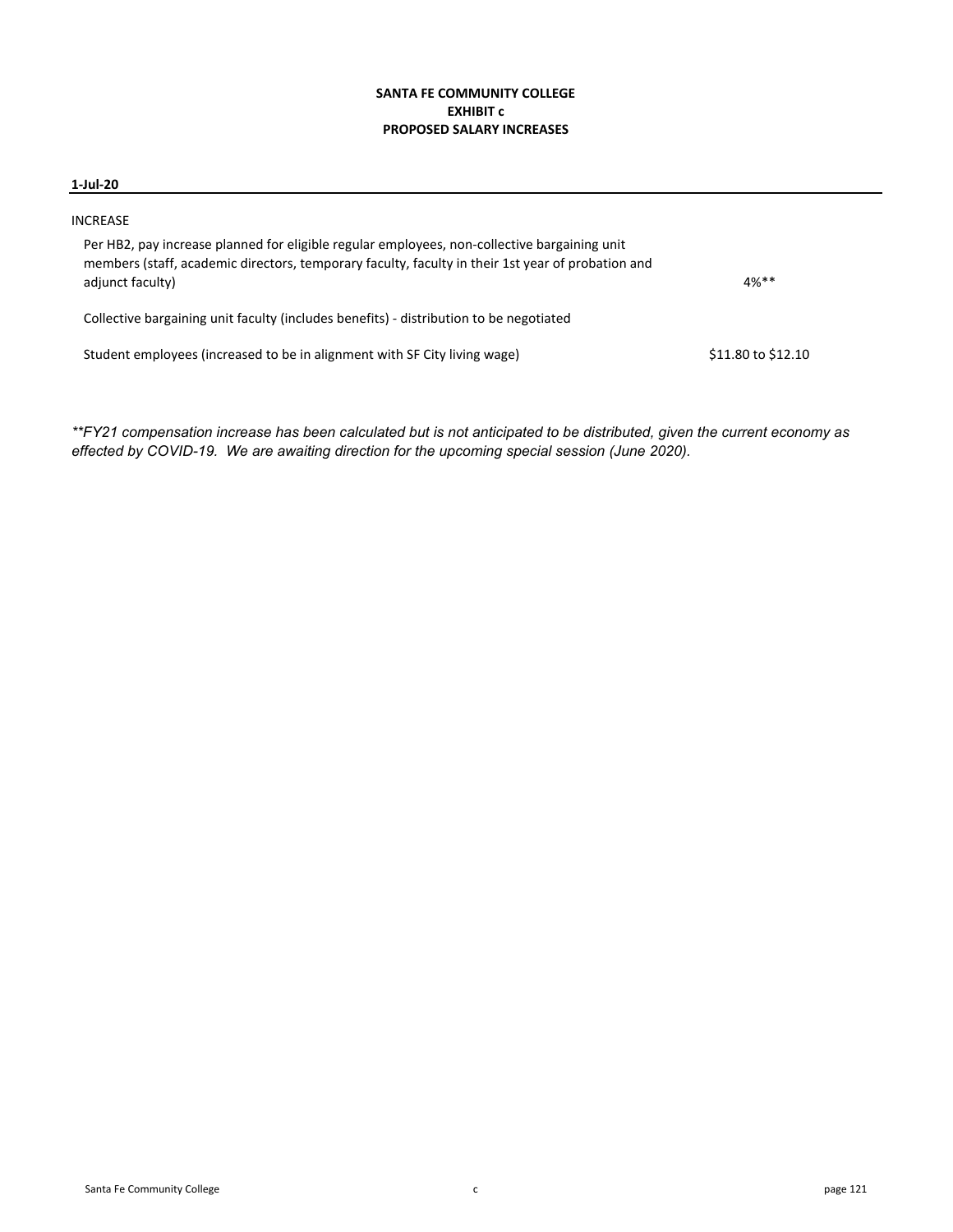# **SANTA FE COMMUNITY COLLEGE EXHIBIT d TUITION AND REQUIRED FEES**

|                                        | <b>FY20</b> |               | <b>FY20</b> |                |
|----------------------------------------|-------------|---------------|-------------|----------------|
|                                        |             | <b>Budget</b> |             | <b>Actuals</b> |
|                                        |             | Spring &      |             | Fall &         |
| <b>REGULAR SEMESTER</b>                | Fall        | Summer        | Summer      | Spring         |
| <b>Tuition</b>                         |             |               |             |                |
| <b>Full-Time Students:</b>             |             |               |             |                |
| <b>Resident In-District</b>            | \$576.00    | \$576.00      | \$576.00    | \$588.00       |
| Resident Out-of-District               | \$720.00    | \$720.00      | \$720.00    | \$732.00       |
| Out-of-State                           | \$1,716.00  | \$1,716.00    | \$1,716.00  | \$1,728.00     |
| Part-Time Students (per credit hour):  |             |               |             |                |
| <b>Resident In-District</b>            | \$48.00     | \$48.00       | \$48.00     | \$49.00        |
| Resident Out-of-District               | \$60.00     | \$60.00       | \$60.00     | \$61.00        |
| Out-of-State                           | \$143.00    | \$143.00      | \$143.00    | \$144.00       |
| <b>Required Fees</b>                   |             |               |             |                |
| <b>Full-Time Students:</b>             |             |               |             |                |
| Service Fee                            | \$84.00     | \$84.00       | \$84.00     | \$132.00       |
| <b>SGA Fee</b>                         | \$18.00     | \$18.00       | \$18.00     | \$18.00        |
| <b>Technology Fee</b>                  | \$0.00      | \$24.00       | \$24.00     | \$120.00       |
| Part-Time Students (per credit hour):  |             |               |             |                |
| Service Fee (per credit hour)          | \$7.00      | \$7.00        | \$7.00      | \$11.00        |
| Registration                           | n/a         | n/a           | n/a         | n/a            |
| SGA Fee (per credit hour)              | \$1.50      | \$1.50        | \$1.50      | \$1.50         |
| Technology (per credit hour)           | \$2.00      | \$2.00        | \$2.00      | \$10.00        |
| <b>Total Tuition and Required Fees</b> |             |               |             |                |
| <b>Full-Time Students:</b>             |             |               |             |                |
| <b>Resident In-District</b>            | \$678.00    | \$678.00      | \$678.00    | \$738.00       |
| Resident Out-of-District               | \$822.00    | \$822.00      | \$822.00    | \$882.00       |
| Out-of-State                           | \$1,818.00  | \$1,818.00    | \$1,818.00  | \$1,878.00     |
| <b>SUMMER SESSION - Duration</b>       | 4 weeks     |               | 4 weeks     |                |
|                                        | 8 weeks     |               | 8 weeks     |                |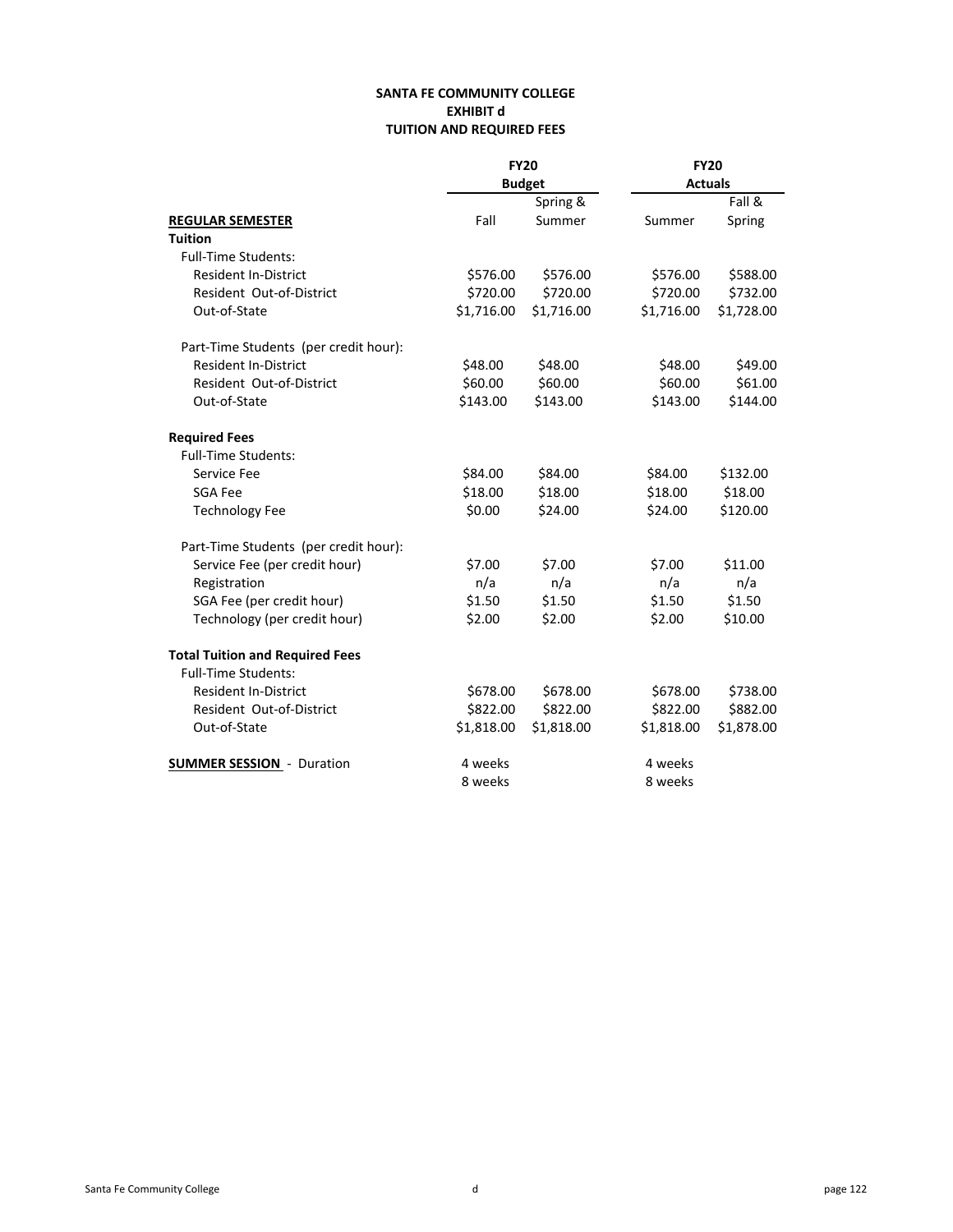### **SANTA FE COMMUNITY COLLEGE EXHIBIT e SALARIES OF PRINCIPAL OFFICERS**

| Exhibit                              | <b>Title</b>                 | <b>Last Name</b> | <b>FY19</b> | <b>FY20</b> | <b>Delta</b>             |
|--------------------------------------|------------------------------|------------------|-------------|-------------|--------------------------|
| Exhibit 11                           |                              |                  |             |             |                          |
| Library (2018)                       | Director of Library          | <b>Nye</b>       | 73,000      | 76,220      | 3,220                    |
| VP of Acad. & Student Affairs (2101) | VP for Academic Affairs      | Peters           | 132,622     | 139,253     | 6,631                    |
| Exhibit 12                           |                              |                  |             |             |                          |
| Financial Aid Administration (3006)  | Director of Financial Aid    | Durbin           | 78,347      | 82,265      | 3,918                    |
| Assoc VP for Student Success (3026)  | Assoc VP for Student Success | Ortiz-Gallegos   | 96,000      | 96,000      |                          |
| Registrar's Office (3003)            | Registrar                    | Sena             | 87,693      | 92,041      | 4,348                    |
| Exhibit 13                           |                              |                  |             |             |                          |
| President's Office (1010)            | President                    | Rowley           | 190,000     | 190,000     | $\overline{\phantom{0}}$ |
| Financial Serives (4101)             | VP for Finance/CFO           | <b>Telles</b>    | 130,038     | 136,539     | 6,501                    |
| Exhibit 17                           |                              |                  |             |             |                          |
| Head of Public Service Unit          |                              |                  |             |             |                          |
| receiving State Appropriation        | <b>SBDC State Director</b>   | Wyrick           | 115,291     | 121,056     | 5,765                    |